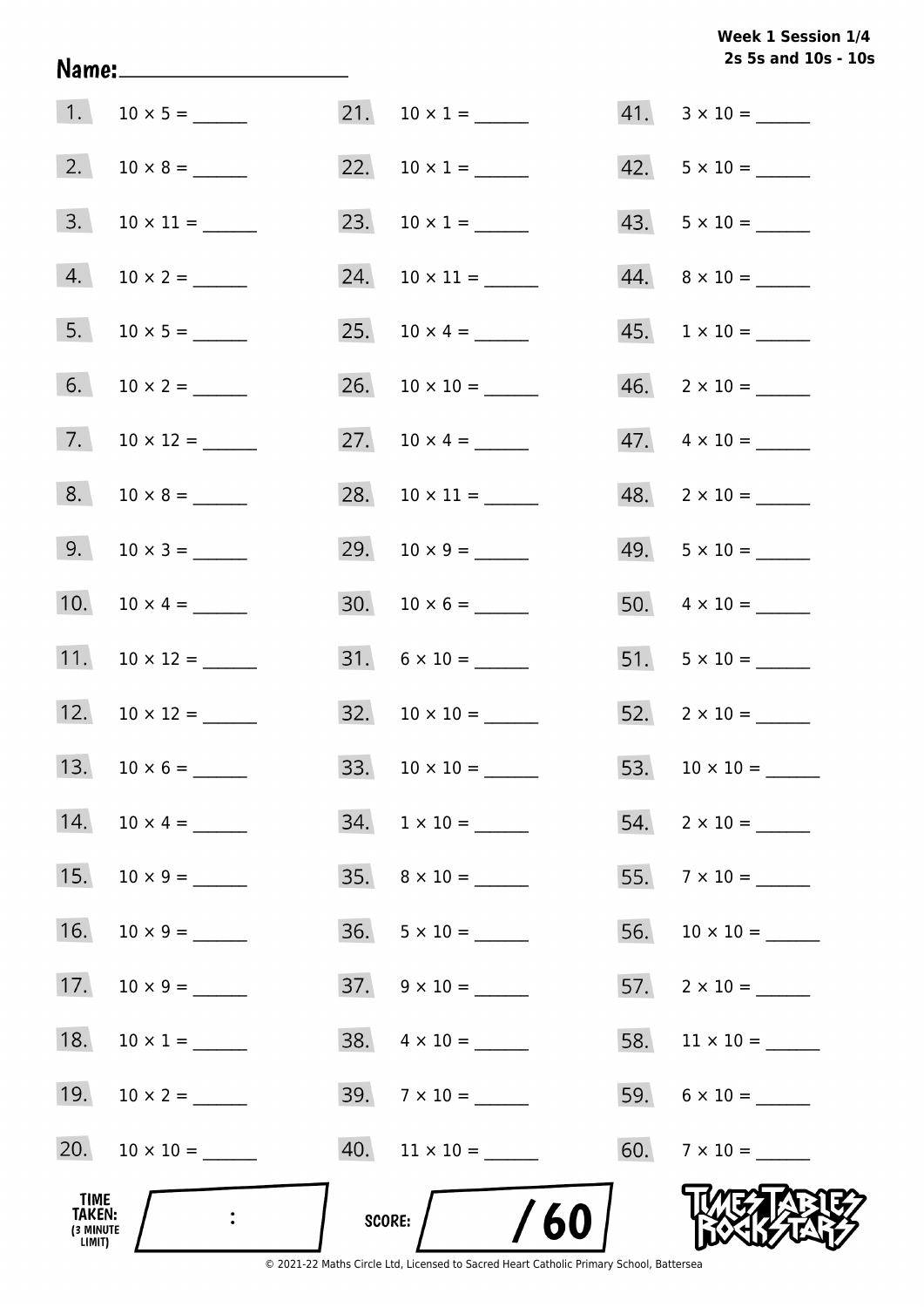**2s 5s and 10s - 10s Week 1 Session 2/4** 

| 4.<br>5.                                            | $10 \div 10 =$  | 24.<br>25. |                    | 44.<br>45. |                    |
|-----------------------------------------------------|-----------------|------------|--------------------|------------|--------------------|
| 6.                                                  | $110 \div 10 =$ | 26.        |                    | 46.        | $20 \div 10 =$     |
| 7.                                                  |                 | 27.        | $70 \div 10 =$     |            |                    |
| 8.                                                  |                 | 28.        |                    |            | 48. $50 \div 10 =$ |
| 9.                                                  |                 |            | 29. $80 \div 10 =$ | 49.        |                    |
| 10.                                                 |                 |            | $30.70 \div 10 =$  | 50.        | $120 \div 10 =$    |
| 11.                                                 |                 | 31.        |                    |            |                    |
| 12.                                                 |                 | 32.        |                    |            | 52. $50 \div 10 =$ |
| 13.                                                 |                 | 33.        | $80 \div 10 =$     | 53.        | $120 \div 10 =$    |
| 14.                                                 | $20 \div 10 =$  | 34.        | $110 \div 10 =$    | 54.        |                    |
| 15.                                                 |                 |            |                    | 55.        |                    |
| 16.                                                 | $40 \div 10 =$  | 36.        |                    | 56.        |                    |
| 17.                                                 | $90 \div 10 =$  | 37.        | $50 \div 10 =$     | 57.        |                    |
| 18.                                                 | $10 \div 10 =$  | 38.        | $120 \div 10 =$    | 58.        |                    |
| 19.                                                 |                 |            | $39. 70 \div 10 =$ | 59.        |                    |
| 20.                                                 | $50 \div 10 =$  |            |                    | 60.        | $120 \div 10 =$    |
| <b>TIME</b><br><b>TAKEN:</b><br>(3 MINUTE<br>LIMIT) |                 | SCORE:     | /60                |            |                    |

Name: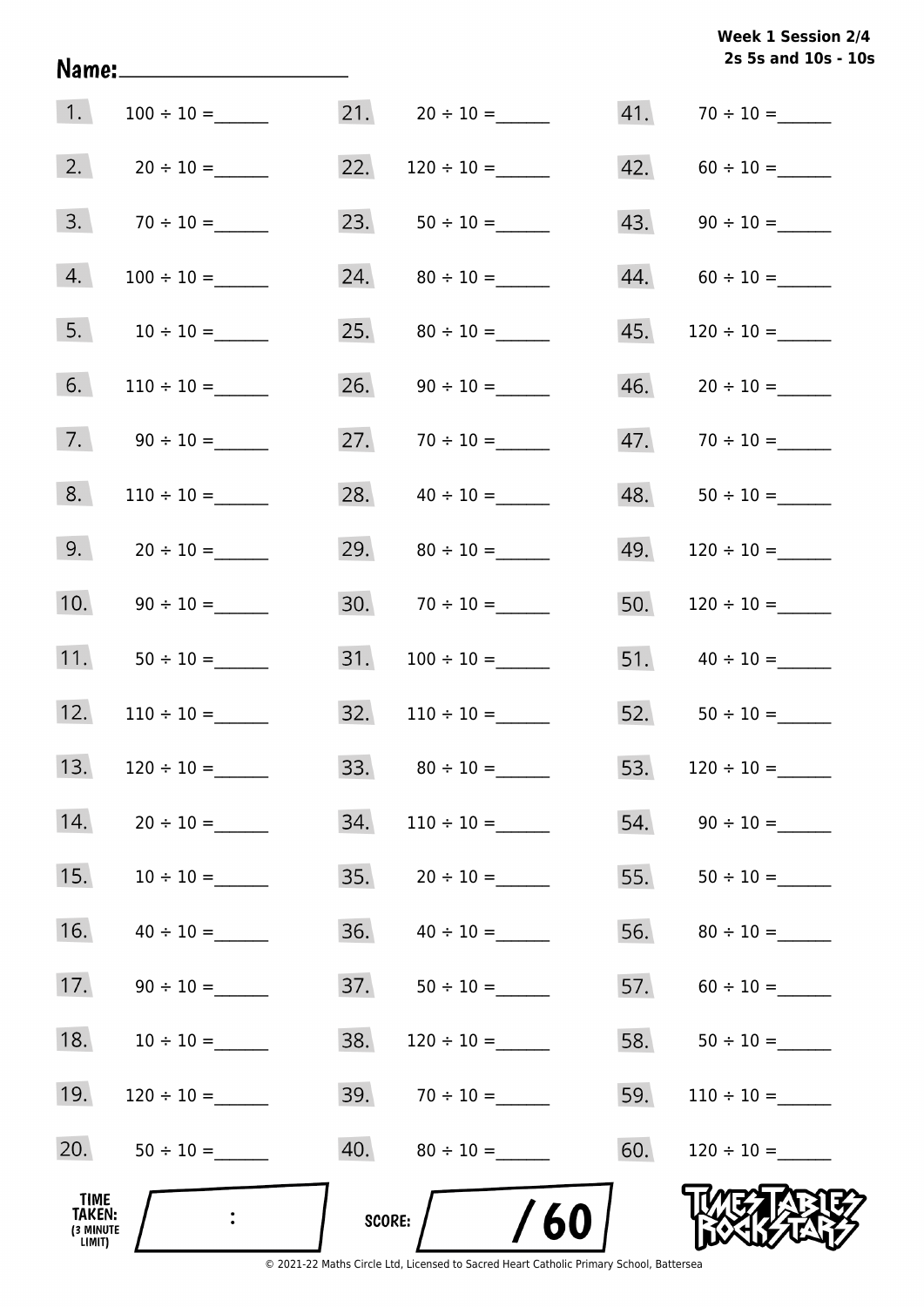**2s 5s and 10s - 10s Week 1 Session 3/4** 

| 1.                                    | $10\,$<br>$\times$ 3  | 13. | $10\,$<br>$\times$ 3  | 25.    | $10\,$<br>$\times$ 2  | 37. | $10\,$<br>$\times$ 5  | 49. | $10\,$<br>$\times$ 1  |
|---------------------------------------|-----------------------|-----|-----------------------|--------|-----------------------|-----|-----------------------|-----|-----------------------|
| 2.                                    | $10\,$<br>$\times$ 1  | 14. | $10\,$<br>$\times$ 8  | 26.    | $10\,$<br>$\times$ 9  | 38. | $10\,$<br>$\times$ 5  | 50. | $10\,$<br>$\times$ 12 |
| 3.                                    | $10\,$<br>$\times$ 6  | 15. | $10\,$<br>$\times$ 2  | 27.    | $10\,$<br>$\times$ 10 | 39. | $10\,$<br>$\times$ 4  | 51. | $10\,$<br>$\times$ 4  |
| 4.                                    | $10\,$<br>$\times$ 7  | 16. | $10\,$<br>$\times$ 4  | 28.    | $10\,$<br>$\times$ 3  | 40. | $10\,$<br>$\times$ 12 | 52. | $10\,$<br>$\times$ 8  |
| 5.                                    | $10\,$<br>$\times$ 7  | 17. | $10\,$<br>$\times$ 2  | 29.    | $10\,$<br>$\times$ 8  | 41. | $10\,$<br>$\times$ 10 | 53. | $10\,$<br>$\times$ 1  |
| 6.                                    | $10\,$<br>$\times$ 6  | 18. | $10\,$<br>$\times$ 10 | 30.    | $10\,$<br>$\times$ 8  | 42. | $10\,$<br>$\times$ 12 | 54. | $10\,$<br>$\times$ 7  |
| 7.                                    | $10\,$<br>$\times$ 12 | 19. | $10\,$<br>$\times$ 11 | 31.    | $10\,$<br>$\times$ 2  | 43. | $10\,$<br>$\times$ 6  | 55. | $10\,$<br>$\times$ 9  |
| 8.                                    | $10\,$<br>$\times$ 3  | 20. | $10\,$<br>$\times$ 1  | 32.    | $10\,$<br>$\times$ 10 | 44. | $10\,$<br>$\times$ 9  | 56. | $10\,$<br>$\times$ 10 |
| 9.                                    | $10\,$<br>$\times$ 10 | 21. | 10<br>$\times$ 6      | 33.    | $10\,$<br>$\times$ 10 | 45. | 10<br>$\times$ 6      | 57. | 10<br>$\times$ 5      |
| 10.                                   | 10<br>$\times$ 12     | 22. | 10<br>$\times$ 5      | 34.    | $10\,$<br>$\times$ 6  | 46. | 10<br>$\times$ 4      | 58. | 10<br>$\times$ 9      |
| 11.                                   | 10<br>$\times$ 12     | 23. | 10<br>$\times 8$      | 35.    | 10<br>$\times$ 11     | 47. | 10<br>$\times$ 10     | 59. | 10<br>$\times$ 1      |
| 12.                                   | 10<br>$\times$ 9      | 24. | 10<br>$\times$ 11     | 36.    | $10\,$<br>$\times$ 7  | 48. | 10<br>$\times$ 3      | 60. | 10<br>$\times$ 8      |
| TIME<br>TAKEN:<br>(3 MINUTE<br>LIMIT) |                       |     |                       | SCORE: |                       | 60  |                       |     |                       |

Name: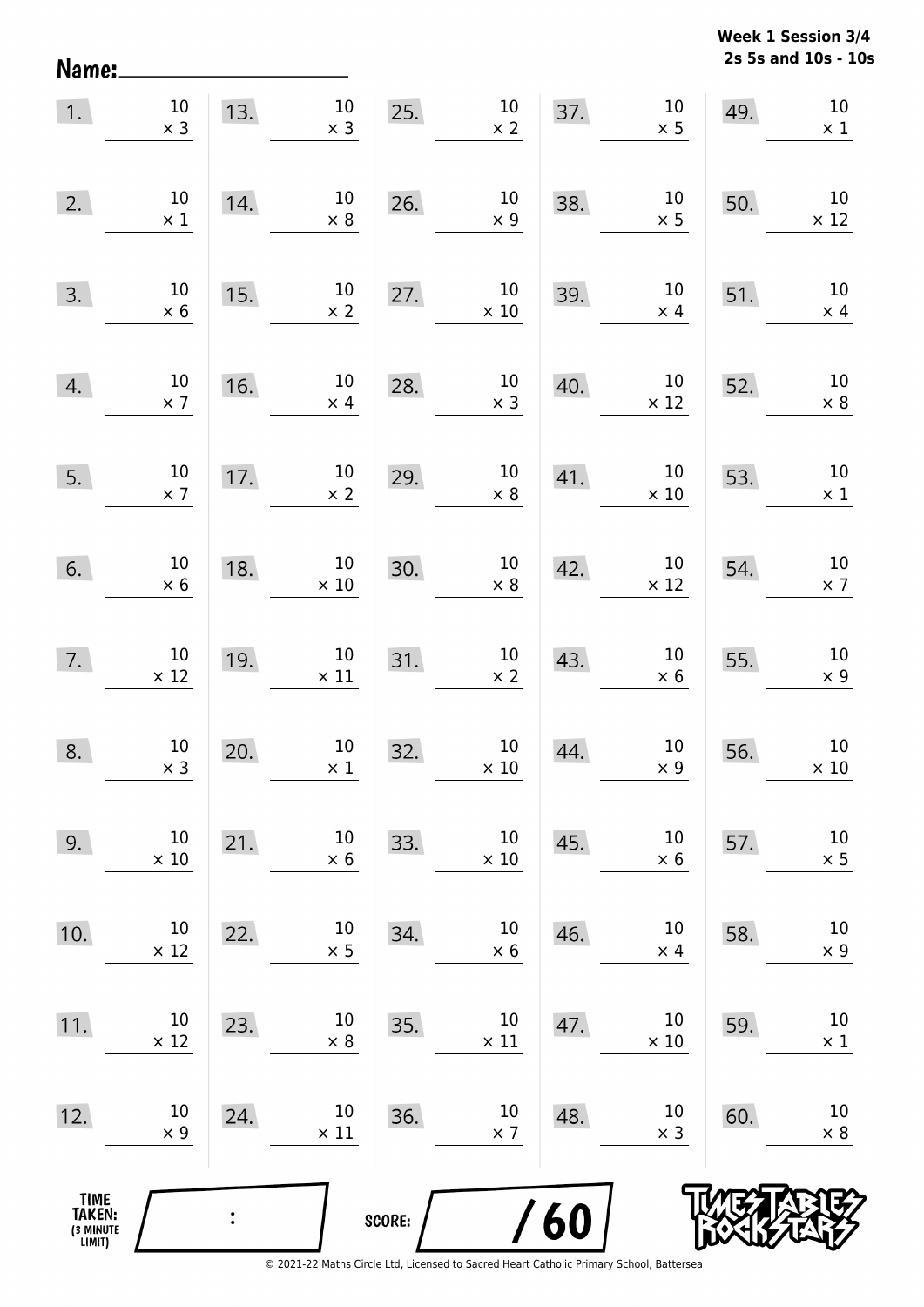| 1.                                           |                        | $10 \times 6 =$ 21. $10 \times 4 =$ 41. $20 \div 10 =$      |                                 | ADD UP<br>YOUR TIME                         |
|----------------------------------------------|------------------------|-------------------------------------------------------------|---------------------------------|---------------------------------------------|
| 2.                                           |                        |                                                             | 42. $70 \div 10 =$ FOR THE WEEK | <b>MINUTES</b>                              |
| 3.                                           | $10 \times 8 =$        | 23. $10 \times 10 =$ 43. $110 \div 10 =$                    |                                 | S1:                                         |
| 4.                                           |                        |                                                             |                                 | S2:                                         |
| 5.                                           | $10 \times 1 =$        | 25. $10 \times 3 =$ 45. $40 \div 10 =$                      |                                 | S3:                                         |
| 6.                                           | $10 \times 8 =$        | 26. $10 \times 11 =$ 46. $90 \div 10 =$                     |                                 | S4:                                         |
| 7.                                           |                        | 27. $10 \times 12 =$ 47. $120 \div 10 =$                    |                                 | Total:                                      |
| 8.                                           | $10 \times 2 =$        | 28. $10 \times 11 =$ 48. $50 \div 10 =$                     |                                 | SECONDS                                     |
| 9.                                           | $10 \times 11 =$       | 29. $10 \times 1 =$ 49. $90 \div 10 =$                      |                                 | S1:                                         |
|                                              |                        | 30. $10 \times 5 =$ 50. $110 \div 10 =$                     |                                 | S2:                                         |
| 11. $10 \times 1 =$                          |                        | 31. $60 \div 10 =$ 51. $30 \div 10 =$                       |                                 | S3:                                         |
|                                              |                        | 12. $10 \times 7 =$ 32. $120 \div 10 =$ 52. $110 \div 10 =$ |                                 | S4:                                         |
| 13. $10 \times 1 =$                          |                        | 33. $60 \div 10 =$ 53. $60 \div 10 =$                       |                                 | Total:                                      |
| 14.                                          | 34.<br>$10 \times 4 =$ | $100 \div 10 =$ 54. $120 \div 10 =$                         |                                 | <b>ADD UP</b><br>YOUR SCORE<br>FOR THE WEEK |
| 15.                                          | 35.<br>$10 \times 7 =$ | $100 \div 10 =$ 55. $20 \div 10 =$                          |                                 | S1:                                         |
| 16.                                          |                        | 36. $70 \div 10 =$ 56. $110 \div 10 =$                      |                                 |                                             |
| 17.                                          |                        | 37. $20 \div 10 =$ 57. $90 \div 10 =$                       |                                 | S2:                                         |
| 18.                                          | 38.<br>$10 \times 8 =$ | $120 \div 10 =$ 58. $120 \div 10 =$                         |                                 | S3:                                         |
| 19.                                          | $10 \times 4 =$        | 39. $60 \div 10 =$ 59. $90 \div 10 =$                       |                                 | S4:                                         |
|                                              |                        | 40. $40 \div 10 =$ 60. $90 \div 10 =$                       |                                 | Total:                                      |
| <b>TIME</b><br>TAKEN:<br>(3 MINUTE<br>LIMIT) |                        | <b>SCORE:</b>                                               | /60                             |                                             |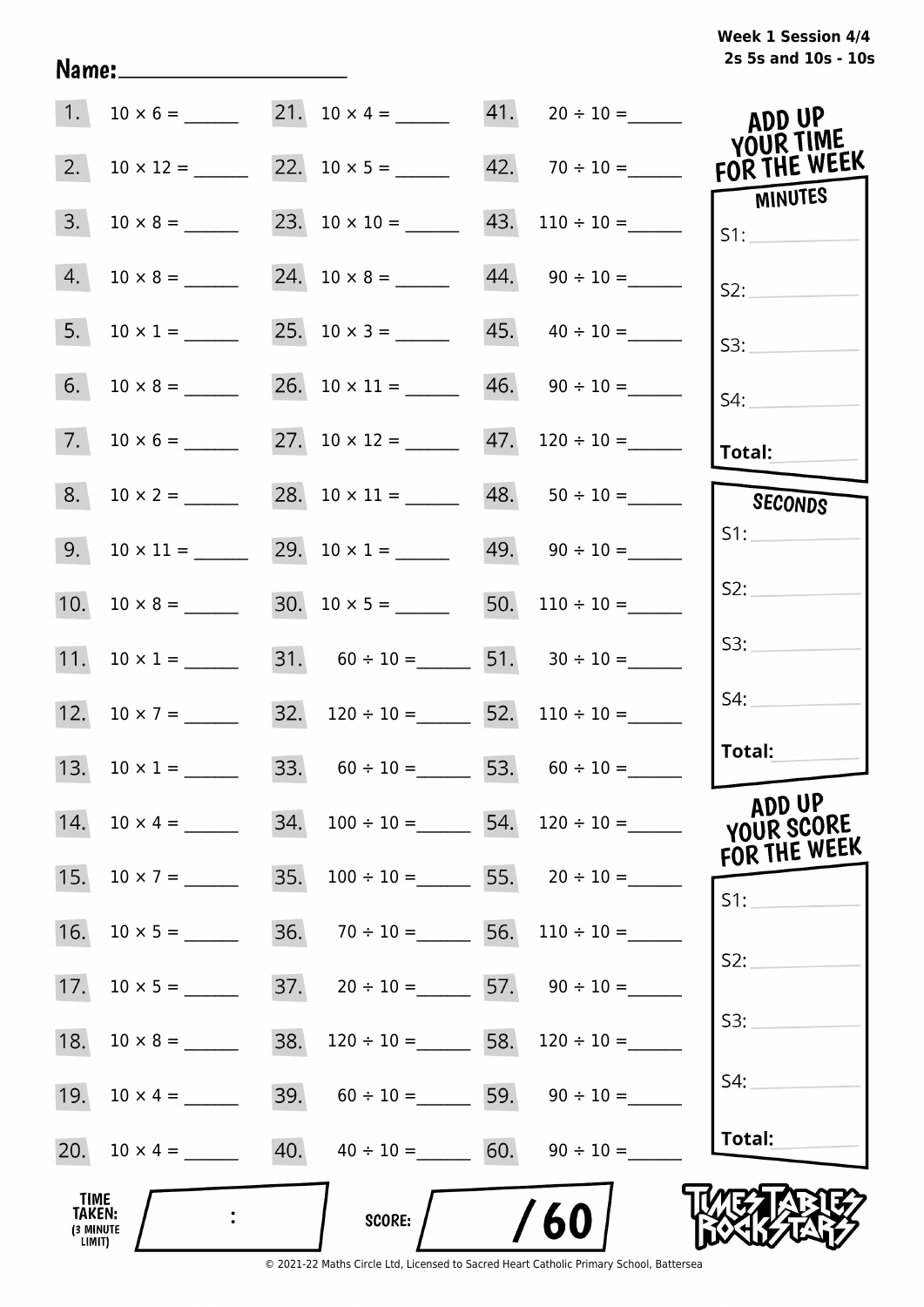# **2s 5s and 10s - 10s Week 2 Session 1/4**

| 1.                                            | $10 \times 6 =$     | 21. $10 \times 1 =$        | $41.$ 12 × 10 = ______    |
|-----------------------------------------------|---------------------|----------------------------|---------------------------|
| 2.                                            |                     |                            | $42. 6 \times 10 =$       |
| 3.                                            |                     |                            |                           |
| 4.                                            |                     |                            | $44. \quad 4 \times 10 =$ |
| 5.                                            |                     |                            | $45. \quad 7 \times 10 =$ |
| 6.                                            |                     | 26. $10 \times 3 =$        | $46. 6 \times 10 =$       |
| 7.                                            |                     |                            | $47.6 \times 10 =$        |
| 8.                                            | $10 \times 7 =$     | 28. $10 \times 7 =$        | $48. 1 \times 10 =$       |
| 9.                                            |                     |                            | $49. \quad 2 \times 10 =$ |
| 10.                                           |                     |                            |                           |
| 11.                                           | $10 \times 7 =$     |                            | $51. 2 \times 10 =$       |
|                                               | 12. $10 \times 3 =$ | $32. \quad 12 \times 10 =$ | $52. \quad 2 \times 10 =$ |
|                                               | 13. $10 \times 8 =$ |                            |                           |
| 14.                                           |                     | $34. 3 \times 10 =$        | $54.$ 2 × 10 = _______    |
| 15.                                           | $10 \times 7 =$     | $35. \quad 11 \times 10 =$ |                           |
| 16.                                           |                     | $36. \quad 8 \times 10 =$  |                           |
| 17.                                           |                     | $37.$ 11 × 10 = ______     |                           |
| 18.                                           | $10 \times 10 =$    |                            |                           |
| 19.                                           |                     |                            |                           |
| 20.                                           |                     | $40.$ 12 × 10 = ______     |                           |
| _TIME<br><b>TAKEN:</b><br>(3 MINUTE<br>LIMIT) |                     | /60<br>SCORE: $/$          |                           |

Name: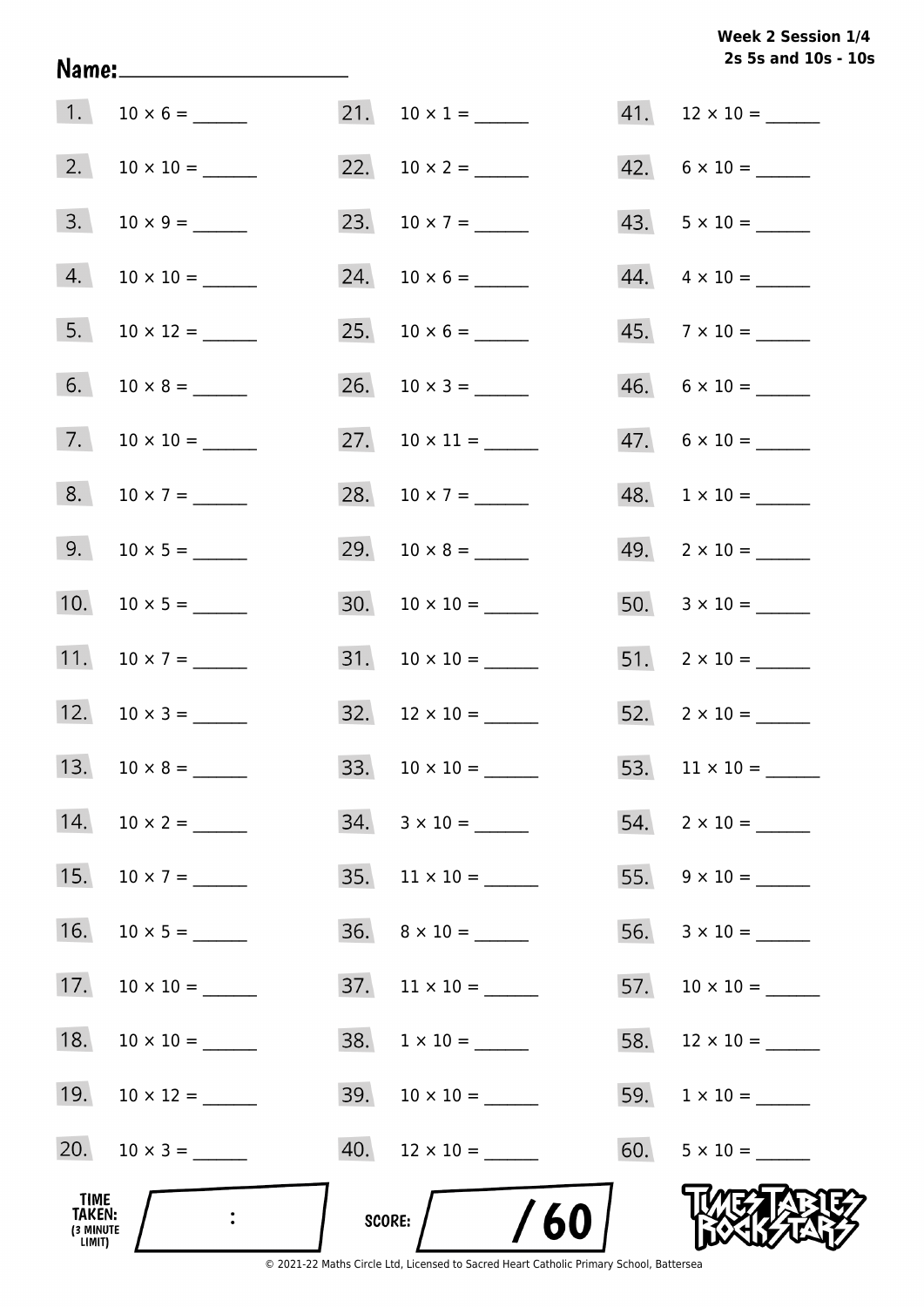**2s 5s and 10s - 10s Week 2 Session 2/4** 

| 1.                                    |                 | 21.    | $50 \div 10 =$    |     |                 |
|---------------------------------------|-----------------|--------|-------------------|-----|-----------------|
| 2.                                    |                 | 22.    |                   | 42. |                 |
| 3.                                    |                 | 23.    |                   | 43. |                 |
| 4.                                    |                 | 24.    |                   | 44. | $110 \div 10 =$ |
| 5.                                    | $120 \div 10 =$ | 25.    |                   | 45. |                 |
| 6.                                    |                 | 26.    |                   | 46. |                 |
| 7.                                    |                 | 27.    |                   | 47. |                 |
| 8.                                    |                 | 28.    |                   | 48. |                 |
| 9.                                    |                 | 29.    |                   | 49. |                 |
| 10.                                   |                 |        | $30.70 \div 10 =$ | 50. | $40 \div 10 =$  |
| 11.                                   |                 |        |                   | 51. |                 |
| 12.                                   |                 | 32.    | $110 \div 10 =$   | 52. |                 |
| 13.                                   |                 | 33.    |                   | 53. |                 |
| 14.                                   |                 | 34.    | $120 \div 10 =$   | 54. | $110 \div 10 =$ |
| 15.                                   | $90 \div 10 =$  | 35.    | $20 \div 10 =$    | 55. | $120 \div 10 =$ |
| 16.                                   | $120 \div 10 =$ | 36.    | $80 \div 10 =$    | 56. | $20 \div 10 =$  |
| 17.                                   | $60 \div 10 =$  | 37.    |                   | 57. |                 |
| 18.                                   |                 | 38.    |                   | 58. |                 |
| 19.                                   |                 | 39.    |                   | 59. | $10 \div 10 =$  |
| 20.                                   | $10 \div 10 =$  |        |                   | 60. | $10 \div 10 =$  |
| TIME<br>TAKEN:<br>(3 MINUTE<br>LIMIT) | $\ddot{\cdot}$  | SCORE: | /60               |     |                 |

Name: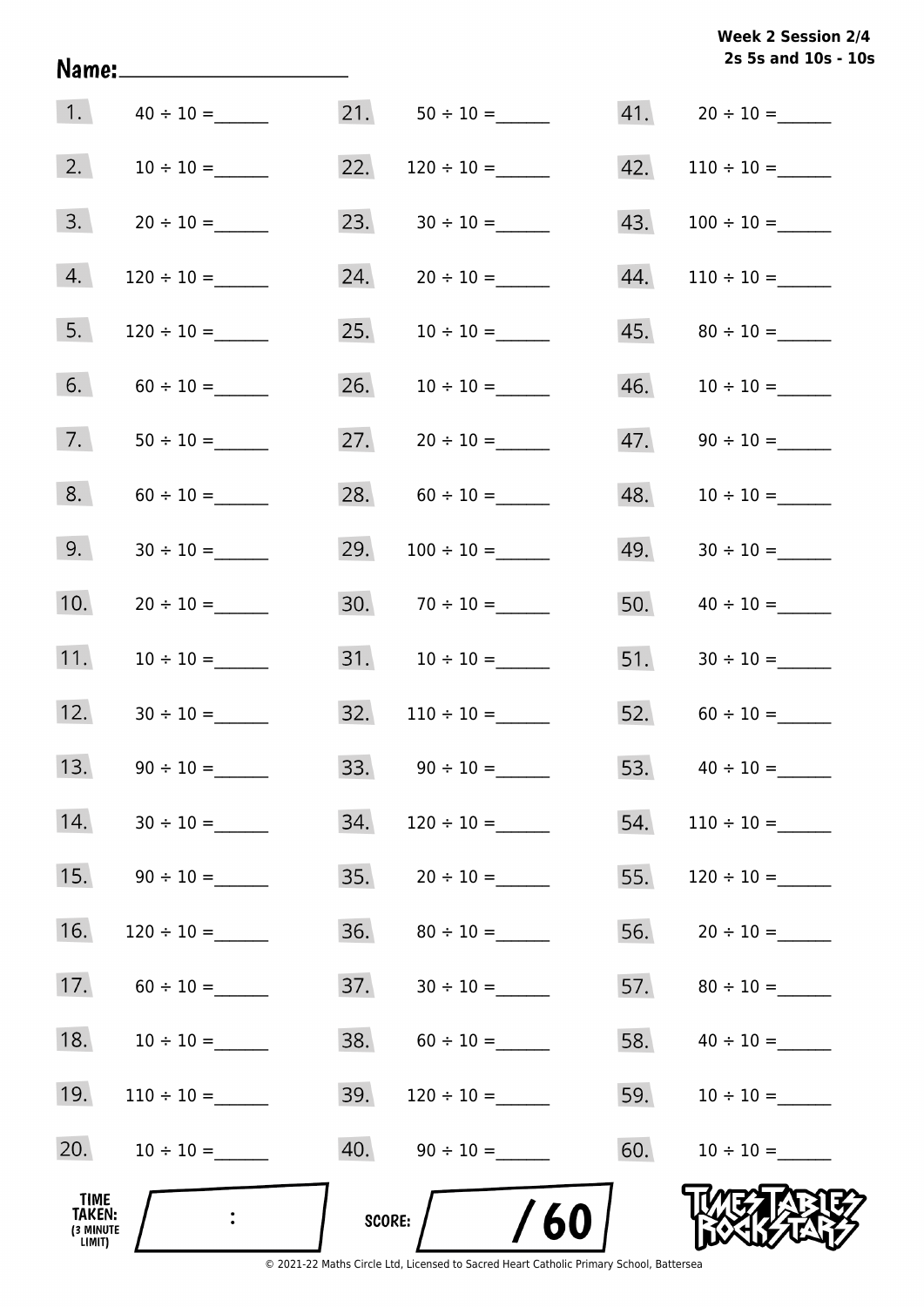**2s 5s and 10s - 10s Week 2 Session 3/4** 

| 1.                                            | $10\,$<br>$\times$ 4 | 13.            | $10\,$<br>$\times$ 3 | 25.    | $10\,$<br>$\times$ 9  | 37. | $10\,$<br>$\times$ 5  | 49. | 10<br>$\times$ 12     |
|-----------------------------------------------|----------------------|----------------|----------------------|--------|-----------------------|-----|-----------------------|-----|-----------------------|
| 2.                                            | $10\,$<br>$\times$ 3 | 14.            | $10\,$<br>$\times$ 1 | 26.    | $10\,$<br>$\times$ 2  | 38. | $10\,$<br>$\times$ 3  | 50. | $10\,$<br>$\times$ 2  |
| 3.                                            | $10\,$<br>$\times$ 3 | 15.            | $10\,$<br>$\times$ 8 | 27.    | $10\,$<br>$\times$ 1  | 39. | $10\,$<br>$\times$ 10 | 51. | $10\,$<br>$\times$ 5  |
| 4.                                            | $10\,$<br>$\times$ 2 | 16.            | $10\,$<br>$\times$ 9 | 28.    | $10\,$<br>$\times$ 2  | 40. | $10\,$<br>$\times$ 2  | 52. | $10\,$<br>$\times$ 3  |
| 5.                                            | $10\,$<br>$\times$ 4 | 17.            | $10\,$<br>$\times$ 9 | 29.    | $10\,$<br>$\times$ 5  | 41. | $10\,$<br>$\times$ 12 | 53. | $10\,$<br>$\times$ 11 |
| 6.                                            | $10\,$<br>$\times$ 3 | 18.            | $10\,$<br>$\times$ 3 | 30.    | $10\,$<br>$\times$ 7  | 42. | $10\,$<br>$\times$ 4  | 54. | $10\,$<br>$\times$ 4  |
| 7.                                            | $10\,$<br>$\times$ 7 | 19.            | $10\,$<br>$\times$ 5 | 31.    | $10\,$<br>$\times$ 11 | 43. | $10\,$<br>$\times$ 2  | 55. | $10\,$<br>$\times$ 2  |
| 8.                                            | $10\,$<br>$\times$ 5 | 20.            | $10\,$<br>$\times$ 1 | 32.    | $10\,$<br>$\times$ 4  | 44. | $10\,$<br>$\times$ 7  | 56. | $10\,$<br>$\times$ 7  |
| 9.                                            | $10\,$<br>$\times$ 3 | 21.            | 10<br>$\times$ 8     | 33.    | $10\,$<br>$\times$ 7  | 45. | 10<br>$\times$ 6      | 57. | $10\,$<br>$\times$ 10 |
| 10.                                           | 10<br>$\times$ 2     | 22.            | 10<br>$\times$ 12    | 34.    | $10\,$<br>$\times$ 5  | 46. | 10<br>$\times$ 2      | 58. | $10\,$<br>$\times$ 2  |
| 11.                                           | 10<br>$\times$ 10    | 23.            | 10<br>$\times$ 8     | 35.    | 10<br>$\times$ 2      | 47. | 10<br>$\times$ 9      | 59. | $10\,$<br>$\times$ 1  |
| 12.                                           | 10<br>$\times$ 11    | 24.            | 10<br>$\times$ 12    | 36.    | 10<br>$\times$ 4      | 48. | 10<br>$\times$ 1      | 60. | 10<br>$\times$ 5      |
| <b>TIME<br/>TAKEN:</b><br>(3 MINUTE<br>LIMIT) |                      | $\ddot{\cdot}$ |                      | SCORE: |                       | 60  |                       |     |                       |

Name: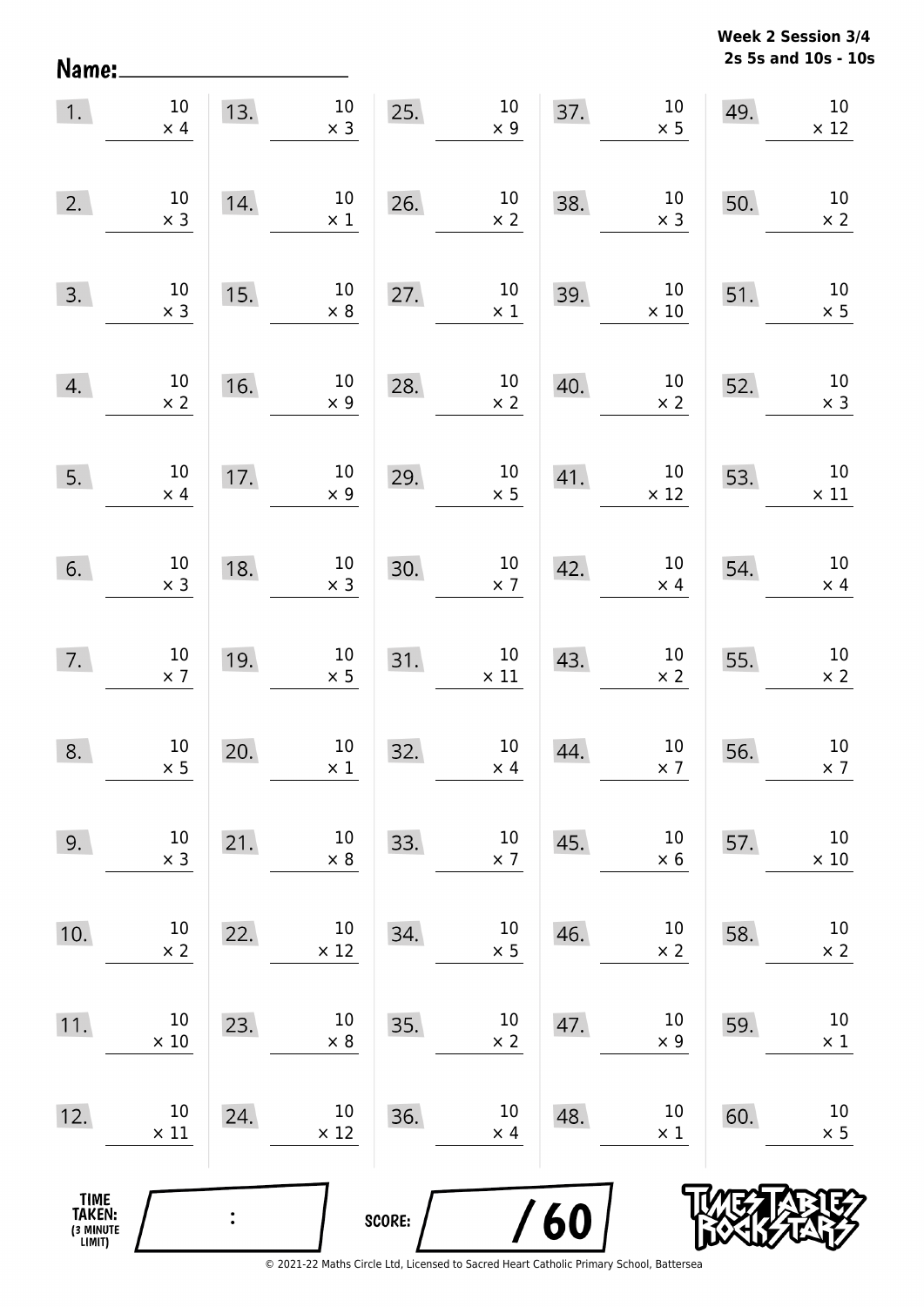| 1.                                    | $10 \times 4 =$         |     | 21. $10 \times 4 =$                      |     |                                    | ADD UP<br>YOUR TIME  |
|---------------------------------------|-------------------------|-----|------------------------------------------|-----|------------------------------------|----------------------|
| 2.                                    | $10 \times 3 =$         |     | 22. $10 \times 1 =$                      |     | $42. 70 \div 10 =$                 | FOR THE WEEK         |
| 3.                                    |                         |     | 23. $10 \times 1 =$                      | 43. |                                    | MINUTES<br>S1:       |
| 4.                                    | $10 \times 4 =$         |     |                                          | 44. |                                    | S2:                  |
| 5.                                    | $10 \times 6 =$         |     | 25. $10 \times 10 =$ 45. $10 \div 10 =$  |     |                                    | S3:                  |
| 6.                                    |                         |     | 26. $10 \times 12 =$ 46. $100 \div 10 =$ |     |                                    | S4:                  |
| 7.                                    |                         |     | 27. $10 \times 7 =$ 47. $120 \div 10 =$  |     |                                    | Total:               |
| 8.                                    |                         |     | 28. $10 \times 12 =$ 48. $20 \div 10 =$  |     |                                    | SECONDS              |
| 9.                                    | $10 \times 5 =$         |     | 29. $10 \times 8 =$ 49. $120 \div 10 =$  |     |                                    | S1:                  |
| 10.                                   |                         |     | 30. $10 \times 12 =$ 50. $30 \div 10 =$  |     |                                    | S2:                  |
|                                       |                         |     | 31. $90 \div 10 =$ 51. $40 \div 10 =$    |     |                                    | S3:                  |
|                                       | 12. $10 \times 7 =$     |     | 32. $60 \div 10 =$ 52. $60 \div 10 =$    |     |                                    | S4:                  |
|                                       | 13. $10 \times 10 =$    |     | 33. $120 \div 10 =$ 53. $10 \div 10 =$   |     |                                    | Total:               |
| 14.                                   | $10 \times 12 =$ 34.    |     |                                          |     | $90 \div 10 =$ 54. $50 \div 10 =$  | ADD UP<br>YOUR SCORE |
| 15.                                   |                         | 35. |                                          |     | $50 \div 10 =$ 55. $40 \div 10 =$  | FOR THE WEEK         |
| 16.                                   | $10 \times 7 =$         | 36. |                                          |     | $60 \div 10 =$ 56. $70 \div 10 =$  | S1:                  |
| 17.                                   |                         | 37. |                                          |     | $60 \div 10 =$ 57. $100 \div 10 =$ | S2:                  |
| 18.                                   |                         | 38. |                                          |     | $50 \div 10 =$ 58. $50 \div 10 =$  | S3:                  |
| 19.                                   |                         | 39. |                                          |     | $80 \div 10 =$ 59. $70 \div 10 =$  | S4:                  |
|                                       | 20. $10 \times 2 =$ 40. |     | $20 \div 10 =$ 60. $90 \div 10 =$        |     |                                    | Total:               |
| TIME<br>TAKEN:<br>(3 MINUTE<br>LIMIT) |                         |     | <b>SCORE:</b>                            |     | /60                                |                      |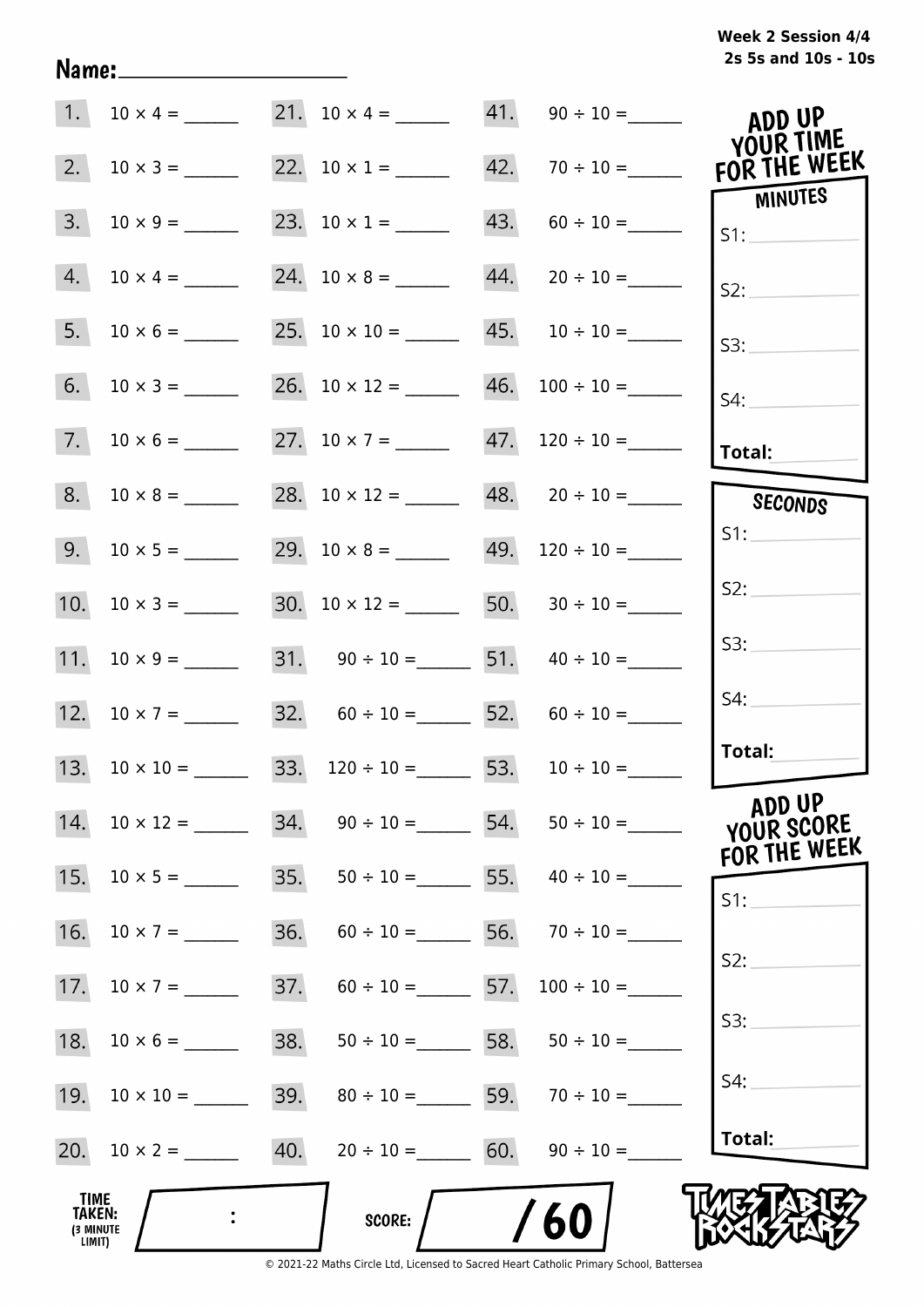# Week 3 Session 1/4 2s 5s and 10s - 2s

| TIME<br>TAKEN:<br>(3 MINUTE<br>LIMIT) |                          | /60<br>SCORE:       |                          |
|---------------------------------------|--------------------------|---------------------|--------------------------|
|                                       | $20. 2 \times 12 =$      | $40. 1 \times 2 =$  |                          |
|                                       | 19. $2 \times 6 =$       | 39. $4 \times 2 =$  |                          |
|                                       | 18. $2 \times 8 =$       | $38. 6 \times 2 =$  |                          |
|                                       | 17. $2 \times 6 =$       |                     |                          |
| 16.                                   |                          |                     |                          |
| 15.                                   |                          |                     |                          |
|                                       | 14. $2 \times 8 =$       |                     |                          |
|                                       | 13. $2 \times 12 =$      |                     |                          |
|                                       | 12. $2 \times 7 =$       | 32. $9 \times 2 =$  |                          |
|                                       | 11. $2 \times 5 =$       | $31.7 \times 2 =$   |                          |
|                                       | 10. $2 \times 10 =$      |                     |                          |
|                                       | $9. 2 \times 11 =$       |                     |                          |
|                                       | $8. 2 \times 3 =$        |                     | $48. \quad 8 \times 2 =$ |
|                                       | $7. 2 \times 6 =$        | 27. $2 \times 12 =$ | $47. \quad 3 \times 2 =$ |
|                                       | $6. 2 \times 8 =$        | 26. $2 \times 7 =$  | $46. \quad 8 \times 2 =$ |
|                                       |                          |                     |                          |
|                                       | $4. 2 \times 7 =$        |                     |                          |
|                                       | $3. \quad 2 \times 11 =$ |                     |                          |
|                                       |                          |                     |                          |
|                                       | $1. 2 \times 5 =$        |                     | $41. 1 \times 2 =$       |

Name: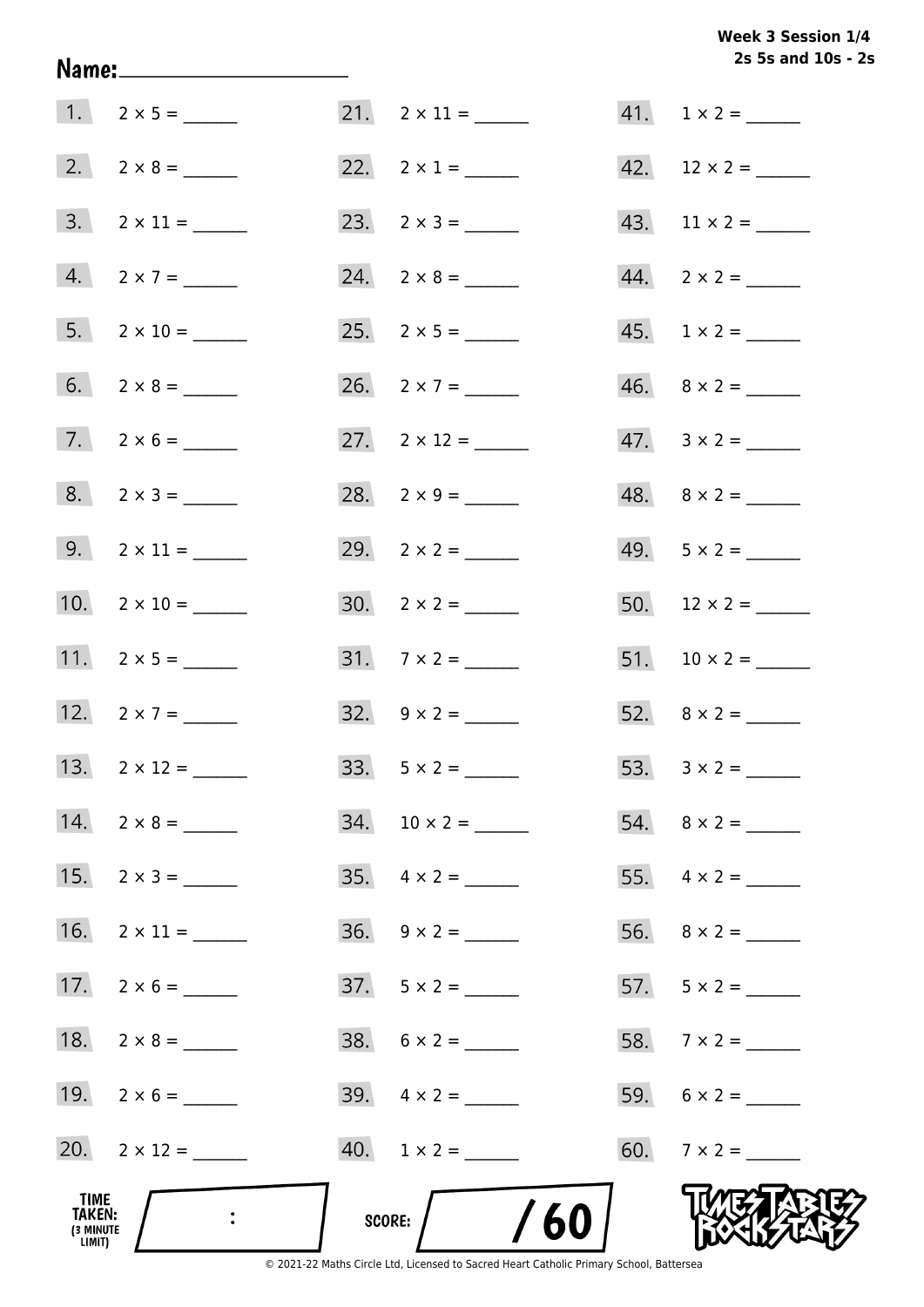|                                       | Name:________________________ |        |                   |     | 2s 5s and 10s - 2s  |
|---------------------------------------|-------------------------------|--------|-------------------|-----|---------------------|
| 1.                                    | $24 \div 2 =$                 | 21.    | $16 \div 2 =$     |     | 41. $22 \div 2 =$   |
| 2.                                    | $10 \div 2 =$                 |        | 22. $20 \div 2 =$ |     | 42. $8 \div 2 =$    |
| 3.                                    | $8 \div 2 =$                  |        | 23. $12 \div 2 =$ |     | 43. $6 \div 2 =$    |
| 4.                                    | $22 \div 2 =$                 | 24.    | $14 \div 2 =$     |     | 44. $10 \div 2 =$   |
| 5.                                    | $12 \div 2 =$                 |        | 25. $8 \div 2 =$  |     | $45.$ $14 \div 2 =$ |
| 6.                                    | $20 \div 2 =$                 |        | 26. $18 \div 2 =$ |     |                     |
| 7.                                    | $22 \div 2 =$                 |        | 27. $2 \div 2 =$  | 47. | $18 \div 2 =$       |
| 8.                                    | $2 \div 2 =$                  | 28.    | $16 \div 2 =$     | 48. | $16 \div 2 =$       |
| 9.                                    | $24 \div 2 =$                 |        | 29. $20 \div 2 =$ |     | 49. $8 \div 2 =$    |
| 10.                                   | $10 \div 2 =$                 |        | 30. $4 \div 2 =$  |     |                     |
| 11.                                   | $6 \div 2 =$                  |        |                   |     | 51. $20 \div 2 =$   |
| 12.                                   |                               |        |                   |     | 52. $18 \div 2 =$   |
| 13.                                   | $18 \div 2 =$                 | 33.    | $20 \div 2 =$     | 53. | $24 \div 2 =$       |
| 14.                                   | $8 \div 2 =$                  |        |                   |     | $54. 6 \div 2 =$    |
| 15.                                   | $8 \div 2 =$                  |        |                   | 55. | $14 \div 2 =$       |
| 16.                                   | $12 \div 2 =$                 | 36.    | $22 \div 2 =$     |     | 56. $18 \div 2 =$   |
| 17.                                   | $20 \div 2 =$                 |        |                   |     | 57. $4 \div 2 =$    |
| 18.                                   | $18 \div 2 =$                 | 38.    | $10 \div 2 =$     |     | 58. $24 \div 2 =$   |
| 19.                                   | $6 \div 2 =$                  |        | 39. $22 \div 2 =$ |     | 59. $22 \div 2 =$   |
| 20.                                   | $24 \div 2 =$                 | 40.    | $18 \div 2 =$     | 60. | $20 \div 2 =$       |
| TIME<br>TAKEN:<br>(3 MINUTE<br>LIMIT) |                               | SCORE: | /60               |     |                     |

**Week 3 Session 2/4**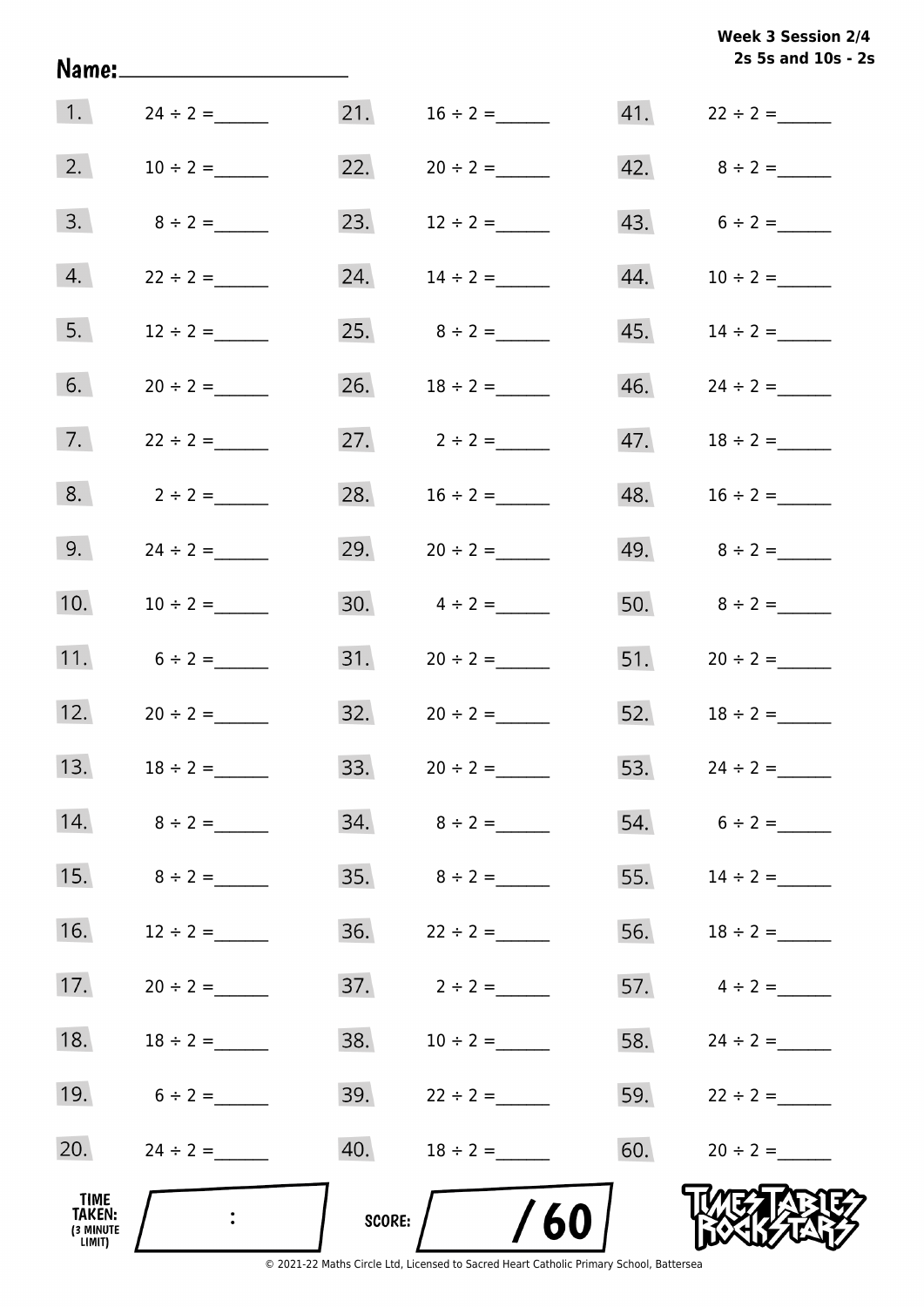**2s 5s and 10s - 2s Week 3 Session 3/4** 

| 1.                                            | $\overline{2}$<br>$\times 9$                 | 13.            | $2^{\circ}$<br>$\times$ 2                                      | 25.    | $\overline{2}$<br>$\times 9$                 | 37. | $\begin{array}{c} 2 \\ \times 5 \end{array}$ | 49. | $\overline{2}$<br>$\times$ 11                                                                                                                                                                                                                                                                                                                                                                                                                                                 |
|-----------------------------------------------|----------------------------------------------|----------------|----------------------------------------------------------------|--------|----------------------------------------------|-----|----------------------------------------------|-----|-------------------------------------------------------------------------------------------------------------------------------------------------------------------------------------------------------------------------------------------------------------------------------------------------------------------------------------------------------------------------------------------------------------------------------------------------------------------------------|
| 2.                                            | $\overline{2}$<br>$\times$ 4                 | 14.            | $\overline{2}$<br>$\times$ 6                                   | 26.    | $\frac{2}{x}$                                | 38. | $\overline{2}$<br>$\times$ 7                 | 50. | $\overline{2}$<br>$\times$ 11                                                                                                                                                                                                                                                                                                                                                                                                                                                 |
| 3.                                            | $\begin{array}{c} 2 \\ \times 1 \end{array}$ | 15.            | $2^{\circ}$<br>$\times$ 4                                      | 27.    | $2^{\circ}$<br>$\times$ 10                   | 39. | $\overline{\mathbf{c}}$<br>$\times$ 7        | 51. | $\overline{\phantom{a}}$<br>$\times$ 11                                                                                                                                                                                                                                                                                                                                                                                                                                       |
| 4.                                            | $\begin{array}{c}2\\ \times 7\end{array}$    | 16.            | $\begin{array}{c} 2 \\ \times 9 \end{array}$                   | 28.    | $2^{\circ}$<br>$\times$ 10                   | 40. | $\begin{array}{c} 2 \\ \times 8 \end{array}$ | 52. | $\begin{array}{c} 2 \\ \times 3 \end{array}$                                                                                                                                                                                                                                                                                                                                                                                                                                  |
| 5.                                            | $\overline{\phantom{a}}$<br>$\times$ 1       | 17.            | $\begin{array}{c}2\\ \times 3\end{array}$                      | 29.    | $2^{\circ}$<br>$\times$ 10                   | 41. | $\begin{array}{r}2\\ \times 7\end{array}$    | 53. | $\begin{array}{@{}c@{\hspace{1em}}c@{\hspace{1em}}}\n & \multicolumn{1}{c}\n & \multicolumn{1}{c}\n & \multicolumn{1}{c}\n & \multicolumn{1}{c}\n & \multicolumn{1}{c}\n & \multicolumn{1}{c}\n & \multicolumn{1}{c}\n & \multicolumn{1}{c}\n & \multicolumn{1}{c}\n & \multicolumn{1}{c}\n & \multicolumn{1}{c}\n & \multicolumn{1}{c}\n & \multicolumn{1}{c}\n & \multicolumn{1}{c}\n & \multicolumn{1}{c}\n & \multicolumn{1}{c}\n & \multicolumn{1}{c}\n & \multicolumn{$ |
| 6.                                            | $\begin{array}{c} 2 \\ \times 4 \end{array}$ | 18.            | $\begin{array}{c} 2 \\ \times 2 \end{array}$                   | 30.    | $\begin{array}{c}2\\ \times 10\end{array}$   | 42. | $\begin{array}{c} 2 \\ \times 9 \end{array}$ | 54. | $\begin{array}{c} 2 \\ \times 2 \end{array}$                                                                                                                                                                                                                                                                                                                                                                                                                                  |
| 7.                                            | $\begin{array}{c} 2 \\ \times 4 \end{array}$ | 19.            | $\begin{array}{c} 2 \\ \times 1 \end{array}$                   | 31.    | $\begin{array}{r} 2 \\ \times 8 \end{array}$ | 43. | $\overline{2}$<br>$\times$ 10                | 55. | $\overline{\phantom{a}}$<br>$\times$ 7                                                                                                                                                                                                                                                                                                                                                                                                                                        |
| 8.                                            | $\begin{array}{c}2\\ \times \ 11\end{array}$ | 20.            | $\overline{2}$<br>$\begin{array}{c} 2 \\ \times 5 \end{array}$ | 32.    | $\begin{array}{c} 2 \\ \times 5 \end{array}$ | 44. | $\overline{2}$<br>$\times$ 4                 | 56. | $\overline{2}$<br>$\times$ 8                                                                                                                                                                                                                                                                                                                                                                                                                                                  |
| 9.                                            | $\overline{2}$<br>$\times$ 10                | 21.            | $\overline{2}$<br>$\times 2$                                   | 33.    | $\overline{c}$<br>$\times$ 10                | 45. | $\overline{2}$<br>$\times$ 9                 | 57. | $\mathsf{2}$<br>$\times$ 9                                                                                                                                                                                                                                                                                                                                                                                                                                                    |
| 10.                                           | $\overline{2}$<br>$\times$ 4                 | 22.            | $\overline{2}$<br>$\times$ 5                                   | 34.    | $\overline{c}$<br>$\times$ 3                 | 46. | $\overline{2}$<br>$\times$ 9                 | 58. | $\overline{2}$<br>$\times$ 12                                                                                                                                                                                                                                                                                                                                                                                                                                                 |
| 11.                                           | $\overline{c}$<br>$\times$ 3                 | 23.            | $\overline{2}$<br>$\times 8$                                   | 35.    | $\overline{c}$<br>$\times$ 5                 | 47. | $\overline{2}$<br>$\times$ 3                 | 59. | $\overline{2}$<br>$\times$ 9                                                                                                                                                                                                                                                                                                                                                                                                                                                  |
| 12.                                           | $\overline{2}$<br>$\times$ 12                | 24.            | $\overline{2}$<br>$\times$ 7                                   | 36.    | 2<br>$\times$ 4                              | 48. | $\overline{2}$<br>$\times$ 10                | 60. | $\overline{c}$<br>$\times$ 3                                                                                                                                                                                                                                                                                                                                                                                                                                                  |
| <b>TIME<br/>TAKEN:</b><br>(3 MINUTE<br>LIMIT) |                                              | $\ddot{\cdot}$ |                                                                | SCORE: |                                              | 60  |                                              |     |                                                                                                                                                                                                                                                                                                                                                                                                                                                                               |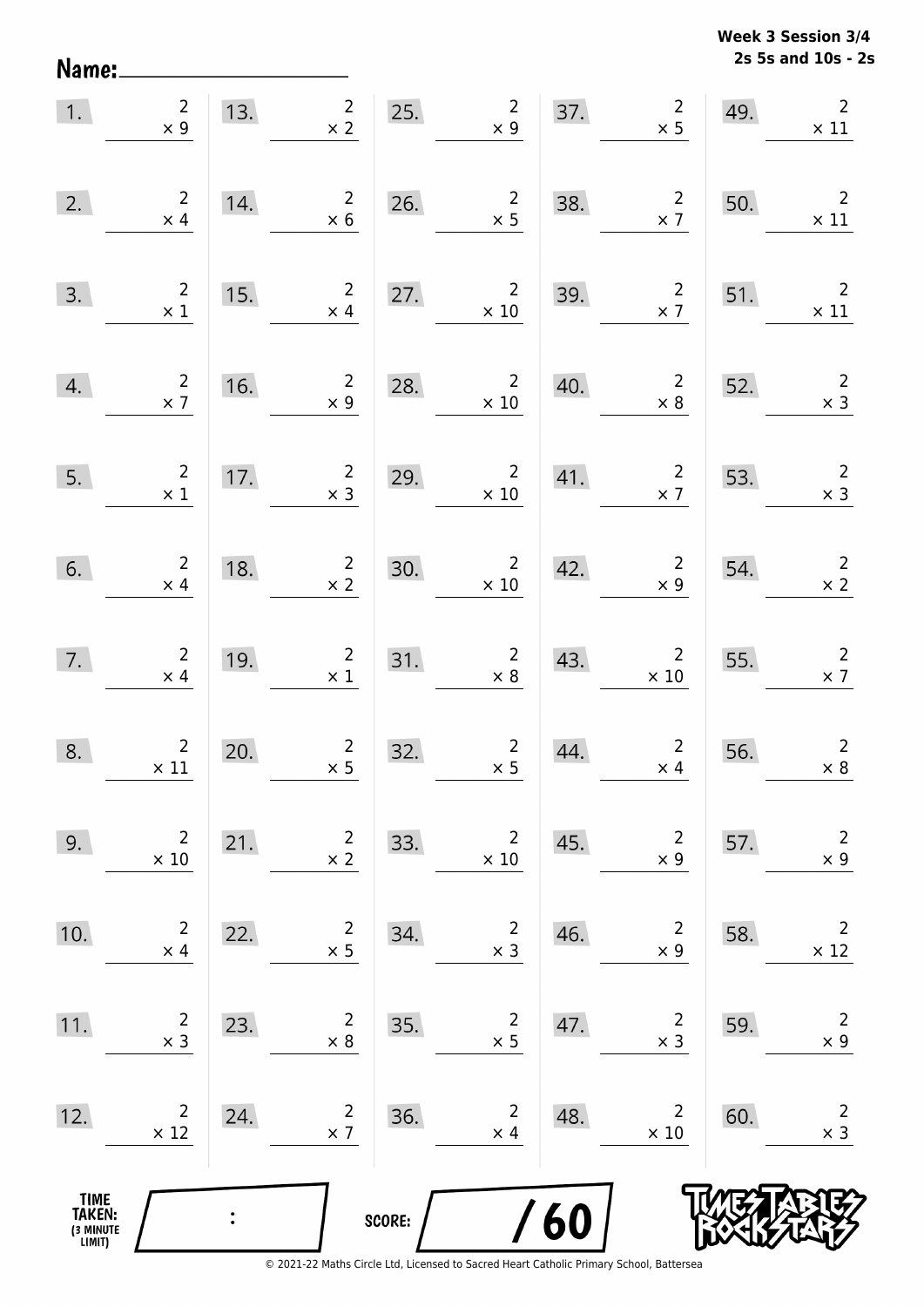# **2s 5s and 10s - 2s Week 3 Session 4/4**

|                                       | 1. $2 \times 10 =$ 21. $2 \times 6 =$ 41. $10 \div 2 =$ |     |                                 |     |                                     | ADD UP<br>YOUR TIME  |
|---------------------------------------|---------------------------------------------------------|-----|---------------------------------|-----|-------------------------------------|----------------------|
|                                       |                                                         |     |                                 |     | 42. $2 \div 2 =$                    | FOR THE WEEK         |
|                                       | $3. 2 \times 7 =$                                       |     |                                 | 43. | $22 \div 2 =$                       | MINUTES<br>S1:       |
|                                       | $4. 2 \times 6 =$                                       |     |                                 | 44. | $16 \div 2 =$                       | S2:                  |
|                                       | 5. $2 \times 4 =$                                       |     |                                 |     |                                     | S3:                  |
|                                       |                                                         |     |                                 |     | $46. \qquad 4 \div 2 =$             | S4:                  |
|                                       | $7. 2 \times 11 =$                                      |     | $27. 2 \times 6 =$              |     | 47. $14 \div 2 =$                   | Total:               |
|                                       | $8. 2 \times 10 =$                                      |     |                                 |     | $48. \qquad 24 \div 2 =$            | SECONDS              |
|                                       |                                                         |     |                                 |     | 49. $24 \div 2 =$                   | S1:                  |
|                                       |                                                         |     |                                 | 50. | $10 \div 2 =$                       | S2:                  |
|                                       | 11. $2 \times 1 =$                                      |     | 31. $4 \div 2 =$ 51.            |     | $18 \div 2 =$                       | S3:                  |
|                                       | 12. $2 \times 5 =$                                      |     | 32. $16 \div 2 =$ 52.           |     | $10 \div 2 =$                       | S4:                  |
|                                       | 13. $2 \times 4 =$                                      |     |                                 |     | 33. $10 \div 2 =$ 53. $10 \div 2 =$ | Total:               |
|                                       | 14. $2 \times 6 =$                                      |     |                                 |     | 34. $22 \div 2 =$ 54. $6 \div 2 =$  | ADD UP<br>YOUR SCORE |
|                                       |                                                         |     |                                 |     | 35. $2 \div 2 =$ 55. $10 \div 2 =$  | FOR THE WEEK<br>S1:  |
|                                       | 16. $2 \times 1 =$                                      | 36. | $16 \div 2 =$ 56. $8 \div 2 =$  |     |                                     |                      |
|                                       |                                                         | 37. | $20 \div 2 =$ 57. $24 \div 2 =$ |     |                                     | S2:                  |
| 18.                                   | $2 \times 6 =$                                          | 38. | $22 \div 2 =$ 58. $18 \div 2 =$ |     |                                     | S3:                  |
|                                       |                                                         | 39. | $24 \div 2 =$ 59.               |     | $14 \div 2 =$                       | S4:                  |
|                                       |                                                         | 40. | $24 \div 2 = 60.$               |     | $24 \div 2 =$                       | Total:               |
| TIME<br>TAKEN:<br>(3 MINUTE<br>LIMIT) |                                                         |     | <b>SCORE:</b>                   |     | 60                                  |                      |

Name: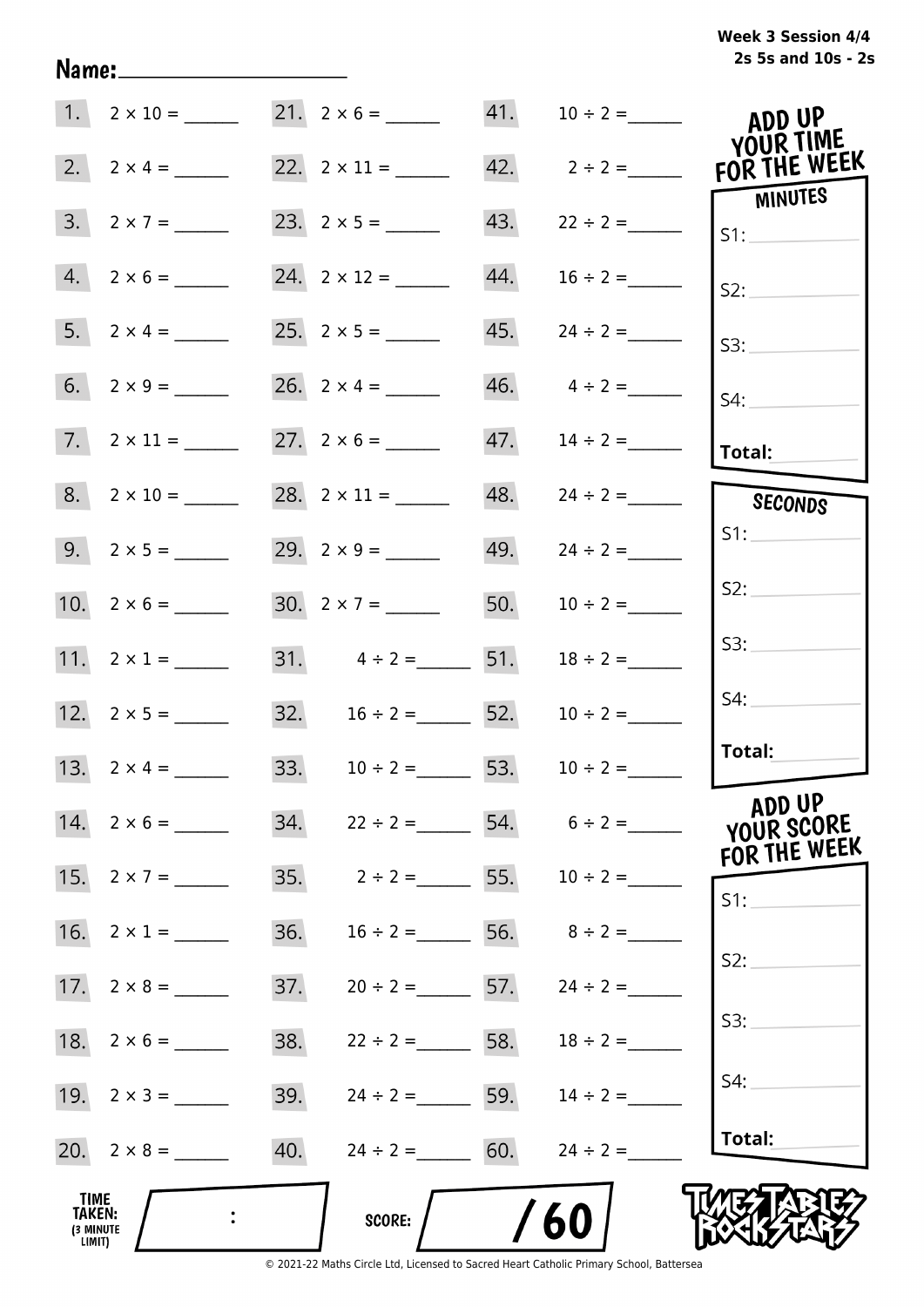Week 4 Session 1/4 2s 5s and 10s - 2s

|                                              |                     |                          | 2s 5s and 10s - 2        |
|----------------------------------------------|---------------------|--------------------------|--------------------------|
|                                              |                     | $21. 2 \times 5 =$       |                          |
|                                              | 2. $2 \times 4 =$   |                          | $42. 6 \times 2 =$       |
|                                              | $3. 2 \times 7 =$   |                          | $43. 5 \times 2 =$       |
|                                              | $4. 2 \times 12 =$  | 24. $2 \times 1 =$       | $44. \quad 8 \times 2 =$ |
|                                              | $5. 2 \times 6 =$   |                          | $45. \quad 3 \times 2 =$ |
|                                              | 6. $2 \times 3 =$   | 26. $2 \times 7 =$       | $46. 6 \times 2 =$       |
|                                              | $7. 2 \times 6 =$   | 27. $2 \times 11 =$      |                          |
|                                              | $8. 2 \times 5 =$   | 28. $2 \times 4 =$       | $48. \quad 8 \times 2 =$ |
|                                              | 9. $2 \times 4 =$   |                          | 49. $9 \times 2 =$       |
|                                              | 10. $2 \times 4 =$  | $30. 2 \times 12 =$      | $50.7 \times 2 =$        |
|                                              | 11. $2 \times 9 =$  |                          |                          |
|                                              | 12. $2 \times 11 =$ | $32. \quad 2 \times 2 =$ | $52.2 \times 2 =$        |
|                                              | 13. $2 \times 9 =$  |                          |                          |
|                                              | 14. $2 \times 5 =$  | $34. \quad 9 \times 2 =$ |                          |
|                                              | 15. $2 \times 4 =$  |                          |                          |
|                                              | 16. $2 \times 7 =$  | $36. \quad 8 \times 2 =$ |                          |
|                                              | 17. $2 \times 3 =$  | $37.$ 11 × 2 = ______    | 57. $11 \times 2 =$      |
|                                              |                     |                          |                          |
|                                              | 19. $2 \times 1 =$  | $39.7 \times 2 =$        |                          |
|                                              | 20. $2 \times 11 =$ |                          | $60. 6 \times 2 =$       |
| TIME<br><b>TAKEN:</b><br>(3 MINUTE<br>LIMIT) |                     | $/$ /60<br>score:        |                          |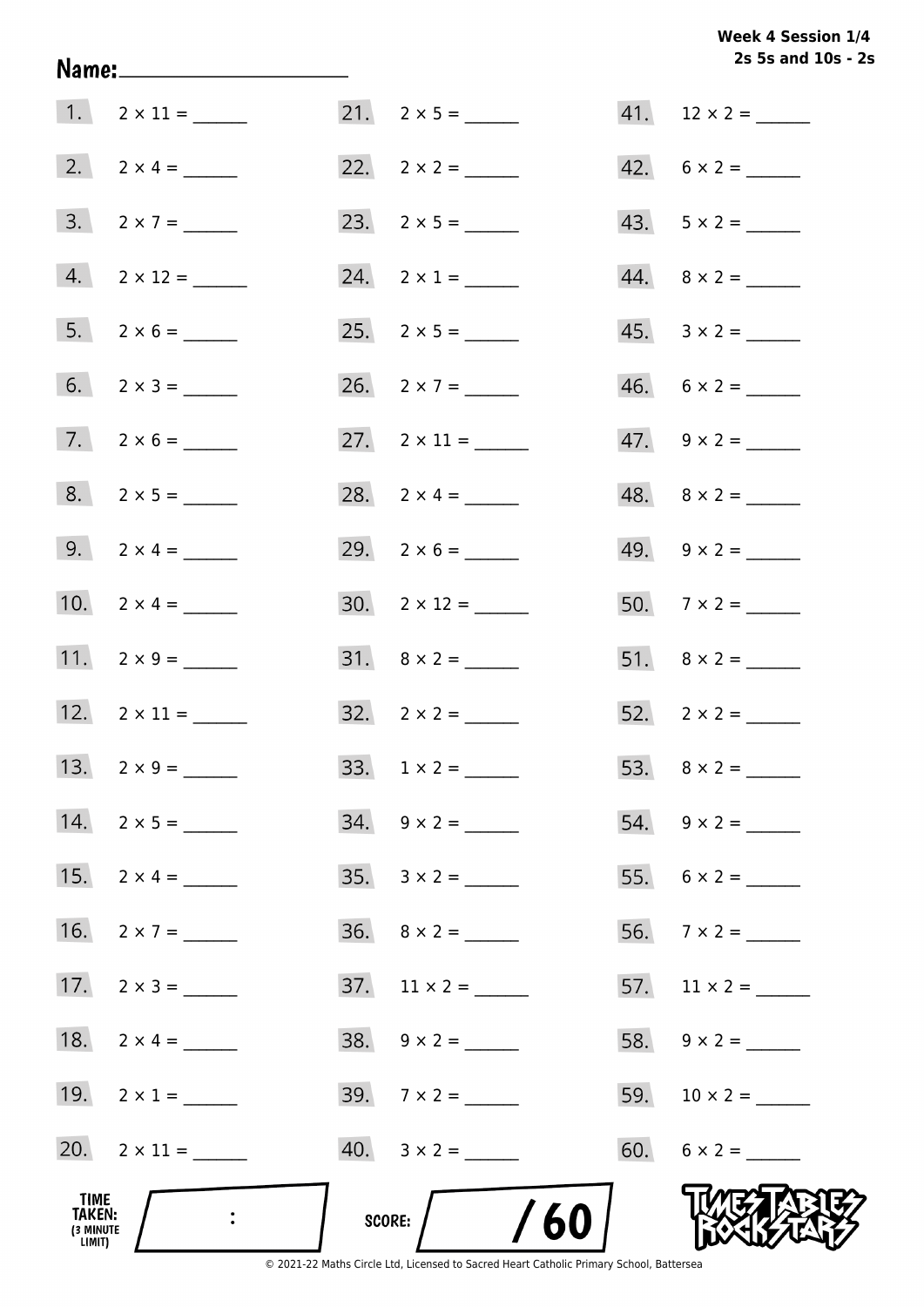|                                       | Name:_______________________ |        |                                  |     | 2s 5s and 10s - 2s |
|---------------------------------------|------------------------------|--------|----------------------------------|-----|--------------------|
| 1.                                    | $16 \div 2 =$                |        | $21. 2 \div 2 =$                 |     |                    |
| 2.                                    | $12 \div 2 =$                |        | 22. $2 \div 2 =$                 |     | 42. $10 \div 2 =$  |
| 3.                                    | $12 \div 2 =$                | 23.    | $12 \div 2 =$                    |     | 43. $4 \div 2 =$   |
| 4.                                    | $6 \div 2 =$                 |        | 24. $22 \div 2 =$                |     | 44. $18 \div 2 =$  |
| 5.                                    | $10 \div 2 =$                |        | 25. $24 \div 2 =$                |     |                    |
| 6.                                    | $2 \div 2 =$                 |        | 26. $22 \div 2 =$                |     | 46. $12 \div 2 =$  |
| 7.                                    | $24 \div 2 =$                |        | 27. $4 \div 2 =$                 |     |                    |
| 8.                                    | $8 \div 2 =$                 |        | 28. $16 \div 2 =$                |     | 48. $6 \div 2 =$   |
| 9.                                    | $6 \div 2 =$                 |        | 29. $8 \div 2 =$                 |     | 49. $20 \div 2 =$  |
| 10.                                   | $22 \div 2 =$                |        | 30. $6 \div 2 =$                 |     | 50. $6 \div 2 =$   |
| 11.                                   | $14 \div 2 =$                |        | $31. 6 \div 2 =$                 |     | 51. $24 \div 2 =$  |
| 12.                                   | $2 \div 2 =$                 |        | $32. \hspace{1.5cm} 24 \div 2 =$ |     | 52. $16 \div 2 =$  |
| 13.                                   | $8 \div 2 =$                 |        | 33. $24 \div 2 =$                |     | 53. $4 \div 2 =$   |
| 14.                                   | $12 \div 2 =$                |        | $34. 6 \div 2 =$                 | 54. | $14 \div 2 =$      |
| 15.                                   | $4 \div 2 =$                 |        |                                  | 55. | $12 \div 2 =$      |
| 16.                                   | $24 \div 2 =$                |        |                                  | 56. | $18 \div 2 =$      |
| 17.                                   | $24 \div 2 =$                |        |                                  |     | 57. $18 \div 2 =$  |
| 18.                                   | $24 \div 2 =$                |        | $38. 22 \div 2 =$                |     |                    |
| 19.                                   | $4 \div 2 =$                 |        | 39. $2 \div 2 =$                 |     | 59. $12 \div 2 =$  |
| 20.                                   | $20 \div 2 =$                |        | 40. $18 \div 2 =$                |     |                    |
| TIME<br>TAKEN:<br>(3 MINUTE<br>LIMIT) | $\ddot{\phantom{a}}$         | SCORE: | /60                              |     |                    |

**Week 4 Session 2/4**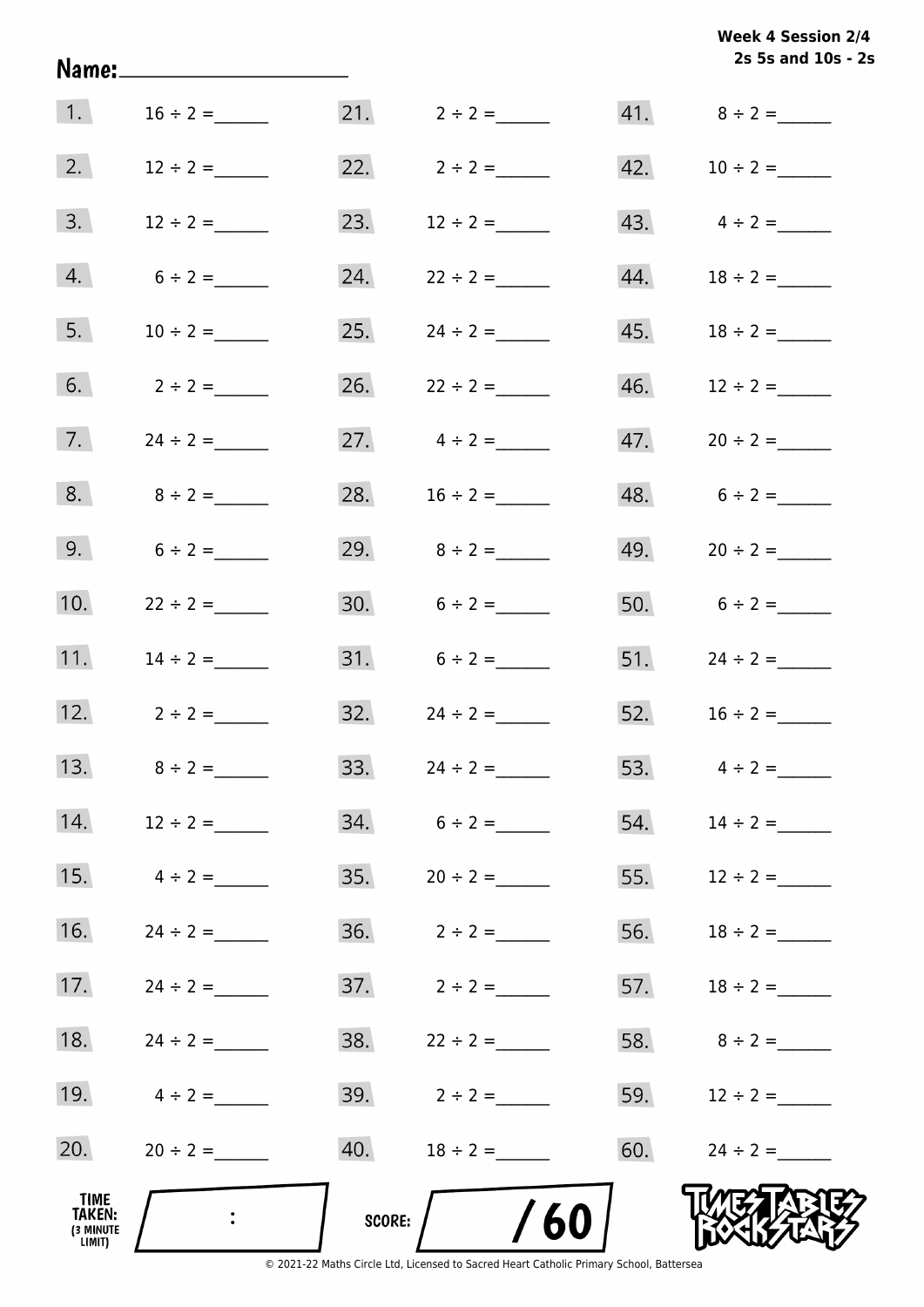**2s 5s and 10s - 2s Week 4 Session 3/4** 

| 1.                                            | $\frac{2}{x}$                                 |                | $2 \mid$<br>13.<br>$\times$ 2                                     | 25.    | $\begin{array}{r} 2 \\ \times 3 \end{array}$  |     | $\overline{2}$<br>37.<br>$\times$ 1                 | 49. | $\overline{2}$<br>$\times 8$                 |
|-----------------------------------------------|-----------------------------------------------|----------------|-------------------------------------------------------------------|--------|-----------------------------------------------|-----|-----------------------------------------------------|-----|----------------------------------------------|
| 2.                                            | $\frac{2}{\times 7}$                          | 14.            | $\overline{2}$<br>$\times$ 5                                      |        | 26. $2 \times 5$                              | 38. | $\overline{\mathbf{c}}$<br>$\times$ 1               | 50. | $\overline{2}$<br>$\times$ 6                 |
| 3.                                            | $\begin{array}{r} 2 \\ \times 8 \end{array}$  | 15.            | $\overline{2}$<br>$\times$ 6                                      | 27.    | $\begin{array}{c} 2 \\ \times 9 \end{array}$  | 39. | $\overline{\mathbf{c}}$<br>$\times$ 7               | 51. | $\overline{\phantom{a}}$<br>$\times$ 12      |
| 4.                                            | $\begin{array}{c}2\\ \times 7\end{array}$     | 16.            | $\overline{\mathbf{c}}$<br>$\times$ 10                            | 28.    | $\begin{array}{r} 2 \\ \times 9 \end{array}$  | 40. | $2 \mid 52$ .<br>$\times$ 11                        |     | $\begin{array}{c} 2 \\ \times 6 \end{array}$ |
| 5.                                            | $\overline{\phantom{a}}$<br>$\times$ 1        |                | $\frac{2}{1}$<br>17. $\begin{array}{c} 2 \\ \times 5 \end{array}$ | 29.    | $\frac{2}{x\cdot 9}$                          | 41. | $\begin{array}{c c} & 2 \\ \times 10 & \end{array}$ | 53. | $\frac{2}{x}$                                |
| 6.                                            | $\begin{array}{c}2\\ \times 10\end{array}$    | 18.            | $\begin{array}{r} 2 \\ \times 10 \end{array}$                     | 30.    | $\begin{array}{r} 2 \\ \times 8 \end{array}$  | 42. | $\begin{array}{c}2\\ \times 10\end{array}$          | 54. | $\begin{array}{c} 2 \\ \times 7 \end{array}$ |
| 7.                                            | $\begin{array}{c} 2 \\ \times 9 \end{array}$  | 19.            | $\frac{2}{12}$                                                    | 31.    | $\begin{array}{r} 2 \\ \times 6 \end{array}$  | 43. | $\begin{array}{c} 2 \\ \times 1 \end{array}$        | 55. | $\begin{array}{c} 2 \\ \times 4 \end{array}$ |
| 8.                                            | $\begin{array}{c} 2 \\ \times 11 \end{array}$ | 20.            | $\begin{array}{c} 2 \\ \times 1 \end{array}$                      | 32.    | $\begin{array}{r} 2 \\ \times 10 \end{array}$ | 44. | $\overline{\mathbf{c}}$<br>$\times 6$               | 56. | $\overline{2}$<br>$\times$ 5                 |
| 9.                                            | $\overline{2}$<br>$\times$ 10                 | 21.            | $\overline{2}$<br>$\times$ 3                                      | 33.    | $\overline{c}$<br>$\times$ 3                  | 45. | $\overline{2}$<br>$\times$ 3                        | 57. | $\overline{2}$<br>$\times$ 12                |
| 10.                                           | $\overline{c}$<br>$\times$ 7                  | 22.            | $\overline{2}$<br>$\times$ 1                                      | 34.    | $\overline{c}$<br>$\times$ 3                  | 46. | $\overline{2}$<br>$\times 10$                       | 58. | $\overline{2}$<br>$\times$ 2                 |
| 11.                                           | $\overline{c}$<br>$\times$ 3                  | 23.            | $\overline{2}$<br>$\times$ 1                                      | 35.    | $\overline{c}$<br>$\times$ 1                  | 47. | $\overline{2}$<br>$\times$ 1                        | 59. | $\overline{c}$<br>$\times$ 5                 |
| 12.                                           | $\overline{c}$<br>$\times$ 1                  | 24.            | 2<br>$\times$ 8                                                   | 36.    | 2<br>$\times$ 12                              | 48. | $\overline{2}$<br>$\times$ 12                       | 60. | $\overline{2}$<br>$\times$ 10                |
| <b>TIME<br/>TAKEN:</b><br>(3 MINUTE<br>LIMIT) |                                               | $\ddot{\cdot}$ |                                                                   | SCORE: |                                               | 60  |                                                     |     |                                              |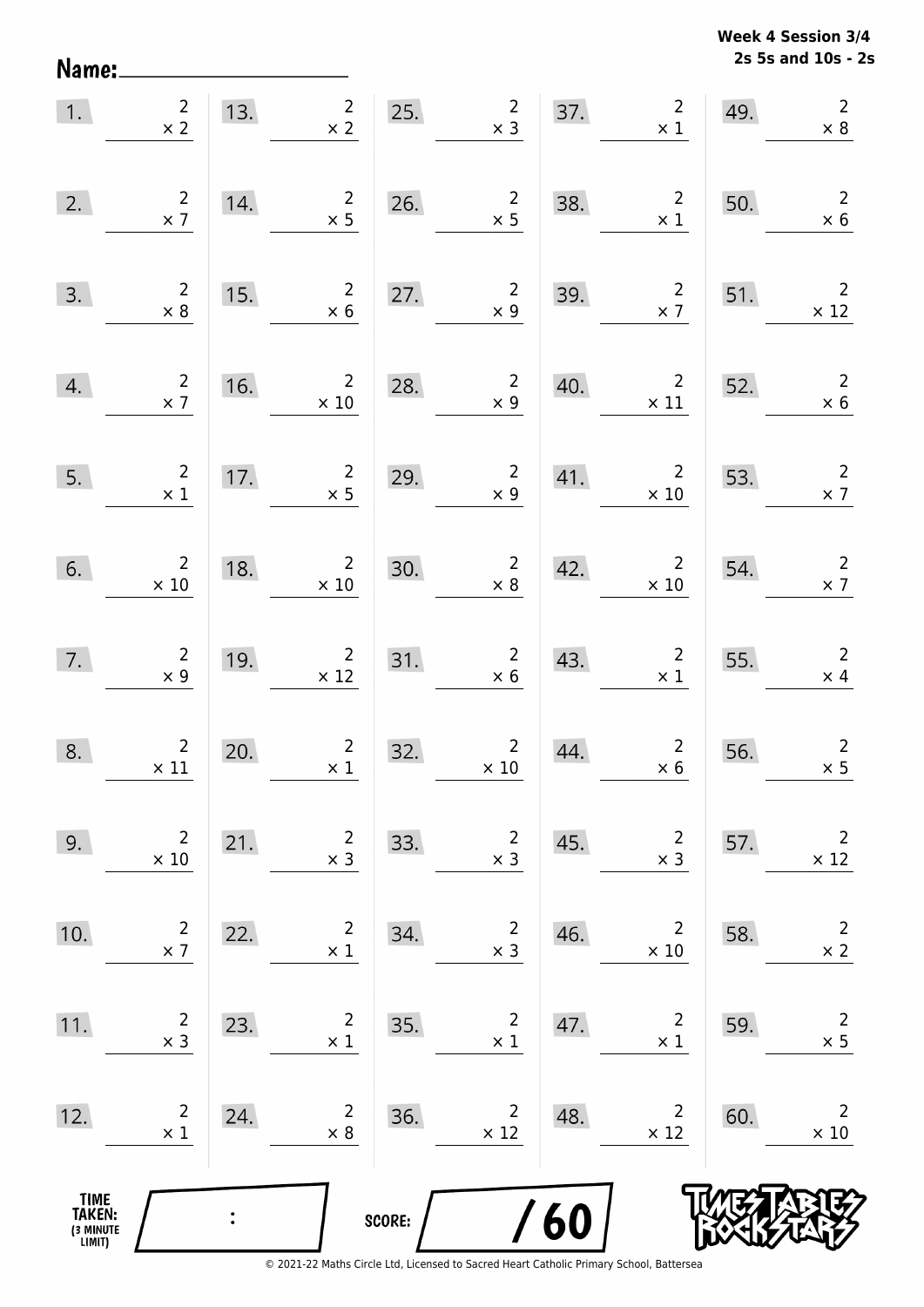# **2s 5s and 10s - 2s Week 4 Session 4/4**

|                                              | 1. $2 \times 4 =$        | 21. $2 \times 4 =$                  |     | $41. 6 \div 2 =$               | ADD UP<br>YOUR TIME                       |
|----------------------------------------------|--------------------------|-------------------------------------|-----|--------------------------------|-------------------------------------------|
|                                              | 2. $2 \times 1 =$        |                                     |     |                                | 42. $22 \div 2 =$ FOR THE WEEK<br>MINUTES |
|                                              | $3. \quad 2 \times 12 =$ | 23. $2 \times 1 =$                  | 43. | $16 \div 2 =$                  | IS1:                                      |
|                                              | $4. 2 \times 7 =$        |                                     | 44. | $16 \div 2 =$                  | S2:                                       |
|                                              |                          | $25. 2 \times 8 =$                  |     |                                | S3:                                       |
|                                              |                          |                                     |     |                                | S4:                                       |
|                                              | $7. 2 \times 3 =$        |                                     |     |                                | Total:                                    |
|                                              | $8. 2 \times 10 =$       |                                     |     |                                | SECONDS                                   |
|                                              | 9. $2 \times 1 =$        |                                     |     | 49. $12 \div 2 =$              | S1:                                       |
|                                              |                          | $30. 2 \times 6 =$                  |     | 50. $8 \div 2 =$               | S2:                                       |
|                                              | 11. $2 \times 5 =$       | 31. $22 \div 2 =$ 51.               |     | $18 \div 2 =$                  | S3:                                       |
|                                              | 12. $2 \times 2 =$       | 32. $14 \div 2 =$ 52. $10 \div 2 =$ |     |                                | S4:                                       |
|                                              | 13. $2 \times 11 =$      | 33. $20 \div 2 =$ 53. $8 \div 2 =$  |     |                                | Total:                                    |
| 14.                                          | $2 \times 10 =$          | 34.<br>$12 \div 2 =$                | 54. | $18 \div 2 =$                  | ADD UP<br>YOUR SCORE<br>FOR THE WEEK      |
| 15.                                          |                          | 35.                                 |     | $18 \div 2 =$ 55. $6 \div 2 =$ | S1:                                       |
| 16.                                          | $2 \times 1 =$           | 36.                                 |     | $24 \div 2 =$ 56. $4 \div 2 =$ | S2:                                       |
| 17.                                          |                          | 37.                                 |     | $14 \div 2 =$ 57. $8 \div 2 =$ |                                           |
| 18.                                          | $2 \times 7 =$           | 38.<br>$4 \div 2 =$ 58.             |     | $18 \div 2 =$                  | S3:                                       |
| 19.                                          | $2 \times 1 =$           | 39. $8 \div 2 =$ 59.                |     | $10 \div 2 =$                  | S4:                                       |
|                                              | 20. $2 \times 7 =$       |                                     |     | 60. $2 \div 2 =$               | Total:                                    |
| TIME<br><b>TAKEN:</b><br>(3 MINUTE<br>LIMIT) |                          | <b>SCORE:</b>                       |     | 60                             |                                           |

Name: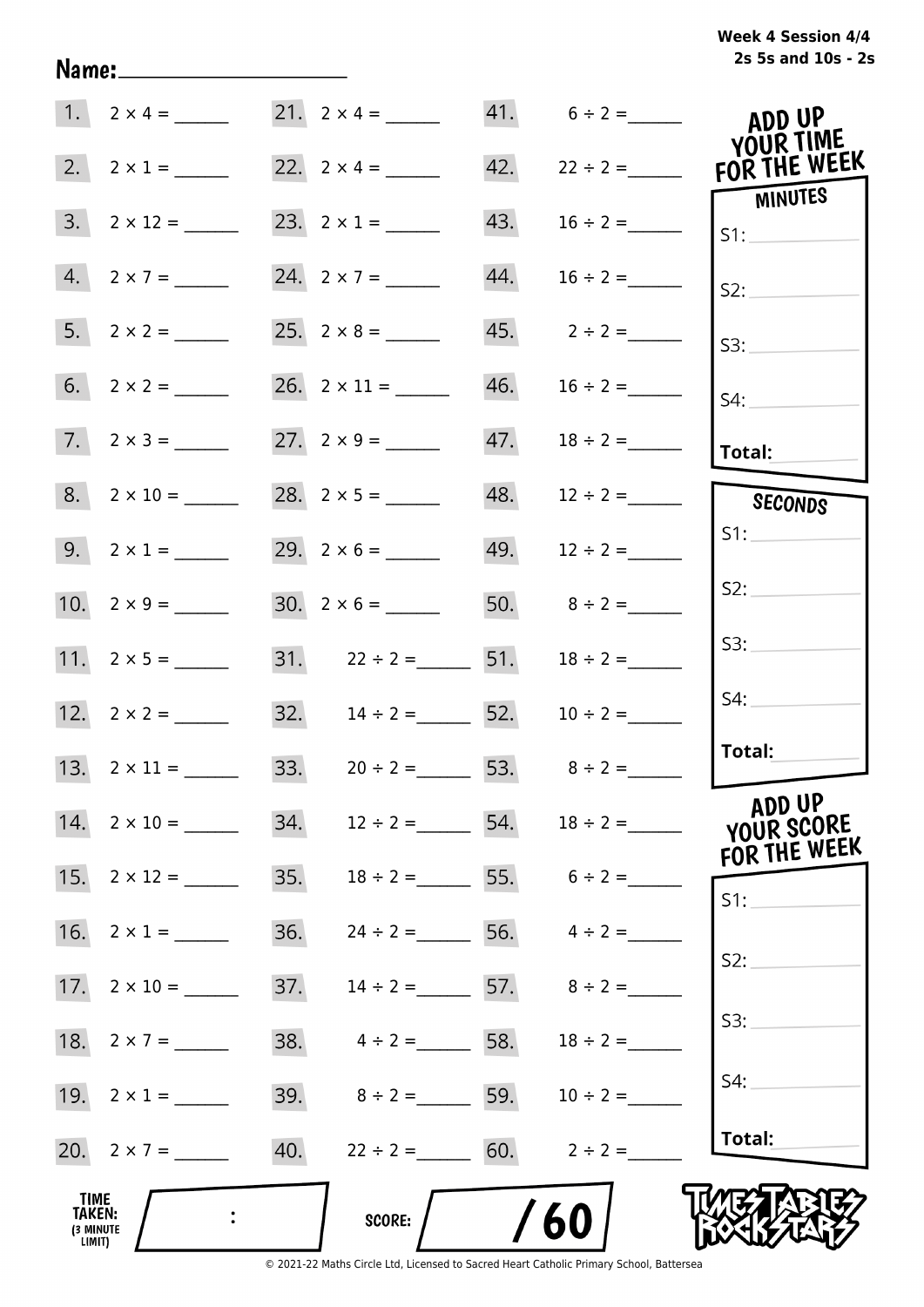# **2s 5s and 10s - 2s, 10s Week 5 Session 1/4**

| TIME<br><b>TAKEN:</b><br>(3 MINUTE<br>LIMIT) |                              | /60<br>SCORE:             |                           |
|----------------------------------------------|------------------------------|---------------------------|---------------------------|
|                                              | 20. $10 \times 4 =$          |                           |                           |
|                                              | 19. $10 \times 4 =$          | $39. \quad 9 \times 2 =$  | 59. $9 \times 2 =$        |
| 18.                                          |                              |                           |                           |
| 17.                                          |                              | $37. 1 \times 10 =$       |                           |
| 16.                                          | $10 \times 9 =$              | $36. 6 \times 2 =$        |                           |
| 15.                                          | $10 \times 7 =$              | $35.7 \times 2 =$         |                           |
|                                              | 14. $10 \times 4 =$          | $34. 7 \times 2 =$        |                           |
|                                              | 13. $10 \times 6 =$          |                           |                           |
|                                              | 12. $10 \times 1 =$          |                           |                           |
|                                              | 11. $10 \times 10 =$         | $31. 6 \times 10 =$       | $51.$ 11 × 2 = ______     |
|                                              | 10. $10 \times 4 =$          |                           | $50.7 \times 2 =$         |
|                                              | $9. \qquad 2 \times 12 =$    | 29. $10 \times 2 =$       | 49. $11 \times 2 =$       |
|                                              | $8. 10 \times 1 =$           |                           | $48. 6 \times 2 =$        |
|                                              | 7. $10 \times 7 =$           |                           | $47.3 \times 10 =$        |
|                                              |                              | $26. \quad 2 \times 2 =$  | $46. \quad 2 \times 10 =$ |
|                                              | $5. \qquad 2 \times 12 = \_$ |                           | $45. 5 \times 2 =$        |
|                                              | $4. 10 \times 2 =$           | $24. \quad 2 \times 4 =$  | 44. $9 \times 2 =$        |
|                                              | $3. 2 \times 7 =$            | 23. $2 \times 11 =$       |                           |
|                                              |                              |                           | $42. \quad 1 \times 10 =$ |
|                                              | 1. $10 \times 1 =$           | $21. \quad 2 \times 12 =$ |                           |

Name: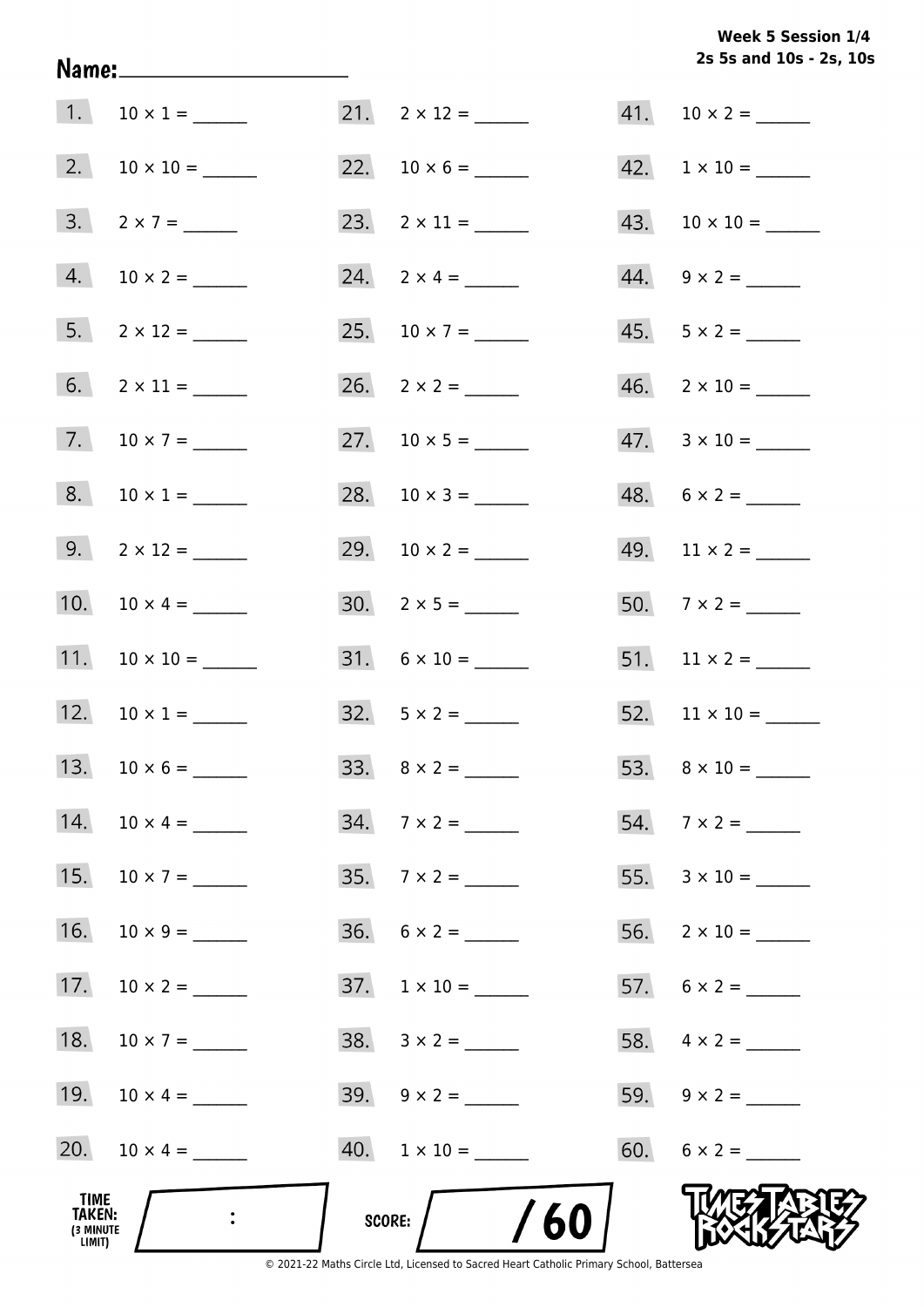|  |  | Week 5 Session 2/4      |  |
|--|--|-------------------------|--|
|  |  | 2s 5s and 10s - 2s, 10s |  |

| 1.                                    | $12 \div 2 =$  | 21.    | $40 \div 10 =$      | 41. | $100 \div 10 =$    |
|---------------------------------------|----------------|--------|---------------------|-----|--------------------|
| 2.                                    | $14 \div 2 =$  |        | 22. $24 \div 2 =$   |     | 42. $10 \div 2 =$  |
| 3.                                    |                |        | 23. $24 \div 2 =$   |     | 43. $16 \div 2 =$  |
| 4.                                    | $6 \div 2 =$   | 24.    |                     |     |                    |
| 5.                                    | $24 \div 2 =$  |        | 25. $10 \div 2 =$   | 45. |                    |
| 6.                                    |                |        | $26. \t24 \div 2 =$ | 46. |                    |
| 7.                                    |                |        | 27. $18 \div 2 =$   |     | 47. $12 \div 2 =$  |
| 8.                                    | $24 \div 2 =$  |        | 28. $8 \div 2 =$    |     | $48. 24 \div 2 =$  |
| 9.                                    | $20 \div 10 =$ |        | 29. $14 \div 2 =$   | 49. |                    |
| 10.                                   | $8 \div 2 =$   | 30.    |                     | 50. |                    |
| 11.                                   |                |        |                     | 51. |                    |
| 12.                                   |                |        | 32. $14 \div 2 =$   |     |                    |
| 13.                                   |                |        | 33. $10 \div 2 =$   | 53. |                    |
| 14.                                   | $2 \div 2 =$   | 34.    |                     |     | $54.70 \div 10 =$  |
| 15.                                   | $2 \div 2 =$   | 35.    | $22 \div 2 =$       |     |                    |
| 16.                                   | $24 \div 2 =$  | 36.    |                     | 56. | $100 \div 10 =$    |
| 17.                                   |                |        |                     |     |                    |
| 18.                                   | $20 \div 2 =$  |        |                     |     | 58. $20 \div 10 =$ |
| 19.                                   | $8 \div 2 =$   |        | 39. $2 \div 2 =$    |     | 59. $60 \div 10 =$ |
| 20.                                   |                |        | 40. $8 \div 2 =$    |     | 60. $12 \div 2 =$  |
| TIME<br>TAKEN:<br>(3 MINUTE<br>LIMIT) | $\ddot{\cdot}$ | SCORE: | /60                 |     |                    |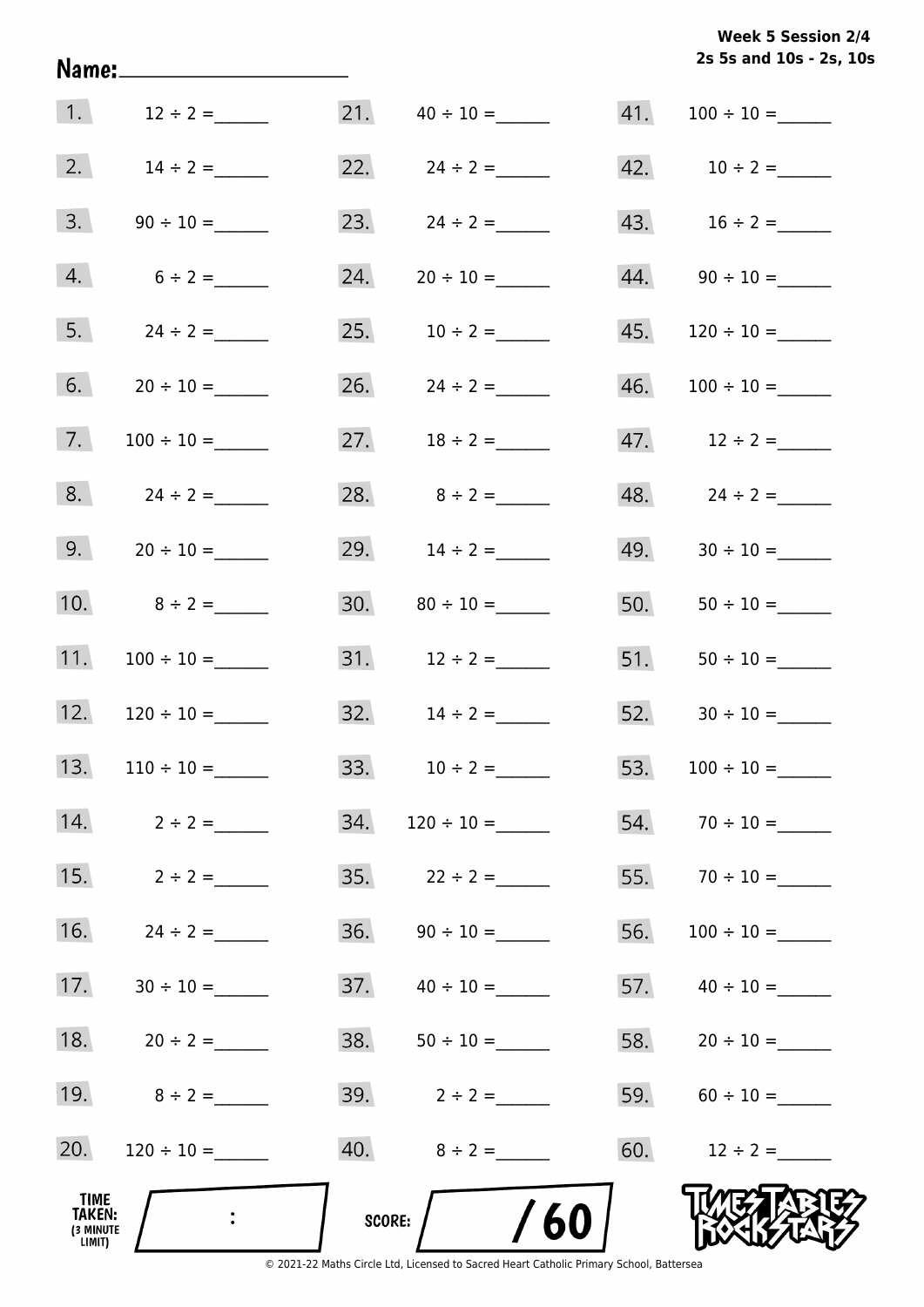**2s 5s and 10s - 2s, 10s Week 5 Session 3/4** 

| 1.                                            | $\begin{array}{c} 2 \\ \times 1 \end{array}$         |     | $13.$ $10$<br>$\times$ 5      |        | 25. $\begin{array}{c} 2 \\ \times 3 \end{array}$ |     | $37.$ 2<br>$\times$ 8         | 49. | $\overline{2}$<br>$\times 10$                |
|-----------------------------------------------|------------------------------------------------------|-----|-------------------------------|--------|--------------------------------------------------|-----|-------------------------------|-----|----------------------------------------------|
| 2.                                            | $\overline{2}$<br>$\times$ 2                         | 14. | $\overline{2}$<br>$\times 8$  | 26.    | $10\,$<br>$\times$ 12                            | 38. | $10\,$<br>$\times$ 9          | 50. | $\overline{2}$<br>$\times$ 2                 |
| 3.                                            | $\begin{array}{c} 2 \\ \times 7 \end{array}$         | 15. | $10\,$<br>$\times$ 7          | 27.    | $10\,$<br>$\times$ 5                             | 39. | $\overline{2}$<br>$\times$ 1  | 51. | $10\,$<br>$\times$ 3                         |
| 4.                                            | $10\,$<br>$\times$ 9                                 | 16. | $10\,$<br>$\times$ 6          |        | 10<br>28.<br>$\times$ 9                          | 40. | $\overline{2}$<br>$\times$ 6  | 52. | $\overline{2}$<br>$\times$ 5                 |
| 5.                                            | $10\,$<br>$\times$ 4                                 | 17. | $\overline{2}$<br>$\times$ 11 | 29.    | $\overline{2}$<br>$\times$ 12                    | 41. | $\overline{2}$<br>$\times$ 12 | 53. | $\mathbf 2$<br>$\times$ 6                    |
| 6.                                            | $\begin{smallmatrix}2\\ \times \ 1\end{smallmatrix}$ | 18. | $10\,$<br>$\times$ 1          | 30.    | $\begin{array}{c} 10 \\ \times 6 \end{array}$    | 42. | $\overline{2}$<br>$\times$ 4  | 54. | $\begin{array}{c} 2 \\ \times 6 \end{array}$ |
| 7.                                            | $\begin{array}{c} 2 \\ \times 5 \end{array}$         | 19. | $\overline{2}$<br>$\times$ 1  | 31.    | $\overline{2}$<br>$\times$ 3                     | 43. | $10\,$<br>$\times$ 2          | 55. | $10\,$<br>$\times$ 3                         |
| 8.                                            | $10\,$<br>$\times$ 11                                | 20. | $\overline{2}$<br>$\times$ 1  | 32.    | $\begin{array}{c}2\\ \times \ 10\end{array}$     | 44. | $\overline{2}$<br>$\times 8$  | 56. | $10\,$<br>$\times$ 7                         |
| 9.                                            | 10<br>$\times$ 4                                     | 21. | $10\,$<br>$\times$ 3          | 33.    | $\overline{c}$<br>$\times$ 9                     | 45. | $10\,$<br>$\times$ 5          | 57. | $10\,$<br>$\times$ 9                         |
| 10.                                           | $\overline{2}$<br>$\times$ 4                         | 22. | $\overline{2}$<br>$\times$ 4  | 34.    | $\overline{2}$<br>$\times$ 4                     | 46. | $\overline{2}$<br>$\times$ 10 | 58. | 10<br>$\times$ 12                            |
| 11.                                           | $\overline{2}$<br>$\times$ 12                        | 23. | 10<br>$\times$ 3              | 35.    | $10\,$<br>$\times$ 12                            | 47. | 10<br>$\times$ 10             | 59. | $\overline{2}$<br>$\times$ 5                 |
| 12.                                           | $\overline{2}$<br>$\times$ 2                         | 24. | $\overline{2}$<br>$\times$ 8  | 36.    | $\overline{2}$<br>$\times$ 9                     | 48. | $\overline{2}$<br>$\times$ 12 | 60. | 10<br>$\times$ 11                            |
| <b>TIME<br/>TAKEN:</b><br>(3 MINUTE<br>LIMIT) |                                                      |     |                               | SCORE: |                                                  | 60  |                               |     |                                              |

Name: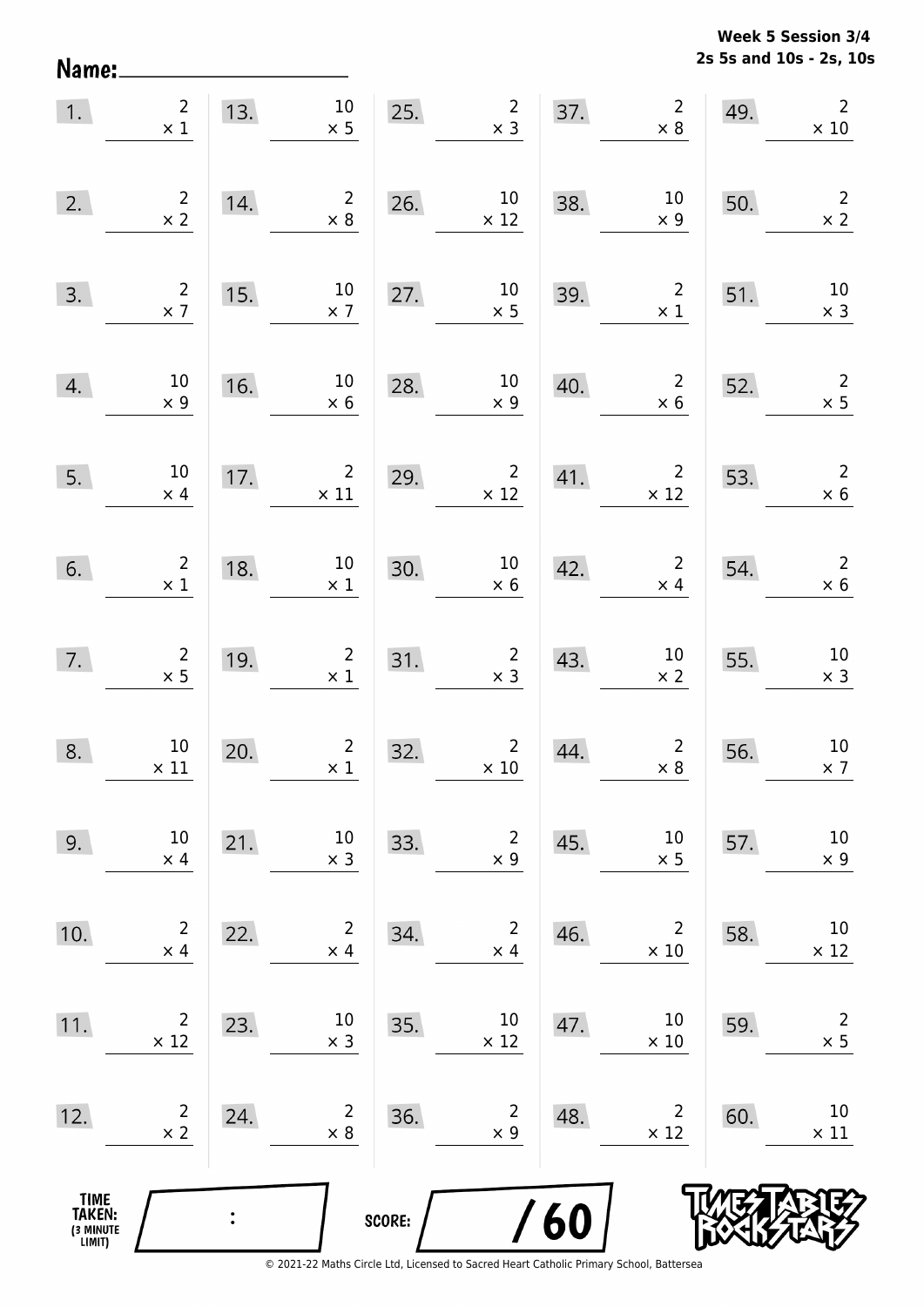| 1.                                           |                    |     |                                                          | $10 \times 1 =$ 21. $2 \times 12 =$ 41. $120 \div 10 =$ | ADD UP<br>YOUR TIME                  |
|----------------------------------------------|--------------------|-----|----------------------------------------------------------|---------------------------------------------------------|--------------------------------------|
| 2.                                           | $2 \times 12 =$    |     |                                                          | 22. $10 \times 6 =$ 42. $110 \div 10 =$                 | FOR THE WEEK<br>MINUTES              |
| 3.                                           |                    |     |                                                          | $43. 60 \div 10 =$                                      | S1:                                  |
| 4.                                           | $10 \times 1 =$    |     |                                                          |                                                         | S2:                                  |
|                                              |                    |     |                                                          |                                                         | S3:                                  |
|                                              |                    |     | 26. $10 \times 1 =$                                      |                                                         | S4:                                  |
|                                              |                    |     |                                                          | $47. \qquad 4 \div 2 =$                                 | Total:                               |
| 8.                                           | $2 \times 3 =$     |     |                                                          | 48. $10 \div 10 =$                                      | SECONDS                              |
| 9.                                           | $10 \times 8 =$    |     |                                                          | 49. $20 \div 2 =$                                       | S1:                                  |
| 10.                                          | $10 \times 1 =$    |     |                                                          | 50. $2 \div 2 =$                                        | S2:                                  |
| 11.                                          | $10 \times 7 =$    |     | 31. $80 \div 10 =$ 51. $2 \div 2 =$                      |                                                         | SS:                                  |
| 12.                                          | $10 \times 12 =$   |     | 32. $60 \div 10 =$ 52. $120 \div 10 =$                   |                                                         | S4:                                  |
|                                              |                    |     | 13. $10 \times 7 =$ 33. $22 \div 2 =$ 53. $12 \div 2 =$  |                                                         | Total:                               |
|                                              | 14. $2 \times 6 =$ |     | 34. $6 \div 2 =$ 54. $12 \div 2 =$                       |                                                         | ADD UP<br>YOUR SCORE<br>FOR THE WEEK |
| 15.                                          | $10 \times 9 =$    |     | 35. $16 \div 2 =$ 55. $30 \div 10 =$                     |                                                         | S1:                                  |
| 16.                                          | $10 \times 2 =$    | 36. |                                                          | $12 \div 2 =$ 56. $2 \div 2 =$                          |                                      |
| 17.                                          | $10 \times 8 =$    | 37. |                                                          | $90 \div 10 =$ 57. $110 \div 10 =$                      | S2:                                  |
| 18.                                          | $2 \times 9 =$     | 38. |                                                          | $40 \div 10 =$ 58. $4 \div 2 =$                         | S3:                                  |
| 19.                                          |                    |     | 39. $22 \div 2 =$ 59. $12 \div 2 =$                      |                                                         | S4:                                  |
|                                              |                    |     | 20. $2 \times 3 =$ 40. $120 \div 10 =$ 60. $20 \div 2 =$ |                                                         | Total:                               |
| TIME<br><b>TAKEN:</b><br>(3 MINUTE<br>LIMIT) |                    |     | SCORE:                                                   | /60                                                     |                                      |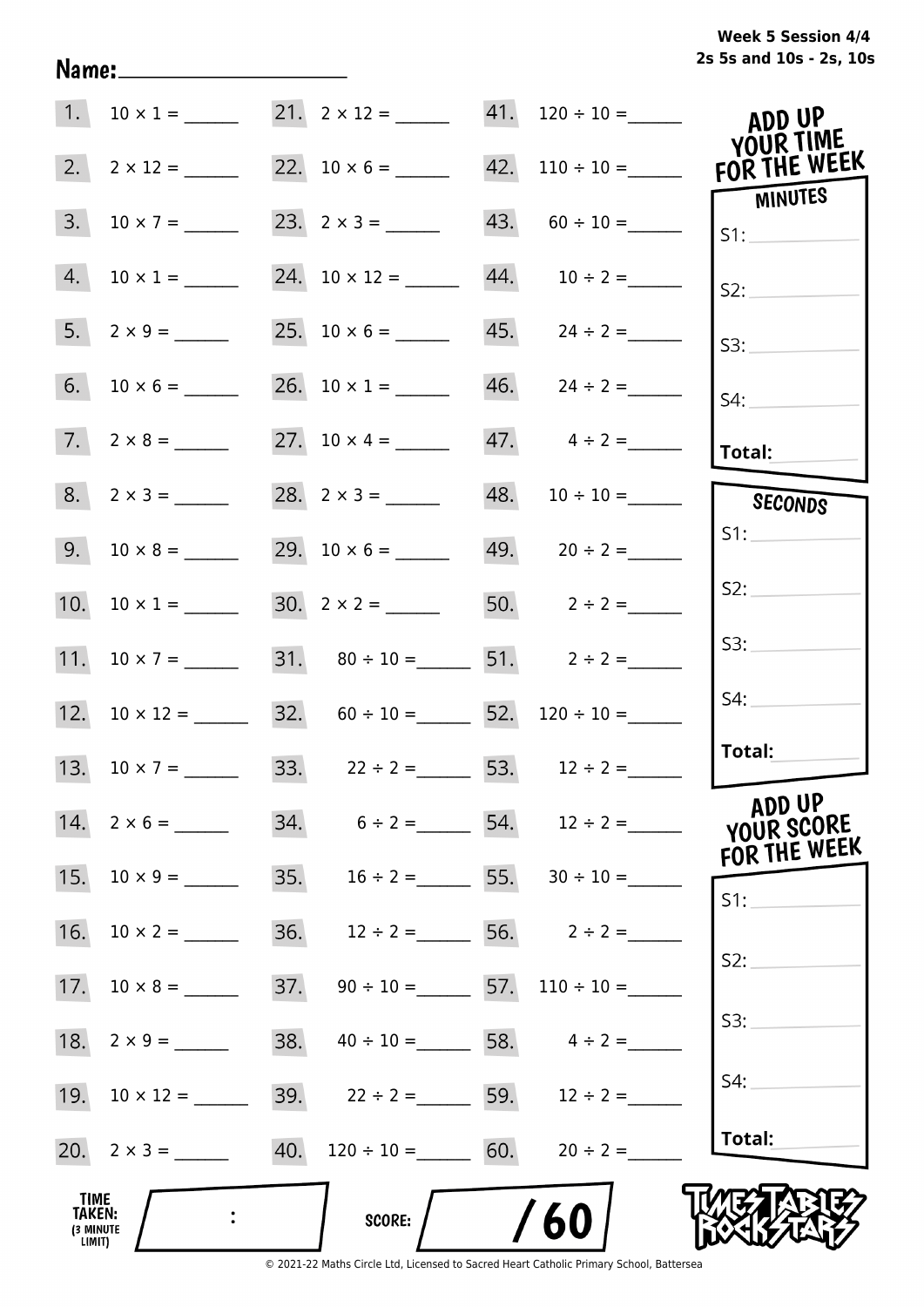# Week 6 Session 1/4 2s 5s and 10s - 5s

| TIME<br>TAKEN:<br>(3 MINUTE<br>LIMIT) | $\ddot{\cdot}$      | /60<br><b>SCORE:</b>     |                       |
|---------------------------------------|---------------------|--------------------------|-----------------------|
|                                       | 20. $5 \times 11 =$ |                          | 60. $2 \times 5 =$    |
|                                       | 19. $5 \times 1 =$  | 39. $4 \times 5 =$       |                       |
| 18.                                   |                     | $38. 9 \times 5 =$       |                       |
| 17.                                   |                     | $37. \quad 9 \times 5 =$ | 57. $1 \times 5 =$    |
| 16.                                   | $5 \times 10 =$     | $36. 3 \times 5 =$       |                       |
| 15.                                   |                     | $35. 6 \times 5 =$       |                       |
| 14.                                   |                     |                          |                       |
|                                       |                     |                          |                       |
|                                       | 12. $5 \times 11 =$ | $32. \quad 8 \times 5 =$ | 52. $1 \times 5 =$    |
|                                       | 11. $5 \times 1 =$  | $31. \quad 4 \times 5 =$ | $51. 5 \times 5 =$    |
|                                       | 10. $5 \times 7 =$  | $30. 5 \times 11 =$      |                       |
|                                       | 9. $5 \times 12 =$  | 29. $5 \times 1 =$       | $49. 12 \times 5 =$   |
|                                       | $8. 5 \times 5 =$   | 28. $5 \times 2 =$       |                       |
|                                       | $7.5 \times 6 =$    | $27. 5 \times 3 =$       | $47.7 \times 5 =$     |
|                                       |                     | 26. $5 \times 4 =$       | $46.$ 12 × 5 = ______ |
|                                       | $5. 5 \times 11 =$  | $25. \quad 5 \times 3 =$ | $45.$ 12 × 5 = ______ |
|                                       | $4. 5 \times 9 =$   |                          | $44. 1 \times 5 =$    |
|                                       | $3. 5 \times 10 =$  |                          |                       |
|                                       | $2. 5 \times 6 =$   |                          | $42.$ 11 × 5 = ______ |
|                                       | $1. 5 \times 1 =$   |                          | $41. 8 \times 5 =$    |

Name: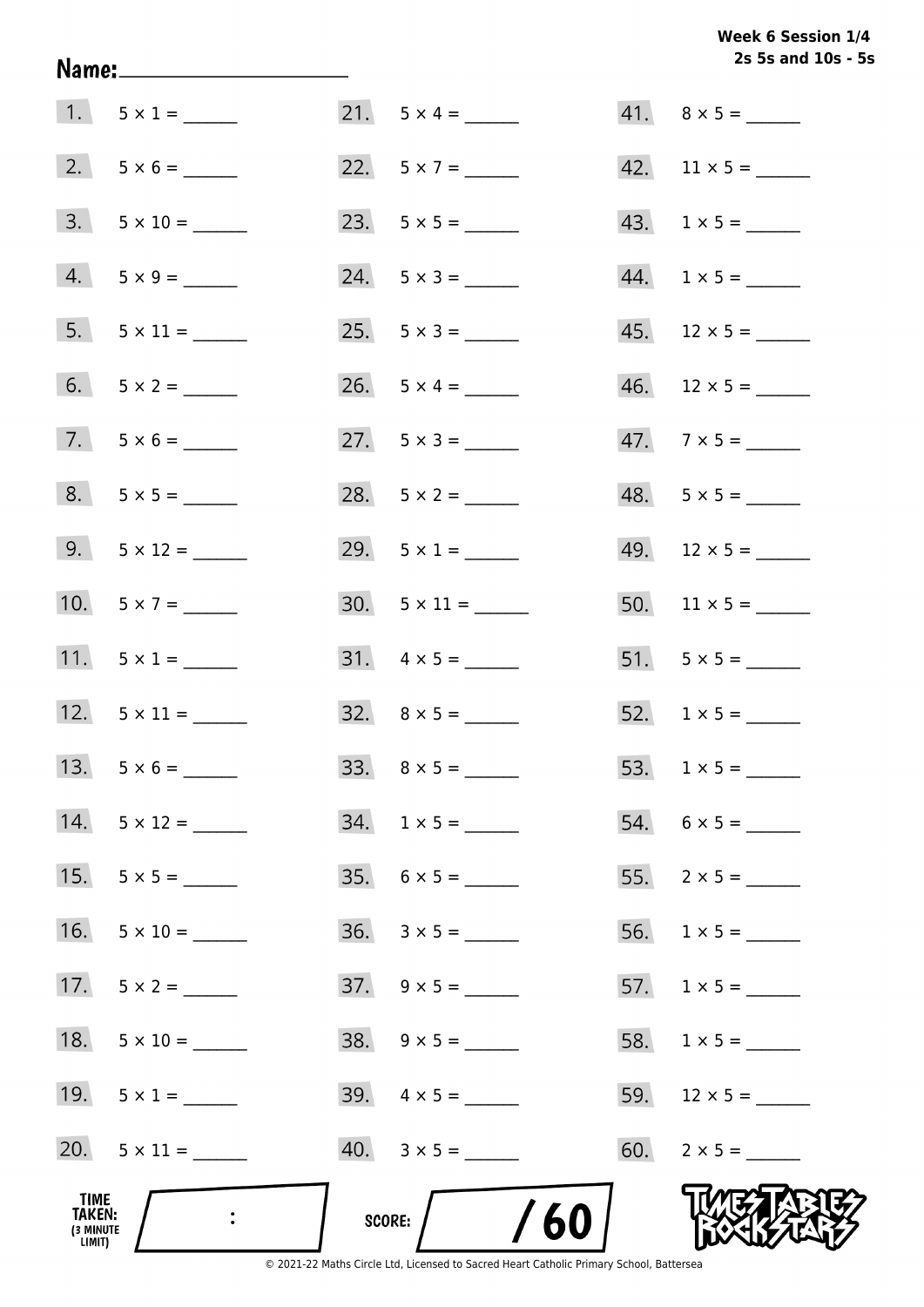|                                                     | Name:_____________________ |               |                   |     | Week 6 Session 2/4<br>2s 5s and 10s - 5s |
|-----------------------------------------------------|----------------------------|---------------|-------------------|-----|------------------------------------------|
| 1.                                                  | $5 \div 5 =$               |               |                   |     |                                          |
| 2.                                                  | $15 \div 5 =$              | 22.           | $40 \div 5 =$     |     |                                          |
| 3.                                                  | $20 \div 5 =$              | 23.           | $35 \div 5 =$     |     |                                          |
| 4.                                                  | $45 \div 5 =$              | 24.           | $15 \div 5 =$     |     | 44. $5 \div 5 =$                         |
| 5.                                                  | $5 \div 5 =$               | 25.           |                   |     | $45. 20 \div 5 =$                        |
| 6.                                                  |                            | 26.           | $10 \div 5 =$     | 46. | $30 \div 5 =$                            |
| 7.                                                  | $15 \div 5 =$              | 27.           | $10 \div 5 =$     | 47. | $10 \div 5 =$                            |
| 8.                                                  |                            | 28.           |                   | 48. |                                          |
| 9.                                                  | $30 \div 5 =$              | 29.           | $45 \div 5 =$     | 49. |                                          |
| 10.                                                 | $20 \div 5 =$              | 30.           | $30 \div 5 =$     | 50. |                                          |
| 11.                                                 | $35 \div 5 =$              |               |                   |     | 51. $55 \div 5 =$                        |
| 12.                                                 | $55 \div 5 =$              |               | $32. 10 \div 5 =$ |     | $52.$ $25 \div 5 =$                      |
| 13.                                                 | $5 \div 5 =$               | 33.           |                   | 53. |                                          |
| 14.                                                 |                            | 34.           |                   | 54. |                                          |
| 15.                                                 |                            | 35.           |                   | 55. |                                          |
| 16.                                                 |                            | 36.           |                   | 56. |                                          |
| 17.                                                 | $55 \div 5 =$              | 37.           | $20 \div 5 =$     | 57. | $30 \div 5 =$                            |
| 18.                                                 | $30 \div 5 =$              | 38.           | $60 \div 5 =$     | 58. | $5 \div 5 =$                             |
| 19.                                                 | $15 \div 5 =$              | 39.           | $60 \div 5 =$     | 59. | $5 \div 5 =$                             |
| 20.                                                 |                            |               |                   | 60. | $20 \div 5 =$                            |
| <b>TIME</b><br><b>TAKEN:</b><br>(3 MINUTE<br>LIMIT) |                            | <b>SCORE:</b> | /60               |     |                                          |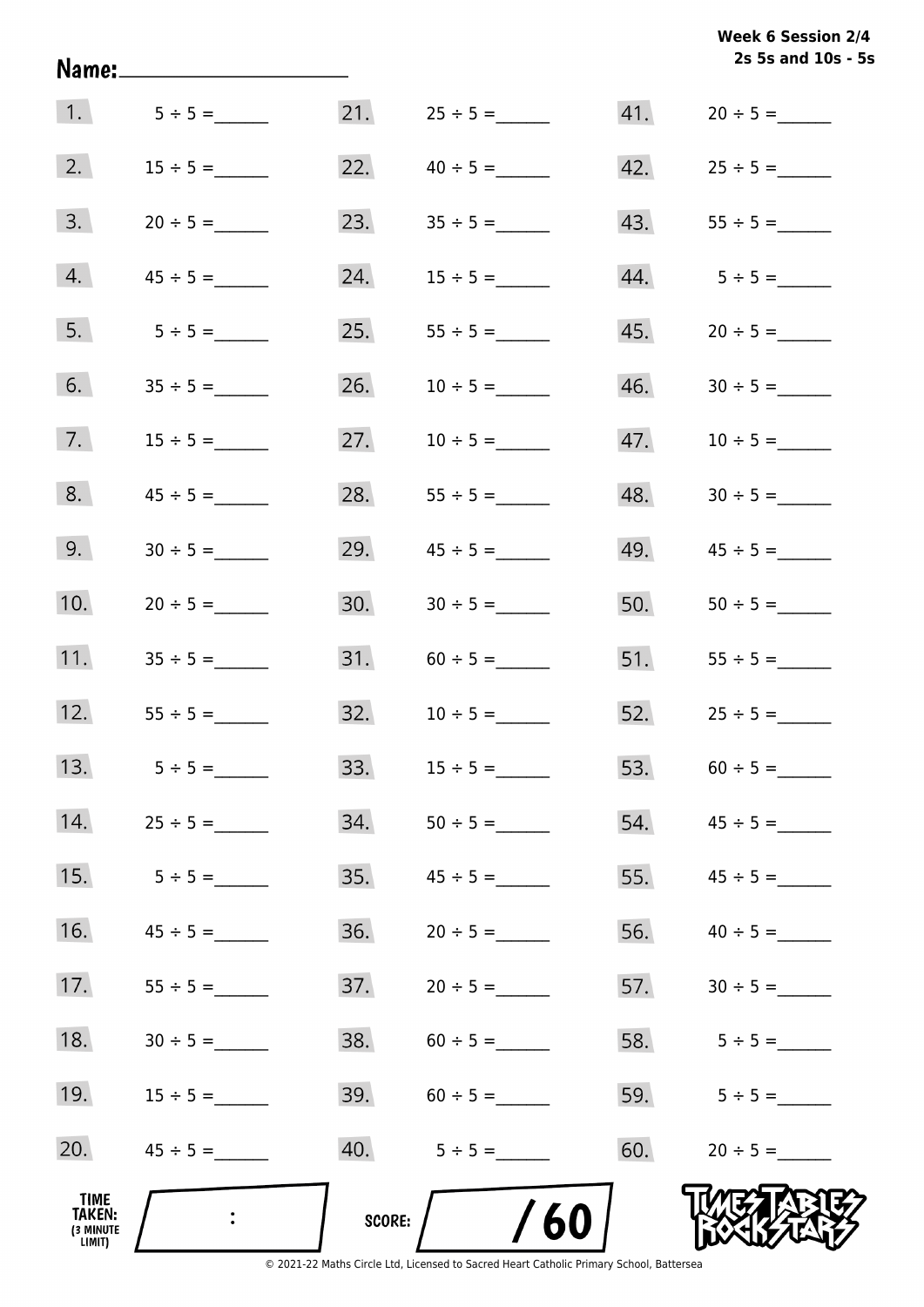**2s 5s and 10s - 5s Week 6 Session 3/4** 

|                                               | 1. $5 \times 9$                               |     | 13. $5 \times 11$                                                          |        | 25. $5 \times 1$                                 |            | 37. $5 \times 3$                                  | 49. | 5<br>$\times 8$                                  |
|-----------------------------------------------|-----------------------------------------------|-----|----------------------------------------------------------------------------|--------|--------------------------------------------------|------------|---------------------------------------------------|-----|--------------------------------------------------|
| 2.                                            | $\begin{array}{r} 5 \\ \times 10 \end{array}$ | 14. | $\begin{array}{r} 5 \\ \times 10 \end{array}$                              |        | 26. $\frac{5}{x 4}$                              |            | 38. $\begin{array}{c} 5 \\ \times 10 \end{array}$ | 50. | $\begin{array}{r} 5 \\ \times 9 \end{array}$     |
| 3.                                            | $\frac{5}{x}$                                 |     | 15. $\frac{5}{\times 10}$                                                  |        | 27. $5 \times 4$                                 |            | $39. \frac{5}{x 12}$                              | 51. | 51. $\begin{array}{c} 5 \\ \times 5 \end{array}$ |
| 4.                                            | $\begin{array}{c} 5 \\ \times 1 \end{array}$  | 16. | $\begin{array}{c c}\n5 \\ \times 1\n\end{array}$                           | 28.    | 28. $\begin{array}{c} 5 \\ \times 7 \end{array}$ |            | 40. $\begin{array}{r} 5 \\ \times 8 \end{array}$  | 52. | 52. $\begin{array}{c} 5 \\ \times 1 \end{array}$ |
| 5.                                            | $\frac{5}{x}$                                 | 17. | $\begin{array}{c c}\n 17. & 5 \\  \times 8\n \end{array}$                  | 29.    | $\frac{5}{1}$                                    |            | 41. $\begin{array}{r} 5 \\ \times 3 \end{array}$  | 53. | $\overline{\phantom{0}}$ 5<br>$\times$ 11        |
| 6.                                            | $\frac{5}{2}$                                 | 18. | $\frac{5}{\times 12}$                                                      |        | 30. $5 \times 9$                                 |            | 42. $5 \times 1$                                  |     | 54. $\begin{array}{c} 5 \\ \times 4 \end{array}$ |
|                                               | 7. $5 \times 12$                              |     | 19. $\begin{array}{c} 5 \\ \times 10 \end{array}$                          |        | $31. \hspace{1.5cm} 5 \times 12$                 |            | 43. $5 \times 8$                                  | 55. | $\begin{array}{r} 5 \\ \times 6 \end{array}$     |
| 8.                                            | $\begin{array}{r} 5 \\ \times 12 \end{array}$ | 20. | 20. $\begin{array}{c c} 5 & 32. & 5 \\ \hline x 1 & 32. & x 6 \end{array}$ |        |                                                  | 44.        | $\begin{array}{c} 5 \\ \times 9 \end{array}$      | 56. | $\frac{5}{x}$                                    |
| 9.                                            | 5<br>$\times$ 1                               | 21. | 5<br>$\times$ 12                                                           | 33.    | 5<br>$\times 12$                                 | 45.        | 5<br>$\times$ 6                                   | 57. | 5<br>$\times$ 11                                 |
| 10.                                           | 5<br>$\times 8$                               | 22. | 5<br>$\times$ 9                                                            | 34.    | 5<br>$\times$ 4                                  | 46.        | 5<br>$\times$ 1                                   | 58. | 5<br>$\times$ 1                                  |
| 11.                                           | 5<br>$\times$ 3                               | 23. | 5<br>$\times$ 11                                                           | 35.    | 5<br>$\times$ 6                                  | 47.        | 5<br>$\times$ 2                                   | 59. | 5<br>$\times$ 4                                  |
| 12.                                           | 5<br>$\times$ 2                               | 24. | 5<br>$\times$ 7                                                            | 36.    | 5<br>$\times$ 1                                  | 48.        | 5<br>$\times$ 6                                   | 60. | 5<br>$\times$ 11                                 |
| <b>TIME<br/>TAKEN:</b><br>(3 MINUTE<br>LIMIT) |                                               |     |                                                                            | SCORE: |                                                  | <b>/60</b> |                                                   |     |                                                  |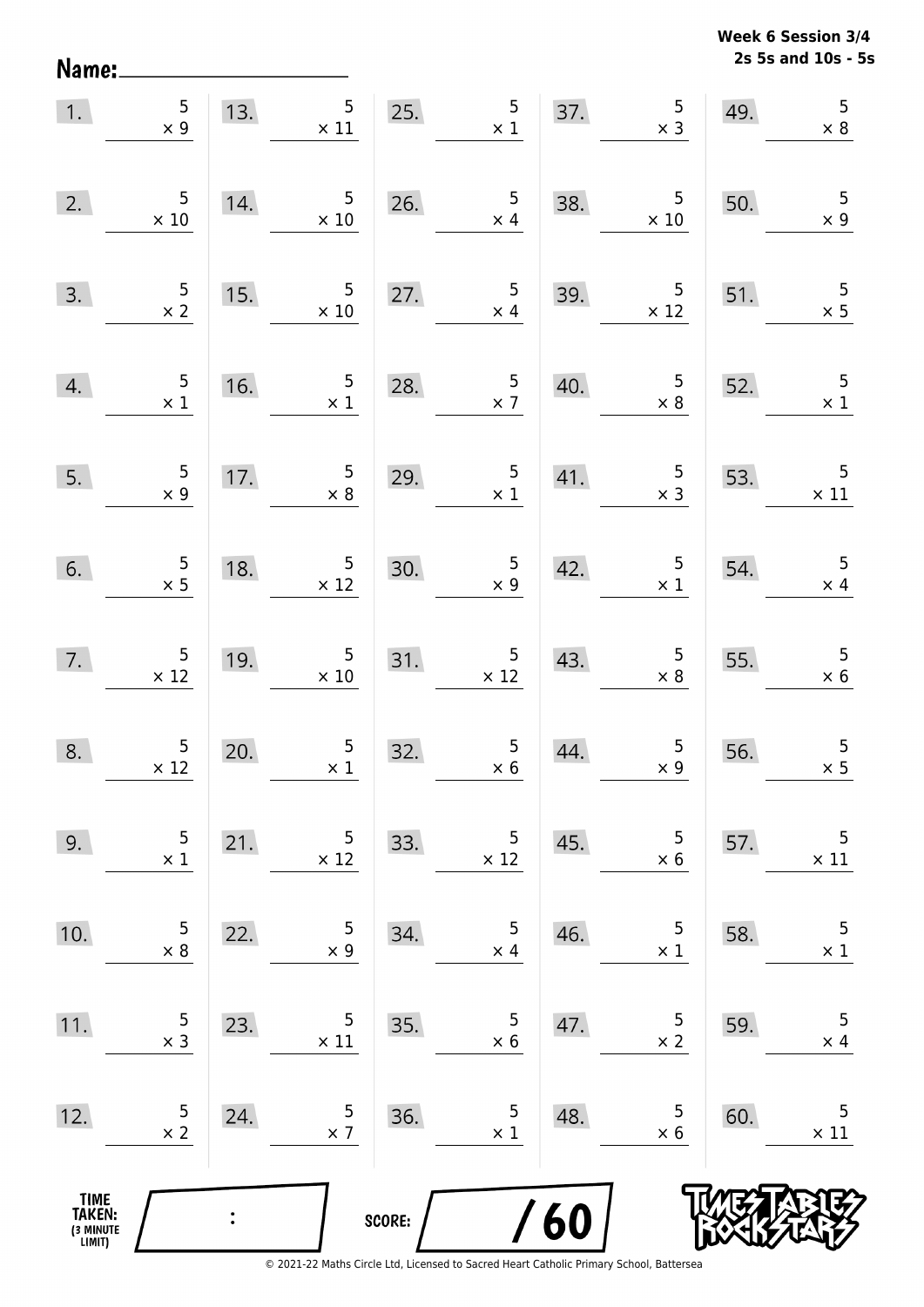# **2s 5s and 10s - 5s Week 6 Session 4/4**

|                                              | $1. 5 \times 4 =$   | $21. 5 \times 2 =$                  |     | 41. $15 \div 5 =$        | ADD UP<br>YOUR TIME            |
|----------------------------------------------|---------------------|-------------------------------------|-----|--------------------------|--------------------------------|
|                                              |                     | 22. $5 \times 1 =$                  |     |                          | 42. $45 \div 5 =$ FOR THE WEEK |
|                                              | $3. 5 \times 11 =$  |                                     | 43. | $15 \div 5 =$            | MINUTES                        |
|                                              | $4. 5 \times 9 =$   | 24. $5 \times 12 =$                 | 44. | $45 \div 5 =$            | S2:                            |
|                                              | $5. 5 \times 10 =$  |                                     |     | $45. \qquad 40 \div 5 =$ | S3:                            |
|                                              | 6. $5 \times 1 =$   | 26. $5 \times 7 =$                  |     |                          | S4:                            |
|                                              | $7.5 \times 4 =$    |                                     |     |                          | Total:                         |
|                                              | $8. 5 \times 7 =$   | $28. 5 \times 5 =$                  |     | $48. \qquad 40 \div 5 =$ | SECONDS                        |
|                                              |                     |                                     |     | $49. 10 \div 5 =$        | S1:                            |
|                                              | 10. $5 \times 12 =$ |                                     |     | 50. $15 \div 5 =$        | S2:                            |
|                                              |                     | 31. $25 \div 5 =$ 51.               |     | $20 \div 5 =$            | S3:                            |
|                                              |                     | 32. $45 \div 5 =$ 52.               |     | $50 \div 5 =$            | S4:                            |
|                                              | 13. $5 \times 6 =$  | 33. $10 \div 5 =$ 53. $35 \div 5 =$ |     |                          | Total:                         |
|                                              | 14. $5 \times 9 =$  | 34.<br>$10 \div 5 =$                | 54. | $30 \div 5 =$            | ADD UP<br>YOUR SCORE           |
| 15.                                          | $5 \times 6 =$      | 35.<br>$25 \div 5 =$ 5.             |     | $15 \div 5 =$            | FOR THE WEEK<br>S1:            |
| 16.                                          | $5 \times 8 =$      | 36.<br>$40 \div 5 =$                | 56. | $35 \div 5 =$            |                                |
|                                              | 17. $5 \times 4 =$  | 37.<br>$5 \div 5 =$ 57.             |     | $25 \div 5 =$            | S2:                            |
| 18.                                          | $5 \times 10 =$     | 38.<br>$25 \div 5 =$ 58.            |     | $15 \div 5 =$            | S3:                            |
|                                              |                     | 39.<br>$60 \div 5 =$                | 59. | $45 \div 5 =$            | S4:                            |
|                                              | 20. $5 \times 2 =$  | 40.<br>$40 \div 5 =$                | 60. | $10 \div 5 =$            | Total:                         |
| TIME<br><b>TAKEN:</b><br>(3 MINUTE<br>LIMIT) |                     | <b>SCORE:</b>                       |     | 60                       |                                |

Name: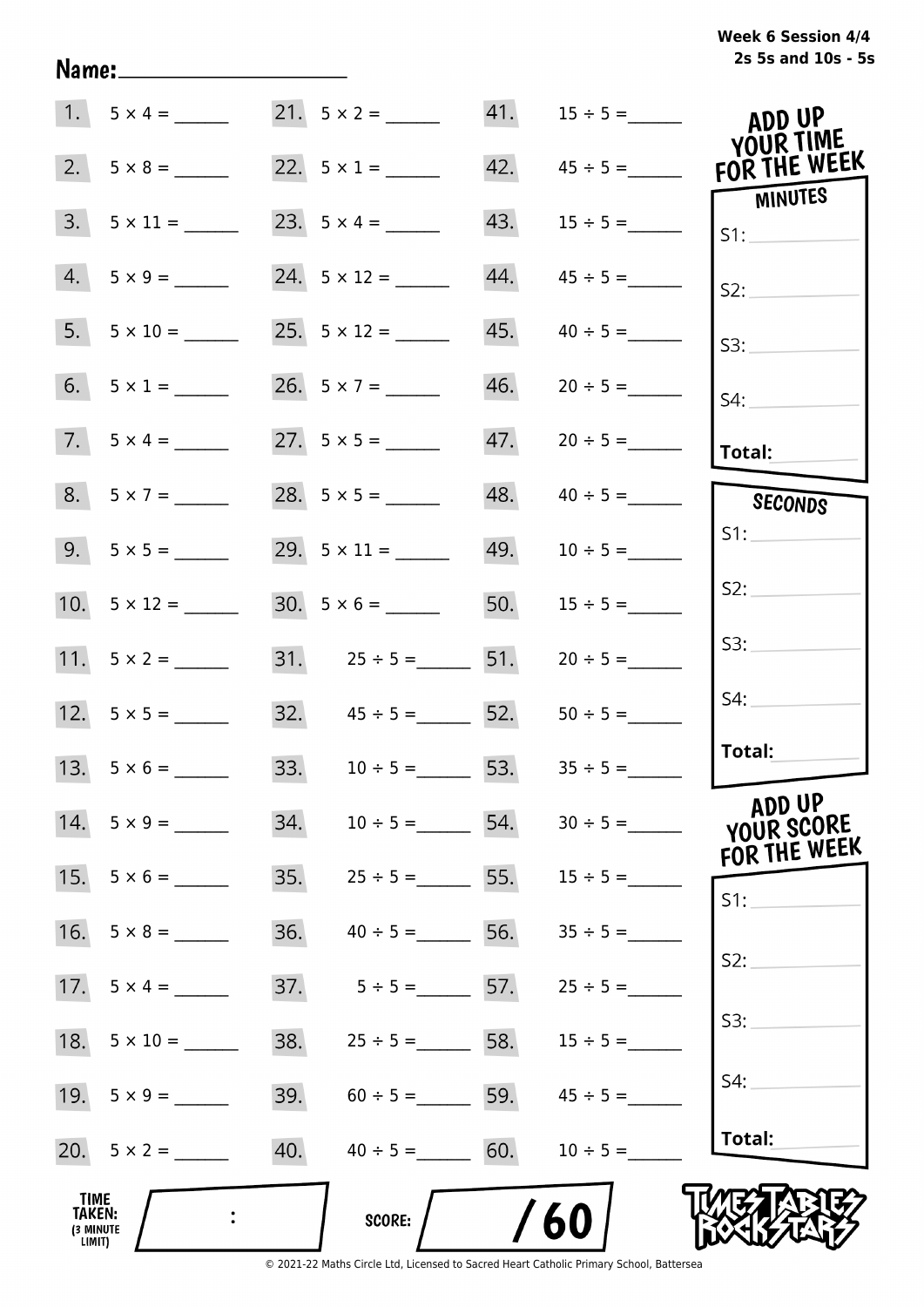# **2s 5s and 10s - 5s Week 7 Session 1/4**

| TIME<br>TAKEN:<br>(3 MINUTE<br>LIMIT) |                    | <b>SCORE:</b> | /60                      |                          |
|---------------------------------------|--------------------|---------------|--------------------------|--------------------------|
|                                       |                    |               | $40.$ 11 x 5 = ______    | $60. 6 \times 5 =$       |
|                                       | 19. $5 \times 8 =$ |               | $39. 3 \times 5 =$       |                          |
| 18.                                   |                    |               | $38. 5 \times 5 =$       |                          |
| 17.                                   | $5 \times 1 =$     |               | $37.5 \times 5 =$        |                          |
| 16.                                   | $5 \times 8 =$     |               |                          |                          |
| 15.                                   |                    |               |                          |                          |
| 14.                                   | $5 \times 5 =$     |               | $34.$ 11 x 5 = ______    |                          |
|                                       |                    |               |                          |                          |
|                                       | 12. $5 \times 9 =$ |               | $32. \quad 8 \times 5 =$ |                          |
|                                       | 11. $5 \times 5 =$ |               |                          |                          |
|                                       | 10. $5 \times 8 =$ |               | $30. 5 \times 4 =$       |                          |
|                                       | 9. $5 \times 12 =$ |               |                          | 49. $4 \times 5 =$       |
|                                       | $8. 5 \times 11 =$ |               | 28. $5 \times 12 =$      | $48. \quad 9 \times 5 =$ |
|                                       | 7. $5 \times 11 =$ |               | 27. $5 \times 6 =$       |                          |
|                                       |                    |               | $26. 5 \times 3 =$       |                          |
|                                       | $5. 5 \times 6 =$  |               |                          | $45.$ 11 × 5 = ______    |
|                                       | $4. 5 \times 10 =$ |               | $24. 5 \times 3 =$       | $44.7 \times 5 =$        |
|                                       | $3. 5 \times 1 =$  |               |                          |                          |
|                                       |                    |               |                          | 42. $12 \times 5 =$      |
|                                       | $1. 5 \times 12 =$ |               |                          | $41. 9 \times 5 =$       |

Name: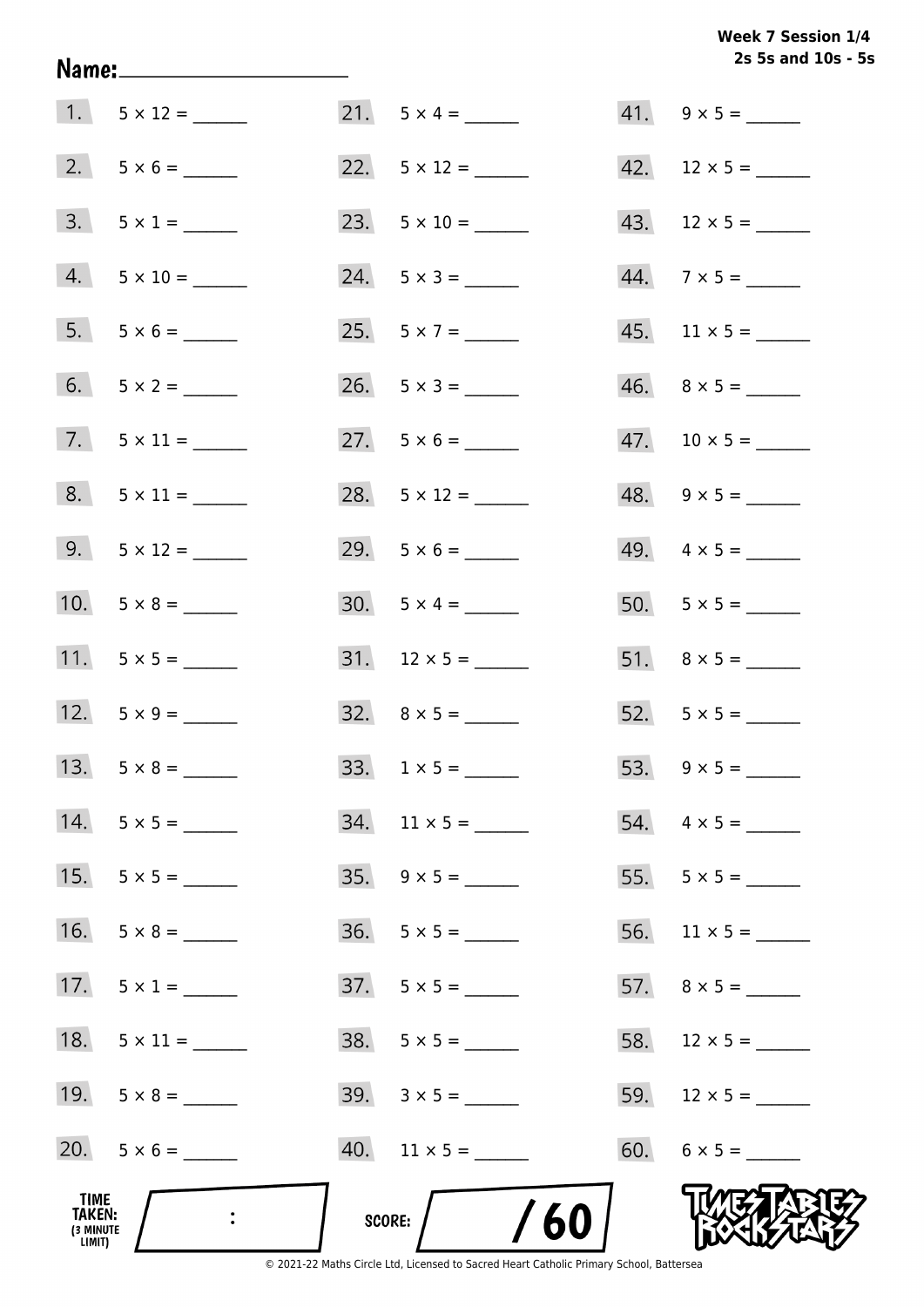|                                       | <u> Name:____________________</u> |               |                   |     | 2s 5s and 10s - 5s  |
|---------------------------------------|-----------------------------------|---------------|-------------------|-----|---------------------|
|                                       |                                   |               | $21. 25 \div 5 =$ |     |                     |
| 2.                                    | $55 \div 5 =$                     |               | 22. $15 \div 5 =$ |     |                     |
| 3.                                    |                                   |               |                   |     | 43. $35 \div 5 =$   |
| 4.                                    | $60 \div 5 =$                     |               |                   |     |                     |
| 5.                                    | $15 \div 5 =$                     |               | 25. $15 \div 5 =$ | 45. | $10 \div 5 =$       |
| 6.                                    | $40 \div 5 =$                     |               |                   | 46. | $15 \div 5 =$       |
| 7.                                    | $45 \div 5 =$                     |               | 27. $15 \div 5 =$ | 47. |                     |
| 8.                                    | $30 \div 5 =$                     |               |                   | 48. | $15 \div 5 =$       |
| 9.                                    | $45 \div 5 =$                     |               | 29. $15 \div 5 =$ | 49. |                     |
| 10.                                   | $45 \div 5 =$                     |               |                   | 50. | $45 \div 5 =$       |
| 11.                                   | $10 \div 5 =$                     |               |                   | 51. | $40 \div 5 =$       |
| 12.                                   | $15 \div 5 =$                     |               |                   |     | 52. $50 \div 5 =$   |
| 13.                                   |                                   | 33.           | $5 \div 5 =$      | 53. |                     |
| 14.                                   | $5 \div 5 =$                      | 34.           |                   | 54. |                     |
| 15.                                   | $40 \div 5 =$                     | 35.           |                   | 55. |                     |
| 16.                                   | $60 \div 5 =$                     | 36.           |                   | 56. | $50 \div 5 =$       |
| 17.                                   | $5 \div 5 =$                      | 37.           | $20 \div 5 =$     | 57. | $40 \div 5 =$       |
| 18.                                   | $60 \div 5 =$                     | 38.           |                   |     | 58. $5 \div 5 =$    |
| 19.                                   | $45 \div 5 =$                     |               | 39. $5 \div 5 =$  | 59. | $60 \div 5 =$       |
| 20.                                   | $40 \div 5 =$                     |               |                   |     | $60.$ $35 \div 5 =$ |
| TIME<br>TAKEN:<br>(3 MINUTE<br>LIMIT) |                                   | <b>SCORE:</b> | 60                |     |                     |

**Week 7 Session 2/4**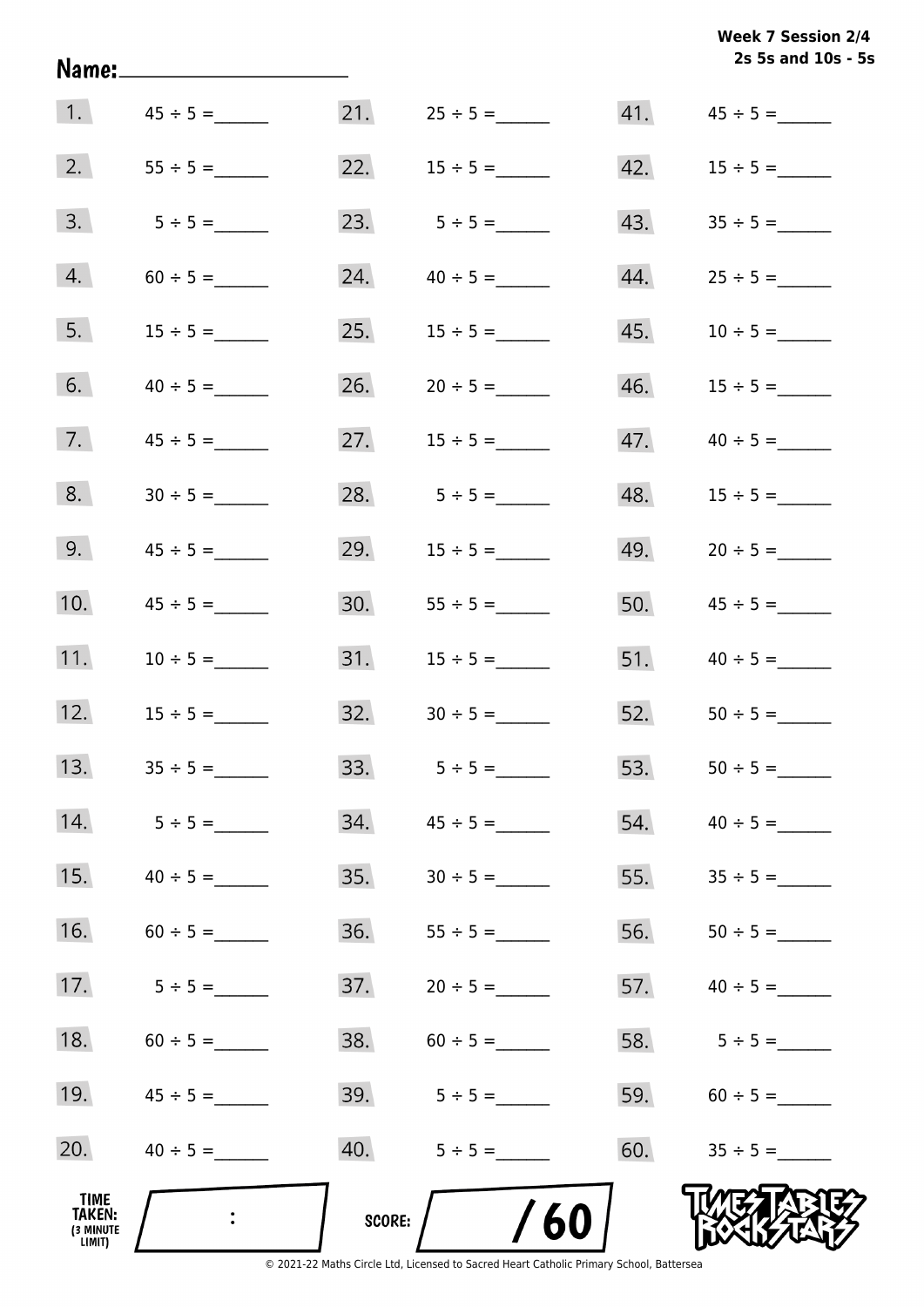**2s 5s and 10s - 5s Week 7 Session 3/4** 

| 1.                                            | $\begin{array}{c} 5 \\ \times 1 \end{array}$  |                | 13. $5 \times 8$                              | 25.    | $\begin{array}{r} 5 \\ \times 3 \end{array}$     |     | $\overline{5}$<br>37.<br>$\times$ 4           | 49. | 5<br>$\times$ 11                             |
|-----------------------------------------------|-----------------------------------------------|----------------|-----------------------------------------------|--------|--------------------------------------------------|-----|-----------------------------------------------|-----|----------------------------------------------|
| 2.                                            | $\begin{array}{r} 5 \\ \times 12 \end{array}$ | 14.            | $\begin{array}{r} 5 \\ \times 12 \end{array}$ |        | 26. $\frac{5}{x}$                                | 38. | $\begin{array}{r} 5 \\ \times 6 \end{array}$  | 50. | $\frac{5}{x}$ 6                              |
| 3.                                            | $\begin{array}{r} 5 \\ \times 8 \end{array}$  | 15.            | $5\overline{)}$<br>$\times$ 1                 | 27.    | $\begin{array}{r} 5 \\ \times 10 \end{array}$    | 39. | $\frac{5}{x}$                                 | 51. | $\overline{\phantom{0}}$<br>$\times$ 4       |
| 4.                                            | $\begin{array}{r} 5 \\ \times 12 \end{array}$ | 16.            | $\begin{array}{r} 5 \\ \times 3 \end{array}$  | 28.    | $\begin{array}{r} 5 \\ \times 3 \end{array}$     | 40. | $\frac{5}{x}$                                 | 52. | $\frac{5}{2}$                                |
| 5.                                            | $\frac{5}{\times 7}$                          |                | 17. $\frac{5}{\times 10}$                     |        | 29. $5 \times 12$                                | 41. | $\begin{array}{r} 5 \\ \times 10 \end{array}$ | 53. | $\frac{5}{\times 7}$                         |
| 6.                                            | $\begin{array}{c} 5 \\ \times 9 \end{array}$  | 18.            | $\begin{array}{c} 5 \\ \times 12 \end{array}$ | 30.    | $\frac{5}{\times 2}$<br>0.                       | 42. | $\begin{array}{c} 5 \\ \times 1 \end{array}$  | 54. | $\begin{array}{r} 5 \\ \times 3 \end{array}$ |
| 7.                                            | $\frac{5}{x}$ 9                               | 19.            | $\begin{array}{c} 5 \\ \times 7 \end{array}$  |        | 31. $\begin{array}{c} 5 \\ \times 1 \end{array}$ | 43. | $\frac{5}{3}$                                 | 55. | $\frac{5}{2}$                                |
| 8.                                            | $\begin{array}{c} 5 \\ \times 4 \end{array}$  | 20.            | $\begin{array}{c} 5 \\ x \end{array}$         | 32.    | $\begin{array}{c} 5 \\ x \end{array}$            | 44. | $\begin{array}{c} 5 \\ \times 12 \end{array}$ | 56. | $\overline{5}$<br>$\times$ 6                 |
| 9.                                            | 5<br>$\times$ 9                               | 21.            | 5<br>$\times$ 9                               | 33.    | 5<br>$\times$ 6                                  | 45. | 5<br>$\times$ 3                               | 57. | 5<br>$\times$ 11                             |
| 10.                                           | 5<br>$\times$ 9                               | 22.            | 5<br>$\times$ 2                               | 34.    | 5<br>$\times$ 11                                 | 46. | 5<br>$\times$ 6                               | 58. | 5<br>$\times$ 1                              |
| 11.                                           | 5<br>$\times$ 4                               | 23.            | 5<br>$\times$ 11                              | 35.    | 5<br>$\times$ 12                                 | 47. | 5<br>$\times$ 3                               | 59. | 5<br>$\times$ 5                              |
| 12.                                           | 5<br>$\times$ 7                               | 24.            | 5<br>$\times$ 2                               | 36.    | 5<br>$\times$ 1                                  | 48. | 5<br>$\times$ 12                              | 60. | 5<br>$\times$ 6                              |
| <b>TIME<br/>TAKEN:</b><br>(3 MINUTE<br>LIMIT) |                                               | $\ddot{\cdot}$ |                                               | SCORE: |                                                  | 60  |                                               |     |                                              |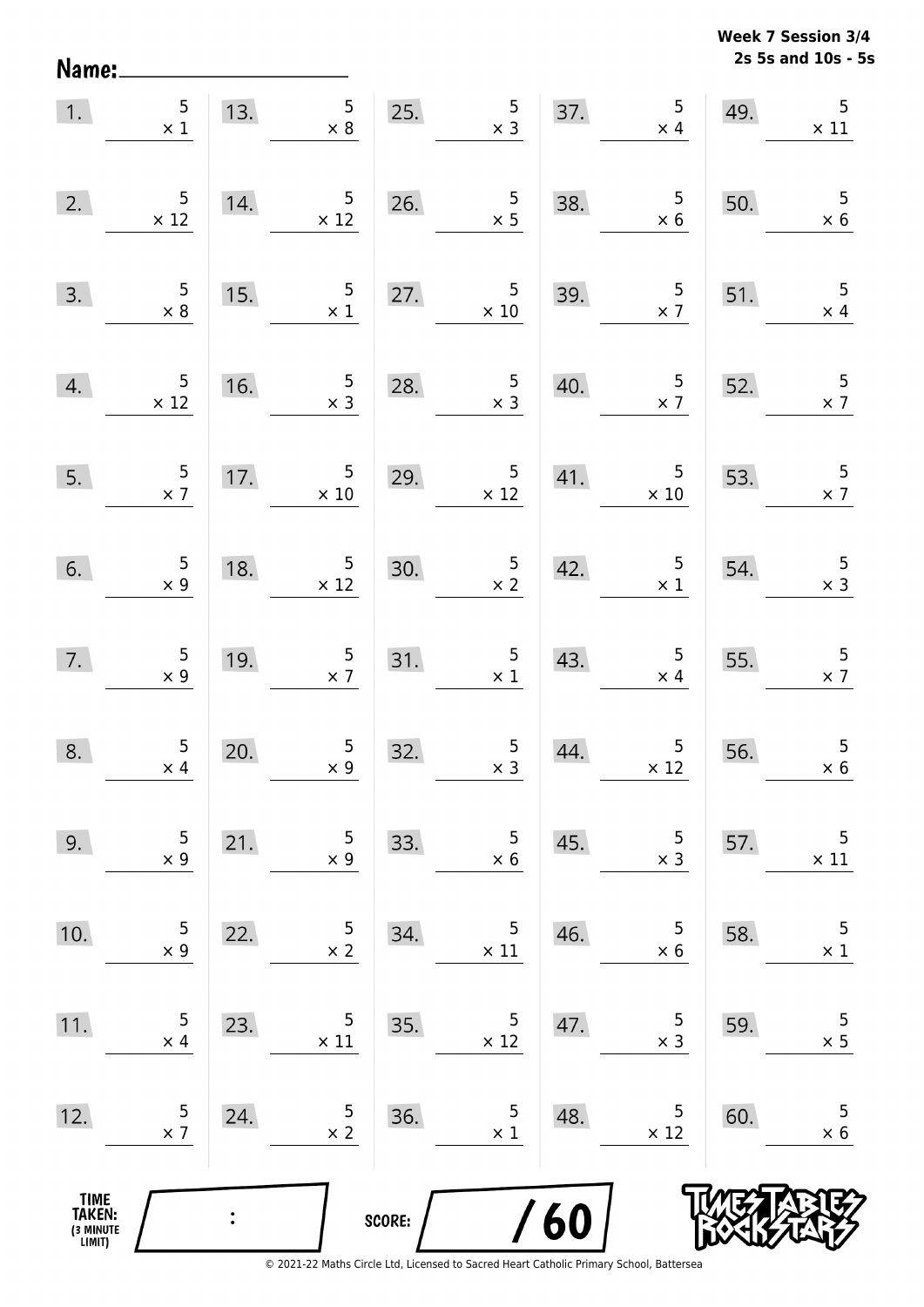# **2s 5s and 10s - 5s Week 7 Session 4/4**

|                                                     | $1. 5 \times 1 =$  |     | $21. 5 \times 8 =$                  | 41. | $50 \div 5 =$                   | ADD UP<br>YOUR TIME                  |
|-----------------------------------------------------|--------------------|-----|-------------------------------------|-----|---------------------------------|--------------------------------------|
|                                                     |                    |     | 22. $5 \times 7 =$                  | 42. | $30 \div 5 =$                   | FOR THE WEEK                         |
|                                                     | $3. 5 \times 4 =$  |     |                                     | 43. |                                 | MINUTES<br>S1:                       |
|                                                     | $4. 5 \times 5 =$  |     |                                     | 44. |                                 | S2:                                  |
|                                                     | 5. $5 \times 2 =$  |     |                                     |     | $45. 5 \div 5 =$                | S3:                                  |
|                                                     |                    |     |                                     | 46. |                                 | $S4$ :                               |
|                                                     | $7.5 \times 5 =$   |     |                                     |     |                                 | Total:                               |
|                                                     | $8. 5 \times 9 =$  |     | 28. $5 \times 4 =$                  |     | $48. 55 \div 5 =$               | SECONDS                              |
|                                                     | 9. $5 \times 4 =$  |     | 29. $5 \times 4 =$                  |     | $49. 60 \div 5 =$               | S1:                                  |
|                                                     |                    |     |                                     |     | 50. $25 \div 5 =$               | S2:                                  |
|                                                     | 11. $5 \times 6 =$ |     | 31. $30 \div 5 =$ 51. $20 \div 5 =$ |     |                                 | S3:                                  |
|                                                     |                    |     | 32. $40 \div 5 =$ 52. $25 \div 5 =$ |     |                                 | S4:                                  |
|                                                     | 13. $5 \times 4 =$ |     | 33. $60 \div 5 =$ 53. $45 \div 5 =$ |     |                                 | Total:                               |
|                                                     | $14. 5 \times 7 =$ | 34. | $10 \div 5 =$                       | 54. | $50 \div 5 =$                   | ADD UP<br>YOUR SCORE<br>FOR THE WEEK |
| 15.                                                 | $5 \times 12 =$    | 35. |                                     |     | $35 \div 5 =$ 55. $60 \div 5 =$ | S1:                                  |
| 16.                                                 | $5 \times 9 =$     | 36. | $5 \div 5 =$                        | 56. | $55 \div 5 =$                   |                                      |
|                                                     | 17. $5 \times 1 =$ | 37. | $55 \div 5 =$ 57.                   |     | $60 \div 5 =$                   | S2:                                  |
|                                                     |                    | 38. | $60 \div 5 =$ 58.                   |     | $25 \div 5 =$                   | S3:                                  |
|                                                     | 19. $5 \times 4 =$ | 39. | $40 \div 5 =$ 59.                   |     | $50 \div 5 =$                   | S4:                                  |
|                                                     |                    | 40. | $25 \div 5 =$ 60.                   |     | $25 \div 5 =$                   | Total:                               |
| <b>TIME</b><br><b>TAKEN:</b><br>(3 MINUTE<br>LIMIT) |                    |     | <b>SCORE:</b>                       |     | 60                              |                                      |

Name: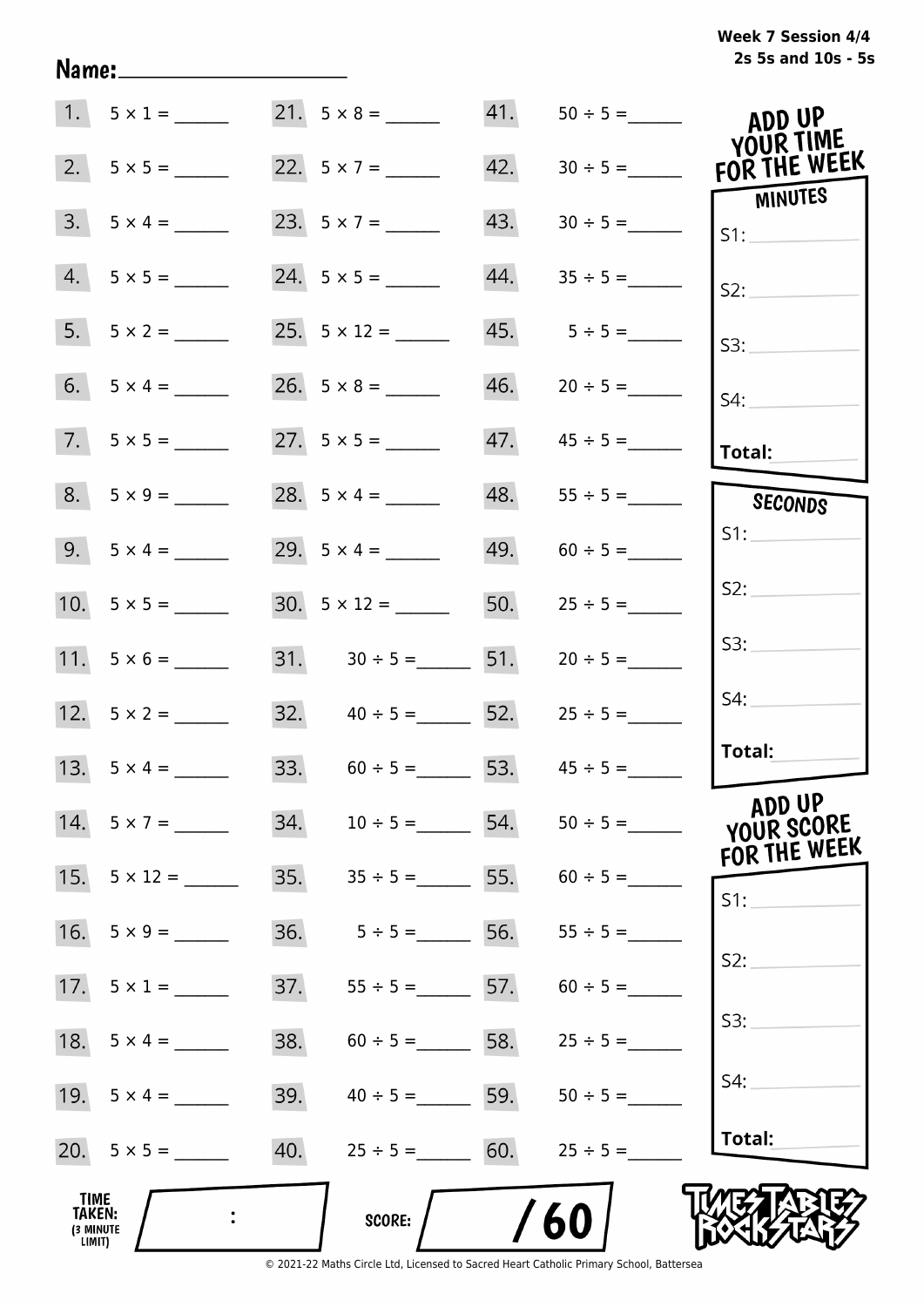# **2s 5s and 10s - 10s Week 8 Session 1/4**

|                                       | 1. $10 \times 3 =$  |     |                           | $41.$ 11 × 10 = ______    |
|---------------------------------------|---------------------|-----|---------------------------|---------------------------|
|                                       |                     |     |                           | $42. 1 \times 10 =$       |
| 3.                                    |                     |     | 23. $10 \times 5 =$       | $43. \quad 4 \times 10 =$ |
| 4.                                    |                     | 24. |                           |                           |
| 5.                                    |                     | 25. |                           | $45. \quad 4 \times 10 =$ |
| 6.                                    |                     | 26. |                           | $46. 6 \times 10 =$       |
| 7.                                    |                     |     |                           | $47. 3 \times 10 =$       |
| 8.                                    | $10 \times 1 =$     |     |                           | $48. 2 \times 10 =$       |
| 9.                                    |                     |     |                           | $49. 5 \times 10 =$       |
| 10.                                   | $10 \times 12 =$    |     |                           |                           |
| 11.                                   |                     |     |                           |                           |
|                                       | 12. $10 \times 6 =$ |     | $32. \quad 3 \times 10 =$ |                           |
| 13.                                   | $10 \times 1 =$     |     |                           |                           |
| 14.                                   |                     |     | $34.$ 11 × 10 = ______    |                           |
| 15.                                   |                     |     | $35. \quad 8 \times 10 =$ |                           |
| 16.                                   | $10 \times 7 =$     |     | $36. 7 \times 10 =$       |                           |
| 17.                                   |                     |     |                           |                           |
| 18.                                   |                     |     |                           |                           |
| 19.                                   |                     |     | $39. \quad 2 \times 10 =$ |                           |
| 20.                                   |                     |     | $40. 1 \times 10 =$       |                           |
| TIME<br>TAKEN:<br>(3 MINUTE<br>LIMIT) |                     |     | /60<br>SCORE:             |                           |

Name: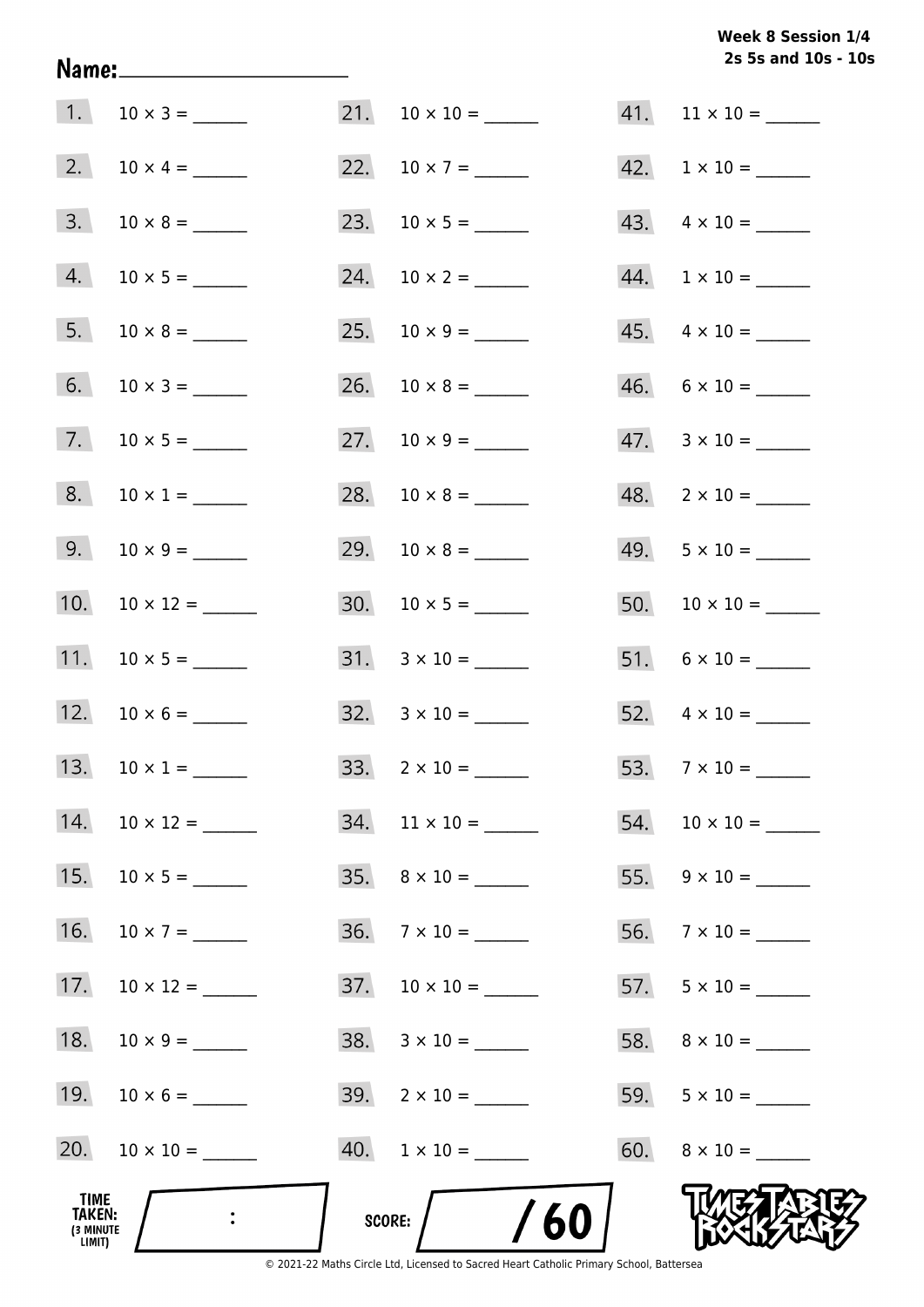# **2s 5s and 10s - 10s Week 8 Session 2/4**

| 1.                                            |                 | 21.    | $120 \div 10 =$                   |     | $41. 70 \div 10 =$ |
|-----------------------------------------------|-----------------|--------|-----------------------------------|-----|--------------------|
| 2.                                            |                 |        | 22. $40 \div 10 =$                |     | 42. $60 \div 10 =$ |
| 3.                                            |                 | 23.    | $110 \div 10 =$                   |     | 43. $60 \div 10 =$ |
| 4.                                            | $40 \div 10 =$  |        |                                   | 44. | $120 \div 10 =$    |
| 5.                                            |                 |        | $25. 70 \div 10 =$                |     |                    |
| 6.                                            |                 | 26.    |                                   | 46. |                    |
| 7.                                            |                 |        |                                   | 47. |                    |
| 8.                                            |                 | 28.    |                                   |     |                    |
| 9.                                            | $110 \div 10 =$ | 29.    |                                   |     |                    |
| 10.                                           |                 | 30.    |                                   | 50. |                    |
| 11.                                           |                 | 31.    |                                   |     | $51.70 \div 10 =$  |
| 12.                                           |                 |        | $32. \hspace{1.5cm} 30 \div 10 =$ |     |                    |
| 13.                                           |                 | 33.    |                                   | 53. | $100 \div 10 =$    |
| 14.                                           |                 |        |                                   | 54. |                    |
| 15.                                           |                 | 35.    | $110 \div 10 =$                   | 55. |                    |
| 16.                                           | $110 \div 10 =$ |        |                                   |     |                    |
| 17.                                           | $60 \div 10 =$  | 37.    | $100 \div 10 =$                   |     |                    |
| 18.                                           | $90 \div 10 =$  | 38.    | $110 \div 10 =$                   | 58. | $110 \div 10 =$    |
| 19.                                           |                 | 39.    |                                   |     | $59. 20 \div 10 =$ |
| 20.                                           | $30 \div 10 =$  |        |                                   |     | 60. $40 \div 10 =$ |
| _TIME<br><b>TAKEN:</b><br>(3 MINUTE<br>LIMIT) |                 | SCORE: | /60                               |     |                    |

Name: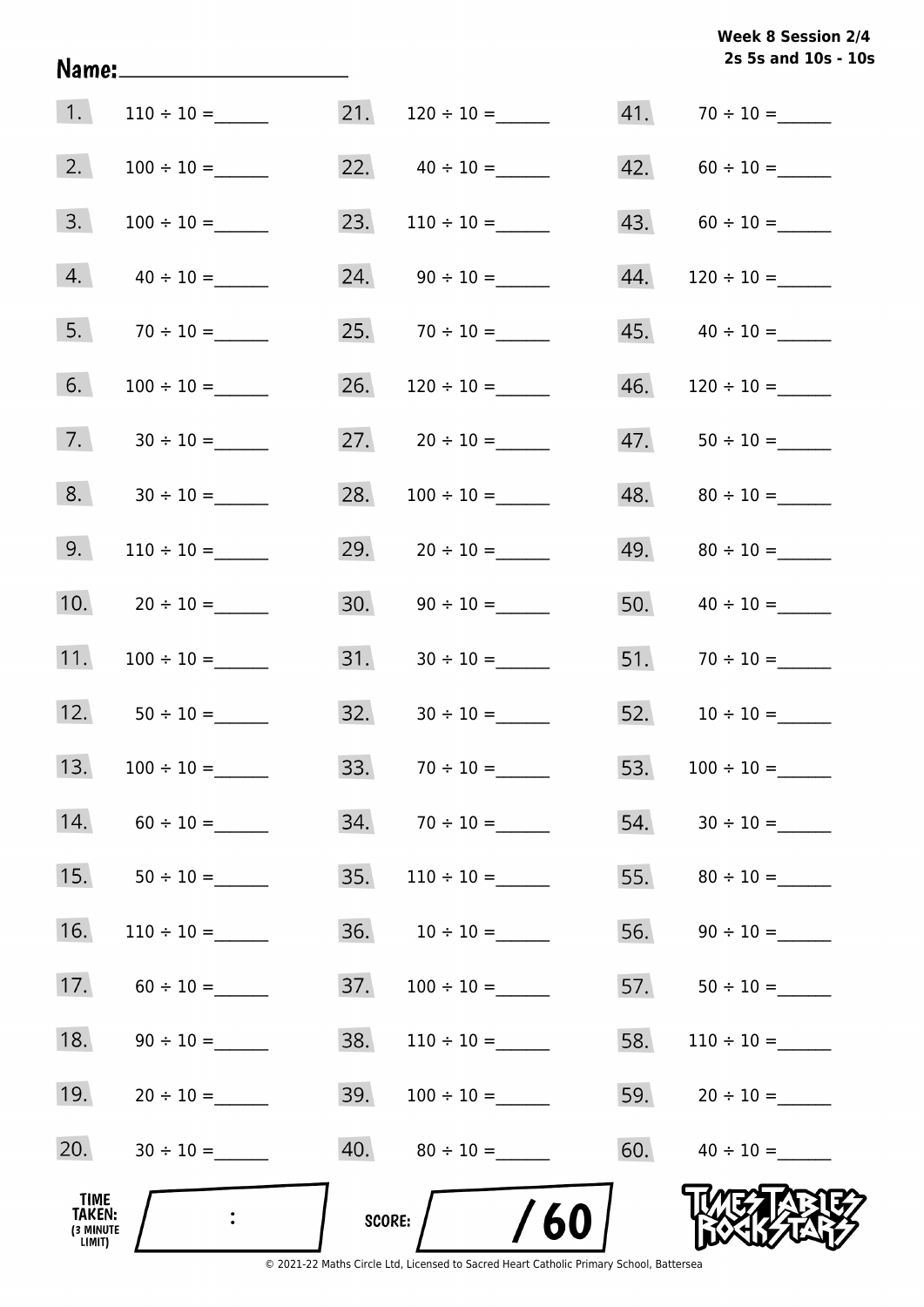**2s 5s and 10s - 10s Week 8 Session 3/4** 

| 1.                                            | $10\,$<br>$\times$ 3 | 13.            | $10\,$<br>$\times$ 1 | 25.    | $10\,$<br>$\times$ 5  | 37. | $10\,$<br>$\times$ 5  | 49. | $10\,$<br>$\times$ 4  |
|-----------------------------------------------|----------------------|----------------|----------------------|--------|-----------------------|-----|-----------------------|-----|-----------------------|
| 2.                                            | $10\,$<br>$\times$ 2 | 14.            | $10\,$<br>$\times$ 3 | 26.    | 10<br>$\times$ 7      | 38. | $10\,$<br>$\times$ 7  | 50. | $10\,$<br>$\times$ 6  |
| 3.                                            | $10\,$<br>$\times$ 6 | 15.            | $10\,$<br>$\times$ 7 | 27.    | $10\,$<br>$\times$ 7  | 39. | $10\,$<br>$\times$ 8  | 51. | $10\,$<br>$\times$ 12 |
| 4.                                            | $10\,$<br>$\times$ 9 | 16.            | $10\,$<br>$\times$ 8 | 28.    | $10\,$<br>$\times$ 6  | 40. | $10\,$<br>$\times$ 1  | 52. | $10\,$<br>$\times$ 12 |
| 5.                                            | $10\,$<br>$\times$ 5 | 17.            | $10\,$<br>$\times$ 8 | 29.    | $10\,$<br>$\times$ 10 | 41. | $10\,$<br>$\times$ 9  | 53. | $10\,$<br>$\times$ 11 |
| 6.                                            | $10\,$<br>$\times$ 3 | 18.            | $10\,$<br>$\times$ 4 | 30.    | $10\,$<br>$\times$ 6  | 42. | $10\,$<br>$\times$ 4  | 54. | $10\,$<br>$\times$ 12 |
| 7.                                            | $10\,$<br>$\times$ 6 | 19.            | $10\,$<br>$\times$ 9 | 31.    | $10\,$<br>$\times$ 4  | 43. | $10\,$<br>$\times$ 6  | 55. | $10\,$<br>$\times$ 10 |
| 8.                                            | $10\,$<br>$\times$ 2 | 20.            | $10\,$<br>$\times$ 4 | 32.    | $10\,$<br>$\times$ 12 | 44. | $10\,$<br>$\times$ 11 | 56. | $10\,$<br>$\times$ 9  |
| 9.                                            | $10\,$<br>$\times$ 4 | 21.            | 10<br>$\times 8$     | 33.    | $10\,$<br>$\times$ 4  | 45. | 10<br>$\times$ 9      | 57. | $10\,$<br>$\times$ 4  |
| 10.                                           | 10<br>$\times$ 11    | 22.            | 10<br>$\times$ 6     | 34.    | $10\,$<br>$\times$ 5  | 46. | 10<br>$\times 8$      | 58. | $10\,$<br>$\times$ 11 |
| 11.                                           | 10<br>$\times$ 9     | 23.            | 10<br>$\times$ 1     | 35.    | $10\,$<br>$\times$ 12 | 47. | 10<br>$\times$ 3      | 59. | 10<br>$\times$ 11     |
| 12.                                           | 10<br>$\times$ 1     | 24.            | 10<br>$\times$ 5     | 36.    | $10\,$<br>$\times$ 12 | 48. | 10<br>$\times$ 5      | 60. | 10<br>$\times$ 6      |
| <b>TIME<br/>TAKEN:</b><br>(3 MINUTE<br>LIMIT) |                      | $\ddot{\cdot}$ |                      | SCORE: |                       | 60  |                       |     |                       |

Name: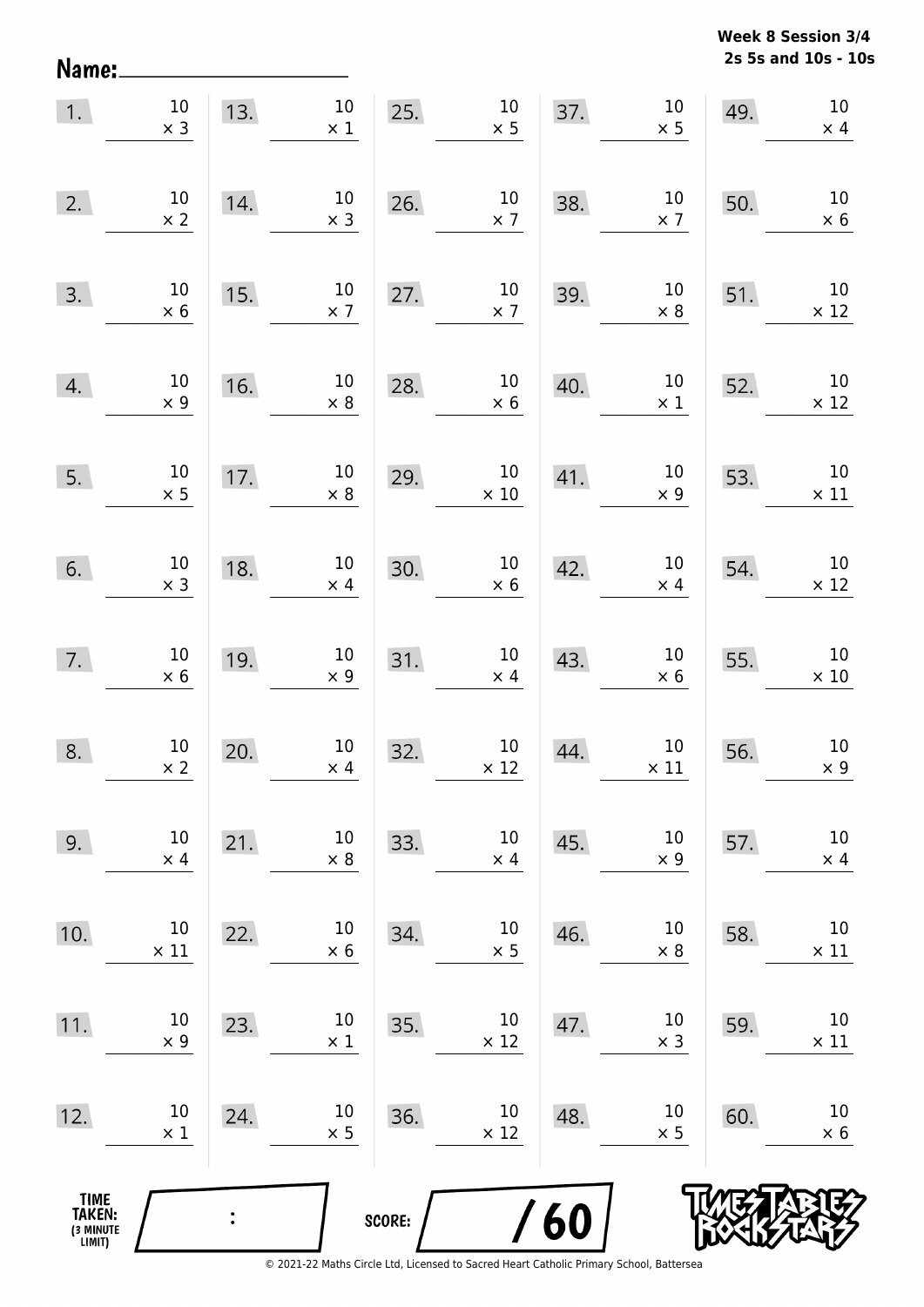|  | Week 8 Session 4/4  |  |  |
|--|---------------------|--|--|
|  | 2s 5s and 10s - 10s |  |  |

|                                       |                     |     | 21. $10 \times 12 =$ 41. $90 \div 10 =$                     |                                                     | ADD UP<br>YOUR TIME                  |
|---------------------------------------|---------------------|-----|-------------------------------------------------------------|-----------------------------------------------------|--------------------------------------|
| 2.                                    | $10 \times 1 =$     |     |                                                             | 22. $10 \times 5 =$ 42. $50 \div 10 =$ FOR THE WEEK | <b>MINUTES</b>                       |
| 3.                                    | $10 \times 1 =$     |     | 23. $10 \times 11 =$ 43. $80 \div 10 =$                     |                                                     | S1:                                  |
| 4.                                    | $10 \times 10 =$    |     | 24. $10 \times 2 =$ 44. $110 \div 10 =$                     |                                                     | S2:                                  |
| 5.                                    | $10 \times 10 =$    |     | 25. $10 \times 12 =$ 45. $90 \div 10 =$                     |                                                     | S3:                                  |
| 6.                                    |                     |     | 26. $10 \times 12 =$ 46. $80 \div 10 =$                     |                                                     | S4:                                  |
| 7.                                    | $10 \times 8 =$     |     | 27. $10 \times 1 =$ 47. $20 \div 10 =$                      |                                                     | <b>Total:</b>                        |
| 8.                                    | $10 \times 9 =$     |     |                                                             | $48. \qquad 80 \div 10 =$                           | SECONDS                              |
| 9.                                    |                     |     |                                                             | $49. \qquad 40 \div 10 =$                           | S1:                                  |
| 10.                                   | $10 \times 11 =$    |     |                                                             | 50. $50 \div 10 =$                                  | S2:                                  |
| 11.                                   |                     |     | 31. $120 \div 10 =$ 51. $100 \div 10 =$                     |                                                     | S3:                                  |
|                                       |                     |     | 12. $10 \times 11 =$ 32. $20 \div 10 =$ 52. $120 \div 10 =$ |                                                     | S4:                                  |
|                                       | 13. $10 \times 4 =$ |     | 33. $120 \div 10 =$ 53. $50 \div 10 =$                      |                                                     | Total:                               |
| 14.                                   | $10 \times 1 =$     |     | $34.$ $10 \div 10 =$ $54.$ $40 \div 10 =$                   |                                                     | ADD UP<br>YOUR SCORE<br>FOR THE WEEK |
| 15.                                   | $10 \times 12 =$    | 35. |                                                             | $100 \div 10 =$ 55. $30 \div 10 =$                  | S1:                                  |
| 16.                                   |                     |     | 36. $80 \div 10 =$ 56.                                      | $110 \div 10 =$                                     | S2:                                  |
| 17.                                   | $10 \times 5 =$     | 37. | $100 \div 10 =$ 57. $50 \div 10 =$                          |                                                     |                                      |
| 18.                                   | $10 \times 2 =$     |     | 38. $20 \div 10 =$ 58. $70 \div 10 =$                       |                                                     | S3:                                  |
| 19.                                   |                     | 39. |                                                             | $100 \div 10 =$ 59. $120 \div 10 =$                 | S4:                                  |
|                                       |                     |     | 40. $70 \div 10 =$ 60. $40 \div 10 =$                       |                                                     | Total:                               |
| TIME<br>TAKEN:<br>(3 MINUTE<br>LIMIT) | $\ddot{\cdot}$      |     | <b>SCORE:</b>                                               | /60                                                 |                                      |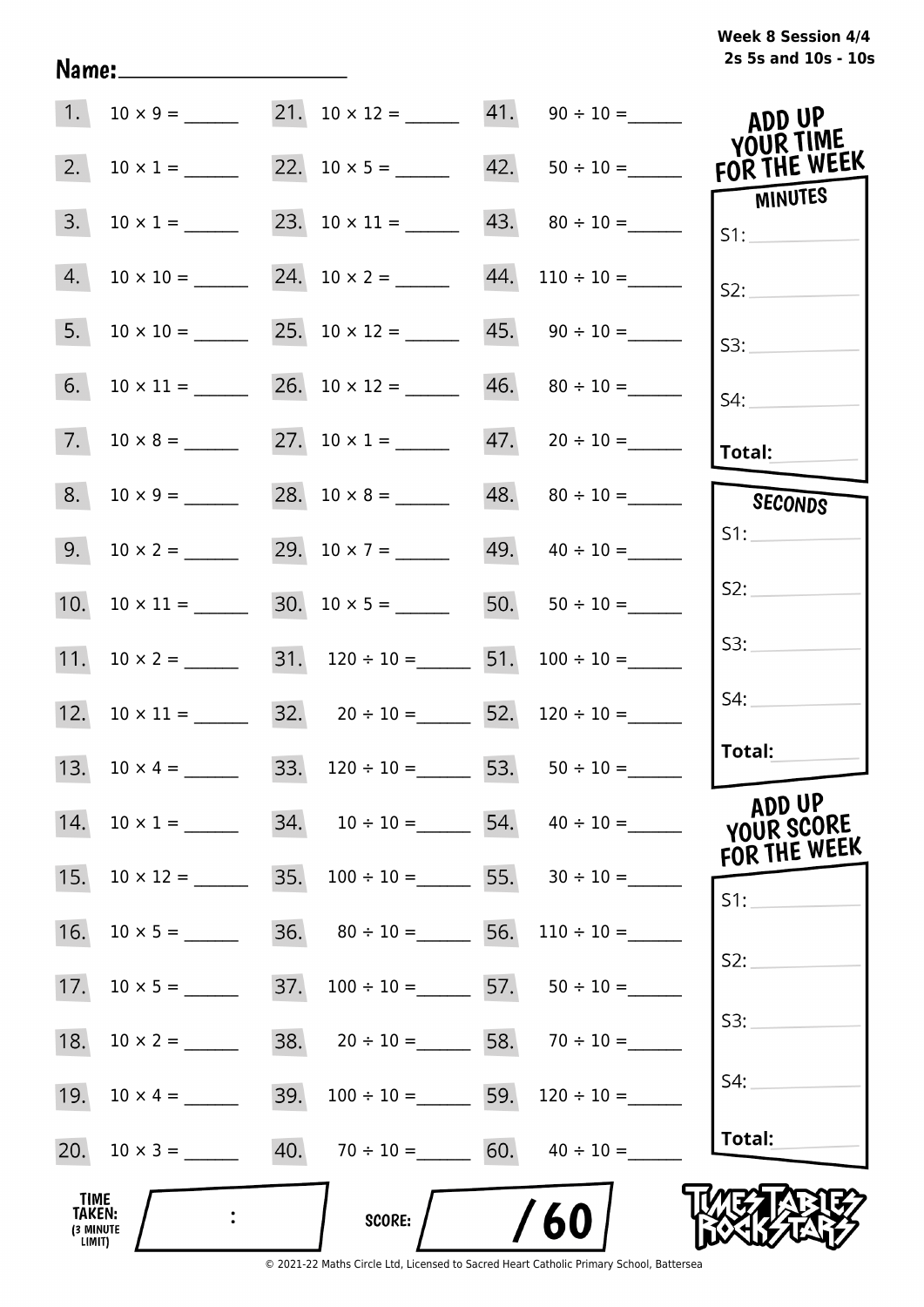**2s 5s and 10s - 2s, 5s, 10s Week 9 Session 1/4** 

|                                              | $1. 5 \times 3 =$   |     |                                                                                                         |     | $41. 1 \times 10 =$       |
|----------------------------------------------|---------------------|-----|---------------------------------------------------------------------------------------------------------|-----|---------------------------|
|                                              |                     |     |                                                                                                         |     |                           |
|                                              | $3. 2 \times 10 =$  |     | 23. $10 \times 7 =$                                                                                     |     |                           |
|                                              | $4. 2 \times 10 =$  |     | $24. 5 \times 10 =$                                                                                     |     | $44. 5 \times 5 =$        |
|                                              | $5. 5 \times 8 =$   |     |                                                                                                         |     | $45. 6 \times 5 =$        |
| 6.                                           | $2 \times 1 =$      |     | 26. $10 \times 1 =$                                                                                     |     | $46. 6 \times 10 =$       |
| 7.                                           |                     |     | 27. $2 \times 11 =$                                                                                     |     | $47.3 \times 5 =$         |
|                                              | $8. 5 \times 6 =$   |     | 28. $10 \times 9 =$                                                                                     |     | $48. 6 \times 10 =$       |
|                                              | 9. $5 \times 9 =$   |     | 29. $5 \times 7 =$                                                                                      |     | 49. $6 \times 2 =$        |
|                                              | 10. $5 \times 12 =$ |     | 30. $10 \times 12 =$                                                                                    |     |                           |
|                                              | 11. $2 \times 1 =$  |     |                                                                                                         |     | $51. \quad 8 \times 10 =$ |
|                                              | 12. $2 \times 2 =$  |     | 32. $10 \times 2 =$                                                                                     |     | $52.2 \times 10 =$        |
|                                              | 13. $2 \times 11 =$ |     | 33. $12 \times 5 =$                                                                                     |     |                           |
| 14.                                          | $2 \times 9 =$      | 34. |                                                                                                         | 54. |                           |
| 15.                                          |                     | 35. |                                                                                                         | 55. |                           |
| 16.                                          |                     | 36. |                                                                                                         | 56. | $7 \times 10 =$           |
| 17.                                          | $10 \times 4 =$     |     | $37. 5 \times 2 =$                                                                                      |     |                           |
| 18.                                          |                     |     |                                                                                                         |     |                           |
| 19.                                          |                     |     | 39. $11 \times 2 =$                                                                                     | 59. | $12 \times 10 =$          |
|                                              | 20. $5 \times 7 =$  |     | $40.$ 2 x 10 = ______                                                                                   |     |                           |
| TIME<br><b>TAKEN:</b><br>(3 MINUTE<br>LIMIT) |                     |     | 60<br>SCORE:<br>© 2021-22 Maths Circle Ltd. Licensed to Sacred Heart Catholic Primary School. Battersea |     |                           |

Name: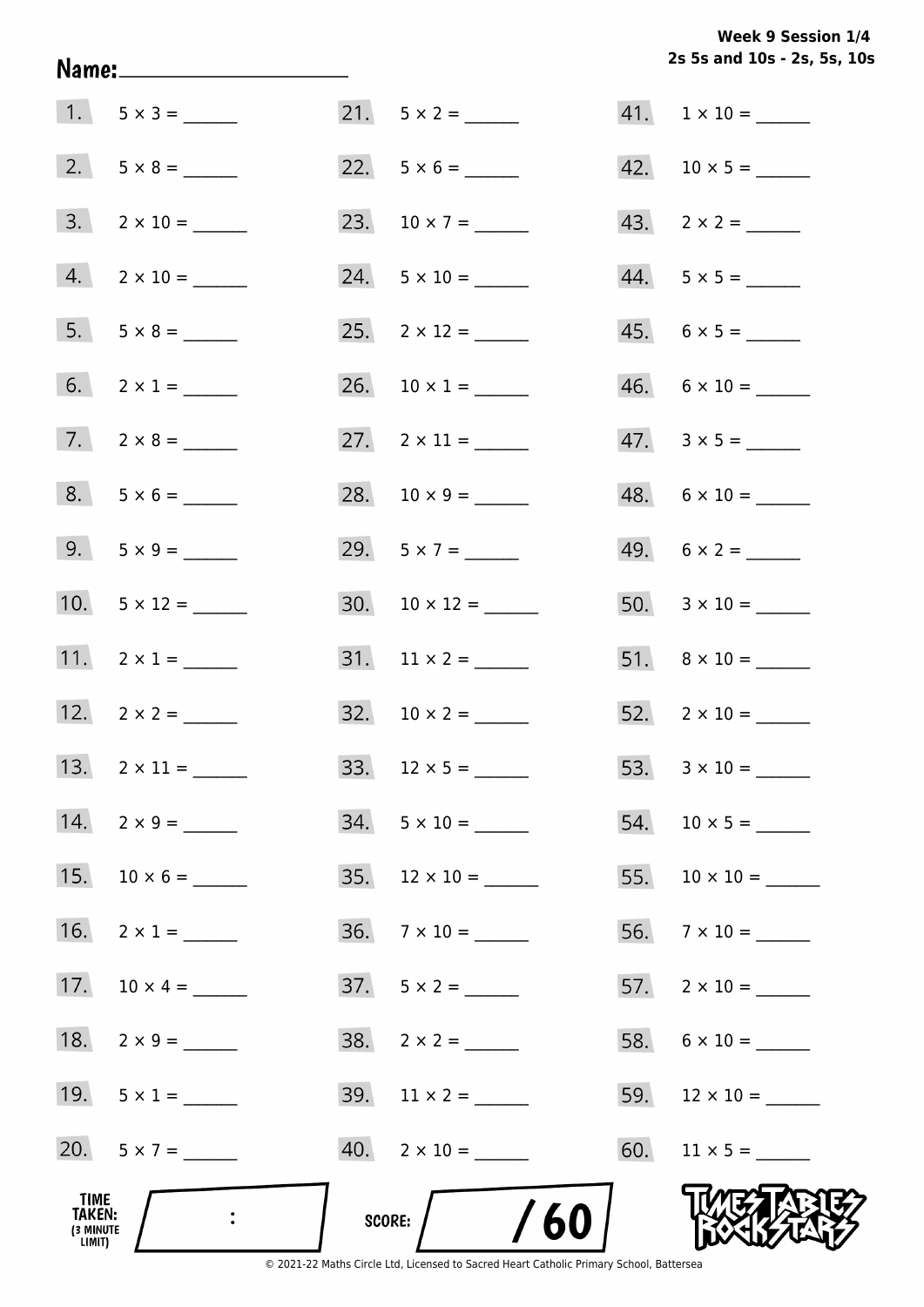**2s 5s and 10s - 2s, 5s, 10s Week 9 Session 2/4** 

|                                       | 1. $50 \div 5 =$    |        | 21. $6 \div 2 =$  |     |                   |
|---------------------------------------|---------------------|--------|-------------------|-----|-------------------|
|                                       | 2. $8 \div 2 =$     |        | 22. $25 \div 5 =$ |     |                   |
| 3.                                    |                     |        | 23. $6 \div 2 =$  |     | 43. $2 \div 2 =$  |
| 4.                                    |                     | 24.    |                   |     |                   |
| 5.                                    |                     |        | $25. 20 \div 2 =$ |     |                   |
| 6.                                    |                     |        | 26. $55 \div 5 =$ | 46. |                   |
|                                       | 7. $50 \div 10 =$   |        | 27. $25 \div 5 =$ | 47. |                   |
| 8.                                    | $16 \div 2 =$       | 28.    | $20 \div 10 =$    |     | 48. $10 \div 5 =$ |
| 9.                                    | $6 \div 2 =$        |        | 29. $24 \div 2 =$ |     | 49. $14 \div 2 =$ |
| 10.                                   |                     |        | 30. $4 \div 2 =$  |     | 50. $55 \div 5 =$ |
|                                       | 11. $50 \div 5 =$   |        |                   |     | 51. $18 \div 2 =$ |
|                                       | 12. $2 \div 2 =$    |        |                   |     |                   |
|                                       | 13. $120 \div 10 =$ |        | 33. $20 \div 5 =$ |     |                   |
| 14.                                   |                     | 34.    | $22 \div 2 =$     |     |                   |
| 15.                                   |                     |        | $35. 6 \div 2 =$  | 55. | $100 \div 10 =$   |
| 16.                                   | $55 \div 5 =$       |        |                   | 56. |                   |
| 17.                                   | $16 \div 2 =$       |        |                   |     |                   |
| 18.                                   |                     | 38.    |                   | 58. |                   |
| 19.                                   | $10 \div 5 =$       |        |                   |     | 59. $12 \div 2 =$ |
| 20.                                   |                     |        | 40. $2 \div 2 =$  | 60. |                   |
| TIME<br>TAKEN:<br>(3 MINUTE<br>LIMIT) |                     | SCORE: | /60               |     |                   |

Name: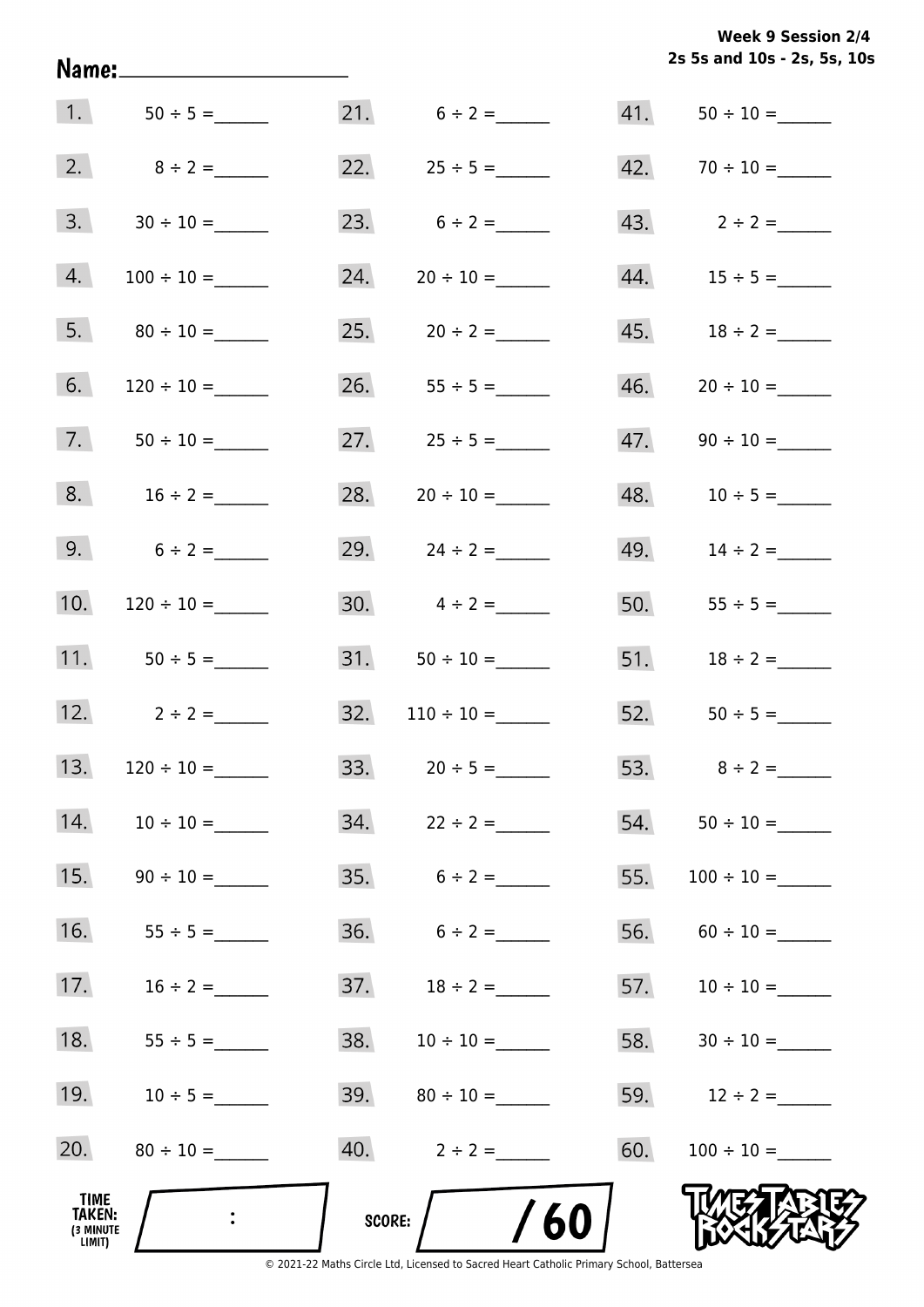**2s 5s and 10s - 2s, 5s, 10s Week 9 Session 3/4** 

| 1.                                            | $10\,$<br>$\times$ 7                         |                | 5 <sub>1</sub><br>13.<br>$\times$ 12         |        | 25. $10$<br>$\times 2$                       | 37. | $\overline{5}$<br>$\times$ 11                | 49. | 5<br>$\times$ 2               |
|-----------------------------------------------|----------------------------------------------|----------------|----------------------------------------------|--------|----------------------------------------------|-----|----------------------------------------------|-----|-------------------------------|
| 2.                                            | 10<br>$\times$ 10                            | 14.            | $\overline{2}$<br>$\times$ 6                 | 26.    | $\overline{5}$<br>$\times$ 10                | 38. | $\overline{\mathbf{c}}$<br>$\times$ 7        | 50. | $10\,$<br>$\times$ 1          |
| 3.                                            | $\begin{array}{c} 2 \\ \times 9 \end{array}$ | 15.            | $10\,$<br>$\times$ 1                         | 27.    | $10\,$<br>$\times$ 10                        |     | 39. 5<br>$\times$ 1                          | 51. | $10\,$<br>$\times$ 9          |
| 4.                                            | 10<br>$\times$ 9                             | 16.            | 10<br>$\times$ 12                            | 28.    | 5 <sub>5</sub><br>$\times$ 2                 | 40. | 5 <sub>5</sub><br>$\times$ 1                 | 52. | $10\,$<br>$\times$ 11         |
| 5.                                            | $\begin{array}{r} 5 \\ \times 5 \end{array}$ | 17.            | $\overline{2}$<br>$\times$ 2                 | 29.    | $\frac{5}{x}$                                | 41. | $\overline{2}$<br>$\times$ 1                 | 53. | $10\,$<br>$\times$ 9          |
| 6.                                            | 10<br>$\times$ 7                             | 18.            | $\overline{5}$<br>$\times$ 4                 | 30.    | $\begin{array}{c} 5 \\ \times 3 \end{array}$ | 42. | $\overline{2}$<br>$\times 8$                 | 54. | $10\,$<br>$\times$ 3          |
| 7.                                            | $\begin{array}{c} 2 \\ \times \end{array}$   | 19.            | $\begin{array}{c} 5 \\ \times 5 \end{array}$ | 31.    | $10\,$<br>$\times$ 1                         | 43. | $\begin{array}{c} 5 \\ \times 3 \end{array}$ | 55. | $\overline{2}$<br>$\times$ 10 |
| 8.                                            | $\frac{5}{2}$                                | 20.            | $\overline{5}$<br>$\times$ 1                 | 32.    | $10\,$<br>$\times$ 11                        | 44. | $\begin{array}{c} 5 \\ \times 1 \end{array}$ | 56. | $\overline{5}$<br>$\times$ 7  |
| 9.                                            | 10<br>$\times$ 1                             | 21.            | 10<br>$\times$ 3                             | 33.    | $10\,$<br>$\times$ 1                         | 45. | $\overline{2}$<br>$\times 8$                 | 57. | $\mathbf 2$<br>$\times$ 8     |
| 10.                                           | 10<br>$\times$ 1                             | 22.            | 2<br>$\times$ 3                              | 34.    | $\overline{c}$<br>$\times$ 12                | 46. | 5<br>$\times 2$                              | 58. | $\overline{5}$<br>$\times$ 8  |
| 11.                                           | 10<br>$\times$ 12                            | 23.            | 10<br>$\times$ 4                             | 35.    | $10\,$<br>$\times$ 3                         | 47. | 10<br>$\times$ 8                             | 59. | $\overline{2}$<br>$\times$ 1  |
| 12.                                           | 10<br>$\times$ 8                             | 24.            | 10<br>$\times$ 1                             | 36.    | 2<br>$\times$ 3                              | 48. | $\overline{2}$<br>$\times$ 11                | 60. | 10<br>$\times$ 1              |
| <b>TIME<br/>TAKEN:</b><br>(3 MINUTE<br>LIMIT) |                                              | $\ddot{\cdot}$ |                                              | SCORE: |                                              | /60 |                                              |     |                               |

Name: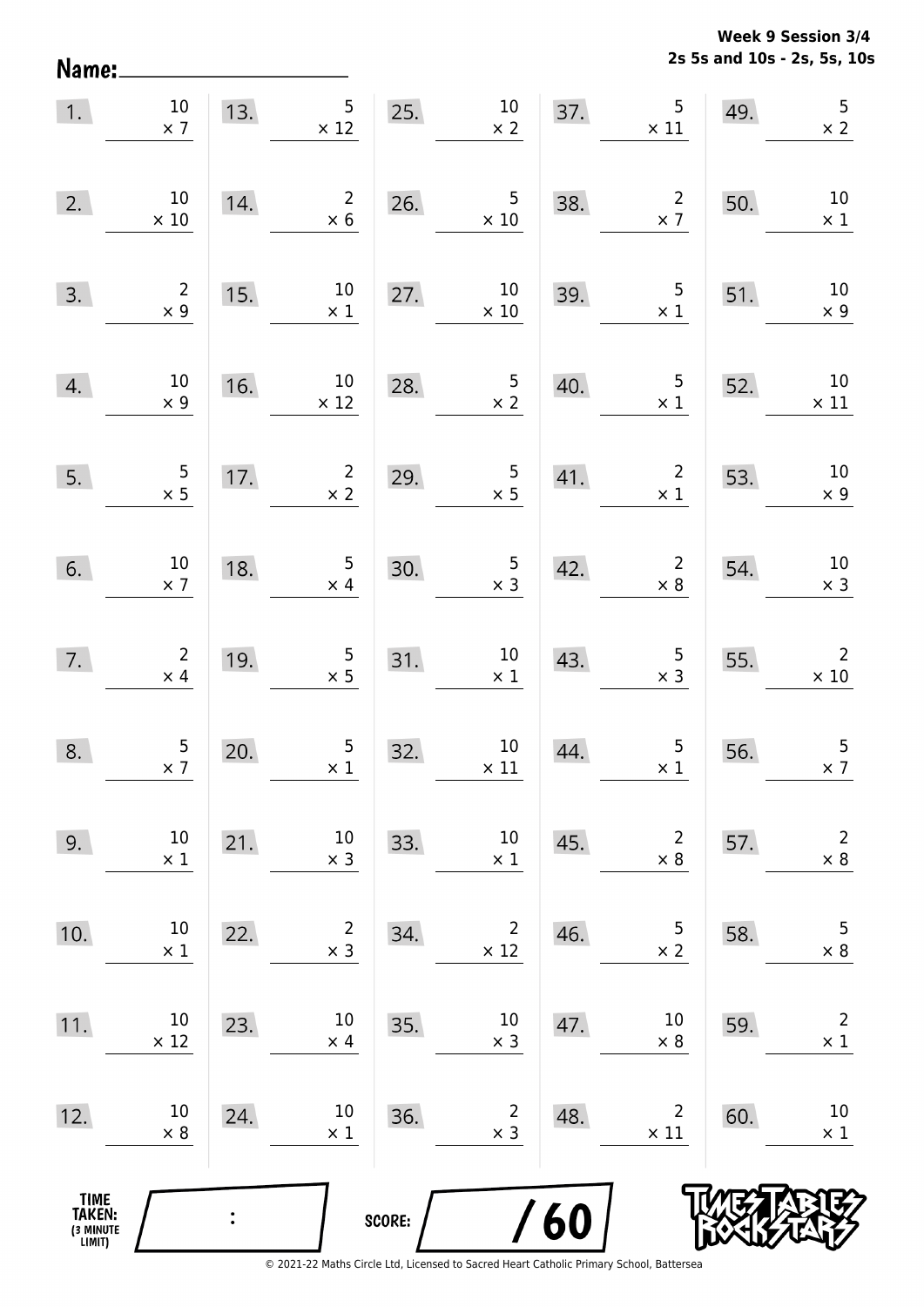**2s 5s and 10s - 2s, 5s, 10s Week 9 Session 4/4** 

|                                              |                     |     | 21. $5 \times 6 =$                     |     |                                  | ADD UP<br>YOUR TIME                  |
|----------------------------------------------|---------------------|-----|----------------------------------------|-----|----------------------------------|--------------------------------------|
| 2.                                           |                     |     | 22. $5 \times 6 =$                     |     | 42. $2 \div 2 =$ FOR THE WEEK    | <b>MINUTES</b>                       |
| 3.                                           | $2 \times 10 =$     |     |                                        | 43. | $120 \div 10 =$                  | S1:                                  |
| 4.                                           |                     |     |                                        |     | $44. 30 \div 10 =$               | S2:                                  |
| 5.                                           |                     |     | 25. $5 \times 1 =$                     |     |                                  | S3:                                  |
|                                              |                     |     |                                        |     | $46. 100 \div 10 =$              | $S4$ :                               |
|                                              | 7. $2 \times 1 =$   |     |                                        |     |                                  | Total:                               |
| 8.                                           | $10 \times 9 =$     |     |                                        |     |                                  | SECONDS                              |
|                                              | $9. 5 \times 10 =$  |     |                                        |     | $49.$ $35 \div 5 =$              | S1:                                  |
|                                              |                     |     | 30. $2 \times 1 =$ 50. $22 \div 2 =$   |     |                                  | S2:                                  |
|                                              | 11. $10 \times 3 =$ |     | 31. $100 \div 10 =$ 51. $20 \div 10 =$ |     |                                  | S3:                                  |
|                                              |                     |     | 32. $40 \div 10 =$ 52. $25 \div 5 =$   |     |                                  | S4:                                  |
|                                              | 13. $2 \times 11 =$ |     | 33. $16 \div 2 =$ 53. $20 \div 2 =$    |     |                                  | Total:                               |
| 14.                                          | $10 \times 10 =$    |     | 34. $90 \div 10 =$ 54. $16 \div 2 =$   |     |                                  | ADD UP<br>YOUR SCORE<br>FOR THE WEEK |
| 15.                                          | $2 \times 12 =$     |     | 35. $22 \div 2 =$ 55. $30 \div 5 =$    |     |                                  | S1:                                  |
| 16.                                          | $2 \times 4 =$      |     | 36. $80 \div 10 =$ 56. $10 \div 5 =$   |     |                                  | S2:                                  |
|                                              |                     |     | 37. $20 \div 5 =$ 57. $20 \div 10 =$   |     |                                  |                                      |
|                                              |                     | 38. |                                        |     | $50 \div 10 =$ 58. $12 \div 2 =$ | S3:                                  |
|                                              |                     |     | 39. $55 \div 5 =$ 59. $60 \div 10 =$   |     |                                  | S4:                                  |
|                                              | 20. $2 \times 10 =$ |     | 40. $45 \div 5 =$ 60. $8 \div 2 =$     |     |                                  | Total:                               |
| <b>TIME</b><br>TAKEN:<br>(3 MINUTE<br>LIMIT) |                     |     | SCORE:                                 |     | /60                              |                                      |

Name: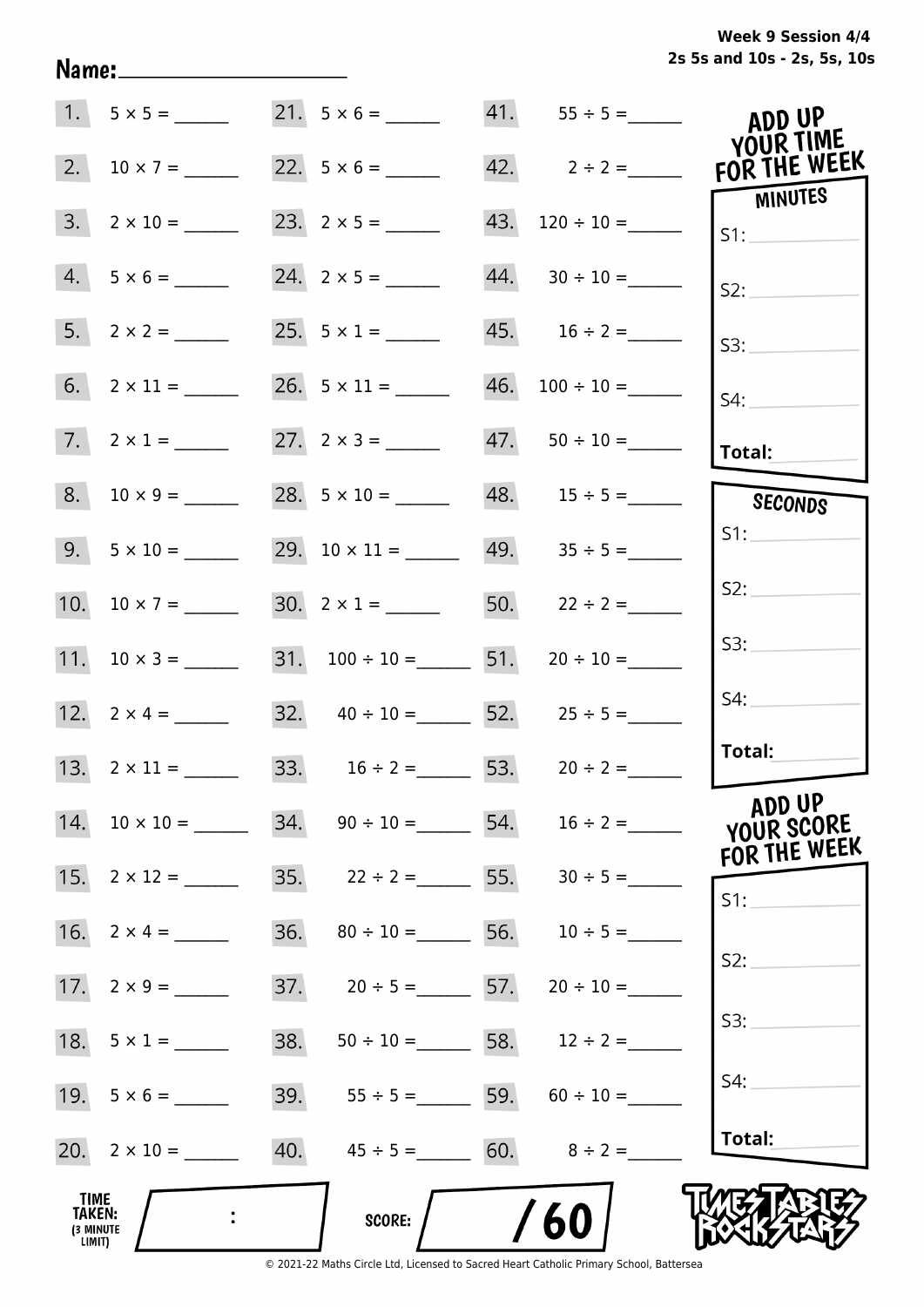**2s 5s and 10s - 2s, 5s, 10s Week 10 Session 1/4** 

| TIME<br>TAKEN:<br>(3 MINUTE<br>LIMIT) |                     | /60<br>SCORE:             |                          |
|---------------------------------------|---------------------|---------------------------|--------------------------|
|                                       |                     | $40.7 \times 5 =$         |                          |
|                                       | 19. $2 \times 12 =$ | $39. 5 \times 10 =$       |                          |
| 18.                                   |                     | $38. 7 \times 10 =$       |                          |
| 17.                                   | $10 \times 2 =$     | $37. \quad 9 \times 5 =$  |                          |
| 16.                                   |                     | $36. \quad 4 \times 10 =$ |                          |
| 15.                                   | $5 \times 9 =$      |                           |                          |
| 14.                                   | $2 \times 1 =$      | $34. 7 \times 10 =$       |                          |
|                                       |                     |                           |                          |
|                                       | 12. $5 \times 4 =$  | $32.7 \times 5 =$         |                          |
|                                       | 11. $2 \times 9 =$  |                           | $51. 2 \times 10 =$      |
|                                       | 10. $10 \times 7 =$ |                           |                          |
|                                       | 9. $2 \times 5 =$   |                           |                          |
|                                       |                     | 28. $5 \times 2 =$        | $48. 2 \times 10 =$      |
|                                       | $7. 5 \times 3 =$   | 27. $5 \times 3 =$        | $47. 6 \times 5 =$       |
|                                       |                     | 26. $5 \times 1 =$        | $46. \quad 7 \times 5 =$ |
|                                       |                     |                           | $45. 5 \times 10 =$      |
|                                       | $4. 5 \times 9 =$   |                           | $44. 5 \times 10 =$      |
|                                       | $3. 5 \times 12 =$  |                           | $43. 5 \times 5 =$       |
|                                       |                     |                           | 42. $12 \times 5 =$      |
|                                       |                     |                           |                          |

Name: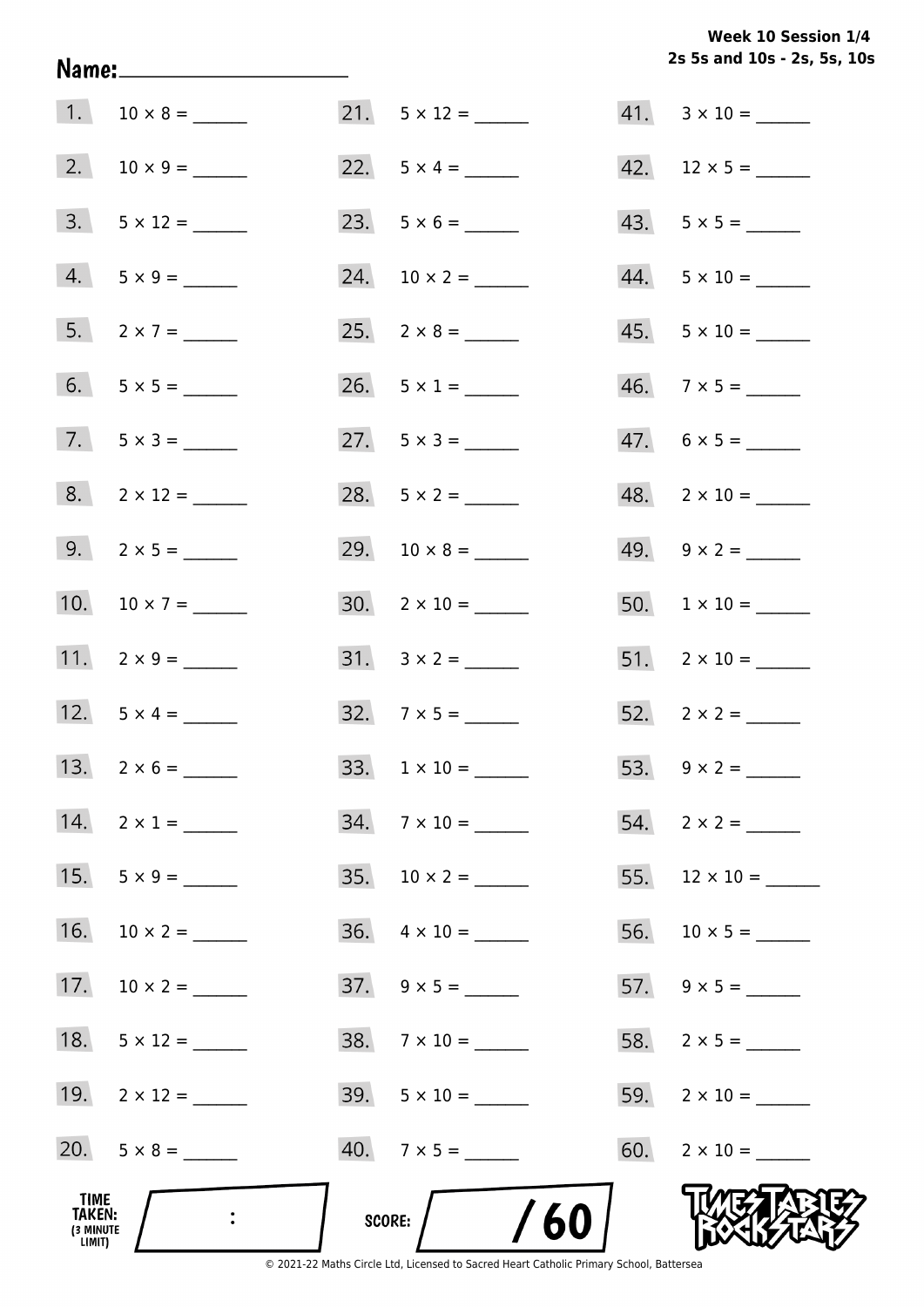**2s 5s and 10s - 2s, 5s, 10s Week 10 Session 2/4** 

|                                       |                            |     |                   |     | 2s 5s and 10s - 2s, 5s, 10       |
|---------------------------------------|----------------------------|-----|-------------------|-----|----------------------------------|
|                                       | 1. $20 \div 5 =$           |     |                   |     |                                  |
| 2.                                    | $16 \div 2 =$              |     | 22. $4 \div 2 =$  |     | 42. $20 \div 5 =$                |
| 3.                                    |                            |     | 23. $22 \div 2 =$ | 43. |                                  |
| 4.                                    | $2 \div 2 =$               | 24. | $40 \div 10 =$    |     |                                  |
| 5.                                    | $14 \div 2 =$              |     | 25. $8 \div 2 =$  |     |                                  |
| 6.                                    | $5 \div 5 =$               |     |                   |     |                                  |
| 7.                                    | $6 \div 2 =$               |     | 27. $6 \div 2 =$  |     |                                  |
| 8.                                    | $15 \div 5 =$              |     | 28. $45 \div 5 =$ |     | $48. \hspace{1.5cm} 30 \div 5 =$ |
| 9.                                    | $24 \div 2 =$              |     | 29. $60 \div 5 =$ |     | 49. $4 \div 2 =$                 |
| 10.                                   |                            |     |                   |     | 50. $15 \div 5 =$                |
| 11.                                   |                            | 31. |                   |     |                                  |
| 12.                                   | $50 \div 10 =$             | 32. | $110 \div 10 =$   |     |                                  |
| 13.                                   | $10 \div 10 =$             | 33. | $10 \div 2 =$     | 53. | $70 \div 10 =$                   |
| 14.                                   |                            |     |                   |     |                                  |
| 15.                                   | $40 \div 5 =$              | 35. | $20 \div 10 =$    |     | 55. $6 \div 2 =$                 |
| 16.                                   | $12 \div 2 =$              | 36. |                   |     |                                  |
| 17.                                   | $40 \div 5 =$              | 37. |                   |     |                                  |
| 18.                                   | $30 \div 5 =$              |     |                   |     |                                  |
| 19.                                   | $15 \div 5 =$              |     |                   |     |                                  |
| 20.                                   | $4 \div 2 =$               |     | 40. $60 \div 5 =$ |     | 60. $8 \div 2 =$                 |
| TIME<br>TAKEN:<br>(3 MINUTE<br>LIMIT) | $\mathcal{L}^{\text{max}}$ |     | /60<br>score:     |     |                                  |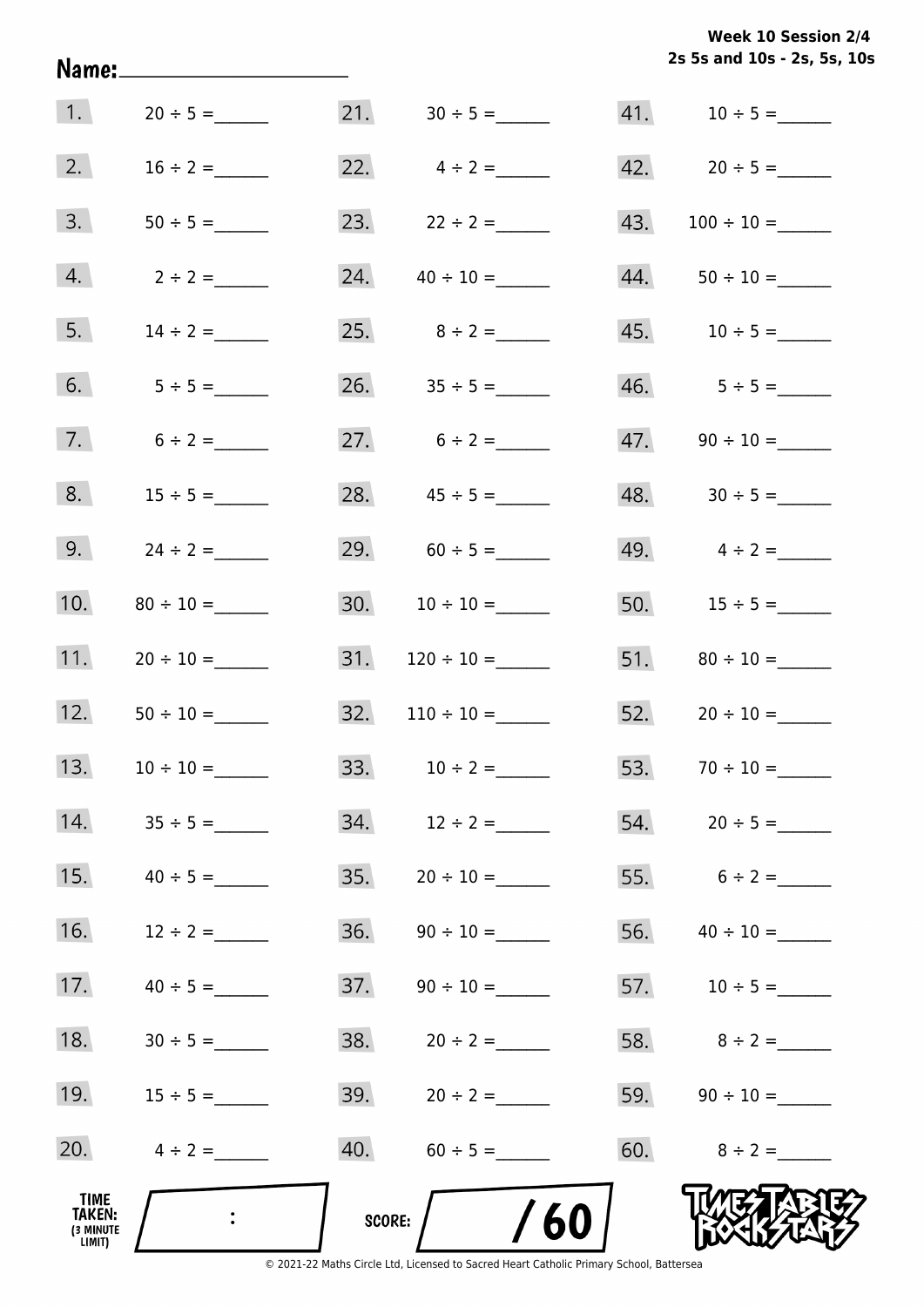**2s 5s and 10s - 2s, 5s, 10s Week 10 Session 3/4** 

| 1.                                            | 5<br>$\times$ 4                              | 13. | 2 <sup>1</sup><br>$\times$ 11 | 25.    | $\frac{5}{2}$                                 | 37. | $10\,$<br>$\times$ 10                        | 49. | 5<br>$\times$ 6               |
|-----------------------------------------------|----------------------------------------------|-----|-------------------------------|--------|-----------------------------------------------|-----|----------------------------------------------|-----|-------------------------------|
| 2.                                            | $10\,$<br>$\times$ 5                         | 14. | $\overline{2}$<br>$\times$ 2  | 26.    | $\begin{array}{c} 5 \\ \times 6 \end{array}$  | 38. | $\begin{array}{c} 5 \\ \times 8 \end{array}$ | 50. | 5<br>$\times$ 4               |
| 3.                                            | $10\,$<br>$\times$ 10                        | 15. | $\overline{2}$<br>$\times$ 3  | 27.    | $\overline{2}$<br>$\times$ 5                  | 39. | $\overline{2}$<br>$\times$ 11                | 51. | 5<br>$\times$ 3               |
| 4.                                            | $10\,$<br>$\times$ 4                         | 16. | $10\,$<br>$\times$ 3          | 28.    | $\overline{2}$<br>$\times$ 6                  | 40. | $10\,$<br>$\times$ 4                         | 52. | $10\,$<br>$\times$ 11         |
| 5.                                            | 5<br>$\frac{5}{\times 12}$                   | 17. | $5\phantom{.0}$<br>$\times$ 6 | 29.    | $10\,$<br>$\times$ 2                          | 41. | $\overline{2}$<br>$\times$ 8                 | 53. | $10\,$<br>$\times$ 9          |
| 6.                                            | $\begin{array}{c} 5 \\ \times 1 \end{array}$ | 18. | $10\,$<br>$\times$ 6          | 30.    | $\begin{array}{c} 10 \\ \times 3 \end{array}$ | 42. | $10\,$<br>$\times$ 9                         | 54. | $\overline{5}$<br>$\times$ 11 |
| 7.                                            | $10\,$<br>$\times$ 5                         | 19. | $\overline{2}$<br>$\times$ 2  | 31.    | $\overline{2}$<br>$\times$ 4                  | 43. | $10\,$<br>$\times$ 2                         | 55. | $\overline{2}$<br>$\times$ 2  |
| 8.                                            | $\overline{2}$<br>$\times$ 6                 | 20. | $10\,$<br>$\times$ 5          | 32.    | $\begin{array}{c} 5 \\ \times 3 \end{array}$  | 44. | $\overline{2}$<br>$\times 2$                 | 56. | $10\,$<br>$\times$ 5          |
| 9.                                            | 5<br>$\times$ 4                              | 21. | $\overline{2}$<br>$\times 6$  | 33.    | $\overline{2}$<br>$\times$ 10                 | 45. | 10<br>$\times$ 5                             | 57. | $\overline{2}$<br>$\times$ 12 |
| 10.                                           | 10<br>$\times$ 1                             | 22. | $10\,$<br>$\times$ 9          | 34.    | $\overline{2}$<br>$\times$ 12                 | 46. | 10<br>$\times$ 9                             | 58. | $\mathsf S$<br>$\times$ 8     |
| 11.                                           | 10<br>$\times 8$                             | 23. | $\overline{2}$<br>$\times$ 6  | 35.    | $\overline{2}$<br>$\times$ 11                 | 47. | $\overline{2}$<br>$\times$ 3                 | 59. | $10\,$<br>$\times$ 9          |
| 12.                                           | $\overline{2}$<br>$\times$ 9                 | 24. | 5<br>$\times$ 10              | 36.    | 5<br>$\times$ 10                              | 48. | $\overline{2}$<br>$\times$ 12                | 60. | 10<br>$\times$ 1              |
| <b>TIME<br/>TAKEN:</b><br>(3 MINUTE<br>LIMIT) |                                              |     |                               | SCORE: |                                               | /60 |                                              |     |                               |

Name: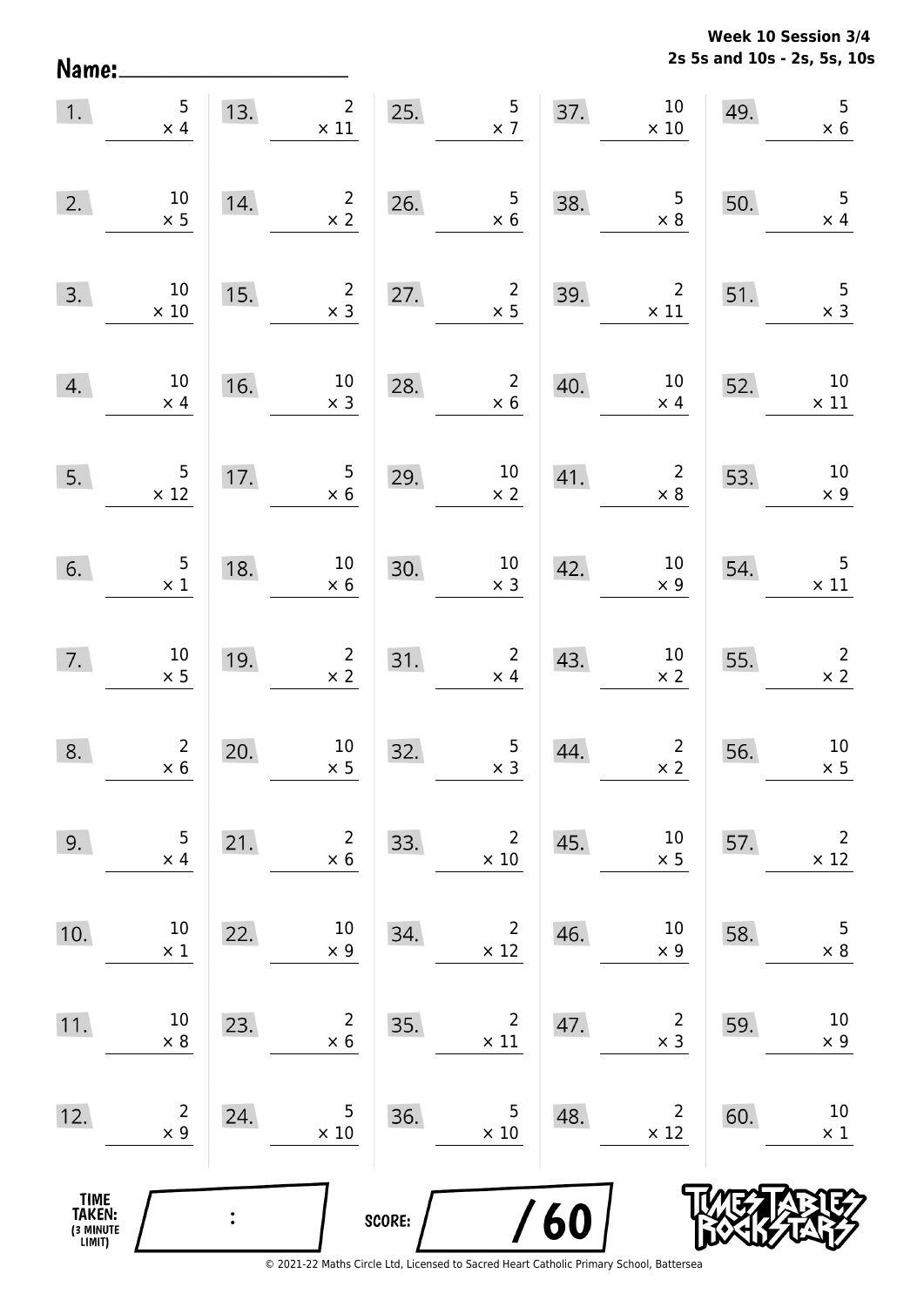**2s 5s and 10s - 2s, 5s, 10s Week 10 Session 4/4** 

|                                              |                     |                                        | 41. $6 \div 2 =$   | ADD UP<br>YOUR TIME                       |
|----------------------------------------------|---------------------|----------------------------------------|--------------------|-------------------------------------------|
| 2.                                           |                     | 22. $10 \times 7 =$                    |                    | 42. $22 \div 2 =$ FOR THE WEEK<br>MINUTES |
| 3.                                           | $2 \times 6 =$      | 23. $5 \times 4 =$                     | $43. 5 \div 5 =$   | S1:                                       |
| 4.                                           |                     |                                        |                    | S2:                                       |
| 5.                                           | $5 \times 6 =$      | 25. $2 \times 1 =$                     | $45. 60 \div 10 =$ | S3:                                       |
| 6.                                           |                     |                                        |                    | $S4$ :                                    |
|                                              | $7. 5 \times 12 =$  | $27. 5 \times 6 =$                     | $47. 60 \div 5 =$  | Total:                                    |
|                                              |                     |                                        | $48. 5 \div 5 =$   | SECONDS                                   |
|                                              | $9. 2 \times 11 =$  | 29. $5 \times 9 =$ 49. $90 \div 10 =$  |                    | S1:                                       |
|                                              | 10. $2 \times 1 =$  | 30. $2 \times 6 =$ 50. $45 \div 5 =$   |                    | S2:                                       |
|                                              |                     | 31. $2 \div 2 =$ 51. $5 \div 5 =$      |                    | S3:                                       |
|                                              | 12. $10 \times 9 =$ | 32. $2 \div 2 =$ 52. $45 \div 5 =$     |                    | S4:                                       |
|                                              | 13. $10 \times 7 =$ | 33. $45 \div 5 = 53. 50 \div 10 =$     |                    | Total:                                    |
|                                              | $14. 5 \times 10 =$ | 34. $20 \div 5 =$ 54. $90 \div 10 =$   |                    | ADD UP<br>YOUR SCORE                      |
| 15.                                          | $2 \times 3 =$      | 35. $80 \div 10 =$ 55. $6 \div 2 =$    |                    | FOR THE WEEK<br>S1:                       |
| 16.                                          | $10 \times 7 =$     | $36. 100 \div 10 =$                    | 56. $24 \div 2 =$  |                                           |
|                                              |                     | 37. $20 \div 2 =$ 57. $2 \div 2 =$     |                    | S2:                                       |
|                                              | 18. $5 \times 7 =$  | 38. $120 \div 10 =$ 58. $30 \div 10 =$ |                    | S3:                                       |
| 19.                                          | $10 \times 12 =$    | 39. $18 \div 2 =$ 59. $10 \div 10 =$   |                    | S4:                                       |
|                                              |                     | 40. $80 \div 10 =$ 60. $16 \div 2 =$   |                    | Total:                                    |
| <b>TIME</b><br>TAKEN:<br>(3 MINUTE<br>LIMIT) |                     | <b>SCORE:</b>                          | 60                 |                                           |

Name: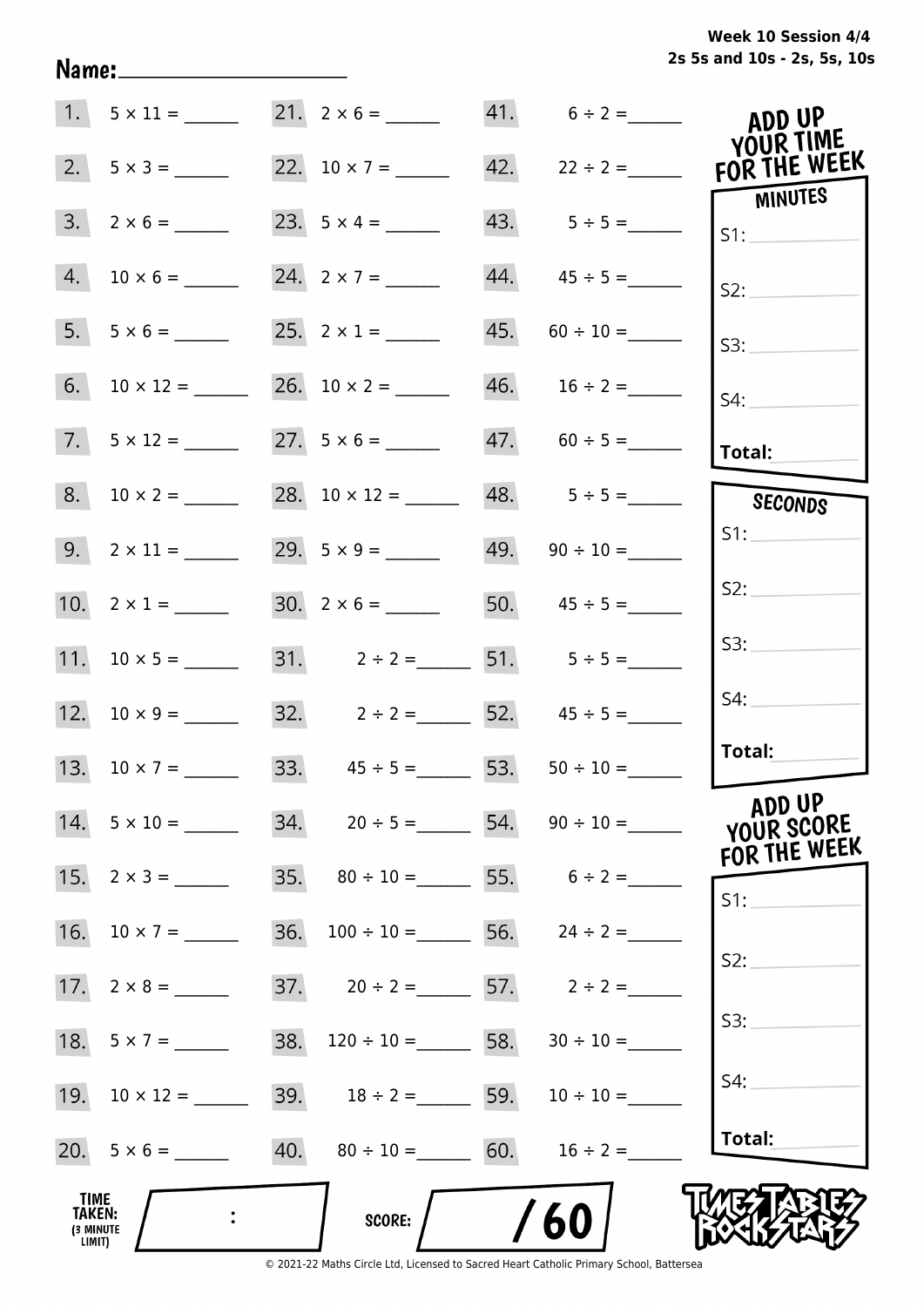**2s 5s and 10s - 2s, 5s, 10s Week 11 Session 1/4** 

| TIME<br>TAKEN:<br>(3 MINUTE<br>LIMIT) |                     | /60<br>SCORE:          |                          |
|---------------------------------------|---------------------|------------------------|--------------------------|
|                                       | 20. $5 \times 10 =$ | $40.$ 12 × 10 = _____  |                          |
|                                       | 19. $2 \times 8 =$  | 39. $12 \times 10 =$   |                          |
| 18.                                   |                     | $38.$ 11 × 10 = ______ |                          |
| 17.                                   |                     |                        |                          |
| 16.                                   |                     |                        |                          |
| 15.                                   | $10 \times 4 =$     |                        |                          |
| 14.                                   | $5 \times 6 =$      | $34.$ 11 × 2 = ______  |                          |
|                                       | 13. $5 \times 10 =$ | 33. $11 \times 10 =$   |                          |
|                                       | 12. $2 \times 12 =$ | $32.5 \times 2 =$      |                          |
|                                       | 11. $5 \times 1 =$  |                        |                          |
|                                       | 10. $2 \times 10 =$ | $30. 5 \times 6 =$     |                          |
|                                       | 9. $5 \times 1 =$   |                        |                          |
|                                       | 8. $10 \times 4 =$  | 28. $5 \times 12 =$    |                          |
| 7.                                    |                     | 27. $2 \times 4 =$     | $47.5 \times 5 =$        |
| 6.                                    |                     |                        | $46. \quad 9 \times 2 =$ |
|                                       |                     |                        | $45.7 \times 10 =$       |
|                                       |                     | $24. 5 \times 6 =$     | $44. \quad 9 \times 2 =$ |
|                                       | $3. 5 \times 12 =$  | 23. $2 \times 10 =$    | $43. 5 \times 10 =$      |
|                                       | 2. $5 \times 10 =$  | 22. $2 \times 11 =$    | $42. 1 \times 5 =$       |
|                                       | $1. 2 \times 3 =$   |                        |                          |

Name: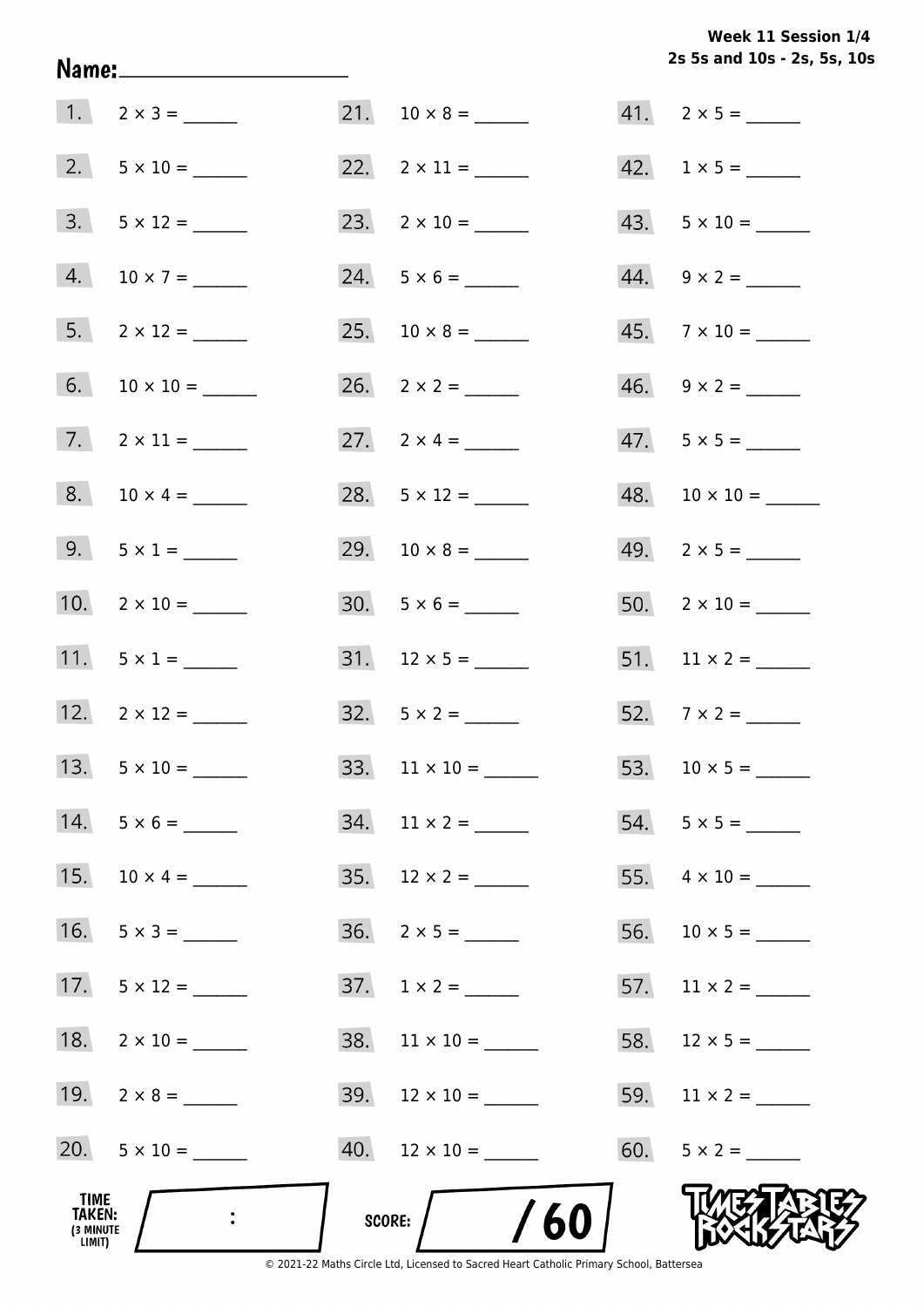**2s 5s and 10s - 2s, 5s, 10s Week 11 Session 2/4** 

| 1.                                    |                    | 21.    |                                  |     | 41. $12 \div 2 =$ |
|---------------------------------------|--------------------|--------|----------------------------------|-----|-------------------|
| 2.                                    |                    |        | 22. $20 \div 2 =$                |     | 42. $15 \div 5 =$ |
| 3.                                    |                    | 23.    |                                  |     | 43. $4 \div 2 =$  |
| 4.                                    | $22 \div 2 =$      |        | 24. $5 \div 5 =$                 | 44. | $10 \div 2 =$     |
| 5.                                    | $10 \div 2 =$      |        | 25. $90 \div 10 =$               |     |                   |
| 6.                                    |                    |        | 26. $22 \div 2 =$                | 46. |                   |
| 7.                                    |                    |        |                                  |     |                   |
| 8.                                    |                    |        | 28. $20 \div 5 =$                |     | 48. $22 \div 2 =$ |
| 9.                                    | $50 \div 5 =$      |        | 29. $5 \div 5 =$                 |     | 49. $8 \div 2 =$  |
| 10.                                   | $5 \div 5 =$       |        | 30. $12 \div 2 =$                |     | 50. $14 \div 2 =$ |
| 11.                                   |                    |        |                                  |     |                   |
| 12.                                   | $55 \div 5 =$      |        | $32. \hspace{1.5cm} 20 \div 2 =$ |     |                   |
| 13.                                   | $6 \div 2 =$       |        |                                  |     | 53. $6 \div 2 =$  |
|                                       | 14. $80 \div 10 =$ | 34.    |                                  |     | $54. 60 \div 5 =$ |
| 15.                                   | $4 \div 2 =$       |        |                                  |     | 55. $45 \div 5 =$ |
| 16.                                   |                    |        |                                  |     | 56. $4 \div 2 =$  |
| 17.                                   | $50 \div 5 =$      |        | $37.60 \div 5 =$                 |     |                   |
| 18.                                   | $55 \div 5 =$      |        |                                  |     |                   |
| 19.                                   | $4 \div 2 =$       |        | 39. $8 \div 2 =$                 |     | 59. $50 \div 5 =$ |
| 20.                                   | $120 \div 10 =$    | 40.    | $120 \div 10 =$                  |     | 60. $4 \div 2 =$  |
| TIME<br>TAKEN:<br>(3 MINUTE<br>LIMIT) |                    | SCORE: | 60                               |     |                   |

Name: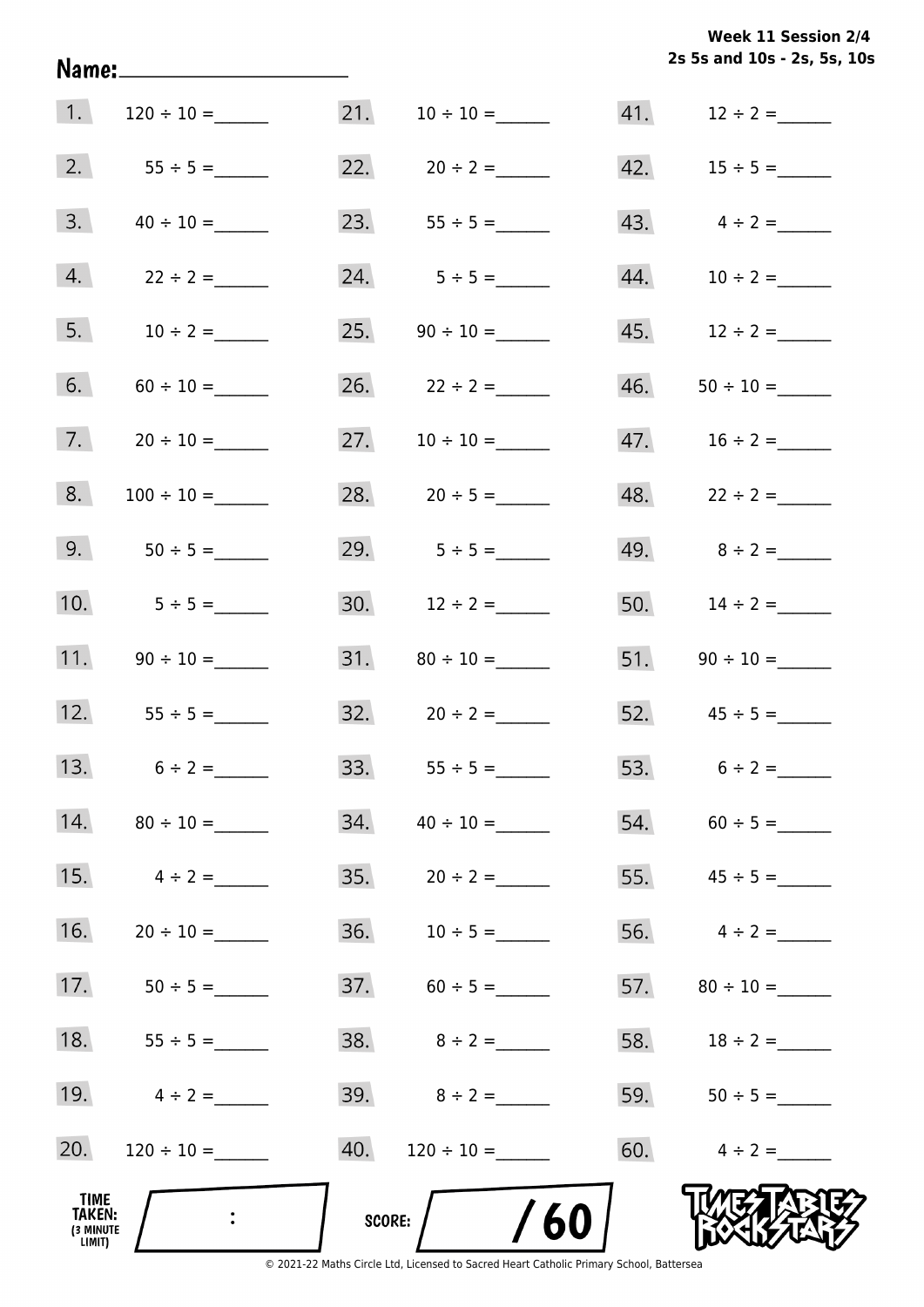**2s 5s and 10s - 2s, 5s, 10s Week 11 Session 3/4** 

| 1.                                            | 5<br>$\times$ 4                              | 13.            | $2^{\circ}$<br>$\times$ 2     |        | $25.$ $10$<br>$\times$ 5                      | 37. | $\begin{array}{c} 5 \\ \times 8 \end{array}$   | 49. | $\overline{2}$<br>$\times$ 2 |
|-----------------------------------------------|----------------------------------------------|----------------|-------------------------------|--------|-----------------------------------------------|-----|------------------------------------------------|-----|------------------------------|
| 2.                                            | $\frac{2}{\times 7}$                         | 14.            | 10<br>$\times$ 9              | 26.    | $\frac{2}{x}$ 7                               | 38. | $\overline{\mathbf{c}}$<br>$\times$ 2          | 50. | 5<br>$\times 10$             |
| 3.                                            | 10<br>$\times$ 11                            | 15.            | $10\,$<br>$\times$ 5          | 27.    | $\frac{2}{x}$                                 | 39. | $\begin{array}{c} 2 \\ \times 5 \end{array}$   | 51. | $\overline{c}$<br>$\times$ 3 |
| 4.                                            | $\begin{array}{c} 2 \\ \times 6 \end{array}$ | 16.            | $10\,$<br>$\times$ 5          | 28.    | $\frac{5}{x}$                                 | 40. | 2 <sup>7</sup><br>$\times$ 12                  | 52. | $\overline{2}$<br>$\times$ 4 |
| 5.                                            | $\frac{10}{\times}$ 5                        | 17.            | $\overline{2}$<br>$\times$ 11 | 29.    | $\begin{array}{c} 5 \\ \times 8 \end{array}$  | 41. | 5 <sub>5</sub><br>$\times$ 12                  | 53. | $10\,$<br>$\times$ 6         |
| 6.                                            | $\begin{array}{c} 5 \\ \times 5 \end{array}$ | 18.            | $\frac{2}{1} \times 5$        | 30.    | $\begin{array}{c} 10 \\ \times 9 \end{array}$ | 42. | $\begin{array}{c} 10 \\ \times 11 \end{array}$ | 54. | $10\,$<br>$\times$ 6         |
| 7.                                            | $\begin{array}{c} 2 \\ \times 8 \end{array}$ | 19.            | 10<br>$\times$ 3              | 31.    | $\begin{array}{c} 10 \\ \times 9 \end{array}$ | 43. | $\frac{5}{2}$                                  | 55. | $10\,$<br>$\times$ 1         |
| 8.                                            | $\begin{array}{c} 5 \\ \times 6 \end{array}$ | 20.            | $\overline{2}$<br>$\times$ 5  | 32.    | $\frac{5}{2}$                                 | 44. | $\overline{2}$<br>$\times$ 10                  | 56. | $10\,$<br>$\times$ 10        |
| 9.                                            | $10\,$<br>$\times 8$                         | 21.            | 5<br>$\times$ 11              | 33.    | $10\,$<br>$\times 2$                          | 45. | $\overline{2}$<br>$\times$ 1                   | 57. | 5<br>$\times$ 9              |
| 10.                                           | $\overline{c}$<br>$\times 8$                 | 22.            | $\overline{2}$<br>$\times$ 5  | 34.    | 5<br>$\times$ 11                              | 46. | 5<br>$\times$ 3                                | 58. | $\overline{5}$<br>$\times$ 9 |
| 11.                                           | 2<br>$\times$ 10                             | 23.            | 10<br>$\times$ 9              | 35.    | $10\,$<br>$\times$ 4                          | 47. | 5<br>$\times$ 5                                | 59. | 5<br>$\times$ 9              |
| 12.                                           | $\overline{2}$<br>$\times$ 5                 | 24.            | $\overline{2}$<br>$\times$ 2  | 36.    | 5<br>$\times$ 12                              | 48. | 10<br>$\times$ 9                               | 60. | $10\,$<br>$\times$ 12        |
| <b>TIME<br/>TAKEN:</b><br>(3 MINUTE<br>LIMIT) |                                              | $\ddot{\cdot}$ |                               | SCORE: |                                               | 60  |                                                |     |                              |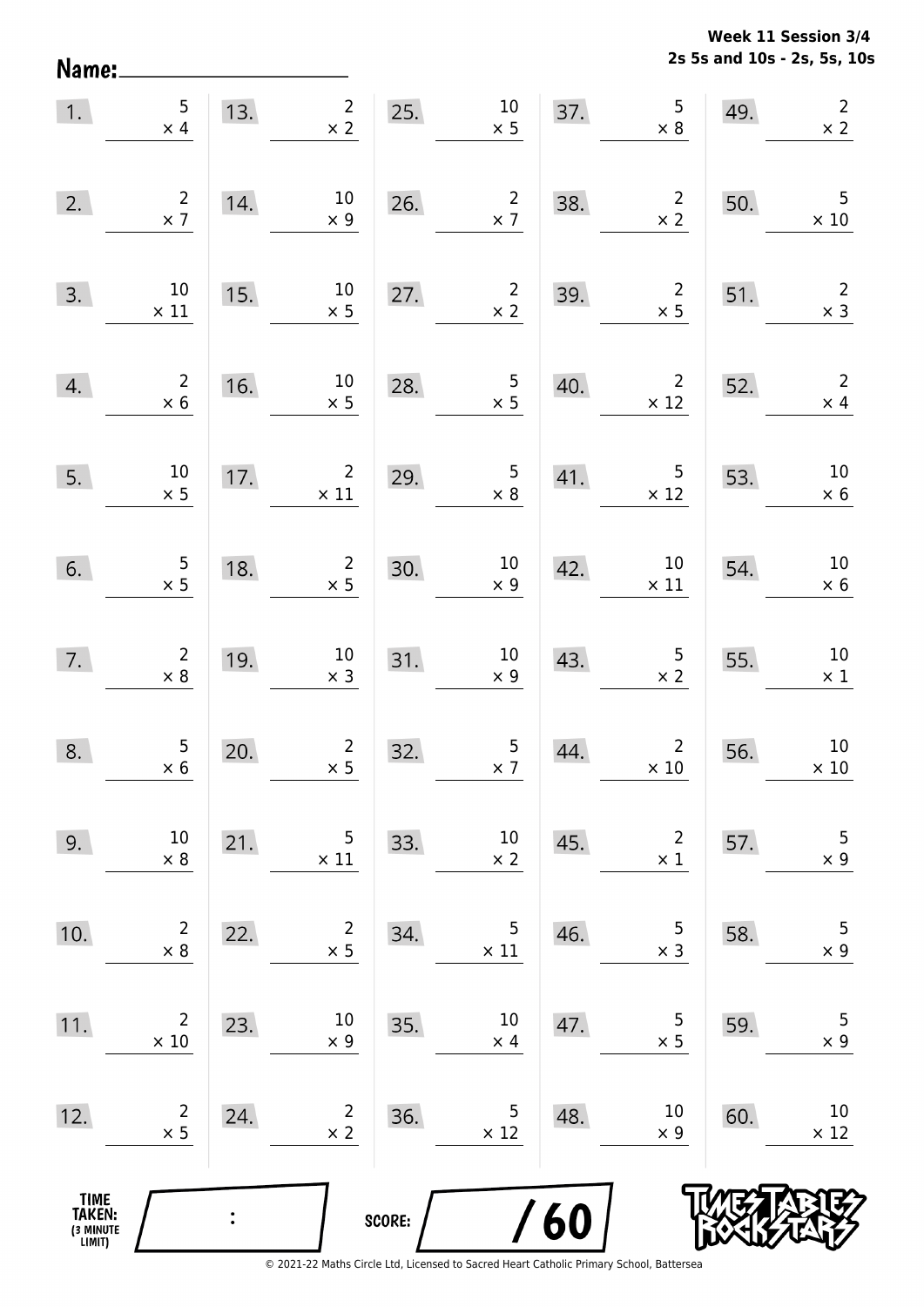**2s 5s and 10s - 2s, 5s, 10s Week 11 Session 4/4** 

| $1. 5 \times 3 =$                                      |     |                     |     | $41. 50 \div 10 =$                     | ADD UP<br>YOUR TIME                  |
|--------------------------------------------------------|-----|---------------------|-----|----------------------------------------|--------------------------------------|
| 2.<br>$10 \times 1 =$                                  |     | 22. $5 \times 1 =$  |     |                                        | FOR THE WEEK                         |
| 3.<br>$2 \times 1 =$                                   |     |                     |     | 43. $40 \div 10 =$                     | <b>MINUTES</b><br>S1:                |
| 4.                                                     |     | 24. $5 \times 9 =$  | 44. | $120 \div 10 =$                        | S2:                                  |
| 5.                                                     |     | 25. $10 \times 1 =$ |     | $45. 70 \div 10 =$                     | S3:                                  |
| 6.                                                     |     |                     |     | $46. \qquad 90 \div 10 =$              | S4:                                  |
| 7. $2 \times 4 =$                                      |     |                     |     |                                        | Total:                               |
| 8.<br>$10 \times 8 =$                                  |     | 28. $10 \times 7 =$ |     | $48. 100 \div 10 =$                    | SECONDS                              |
| 9.<br>$10 \times 4 =$                                  |     | 29. $5 \times 8 =$  |     | $49. 30 \div 5 =$                      | S1:                                  |
| 10. $10 \times 7 =$                                    |     |                     |     | 50. $22 \div 2 =$                      | S2:                                  |
|                                                        |     |                     |     | 31. $45 \div 5 =$ 51. $25 \div 5 =$    | S3:                                  |
|                                                        |     |                     |     | 32. $80 \div 10 =$ 52. $110 \div 10 =$ | S4:                                  |
| 13. $5 \times 8 =$                                     |     |                     |     | 33. $110 \div 10 =$ 53. $8 \div 2 =$   | Total:                               |
| $14. 5 \times 10 =$                                    |     |                     |     | 34. $10 \div 5 =$ 54. $2 \div 2 =$     | ADD UP<br>YOUR SCORE<br>FOR THE WEEK |
| 15.<br>$5 \times 6 =$                                  |     |                     |     | 35. $90 \div 10 =$ 55. $30 \div 10 =$  | S1:                                  |
| 16.<br>$5 \times 11 =$                                 | 36. |                     |     | $10 \div 10 =$ 56. $10 \div 5 =$       |                                      |
|                                                        |     |                     |     | 37. $10 \div 2 =$ 57. $40 \div 10 =$   | S2:                                  |
| 18.                                                    | 38. |                     |     | $50 \div 10 =$ 58. $16 \div 2 =$       | S3:                                  |
|                                                        |     |                     |     | 39. $20 \div 2 =$ 59. $10 \div 2 =$    | S4:                                  |
| 20. $2 \times 10 =$ 40. $2 \div 2 =$ 60. $22 \div 2 =$ |     |                     |     |                                        | Total:                               |
| <b>TIME</b><br>TAKEN:<br>(3 MINUTE<br>LIMIT)           |     | SCORE:              |     | 60                                     |                                      |

Name: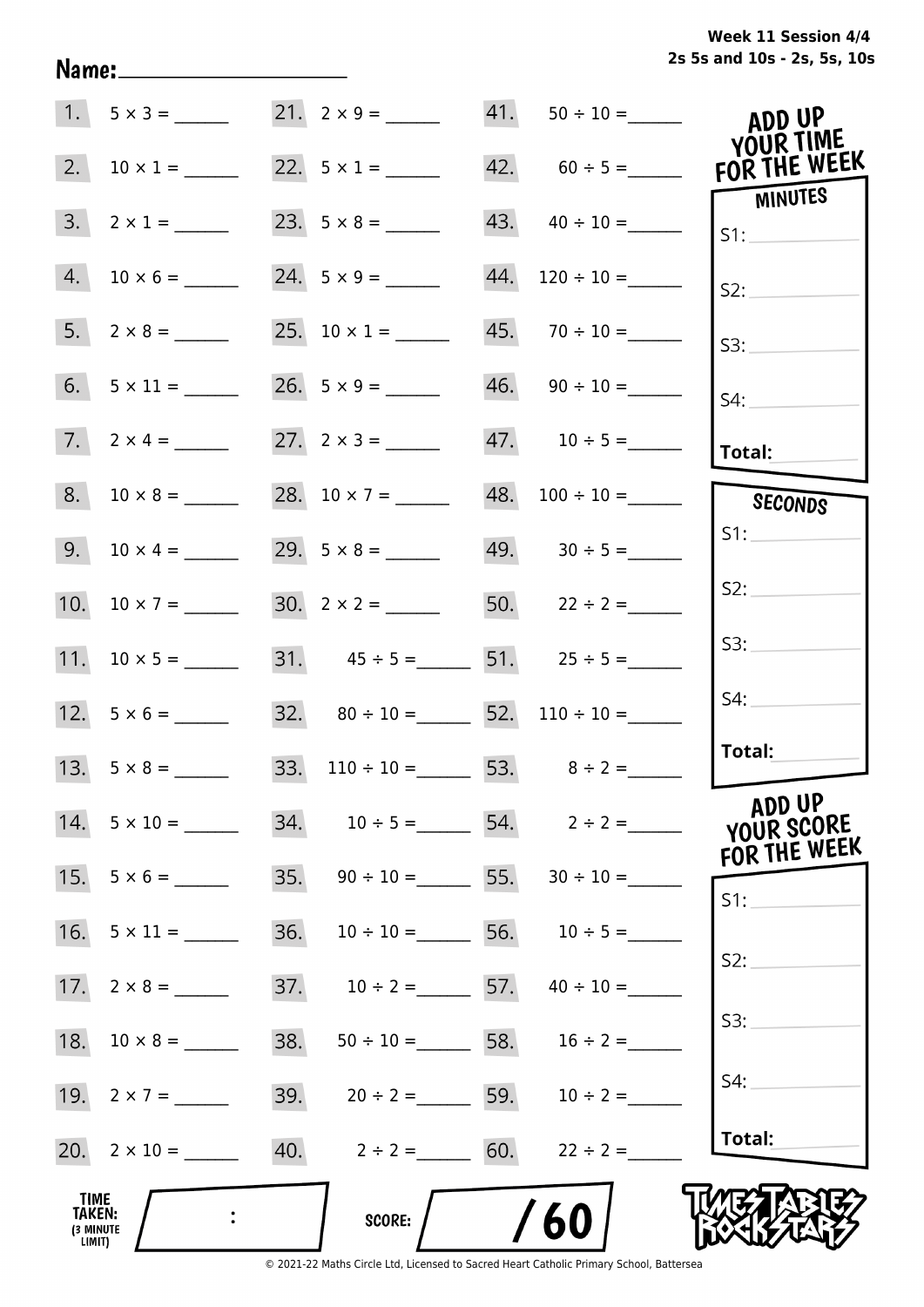Week 12 Session 1/4 2s 5s and 10s - 2s

|                                              |                         |                           | 2s 5s and 10s - 2s       |
|----------------------------------------------|-------------------------|---------------------------|--------------------------|
|                                              | $1. 2 \times 6 =$       | $21. \quad 2 \times 10 =$ | $41. 9 \times 2 =$       |
|                                              |                         |                           | $42. 6 \times 2 =$       |
|                                              | $3. \quad 2 \times 9 =$ | 23. $2 \times 9 =$        |                          |
|                                              | $4. 2 \times 6 =$       | 24. $2 \times 4 =$        | $44. 5 \times 2 =$       |
|                                              |                         |                           | $45. 5 \times 2 =$       |
|                                              | 6. $2 \times 2 =$       | 26. $2 \times 1 =$        |                          |
|                                              | 7. $2 \times 1 =$       | 27. $2 \times 12 =$       | $47. \quad 4 \times 2 =$ |
|                                              | $8. 2 \times 9 =$       | 28. $2 \times 6 =$        | $48. \quad 8 \times 2 =$ |
|                                              |                         | 29. $2 \times 7 =$        | 49. $5 \times 2 =$       |
|                                              | 10. $2 \times 3 =$      | $30. \quad 2 \times 1 =$  |                          |
|                                              | 11. $2 \times 9 =$      |                           |                          |
|                                              | 12. $2 \times 8 =$      | $32. 5 \times 2 =$        |                          |
|                                              | 13. $2 \times 4 =$      | $33. 1 \times 2 =$        |                          |
|                                              | 14. $2 \times 5 =$      |                           | $54.7 \times 2 =$        |
|                                              | 15. $2 \times 4 =$      | $35. \quad 8 \times 2 =$  |                          |
|                                              |                         | $36. 2 \times 2 =$        |                          |
|                                              |                         | $37. \quad 2 \times 2 =$  |                          |
|                                              |                         |                           |                          |
|                                              |                         | $39. \quad 2 \times 2 =$  |                          |
|                                              | 20. $2 \times 4 =$      |                           | 60. $8 \times 2 =$       |
| TIME<br><b>TAKEN:</b><br>(3 MINUTE<br>LIMIT) |                         | /60<br>SCORE: $\bigg$     |                          |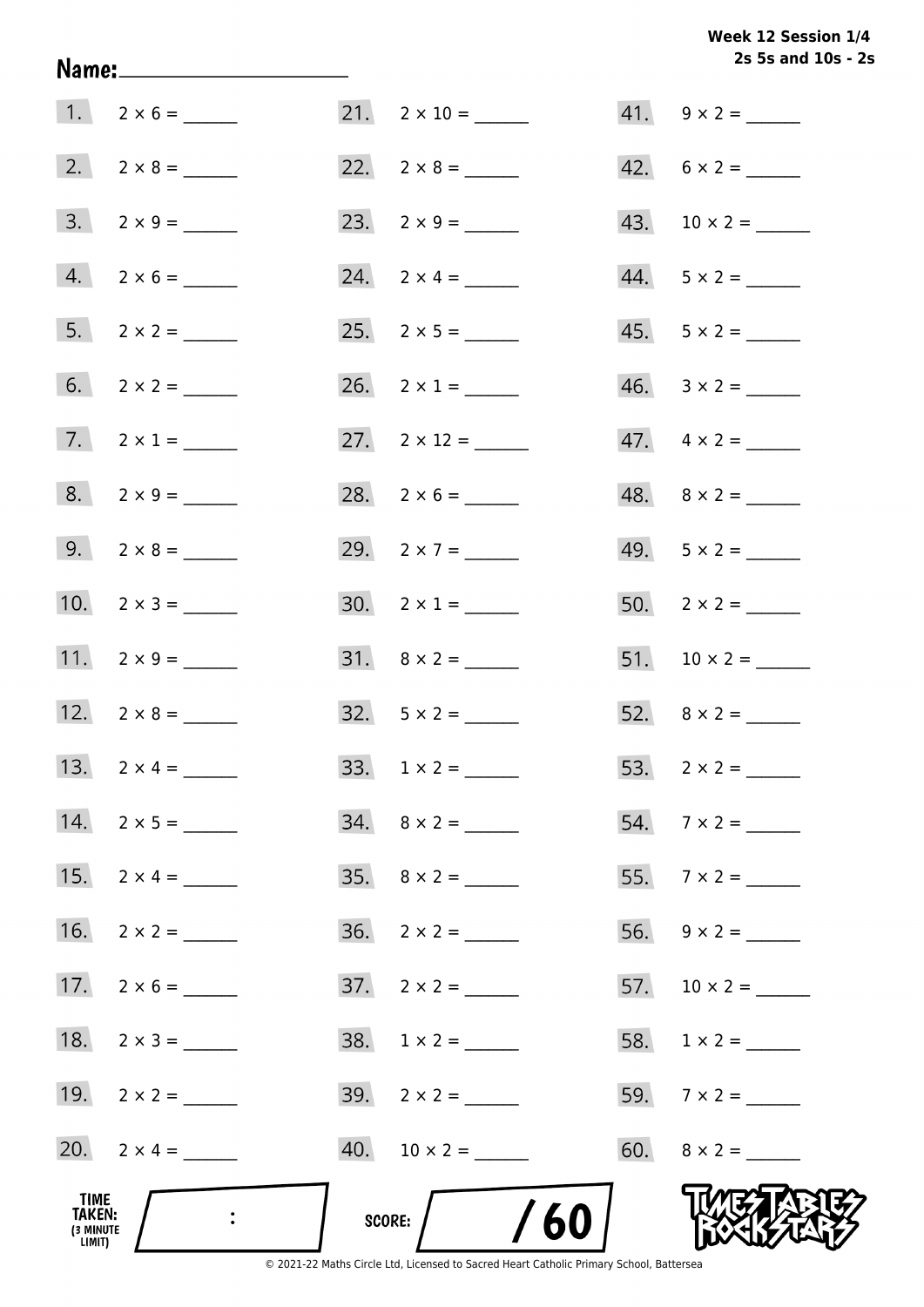|     | Week 12 Session 2/4<br>2s 5s and 10s - 2s |
|-----|-------------------------------------------|
| 41. | $22 \div 2 =$                             |

| TIME<br>TAKEN:<br>(3 MINUTE<br>LIMIT) | $\mathbb{R}^{\mathbb{Z}}$ | SCORE: | /60                              |     |                   |
|---------------------------------------|---------------------------|--------|----------------------------------|-----|-------------------|
| 20.                                   |                           | 40.    | $10 \div 2 =$                    | 60. | $24 \div 2 =$     |
| 19.                                   | $20 \div 2 =$             | 39.    | $2 \div 2 =$                     | 59. | $2 \div 2 =$      |
| 18.                                   | $12 \div 2 =$             | 38.    | $12 \div 2 =$                    | 58. | $14 \div 2 =$     |
| 17.                                   | $10 \div 2 =$             | 37.    | $2 \div 2 =$                     | 57. | $2 \div 2 =$      |
| 16.                                   | $10 \div 2 =$             | 36.    | $12 \div 2 =$                    | 56. |                   |
| 15.                                   | $12 \div 2 =$             | 35.    | $4 \div 2 =$                     | 55. | $12 \div 2 =$     |
| 14.                                   | $10 \div 2 =$             | 34.    | $4 \div 2 =$                     | 54. | $4 \div 2 =$      |
| 13.                                   | $14 \div 2 =$             |        | 33. $16 \div 2 =$                |     | 53. $10 \div 2 =$ |
| 12.                                   | $14 \div 2 =$             |        | $32. \hspace{1.5cm} 24 \div 2 =$ |     | 52. $2 \div 2 =$  |
| 11.                                   | $20 \div 2 =$             | 31.    | $16 \div 2 =$                    | 51. | $16 \div 2 =$     |
| 10.                                   | $14 \div 2 =$             | 30.    | $16 \div 2 =$                    | 50. | $12 \div 2 =$     |
| 9.                                    | $8 \div 2 =$              |        | 29. $4 \div 2 =$                 | 49. | $12 \div 2 =$     |
| 8.                                    | $22 \div 2 =$             |        | 28. $2 \div 2 =$                 | 48. | $10 \div 2 =$     |
| 7.                                    | $2 \div 2 =$              | 27.    | $14 \div 2 =$                    |     |                   |
| 6.                                    | $8 \div 2 =$              |        |                                  | 46. | $16 \div 2 =$     |
| 5.                                    | $8 \div 2 =$              |        | 25. $4 \div 2 =$                 |     |                   |
| 4.                                    | $6 \div 2 =$              |        | 24. $16 \div 2 =$                |     | $44. 6 \div 2 =$  |
| 3.                                    | $16 \div 2 =$             |        | 23. $12 \div 2 =$                |     |                   |
|                                       | 2. $4 \div 2 =$           |        | 22. $6 \div 2 =$                 |     | 42. $22 \div 2 =$ |
|                                       | 1. $8 \div 2 =$           |        | 21. $12 \div 2 =$                |     | 41. $22 \div 2 =$ |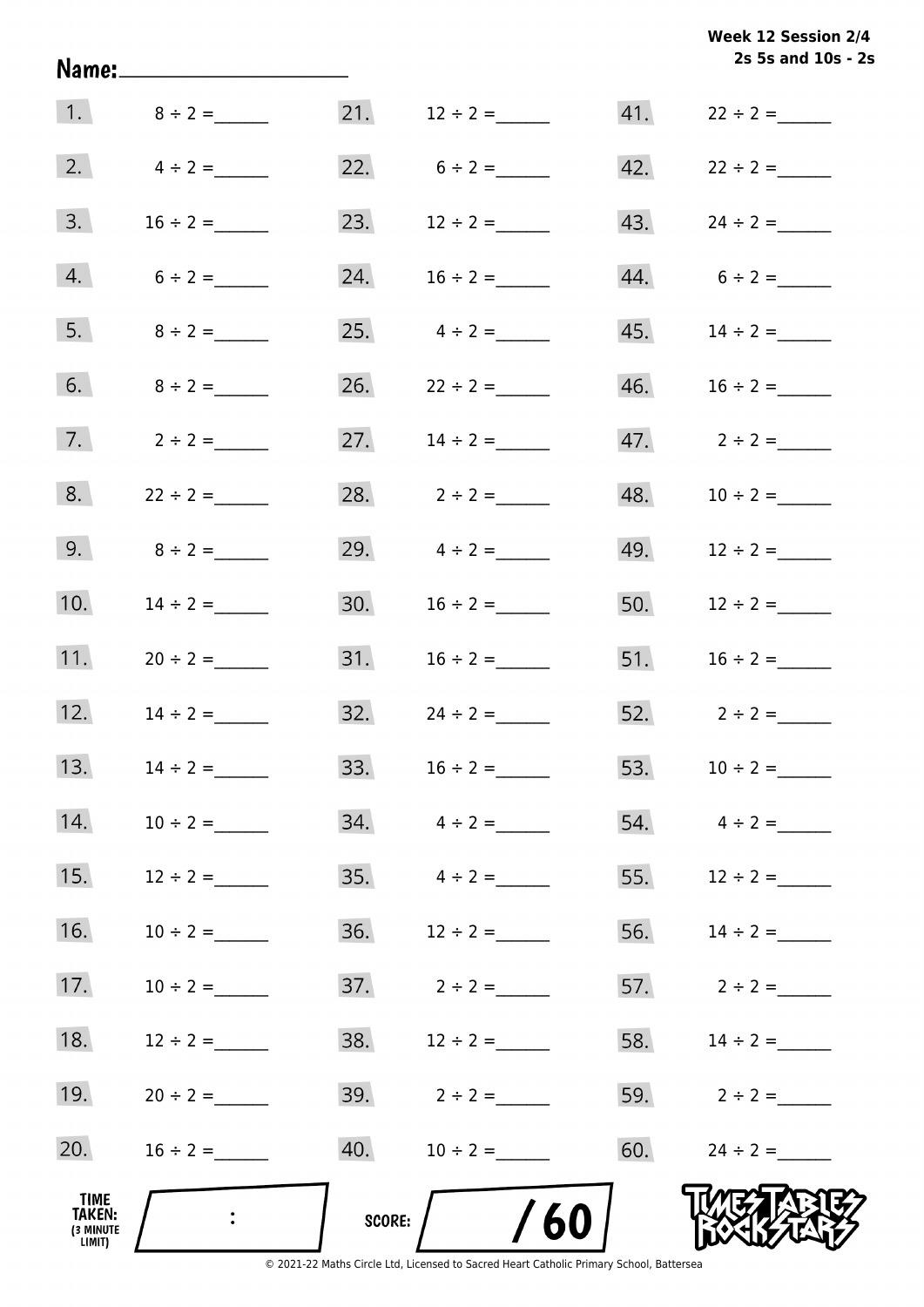**2s 5s and 10s - 2s Week 12 Session 3/4** 

| 1.                                            | $\overline{2}$<br>$\times 9$                  | 13.            | 2 <sub>2</sub><br>$\times$ 7                                   | 25.    | $\overline{2}$<br>$\times 6$                 | 37. | $\overline{2}$<br>$\times$ 6                 | 49. | $\overline{2}$<br>$\times$ 4            |
|-----------------------------------------------|-----------------------------------------------|----------------|----------------------------------------------------------------|--------|----------------------------------------------|-----|----------------------------------------------|-----|-----------------------------------------|
| 2.                                            | $\begin{array}{c}2\\ \times 7\end{array}$     | 14.            | $\overline{2}$<br>$\times$ 10                                  | 26.    | $\frac{2}{x^2}$                              | 38. | $\overline{\mathbf{c}}$<br>$\times$ 1        | 50. | $\overline{2}$<br>$\times$ 1            |
| 3.                                            | $\begin{array}{c} 2 \\ \times 12 \end{array}$ | 15.            | $2\overline{ }$<br>$\times$ 12                                 | 27.    | $\overline{2}$<br>$\times$ 4                 | 39. | $\overline{\mathbf{c}}$<br>$\times$ 6        | 51. | $\overline{\phantom{a}}$<br>$\times$ 1  |
| 4.                                            | $\overline{2}$<br>$\times$ 11                 | 16.            | $\overline{2}$<br>$\times 8$                                   | 28.    | $\overline{2}$<br>$\times 6$                 | 40. | $\overline{2}$<br>$\times$ 6                 | 52. | $\overline{c}$<br>$\times$ 3            |
| 5.                                            | $\overline{\phantom{a}}$<br>$\times$ 7        | 17.            | $\overline{2}$<br>$\times$ 2                                   | 29.    | $\begin{array}{c} 2 \\ \times 3 \end{array}$ | 41. | $\overline{\phantom{a}}$<br>$\times$ 7       | 53. | $\overline{\phantom{a}}$<br>$\times$ 9  |
| 6.                                            | $\begin{array}{c}2\\ \times 3\end{array}$     | 18.            | $\begin{array}{c} 2 \\ \times 9 \end{array}$                   | 30.    | $\begin{array}{c}2\\ \times 6\end{array}$    | 42. | $\times 6$                                   | 54. | $\overline{2}$<br>$\times$ 10           |
| 7.                                            | $\begin{array}{c} 2 \\ \times 8 \end{array}$  | 19.            | $\begin{array}{c}2\\ \times 3\end{array}$                      | 31.    | $\frac{2}{x}$                                | 43. | $\begin{array}{c} 2 \\ \times 9 \end{array}$ | 55. | $\overline{\phantom{a}}$<br>$\times$ 11 |
| 8.                                            | $\begin{array}{c} 2 \\ \times 3 \end{array}$  | 20.            | $\overline{2}$<br>$\begin{array}{r} 2 \\ \times 6 \end{array}$ | 32.    | $\begin{array}{c} 2 \\ \times 1 \end{array}$ | 44. | $\overline{2}$<br>$\times$ 4                 | 56. | $\overline{2}$<br>$\times$ 3            |
| 9.                                            | $\overline{2}$<br>$\times$ 4                  | 21.            | $\overline{2}$<br>$\times$ 3                                   | 33.    | $\overline{c}$<br>$\times$ 6                 | 45. | $\overline{2}$<br>$\times$ 5                 | 57. | $\overline{2}$<br>$\times$ 4            |
| 10.                                           | $\overline{2}$<br>$\times$ 9                  | 22.            | $\overline{2}$<br>$\times$ 5                                   | 34.    | $\overline{c}$<br>$\times$ 4                 | 46. | $\overline{2}$<br>$\times$ 5                 | 58. | $\overline{2}$<br>$\times$ 2            |
| 11.                                           | $\overline{c}$<br>$\times$ 6                  | 23.            | $\overline{2}$<br>$\times$ 7                                   | 35.    | $\overline{c}$<br>$\times$ 1                 | 47. | $\overline{2}$<br>$\times$ 1                 | 59. | $\overline{2}$<br>$\times$ 11           |
| 12.                                           | $\overline{c}$<br>$\times$ 7                  | 24.            | $\overline{2}$<br>$\times$ 2                                   | 36.    | $\overline{2}$<br>$\times$ 1                 | 48. | $\overline{2}$<br>$\times$ 4                 | 60. | $\overline{2}$<br>$\times$ 6            |
| <b>TIME<br/>TAKEN:</b><br>(3 MINUTE<br>LIMIT) |                                               | $\ddot{\cdot}$ |                                                                | SCORE: | $\overline{I}$                               | 60  |                                              |     |                                         |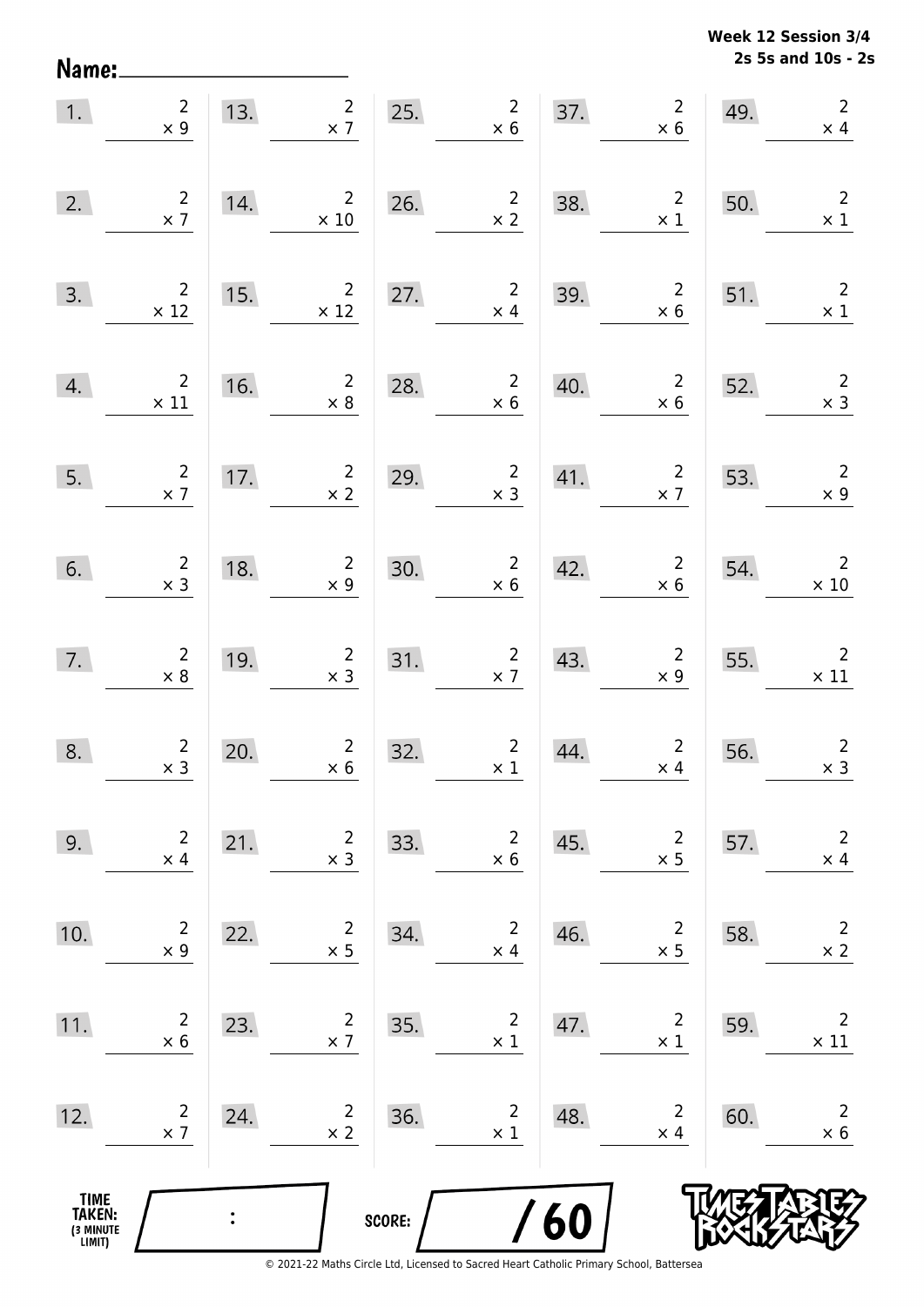## **2s 5s and 10s - 2s Week 12 Session 4/4**

|                                              |                             | 21. $2 \times 8 =$ 41. $10 \div 2 =$  |                                 | ADD UP<br>YOUR TIME     |
|----------------------------------------------|-----------------------------|---------------------------------------|---------------------------------|-------------------------|
|                                              | 2. $2 \times 2 =$           | 22. $2 \times 10 =$ 42. $10 \div 2 =$ |                                 | FOR THE WEEK<br>MINUTES |
|                                              | $3. \quad 2 \times 11 = \_$ |                                       | $43.$ $14 \div 2 =$             | S1:                     |
|                                              | $4. 2 \times 6 =$           | $24. 2 \times 10 =$                   |                                 | S2:                     |
|                                              |                             |                                       |                                 | S3:                     |
|                                              |                             | $26. 2 \times 3 =$                    |                                 | S4:                     |
|                                              | 7. $2 \times 4 =$           |                                       | $47.$ $14 \div 2 =$             | Total:                  |
|                                              | $8. 2 \times 10 =$          |                                       | 48. $2 \div 2 =$                | SECONDS                 |
|                                              | 9. $2 \times 1 =$           | 29. $2 \times 7 =$                    | 49. $16 \div 2 =$               | S1:                     |
|                                              | 10. $2 \times 7 =$          | $30. 2 \times 6 =$                    | 50. $6 \div 2 =$                | S2:                     |
|                                              | 11. $2 \times 2 =$          | 31. $24 \div 2 =$ 51. $8 \div 2 =$    |                                 | S3:                     |
|                                              |                             | 32. $14 \div 2 =$ 52. $8 \div 2 =$    |                                 | S4:                     |
|                                              | 13. $2 \times 2 =$          | 33. $14 \div 2 =$ 53. $6 \div 2 =$    |                                 | Total:                  |
|                                              | $14. 2 \times 6 =$          | 34.                                   | $20 \div 2 =$ 54. $14 \div 2 =$ | ADD UP<br>YOUR SCORE    |
|                                              | 15. $2 \times 12 =$         | 35.                                   | $16 \div 2 =$ 55. $2 \div 2 =$  | FOR THE WEEK<br>$S1$ :  |
|                                              |                             | 36.<br>$24 \div 2 =$ 56.              | $18 \div 2 =$                   |                         |
| 17.                                          | $2 \times 4 =$              | 37.<br>$24 \div 2 =$ 57.              | $10 \div 2 =$                   | S2:                     |
| 18.                                          | $2 \times 9 =$              | 38.<br>$6 \div 2 =$ 58.               | $10 \div 2 =$                   | S3:                     |
|                                              | 19. $2 \times 1 =$          | 39.<br>$12 \div 2 =$ 59.              | $20 \div 2 =$                   | S4:                     |
|                                              |                             | 40. $2 \div 2 =$ 60. $4 \div 2 =$     |                                 | Total:                  |
| TIME<br><b>TAKEN:</b><br>(3 MINUTE<br>LIMIT) |                             | <b>SCORE:</b>                         | 60                              |                         |

Name: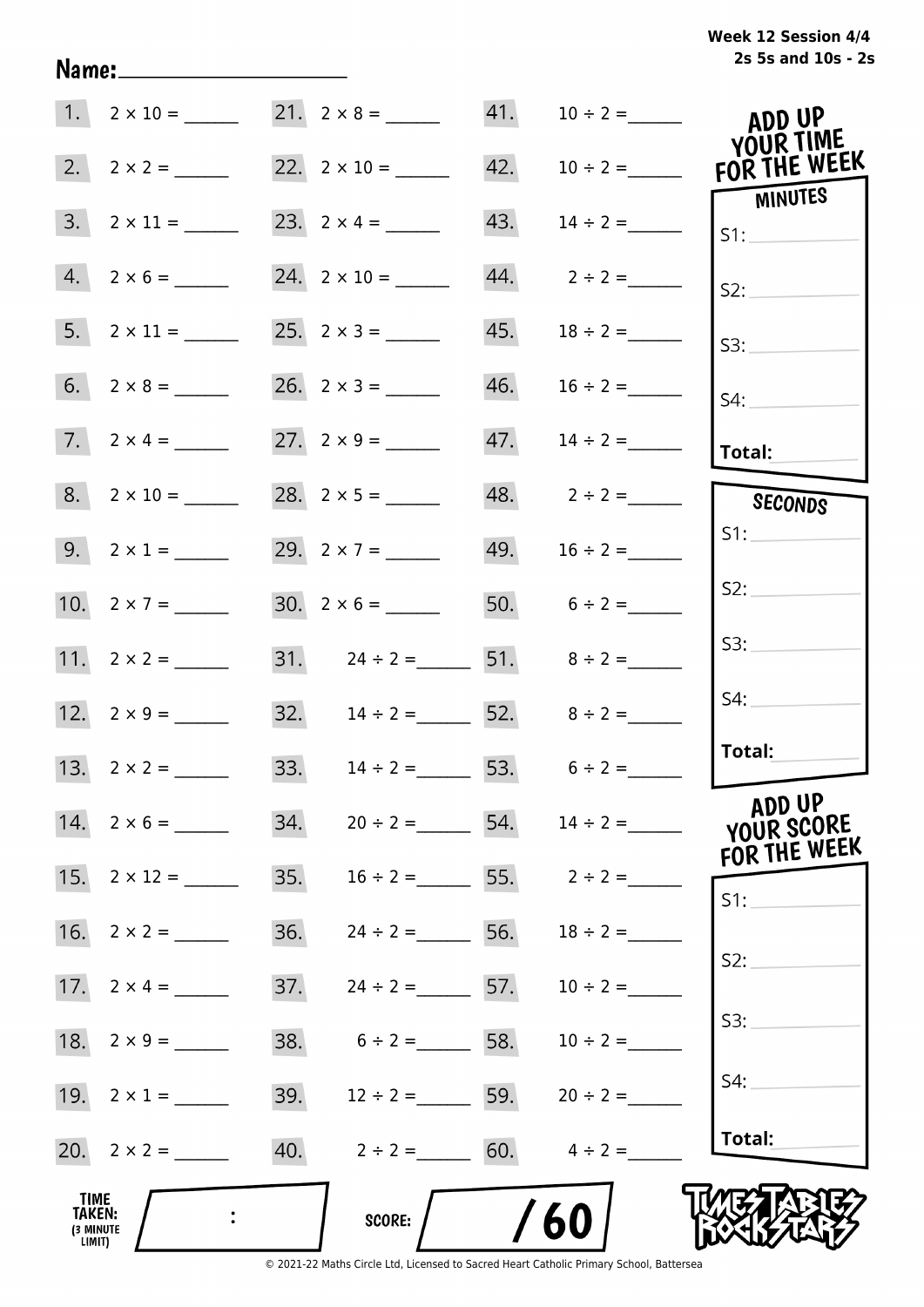Week 13 Session 1/4 2s 5s and 10s - 2s

| TIME<br>TAKEN:<br>(3 MINUTE<br>LIMIT) |                              | SCORE: $/$ /60              |                          |
|---------------------------------------|------------------------------|-----------------------------|--------------------------|
|                                       | 20. $2 \times 9 =$           | $40. 1 \times 2 =$          |                          |
|                                       | 19. $2 \times 6 =$           |                             |                          |
|                                       | 18. $2 \times 5 =$           |                             |                          |
|                                       | 17. $2 \times 3 =$           | $37.7 \times 2 =$           |                          |
|                                       |                              |                             |                          |
|                                       | 15. $2 \times 1 =$           |                             |                          |
|                                       | 14. $2 \times 6 =$           |                             | $54. 5 \times 2 =$       |
|                                       | 13. $2 \times 11 =$          |                             |                          |
|                                       | 12. $2 \times 11 =$          | $32.5 \times 2 =$           |                          |
|                                       | 11. $2 \times 10 =$          |                             | 51. $5 \times 2 =$       |
|                                       | 10. $2 \times 5 =$           | 30. $2 \times 7 =$          |                          |
|                                       | 9. $2 \times 3 =$            | 29. $2 \times 4 =$          |                          |
|                                       | $8. 2 \times 4 =$            |                             |                          |
|                                       | $7. \qquad 2 \times 11 = \_$ | 27. $2 \times 10 =$         | $47. 6 \times 2 =$       |
|                                       |                              | $26. \quad 2 \times 9 = \_$ | $46. 6 \times 2 =$       |
|                                       | 5. $2 \times 12 =$           | 25. $2 \times 1 =$          | $45.7 \times 2 =$        |
|                                       | $4. 2 \times 7 =$            |                             | $44. \quad 4 \times 2 =$ |
|                                       |                              | 23. $2 \times 12 =$         |                          |
|                                       |                              |                             | 42. $1 \times 2 =$       |
|                                       | 1. $2 \times 11 =$           | $21. 2 \times 12 =$         | $41.7 \times 2 =$        |

Name: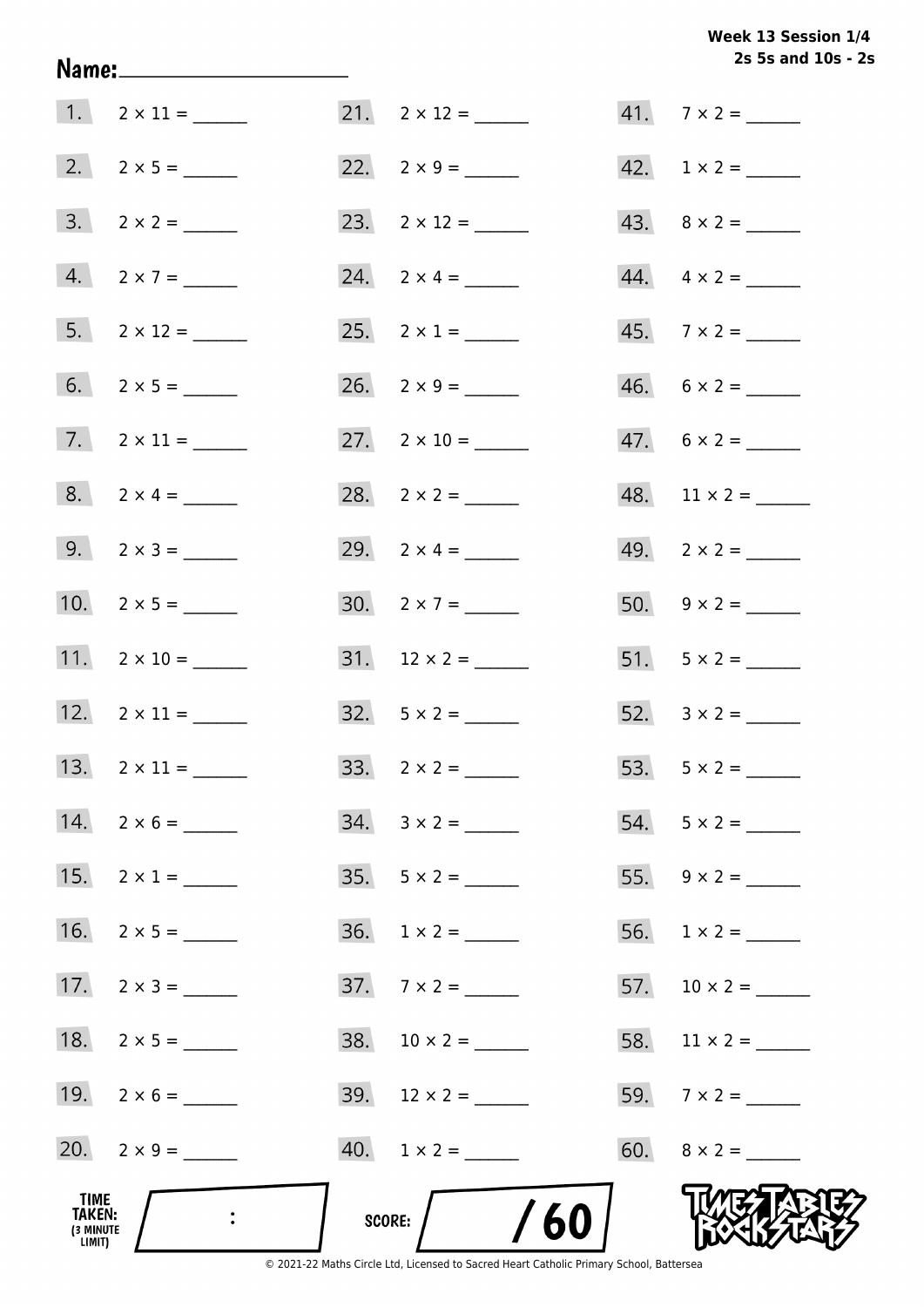|                                       |                 |     |                         |     | 2s 5s and 10s - 2s      |
|---------------------------------------|-----------------|-----|-------------------------|-----|-------------------------|
|                                       | 1. $8 \div 2 =$ |     | $21. 6 \div 2 =$        |     |                         |
| 2.                                    | $12 \div 2 =$   |     | 22. $22 \div 2 =$       |     | 42. $24 \div 2 =$       |
| 3.                                    | $18 \div 2 =$   |     | 23. $18 \div 2 =$       |     | 43. $22 \div 2 =$       |
| 4.                                    | $22 \div 2 =$   |     | 24. $6 \div 2 =$        |     | $44.$ $4 \div 2 =$      |
| 5.                                    | $22 \div 2 =$   |     | 25. $4 \div 2 =$        |     |                         |
| 6.                                    | $24 \div 2 =$   |     | 26. $18 \div 2 =$       |     | $46. \qquad 4 \div 2 =$ |
| 7.                                    | $24 \div 2 =$   |     | 27. $22 \div 2 =$       |     | 47. $6 \div 2 =$        |
| 8.                                    | $12 \div 2 =$   |     | 28. $14 \div 2 =$       |     | 48. $12 \div 2 =$       |
| 9.                                    | $20 \div 2 =$   | 29. | $16 \div 2 =$           |     | 49. $16 \div 2 =$       |
| 10.                                   | $4 \div 2 =$    | 30. | $24 \div 2 =$           |     | 50. $10 \div 2 =$       |
| 11.                                   | $16 \div 2 =$   |     |                         |     | 51. $18 \div 2 =$       |
| 12.                                   | $12 \div 2 =$   |     | $32.22 \div 2 =$        |     | 52. $8 \div 2 =$        |
| 13.                                   | $2 \div 2 =$    | 33. | $12 \div 2 =$           | 53. | $20 \div 2 =$           |
| 14.                                   | $16 \div 2 =$   |     |                         |     |                         |
| 15.                                   | $2 \div 2 =$    |     |                         | 55. | $10 \div 2 =$           |
| 16.                                   | $10 \div 2 =$   |     | $36. \qquad 2 \div 2 =$ |     | 56. $12 \div 2 =$       |
| 17.                                   | $14 \div 2 =$   |     |                         |     | 57. $22 \div 2 =$       |
| 18.                                   | $20 \div 2 =$   |     | $38. 6 \div 2 =$        |     | 58. $16 \div 2 =$       |
| 19.                                   | $20 \div 2 =$   |     | 39. $10 \div 2 =$       |     | 59. $12 \div 2 =$       |
| 20.                                   | $8 \div 2 =$    |     | 40. $2 \div 2 =$        |     | 60. $6 \div 2 =$        |
| TIME<br>TAKEN:<br>(3 MINUTE<br>LIMIT) | $\mathbf{r}$    |     | /60<br>SCORE: $\bigg/$  |     |                         |

**Week 13 Session 2/4**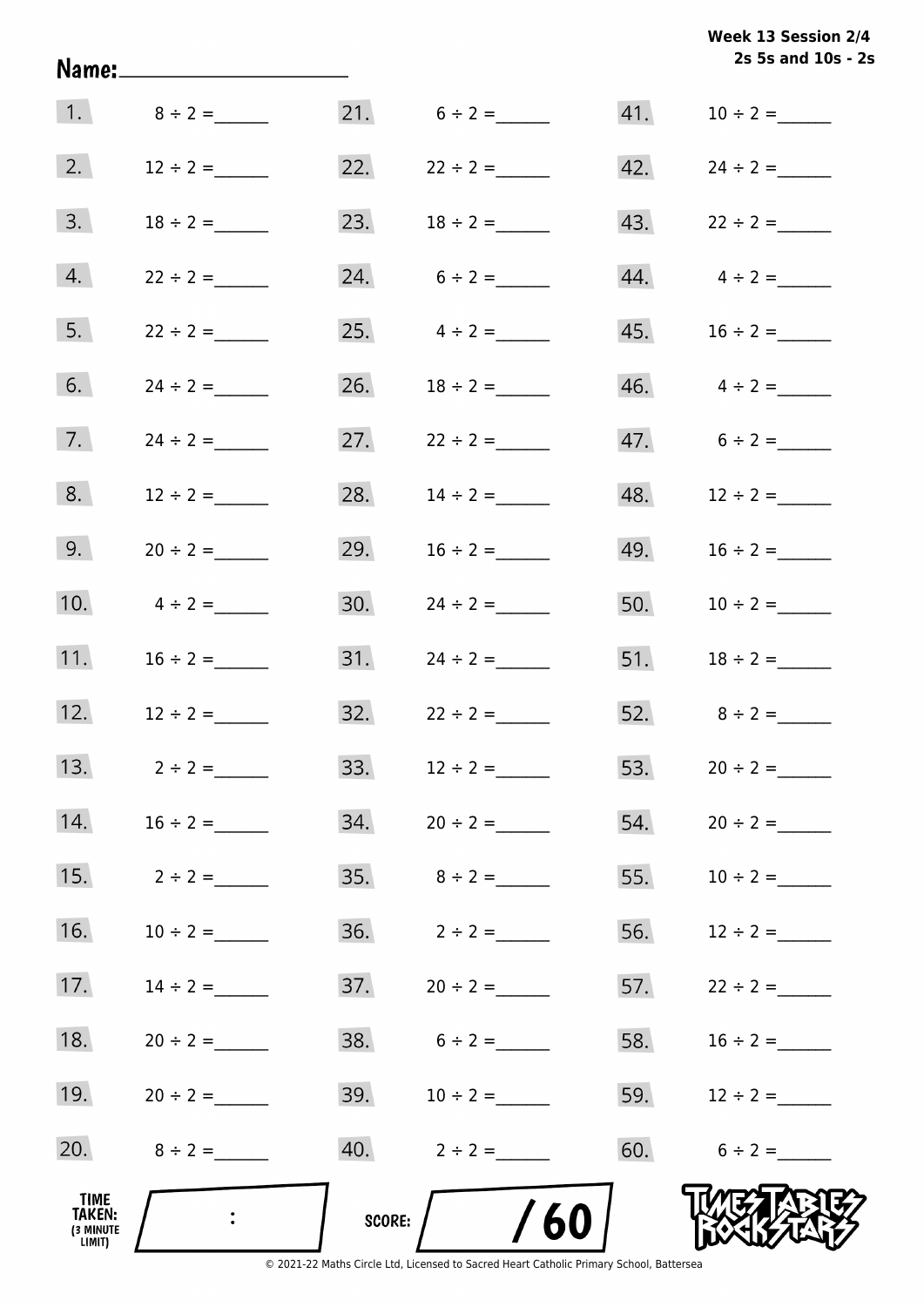**2s 5s and 10s - 2s Week 13 Session 3/4** 

| 1.                                    | $\overline{2}$<br>$\times$ 10                | 13.            | $\overline{2}$<br>$\times$ 9                 |        | 25.<br>$\overline{2}$<br>$\times$ 11             | 37. | $\overline{2}$<br>$\times$ 11             | 49. | $\overline{2}$<br>$\times$ 9                 |
|---------------------------------------|----------------------------------------------|----------------|----------------------------------------------|--------|--------------------------------------------------|-----|-------------------------------------------|-----|----------------------------------------------|
| 2.                                    | $\begin{array}{c} 2 \\ \times 9 \end{array}$ | 14.            | $\frac{2}{x}$ 5                              | 26.    | $\begin{array}{c} 2 \\ \times 6 \end{array}$     | 38. | $\begin{array}{c}2\\ \times 8\end{array}$ | 50. | $\overline{2}$<br>$\times$ 10                |
| 3.                                    | $\begin{array}{c} 2 \\ \times 9 \end{array}$ | 15.            | $\overline{\mathbf{c}}$<br>$\times$ 12       | 27.    | $\begin{array}{r} 2 \\ \times 8 \end{array}$     | 39. | $\frac{2}{x}$                             | 51. | $\begin{array}{c} 2 \\ \times 3 \end{array}$ |
| 4.                                    | $\begin{array}{c} 2 \\ \times 3 \end{array}$ | 16.            | $\overline{2}$<br>$\times$ 6                 | 28.    | $\overline{2}$<br>$\times$ 4                     | 40. | $\overline{\mathbf{c}}$<br>$\times 8$     | 52. | $\overline{2}$<br>$\times$ 6                 |
| 5.                                    | $\begin{array}{c} 2 \\ \times 9 \end{array}$ | 17.            | $\overline{2}$<br>$\times$ 8                 | 29.    | $2\overline{ }$<br>$\times$ 11                   | 41. | $\overline{\phantom{a}}$<br>$\times$ 7    | 53. | $\overline{2}$<br>$\times$ 9                 |
| 6.                                    | $\overline{\mathbf{c}}$<br>$\times$ 1        | 18.            | $\overline{2}$<br>$\times$ 1                 | 30.    | $\begin{array}{c}2\\ \times 11\end{array}$       | 42. | $2\overline{ }$<br>$\times$ 4             | 54. | $\overline{2}$<br>$\times$ 10                |
| 7.                                    | $\begin{array}{c} 2 \\ \times 8 \end{array}$ | 19.            | $\begin{array}{c}2\\ \times 5\end{array}$    |        | $\begin{array}{c}2\\ \times 1\end{array}$<br>31. | 43. | $\overline{\mathbf{c}}$<br>$\times$ 7     | 55. | $\overline{\phantom{a}}$<br>$\times$ 12      |
| 8.                                    | $\frac{2}{x}$ 5                              | 20.            | $\begin{array}{c} 2 \\ \times 7 \end{array}$ | 32.    | $\begin{array}{c} 2 \\ x \end{array}$            | 44. | $\overline{2}$<br>$\times$ 11             | 56. | $\begin{array}{c} 2 \\ \times 6 \end{array}$ |
| 9.                                    | $\overline{2}$<br>$\times$ 4                 | 21.            | $\overline{2}$<br>$\times$ 4                 | 33.    | $\overline{c}$<br>$\times$ 7                     | 45. | $\overline{2}$<br>$\times$ 2              | 57. | $\overline{2}$<br>$\times$ 8                 |
| 10.                                   | $\overline{c}$<br>$\times$ 5                 | 22.            | $\overline{2}$<br>$\times$ 6                 | 34.    | $\overline{c}$<br>$\times$ 2                     | 46. | $\overline{2}$<br>$\times$ 11             | 58. | $\overline{2}$<br>$\times$ 6                 |
| 11.                                   | $\overline{c}$<br>$\times$ 5                 | 23.            | 2<br>$\times$ 6                              | 35.    | $\overline{c}$<br>$\times$ 6                     | 47. | $\overline{2}$<br>$\times$ 6              | 59. | $\overline{2}$<br>$\times$ 6                 |
| 12.                                   | $\overline{2}$<br>$\times$ 11                | 24.            | $\overline{2}$<br>$\times$ 7                 | 36.    | $\overline{c}$<br>$\times$ 9                     | 48. | $\overline{2}$<br>$\times$ 7              | 60. | $\overline{2}$<br>$\times$ 2                 |
| TIME<br>TAKEN:<br>(3 MINUTE<br>LIMIT) |                                              | $\ddot{\cdot}$ |                                              | SCORE: |                                                  | /60 |                                           |     |                                              |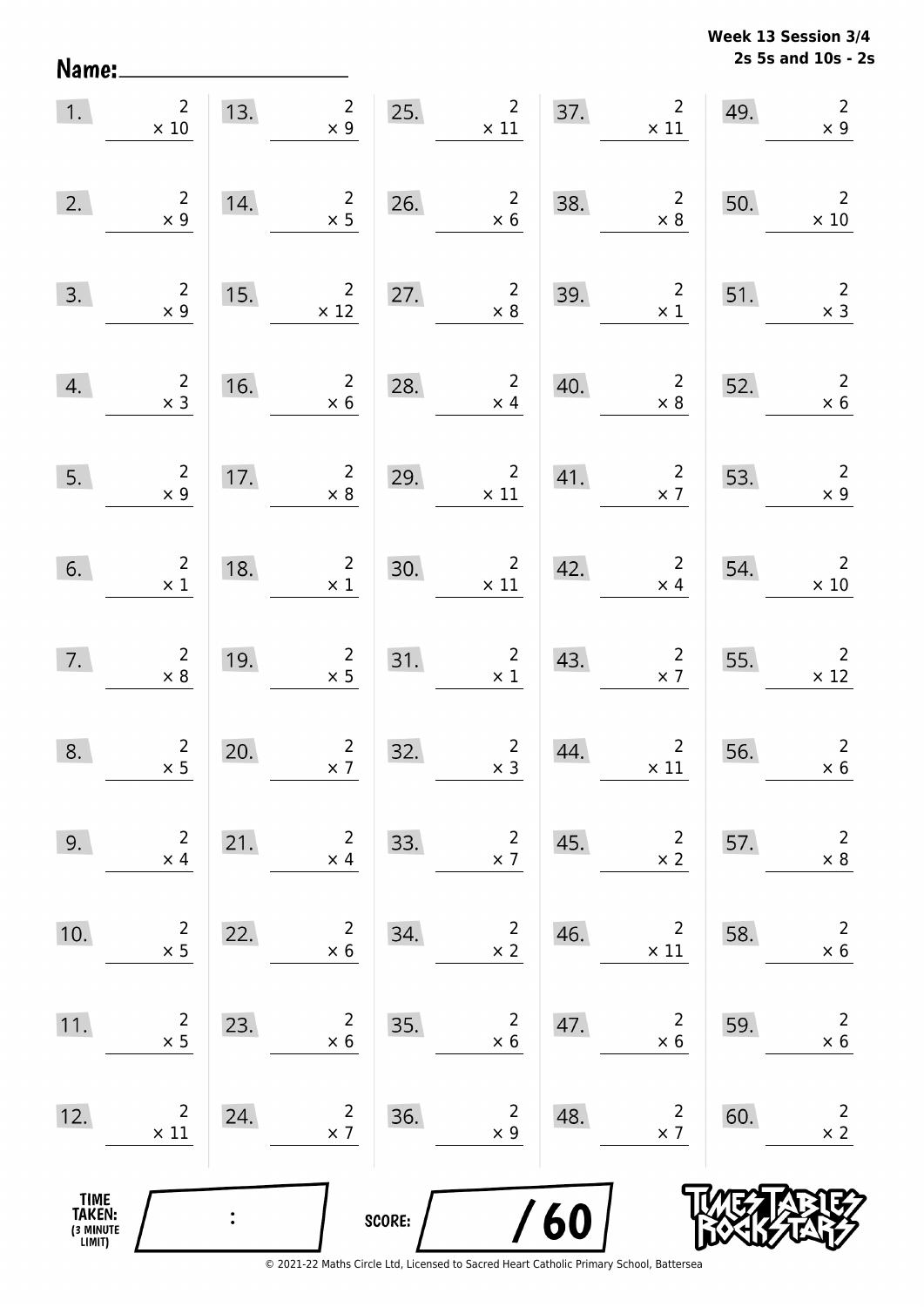# **2s 5s and 10s - 2s Week 13 Session 4/4**

|                                              | $1. 2 \times 9 =$        |                                        |     |                                | ADD UP<br>YOUR TIME                   |
|----------------------------------------------|--------------------------|----------------------------------------|-----|--------------------------------|---------------------------------------|
| 2.                                           |                          |                                        | 42. |                                | $24 \div 2 =$ FOR THE WEEK<br>MINUTES |
| 3.                                           | $2 \times 8 =$           |                                        | 43. | $20 \div 2 =$                  | SI:                                   |
|                                              | $4. 2 \times 9 =$        |                                        | 44. | $18 \div 2 =$                  | S2:                                   |
|                                              | 5. $2 \times 1 =$        |                                        |     | $45. 6 \div 2 =$               | S3:                                   |
|                                              |                          |                                        |     | $46. \qquad 4 \div 2 =$        | S4:                                   |
|                                              | $7. \quad 2 \times 10 =$ |                                        |     |                                | Total:                                |
|                                              |                          | 28. $2 \times 7 =$                     |     | $48. 24 \div 2 =$              | SECONDS                               |
|                                              | 9. $2 \times 7 =$        | 29. $2 \times 10 =$ 49. $22 \div 2 =$  |     |                                | S1:                                   |
|                                              |                          |                                        |     | 50. $2 \div 2 =$               | S2:                                   |
|                                              | 11. $2 \times 10 =$      | 31. $4 \div 2 =$ 51.                   |     | $20 \div 2 =$                  | S3:                                   |
|                                              | 12. $2 \times 4 =$       | 32. $24 \div 2 =$ 52. $24 \div 2 =$    |     |                                | S4:                                   |
|                                              |                          | 33. $24 \div 2 =$ 53. $16 \div 2 =$    |     |                                | Total:                                |
|                                              | 14. $2 \times 8 =$       | 34.                                    |     | $22 \div 2 =$ 54. $6 \div 2 =$ | ADD UP<br>YOUR SCORE<br>FOR THE WEEK  |
|                                              |                          | 35. $12 \div 2 =$ 55. $2 \div 2 =$     |     |                                | S1:                                   |
|                                              |                          | 36. $12 \div 2 =$ 56. $14 \div 2 =$    |     |                                |                                       |
|                                              |                          | 37.<br>$24 \div 2 =$ 57. $10 \div 2 =$ |     |                                | S2:                                   |
|                                              |                          | 38.<br>$4 \div 2 =$ 58. $16 \div 2 =$  |     |                                | S3:                                   |
|                                              |                          | 39. $22 \div 2 =$ 59. $8 \div 2 =$     |     |                                | S4:                                   |
|                                              |                          | 40. $10 \div 2 =$ 60.                  |     | $12 \div 2 =$                  | Total:                                |
| TIME<br><b>TAKEN:</b><br>(3 MINUTE<br>LIMIT) |                          | <b>SCORE:</b>                          |     | 60                             |                                       |

Name: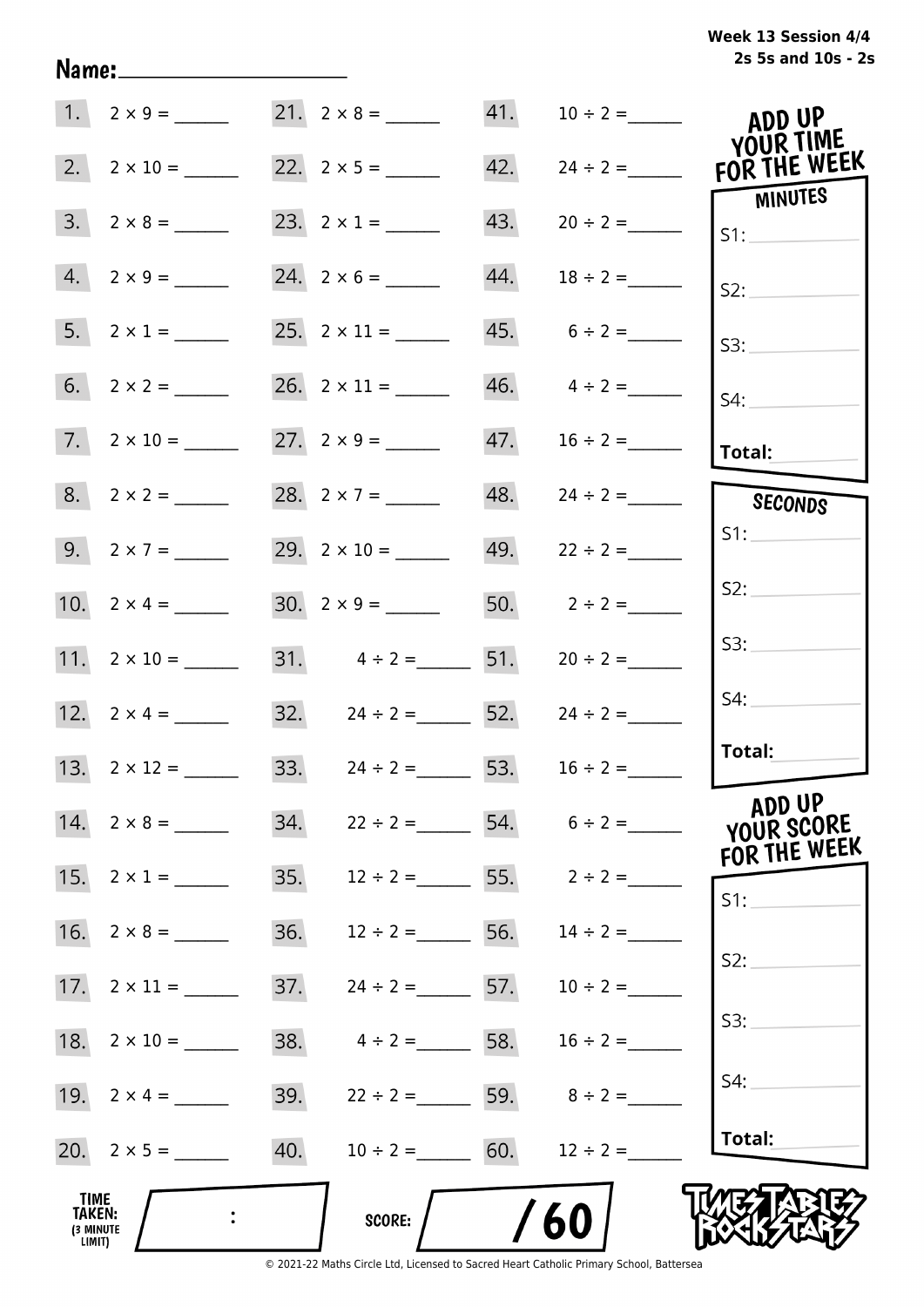**2s 5s and 10s - 5s Week 14 Session 1/4** 

| TIME<br>TAKEN:<br>(3 MINUTE<br>LIMIT) |                     | /60<br>SCORE:                |                               |
|---------------------------------------|---------------------|------------------------------|-------------------------------|
|                                       | 20. $5 \times 11 =$ | $40. \quad 4 \times 5 =$     | 60. $1 \times 5 =$            |
|                                       | 19. $5 \times 11 =$ | $39. \quad 8 \times 5 =$     |                               |
| 18.                                   | $5 \times 9 =$      | $38. 7 \times 5 =$           |                               |
| 17.                                   | $5 \times 8 =$      | 37. $11 \times 5 =$          |                               |
| 16.                                   | $5 \times 9 =$      | $36. \quad 11 \times 5 = \_$ |                               |
| 15.                                   | $5 \times 7 =$      |                              |                               |
| 14.                                   |                     | $34. 1 \times 5 =$           | $54. 2 \times 5 =$            |
|                                       |                     |                              |                               |
|                                       | 12. $5 \times 2 =$  | $32. 6 \times 5 =$           |                               |
|                                       | 11. $5 \times 10 =$ | $31. 9 \times 5 =$           |                               |
|                                       |                     | $30. 5 \times 4 =$           |                               |
|                                       | 9. $5 \times 11 =$  | 29. $5 \times 12 =$          |                               |
|                                       | $8. 5 \times 6 =$   |                              | $48. \quad 8 \times 5 =$      |
|                                       | 7. $5 \times 4 =$   |                              | $47.$ 11 $\times$ 5 = _______ |
|                                       |                     | $26. 5 \times 6 =$           | $46. 6 \times 5 =$            |
|                                       | $5. 5 \times 1 =$   |                              |                               |
|                                       | $4. 5 \times 10 =$  | $24. 5 \times 1 =$           | $44. \quad 2 \times 5 =$      |
|                                       | $3. 5 \times 10 =$  |                              | 43. $4 \times 5 =$            |
|                                       | $2. 5 \times 8 =$   |                              |                               |
|                                       | $1. 5 \times 10 =$  | $21. 5 \times 12 =$          | $41.$ 11 × 5 = ______         |

Name: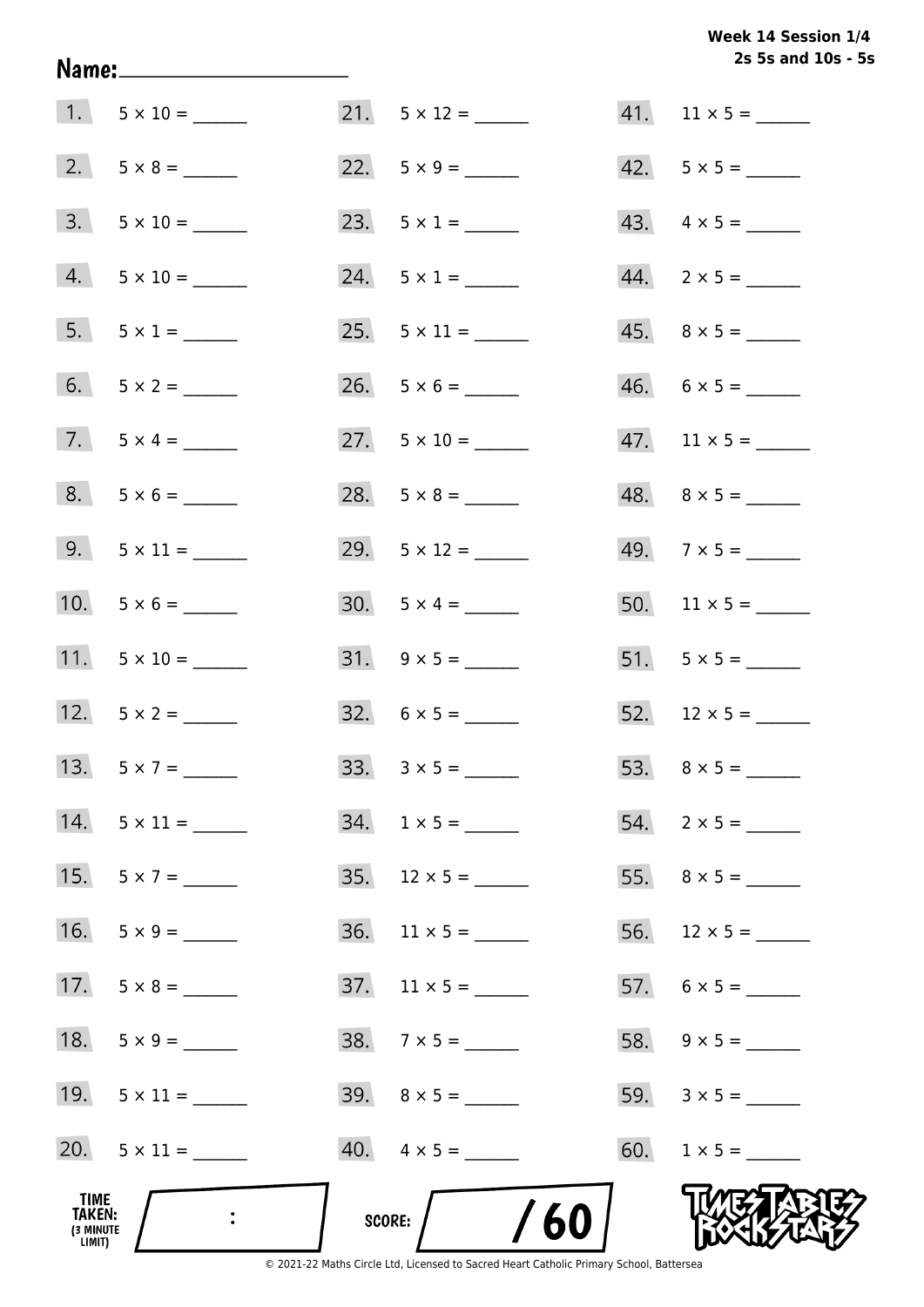|                                       | Name:_____________________ |        |                     |     | Week 14 Session 2/4<br>2s 5s and 10s - 5s |
|---------------------------------------|----------------------------|--------|---------------------|-----|-------------------------------------------|
| 1.                                    | $40 \div 5 =$              |        |                     |     |                                           |
| 2.                                    |                            |        |                     | 42. | $40 \div 5 =$                             |
| 3.                                    |                            | 23.    | $10 \div 5 =$       | 43. | $45 \div 5 =$                             |
| 4.                                    | $25 \div 5 =$              | 24.    | $30 \div 5 =$       | 44. | $15 \div 5 =$                             |
| 5.                                    | $5 \div 5 =$               | 25.    | $40 \div 5 =$       | 45. |                                           |
| 6.                                    | $20 \div 5 =$              | 26.    | $40 \div 5 =$       | 46. |                                           |
| 7.                                    |                            | 27.    |                     | 47. |                                           |
| 8.                                    | $60 \div 5 =$              | 28.    | $20 \div 5 =$       | 48. |                                           |
| 9.                                    | $25 \div 5 =$              | 29.    | $25 \div 5 =$       | 49. |                                           |
| 10.                                   | $25 \div 5 =$              | 30.    | $15 \div 5 =$       | 50. | $20 \div 5 =$                             |
| 11.                                   | $60 \div 5 =$              |        |                     |     | 51. $10 \div 5 =$                         |
| 12.                                   | $55 \div 5 =$              |        | $32.$ $25 \div 5 =$ |     | $52.$ $35 \div 5 =$                       |
| 13.                                   |                            | 33.    |                     | 53. |                                           |
| 14.                                   |                            | 34.    | $40 \div 5 =$       | 54. |                                           |
| 15.                                   |                            | 35.    |                     | 55. |                                           |
| 16.                                   | $15 \div 5 =$              | 36.    |                     | 56. |                                           |
| 17.                                   | $30 \div 5 =$              | 37.    | $20 \div 5 =$       | 57. |                                           |
| 18.                                   | $10 \div 5 =$              | 38.    | $20 \div 5 =$       | 58. | $45 \div 5 =$                             |
| 19.                                   |                            | 39.    | $20 \div 5 =$       | 59. | $25 \div 5 =$                             |
| 20.                                   | $20 \div 5 =$              | 40.    |                     | 60. | $25 \div 5 =$                             |
| TIME<br>TAKEN:<br>(3 MINUTE<br>LIMIT) |                            | SCORE: | /60                 |     |                                           |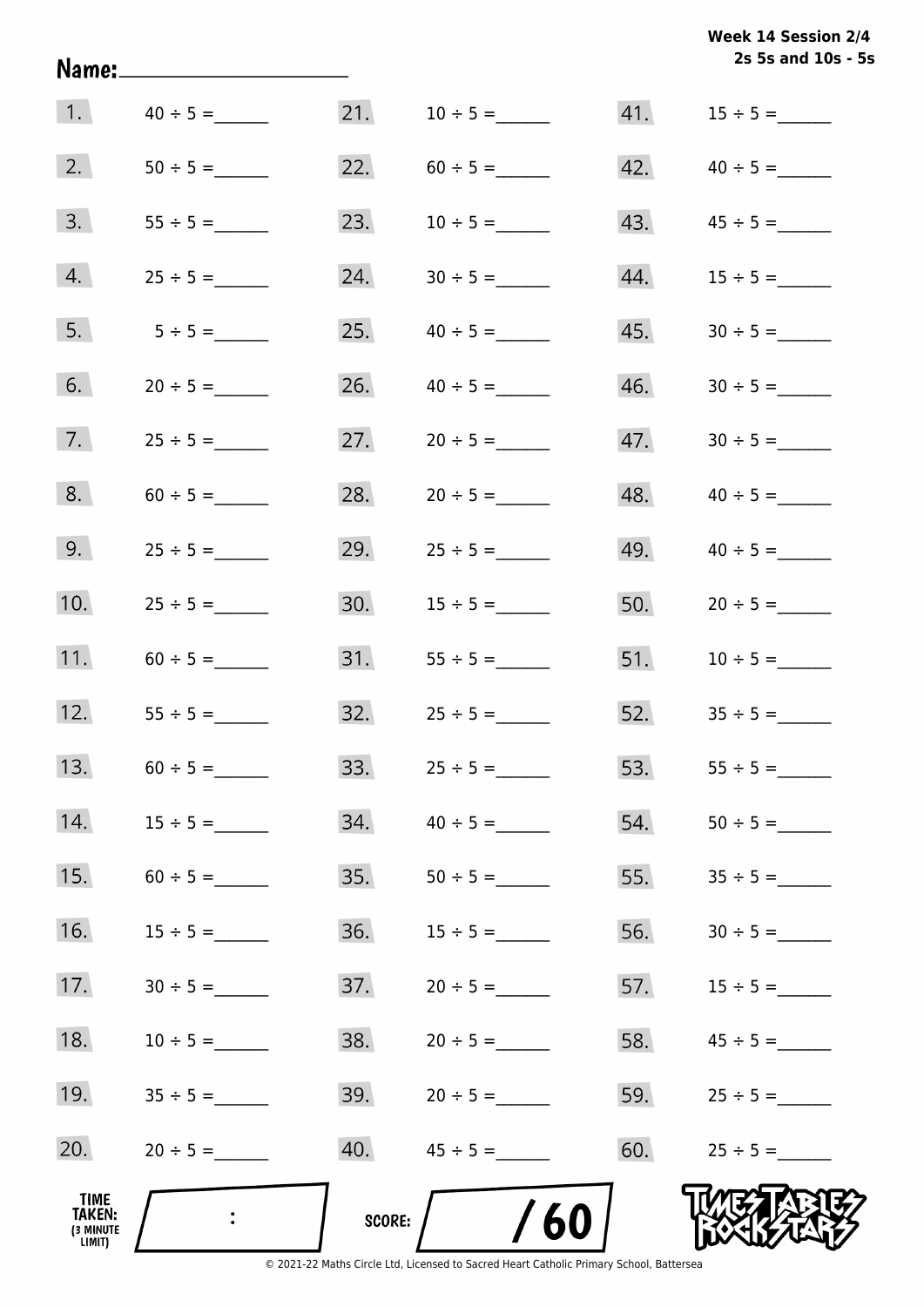**2s 5s and 10s - 5s Week 14 Session 3/4** 

| 1.                                            | $\frac{5}{\times 6}$                                       | 13.            | $\overline{\mathbf{5}}$<br>$\times$ 3         |        | 25. $5 \times 1$                                 |     | 37. $5 \times 4$                              | 49.                                     | $\overline{5}$<br>$\times$ 2                  |
|-----------------------------------------------|------------------------------------------------------------|----------------|-----------------------------------------------|--------|--------------------------------------------------|-----|-----------------------------------------------|-----------------------------------------|-----------------------------------------------|
| 2.                                            | $\begin{array}{c} 5 \\ \times 11 \end{array}$              | 14.            | $\frac{5}{\times 6}$                          | 26.    | $\frac{5}{\times 12}$                            | 38. | $\begin{array}{r} 5 \\ \times 6 \end{array}$  | 50.                                     | 5<br>$\times$ 4                               |
| 3.                                            | $\begin{array}{r} 5 \\ \times 4 \end{array}$               | 15.            | $\begin{array}{r} 5 \\ \times 12 \end{array}$ | 27.    | $\frac{5}{x}$                                    | 39. | $\begin{array}{r} 5 \\ \times 12 \end{array}$ | 51.                                     | $\frac{5}{x}$                                 |
| 4.                                            | $\begin{array}{r} 5 \\ \times 6 \end{array}$               | 16.            | $\frac{5}{2}$                                 | 28.    | $\frac{5}{\times 1}$                             | 40. | $\begin{array}{r} 5 \\ \times 7 \end{array}$  | 52.                                     | $\frac{5}{\times 3}$                          |
| 5.                                            | $\begin{array}{c} 5 \\ x \end{array}$                      | 17.            | $\frac{5}{x}$                                 | 29.    | $\frac{5}{\times 1}$                             |     | 41. $5 \times 3$                              | 53.                                     | $\overline{\phantom{0}}$<br>$\times$ 4        |
| 6.                                            | $\begin{array}{r} 5 \\ \times 7 \end{array}$               | 18.            | $\begin{array}{c} 5 \\ \times 6 \end{array}$  |        | 30. $\begin{array}{c} 5 \\ \times 4 \end{array}$ | 42. | $\begin{array}{c} 5 \\ \times 8 \end{array}$  | 54.                                     | $\begin{array}{c} 5 \\ \times 12 \end{array}$ |
|                                               | $\begin{array}{c c}\n7. & & 5 \\ & \times 11\n\end{array}$ | 19.            | $\begin{array}{c} 5 \\ \times 11 \end{array}$ | 31.    | $\frac{5}{x}$                                    | 43. | $\begin{array}{c} 5 \\ \times 7 \end{array}$  | $\begin{array}{c} 55. \\ - \end{array}$ | $\overline{\phantom{0}}$<br>$\times 4$        |
| 8.                                            | $\frac{5}{\times 1}$                                       | 20.            | $\begin{array}{c} 5 \\ \times 11 \end{array}$ | 32.    | $\begin{array}{c} 5 \\ x 3 \end{array}$          | 44. | $\begin{array}{c} 5 \\ \times 1 \end{array}$  | 56.                                     | $\overline{5}$<br>$\times$ 12                 |
| 9.                                            | 5<br>$\times$ 8                                            | 21.            | 5<br>$\times$ 3                               | 33.    | 5<br>$\times$ 2                                  | 45. | 5<br>$\times 8$                               | 57.                                     | 5<br>$\times$ 12                              |
| 10.                                           | 5<br>$\times$ 3                                            | 22.            | 5<br>$\times$ 10                              | 34.    | 5<br>$\times$ 11                                 | 46. | 5<br>$\times$ 9                               | 58.                                     | 5<br>$\times$ 6                               |
| 11.                                           | 5<br>$\times$ 10                                           | 23.            | 5<br>$\times$ 9                               | 35.    | 5<br>$\times$ 11                                 | 47. | 5<br>$\times$ 11                              | 59.                                     | $\mathsf S$<br>$\times$ 5                     |
| 12.                                           | 5<br>$\times$ 3                                            | 24.            | 5<br>$\times$ 10                              | 36.    | 5<br>$\times$ 12                                 | 48. | 5<br>$\times$ 6                               | 60.                                     | 5<br>$\times$ 6                               |
| <b>TIME<br/>TAKEN:</b><br>(3 MINUTE<br>LIMIT) |                                                            | $\ddot{\cdot}$ |                                               | SCORE: |                                                  | /60 |                                               |                                         |                                               |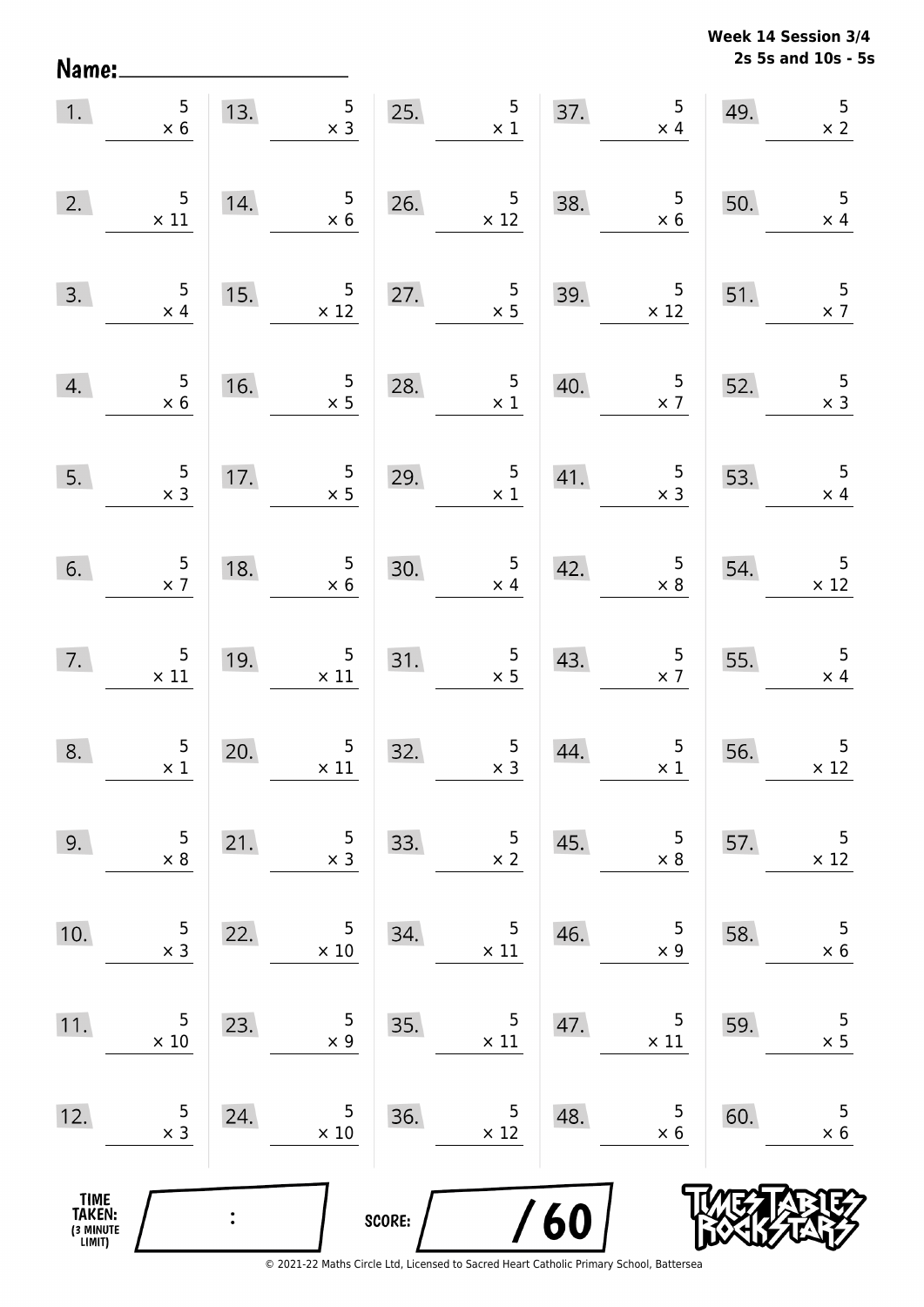# **2s 5s and 10s - 5s Week 14 Session 4/4**

|                                              | $1. 5 \times 2 =$   |     | $21. 5 \times 9 =$                    |     |                   | ADD UP<br>YOUR TIME     |
|----------------------------------------------|---------------------|-----|---------------------------------------|-----|-------------------|-------------------------|
| 2.                                           |                     |     |                                       | 42. | $30 \div 5 =$     | FOR THE WEEK<br>MINUTES |
| 3.                                           |                     |     | 23. $5 \times 4 =$                    | 43. |                   | S1:                     |
| 4.                                           | $5 \times 9 =$      |     |                                       | 44. | $50 \div 5 =$     | S2:                     |
|                                              | $5. 5 \times 4 =$   |     |                                       | 45. | $35 \div 5 =$     | S3:                     |
|                                              | $6. 5 \times 8 =$   |     |                                       | 46. | $20 \div 5 =$     | S4:                     |
|                                              | $7. 5 \times 8 =$   |     | 27. $5 \times 9 =$                    | 47. | $50 \div 5 =$     | Total:                  |
|                                              | $8. 5 \times 8 =$   |     |                                       | 48. | $10 \div 5 =$     | <b>SECONDS</b>          |
|                                              | $9.5 \times 7 =$    |     |                                       |     | $49. 20 \div 5 =$ | S1:                     |
|                                              |                     |     | 30. $5 \times 10 =$ 50. $35 \div 5 =$ |     |                   | S2:                     |
|                                              |                     |     | 31. $30 \div 5 =$ 51. $40 \div 5 =$   |     |                   | S3:                     |
|                                              | 12. $5 \times 12 =$ |     | 32. $10 \div 5 =$ 52.                 |     | $60 \div 5 =$     | S4:                     |
|                                              |                     |     | 33. $15 \div 5 =$ 53. $5 \div 5 =$    |     |                   | Total:                  |
|                                              | 14. $5 \times 2 =$  |     |                                       | 54. |                   | ADD UP<br>YOUR SCORE    |
| 15.                                          | $5 \times 7 =$      | 35. | $55 \div 5 =$ 55.                     |     | $10 \div 5 =$     | FOR THE WEEK<br>S1:     |
| 16.                                          | $5 \times 6 =$      | 36. | $5 \div 5 =$                          | 56. | $55 \div 5 =$     |                         |
|                                              |                     | 37. | $60 \div 5 = 57$ .                    |     | $60 \div 5 =$     | S2:                     |
|                                              |                     | 38. | $45 \div 5 = 58$ .                    |     | $40 \div 5 =$     | S3:                     |
|                                              |                     | 39. | $45 \div 5 =$ 59. $45 \div 5 =$       |     |                   | S4:                     |
|                                              |                     | 40. | $35 \div 5 =$ 60.                     |     | $60 \div 5 =$     | Total:                  |
| <b>TIME</b><br>TAKEN:<br>(3 MINUTE<br>LIMIT) |                     |     | <b>SCORE:</b>                         |     | 60                |                         |

Name: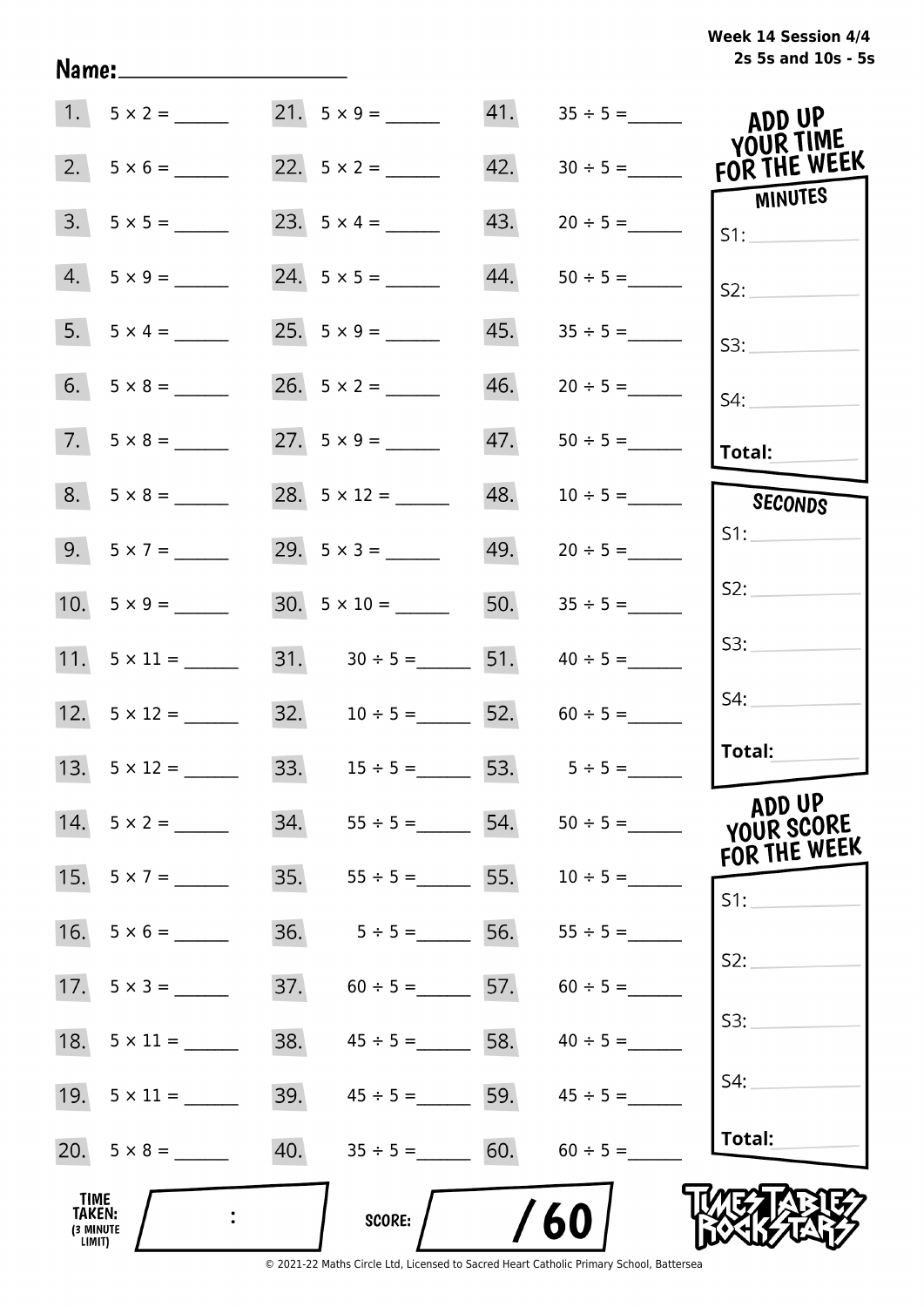**2s 5s and 10s - 5s Week 15 Session 1/4** 

|                                              |                          |                          | 2s 5s and 10s - 5        |
|----------------------------------------------|--------------------------|--------------------------|--------------------------|
|                                              |                          | $21. 5 \times 12 =$      | $41. \quad 4 \times 5 =$ |
|                                              | $2. \quad 5 \times 10 =$ |                          | $42. 6 \times 5 =$       |
|                                              | $3. 5 \times 6 =$        |                          |                          |
|                                              | $4. 5 \times 3 =$        | $24. 5 \times 4 =$       | $44. \quad 4 \times 5 =$ |
|                                              | $5. 5 \times 6 =$        | 25. $5 \times 8 =$       | $45. 6 \times 5 =$       |
|                                              |                          | $26. 5 \times 2 =$       | $46. 7 \times 5 =$       |
|                                              | 7. $5 \times 1 =$        | 27. $5 \times 8 =$       | $47.2 \times 5 =$        |
|                                              | $8. 5 \times 10 =$       | $28. 5 \times 10 =$      | $48.$ 11 × 5 = ______    |
|                                              | $9. 5 \times 8 =$        | 29. $5 \times 1 =$       |                          |
|                                              | 10. $5 \times 4 =$       |                          |                          |
|                                              | 11. $5 \times 12 =$      |                          | $51.$ 12 × 5 = _____     |
|                                              | 12. $5 \times 12 =$      | 32. $12 \times 5 =$      | $52.$ 12 × 5 = ______    |
| 13.                                          | $5 \times 12 =$          | $33. \quad 3 \times 5 =$ |                          |
|                                              | 14. $5 \times 4 =$       | $34. \quad 9 \times 5 =$ | $54.$ 11 × 5 = ______    |
| 15.                                          | $5 \times 4 =$           | $35.7 \times 5 =$        |                          |
| 16.                                          | $5 \times 4 =$           | $36. 2 \times 5 =$       |                          |
| 17.                                          | $5 \times 11 =$          | $37. \quad 9 \times 5 =$ |                          |
| 18.                                          |                          |                          |                          |
|                                              | 19. $5 \times 12 =$      |                          | 59. $12 \times 5 =$      |
|                                              | 20. $5 \times 5 =$       |                          |                          |
| TIME<br><b>TAKEN:</b><br>(3 MINUTE<br>LIMIT) |                          | /60<br>SCORE:            |                          |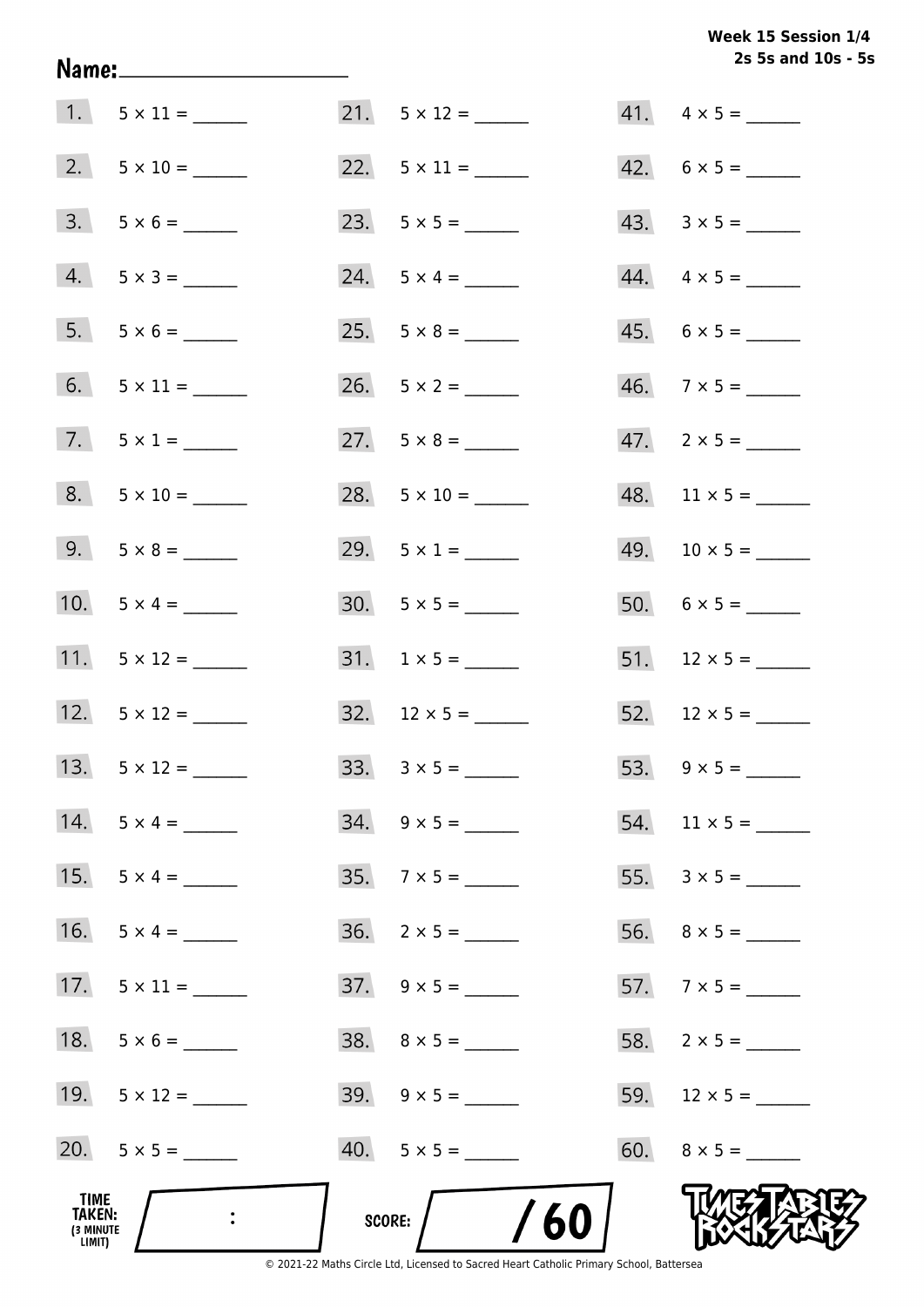|                                                     | Name:____________________ |               |                     |     | Week 15 Session 2/4<br>2s 5s and 10s - 5s |
|-----------------------------------------------------|---------------------------|---------------|---------------------|-----|-------------------------------------------|
| 1.                                                  | $30 \div 5 =$             |               | 21. $40 \div 5 =$   |     | $41. 20 \div 5 =$                         |
| 2.                                                  | $15 \div 5 =$             |               |                     |     |                                           |
| 3.                                                  |                           | 23.           | $55 \div 5 =$       |     |                                           |
| 4.                                                  |                           |               |                     | 44. |                                           |
| 5.                                                  | $5 \div 5 =$              | 25.           | $20 \div 5 =$       |     |                                           |
| 6.                                                  |                           |               | 26. $5 \div 5 =$    |     |                                           |
| 7.                                                  |                           | 27.           |                     |     |                                           |
| 8.                                                  |                           | 28.           | $40 \div 5 =$       | 48. |                                           |
| 9.                                                  | $45 \div 5 =$             | 29.           | $40 \div 5 =$       | 49. |                                           |
| 10.                                                 | $20 \div 5 =$             | 30.           | $15 \div 5 =$       | 50. | $30 \div 5 =$                             |
| 11.                                                 | $45 \div 5 =$             |               |                     |     | 51. $20 \div 5 =$                         |
| 12.                                                 | $40 \div 5 =$             |               | $32.$ $20 \div 5 =$ |     | $52.$ $15 \div 5 =$                       |
| 13.                                                 |                           | 33.           |                     | 53. |                                           |
| 14.                                                 | $10 \div 5 =$             | 34.           | $40 \div 5 =$       | 54. |                                           |
| 15.                                                 |                           | 35.           | $40 \div 5 =$       | 55. | $5 \div 5 =$                              |
| 16.                                                 |                           | 36.           |                     | 56. |                                           |
| 17.                                                 | $45 \div 5 =$             | 37.           | $20 \div 5 =$       | 57. | $60 \div 5 =$                             |
| 18.                                                 | $45 \div 5 =$             | 38.           | $45 \div 5 =$       | 58. | $55 \div 5 =$                             |
| 19.                                                 |                           | 39.           |                     | 59. | $25 \div 5 =$                             |
| 20.                                                 | $20 \div 5 =$             | 40.           | $10 \div 5 =$       | 60. |                                           |
| <b>TIME</b><br><b>TAKEN:</b><br>(3 MINUTE<br>LIMIT) |                           | <b>SCORE:</b> | /60                 |     |                                           |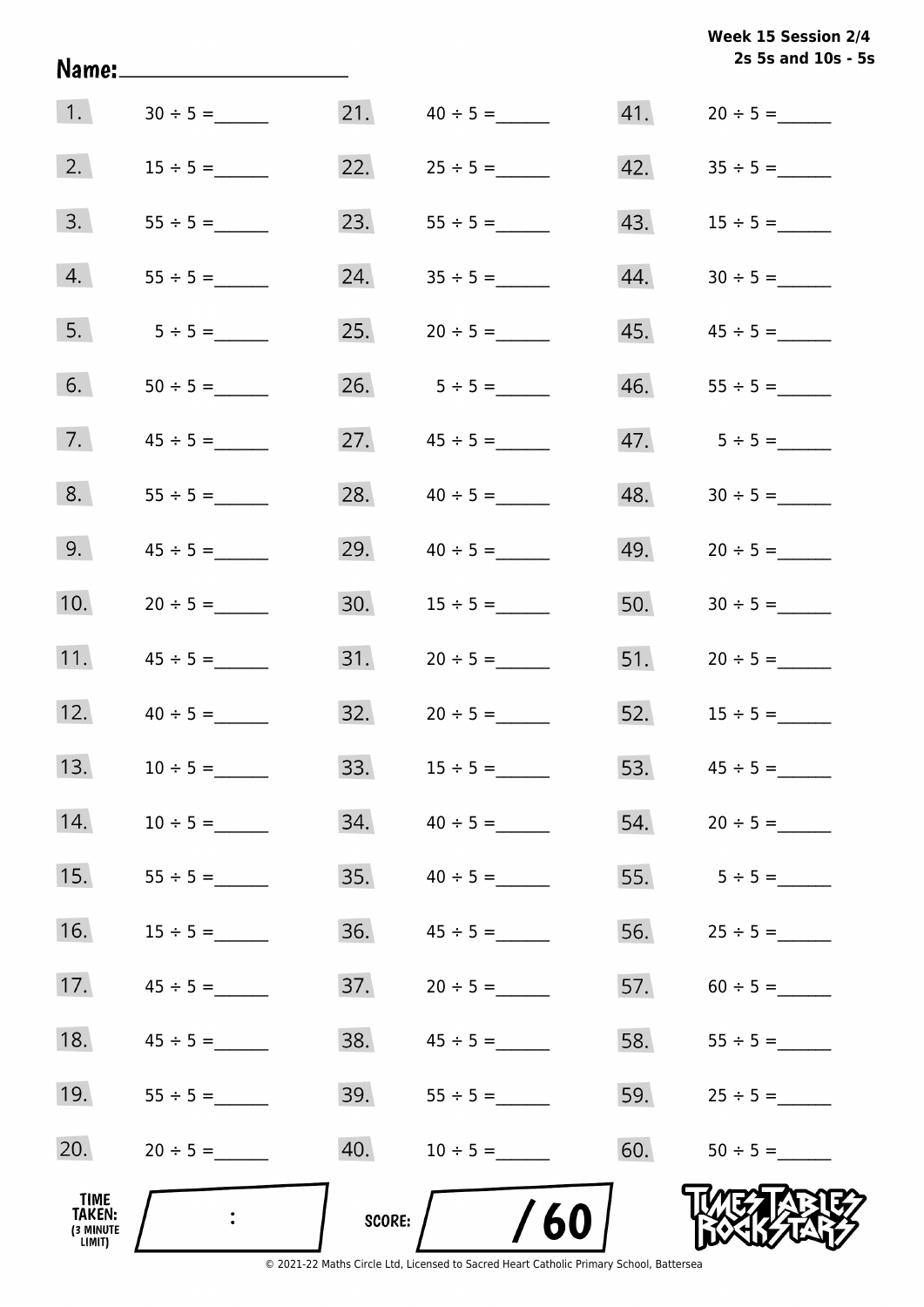**2s 5s and 10s - 5s Week 15 Session 3/4** 

| 1.                                            | $\frac{5}{x}$                                  | 13.            | 5 <sub>1</sub><br>$\times$ 2                 | 25.    | $5\phantom{.0}$<br>$\times$ 10               | 37. | $\begin{array}{c} 5 \\ \times 9 \end{array}$  | 49. | 5<br>$\times$ 12                        |
|-----------------------------------------------|------------------------------------------------|----------------|----------------------------------------------|--------|----------------------------------------------|-----|-----------------------------------------------|-----|-----------------------------------------|
| 2.                                            | $\overline{5}$<br>$\times$ 11                  | 14.            | $5\phantom{.0}$<br>$\times$ 11               | 26.    | $\frac{5}{\times 4}$                         | 38. | $\begin{array}{r} 5 \\ \times 12 \end{array}$ | 50. | 5<br>$\times$ 1                         |
| 3.                                            | $\frac{5}{x}$                                  | 15.            | $5\phantom{.0}$<br>$\times$ 4                | 27.    | $5\phantom{.0}$<br>$\times 9$                | 39. | $\overline{\phantom{0}}$ 5<br>$\times$ 4      | 51. | 5<br>$\times 2$                         |
| 4.                                            | $\begin{array}{c} 5 \\ \times 9 \end{array}$   | 16.            | $\frac{5}{x}$ 2                              | 28.    | $\frac{5}{\times 2}$                         | 40. | $\overline{\phantom{0}}$<br>$\times$ 1        | 52. | $\overline{\phantom{0}}$<br>$\times$ 1  |
| 5.                                            | $\begin{array}{c} 5 \\ \times 12 \end{array}$  | 17.            | $5\phantom{.0}$<br>$\times$ 10               | 29.    | $\frac{5}{2}$                                | 41. | 5 <sub>5</sub><br>$\times$ 10                 | 53. | $\frac{5}{2}$                           |
| 6.                                            | $\frac{5}{2}$                                  | 18.            | $\begin{array}{c} 5 \\ \times 2 \end{array}$ | 30.    | $\begin{array}{c} 5 \\ \times 8 \end{array}$ | 42. | $\begin{array}{c} 5 \\ \times 8 \end{array}$  | 54. | $\frac{5}{2}$                           |
| 7.                                            | $\begin{array}{c} 5 \\ \times \ 6 \end{array}$ | 19.            | $\begin{array}{c} 5 \\ \times 3 \end{array}$ | 31.    | $\begin{array}{c} 5 \\ \times 6 \end{array}$ | 43. | $\begin{array}{c} 5 \\ \times 9 \end{array}$  | 55. | $\begin{array}{c} 5 \\ x 3 \end{array}$ |
| 8.                                            | $\begin{array}{c} 5 \\ \times 1 \end{array}$   | 20.            | $\begin{array}{c} 5 \\ \times 6 \end{array}$ | 32.    | $\begin{array}{c} 5 \\ \times 1 \end{array}$ | 44. | $\frac{5}{\times 2}$                          | 56. | $\overline{5}$<br>$\times$ 5            |
| 9.                                            | 5<br>$\times$ 11                               | 21.            | 5<br>$\times$ 9                              | 33.    | 5<br>$\times$ 6                              | 45. | 5<br>$\times$ 4                               | 57. | 5<br>$\times$ 4                         |
| 10.                                           | 5<br>$\times$ 6                                | 22.            | 5<br>$\times 12$                             | 34.    | 5<br>$\times$ 10                             | 46. | 5<br>$\times$ 2                               | 58. | 5<br>$\times$ 9                         |
| 11.                                           | 5<br>$\times$ 2                                | 23.            | 5<br>$\times$ 1                              | 35.    | 5<br>$\times$ 3                              | 47. | 5<br>$\times$ 1                               | 59. | $\mathsf S$<br>$\times$ 2               |
| 12.                                           | 5<br>$\times$ 2                                | 24.            | 5<br>$\times$ 1                              | 36.    | 5<br>$\times$ 7                              | 48. | 5<br>$\times$ 3                               | 60. | 5<br>$\times$ 5                         |
| <b>TIME<br/>TAKEN:</b><br>(3 MINUTE<br>LIMIT) |                                                | $\ddot{\cdot}$ |                                              | SCORE: |                                              | 60  |                                               |     |                                         |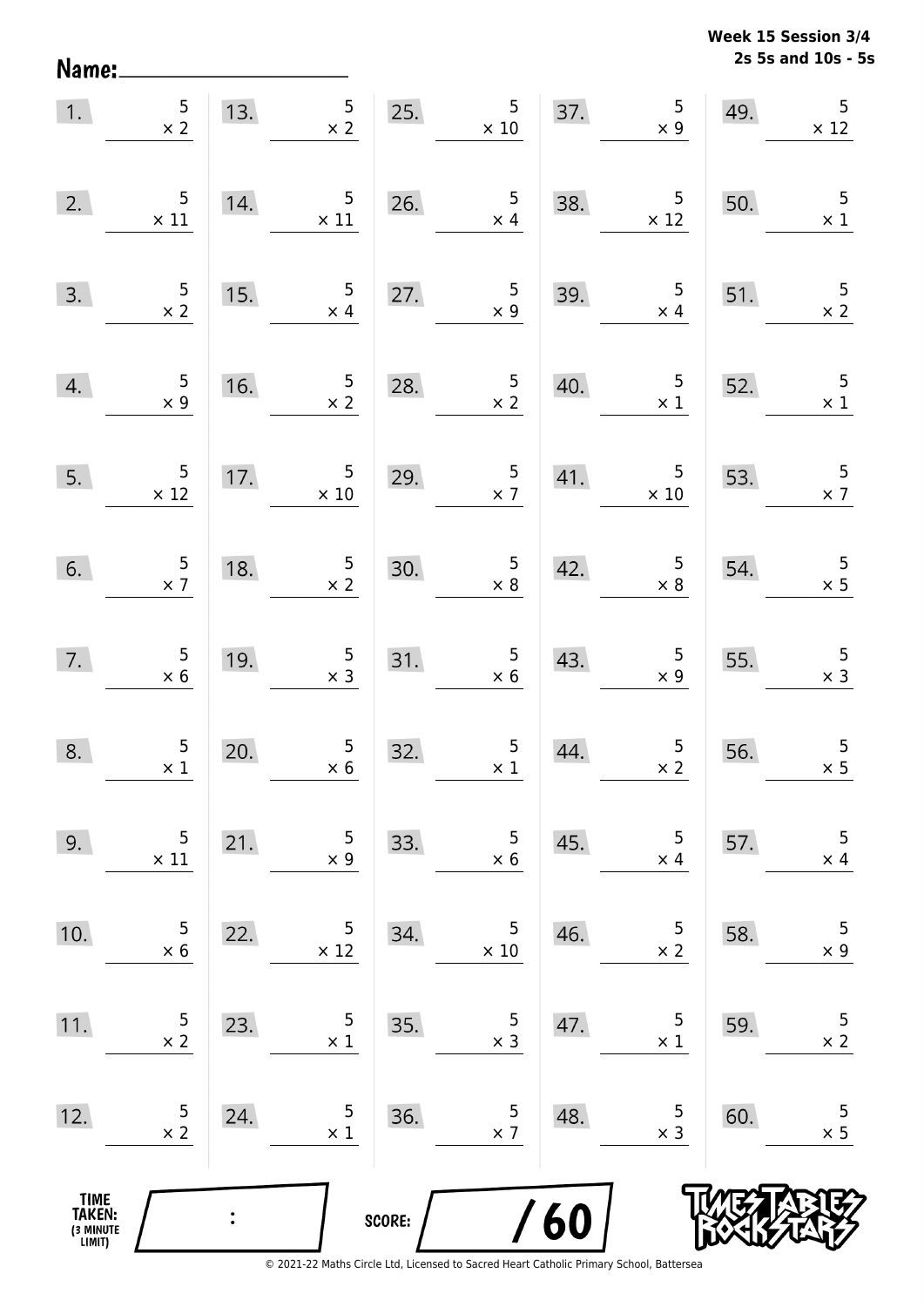| Week 15 Session 4/4 |                    |  |  |
|---------------------|--------------------|--|--|
|                     | 2s 5s and 10s - 5s |  |  |

|                                              | $1. 5 \times 7 =$  |     |                                                     |     | 21. $5 \times 11 =$ 41. $15 \div 5 =$ | ADD UP<br>YOUR TIME   |
|----------------------------------------------|--------------------|-----|-----------------------------------------------------|-----|---------------------------------------|-----------------------|
| 2.                                           | $5 \times 11 =$    |     | 22. $5 \times 4 =$                                  | 42. | $25 \div 5 =$                         | FOR THE WEEK          |
| 3.                                           |                    |     |                                                     | 43. | $15 \div 5 =$                         | <b>MINUTES</b><br>S1: |
| 4.                                           | $5 \times 4 =$     |     | 24. $5 \times 7 =$                                  | 44. | $10 \div 5 =$                         | S2:                   |
| 5.                                           | $5 \times 1 =$     |     |                                                     | 45. |                                       | S3:                   |
| 6.                                           |                    |     |                                                     | 46. |                                       | $S4$ :                |
|                                              | $7.5 \times 6 =$   |     |                                                     |     | $47. 60 \div 5 =$                     | <b>Total:</b>         |
| 8.                                           | $5 \times 10 =$    |     |                                                     |     | $48.$ $45 \div 5 =$                   | SECONDS               |
|                                              | $9. 5 \times 11 =$ |     | 29. $5 \times 9 =$                                  |     | 49. $5 \div 5 =$                      | S1:                   |
|                                              |                    |     |                                                     |     | 50. $45 \div 5 =$                     | S2:                   |
|                                              | 11. $5 \times 7 =$ |     | 31. $55 \div 5 =$ 51. $20 \div 5 =$                 |     |                                       | S3:                   |
|                                              | 12. $5 \times 3 =$ |     | 32. $40 \div 5 =$ 52.                               |     | $55 \div 5 =$                         | S4:                   |
|                                              | 13. $5 \times 3 =$ |     | $33. \hspace{1.5cm} 30 \div 5 = \hspace{1.5cm} 53.$ |     | $35 \div 5 =$                         | Total:                |
|                                              |                    | 34. | $20 \div 5 =$ 54.                                   |     | $30 \div 5 =$                         | ADD UP<br>YOUR SCORE  |
| 15.                                          | $5 \times 6 =$     | 35. | $30 \div 5 =$ 5.                                    |     | $10 \div 5 =$                         | FOR THE WEEK<br>S1:   |
| 16.                                          | $5 \times 6 =$     | 36. | $5 \div 5 =$ 50.                                    |     | $50 \div 5 =$                         |                       |
|                                              |                    | 37. | $60 \div 5 =$ 57.                                   |     | $30 \div 5 =$                         | S2:                   |
|                                              | 18. $5 \times 1 =$ | 38. | $25 \div 5 =$ 58.                                   |     | $20 \div 5 =$                         | S3:                   |
|                                              |                    | 39. | $55 \div 5 =$ 50.                                   |     | $25 \div 5 =$                         | S4:                   |
|                                              | 20. $5 \times 4 =$ | 40. | $50 \div 5 =$ 60.                                   |     | $20 \div 5 =$                         | Total:                |
| TIME<br><b>TAKEN:</b><br>(3 MINUTE<br>LIMIT) |                    |     | SCORE:                                              |     | 60                                    |                       |

Name: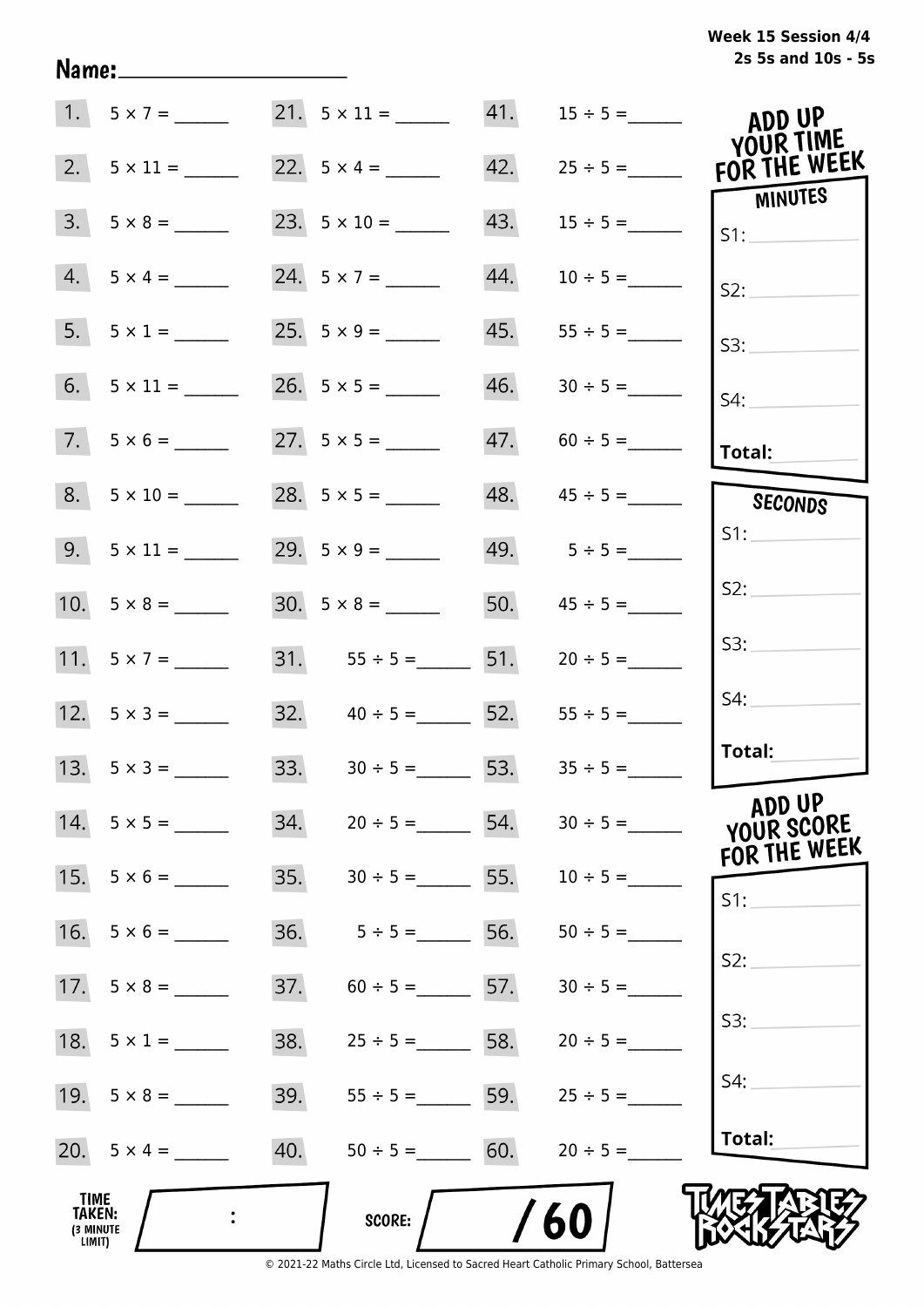# **2s 5s and 10s - 10s Week 16 Session 1/4**

| TIME<br>TAKEN:<br>(3 MINUTE<br>LIMIT) |                      | SCORE: $/$ /60            |                                |
|---------------------------------------|----------------------|---------------------------|--------------------------------|
|                                       | 20. $10 \times 3 =$  | $40. 1 \times 10 =$       |                                |
|                                       | 19. $10 \times 4 =$  | $39. \quad 3 \times 10 =$ |                                |
| 18.                                   |                      | $38. 6 \times 10 =$       |                                |
| 17.                                   |                      |                           |                                |
| 16.                                   |                      | $36. 5 \times 10 =$       | 56. $7 \times 10 =$            |
| 15.                                   |                      | $35. \quad 3 \times 10 =$ | 55. $4 \times 10 =$            |
| 14.                                   |                      | $34. 3 \times 10 =$       |                                |
| 13.                                   |                      | 33. $5 \times 10 =$       | 53. $3 \times 10 =$            |
|                                       | 12. $10 \times 11 =$ | $32. \quad 2 \times 10 =$ |                                |
| 11.                                   | $10 \times 1 =$      | $31. \quad 2 \times 10 =$ |                                |
| 10.                                   | $10 \times 1 =$      |                           |                                |
|                                       |                      |                           |                                |
| 8.                                    | $10 \times 6 =$      |                           |                                |
| 7.                                    |                      | 27. $10 \times 8 =$       | $47. \quad 3 \times 10 =$      |
| 6.                                    |                      |                           |                                |
| 5.                                    | $10 \times 7 =$      | 25. $10 \times 7 =$       |                                |
| 4.                                    | $10 \times 1 =$      |                           | $44.$ 10 $\times$ 10 = _______ |
| 3.                                    |                      | 23. $10 \times 6 =$       |                                |
| 2.                                    |                      | 22. $10 \times 8 =$       | $42. 6 \times 10 =$            |
| 1.                                    | $10 \times 1 =$      | 21. $10 \times 7 =$       |                                |

Name: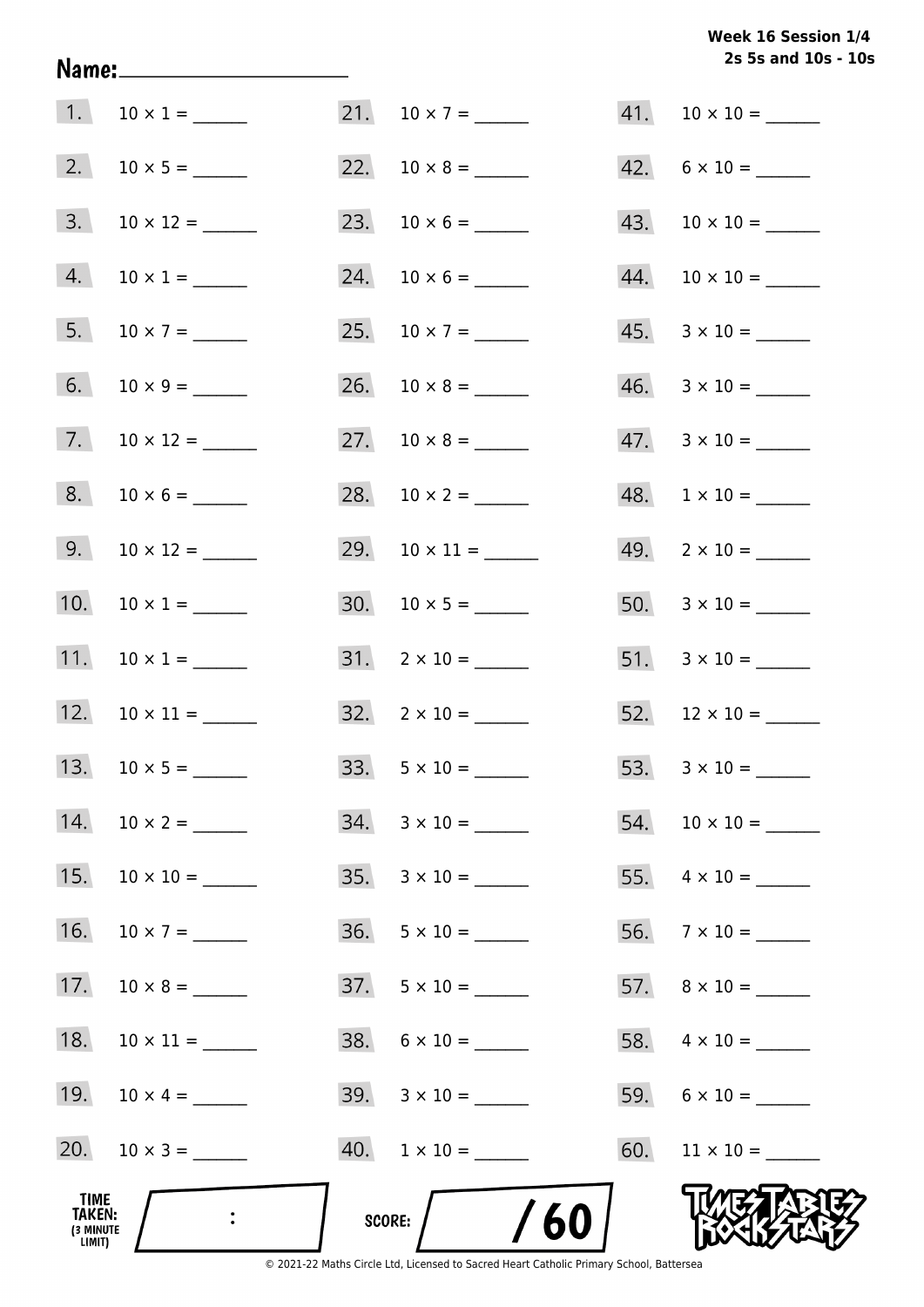# **2s 5s and 10s - 10s Week 16 Session 2/4**

| 1.                                    |                 | 21.    |                           | 41. |                 |
|---------------------------------------|-----------------|--------|---------------------------|-----|-----------------|
| 2.                                    |                 |        | 22. $70 \div 10 =$        | 42. |                 |
| 3.                                    |                 | 23.    |                           | 43. |                 |
| 4.                                    |                 | 24.    | $110 \div 10 =$           | 44. |                 |
| 5.                                    |                 | 25.    |                           | 45. | $10 \div 10 =$  |
| 6.                                    |                 | 26.    |                           | 46. |                 |
| 7.                                    | $100 \div 10 =$ |        |                           | 47. |                 |
| 8.                                    |                 | 28.    | $100 \div 10 =$           | 48. | $50 \div 10 =$  |
| 9.                                    |                 | 29.    | $110 \div 10 =$           | 49. | $20 \div 10 =$  |
| 10.                                   |                 |        | $30. \qquad 40 \div 10 =$ | 50. |                 |
| 11.                                   |                 | 31.    |                           | 51. |                 |
| 12.                                   |                 | 32.    |                           | 52. |                 |
| 13.                                   |                 | 33.    | $20 \div 10 =$            | 53. |                 |
| 14.                                   |                 | 34.    | $90 \div 10 =$            | 54. | $70 \div 10 =$  |
| 15.                                   |                 | 35.    | $80 \div 10 =$            | 55. |                 |
| 16.                                   |                 | 36.    |                           | 56. |                 |
| 17.                                   |                 | 37.    |                           | 57. |                 |
| 18.                                   |                 | 38.    |                           | 58. | $90 \div 10 =$  |
| 19.                                   |                 | 39.    |                           | 59. | $120 \div 10 =$ |
| 20.                                   |                 | 40.    |                           | 60. | $70 \div 10 =$  |
| TIME<br>TAKEN:<br>(3 MINUTE<br>LIMIT) |                 | SCORE: | 60                        |     |                 |

Name: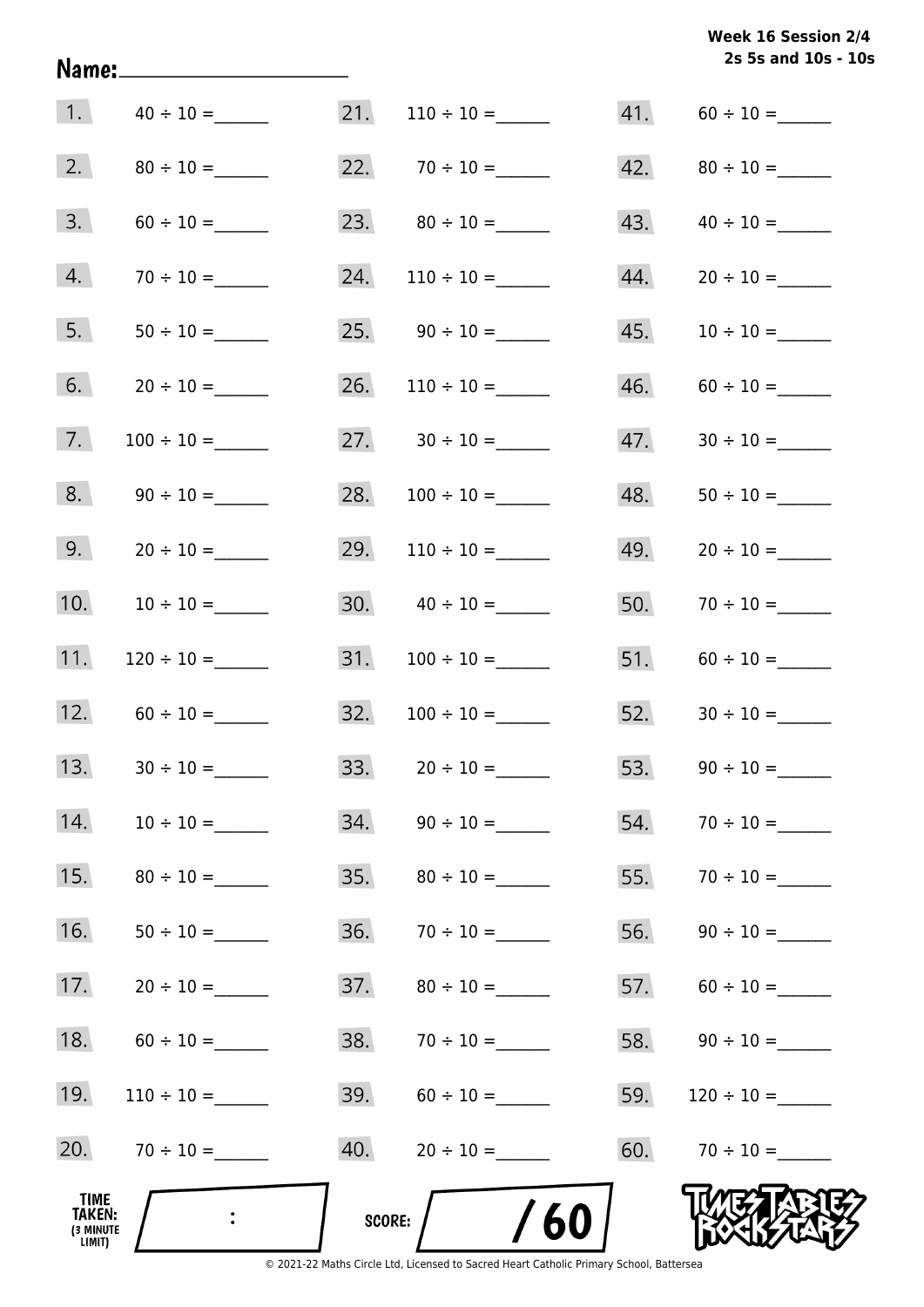**2s 5s and 10s - 10s Week 16 Session 3/4** 

| Name:                                         |                       |     |                                |        |                                |     |                       |     | 2s 5s and 10s - 10             |
|-----------------------------------------------|-----------------------|-----|--------------------------------|--------|--------------------------------|-----|-----------------------|-----|--------------------------------|
| 1.                                            | $10\,$<br>$\times$ 2  | 13. | $10\,$<br>$\times$ 7           | 25.    | $10\,$<br>$\times 1$           | 37. | $10\,$<br>$\times$ 5  | 49. | $10\,$<br>$\times$ 4           |
| 2.                                            | 10<br>$\times$ 2      | 14. | $10\,$<br>$\times$ 9           | 26.    | $10\,$<br>$\times$ 12          | 38. | $10\,$<br>$\times$ 12 | 50. | $10\,$<br>$\times$ 11          |
| 3.                                            | 10<br>$\times$ 7      | 15. | $10\,$<br>$\times$ 1           | 27.    | $10\,$<br>$\times$ 12          | 39. | $10\,$<br>$\times$ 6  | 51. | $10\,$<br>$\times$ 7           |
| 4.                                            | $10\,$<br>$\times$ 1  | 16. | $10\,$<br>$\times$ 1           | 28.    | $10\,$<br>$\times$ 9           | 40. | $10\,$<br>$\times$ 2  | 52. | $10\,$<br>$\times$ 2           |
| 5.                                            | $10\,$<br>$\times$ 2  | 17. | $10\,$<br>$\times$ 4           | 29.    | $10\,$<br>$\times$ 8           | 41. | $10\,$<br>$\times$ 1  | 53. | $10\,$<br>$\times$ 12          |
| 6.                                            | $10\,$<br>$\times$ 3  | 18. | $10\,$<br>$\times$ 4           | 30.    | $10\,$<br>$\times$ 12          | 42. | $10\,$<br>$\times$ 4  | 54. | $10\,$<br>$\times$ 7           |
| 7.                                            | $10\,$<br>$\times$ 5  | 19. | $10\,$<br>$\times$ 8           | 31.    | $10\,$<br>$\times$ 2           | 43. | $10\,$<br>$\times$ 10 | 55. | $10\,$<br>$\times$ 12          |
| 8.                                            | $10\,$<br>$\times$ 4  | 20. | 10 <sub>1</sub><br>$\times$ 12 | 32.    | 10 <sub>1</sub><br>$\times$ 12 | 44. | 10<br>$\times$ 10     | 56. | 10 <sup>°</sup><br>$\times$ 11 |
| 9.                                            | $10\,$<br>$\times$ 11 | 21. | $10\,$<br>$\times$ 12          | 33.    | $10\,$<br>$\times$ 10          | 45. | $10\,$<br>$\times$ 2  | 57. | 10<br>$\times$ 9               |
| 10.                                           | $10\,$<br>$\times 8$  | 22. | $10\,$<br>$\times$ 4           | 34.    | $10\,$<br>$\times$ 8           | 46. | $10\,$<br>$\times$ 7  | 58. | $10\,$<br>$\times$ 8           |
| 11.                                           | $10\,$<br>$\times$ 11 | 23. | $10\,$<br>$\times$ 5           | 35.    | $10\,$<br>$\times$ 12          | 47. | $10\,$<br>$\times$ 5  | 59. | $10\,$<br>$\times$ 12          |
| 12.                                           | $10\,$<br>$\times$ 1  | 24. | $10\,$<br>$\times$ 8           | 36.    | $10\,$<br>$\times$ 7           | 48. | $10\,$<br>$\times$ 3  | 60. | 10<br>$\times$ 2               |
| <b>TIME<br/>TAKEN:</b><br>(3 MINUTE<br>LIMIT) |                       |     |                                | SCORE: |                                | 60  |                       |     |                                |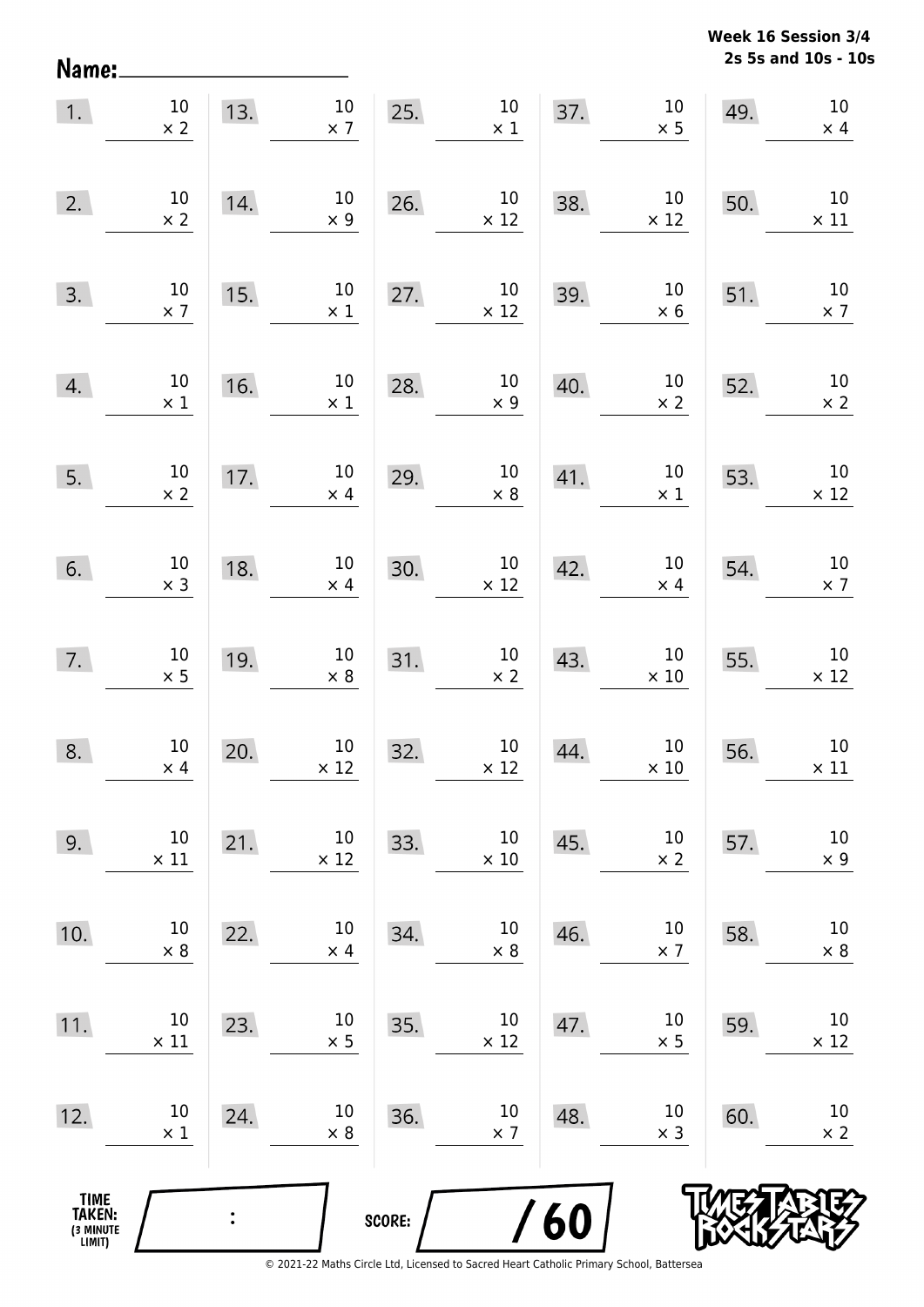| 1.                                                          |     |                                        | $10 \times 5 =$ 21. $10 \times 1 =$ 41. $60 \div 10 =$  | ADD UP<br><b>YOUR TIME</b>           |
|-------------------------------------------------------------|-----|----------------------------------------|---------------------------------------------------------|--------------------------------------|
| 2.                                                          |     |                                        | $10 \times 9 =$ 22. $10 \times 6 =$ 42. $100 \div 10 =$ | FOR THE WEEK<br><b>MINUTES</b>       |
| 3.<br>$10 \times 12 =$                                      |     |                                        | 23. $10 \times 11 =$ 43. $120 \div 10 =$                | SI:                                  |
| 4.                                                          |     |                                        | $44. 60 \div 10 =$                                      | S2:                                  |
| 5.<br>$10 \times 2 =$                                       |     |                                        |                                                         | S3:                                  |
| 6.<br>$10 \times 6 =$                                       |     |                                        | $46. \qquad 40 \div 10 =$                               | $S4$ :                               |
| 7.                                                          |     |                                        | $47. 100 \div 10 =$                                     | Total:                               |
| 8.<br>$10 \times 7 =$                                       |     |                                        | $48.$ 110 ÷ 10 =                                        | SECONDS                              |
| 9.                                                          |     | 29. $10 \times 4 =$                    | $49. \qquad 90 \div 10 =$                               |                                      |
|                                                             |     | 30. $10 \times 1 =$ 50. $10 \div 10 =$ |                                                         | S2:                                  |
| 11. $10 \times 1 =$                                         |     | 31. $50 \div 10 =$ 51. $80 \div 10 =$  |                                                         | S3:                                  |
| 12. $10 \times 1 =$                                         |     | 32. $50 \div 10 =$ 52. $40 \div 10 =$  |                                                         | S4:                                  |
|                                                             |     | 33. $90 \div 10 =$ 53. $40 \div 10 =$  |                                                         | Total:                               |
| 14.<br>$10 \times 9 =$                                      | 34. |                                        | $120 \div 10 =$ 54. $10 \div 10 =$                      | ADD UP<br>YOUR SCORE<br>FOR THE WEEK |
| 15.<br>$10 \times 11 =$                                     | 35. |                                        | $100 \div 10 =$ 55. $110 \div 10 =$                     | S1:                                  |
| 16.                                                         | 36. | $10 \div 10 =$ 56. $70 \div 10 =$      |                                                         |                                      |
| 17.                                                         |     | 37. $70 \div 10 =$ 57. $40 \div 10 =$  |                                                         | S2:                                  |
| 18.<br>$10 \times 7 =$                                      |     | 38. $30 \div 10 =$ 58. $80 \div 10 =$  |                                                         | S3:                                  |
| 19.<br>$10 \times 12 =$                                     |     | 39. $10 \div 10 =$ 59. $30 \div 10 =$  |                                                         | S4:                                  |
| 20. $10 \times 10 =$ 40. $100 \div 10 =$ 60. $10 \div 10 =$ |     |                                        |                                                         | Total:                               |
| <b>TIME</b><br>TAKEN:<br>(3 MINUTE<br>LIMIT)                |     | <b>SCORE:</b>                          | /60                                                     |                                      |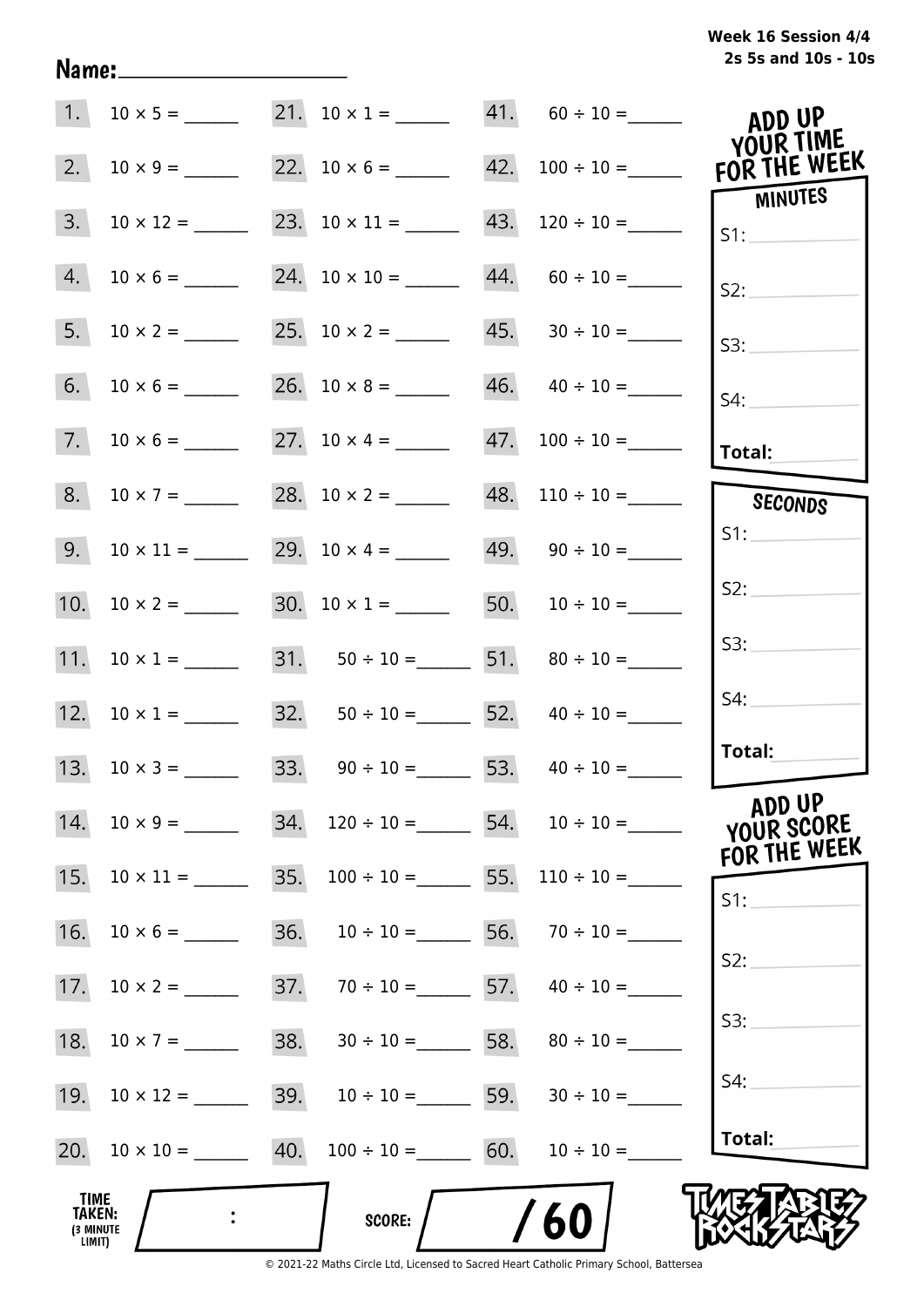# **2s 5s and 10s - 2s, 10s Week 17 Session 1/4**

| _TIME<br><b>TAKEN:</b><br>(3 MINUTE<br>LIMIT) |                     | SCORE: $/$ /60            |                           |
|-----------------------------------------------|---------------------|---------------------------|---------------------------|
|                                               | 20. $2 \times 2 =$  | $40. \quad 4 \times 10 =$ | $60. 6 \times 10 =$       |
|                                               | 19. $10 \times 5 =$ | $39.7 \times 10 =$        |                           |
|                                               |                     | $38. \quad 6 \times 10 =$ |                           |
|                                               | 17. $10 \times 4 =$ |                           | $57. 9 \times 10 =$       |
| 16.                                           | $2 \times 3 =$      | $36. \quad 2 \times 10 =$ |                           |
|                                               | 15. $2 \times 2 =$  | $35. \quad 11 \times 2 =$ |                           |
|                                               | 14. $10 \times 6 =$ |                           | $54. 2 \times 10 =$       |
|                                               | 13. $2 \times 1 =$  |                           | 53. $2 \times 2 =$        |
|                                               |                     | $32. \quad 2 \times 10 =$ |                           |
|                                               | 11. $10 \times 8 =$ |                           | $51. 6 \times 10 =$       |
|                                               | 10. $2 \times 6 =$  |                           | 50. $7 \times 2 =$        |
|                                               | 9. $2 \times 8 =$   |                           |                           |
|                                               | $8. 10 \times 8 =$  |                           | $48.$ 11 × 2 = _______    |
|                                               | $7. 2 \times 2 =$   |                           | $47.$ 11 × 2 = ______     |
|                                               |                     |                           |                           |
|                                               |                     | 25. $10 \times 1 =$       | $45.$ 12 × 2 = _______    |
|                                               |                     |                           |                           |
| 3.                                            | $2 \times 4 =$      |                           |                           |
|                                               |                     |                           | $42. \quad 8 \times 10 =$ |
|                                               | 1. $10 \times 5 =$  |                           | $41.$ 12 × 10 = ______    |

Name: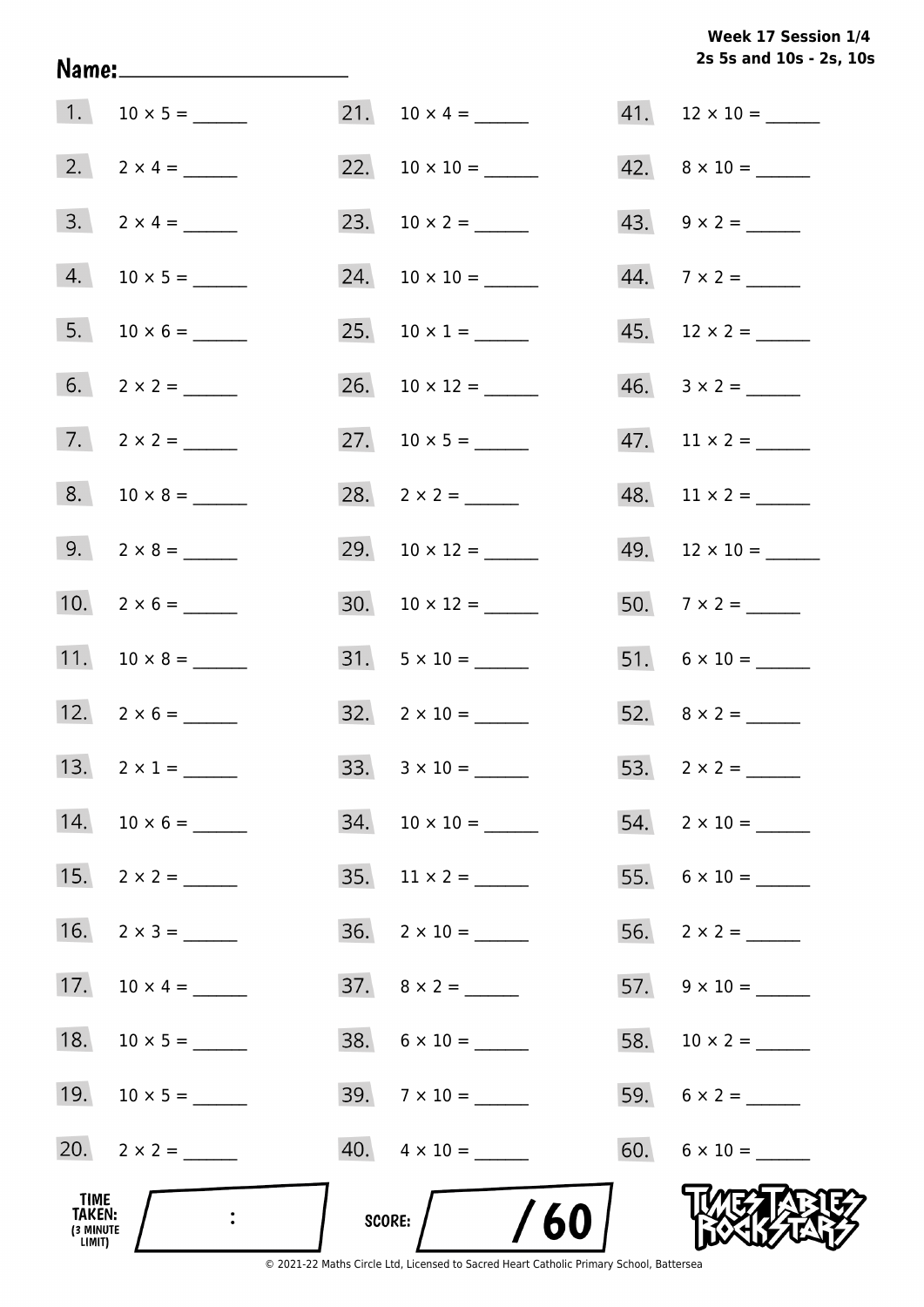**2s 5s and 10s - 2s, 10s Week 17 Session 2/4** 

| 1.                                     |                  |     |                          |     |                      |
|----------------------------------------|------------------|-----|--------------------------|-----|----------------------|
| 2.                                     | $8 \div 2 =$     |     | 22. $70 \div 10 =$       |     | 42. $20 \div 2 =$    |
| 3.                                     | $16 \div 2 =$    |     | 23. $18 \div 2 =$        | 43. |                      |
| 4.                                     |                  | 24. |                          |     |                      |
| 5.                                     | $40 \div 10 =$   | 25. | $14 \div 2 =$            | 45. |                      |
| 6.                                     | $100 \div 10 =$  | 26. |                          | 46. | $20 \div 10 =$       |
| 7.                                     |                  | 27. |                          | 47. |                      |
| 8.                                     |                  | 28. |                          |     | 48. $2 \div 2 =$     |
| 9.                                     |                  | 29. |                          |     | 49. $18 \div 2 =$    |
| 10.                                    | $20 \div 2 =$    | 30. |                          |     | 50. $16 \div 2 =$    |
| 11.                                    | $12 \div 2 =$    |     |                          | 51. |                      |
| 12.                                    | $2 \div 2 =$     |     | $32. \qquad 22 \div 2 =$ |     |                      |
| 13.                                    | $2 \div 2 =$     | 33. |                          |     | 53. $60 \div 10 =$   |
|                                        | 14. $2 \div 2 =$ | 34. | $100 \div 10 =$          |     | 54. $24 \div 2 =$    |
| 15.                                    | $40 \div 10 =$   |     |                          |     |                      |
| 16.                                    | $18 \div 2 =$    |     |                          |     | 56. $14 \div 2 =$    |
| 17.                                    | $40 \div 10 =$   |     | $37.6 \div 2 =$          |     |                      |
| 18.                                    | $10 \div 10 =$   |     | 38. $6 \div 2 =$         |     | 58. $16 \div 2 =$    |
| 19.                                    |                  |     | 39. $20 \div 10 =$       |     |                      |
| 20.                                    | $8 \div 2 =$     |     |                          |     | $60.$ $30 \div 10 =$ |
| _TIME<br>TAKEN:<br>(3 MINUTE<br>LIMIT) |                  |     | /60<br>SCORE:            |     |                      |

Name: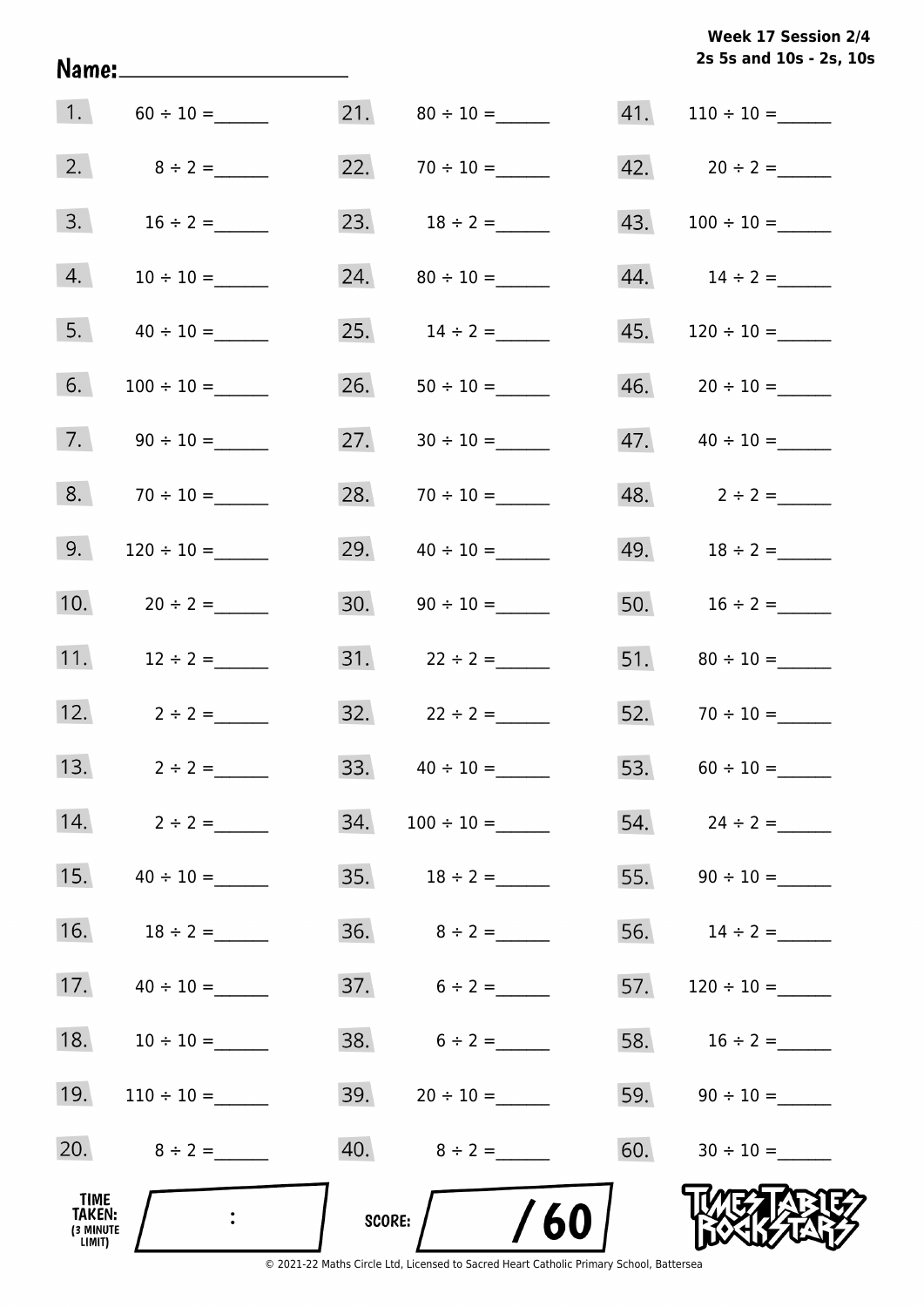**2s 5s and 10s - 2s, 10s Week 17 Session 3/4** 

| 1.                                    | $\overline{2}$<br>$\times 2$                  |                            | 13. $10$<br>$\times$ 2                       |        | $10\,$<br>$25. \times$<br>$\times$ 10            |     | $\begin{array}{c c}\n 37. & 10 \\  \times 10\n \end{array}$              | 49. | $\overline{2}$<br>$\times$ 5               |
|---------------------------------------|-----------------------------------------------|----------------------------|----------------------------------------------|--------|--------------------------------------------------|-----|--------------------------------------------------------------------------|-----|--------------------------------------------|
| 2.                                    | $\begin{array}{c} 2 \\ \times 1 \end{array}$  | 14.                        | $\overline{2}$<br>$\times$ 3                 |        | 26. $10 \times 4$<br>$\times$ 4                  | 38. | $\begin{array}{c} 2 \\ \times 3 \end{array}$                             | 50. | 10<br>$\times$ 4                           |
| 3.                                    | $\begin{array}{c} 2 \\ \times 3 \end{array}$  | 15.                        | $10\,$<br>$\times$ 3                         | 27.    | $\begin{array}{r} 2 \\ \times 9 \end{array}$     | 39. | $\overline{\mathbf{c}}$<br>$\times$ 9                                    | 51. | 10<br>$\times$ 7                           |
| 4.                                    | $\begin{array}{c} 2 \\ \times 1 \end{array}$  | 16.                        | 10<br>$\times$ 10                            |        | 28. $\begin{array}{c} 2 \\ \times 7 \end{array}$ | 40. | $\overline{\mathbf{2}}$<br>$\times$ 4                                    | 52. | $\frac{2}{\times 7}$                       |
| 5.                                    | $\begin{array}{c} 2 \\ \times 11 \end{array}$ | $\frac{17.1}{\frac{1}{2}}$ | 10<br>$\times$ 2                             |        | 29. $2$ $\times$ 11                              |     | 41. $\begin{array}{c c} 2 & 53. \\ \times 3 & \end{array}$<br>$\times$ 3 |     | $10\,$<br>$\times$ 4                       |
| 6.                                    | 10<br>$\times$ 7                              | 18.                        | $\begin{array}{r} 2 \\ \times 8 \end{array}$ | 30.    | $\begin{array}{c} 10 \\ \times 6 \end{array}$    |     | 42. $2 \times 12$                                                        | 54. | $\begin{array}{c}2\\ \times 12\end{array}$ |
| 7.                                    | $\begin{array}{c} 2 \\ \times 11 \end{array}$ | 19.                        | 10<br>$\times$ 6                             | 31.    | $\begin{array}{c} 2 \\ \times 9 \end{array}$     | 43. | $10\,$<br>$\times$ 5                                                     | 55. | 10<br>$\times$ 3                           |
| 8.                                    | 10<br>$\times$ 12                             | 20.                        | 10<br>$\times 8$                             | 32.    | $\overline{2}$<br>$\times$ 10                    | 44. | 10<br>$\times$ 4                                                         | 56. | $\overline{2}$<br>$\times$ 4               |
| 9.                                    | 10<br>$\times$ 3                              | 21.                        | 10<br>$\times$ 12                            | 33.    | $10\,$<br>$\times$ 12                            | 45. | $\overline{2}$<br>$\times$ 11                                            | 57. | $\overline{2}$<br>$\times$ 8               |
| 10.                                   | $\overline{2}$<br>$\times$ 7                  | 22.                        | $\overline{2}$<br>$\times$ 1                 | 34.    | $\overline{c}$<br>$\times$ 5                     | 46. | $\overline{2}$<br>$\times$ 4                                             | 58. | $\mathbf 2$<br>$\times$ 8                  |
| 11.                                   | $\overline{2}$<br>$\times$ 7                  | 23.                        | 10<br>$\times$ 11                            | 35.    | 2<br>$\times$ 2                                  | 47. | 2<br>$\times$ 12                                                         | 59. | $\overline{2}$<br>$\times 6$               |
| 12.                                   | 10<br>$\times$ 2                              | 24.                        | 2<br>$\times$ 10                             | 36.    | 10<br>$\times$ 5                                 | 48. | 10<br>$\times$ 8                                                         | 60. | 10<br>$\times$ 12                          |
| TIME<br>TAKEN:<br>(3 MINUTE<br>LIMIT) |                                               |                            |                                              | SCORE: |                                                  | /60 |                                                                          |     |                                            |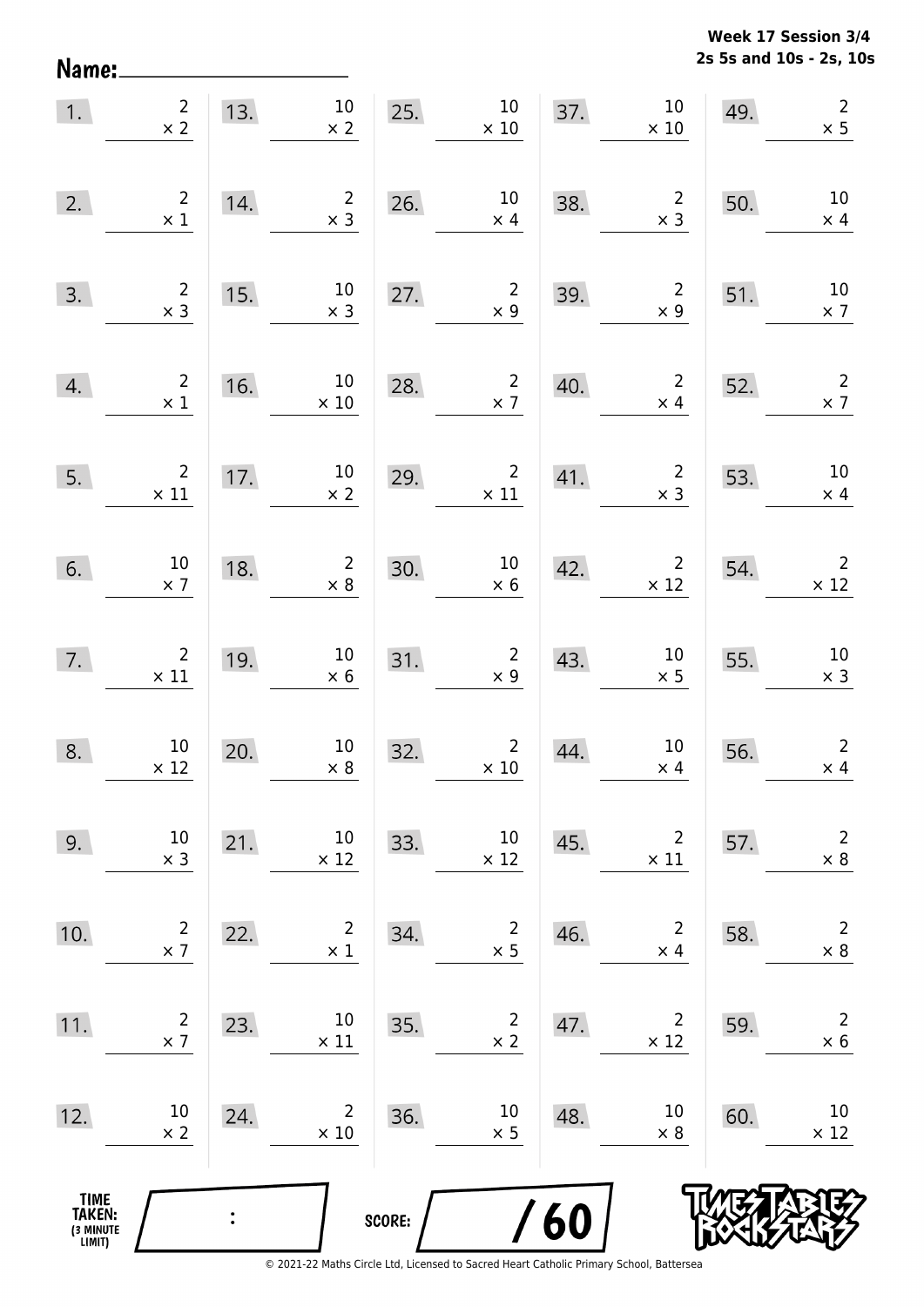# **2s 5s and 10s - 2s, 10s Week 17 Session 4/4**

|                                       | $1. 2 \times 6 =$    |     | 21. $10 \times 5 =$ 41.                                  |     | $16 \div 2 =$                     | ADD UP<br>YOUR TIME     |
|---------------------------------------|----------------------|-----|----------------------------------------------------------|-----|-----------------------------------|-------------------------|
| 2.                                    |                      |     |                                                          | 42. | $22 \div 2 =$                     | FOR THE WEEK<br>MINUTES |
| 3.                                    | $10 \times 6 =$      |     |                                                          | 43. | $24 \div 2 =$                     | S1:                     |
| 4.                                    | $2 \times 12 =$      |     | 24. $10 \times 10 =$ 44.                                 |     | $24 \div 2 =$                     | S2:                     |
| 5.                                    | $10 \times 1 =$      |     |                                                          |     | $45. 6 \div 2 =$                  | S3:                     |
| 6.                                    | $10 \times 11 =$     |     | 26. $10 \times 2 =$                                      |     |                                   | S4:                     |
|                                       |                      |     | $27. \quad 2 \times 11 =$                                |     | $47. \qquad 80 \div 10 =$         | <b>Total:</b>           |
|                                       | 8. $2 \times 7 =$    |     | 28. $2 \times 1 =$                                       |     | 48. $18 \div 2 =$                 | <b>SECONDS</b>          |
| 9.                                    |                      |     | 29. $10 \times 3 =$                                      |     | 49. $120 \div 10 =$               | S1:                     |
| 10.                                   | $10 \times 10 =$     |     | 30. $10 \times 6 =$ 50. $120 \div 10 =$                  |     |                                   | S2:                     |
|                                       |                      |     | 11. $10 \times 12 =$ 31. $22 \div 2 =$ 51. $14 \div 2 =$ |     |                                   | S3:                     |
|                                       | 12. $10 \times 7 =$  |     | 32. $4 \div 2 =$ 52. $4 \div 2 =$                        |     |                                   | S4:                     |
|                                       | 13. $10 \times 10 =$ |     | 33. $20 \div 10 =$ 53. $16 \div 2 =$                     |     |                                   | Total:                  |
| 14.                                   |                      |     | $10 \times 12 =$ 34. $110 \div 10 =$ 54. $12 \div 2 =$   |     |                                   | ADD UP<br>YOUR SCORE    |
| 15.                                   | $10 \times 3 =$      |     | 35. $16 \div 2 =$ 55. $6 \div 2 =$                       |     |                                   | FOR THE WEEK            |
| 16.                                   |                      |     | 36. $22 \div 2 =$ 56. $100 \div 10 =$                    |     |                                   | S1:                     |
| 17.                                   |                      |     | 37. $2 \div 2 =$ 57. $24 \div 2 =$                       |     |                                   | S2:                     |
| 18.                                   |                      | 38. |                                                          |     | $60 \div 10 =$ 58. $60 \div 10 =$ | S3:                     |
|                                       |                      | 39. |                                                          |     | $50 \div 10 =$ 59. $24 \div 2 =$  | S4:                     |
|                                       |                      | 40. |                                                          |     | $10 \div 10 =$ 60. $20 \div 10 =$ | Total:                  |
| TIME<br>TAKEN:<br>(3 MINUTE<br>LIMIT) |                      |     | <b>SCORE:</b>                                            |     | /60                               |                         |

Name: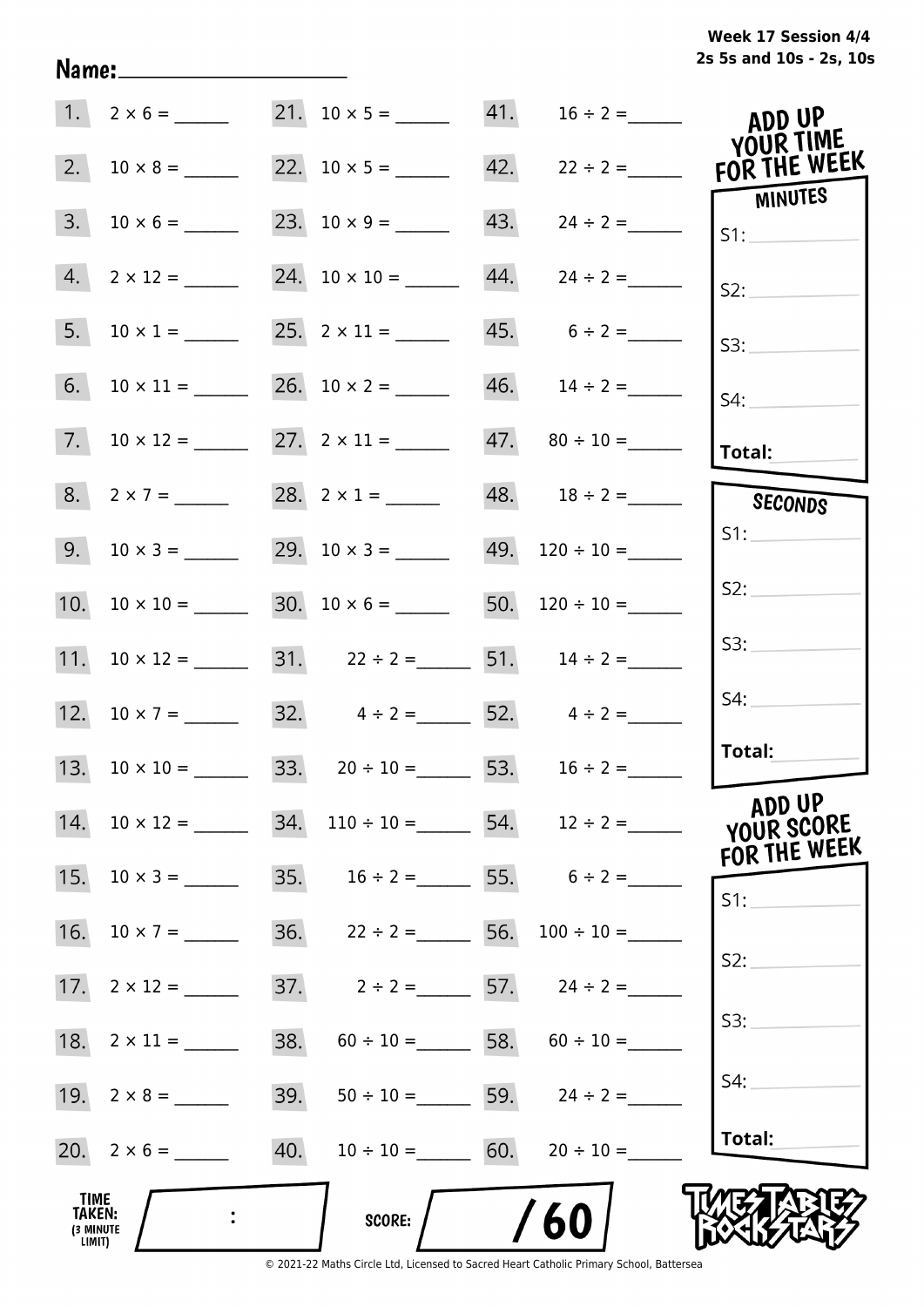Week 18 Session 1/4 2s 5s and 10s - 5s

|                                              |                    |     |                          | 2s 5s and 10s - 5        |
|----------------------------------------------|--------------------|-----|--------------------------|--------------------------|
|                                              | 1. $5 \times 1 =$  |     |                          | $41. \quad 4 \times 5 =$ |
|                                              |                    |     |                          | $42. 6 \times 5 =$       |
|                                              | $3. 5 \times 2 =$  |     |                          |                          |
|                                              | $4. 5 \times 3 =$  |     |                          |                          |
|                                              | 5. $5 \times 4 =$  |     |                          | $45. 7 \times 5 =$       |
|                                              | 6. $5 \times 8 =$  |     |                          | $46. \quad 8 \times 5 =$ |
|                                              | $7.5 \times 8 =$   |     | 27. $5 \times 9 =$       | $47. 6 \times 5 =$       |
|                                              | $8. 5 \times 6 =$  |     | 28. $5 \times 2 =$       | $48. 10 \times 5 =$      |
|                                              | 9. $5 \times 10 =$ |     | $29. 5 \times 6 =$       |                          |
|                                              | 10. $5 \times 3 =$ |     |                          |                          |
|                                              | 11. $5 \times 4 =$ |     |                          |                          |
|                                              | 12. $5 \times 8 =$ |     | $32. \quad 8 \times 5 =$ |                          |
| 13.                                          |                    | 33. |                          |                          |
|                                              | 14. $5 \times 5 =$ |     | $34. \quad 4 \times 5 =$ |                          |
| 15.                                          |                    |     | $35.5 \times 5 =$        |                          |
| 16.                                          | $5 \times 1 =$     |     | $36.$ 12 × 5 = ______    |                          |
| 17.                                          | $5 \times 2 =$     |     | $37. \quad 3 \times 5 =$ |                          |
| 18.                                          | $5 \times 1 =$     |     | $38. \quad 4 \times 5 =$ |                          |
|                                              | 19. $5 \times 8 =$ |     |                          |                          |
|                                              | 20. $5 \times 6 =$ |     | $40.6 \times 5 =$        |                          |
| TIME<br><b>TAKEN:</b><br>(3 MINUTE<br>LIMIT) |                    |     | /60<br>SCORE:            |                          |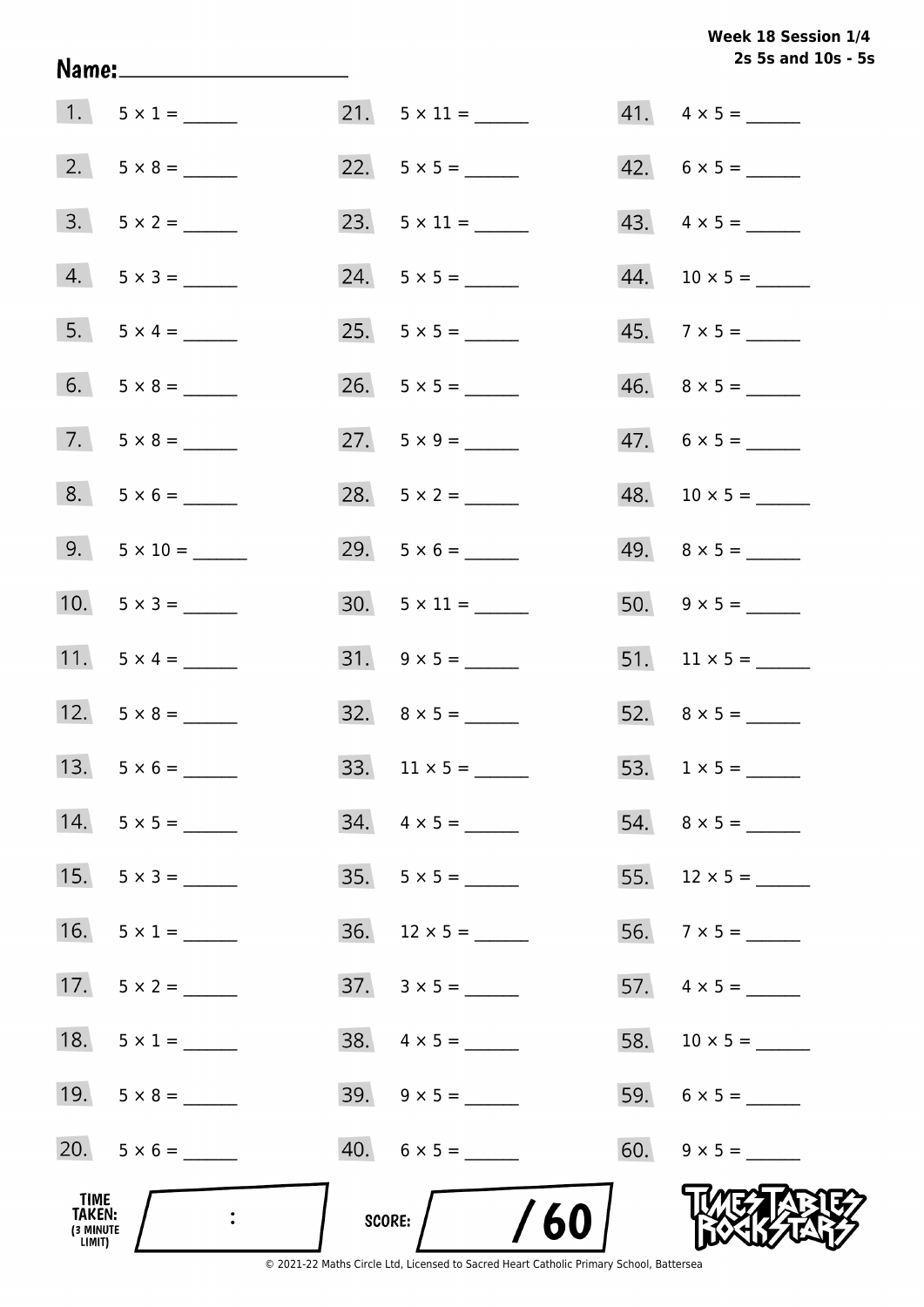|                                                     | Name:____________________ |               |                  |     | Week 18 Session 2/4<br>2s 5s and 10s - 5s |
|-----------------------------------------------------|---------------------------|---------------|------------------|-----|-------------------------------------------|
| 1.                                                  | $40 \div 5 =$             |               |                  |     |                                           |
| 2.                                                  |                           | 22.           |                  |     |                                           |
| 3.                                                  | $30 \div 5 =$             | 23.           | $30 \div 5 =$    |     |                                           |
| 4.                                                  | $40 \div 5 =$             | 24.           | $20 \div 5 =$    |     |                                           |
| 5.                                                  | $20 \div 5 =$             | 25.           |                  |     |                                           |
| 6.                                                  | $5 \div 5 =$              | 26.           |                  |     |                                           |
| 7.                                                  |                           | 27.           | $10 \div 5 =$    | 47. | $45 \div 5 =$                             |
| 8.                                                  | $15 \div 5 =$             | 28.           | $60 \div 5 =$    | 48. | $25 \div 5 =$                             |
| 9.                                                  |                           | 29.           | $40 \div 5 =$    | 49. | $25 \div 5 =$                             |
| 10.                                                 |                           | 30.           | $15 \div 5 =$    | 50. | $45 \div 5 =$                             |
| 11.                                                 | $50 \div 5 =$             |               |                  |     | 51. $55 \div 5 =$                         |
| 12.                                                 | $15 \div 5 =$             |               | $32.40 \div 5 =$ |     | $52.$ $45 \div 5 =$                       |
| 13.                                                 |                           | 33.           |                  | 53. |                                           |
| 14.                                                 |                           | 34.           |                  | 54. |                                           |
| 15.                                                 |                           | 35.           |                  | 55. |                                           |
| 16.                                                 |                           | 36.           |                  | 56. |                                           |
| 17.                                                 | $15 \div 5 =$             | 37.           | $10 \div 5 =$    | 57. | $15 \div 5 =$                             |
| 18.                                                 | $20 \div 5 =$             | 38.           | $15 \div 5 =$    | 58. | $45 \div 5 =$                             |
| 19.                                                 | $40 \div 5 =$             |               |                  |     | 59. $5 \div 5 =$                          |
| 20.                                                 |                           | 40.           | $20 \div 5 =$    | 60. | $10 \div 5 =$                             |
| <b>TIME</b><br><b>TAKEN:</b><br>(3 MINUTE<br>LIMIT) |                           | <b>SCORE:</b> | /60              |     |                                           |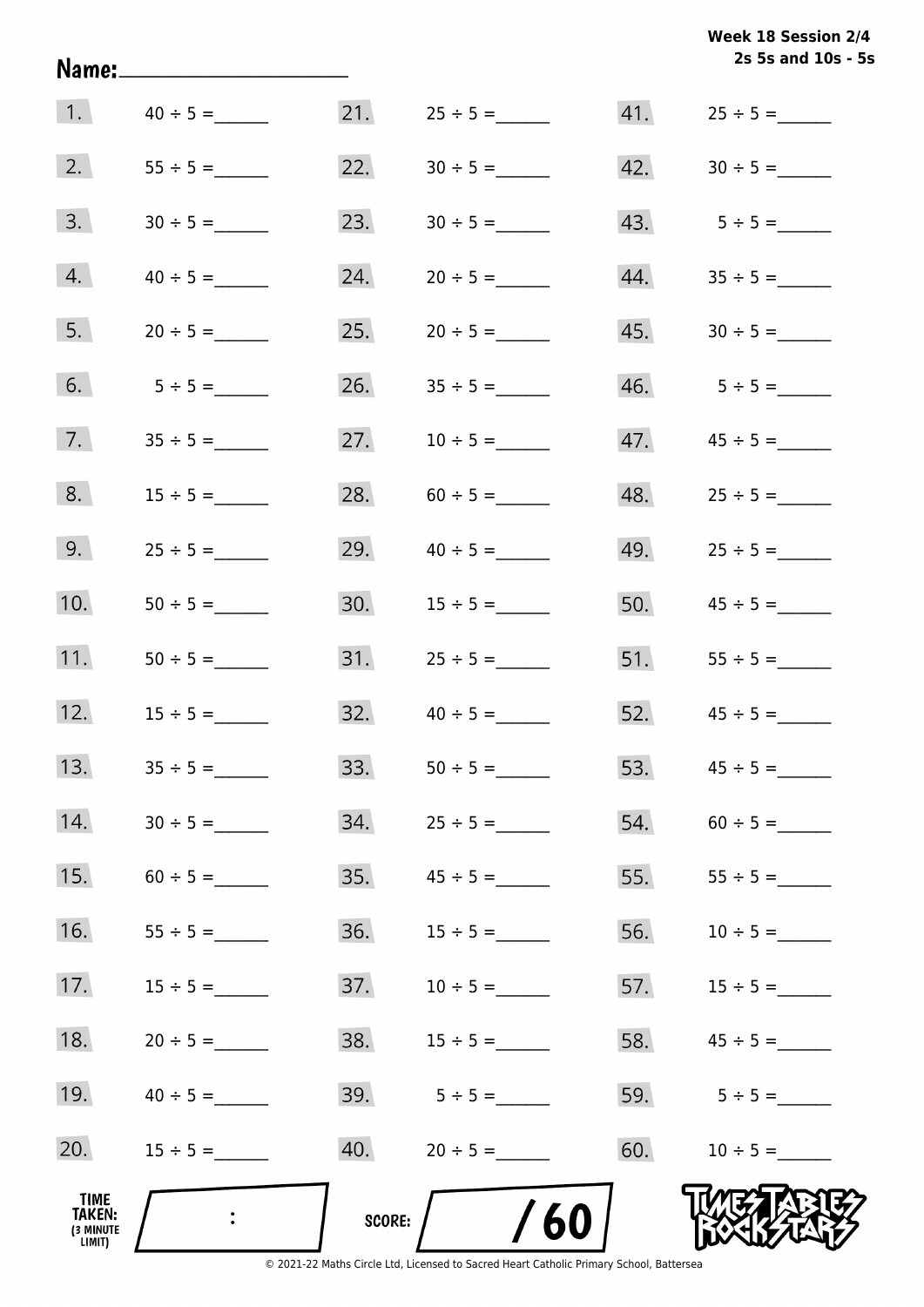**2s 5s and 10s - 5s Week 18 Session 3/4** 

| 1.                                            | $\begin{array}{c} 5 \\ \times 8 \end{array}$ | 13.            | $5\overline{)}$<br>$\times$ 5                |        | $\frac{5}{\times 6}$<br>25.                   | 37. | $\frac{5}{2}$                                 | 49. | $\overline{5}$<br>$\times$ 4            |
|-----------------------------------------------|----------------------------------------------|----------------|----------------------------------------------|--------|-----------------------------------------------|-----|-----------------------------------------------|-----|-----------------------------------------|
| 2.                                            | $\begin{array}{c} 5 \\ \times 1 \end{array}$ | 14.            | $\begin{array}{c} 5 \\ \times 6 \end{array}$ | 26.    | $\begin{array}{r} 5 \\ \times 10 \end{array}$ | 38. | $\begin{array}{c} 5 \\ \times 8 \end{array}$  | 50. | $\overline{5}$<br>$\times$ 6            |
| 3.                                            | $\begin{array}{r} 5 \\ \times 6 \end{array}$ | 15.            | $\begin{array}{c} 5 \\ \times 8 \end{array}$ | 27.    | $\frac{5}{x}$ 4                               | 39. | $\begin{array}{c} 5 \\ \times 11 \end{array}$ | 51. | 5<br>$\times$ 10                        |
| 4.                                            | $\frac{5}{\times 3}$                         | 16.            | $\frac{5}{x}$                                | 28.    | $\begin{array}{c} 5 \\ \times 11 \end{array}$ | 40. | $\begin{array}{r} 5 \\ \times 9 \end{array}$  | 52. | 5<br>$\times$ 6                         |
| 5.                                            | $\frac{5}{\times 8}$                         | 17.            | $\frac{5}{2}$                                | 29.    | $\frac{5}{\times 2}$                          | 41. | $\begin{array}{r} 5 \\ \times 8 \end{array}$  | 53. | 5<br>$\times$ 6                         |
| 6.                                            | $\frac{5}{x}$ 4                              | 18.            | $\begin{array}{c} 5 \\ x \ 9 \end{array}$    | 30.    | $\begin{array}{c} 5 \\ \times 6 \end{array}$  | 42. | $\frac{5}{2}$                                 | 54. | $\overline{\mathbf{5}}$<br>$\times$ 1   |
| 7.                                            | $\begin{array}{r} 5 \\ \times 6 \end{array}$ | 19.            | $\overline{5}$<br>$\times$ 4                 | 31.    | $\begin{array}{c} 5 \\ \times 4 \end{array}$  | 43. | $\begin{array}{c} 5 \\ \times 3 \end{array}$  | 55. | $\overline{\phantom{0}}$<br>$\times$ 12 |
| 8.                                            | $\begin{array}{c} 5 \\ \times 1 \end{array}$ | 20.            | $\frac{5}{2}$                                | 32.    | $\begin{array}{c} 5 \\ \times 8 \end{array}$  | 44. | $\frac{5}{2}$                                 | 56. | $\begin{array}{c} 5 \\ x 9 \end{array}$ |
| 9.                                            | 5<br>$\times$ 11                             | 21.            | 5<br>$\times$ 3                              | 33.    | 5<br>$\times$ 3                               | 45. | 5<br>$\times 8$                               | 57. | $\mathsf S$<br>$\times$ 4               |
| 10.                                           | 5<br>$\times$ 9                              | 22.            | 5<br>$\times$ 7                              | 34.    | 5<br>$\times$ 9                               | 46. | 5<br>$\times$ 7                               | 58. | 5<br>$\times$ 10                        |
| 11.                                           | 5<br>$\times$ 5                              | 23.            | 5<br>$\times$ 10                             | 35.    | 5<br>$\times$ 5                               | 47. | 5<br>$\times$ 9                               | 59. | $\mathsf S$<br>$\times$ 11              |
| 12.                                           | 5<br>$\times$ 7                              | 24.            | 5<br>$\times 8$                              | 36.    | 5<br>$\times$ 9                               | 48. | 5<br>$\times 8$                               | 60. | 5<br>$\times$ 8                         |
| <b>TIME<br/>TAKEN:</b><br>(3 MINUTE<br>LIMIT) |                                              | $\ddot{\cdot}$ |                                              | SCORE: | $\overline{\phantom{a}}$                      | 60  |                                               |     |                                         |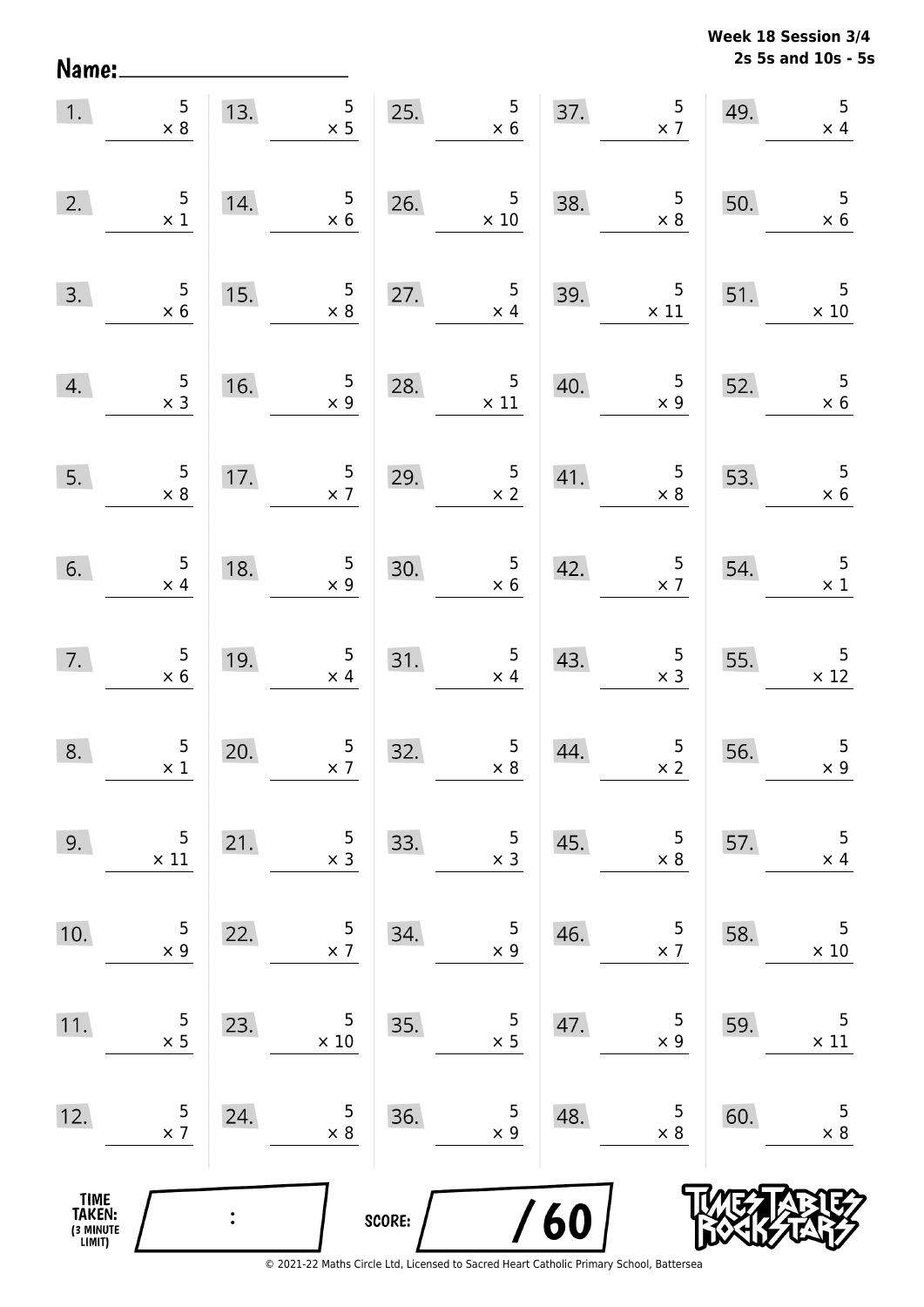| Week 18 Session 4/4 |                    |  |  |  |
|---------------------|--------------------|--|--|--|
|                     | 2s 5s and 10s - 5s |  |  |  |

|                                       | $1. 5 \times 9 =$   |     |                                     |     |               | ADD UP<br>YOUR TIME            |
|---------------------------------------|---------------------|-----|-------------------------------------|-----|---------------|--------------------------------|
| 2.                                    | $5 \times 5 =$      |     | 22. $5 \times 12 =$                 | 42. | $20 \div 5 =$ | FOR THE WEEK<br><b>MINUTES</b> |
| 3.                                    | $5 \times 7 =$      |     | 23. $5 \times 10 =$                 | 43. |               | S1:                            |
| 4.                                    | $5 \times 10 =$     |     | 24. $5 \times 3 =$                  | 44. |               | S2:                            |
| 5.                                    |                     |     |                                     | 45. | $15 \div 5 =$ | S3:                            |
| 6.                                    |                     |     |                                     | 46. | $15 \div 5 =$ | $S4$ :                         |
|                                       | $7. 5 \times 4 =$   |     |                                     | 47. | $10 \div 5 =$ | <b>Total:</b>                  |
|                                       | $8. 5 \times 3 =$   |     | 28. $5 \times 4 =$                  | 48. |               | SECONDS                        |
|                                       | 9. $5 \times 1 =$   |     | 29. $5 \times 4 =$                  | 49. | $15 \div 5 =$ | S1:                            |
|                                       | 10. $5 \times 10 =$ |     |                                     | 50. | $35 \div 5 =$ | S2:                            |
|                                       | 11. $5 \times 9 =$  |     | 31. $10 \div 5 =$ 51. $25 \div 5 =$ |     |               | S3:                            |
|                                       |                     |     | 32. $15 \div 5 =$ 52.               |     | $50 \div 5 =$ | S4:                            |
|                                       | 13. $5 \times 7 =$  |     | 33. $25 \div 5 =$ 53.               |     | $10 \div 5 =$ | Total:                         |
|                                       | 14. $5 \times 7 =$  | 34. | $55 \div 5 = 54.$ $55 \div 5 =$     |     |               | ADD UP<br>YOUR SCORE           |
| 15.                                   | $5 \times 9 =$      | 35. | $45 \div 5 =$ 55.                   |     | $40 \div 5 =$ | FOR THE WEEK<br>S1:            |
| 16.                                   | $5 \times 7 =$      | 36. | $10 \div 5 =$                       | 56. | $5 \div 5 =$  |                                |
| 17.                                   | $5 \times 3 =$      | 37. | $10 \div 5 = 57$ .                  |     | $20 \div 5 =$ | S2:                            |
| 18.                                   |                     | 38. | $5 \div 5 = 58$ .                   |     | $20 \div 5 =$ | S3:                            |
|                                       |                     | 39. | $45 \div 5 =$ 5.5 = 59.             |     | $25 \div 5 =$ | S4:                            |
|                                       | 20. $5 \times 3 =$  | 40. | $25 \div 5 = 60.$                   |     | $10 \div 5 =$ | Total:                         |
| TIME<br>TAKEN:<br>(3 MINUTE<br>LIMIT) |                     |     | <b>SCORE:</b>                       |     | 60            |                                |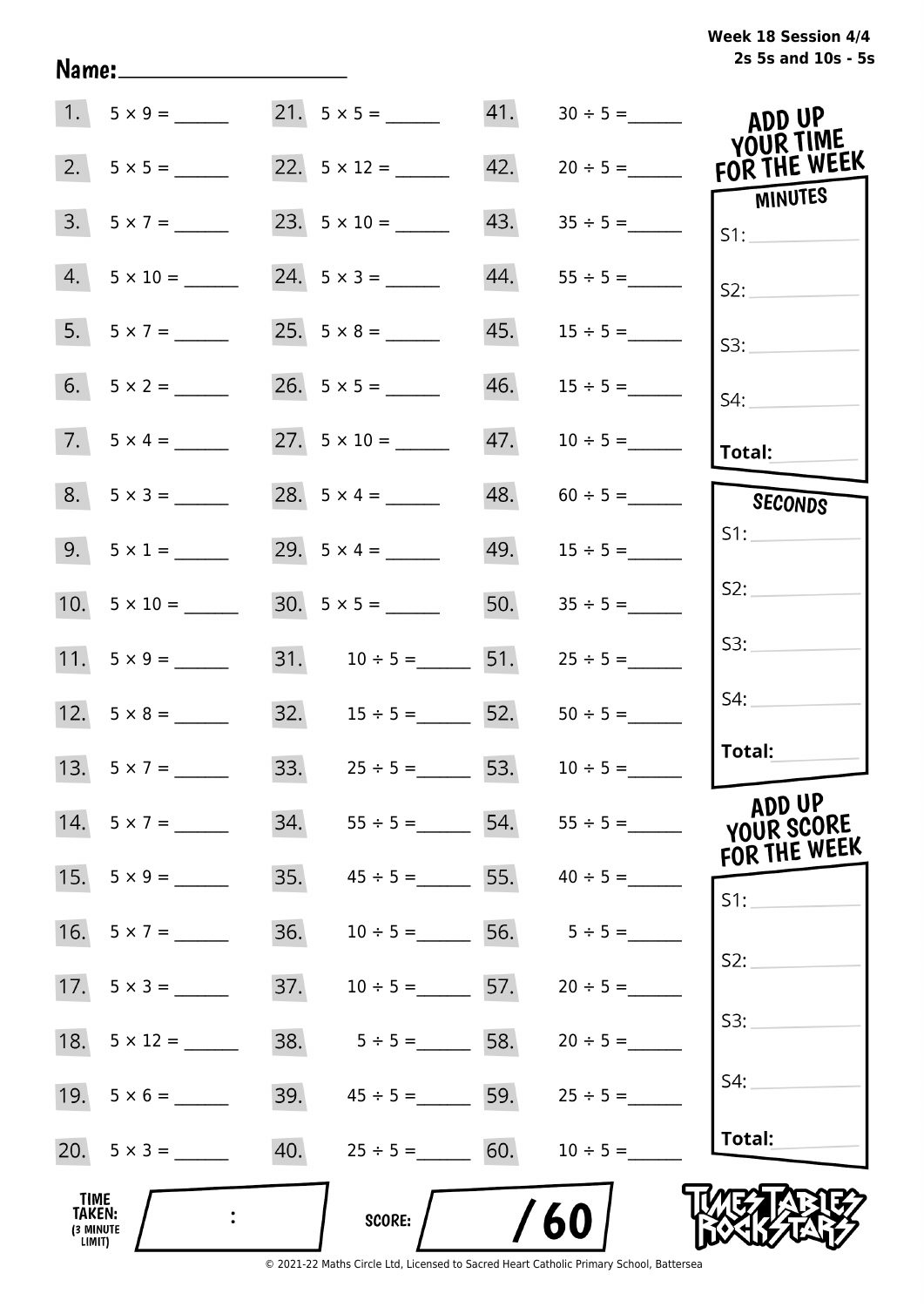# **2s 5s and 10s - 10s Week 19 Session 1/4**

|                                              | 1. $10 \times 4 =$   |               |                                                                                         |     | $41. \quad 8 \times 10 =$ |
|----------------------------------------------|----------------------|---------------|-----------------------------------------------------------------------------------------|-----|---------------------------|
|                                              | 2. $10 \times 7 =$   |               |                                                                                         |     | $42. 6 \times 10 =$       |
| 3.                                           |                      |               | 23. $10 \times 11 =$                                                                    |     | $43. 9 \times 10 =$       |
|                                              | $4. 10 \times 11 =$  |               |                                                                                         |     | $44.7 \times 10 =$        |
| 5.                                           |                      |               |                                                                                         |     | $45. \quad 8 \times 10 =$ |
| 6.                                           |                      |               |                                                                                         |     | $46. \quad 8 \times 10 =$ |
|                                              |                      |               |                                                                                         |     | $47.7 \times 10 =$        |
| 8.                                           | $10 \times 4 =$      |               |                                                                                         |     | $48. 6 \times 10 =$       |
|                                              |                      |               | 29. $10 \times 7 =$                                                                     |     | $49.7 \times 10 =$        |
|                                              | 10. $10 \times 2 =$  |               |                                                                                         |     |                           |
| 11.                                          |                      |               | $31. 9 \times 10 =$                                                                     |     | $51. \quad 8 \times 10 =$ |
|                                              |                      |               | $32. \quad 1 \times 10 =$                                                               |     |                           |
|                                              | 13. $10 \times 12 =$ |               |                                                                                         |     |                           |
| 14.                                          |                      | 34.           | $11 \times 10 =$                                                                        | 54. | $12 \times 10 =$          |
| 15.                                          |                      |               |                                                                                         |     |                           |
| 16.                                          | $10 \times 12 =$     |               | $36. \quad 9 \times 10 =$                                                               |     |                           |
| 17.                                          | $10 \times 9 =$      |               |                                                                                         |     |                           |
| 18.                                          | $10 \times 3 =$      |               | $38. \quad 8 \times 10 =$                                                               |     |                           |
| 19.                                          |                      |               |                                                                                         |     |                           |
| 20.                                          | $10 \times 9 =$      |               | $40. \quad 8 \times 10 =$                                                               |     |                           |
| TIME<br><b>TAKEN:</b><br>(3 MINUTE<br>LIMIT) |                      | <b>SCORE:</b> | © 2021-22 Maths Circle Ltd. Licensed to Sacred Heart Catholic Primary School, Battersea |     |                           |

Name: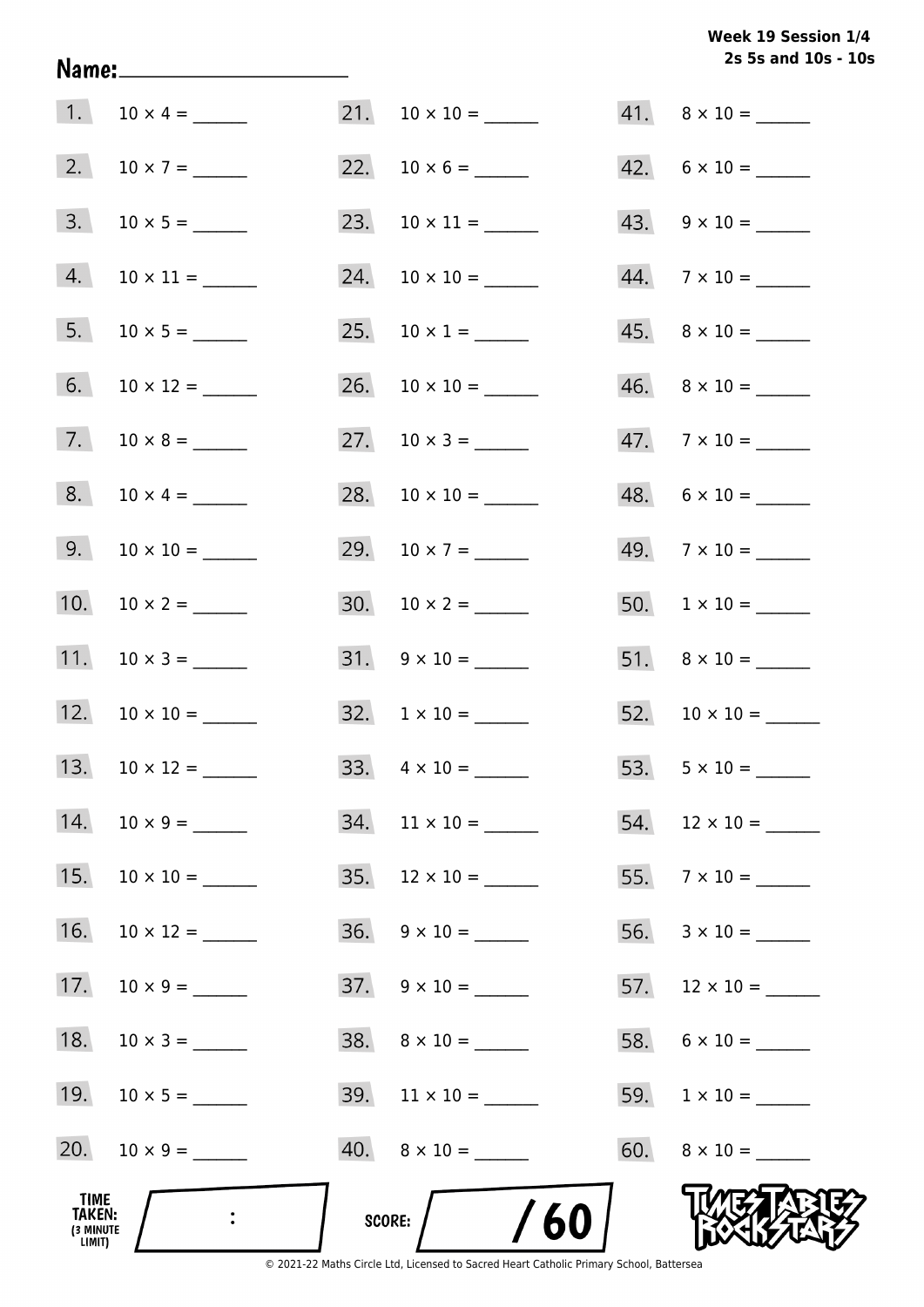**2s 5s and 10s - 10s Week 19 Session 2/4** 

| 1.                                    |                 | 21.    |                    |     |                           |
|---------------------------------------|-----------------|--------|--------------------|-----|---------------------------|
| 2.                                    | $20 \div 10 =$  | 22.    |                    | 42. |                           |
| 3.                                    | $80 \div 10 =$  | 23.    | $30 \div 10 =$     | 43. |                           |
| 4.                                    |                 | 24.    |                    | 44. |                           |
| 5.                                    |                 | 25.    |                    |     | $45. \qquad 40 \div 10 =$ |
| 6.                                    |                 | 26.    |                    | 46. |                           |
| 7.                                    |                 | 27.    | $70 \div 10 =$     | 47. | $110 \div 10 =$           |
| 8.                                    |                 | 28.    |                    | 48. |                           |
| 9.                                    |                 | 29.    |                    | 49. |                           |
| 10.                                   | $20 \div 10 =$  | 30.    | $10 \div 10 =$     | 50. | $60 \div 10 =$            |
| 11.                                   |                 | 31.    | $10 \div 10 =$     | 51. |                           |
| 12.                                   |                 | 32.    | $120 \div 10 =$    |     | 52. $90 \div 10 =$        |
| 13.                                   | $50 \div 10 =$  |        | 33. $40 \div 10 =$ | 53. |                           |
| 14.                                   | $30 \div 10 =$  | 34.    |                    | 54. |                           |
| 15.                                   | $100 \div 10 =$ | 35.    | $20 \div 10 =$     | 55. | $120 \div 10 =$           |
| 16.                                   |                 | 36.    |                    | 56. |                           |
| 17.                                   |                 | 37.    | $110 \div 10 =$    | 57. |                           |
| 18.                                   |                 | 38.    |                    | 58. |                           |
| 19.                                   |                 | 39.    |                    | 59. |                           |
| 20.                                   |                 | 40.    |                    | 60. |                           |
| TIME<br>TAKEN:<br>(3 MINUTE<br>LIMIT) | $\ddot{\cdot}$  | SCORE: | 60                 |     |                           |

Name: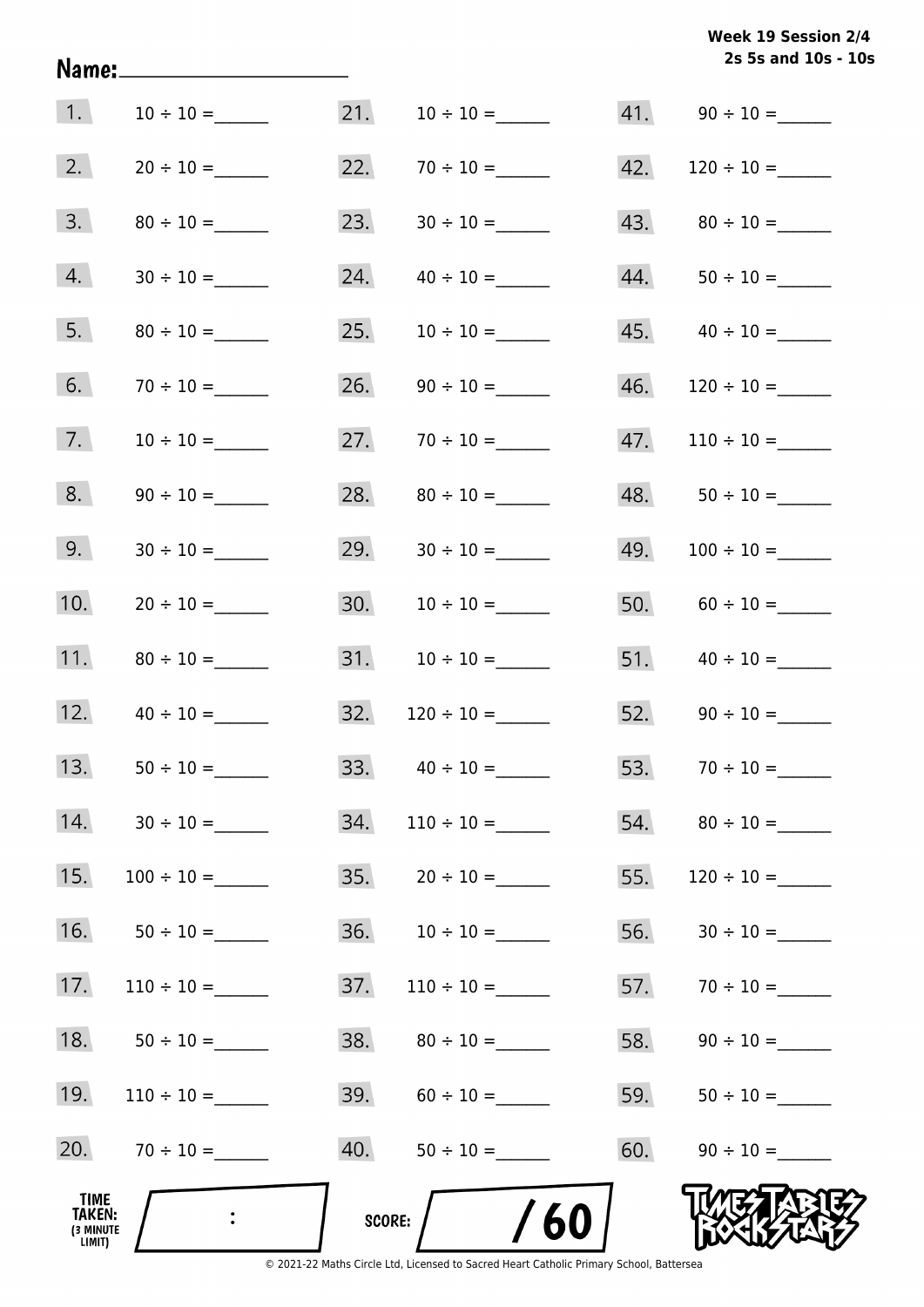**2s 5s and 10s - 10s Week 19 Session 3/4** 

| 1.                                            | $10\,$<br>$\times$ 9  | 13. | 10 <sup>°</sup><br>$\times$ 5 | 25.    | $10\,$<br>$\times$ 6  | 37.        | $10\,$<br>$\times$ 7  | 49. | 10<br>$\times$ 11     |
|-----------------------------------------------|-----------------------|-----|-------------------------------|--------|-----------------------|------------|-----------------------|-----|-----------------------|
| 2.                                            | $10\,$<br>$\times$ 11 | 14. | 10<br>$\times$ 5              | 26.    | $10\,$<br>$\times 8$  | 38.        | $10\,$<br>$\times$ 11 | 50. | 10<br>$\times$ 5      |
| 3.                                            | $10\,$<br>$\times$ 6  | 15. | $10\,$<br>$\times$ 5          | 27.    | $10\,$<br>$\times$ 7  | 39.        | 10<br>$\times$ 2      | 51. | $10\,$<br>$\times$ 11 |
| 4.                                            | $10\,$<br>$\times$ 12 | 16. | $10\,$<br>$\times$ 11         | 28.    | $10\,$<br>$\times$ 5  | 40.        | $10\,$<br>$\times$ 6  | 52. | $10\,$<br>$\times$ 6  |
| 5.                                            | $10\,$<br>$\times$ 5  | 17. | $10\,$<br>$\times 2$          | 29.    | $10\,$<br>$\times$ 1  | 41.        | $10\,$<br>$\times$ 1  | 53. | $10\,$<br>$\times$ 9  |
| 6.                                            | 10<br>$\times$ 3      | 18. | $10\,$<br>$\times$ 11         | 30.    | $10\,$<br>$\times$ 11 | 42.        | $10\,$<br>$\times$ 10 | 54. | $10\,$<br>$\times$ 7  |
| 7.                                            | $10\,$<br>$\times$ 10 | 19. | 10<br>$\times$ 3              | 31.    | $10\,$<br>$\times$ 2  | 43.        | $10\,$<br>$\times$ 5  | 55. | $10\,$<br>$\times$ 1  |
| 8.                                            | $10\,$<br>$\times$ 12 | 20. | $10\,$<br>$\times$ 5          | 32.    | $10\,$<br>$\times 8$  | 44.        | $10\,$<br>$\times$ 12 | 56. | $10\,$<br>$\times$ 8  |
| 9.                                            | 10<br>$\times$ 11     | 21. | 10<br>$\times$ 12             | 33.    | 10<br>$\times$ 12     | 45.        | 10<br>$\times$ 3      | 57. | $10\,$<br>$\times$ 11 |
| 10.                                           | 10<br>$\times$ 3      | 22. | 10<br>$\times$ 1              | 34.    | $10\,$<br>$\times$ 1  | 46.        | 10<br>$\times$ 5      | 58. | $10\,$<br>$\times$ 7  |
| 11.                                           | 10<br>$\times$ 5      | 23. | 10<br>$\times 6$              | 35.    | $10\,$<br>$\times$ 11 | 47.        | 10<br>$\times$ 10     | 59. | $10\,$<br>$\times$ 7  |
| 12.                                           | 10<br>$\times$ 3      | 24. | 10<br>$\times$ 11             | 36.    | $10\,$<br>$\times$ 3  | 48.        | 10<br>$\times$ 6      | 60. | 10<br>$\times$ 12     |
| <b>TIME<br/>TAKEN:</b><br>(3 MINUTE<br>LIMIT) |                       |     |                               | SCORE: |                       | <b>/60</b> |                       |     |                       |

Name: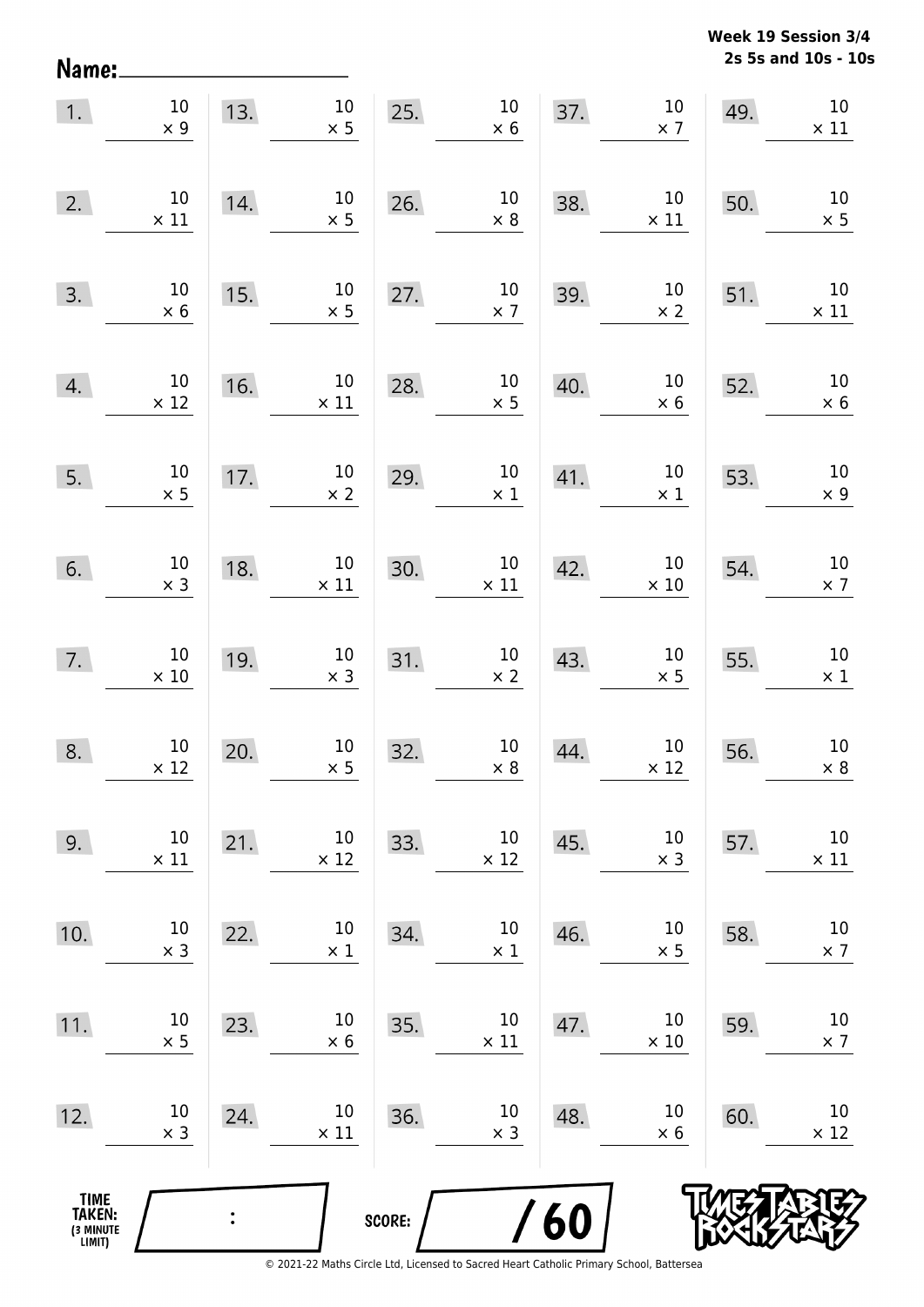| 1.                                    |                     |     | $10 \times 10 =$ 21. $10 \times 7 =$ 41. $90 \div 10 =$    |                                   | ADD UP<br>YOUR TIME                  |
|---------------------------------------|---------------------|-----|------------------------------------------------------------|-----------------------------------|--------------------------------------|
| 2.                                    | $10 \times 4 =$     |     |                                                            |                                   | FOR THE WEEK                         |
| 3.                                    |                     |     |                                                            | $43. \quad 40 \div 10 =$          | MINUTES<br>S1:                       |
| 4.                                    |                     |     |                                                            |                                   | S2:                                  |
| 5.                                    | $10 \times 3 =$     |     |                                                            | $45. \qquad 30 \div 10 =$         | S3:                                  |
| 6.                                    | $10 \times 8 =$     |     |                                                            | $46. 100 \div 10 =$               | S4:                                  |
| 7.                                    | $10 \times 1 =$     |     | 27. $10 \times 1 =$                                        | $47.$ 120 ÷ 10 =                  | Total:                               |
| 8.                                    | $10 \times 1 =$     |     |                                                            | $48. 100 \div 10 =$               | SECONDS                              |
| 9.                                    | $10 \times 9 =$     |     |                                                            | $49.$ 110 ÷ 10 =                  | S1:                                  |
| 10.                                   |                     |     | 30. $10 \times 12 =$ 50. $60 \div 10 =$                    |                                   | S2:                                  |
| 11.                                   |                     |     | 31. $90 \div 10 =$ 51. $50 \div 10 =$                      |                                   | S3:                                  |
|                                       | 12. $10 \times 4 =$ |     | 32. $80 \div 10 =$ 52. $70 \div 10 =$                      |                                   | S4:                                  |
|                                       |                     |     | 33. $100 \div 10 =$ 53. $90 \div 10 =$                     |                                   | Total:                               |
| 14.                                   | $10 \times 12 =$    | 34. |                                                            | $40 \div 10 =$ 54. $30 \div 10 =$ | ADD UP<br>YOUR SCORE<br>FOR THE WEEK |
| 15.                                   | $10 \times 1 =$     |     | 35. $30 \div 10 =$ 55. $50 \div 10 =$                      |                                   | S1:                                  |
| 16.                                   | $10 \times 2 =$     | 36. | $80 \div 10 =$ 56. $10 \div 10 =$                          |                                   |                                      |
| 17.                                   |                     | 37. | $120 \div 10 =$ 57.                                        | $110 \div 10 =$                   | S2:                                  |
| 18.                                   |                     | 38. | $120 \div 10 =$ 58. $10 \div 10 =$                         |                                   | S3:                                  |
| 19.                                   | $10 \times 4 =$     | 39. | $120 \div 10 =$ 59. $90 \div 10 =$                         |                                   | S4:                                  |
|                                       |                     |     | 20. $10 \times 10 =$ 40. $90 \div 10 =$ 60. $90 \div 10 =$ |                                   | Total:                               |
| TIME<br>TAKEN:<br>(3 MINUTE<br>LIMIT) |                     |     | SCORE:                                                     | 60                                |                                      |

Name: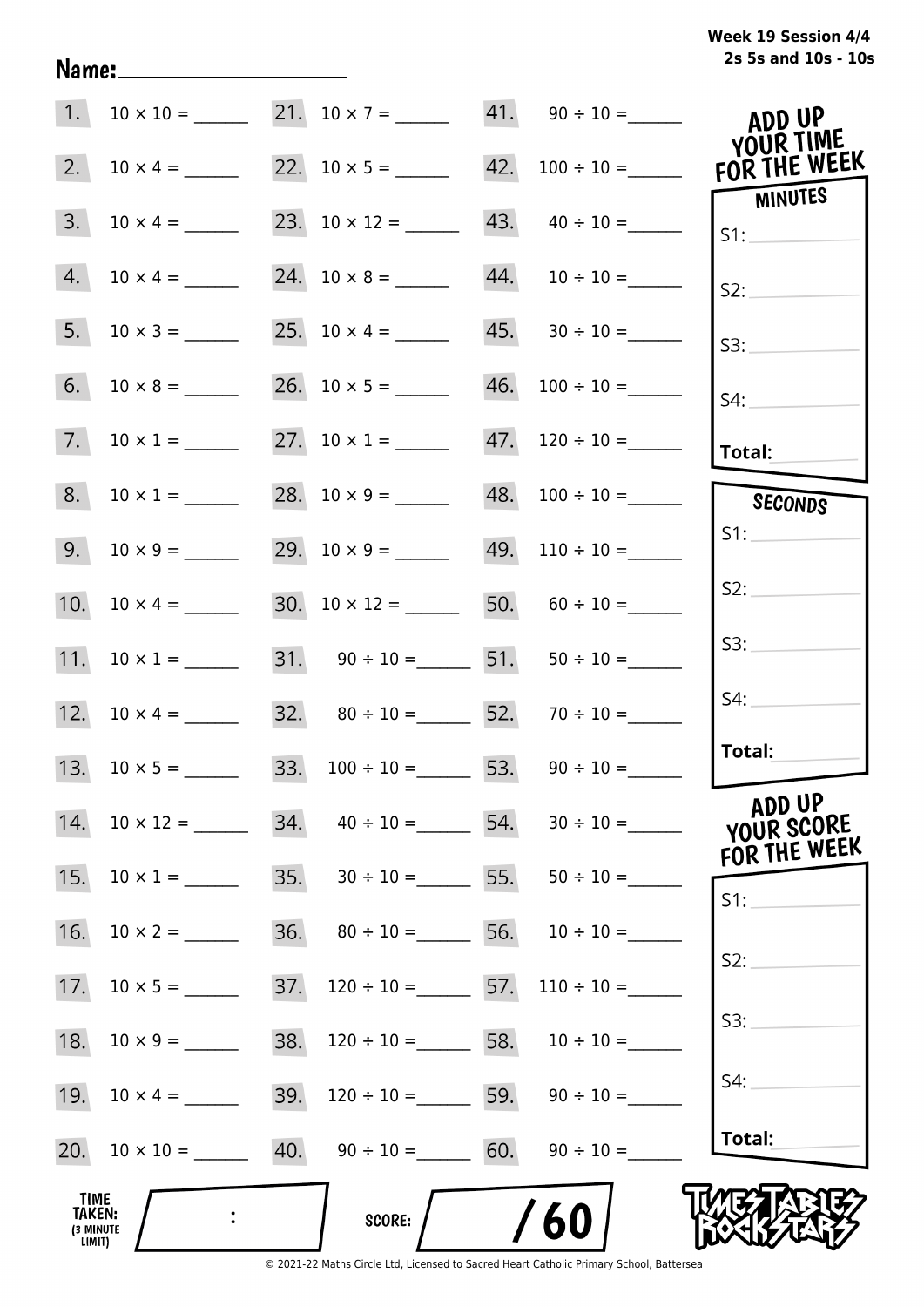**2s 5s and 10s - 2s, 5s, 10s Week 20 Session 1/4** 

| <b>TIME</b><br><b>TAKEN:</b><br>(3 MINUTE<br>LIMIT) |                     | /60<br>SCORE:            |                          |
|-----------------------------------------------------|---------------------|--------------------------|--------------------------|
| 20.                                                 |                     |                          |                          |
| 19.                                                 |                     |                          |                          |
| 18.                                                 | $5 \times 12 =$     |                          |                          |
| 17.                                                 |                     | $37. \quad 4 \times 5 =$ |                          |
| 16.                                                 | $10 \times 4 =$     | $36. 1 \times 5 =$       |                          |
|                                                     | 15. $2 \times 8 =$  | 35. $12 \times 5 =$      |                          |
|                                                     | 14. $2 \times 1 =$  |                          | 54. $4 \times 10 =$      |
|                                                     | 13. $5 \times 7 =$  |                          |                          |
|                                                     | 12. $10 \times 3 =$ |                          | 52. $7 \times 5 =$       |
|                                                     | 11. $10 \times 5 =$ |                          |                          |
|                                                     | 10. $5 \times 7 =$  |                          |                          |
|                                                     | 9. $2 \times 3 =$   | 29. $10 \times 12 =$     |                          |
|                                                     | $8. 5 \times 4 =$   | 28. $10 \times 7 =$      | $48. 2 \times 2 =$       |
|                                                     |                     | 27. $2 \times 3 =$       | $47. 5 \times 5 =$       |
|                                                     |                     |                          | $46. 6 \times 10 =$      |
|                                                     |                     |                          |                          |
|                                                     | $4. 5 \times 3 =$   |                          |                          |
|                                                     | $3. 10 \times 11 =$ |                          | $43.7 \times 5 =$        |
|                                                     | 2. $5 \times 3 =$   |                          |                          |
|                                                     |                     | $21. 2 \times 3 =$       | $41. \quad 8 \times 2 =$ |

Name: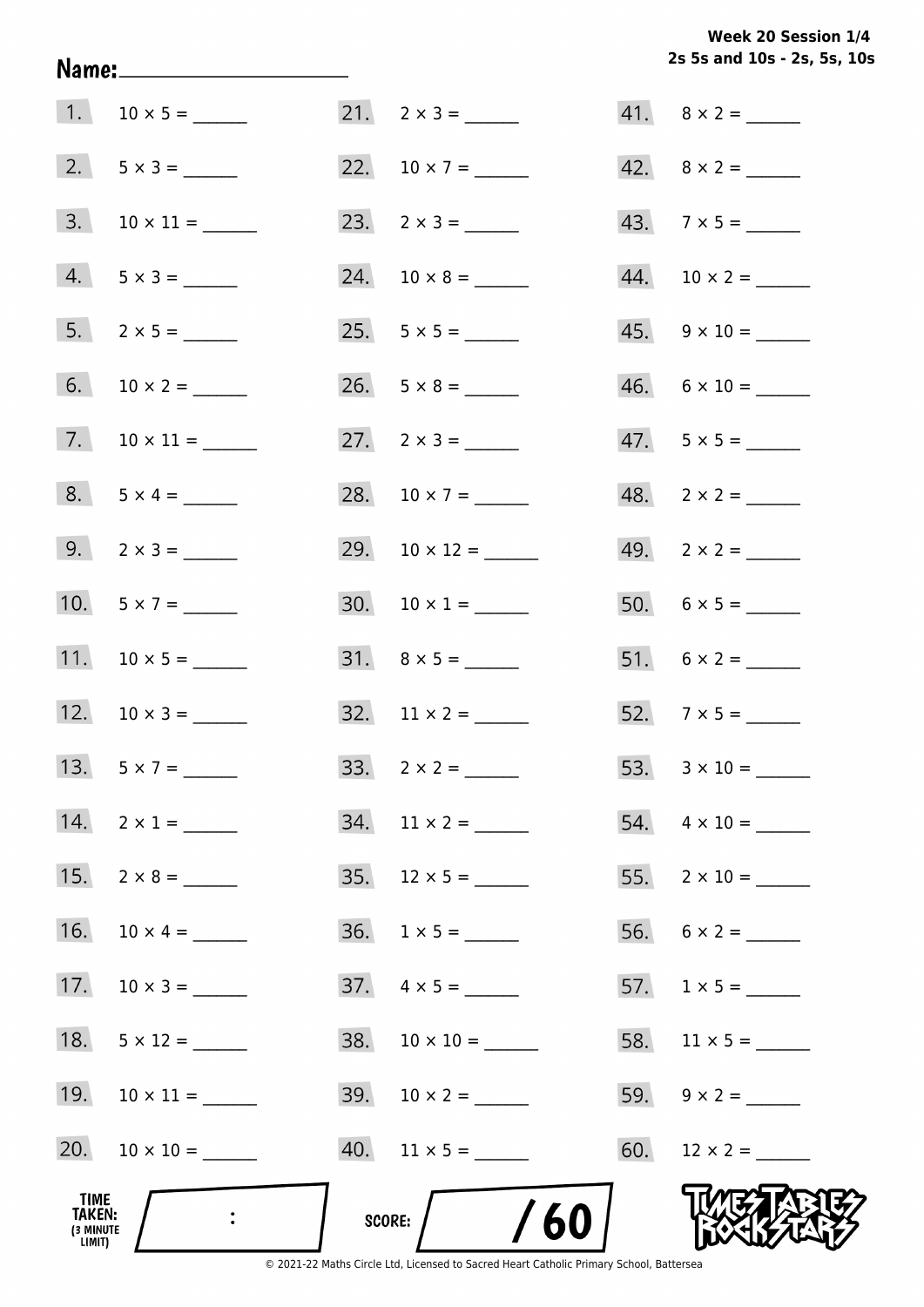**2s 5s and 10s - 2s, 5s, 10s Week 20 Session 2/4** 

| 1.                                    |                     |               |                     |     | $41.$ $4 \div 2 =$ |
|---------------------------------------|---------------------|---------------|---------------------|-----|--------------------|
| 2.                                    |                     |               | 22. $55 \div 5 =$   |     |                    |
| 3.                                    | $16 \div 2 =$       |               | 23. $15 \div 5 =$   |     |                    |
| 4.                                    | $8 \div 2 =$        | 24.           | $10 \div 5 =$       |     | $44. 60 \div 10 =$ |
| 5.                                    |                     |               |                     |     |                    |
| 6.                                    | $12 \div 2 =$       |               |                     |     |                    |
| 7.                                    | $12 \div 2 =$       | 27.           |                     | 47. |                    |
| 8.                                    | $5 \div 5 =$        |               | 28. $22 \div 2 =$   |     | $48. 5 \div 5 =$   |
| 9.                                    | $12 \div 2 =$       | 29.           | $40 \div 10 =$      |     | 49. $20 \div 2 =$  |
| 10.                                   | $2 \div 2 =$        |               | 30. $55 \div 5 =$   |     | 50. $40 \div 5 =$  |
|                                       | 11. $30 \div 10 =$  |               |                     |     |                    |
|                                       | 12. $110 \div 10 =$ |               |                     |     |                    |
|                                       | 13. $25 \div 5 =$   |               | 33. $40 \div 10 =$  |     |                    |
| 14.                                   |                     |               |                     |     | $54. 60 \div 5 =$  |
| 15.                                   | $22 \div 2 =$       |               | $35.$ $25 \div 5 =$ |     | 55. $18 \div 2 =$  |
| 16.                                   |                     | 36.           | $110 \div 10 =$     |     | 56. $24 \div 2 =$  |
| 17.                                   | $45 \div 5 =$       |               |                     |     |                    |
| 18.                                   | $45 \div 5 =$       |               |                     | 58. |                    |
| 19.                                   | $24 \div 2 =$       | 39.           | $30 \div 5 =$       |     | 59. $45 \div 5 =$  |
| 20.                                   |                     | 40.           | $10 \div 5 =$       |     | 60. $90 \div 10 =$ |
| TIME<br>TAKEN:<br>(3 MINUTE<br>LIMIT) |                     | <b>SCORE:</b> | /60                 |     |                    |

Name: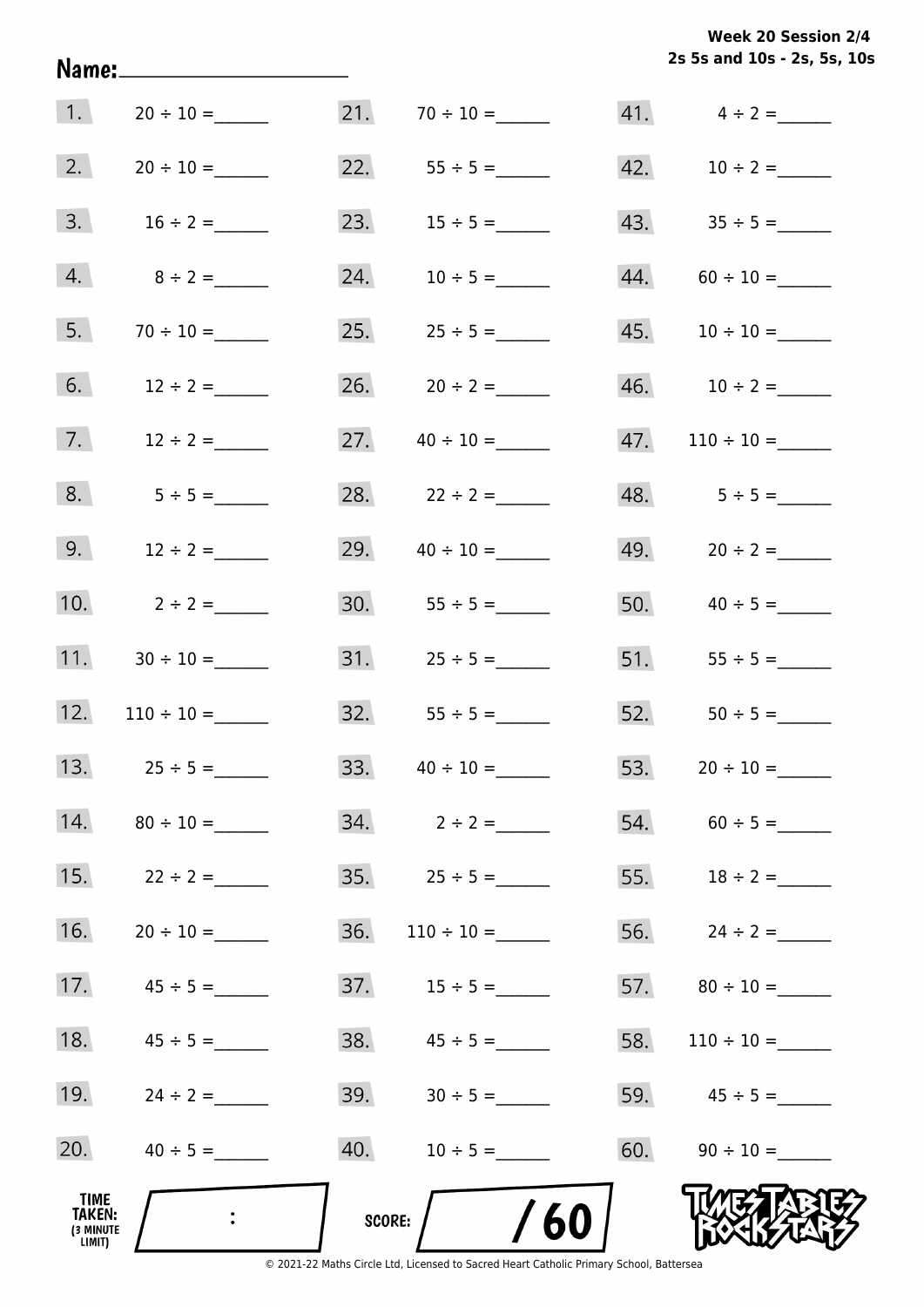**2s 5s and 10s - 2s, 5s, 10s Week 20 Session 3/4** 

| 1.                                            | $2^{\circ}$<br>$\times$ 10                   | 13.            | 10<br>$\times$ 9               | 25.    | 10<br>$\times$ 1                              | 37. | $10\,$<br>$\times$ 7                  | 49. | $10\,$<br>$\times$ 7                  |
|-----------------------------------------------|----------------------------------------------|----------------|--------------------------------|--------|-----------------------------------------------|-----|---------------------------------------|-----|---------------------------------------|
| 2.                                            | 10<br>$\times 8$                             | 14.            | $5\phantom{.0}$<br>$\times$ 10 | 26.    | 10<br>$\times$ 1                              | 38. | $10\,$<br>$\times$ 8                  | 50. | 10<br>$\times$ 3                      |
| 3.                                            | $\overline{2}$<br>$\times$ 4                 | 15.            | $\overline{2}$<br>$\times 9$   | 27.    | $\begin{array}{c} 10 \\ \times 2 \end{array}$ | 39. | 10<br>$\times$ 1                      | 51. | 5<br>$\times$ 10                      |
| 4.                                            | $\overline{2}$<br>$\times$ 12                | 16.            | $10\,$<br>$\times 2$           | 28.    | $10\,$<br>$\times$ 9                          | 40. | $\overline{\mathbf{c}}$<br>$\times$ 1 | 52. | $\overline{\mathbf{5}}$<br>$\times$ 7 |
| 5.                                            | $\begin{array}{c} 5 \\ \times 6 \end{array}$ | 17.            | $\overline{2}$<br>$\times$ 10  | 29.    | $10\,$<br>$\times$ 12                         | 41. | $10\,$<br>$\times$ 6                  | 53. | $\overline{2}$<br>$\times$ 2          |
| 6.                                            | $10$<br>$\times$ 5                           | 18.            | $10\,$<br>$\times$ 11          | 30.    | $\overline{2}$<br>$\times$ 2                  | 42. | $\overline{\mathbf{c}}$<br>$\times$ 5 | 54. | $\overline{2}$<br>$\times$ 8          |
| 7.                                            | $\begin{array}{c} 5 \\ \times 8 \end{array}$ | 19.            | 10<br>$\times$ 3               | 31.    | $\begin{array}{c} 5 \\ \times 9 \end{array}$  | 43. | $10\,$<br>$\times$ 11                 | 55. | $10\,$<br>$\times$ 3                  |
| 8.                                            | $\begin{array}{c} 5 \\ \times 6 \end{array}$ | 20.            | 10<br>$\times$ 9               | 32.    | $10\,$<br>$\times$ 9                          | 44. | $10\,$<br>$\times$ 4                  | 56. | $\overline{2}$<br>$\times$ 10         |
| 9.                                            | $\overline{2}$<br>$\times 8$                 | 21.            | 5<br>$\times$ 5                | 33.    | 5<br>$\times$ 5                               | 45. | 10<br>$\times$ 7                      | 57. | $\mathsf{2}\,$<br>$\times$ 6          |
| 10.                                           | 5<br>$\times$ 9                              | 22.            | 10<br>$\times$ 10              | 34.    | $\mathsf 5$<br>$\times$ 11                    | 46. | 10<br>$\times$ 7                      | 58. | $\mathsf{2}\,$<br>$\times$ 3          |
| 11.                                           | $\overline{c}$<br>$\times$ 5                 | 23.            | $\overline{2}$<br>$\times$ 11  | 35.    | $\overline{c}$<br>$\times$ 1                  | 47. | 10<br>$\times$ 1                      | 59. | $\overline{2}$<br>$\times$ 12         |
| 12.                                           | 5<br>$\times$ 11                             | 24.            | 10<br>$\times$ 12              | 36.    | 5<br>$\times$ 5                               | 48. | 5<br>$\times$ 9                       | 60. | $\overline{2}$<br>$\times$ 12         |
| <b>TIME<br/>TAKEN:</b><br>(3 MINUTE<br>LIMIT) |                                              | $\ddot{\cdot}$ |                                | SCORE: |                                               | 60  |                                       |     |                                       |

Name: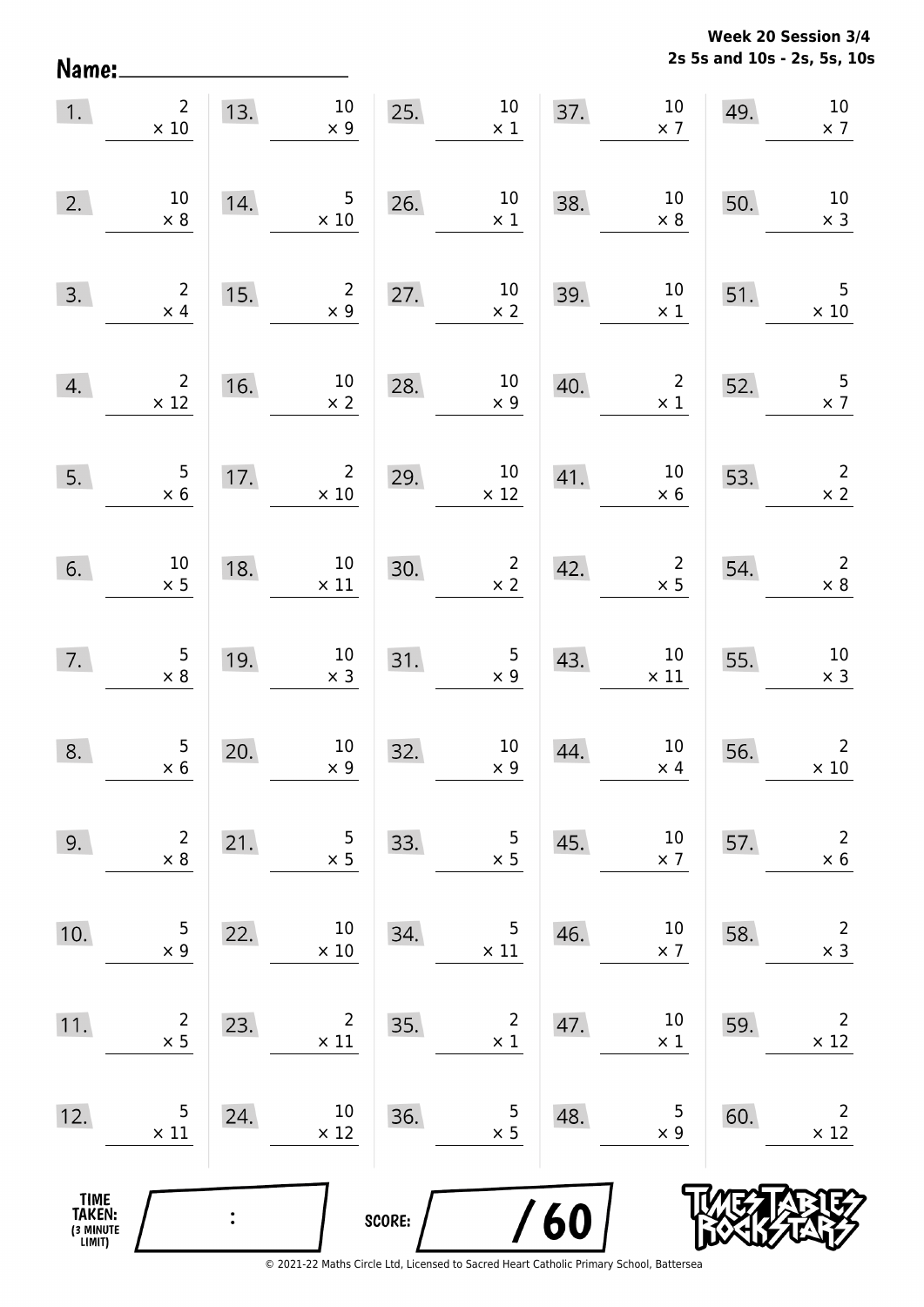|  | Week 20 Session 4/4         |  |  |  |
|--|-----------------------------|--|--|--|
|  | 2s 5s and 10s - 2s, 5s, 10s |  |  |  |

| 1.                                           | $2 \times 7 =$       |     |                                         | 21. $2 \times 8 =$ 41. $30 \div 5 =$               | ADD UP<br>YOUR TIME                  |
|----------------------------------------------|----------------------|-----|-----------------------------------------|----------------------------------------------------|--------------------------------------|
| 2.                                           |                      |     |                                         | 22. $10 \times 10 =$ 42. $4 \div 2 =$ FOR THE WEEK | MINUTES                              |
| 3.                                           |                      |     |                                         | 43. $8 \div 2 =$                                   | SI:                                  |
| 4.                                           |                      |     | 24. $5 \times 11 =$                     |                                                    | S2:                                  |
| 5.                                           | $5 \times 3 =$       |     | 25. $10 \times 4 =$                     | $45. 20 \div 5 =$                                  | S3:                                  |
| 6.                                           |                      |     | 26. $5 \times 1 =$                      |                                                    | $S4$ :                               |
|                                              | $7. 2 \times 12 =$   |     | $27. 5 \times 6 =$                      |                                                    | $ $ Total:                           |
| 8.                                           | $10 \times 7 =$      |     |                                         | $48. 55 \div 5 =$                                  | <b>SECONDS</b>                       |
|                                              | $9. 2 \times 2 =$    |     |                                         | 49. $2 \div 2 =$                                   | S1:                                  |
|                                              | 10. $2 \times 12 =$  |     | $30. 10 \times 3 =$                     | 50. $30 \div 5 =$                                  | S2:                                  |
|                                              | 11. $10 \times 5 =$  |     | 31. $120 \div 10 =$ 51. $100 \div 10 =$ |                                                    | S3:                                  |
|                                              |                      |     | 32. $14 \div 2 =$ 52. $20 \div 10 =$    |                                                    | S4:                                  |
|                                              | 13. $10 \times 12 =$ |     |                                         | 33. $8 \div 2 =$ 53. $22 \div 2 =$                 | <b>Total:</b>                        |
|                                              | 14. $2 \times 9 =$   |     |                                         | 34. $10 \div 2 =$ 54. $60 \div 10 =$               | ADD UP<br>YOUR SCORE<br>FOR THE WEEK |
| 15.                                          | $10 \times 9 =$      |     |                                         | 35. $35 \div 5 =$ 55. $55 \div 5 =$                | S1:                                  |
| 16.                                          |                      |     |                                         | 36. $15 \div 5 =$ 56. $70 \div 10 =$               |                                      |
|                                              |                      | 37. | $120 \div 10 =$ 57. $100 \div 10 =$     |                                                    | S2:                                  |
| 18.                                          | $5 \times 4 =$       | 38. |                                         | $120 \div 10 =$ 58. $25 \div 5 =$                  | S3:                                  |
|                                              |                      |     |                                         | 39. $18 \div 2 =$ 59. $60 \div 5 =$                | S4:                                  |
|                                              |                      |     | 40. $110 \div 10 =$ 60. $24 \div 2 =$   |                                                    | Total:                               |
| TIME<br><b>TAKEN:</b><br>(3 MINUTE<br>LIMIT) |                      |     | <b>SCORE:</b>                           | /60                                                |                                      |

Name: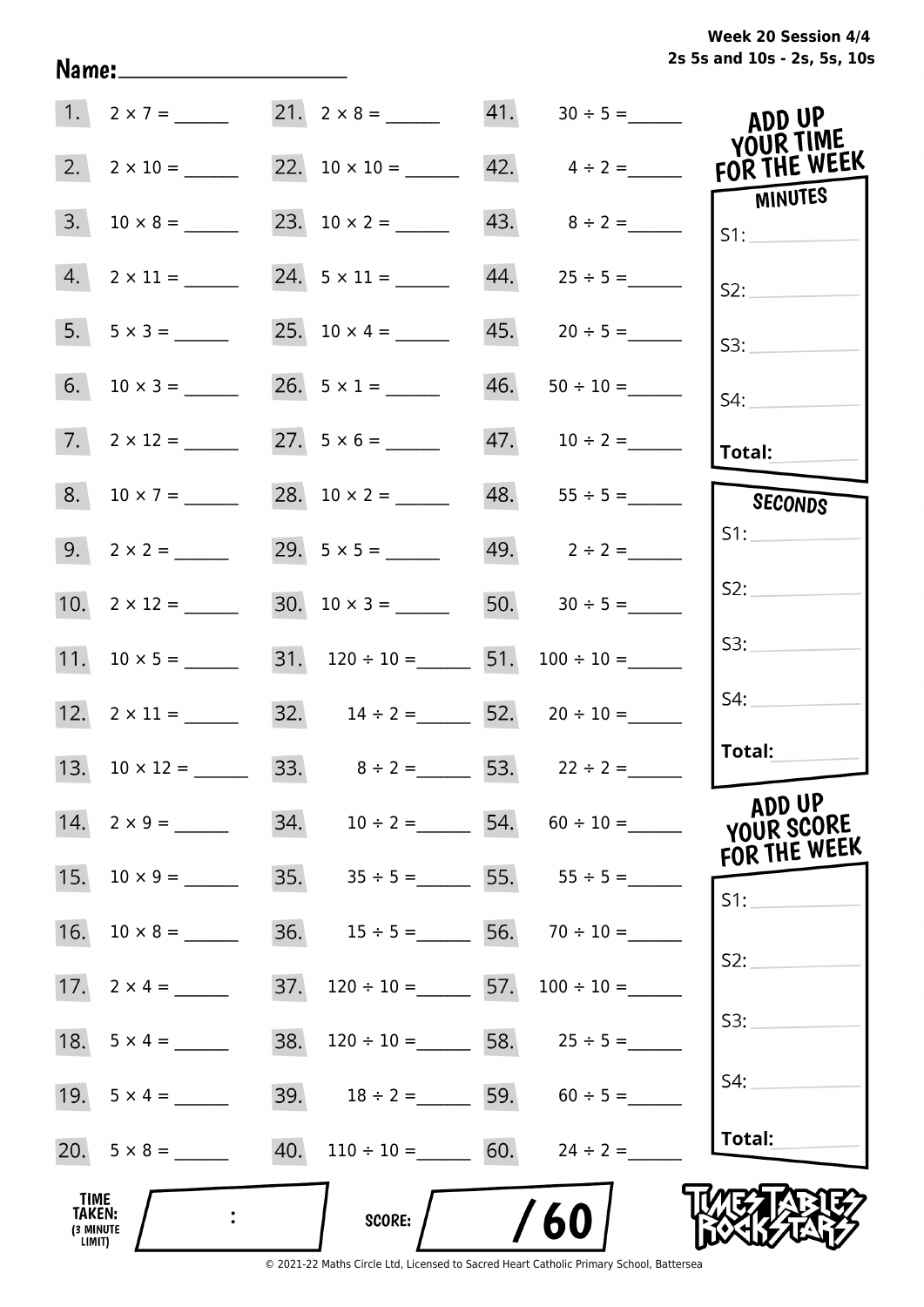**2s 5s and 10s - 2s, 5s, 10s Week 21 Session 1/4** 

|                                              | 1. $2 \times 1 =$        |                                                                                                          | $41. 1 \times 5 =$        |
|----------------------------------------------|--------------------------|----------------------------------------------------------------------------------------------------------|---------------------------|
|                                              |                          |                                                                                                          | $42. \quad 4 \times 5 =$  |
|                                              | $3. 10 \times 11 =$      |                                                                                                          |                           |
|                                              | $4. 5 \times 1 =$        |                                                                                                          | $44.7 \times 2 =$         |
|                                              |                          |                                                                                                          |                           |
|                                              |                          | 26. $10 \times 7 =$                                                                                      | $46. 6 \times 2 =$        |
|                                              | $7. \qquad 2 \times 2 =$ | 27. $10 \times 1 =$                                                                                      | $47. \quad 3 \times 2 =$  |
|                                              |                          |                                                                                                          |                           |
|                                              | 9. $5 \times 7 =$        |                                                                                                          | 49. $1 \times 5 =$        |
|                                              | 10. $5 \times 2 =$       | $30. 5 \times 6 =$                                                                                       | $50.7 \times 10 =$        |
|                                              | 11. $10 \times 9 =$      | $31. 2 \times 10 =$                                                                                      |                           |
|                                              | 12. $2 \times 5 =$       | $32. \quad 1 \times 2 =$                                                                                 |                           |
|                                              |                          |                                                                                                          |                           |
|                                              | 14. $5 \times 5 =$       | $34. 9 \times 5 =$                                                                                       | $54. 3 \times 5 =$        |
|                                              | 15. $2 \times 6 =$       | $35. \quad 9 \times 5 =$                                                                                 |                           |
| 16.                                          |                          | $36. 6 \times 2 =$                                                                                       |                           |
|                                              |                          | $37. \quad 9 \times 10 =$                                                                                | $57. \quad 9 \times 10 =$ |
|                                              |                          | $38. 1 \times 10 =$                                                                                      |                           |
|                                              | 19. $2 \times 8 =$       | 39. $11 \times 2 =$                                                                                      |                           |
|                                              | 20. $2 \times 2 =$       |                                                                                                          | $60.$ $5 \times 10 =$     |
| TIME<br><b>TAKEN:</b><br>(3 MINUTE<br>LIMIT) |                          | /60<br>SCORE:<br>© 2021-22 Maths Circle Ltd, Licensed to Sacred Heart Catholic Primary School, Battersea |                           |

Name: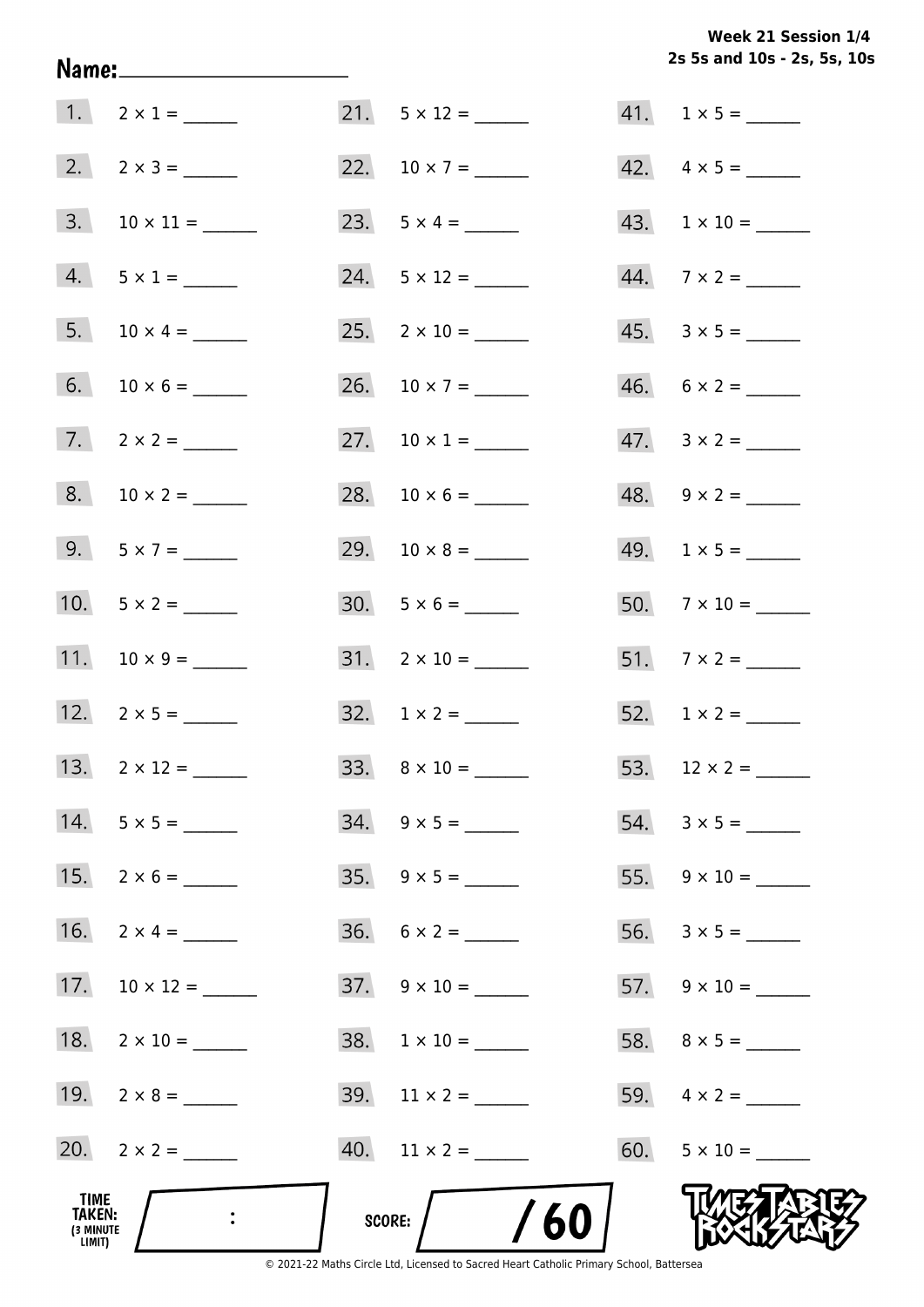|  | Week 21 Session 2/4         |  |  |
|--|-----------------------------|--|--|
|  | 2s 5s and 10s - 2s, 5s, 10s |  |  |

| 1.                                    | $50 \div 5 =$      |     | 21. $2 \div 2 =$         |     |                   |
|---------------------------------------|--------------------|-----|--------------------------|-----|-------------------|
|                                       |                    |     | 22. $90 \div 10 =$       |     | 42. $6 \div 2 =$  |
| 3.                                    | $5 \div 5 =$       | 23. | $120 \div 10 =$          |     | 43. $6 \div 2 =$  |
| 4.                                    | $4 \div 2 =$       |     | 24. $20 \div 5 =$        |     |                   |
| 5.                                    |                    |     | 25. $40 \div 10 =$       |     |                   |
| 6.                                    | $110 \div 10 =$    |     | 26. $5 \div 5 =$         |     |                   |
| 7.                                    | $45 \div 5 =$      |     | 27. $10 \div 2 =$        |     | 47. $2 \div 2 =$  |
| 8.                                    | $40 \div 10 =$     | 28. | $30 \div 10 =$           |     | $48. 60 \div 5 =$ |
| 9.                                    | $45 \div 5 =$      |     | 29. $16 \div 2 =$        |     | 49. $2 \div 2 =$  |
| 10.                                   | $25 \div 5 =$      |     | 30. $25 \div 5 =$        |     | 50. $8 \div 2 =$  |
| 11.                                   | $25 \div 5 =$      |     |                          |     | 51. $10 \div 5 =$ |
|                                       | 12. $18 \div 2 =$  |     | $32. \qquad 24 \div 2 =$ |     | 52. $15 \div 5 =$ |
|                                       | 13. $50 \div 10 =$ |     |                          |     | 53. $30 \div 5 =$ |
| 14.                                   |                    |     |                          |     |                   |
| 15.                                   | $14 \div 2 =$      | 35. | $10 \div 10 =$           |     | 55. $25 \div 5 =$ |
| 16.                                   | $80 \div 10 =$     | 36. | $30 \div 10 =$           |     | 56. $14 \div 2 =$ |
| 17.                                   | $24 \div 2 =$      | 37. | $40 \div 10 =$           | 57. |                   |
| 18.                                   | $100 \div 10 =$    | 38. | $15 \div 5 =$            |     | 58. $40 \div 5 =$ |
| 19.                                   |                    |     | 39. $22 \div 2 =$        |     | 59. $45 \div 5 =$ |
| 20.                                   | $15 \div 5 =$      |     |                          |     | 60. $35 \div 5 =$ |
| TIME<br>TAKEN:<br>(3 MINUTE<br>LIMIT) | $\ddot{\cdot}$     |     | 60<br><b>SCORE:</b>      |     |                   |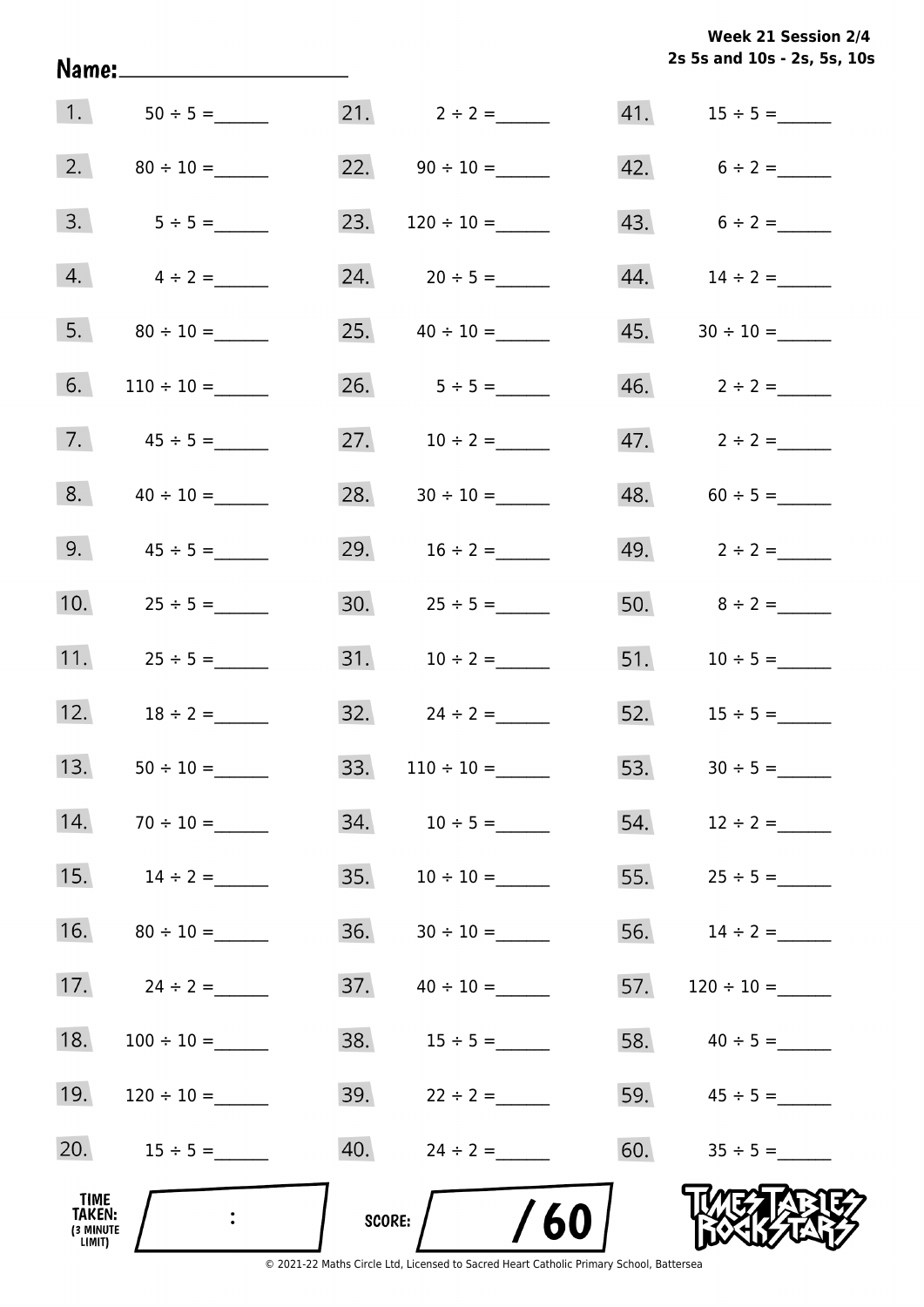**2s 5s and 10s - 2s, 5s, 10s Week 21 Session 3/4** 

| Name:                                         |                              |     |                               |        |                               |               |                                              |     | 2s 5s and 10s - 2s, 5s, 10   |
|-----------------------------------------------|------------------------------|-----|-------------------------------|--------|-------------------------------|---------------|----------------------------------------------|-----|------------------------------|
| 1.                                            | 5<br>$\times$ 2              | 13. | 5<br>$\times$ 2               | 25.    | $10\,$<br>$\times$ 9          | 37.           | 5<br>$\times$ 1                              | 49. | $\overline{5}$<br>$\times$ 5 |
| 2.                                            | $10\,$<br>$\times$ 5         | 14. | $\overline{2}$<br>$\times$ 12 | 26.    | $10\,$<br>$\times$ 5          | 38.           | $10\,$<br>$\times$ 6                         | 50. | $\mathsf 5$<br>$\times$ 9    |
| 3.                                            | $\overline{c}$<br>$\times$ 6 | 15. | $\overline{2}$<br>$\times$ 9  | 27.    | $\overline{2}$<br>$\times$ 12 | 39.           | $\overline{2}$<br>$\times$ 8                 | 51. | $\overline{2}$<br>$\times$ 7 |
| 4.                                            | 5<br>$\times$ 2              | 16. | $10\,$<br>$\times$ 1          | 28.    | $10\,$<br>$\times$ 3          | 40.           | 5<br>$\times$ 11                             | 52. | $10\,$<br>$\times$ 12        |
| 5.                                            | 5<br>$\times$ 1              | 17. | 5<br>$\times$ 11              | 29.    | $\overline{2}$<br>$\times$ 6  | 41.           | $\overline{c}$<br>$\times$ 3                 | 53. | $\overline{5}$<br>$\times$ 2 |
| 6.                                            | $\overline{2}$<br>$\times$ 4 | 18. | $10\,$<br>$\times$ 6          | 30.    | $\overline{c}$<br>$\times$ 1  | 42.           | $\begin{array}{c} 5 \\ \times 2 \end{array}$ | 54. | $\mathsf{2}\,$<br>$\times$ 2 |
| 7.                                            | $10\,$<br>$\times$ 5         | 19. | $10\,$<br>$\times$ 8          | 31.    | 5<br>$\times$ 1               | 43.           | $10\,$<br>$\times$ 10                        | 55. | 5<br>$\times$ 11             |
| 8.                                            | 5<br>$\times$ 12             | 20. | 5<br>$\times$ 10              | 32.    | $\overline{5}$<br>$\times$ 12 | 44.           | $\overline{2}$<br>$\times$ 4                 | 56. | 5<br>$\times$ 5              |
| 9.                                            | $10\,$<br>$\times$ 6         | 21. | $10\,$<br>$\times$ 3          | 33.    | $\overline{2}$<br>$\times$ 10 | 45.           | $\overline{2}$<br>$\times$ 5                 | 57. | 5<br>$\times$ 12             |
| 10.                                           | $10\,$<br>$\times$ 8         | 22. | $\overline{2}$<br>$\times$ 5  | 34.    | $10\,$<br>$\times$ 8          | 46.           | 5<br>$\times$ 6                              | 58. | 5<br>$\times$ 11             |
| 11.                                           | $10\,$<br>$\times$ 6         | 23. | $10\,$<br>$\times$ 12         | 35.    | $\overline{2}$<br>$\times$ 3  | 47.           | $10\,$<br>$\times$ 3                         | 59. | $10\,$<br>$\times$ 12        |
| 12.                                           | $\overline{2}$<br>$\times$ 5 | 24. | $10\,$<br>$\times$ 5          | 36.    | $\overline{2}$<br>$\times$ 4  | 48.           | $\overline{2}$<br>$\times$ 5                 | 60. | $\overline{2}$<br>$\times$ 7 |
| <b>TIME<br/>TAKEN:</b><br>(3 MINUTE<br>LIMIT) |                              |     |                               | SCORE: |                               | $\mathbf{60}$ |                                              |     |                              |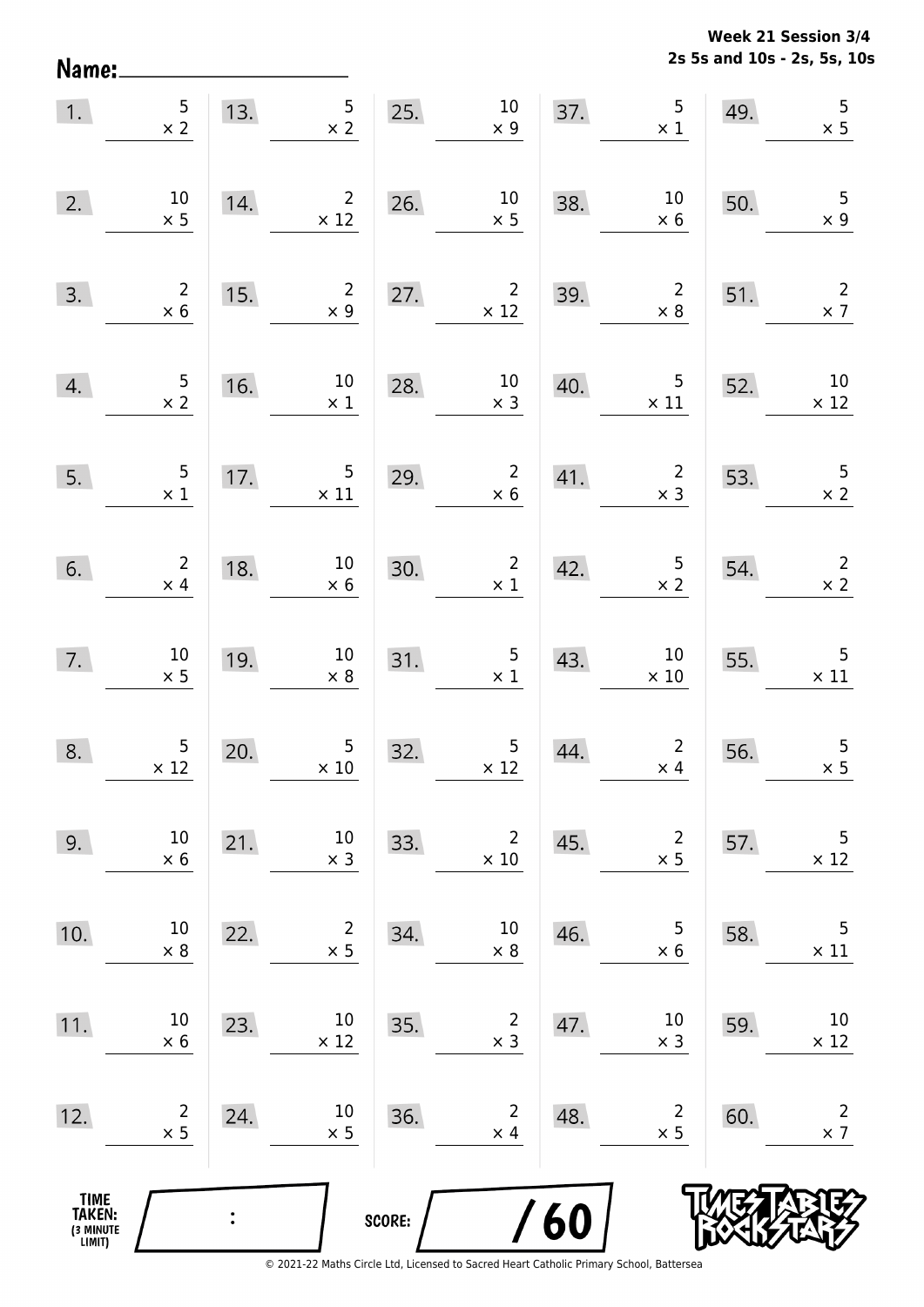**2s 5s and 10s - 2s, 5s, 10s Week 21 Session 4/4** 

| 1.                                                  |                     |                                       |                                      | ADD UP<br>YOUR TIME                  |
|-----------------------------------------------------|---------------------|---------------------------------------|--------------------------------------|--------------------------------------|
| 2.                                                  |                     |                                       | 42. $120 \div 10 =$ FOR THE WEEK     | MINUTES                              |
| 3.<br>$2 \times 7 =$                                |                     |                                       | $43. \qquad 24 \div 2 =$             |                                      |
| 4.<br>$2 \times 1 =$                                |                     |                                       | $44. \qquad 40 \div 10 =$            | S2:                                  |
| 5.<br>$5 \times 8 =$                                |                     |                                       | $45.$ $8 \div 2 =$                   | S3:                                  |
|                                                     |                     |                                       | $46. \qquad 90 \div 10 =$            | $S4$ :                               |
| $7. 2 \times 9 =$                                   |                     |                                       |                                      | $ $ Total: $\overline{\phantom{a}}$  |
| 8. $2 \times 7 =$                                   | 28. $5 \times 7 =$  |                                       | $48. \qquad 90 \div 10 =$            | SECONDS                              |
| $9. \quad 2 \times 11 =$                            | 29. $5 \times 10 =$ |                                       | $49.$ $55 \div 5 =$                  | S1:                                  |
|                                                     |                     |                                       | 30. $5 \times 10 =$ 50. $5 \div 5 =$ | S2:                                  |
|                                                     |                     | 31. $50 \div 10 =$ 51. $60 \div 10 =$ |                                      | S3:                                  |
|                                                     |                     | 32. $25 \div 5 =$ 52. $20 \div 10 =$  |                                      | S4:                                  |
|                                                     |                     |                                       | 33. $8 \div 2 = 53. 60 \div 5 =$     | Total:                               |
| $14. 5 \times 9 =$                                  |                     |                                       | 34. $20 \div 5 =$ 54. $22 \div 2 =$  | ADD UP<br>YOUR SCORE<br>FOR THE WEEK |
| 15. $5 \times 5 =$                                  |                     |                                       | 35. $6 \div 2 =$ 55. $25 \div 5 =$   | S1:                                  |
| $16. 2 \times 6 =$                                  |                     |                                       | 36. $35 \div 5 =$ 56. $18 \div 2 =$  |                                      |
|                                                     |                     | 37. $16 \div 2 =$ 57. $30 \div 5 =$   |                                      | S2:                                  |
|                                                     | 38.                 | $20 \div 10 =$ 58. $10 \div 10 =$     |                                      | S3:                                  |
| 19. $5 \times 2 =$                                  |                     |                                       | 39. $15 \div 5 =$ 59. $12 \div 2 =$  | S4:                                  |
| 20. $5 \times 1 =$                                  |                     | 40. $15 \div 5 =$ 60. $35 \div 5 =$   |                                      | Total:                               |
| <b>TIME</b><br><b>TAKEN:</b><br>(3 MINUTE<br>LIMIT) |                     | <b>SCORE:</b>                         | 60                                   |                                      |

Name: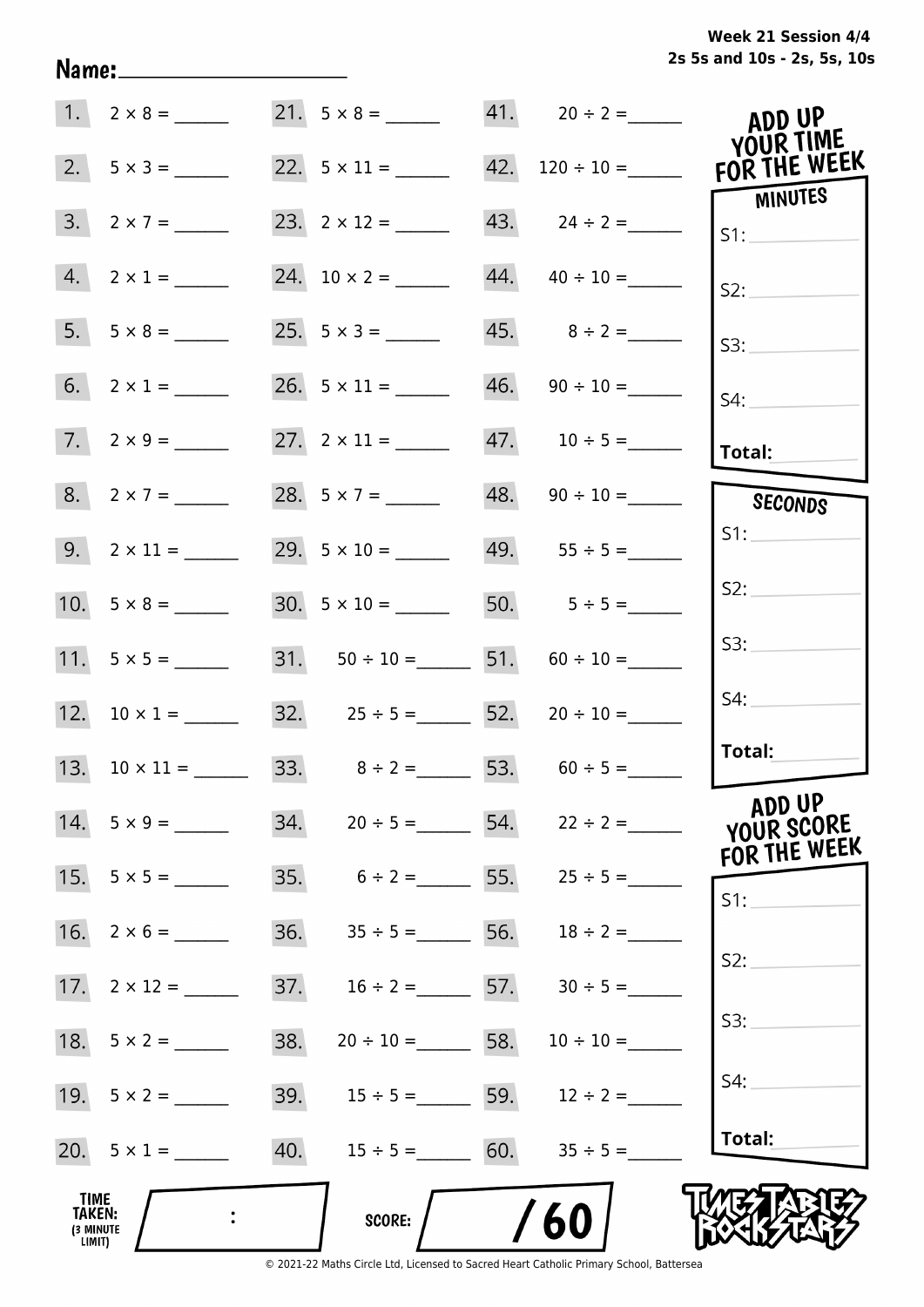**2s 5s and 10s - 2s, 5s, 10s Week 22 Session 1/4** 

| TIME<br>TAKEN:<br>(3 MINUTE<br>LIMIT) |                     | SCORE: $/$ /60           |                          |
|---------------------------------------|---------------------|--------------------------|--------------------------|
|                                       | 20. $10 \times 2 =$ | $40. \quad 8 \times 2 =$ | $60. 8 \times 5 =$       |
|                                       | 19. $2 \times 11 =$ | $39.7 \times 10 =$       |                          |
| 18.                                   | $10 \times 12 =$    | $38. 9 \times 10 =$      |                          |
| 17.                                   | $10 \times 8 =$     | $37. \quad 4 \times 2 =$ | 57. $10 \times 2 =$      |
| 16.                                   | $2 \times 12 =$     | $36. 6 \times 10 =$      |                          |
| 15.                                   |                     | 35. $11 \times 2 =$      |                          |
|                                       |                     |                          | $54.7 \times 10 =$       |
|                                       | 13. $2 \times 12 =$ |                          |                          |
|                                       | 12. $10 \times 7 =$ | $32. \quad 9 \times 5 =$ |                          |
|                                       | 11. $10 \times 8 =$ | $31. 5 \times 2 =$       |                          |
|                                       |                     | $30. 5 \times 7 =$       |                          |
|                                       | 9. $2 \times 4 =$   | 29. $5 \times 12 =$      | $49.$ 12 × 2 = ______    |
|                                       | $8. 5 \times 1 =$   | 28. $10 \times 9 =$      | $48. 5 \times 2 =$       |
|                                       | 7. $10 \times 12 =$ | $27. 5 \times 8 =$       | $47.3 \times 2 =$        |
|                                       | $6. 5 \times 8 =$   | 26. $10 \times 9 =$      | $46. \quad 7 \times 2 =$ |
|                                       |                     |                          | $45. 5 \times 5 =$       |
|                                       | 4. $2 \times 11 =$  |                          | $44.$ 11 × 10 = _______  |
|                                       | $3. 2 \times 1 =$   | 23. $10 \times 3 =$      |                          |
|                                       |                     |                          | $42. 10 \times 5 =$      |
|                                       | $1. 2 \times 8 =$   | 21. $10 \times 5 =$      | $41. 1 \times 10 =$      |

Name: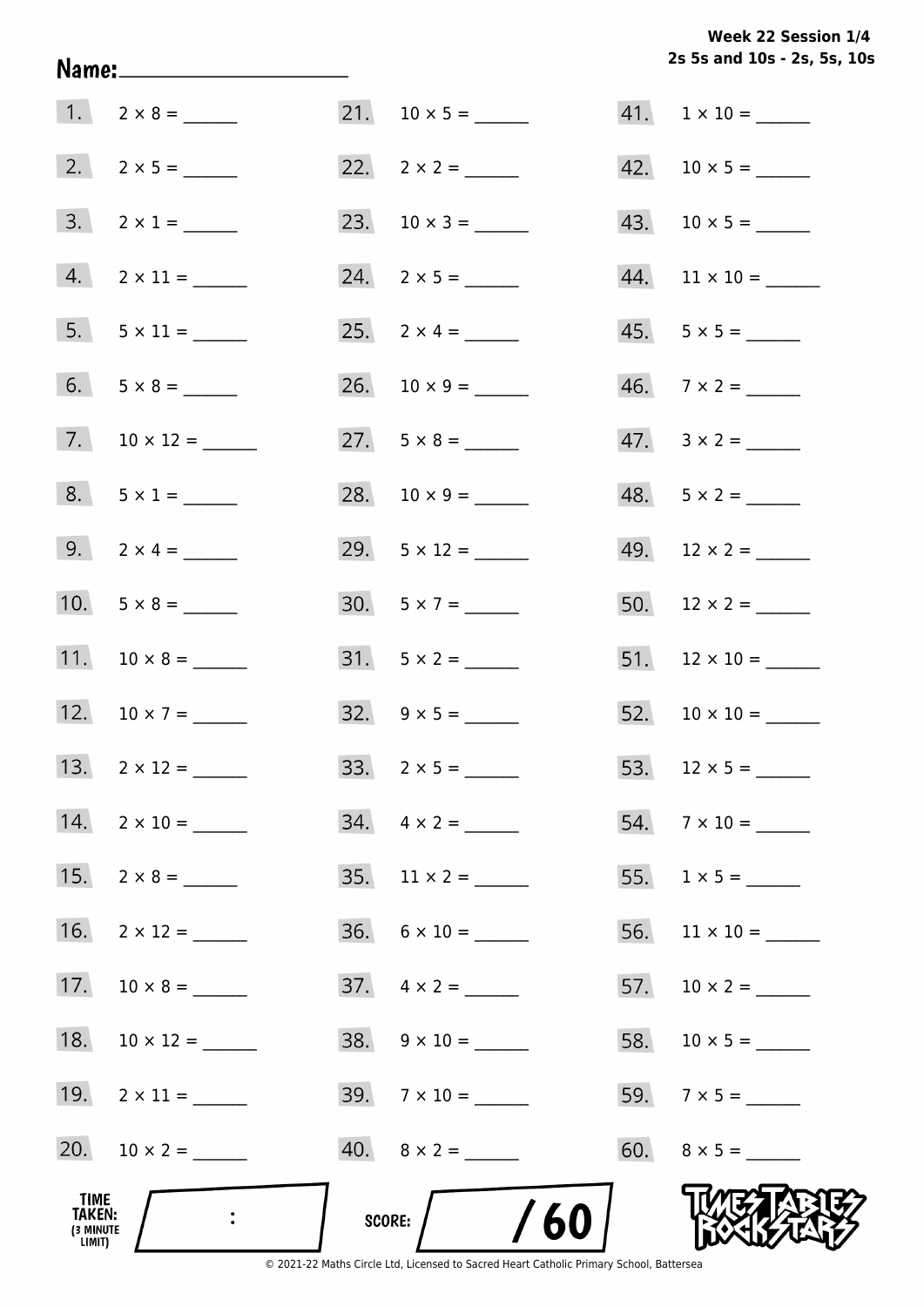**2s 5s and 10s - 2s, 5s, 10s Week 22 Session 2/4** 

|                                       | Name:_______________________ |     |                         |     | 2s 5s and 10s - 2s, 5s, 10 |  |
|---------------------------------------|------------------------------|-----|-------------------------|-----|----------------------------|--|
|                                       | 1. $60 \div 5 =$             | 21. |                         |     |                            |  |
| 2.                                    | $25 \div 5 =$                | 22. |                         |     |                            |  |
| 3.                                    | $10 \div 2 =$                | 23. | $10 \div 5 =$           |     |                            |  |
| 4.                                    | $20 \div 2 =$                |     | 24. $25 \div 5 =$       |     |                            |  |
| 5.                                    | $10 \div 2 =$                |     |                         | 45. | $120 \div 10 =$            |  |
| 6.                                    | $40 \div 5 =$                |     | 26. $40 \div 10 =$      |     |                            |  |
| 7.                                    | $18 \div 2 =$                |     | 27. $40 \div 5 =$       |     |                            |  |
| 8.                                    | $16 \div 2 =$                |     | 28. $18 \div 2 =$       |     | 48. $12 \div 2 =$          |  |
| 9.                                    | $45 \div 5 =$                |     | 29. $20 \div 10 =$      |     |                            |  |
| 10.                                   | $20 \div 2 =$                |     |                         |     | 50. $10 \div 2 =$          |  |
| 11.                                   |                              |     |                         |     |                            |  |
| 12.                                   |                              |     |                         |     | 52. $22 \div 2 =$          |  |
|                                       |                              |     | 33. $55 \div 5 =$       | 53. |                            |  |
|                                       | 14. $12 \div 2 =$            |     | $34. 70 \div 10 =$      |     |                            |  |
| 15.                                   |                              | 35. | $100 \div 10 =$         |     |                            |  |
| 16.                                   |                              |     | 36. $14 \div 2 =$       |     |                            |  |
|                                       | 17. $15 \div 5 =$            |     | $37. \qquad 4 \div 2 =$ |     |                            |  |
| 18.                                   | $15 \div 5 =$                |     |                         |     |                            |  |
|                                       | 19. $10 \div 2 =$            |     | $39. 50 \div 10 =$      |     | 59. $20 \div 2 =$          |  |
| 20.                                   | $100 \div 10 =$              |     |                         |     | 60. $2 \div 2 =$           |  |
| TIME<br>TAKEN:<br>(3 MINUTE<br>LIMIT) |                              |     | 60<br>SCORE:            |     |                            |  |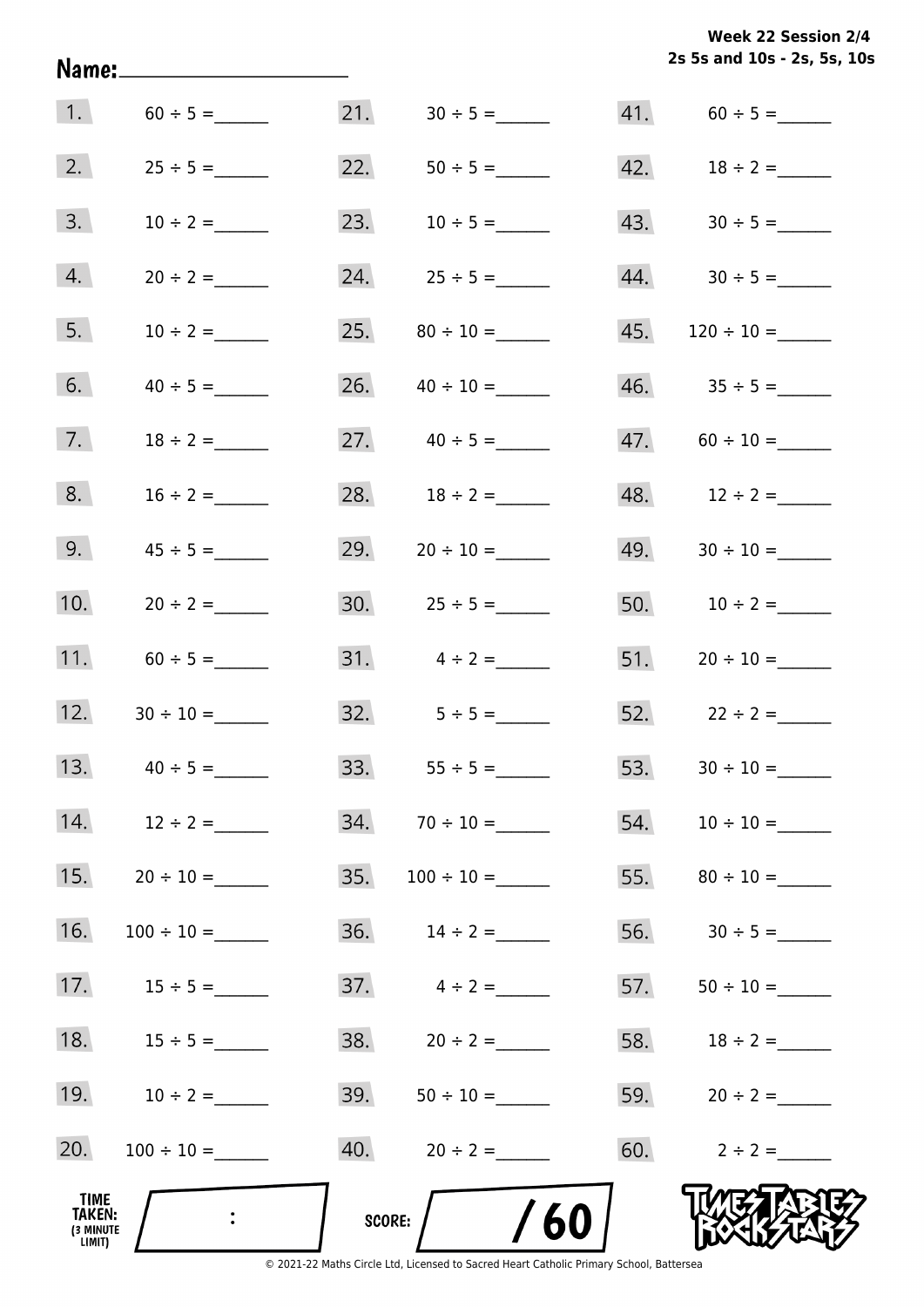**2s 5s and 10s - 2s, 5s, 10s Week 22 Session 3/4** 

| 1.                                    | $\frac{5}{2}$                                   | 13. | $5\phantom{.0}$<br>$\times$ 6                | 25.    | $5\phantom{.0}$<br>$\times$ 12                | 37. | $2\overline{ }$<br>$\times$ 10               | 49. | $\overline{2}$<br>$\times$ 10                |
|---------------------------------------|-------------------------------------------------|-----|----------------------------------------------|--------|-----------------------------------------------|-----|----------------------------------------------|-----|----------------------------------------------|
| 2.                                    | $\begin{array}{c} 2 \\ \times 4 \end{array}$    | 14. | $5\phantom{.0}$<br>$\times$ 6                | 26.    | $\overline{2}$<br>$\times$ 11                 | 38. | 10<br>$\times$ 11                            | 50. | $\overline{2}$<br>$\times$ 3                 |
| 3.                                    | $\frac{5}{x}$                                   | 15. | $10\,$<br>$\times$ 5                         | 27.    | $\frac{5}{x}$ 7                               | 39. | $10\,$<br>$\times$ 5                         | 51. | $10\,$<br>$\times$ 5                         |
| 4.                                    | $\frac{2}{\times 7}$                            | 16. | $\overline{5}$<br>$\times$ 1                 | 28.    | $\overline{5}$<br>$\times$ 12                 | 40. | 2 <sup>7</sup><br>$\times$ 4                 | 52. | $\overline{2}$<br>$\times$ 9                 |
| 5.                                    | $\overline{2}$<br>$\times$ 10                   | 17. | $\overline{2}$<br>$\times$ 7                 | 29.    | $\overline{2}$<br>$\times$ 10                 | 41. | $\overline{\mathbf{c}}$<br>$\times$ 7        | 53. | $\overline{2}$<br>$\times$ 11                |
| 6.                                    | $\begin{array}{c} 2 \\ \times 7 \end{array}$    | 18. | $\begin{array}{c} 2 \\ \times 9 \end{array}$ | 30.    | $\overline{2}$<br>$\times$ 9                  | 42. | $\overline{2}$<br>$\times$ 10                | 54. | $\begin{array}{c} 5 \\ \times 8 \end{array}$ |
| 7.                                    | $\begin{array}{c} 10 \\ \times \ 8 \end{array}$ | 19. | $\overline{5}$<br>$\times$ 4                 | 31.    | 10<br>$\times$ 12                             | 43. | $\overline{2}$<br>$\times$ 5                 | 55. | 5<br>$\times$ 9                              |
| 8.                                    | $\frac{5}{2}$                                   | 20. | $10\,$<br>$\times$ 5                         | 32.    | $\begin{array}{c} 10 \\ \times 3 \end{array}$ | 44. | $\begin{array}{c} 5 \\ \times 8 \end{array}$ | 56. | $\overline{2}$<br>$\times$ 5                 |
| 9.                                    | $\overline{2}$<br>$\times$ 12                   | 21. | $\overline{2}$<br>$\times$ 9                 | 33.    | 5<br>$\times$ 8                               | 45. | 5<br>$\times$ 6                              | 57. | $\overline{2}$<br>$\times$ 6                 |
| 10.                                   | 5<br>$\times$ 5                                 | 22. | $\overline{2}$<br>$\times$ 11                | 34.    | $10\,$<br>$\times$ 3                          | 46. | 10<br>$\times$ 1                             | 58. | $10\,$<br>$\times$ 2                         |
| 11.                                   | 10<br>$\times$ 10                               | 23. | 5<br>$\times$ 3                              | 35.    | 5<br>$\times$ 3                               | 47. | 5<br>$\times$ 6                              | 59. | $10\,$<br>$\times$ 4                         |
| 12.                                   | 5<br>$\times$ 9                                 | 24. | 5<br>$\times$ 7                              | 36.    | 10<br>$\times$ 4                              | 48. | 10<br>$\times$ 1                             | 60. | $\overline{2}$<br>$\times$ 11                |
| TIME<br>TAKEN:<br>(3 MINUTE<br>LIMIT) |                                                 |     |                                              | SCORE: |                                               | /60 |                                              |     |                                              |

Name: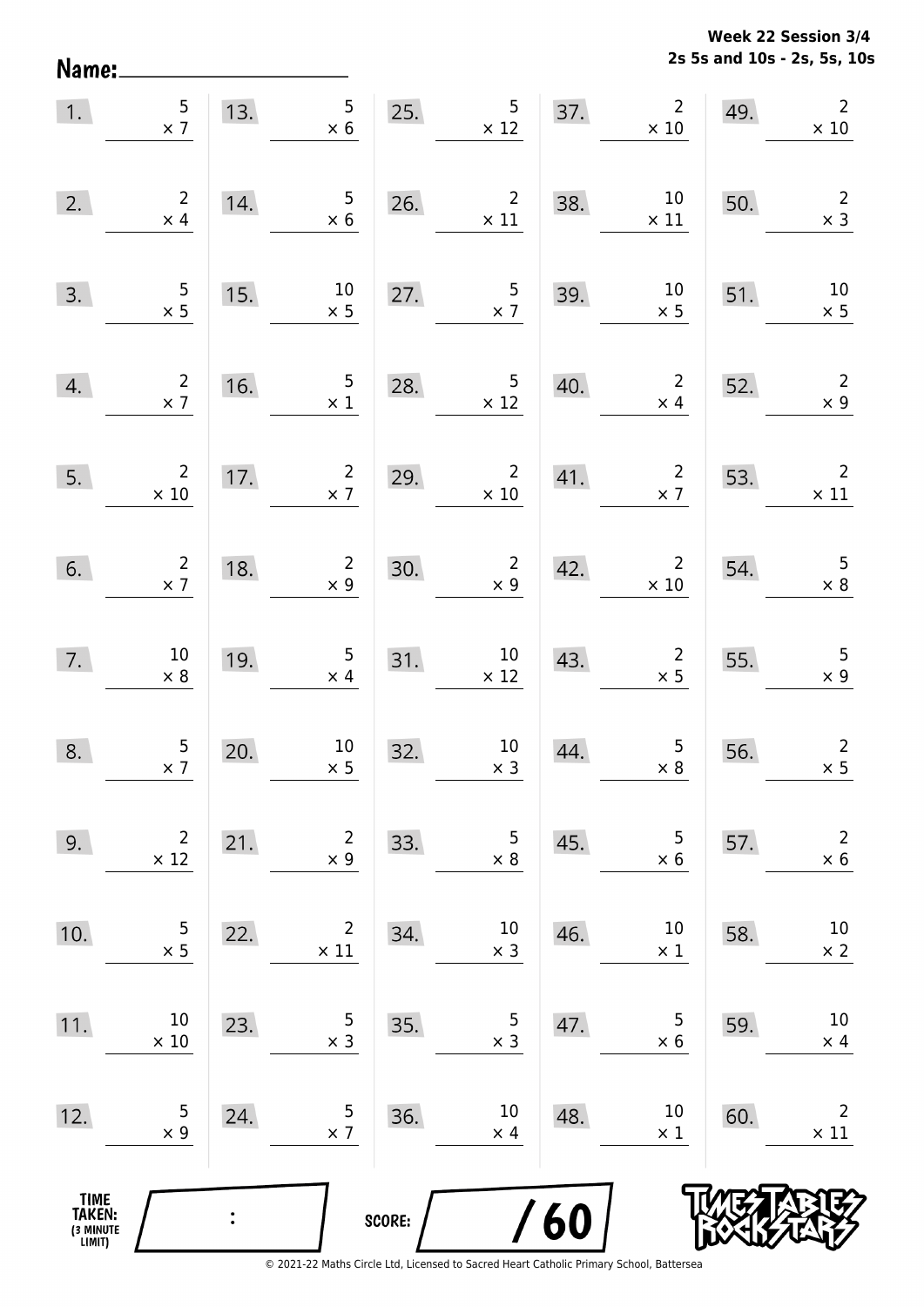**2s 5s and 10s - 2s, 5s, 10s Week 22 Session 4/4** 

| 1.                                           |                                                           |     |                                        |     | 21. $2 \times 11 =$ 41. $60 \div 10 =$ | ADD UP<br>YOUR TIME     |
|----------------------------------------------|-----------------------------------------------------------|-----|----------------------------------------|-----|----------------------------------------|-------------------------|
| 2.                                           | $5 \times 1 =$                                            |     |                                        |     |                                        | FOR THE WEEK<br>MINUTES |
| 3.                                           |                                                           |     | 23. $2 \times 4 =$                     | 43. |                                        | S1:                     |
| 4.                                           |                                                           |     |                                        |     | $44. 50 \div 10 =$                     | S2:                     |
| 5.                                           |                                                           |     |                                        |     |                                        | S3:                     |
| 6.                                           |                                                           |     |                                        |     |                                        | S4:                     |
| 7.                                           | $10 \times 10 =$                                          |     |                                        |     |                                        | <b>Total:</b>           |
| 8.                                           |                                                           |     | 28. $5 \times 4 =$                     |     | $48. 100 \div 10 =$                    | SECONDS                 |
|                                              |                                                           |     | 29. $10 \times 3 =$                    |     | $49. 35 \div 5 =$                      | S1:                     |
|                                              |                                                           |     |                                        |     | 50. $14 \div 2 =$                      | S2:                     |
|                                              | 11. $5 \times 3 =$                                        |     | 31. $4 \div 2 =$ 51. $120 \div 10 =$   |     |                                        | S3:                     |
|                                              |                                                           |     | 32. $4 \div 2 =$ 52. $4 \div 2 =$      |     |                                        | S4:                     |
|                                              |                                                           |     | 33. $20 \div 10 =$ 53. $15 \div 5 =$   |     |                                        | Total:                  |
|                                              | $14. 2 \times 8 =$                                        |     | 34. $70 \div 10 =$ 54. $120 \div 10 =$ |     |                                        | ADD UP<br>YOUR SCORE    |
| 15.                                          |                                                           |     |                                        |     | 35. $50 \div 5 =$ 55. $100 \div 10 =$  | FOR THE WEEK<br>S1:     |
| 16.                                          | $10 \times 11 =$                                          | 36. |                                        |     | $90 \div 10 =$ 56. $20 \div 2 =$       |                         |
|                                              |                                                           |     | 37. $45 \div 5 =$ 57. $80 \div 10 =$   |     |                                        | S2:                     |
| 18.                                          |                                                           |     | 38. $10 \div 5 =$ 58. $50 \div 10 =$   |     |                                        | S3:                     |
| 19.                                          | $10 \times 10 =$                                          |     | 39. $16 \div 2 =$ 59. $20 \div 5 =$    |     |                                        | S4:                     |
|                                              | 20. $10 \times 10 =$ 40. $120 \div 10 =$ 60. $2 \div 2 =$ |     |                                        |     |                                        | Total:                  |
| TIME<br><b>TAKEN:</b><br>(3 MINUTE<br>LIMIT) |                                                           |     | <b>SCORE:</b>                          |     | /60                                    |                         |

Name: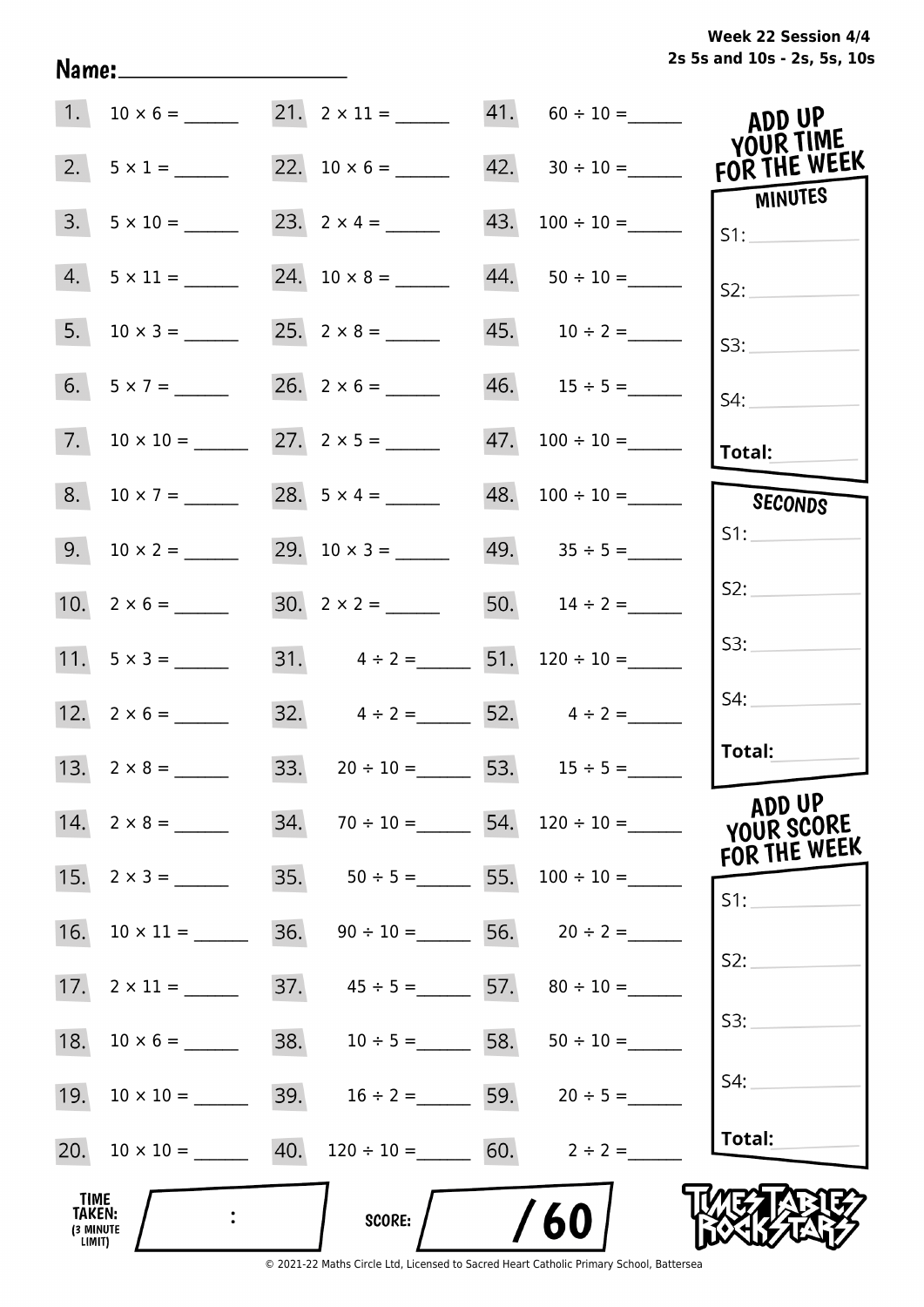# **2s 5s and 10s - 2s Week 23 Session 1/4**

| TIME<br>TAKEN:<br>(3 MINUTE<br>LIMIT) |                          | $\frac{1}{60}$<br>score:  |                          |
|---------------------------------------|--------------------------|---------------------------|--------------------------|
|                                       | 20. $2 \times 4 =$       |                           |                          |
|                                       | 19. $2 \times 2 =$       |                           |                          |
|                                       | 18. $2 \times 11 =$      | $38. 3 \times 2 =$        |                          |
|                                       | 17. $2 \times 1 =$       | $37. 12 \times 2 =$       |                          |
| 16.                                   |                          |                           |                          |
|                                       | 15. $2 \times 8 =$       |                           |                          |
|                                       | 14. $2 \times 10 =$      |                           | $54. 5 \times 2 =$       |
|                                       |                          |                           |                          |
|                                       | 12. $2 \times 11 =$      | $32. \quad 2 \times 2 =$  |                          |
|                                       | 11. $2 \times 10 =$      | $31. 1 \times 2 =$        |                          |
|                                       | 10. $2 \times 3 =$       | $30. 2 \times 11 =$       |                          |
|                                       |                          | 29. $2 \times 5 =$        |                          |
|                                       |                          | 28. $2 \times 10 =$       |                          |
|                                       | $7. \qquad 2 \times 6 =$ |                           | $47. \quad 2 \times 2 =$ |
|                                       | 6. $2 \times 1 =$        | 26. $2 \times 1 =$        |                          |
|                                       |                          | $25. \quad 2 \times 11 =$ |                          |
|                                       | $4. 2 \times 7 =$        |                           |                          |
|                                       | $3. \quad 2 \times 4 =$  |                           |                          |
|                                       |                          |                           | $42. 6 \times 2 =$       |
|                                       | $1. 2 \times 7 =$        | $21. 2 \times 10 =$       |                          |

Name: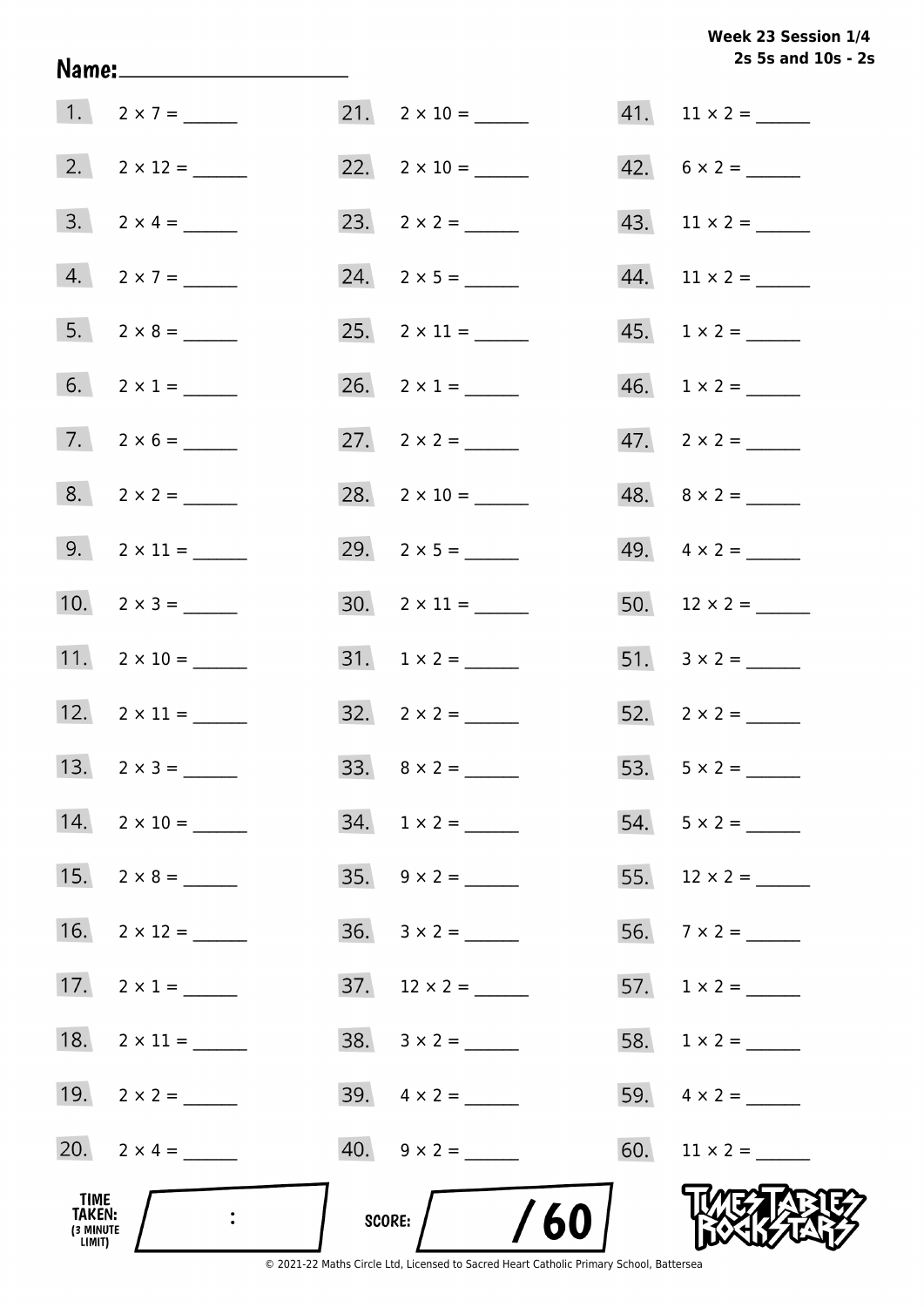| Week 23 Session 2/4 |                    |  |  |
|---------------------|--------------------|--|--|
|                     | 2s 5s and 10s - 2s |  |  |

|                                       |                |        |                                  |     | 2s 5s and 10s - 2s |
|---------------------------------------|----------------|--------|----------------------------------|-----|--------------------|
| $\vert$ 1.                            | $20 \div 2 =$  |        | 21. $22 \div 2 =$                |     | 41. $2 \div 2 =$   |
| 2.                                    | $4 \div 2 =$   | 22.    | $10 \div 2 =$                    |     | 42. $12 \div 2 =$  |
| 3.                                    | $10 \div 2 =$  | 23.    |                                  |     | 43. $18 \div 2 =$  |
| 4.                                    |                | 24.    | $18 \div 2 =$                    | 44. | $10 \div 2 =$      |
| 5.                                    | $6 \div 2 =$   | 25.    | $18 \div 2 =$                    | 45. | $12 \div 2 =$      |
| 6.                                    | $2 \div 2 =$   | 26.    | $12 \div 2 =$                    |     |                    |
| 7.                                    | $4 \div 2 =$   | 27.    | $24 \div 2 =$                    |     | $47.6 \div 2 =$    |
| 8.                                    | $20 \div 2 =$  | 28.    | $10 \div 2 =$                    |     | 48. $8 \div 2 =$   |
| 9.                                    | $8 \div 2 =$   |        | 29. $2 \div 2 =$                 |     | 49. $20 \div 2 =$  |
| 10.                                   | $4 \div 2 =$   |        | 30. $12 \div 2 =$                |     | 50. $12 \div 2 =$  |
| 11.                                   | $22 \div 2 =$  |        |                                  |     | 51. $12 \div 2 =$  |
| 12.                                   | $8 \div 2 =$   |        | $32. \hspace{1.5cm} 22 \div 2 =$ |     | 52. $16 \div 2 =$  |
| 13.                                   | $22 \div 2 =$  | 33.    | $22 \div 2 =$                    |     | 53. $22 \div 2 =$  |
| 14.                                   | $20 \div 2 =$  | 34.    | $12 \div 2 =$                    |     |                    |
| 15.                                   | $6 \div 2 =$   | 35.    | $10 \div 2 =$                    |     |                    |
| 16.                                   | $6 \div 2 =$   |        |                                  |     | 56. $8 \div 2 =$   |
| 17.                                   | $24 \div 2 =$  | 37.    | $10 \div 2 =$                    |     | 57. $14 \div 2 =$  |
| 18.                                   | $24 \div 2 =$  |        | $38. 20 \div 2 =$                |     |                    |
| 19.                                   | $6 \div 2 =$   |        | 39. $2 \div 2 =$                 |     | 59. $10 \div 2 =$  |
| 20.                                   | $20 \div 2 =$  | 40.    | $10 \div 2 =$                    |     | 60. $14 \div 2 =$  |
| TIME<br>TAKEN:<br>(3 MINUTE<br>LIMIT) | $\ddot{\cdot}$ | score: | 60                               |     |                    |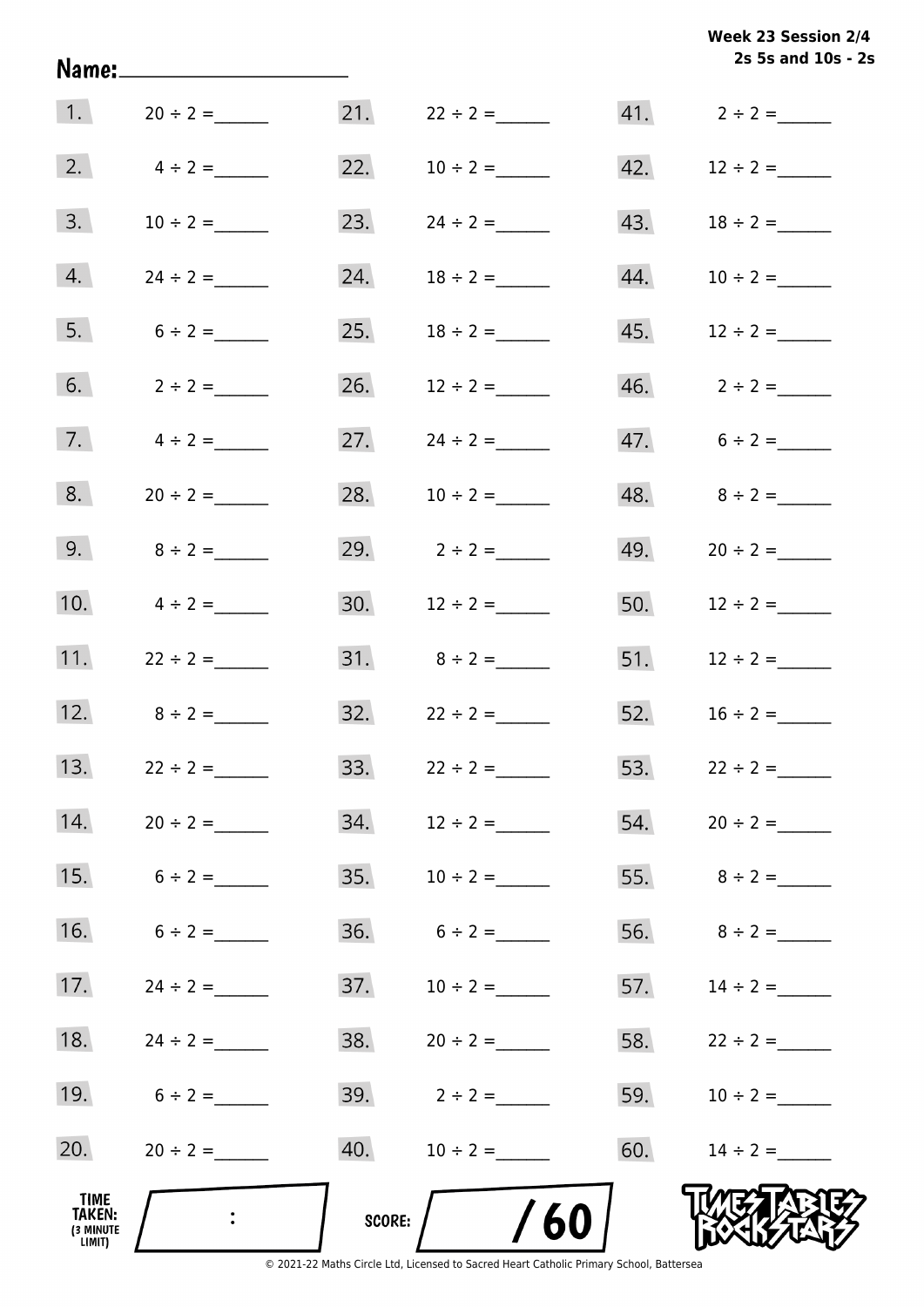Name:

**2s 5s and 10s - 2s Week 23 Session 3/4** 

| 1.                                            | $\begin{array}{c} 2 \\ \times 5 \end{array}$ |     | 13. $\begin{array}{r} 2 \\ \times 6 \end{array}$                |        | 25. $2^{2}$                                      |     | 37. $2 \times 10$                            | 49. | $\overline{2}$<br>$\times$ 5                 |
|-----------------------------------------------|----------------------------------------------|-----|-----------------------------------------------------------------|--------|--------------------------------------------------|-----|----------------------------------------------|-----|----------------------------------------------|
| 2.                                            | $\begin{array}{c} 2 \\ \times 4 \end{array}$ | 14. | $\begin{array}{c} 2 \\ \times 11 \end{array}$                   | 26.    | $\begin{array}{c} 2 \\ \times 9 \end{array}$     | 38. | $\begin{array}{r} 2 \\ \times 6 \end{array}$ | 50. | $\overline{\phantom{a}}$<br>$\times 2$       |
| 3.                                            | $\begin{array}{c}2\\ \times 5\end{array}$    | 15. | $\frac{2}{\times 7}$                                            |        | 27. $2 \times 10$                                | 39. | $\begin{array}{r} 2 \\ \times 9 \end{array}$ | 51. | $\overline{\phantom{a}}$<br>$\times 8$       |
| 4.                                            | $\begin{array}{c}2\\ \times 1\end{array}$    | 16. | $\overline{2}$<br>$\times$ 3                                    | 28.    | $\overline{\mathbf{2}}$<br>$\times$ 3            | 40. | $\overline{\mathbf{c}}$<br>$\times 8$        | 52. | $\overline{\phantom{a}}$<br>$\times$ 1       |
| 5.                                            | $\frac{2}{\times 2}$                         | 17. | $2^{\circ}$<br>$\times$ 11                                      |        | 29. $\frac{2}{x}$ $\frac{2}{11}$<br>$\times$ 11  | 41. | $\overline{\mathbf{c}}$<br>$\times$ 8        | 53. | $\overline{\phantom{a}}$<br>$\times$ 1       |
| 6.                                            | $\begin{array}{r} 2 \\ \times 4 \end{array}$ | 18. | $\begin{array}{r} 2 \\ \times 12 \end{array}$                   |        | 30. $2 \times 8$                                 | 42. | $\overline{\mathbf{2}}$<br>$\times$ 4        | 54. | $\begin{array}{r} 2 \\ \times 4 \end{array}$ |
| 7.                                            | $\begin{array}{r}2\\ \times 5\end{array}$    | 19. | $\begin{array}{r}2\\ \times 3\end{array}$                       |        | 31. $\begin{array}{r} 2 \\ \times 3 \end{array}$ | 43. | $\begin{array}{c} 2 \\ \times 3 \end{array}$ | 55. | $\overline{\phantom{a}}$<br>$\times 11$      |
| 8.                                            | $\begin{array}{c} 2 \\ \times 4 \end{array}$ | 20. | $\overline{2}$<br>$\begin{array}{c} 2 \\ \times 10 \end{array}$ | 32.    | $\begin{array}{c} 2 \\ \times 4 \end{array}$     | 44. | $\begin{array}{c} 2 \\ \times 9 \end{array}$ | 56. | $\overline{2}$<br>$\times 8$                 |
| 9.                                            | $\overline{2}$<br>$\times$ 6                 | 21. | $\overline{2}$<br>$\times 8$                                    | 33.    | $\overline{c}$<br>$\times$ 7                     | 45. | $\overline{2}$<br>$\times$ 7                 | 57. | $\overline{2}$<br>$\times$ 12                |
| 10.                                           | 2<br>$\times$ 10                             | 22. | $\overline{2}$<br>$\times$ 11                                   | 34.    | $\overline{2}$<br>$\times$ 10                    | 46. | $\overline{2}$<br>$\times 8$                 | 58. | $\overline{c}$<br>$\times$ 5                 |
| 11.                                           | $\overline{c}$<br>$\times$ 1                 | 23. | $\overline{2}$<br>$\times$ 11                                   | 35.    | $\overline{c}$<br>$\times$ 12                    | 47. | $\overline{2}$<br>$\times$ 6                 | 59. | $\overline{2}$<br>$\times$ 3                 |
| 12.                                           | $\overline{2}$<br>$\times 6$                 | 24. | $\overline{2}$<br>$\times$ 11                                   | 36.    | 2<br>$\times 6$                                  | 48. | $\overline{2}$<br>$\times$ 2                 | 60. | $\overline{2}$<br>$\times$ 10                |
| <b>TIME<br/>TAKEN:</b><br>(3 MINUTE<br>LIMIT) |                                              |     |                                                                 | SCORE: |                                                  | /60 |                                              |     |                                              |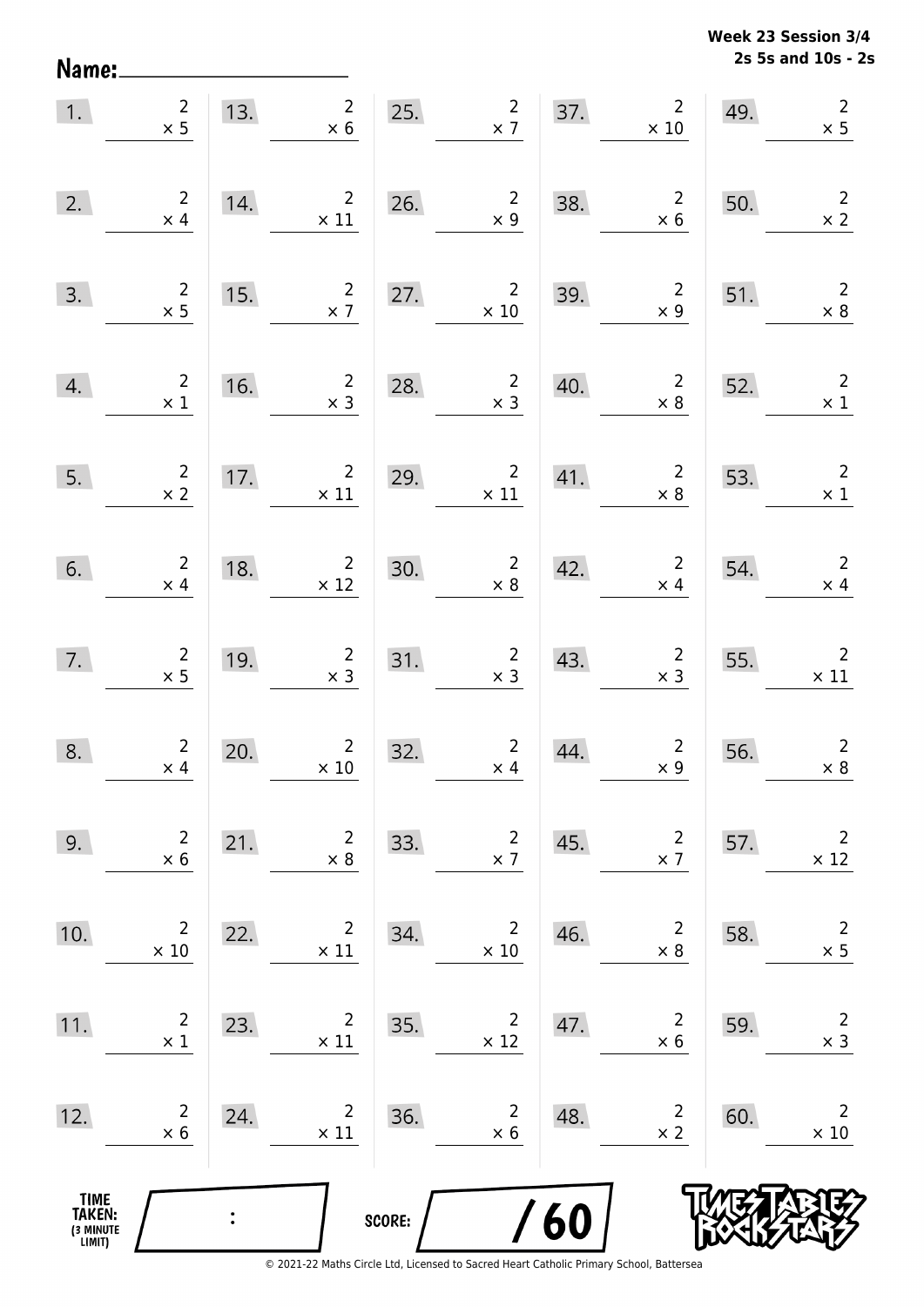# **2s 5s and 10s - 2s Week 23 Session 4/4**

|                                       | $1. 2 \times 8 =$   |                                        |     |                                 | ADD UP<br>YOUR TIME                       |
|---------------------------------------|---------------------|----------------------------------------|-----|---------------------------------|-------------------------------------------|
|                                       | 2. $2 \times 9 =$   | 22. $2 \times 7 =$                     |     |                                 | 42. $22 \div 2 =$ FOR THE WEEK<br>MINUTES |
|                                       | $3. 2 \times 5 =$   | 23. $2 \times 7 =$                     | 43. | $24 \div 2 =$                   | SI:                                       |
|                                       | $4. 2 \times 6 =$   |                                        |     | $44. \qquad 4 \div 2 =$         | S2:                                       |
|                                       | $5. 2 \times 11 =$  | 25. $2 \times 7 =$                     | 45. | $14 \div 2 =$                   | S3:                                       |
|                                       |                     | 26. $2 \times 1 =$                     |     |                                 | S4:                                       |
|                                       | $7.2 \times 5 =$    |                                        |     |                                 | Total:                                    |
|                                       |                     |                                        |     | $48. 6 \div 2 =$                | SECONDS                                   |
|                                       |                     | 29. $2 \times 1 =$                     |     | 49. $12 \div 2 =$               | S1:                                       |
|                                       |                     | $30. 2 \times 10 =$                    | 50. | $22 \div 2 =$                   | S2:                                       |
|                                       | 11. $2 \times 10 =$ | 31. $4 \div 2 =$ 51.                   |     | $18 \div 2 =$                   | S3:                                       |
|                                       | 12. $2 \times 9 =$  | 32. $20 \div 2 =$ 52.                  |     | $20 \div 2 =$                   | S4:                                       |
|                                       | 13. $2 \times 3 =$  | 33. $6 \div 2 =$ 53.                   |     | $10 \div 2 =$                   | Total:                                    |
|                                       |                     | 34. $18 \div 2 =$ 54. $12 \div 2 =$    |     |                                 | ADD UP<br>YOUR SCORE<br>FOR THE WEEK      |
|                                       |                     | 35. $24 \div 2 =$ 55. $6 \div 2 =$     |     |                                 | S1:                                       |
| 16.                                   |                     | 36. $6 \div 2 =$ 56. $18 \div 2 =$     |     |                                 |                                           |
|                                       |                     | 37. $16 \div 2 =$ 57. $18 \div 2 =$    |     |                                 | S2:                                       |
| 18.                                   |                     | 38. $2 \div 2 =$ 58. $2 \div 2 =$      |     |                                 | S3:                                       |
|                                       |                     | 39.                                    |     | $12 \div 2 =$ 59. $10 \div 2 =$ | S4:                                       |
|                                       | 20. $2 \times 1 =$  | 40.<br>$10 \div 2 =$ 60. $22 \div 2 =$ |     |                                 | Total:                                    |
| TIME<br>TAKEN:<br>(3 MINUTE<br>LIMIT) |                     | <b>SCORE:</b>                          |     | 60                              |                                           |

Name: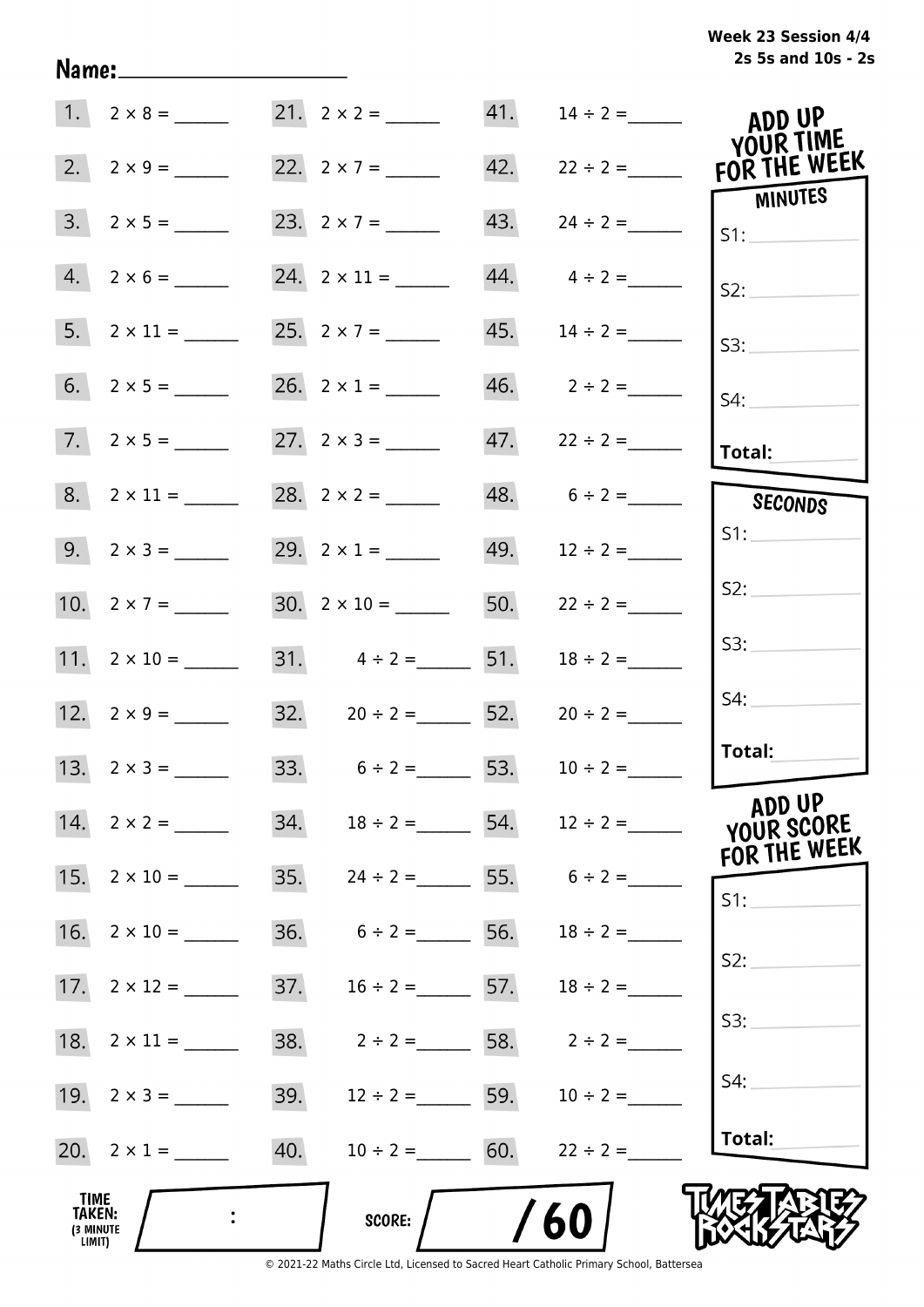Week 24 Session 1/4 2s 5s and 10s - 2s

|                                              |                     |                          | 2s 5s and 10s - 2        |
|----------------------------------------------|---------------------|--------------------------|--------------------------|
|                                              |                     | $21. \quad 2 \times 3 =$ |                          |
|                                              |                     | 22. $2 \times 8 =$       |                          |
|                                              | $3. 2 \times 8 =$   |                          |                          |
|                                              | $4. 2 \times 4 =$   | $24. \quad 2 \times 2 =$ | $44. \quad 8 \times 2 =$ |
|                                              |                     | 25. $2 \times 12 =$      | $45.$ 11 × 2 = ______    |
|                                              |                     | 26. $2 \times 7 =$       | $46.$ 12 × 2 = _______   |
|                                              | $7. 2 \times 8 =$   | 27. $2 \times 3 =$       | $47.5 \times 2 =$        |
|                                              | $8. 2 \times 10 =$  | 28. $2 \times 6 =$       | $48. 9 \times 2 =$       |
|                                              | 9. $2 \times 4 =$   | 29. $2 \times 6 =$       |                          |
|                                              | 10. $2 \times 7 =$  | $30. 2 \times 1 =$       |                          |
|                                              | 11. $2 \times 6 =$  |                          |                          |
|                                              | 12. $2 \times 7 =$  | $32. \quad 9 \times 2 =$ |                          |
|                                              | 13. $2 \times 7 =$  | $33. 5 \times 2 =$       |                          |
|                                              | 14. $2 \times 8 =$  | $34. 5 \times 2 =$       | 54. $4 \times 2 =$       |
|                                              | 15. $2 \times 2 =$  | $35. 6 \times 2 =$       |                          |
|                                              | 16. $2 \times 4 =$  |                          |                          |
|                                              | 17. $2 \times 6 =$  |                          |                          |
|                                              | 18. $2 \times 4 =$  |                          |                          |
|                                              | 19. $2 \times 5 =$  |                          |                          |
|                                              | 20. $2 \times 11 =$ |                          |                          |
| TIME<br><b>TAKEN:</b><br>(3 MINUTE<br>LIMIT) |                     | SCORE: $/$ /60           |                          |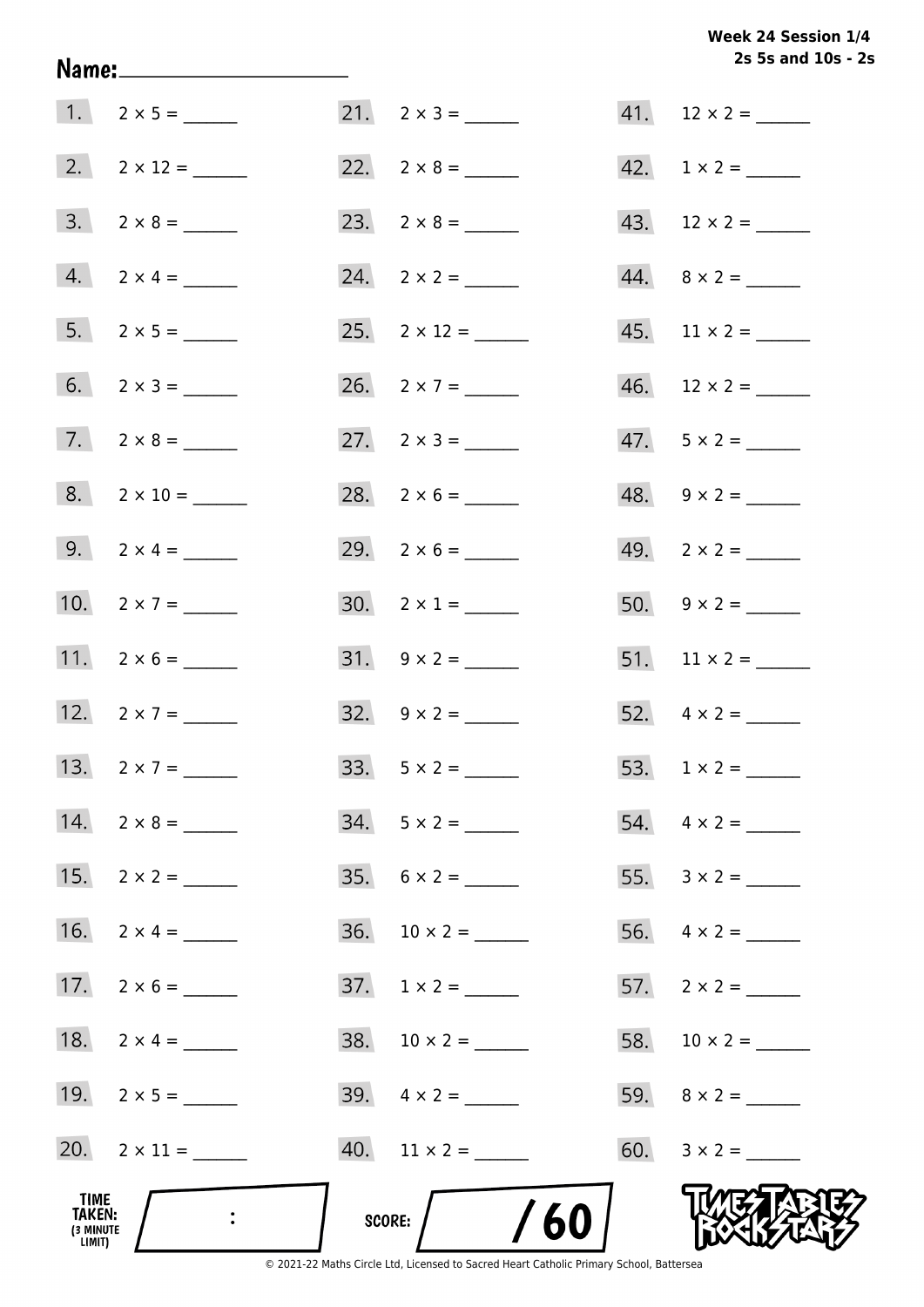| Week 24 Session 2/4 |                    |  |  |
|---------------------|--------------------|--|--|
|                     | 2s 5s and 10s - 2s |  |  |

|                                       |                 |     |                      |     | 2s 5s and 10s - 2s |
|---------------------------------------|-----------------|-----|----------------------|-----|--------------------|
|                                       | 1. $8 \div 2 =$ |     |                      |     |                    |
| 2.                                    | $14 \div 2 =$   |     | 22. $8 \div 2 =$     |     | 42. $16 \div 2 =$  |
| 3.                                    | $14 \div 2 =$   | 23. | $6 \div 2 =$         |     |                    |
| 4.                                    | $24 \div 2 =$   | 24. | $24 \div 2 =$        | 44. | $16 \div 2 =$      |
| 5.                                    | $12 \div 2 =$   | 25. | $14 \div 2 =$        |     |                    |
| 6.                                    | $2 \div 2 =$    |     | 26. $12 \div 2 =$    |     |                    |
| 7.                                    | $4 \div 2 =$    | 27. | $10 \div 2 =$        |     | 47. $18 \div 2 =$  |
| 8.                                    | $16 \div 2 =$   |     | 28. $4 \div 2 =$     |     | $48. 16 \div 2 =$  |
| 9.                                    | $24 \div 2 =$   |     | 29. $8 \div 2 =$     |     | 49. $24 \div 2 =$  |
| 10.                                   | $6 \div 2 =$    |     | 30. $6 \div 2 =$     |     | 50. $8 \div 2 =$   |
| 11.                                   | $4 \div 2 =$    |     |                      |     | 51. $14 \div 2 =$  |
| 12.                                   | $10 \div 2 =$   | 32. | $8 \div 2 =$         |     | 52. $16 \div 2 =$  |
| 13.                                   | $24 \div 2 =$   |     | $33.6 \div 2 =$      |     | 53. $12 \div 2 =$  |
| 14.                                   | $22 \div 2 =$   |     |                      |     | 54. $2 \div 2 =$   |
| 15.                                   | $16 \div 2 =$   |     |                      |     | 55. $24 \div 2 =$  |
| 16.                                   | $12 \div 2 =$   |     |                      |     |                    |
| 17.                                   | $24 \div 2 =$   |     |                      |     | 57. $16 \div 2 =$  |
| 18.                                   | $6 \div 2 =$    |     |                      |     | 58. $24 \div 2 =$  |
| 19.                                   | $6 \div 2 =$    |     | 39. $4 \div 2 =$     |     | 59. $12 \div 2 =$  |
| 20.                                   | $2 \div 2 =$    |     | 40. $18 \div 2 =$    |     | 60. $18 \div 2 =$  |
| TIME<br>TAKEN:<br>(3 MINUTE<br>LIMIT) | $\mathbb{R}^2$  |     | 60<br>SCORE: $\bigg$ |     |                    |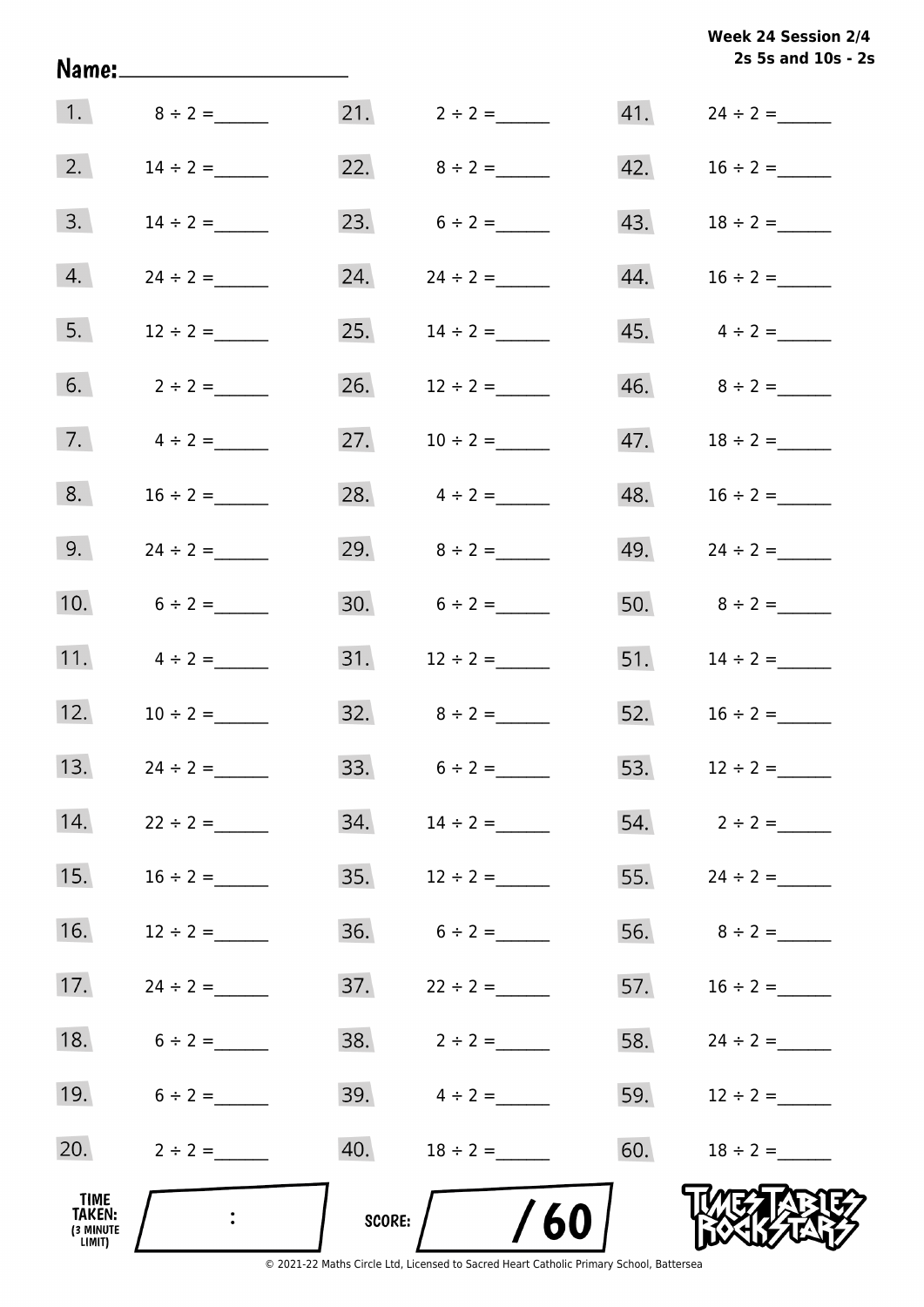Name:

**2s 5s and 10s - 2s Week 24 Session 3/4** 

| 1.                                            | $\begin{array}{c} 2 \\ \times 12 \end{array}$ | 13.            | $\overline{2}$<br>$\times$ 3                                 |        | 25.<br>$\begin{array}{c} 2 \\ \times 8 \end{array}$ | 37. | $\frac{2}{1}$<br>$\times$ 8                | 49. | $\overline{2}$<br>$\times$ 11                |
|-----------------------------------------------|-----------------------------------------------|----------------|--------------------------------------------------------------|--------|-----------------------------------------------------|-----|--------------------------------------------|-----|----------------------------------------------|
| 2.                                            | $\begin{array}{c} 2 \\ \times 9 \end{array}$  | 14.            | $\overline{2}$<br>$\times$ 7                                 | 26.    | $\overline{2}$<br>$\times$ 11                       | 38. | $\overline{\mathbf{2}}$<br>$\times$ 9      | 50. | $\overline{2}$<br>$\times$ 3                 |
| 3.                                            | $\begin{array}{c} 2 \\ \times 11 \end{array}$ | 15.            | $\overline{2}$<br>$\times$ 6                                 | 27.    | $\overline{2}$<br>$\times 8$                        | 39. | $\overline{\mathbf{c}}$<br>$\times$ 8      | 51. | $\overline{\phantom{a}}$<br>$\times$ 12      |
| 4.                                            | $\overline{\mathbf{c}}$<br>$\times$ 4         | 16.            | $\begin{array}{c} 2 \\ \times 8 \end{array}$                 | 28.    | $\begin{array}{c} 2 \\ \times 9 \end{array}$        | 40. | $\overline{\mathbf{c}}$<br>$\times$ 1      | 52. | $\begin{array}{c} 2 \\ \times 7 \end{array}$ |
| 5.                                            | $\begin{array}{c}2\\ \times 12\end{array}$    | 17.            | $\begin{array}{r}2 \\ \times 10\end{array}$                  | 29.    | $\begin{array}{c} 2 \\ \times 5 \end{array}$        | 41. | $\overline{\mathbf{c}}$<br>$\times$ 10     | 53. | $\overline{\phantom{a}}$<br>$\times$ 10      |
| 6.                                            | $\frac{2}{\times 5}$                          | 18.            | $\begin{array}{c} 2 \\ \times 7 \end{array}$                 | 30.    | $\frac{2}{x}$                                       | 42. | $\begin{array}{c}2\\ \times 11\end{array}$ | 54. | $\overline{2}$<br>$\times$ 12                |
| 7.                                            | $\begin{smallmatrix}2\\1\end{smallmatrix}$    | 19.            | $\overline{2}$<br>$\times$ 8                                 | 31.    | $\overline{a}$<br>$\times$ 10                       | 43. | $\overline{2}$<br>$\times$ 5               | 55. | $\overline{\phantom{a}}$<br>$\times$ 2       |
| 8.                                            | $\begin{array}{c} 2 \\ x \ 9 \end{array}$     | 20.            | $\overline{2}$<br>$\begin{array}{c}2\\ \times 12\end{array}$ | 32.    | $\begin{array}{c} 2 \\ \times 5 \end{array}$        | 44. | $\overline{2}$<br>$\times$ 1               | 56. | $\overline{2}$<br>$\times$ 7                 |
| 9.                                            | $\overline{2}$<br>$\times$ 12                 | 21.            | $\overline{2}$<br>$\times$ 5                                 | 33.    | $\overline{c}$<br>$\times$ 8                        | 45. | $\overline{2}$<br>$\times$ 11              | 57. | $\mathsf{2}\,$<br>$\times$ 8                 |
| 10.                                           | $\overline{c}$<br>$\times$ 3                  | 22.            | $\overline{2}$<br>$\times 8$                                 | 34.    | $\overline{c}$<br>$\times$ 6                        | 46. | $\overline{2}$<br>$\times$ 5               | 58. | $\mathbf 2$<br>$\times$ 7                    |
| 11.                                           | $\overline{c}$<br>$\times$ 12                 | 23.            | $\overline{2}$<br>$\times$ 10                                | 35.    | $\overline{c}$<br>$\times$ 1                        | 47. | $\overline{2}$<br>$\times$ 10              | 59. | $\overline{c}$<br>$\times$ 5                 |
| 12.                                           | $\overline{c}$<br>$\times$ 7                  | 24.            | $\overline{2}$<br>$\times$ 6                                 | 36.    | $\overline{c}$<br>$\times$ 9                        | 48. | $\overline{2}$<br>$\times$ 9               | 60. | $\overline{2}$<br>$\times$ 10                |
| <b>TIME<br/>TAKEN:</b><br>(3 MINUTE<br>LIMIT) |                                               | $\ddot{\cdot}$ |                                                              | SCORE: |                                                     | 60  |                                            |     |                                              |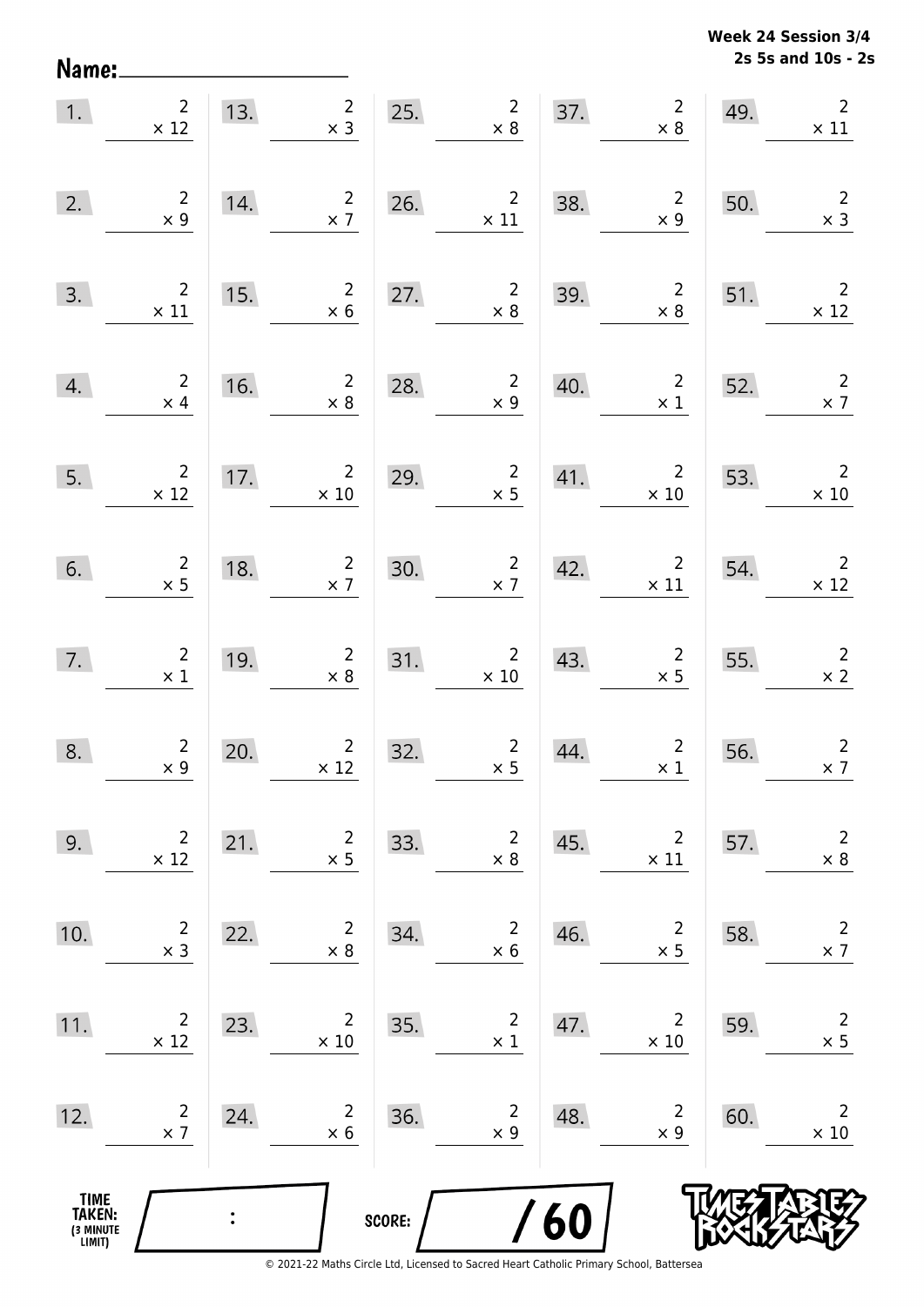# **2s 5s and 10s - 2s Week 24 Session 4/4**

|                                       | $1. 2 \times 6 =$  | 21. $2 \times 1 =$ 41. $10 \div 2 =$   |     |                                 | ADD UP<br>YOUR TIME                       |
|---------------------------------------|--------------------|----------------------------------------|-----|---------------------------------|-------------------------------------------|
| 2.                                    | $2 \times 4 =$     |                                        |     |                                 | 42. $14 \div 2 =$ FOR THE WEEK<br>MINUTES |
|                                       | $3. 2 \times 4 =$  |                                        | 43. | $14 \div 2 =$                   | SI:                                       |
|                                       | $4. 2 \times 4 =$  |                                        |     |                                 | S2:                                       |
|                                       |                    |                                        | 45. | $16 \div 2 =$                   | S3:                                       |
|                                       |                    |                                        | 46. | $18 \div 2 =$                   | S4:                                       |
|                                       | $7. 2 \times 3 =$  |                                        |     |                                 | Total:                                    |
|                                       |                    | 28. $2 \times 4 =$                     |     | $48. 20 \div 2 =$               | SECONDS                                   |
|                                       |                    |                                        |     | 49. $20 \div 2 =$               | S1:                                       |
|                                       |                    |                                        | 50. | $18 \div 2 =$                   | S2:                                       |
|                                       | 11. $2 \times 3 =$ | 31. $6 \div 2 =$ 51. $8 \div 2 =$      |     |                                 | S3:                                       |
|                                       | 12. $2 \times 1 =$ | 32. $2 \div 2 =$ 52. $6 \div 2 =$      |     |                                 | S4:                                       |
|                                       |                    | 33. $18 \div 2 =$ 53. $10 \div 2 =$    |     |                                 | Total:                                    |
|                                       | 14. $2 \times 2 =$ | 34. $2 \div 2 =$ 54. $20 \div 2 =$     |     |                                 | ADD UP<br>YOUR SCORE<br>FOR THE WEEK      |
|                                       |                    | 35. $12 \div 2 =$ 55. $14 \div 2 =$    |     |                                 | S1:                                       |
|                                       |                    | 36.                                    |     | $22 \div 2 =$ 56. $16 \div 2 =$ |                                           |
|                                       |                    | 37.<br>$8 \div 2 =$ 57. $24 \div 2 =$  |     |                                 | S2:                                       |
|                                       |                    | 38.<br>$18 \div 2 =$ 58. $12 \div 2 =$ |     |                                 | S3:                                       |
|                                       |                    | 39. $8 \div 2 =$ 59.                   |     | $18 \div 2 =$                   | S4:                                       |
|                                       | 20. $2 \times 7 =$ | 40. $24 \div 2 =$ 60. $4 \div 2 =$     |     |                                 | Total:                                    |
| TIME<br>TAKEN:<br>(3 MINUTE<br>LIMIT) |                    | <b>SCORE:</b>                          |     | 60                              |                                           |

Name: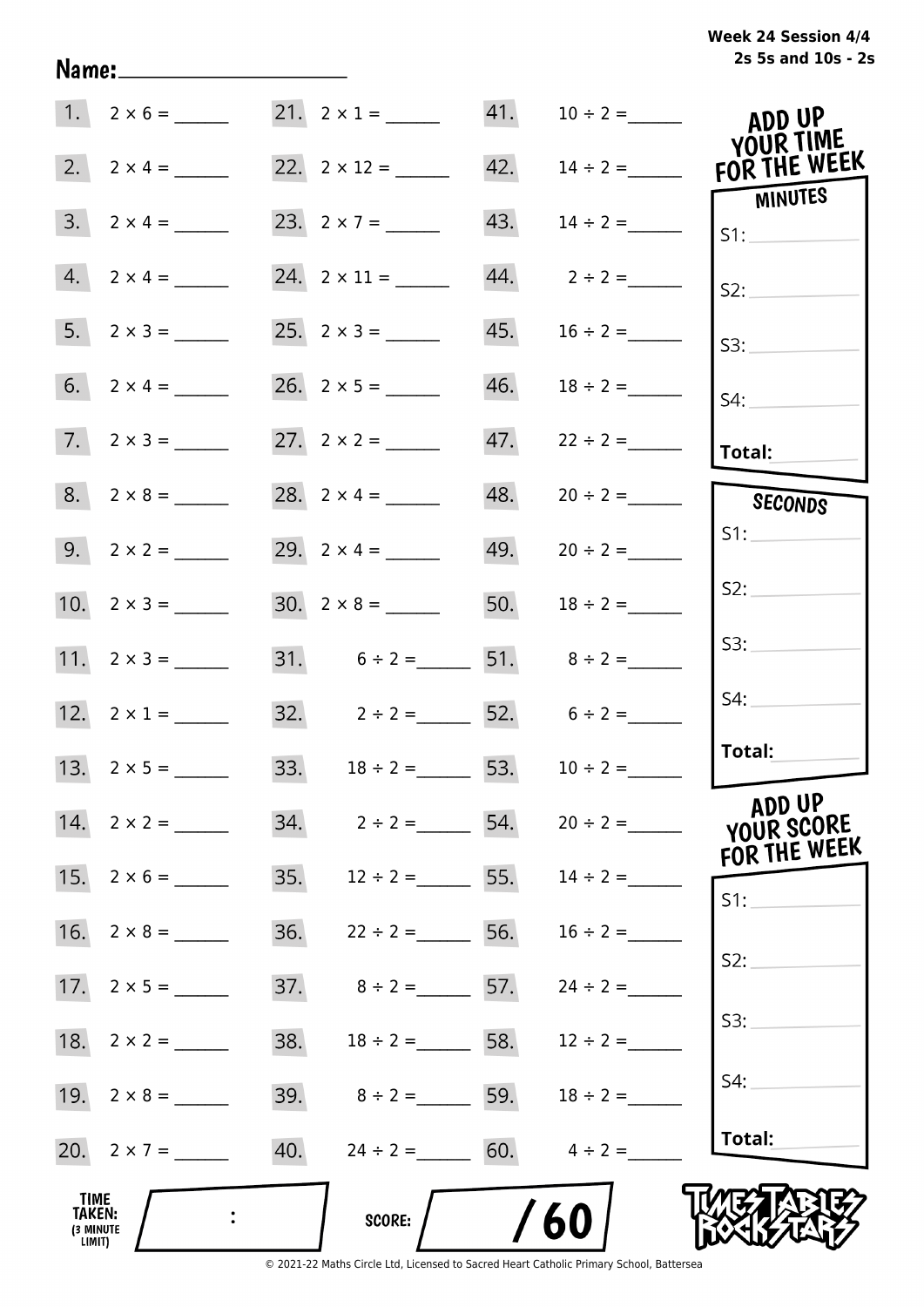Week 25 Session 1/4 2s 5s and 10s - 5s

|                                              |                     |                          | 2s 5s and 10s - 5        |
|----------------------------------------------|---------------------|--------------------------|--------------------------|
|                                              | $1. 5 \times 4 =$   |                          | $41.7 \times 5 =$        |
|                                              | $2. 5 \times 6 =$   | 22. $5 \times 4 =$       | $42. 1 \times 5 =$       |
|                                              | $3. 5 \times 9 =$   | 23. $5 \times 2 =$       | $43. 1 \times 5 =$       |
|                                              | $4. 5 \times 4 =$   | $24. 5 \times 11 =$      | $44. \quad 4 \times 5 =$ |
|                                              | $5. 5 \times 3 =$   |                          | $45.$ 12 × 5 = ______    |
|                                              | 6. $5 \times 3 =$   | 26. $5 \times 3 =$       | $46. 5 \times 5 =$       |
|                                              | 7. $5 \times 4 =$   | 27. $5 \times 7 =$       |                          |
|                                              | $8. 5 \times 7 =$   | 28. $5 \times 3 =$       | $48.7 \times 5 =$        |
|                                              | $9.5 \times 3 =$    |                          | $49.$ 12 × 5 = _____     |
|                                              | 10. $5 \times 4 =$  | $30. 5 \times 7 =$       | $50.7 \times 5 =$        |
|                                              | 11. $5 \times 1 =$  |                          |                          |
|                                              | 12. $5 \times 6 =$  | $32. 12 \times 5 =$      |                          |
|                                              | 13. $5 \times 6 =$  |                          |                          |
| 14.                                          | $5 \times 7 =$      | $34. \quad 8 \times 5 =$ | $54.7 \times 5 =$        |
| 15.                                          | $5 \times 12 =$     | $35. 1 \times 5 =$       |                          |
|                                              | 16. $5 \times 2 =$  | $36. 7 \times 5 =$       |                          |
|                                              | 17. $5 \times 12 =$ |                          |                          |
|                                              | 18. $5 \times 1 =$  |                          |                          |
|                                              | 19. $5 \times 2 =$  |                          | $59. 1 \times 5 =$       |
|                                              | 20. $5 \times 2 =$  | $40. \quad 4 \times 5 =$ |                          |
| TIME<br><b>TAKEN:</b><br>(3 MINUTE<br>LIMIT) |                     | /60<br>SCORE:            |                          |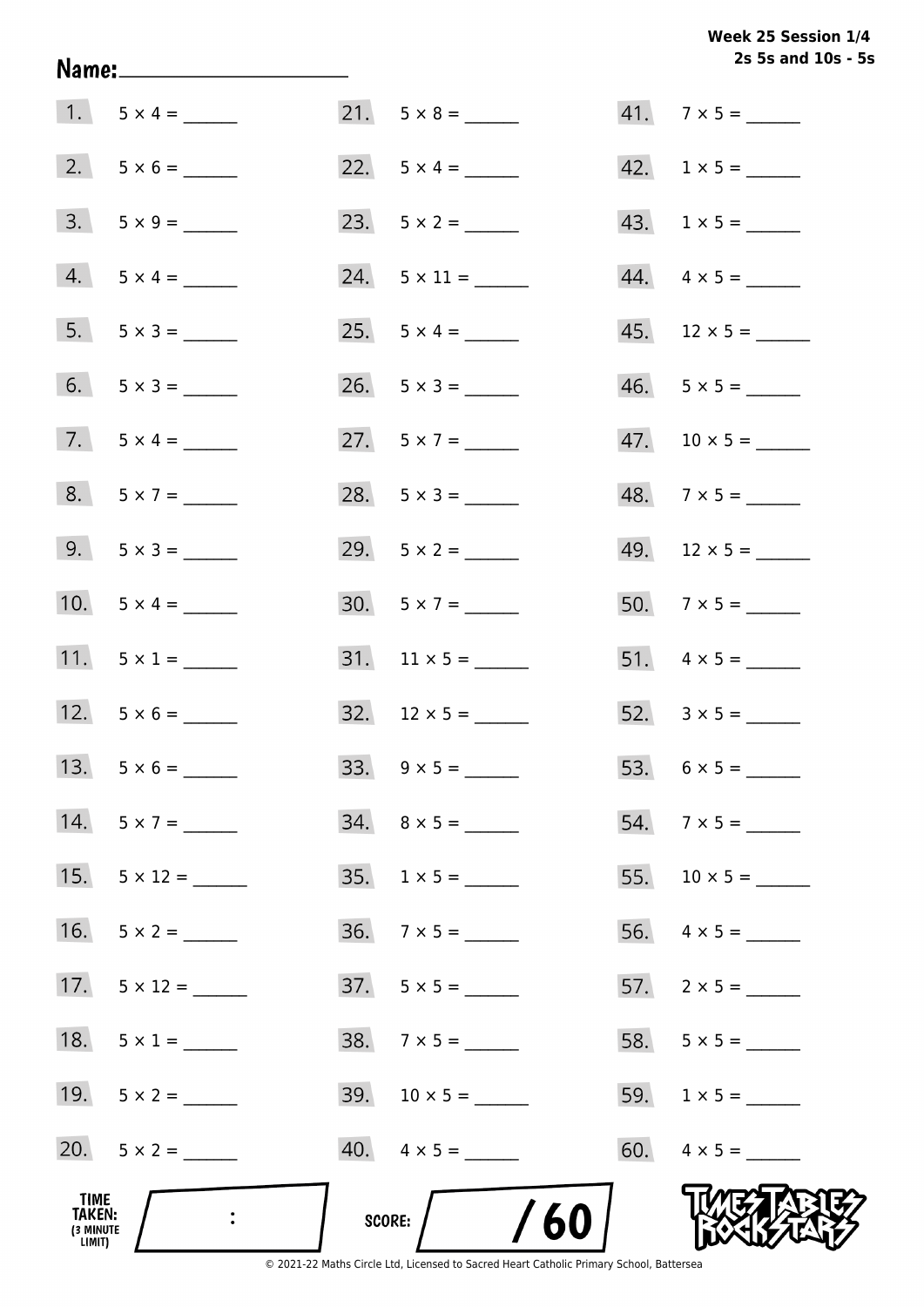|                                                     | Name:____________________ |               |                     |     | Week 25 Session 2/4<br>2s 5s and 10s - 5s |
|-----------------------------------------------------|---------------------------|---------------|---------------------|-----|-------------------------------------------|
| 1.                                                  |                           | 21.           |                     |     |                                           |
| 2.                                                  |                           | 22.           |                     | 42. | $15 \div 5 =$                             |
| 3.                                                  | $15 \div 5 =$             | 23.           | $50 \div 5 =$       | 43. |                                           |
| 4.                                                  | $45 \div 5 =$             | 24.           | $25 \div 5 =$       | 44. | $40 \div 5 =$                             |
| 5.                                                  | $5 \div 5 =$              | 25.           | $45 \div 5 =$       |     |                                           |
| 6.                                                  |                           | 26.           |                     | 46. | $45 \div 5 =$                             |
| 7.                                                  |                           | 27.           | $20 \div 5 =$       | 47. | $25 \div 5 =$                             |
| 8.                                                  |                           | 28.           | $20 \div 5 =$       | 48. |                                           |
| 9.                                                  | $15 \div 5 =$             | 29.           | $45 \div 5 =$       | 49. | $25 \div 5 =$                             |
| 10.                                                 | $40 \div 5 =$             | 30.           | $50 \div 5 =$       | 50. |                                           |
| 11.                                                 | $50 \div 5 =$             |               |                     |     | 51. $30 \div 5 =$                         |
| 12.                                                 | $15 \div 5 =$             |               | $32.$ $55 \div 5 =$ |     | $52. 10 \div 5 =$                         |
| 13.                                                 |                           | 33.           |                     | 53. |                                           |
| 14.                                                 |                           | 34.           |                     | 54. | $5 \div 5 =$                              |
| 15.                                                 |                           | 35.           |                     | 55. | $15 \div 5 =$                             |
| 16.                                                 |                           | 36.           |                     | 56. |                                           |
| 17.                                                 | $20 \div 5 =$             | 37.           | $60 \div 5 =$       | 57. | $10 \div 5 =$                             |
| 18.                                                 | $55 \div 5 =$             | 38.           | $25 \div 5 =$       | 58. | $10 \div 5 =$                             |
| 19.                                                 | $35 \div 5 =$             | 39.           | $25 \div 5 =$       | 59. |                                           |
| 20.                                                 | $10 \div 5 =$             | 40.           |                     | 60. |                                           |
| <b>TIME</b><br><b>TAKEN:</b><br>(3 MINUTE<br>LIMIT) |                           | <b>SCORE:</b> | /60                 |     |                                           |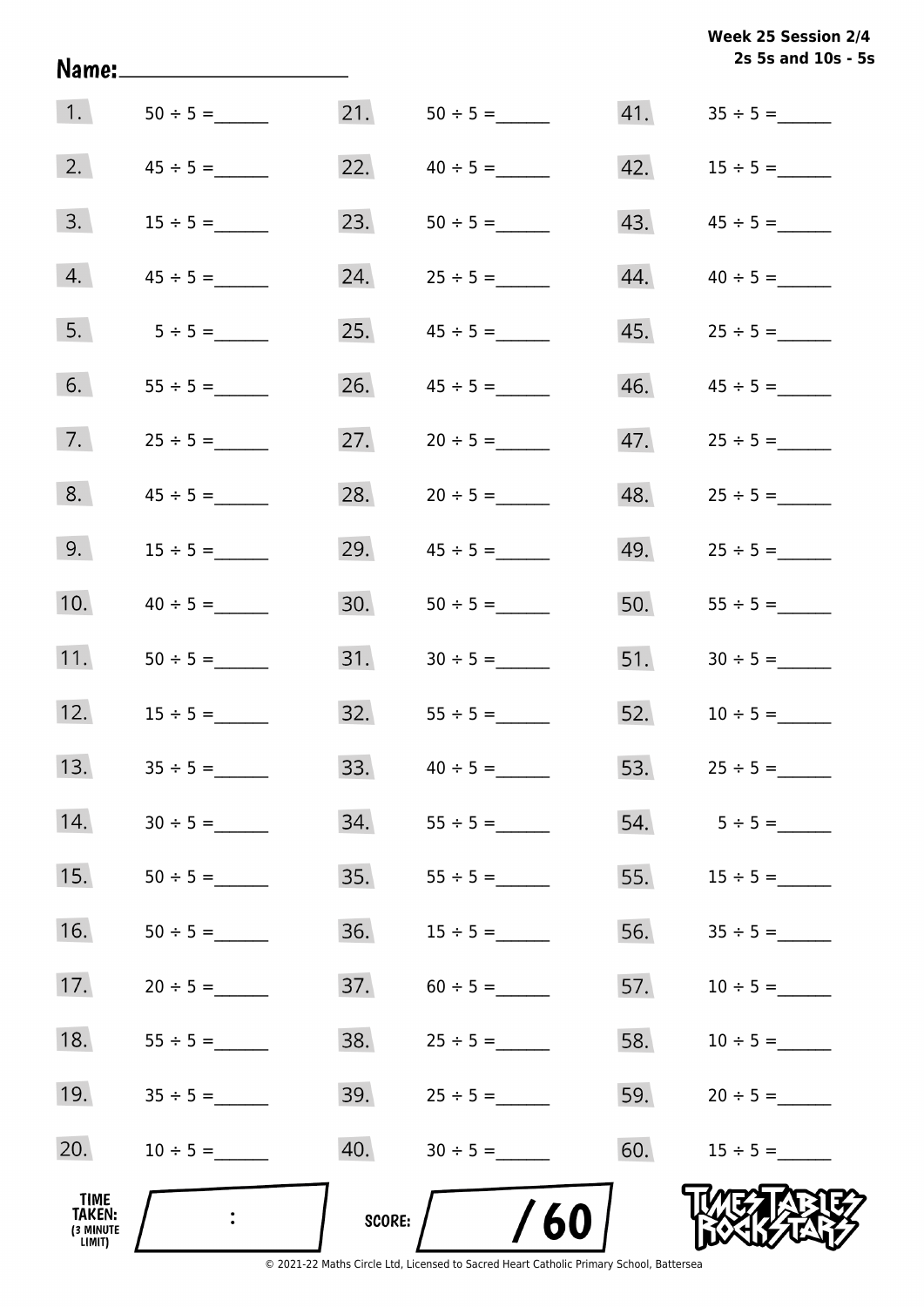**2s 5s and 10s - 5s Week 25 Session 3/4** 

| 1.                                            | $\begin{array}{r} 5 \\ \times 5 \end{array}$  |                | 13. $5 \times 8$                                                                                                                       | 25.    | $\begin{array}{r} 5 \\ \times 12 \end{array}$    |     | $\overline{5}$<br>37. $\times$<br>$\times$ 4  | 49. | 5<br>$\times$ 11                             |
|-----------------------------------------------|-----------------------------------------------|----------------|----------------------------------------------------------------------------------------------------------------------------------------|--------|--------------------------------------------------|-----|-----------------------------------------------|-----|----------------------------------------------|
| 2.                                            | $\begin{array}{r} 5 \\ \times 10 \end{array}$ | 14.            | $\overline{5}$<br>$\times$ 11                                                                                                          |        | 26. $5 \times 5$                                 | 38. | $\begin{array}{r} 5 \\ \times 12 \end{array}$ | 50. | $\overline{\phantom{0}}$<br>$\times$ 11      |
| 3.                                            | $\frac{5}{x 9}$                               | 15.            | $\overline{\phantom{0}}$<br>$\times$ 11                                                                                                | 27.    | $\frac{5}{\times 8}$                             |     | 39. $5 \times 6$                              | 51. | $\overline{\phantom{0}}$<br>$\times$ 10      |
| 4.                                            | $\frac{5}{x}$                                 | 16.            | $\begin{array}{r} 5 \\ \times 1 \end{array}$                                                                                           | 28.    | $\begin{array}{r} 5 \\ \times 1 \end{array}$     | 40. | $\begin{array}{c} 5 \\ \times 2 \end{array}$  | 52. | $\overline{\phantom{0}}$<br>$\times$ 11      |
| 5.                                            | $\begin{array}{r} 5 \\ \times 8 \end{array}$  | 17.            | $\overline{\phantom{0}}$ 5<br>$\begin{array}{ccc} \text{1} & & \text{3} \\ \text{2} & & \text{4} \\ \text{3} & & \text{5} \end{array}$ | 29.    | $\begin{array}{c} 5 \\ \times 9 \end{array}$     | 41. | $\frac{5}{\times 11}$                         | 53. | $\begin{array}{r} 5 \\ \times 1 \end{array}$ |
| 6.                                            | $\begin{array}{r} 5 \\ \times 5 \end{array}$  | 18.            | $\begin{array}{c} 5 \\ \times 10 \end{array}$                                                                                          | 30.    | $\frac{5}{x^2}$                                  | 42. | $\begin{array}{c} 5 \\ x \ 9 \end{array}$     | 54. | $\frac{5}{\times 2}$                         |
| 7.                                            | $\begin{array}{r} 5 \\ \times 10 \end{array}$ |                | 19. $5 \times 10$                                                                                                                      |        | 31. $\begin{array}{c} 5 \\ \times 1 \end{array}$ | 43. | $\begin{array}{c} 5 \\ \times 10 \end{array}$ | 55. | $\begin{array}{c} 5 \\ \times 1 \end{array}$ |
| 8.                                            | $\begin{array}{c} 5 \\ x \end{array}$         | 20.            | $\frac{5}{x}$                                                                                                                          | 32.    | $\begin{array}{c} 5 \\ \times 12 \end{array}$    | 44. | $\begin{array}{c} 5 \\ \times 1 \end{array}$  | 56. | $\overline{5}$<br>$\times 2$                 |
| 9.                                            | 5<br>$\times$ 4                               | 21.            | 5<br>$\times$ 10                                                                                                                       | 33.    | 5<br>$\times$ 2                                  | 45. | 5<br>$\times$ 12                              | 57. | 5<br>$\times$ 10                             |
| 10.                                           | 5<br>$\times$ 5                               | 22.            | 5<br>$\times$ 3                                                                                                                        | 34.    | 5<br>$\times$ 11                                 | 46. | 5<br>$\times$ 6                               | 58. | $\mathsf S$<br>$\times$ 4                    |
| 11.                                           | 5<br>$\times$ 3                               | 23.            | 5<br>$\times$ 6                                                                                                                        | 35.    | 5<br>$\times$ 11                                 | 47. | 5<br>$\times$ 4                               | 59. | 5<br>$\times$ 2                              |
| 12.                                           | 5<br>$\times$ 12                              | 24.            | 5<br>$\times$ 11                                                                                                                       | 36.    | 5<br>$\times$ 9                                  | 48. | 5<br>$\times$ 7                               | 60. | 5<br>$\times$ 5                              |
| <b>TIME<br/>TAKEN:</b><br>(3 MINUTE<br>LIMIT) |                                               | $\ddot{\cdot}$ |                                                                                                                                        | SCORE: |                                                  | /60 |                                               |     |                                              |

Name: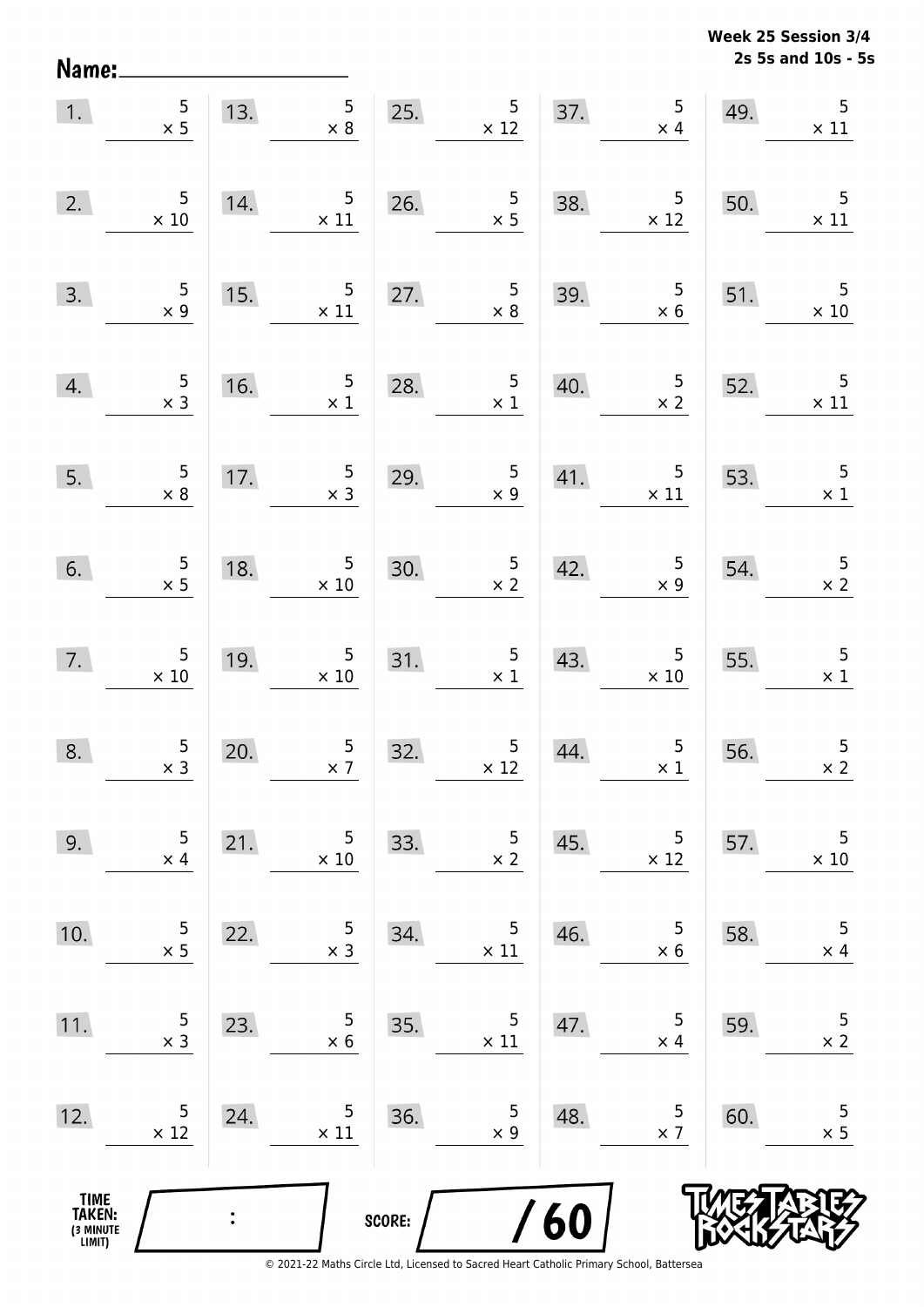| Week 25 Session 4/4 |                    |  |  |
|---------------------|--------------------|--|--|
|                     | 2s 5s and 10s - 5s |  |  |

|                                              | $1. 5 \times 12 =$  | $21. \quad 5 \times 11 =$ |                   |     |                                     | ADD UP<br>YOUR TIME   |
|----------------------------------------------|---------------------|---------------------------|-------------------|-----|-------------------------------------|-----------------------|
| 2.                                           |                     | 22. $5 \times 9 =$        |                   | 42. | $20 \div 5 =$                       | FOR THE WEEK          |
| 3.                                           |                     | 23. $5 \times 3 =$        |                   | 43. |                                     | <b>MINUTES</b><br>S1: |
| 4.                                           | $5 \times 11 =$     | 24. $5 \times 7 =$        |                   | 44. | $35 \div 5 =$                       | S2:                   |
| 5.                                           |                     | 25. $5 \times 10 =$       |                   | 45. | $10 \div 5 =$                       | S3:                   |
| 6.                                           |                     |                           |                   | 46. |                                     | $S4$ :                |
|                                              | $7.5 \times 4 =$    |                           |                   | 47. |                                     | Total:                |
|                                              | $8. 5 \times 5 =$   |                           |                   | 48. | $10 \div 5 =$                       | SECONDS               |
|                                              | 9. $5 \times 7 =$   | 29. $5 \times 9 =$        |                   | 49. | $50 \div 5 =$                       | S1:                   |
|                                              |                     | $30. 5 \times 7 =$        |                   |     | 50. $25 \div 5 =$                   | S2:                   |
|                                              | 11. $5 \times 7 =$  | 31. $20 \div 5 =$ 51.     |                   |     | $25 \div 5 =$                       | S3:                   |
|                                              |                     |                           |                   |     | 32. $25 \div 5 =$ 52. $45 \div 5 =$ | S4:                   |
|                                              |                     |                           |                   |     | 33. $60 \div 5 =$ 53. $60 \div 5 =$ | Total:                |
| 14.                                          | $5 \times 11 =$     | 34.                       |                   |     | $50 \div 5 =$ 54. $60 \div 5 =$     | ADD UP<br>YOUR SCORE  |
| 15.                                          | $5 \times 12 =$     | 35.                       |                   |     | $45 \div 5 = 55.$ $5 \div 5 = 5$    | FOR THE WEEK<br>S1:   |
| 16.                                          | $5 \times 5 =$      | 36.                       | $40 \div 5 =$     | 56. | $30 \div 5 =$                       |                       |
|                                              |                     | 37.                       |                   |     | $5 \div 5 = 57.$ $60 \div 5 =$      | S2:                   |
|                                              | 18. $5 \times 7 =$  | 38.                       | $50 \div 5 =$ 58. |     | $30 \div 5 =$                       | S3:                   |
|                                              |                     | 39.                       | $50 \div 5 =$ 59. |     | $35 \div 5 =$                       | S4:                   |
|                                              | 20. $5 \times 12 =$ | 40.                       | $40 \div 5 = 60.$ |     | $25 \div 5 =$                       | Total:                |
| <b>TIME</b><br>TAKEN:<br>(3 MINUTE<br>LIMIT) |                     |                           | <b>SCORE:</b>     |     | 60                                  |                       |

Name: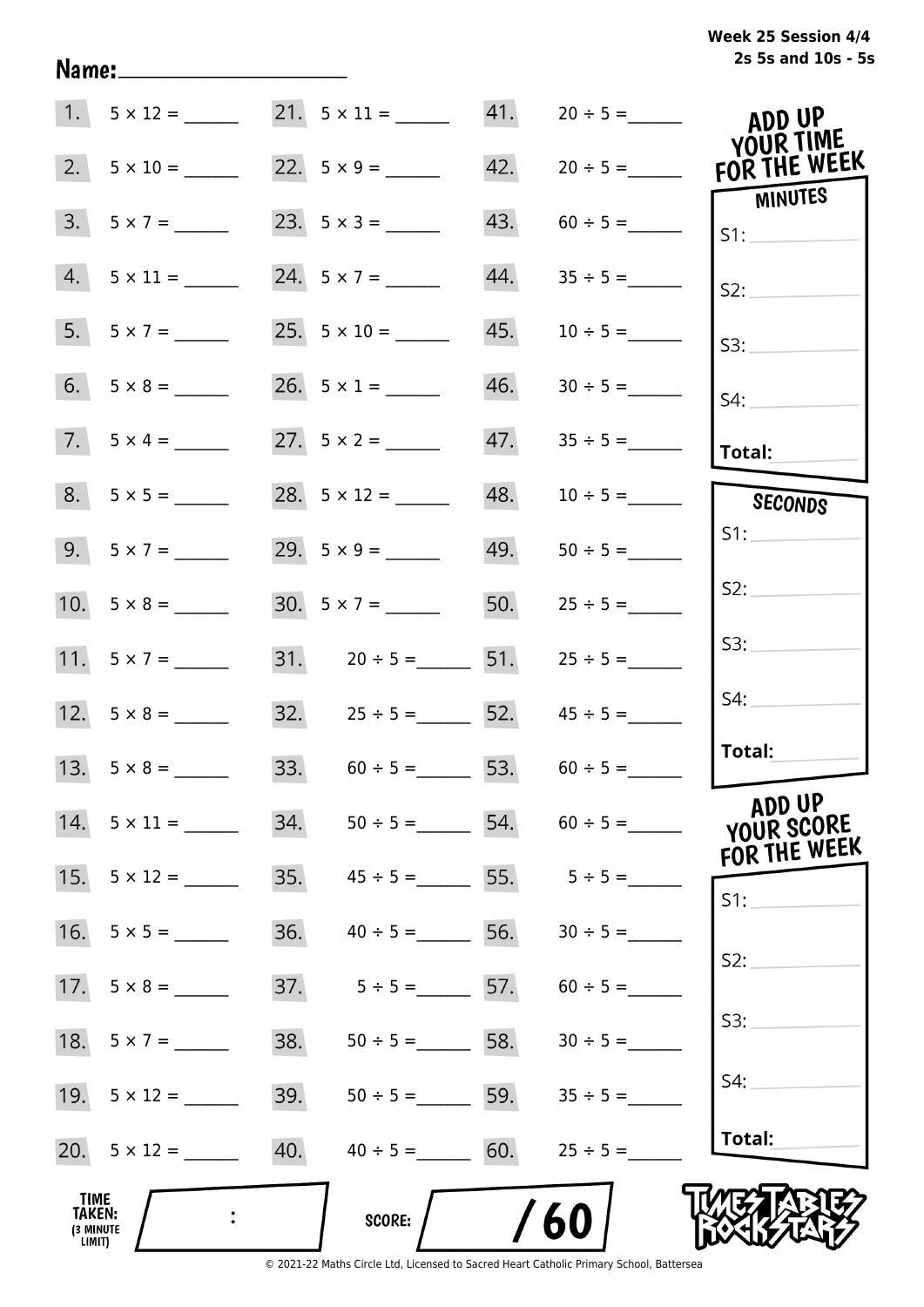Week 26 Session 1/4 2s 5s and 10s - 5s

|                                              |                      |                          | 2s 5s and 10s - 5        |
|----------------------------------------------|----------------------|--------------------------|--------------------------|
|                                              | $1. 5 \times 9 =$    | $21. 5 \times 3 =$       | $41.7 \times 5 =$        |
|                                              |                      |                          |                          |
|                                              |                      |                          | $43. 6 \times 5 =$       |
|                                              | $4. 5 \times 7 =$    | $24. 5 \times 4 =$       | $44. \quad 4 \times 5 =$ |
|                                              | $5. 5 \times 1 =$    | $25. 5 \times 12 =$      | $45. \quad 2 \times 5 =$ |
|                                              | 6. $5 \times 4 =$    | 26. $5 \times 4 =$       |                          |
|                                              | $7.$ $5 \times 11 =$ | 27. $5 \times 2 =$       |                          |
|                                              | $8. 5 \times 6 =$    | 28. $5 \times 11 =$      | $48.7 \times 5 =$        |
|                                              | 9. $5 \times 2 =$    |                          | $49. 3 \times 5 =$       |
|                                              | 10. $5 \times 10 =$  |                          |                          |
|                                              |                      |                          |                          |
|                                              | 12. $5 \times 9 =$   | $32. 1 \times 5 =$       | 52. $5 \times 5 =$       |
| 13.                                          |                      |                          |                          |
|                                              | 14. $5 \times 5 =$   | $34. \quad 4 \times 5 =$ | $54. \quad 4 \times 5 =$ |
| 15.                                          |                      |                          |                          |
| 16.                                          | $5 \times 12 =$      | $36. 2 \times 5 =$       |                          |
| 17.                                          | $5 \times 1 =$       | $37.7 \times 5 =$        |                          |
| 18.                                          |                      |                          |                          |
|                                              |                      |                          |                          |
|                                              | 20. $5 \times 12 =$  |                          |                          |
| TIME<br><b>TAKEN:</b><br>(3 MINUTE<br>LIMIT) |                      | /60<br>SCORE:            |                          |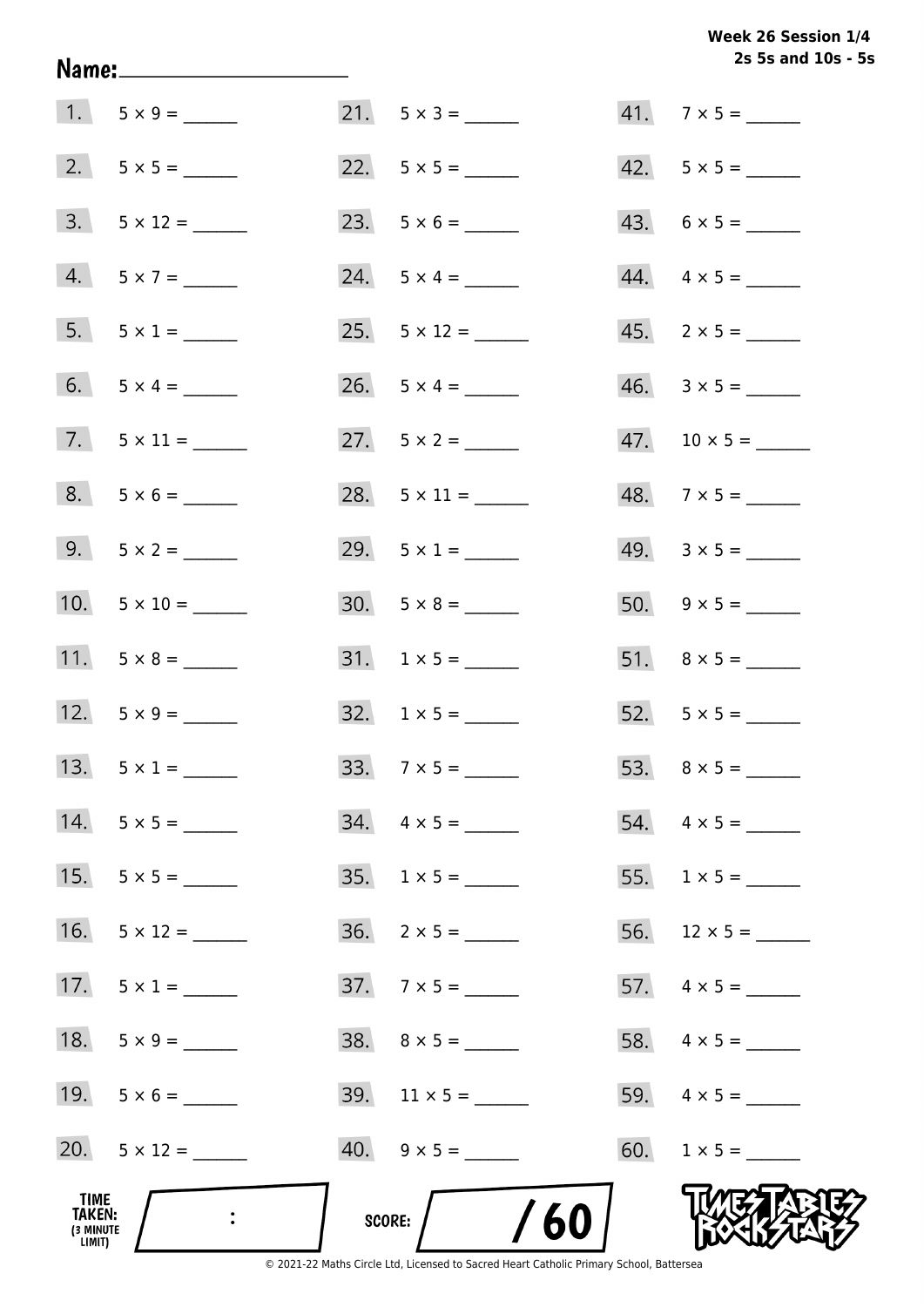|                                                     | Name:_____________________ |               |                     |     | Week 26 Session 2/4<br>2s 5s and 10s - 5s |
|-----------------------------------------------------|----------------------------|---------------|---------------------|-----|-------------------------------------------|
| 1.                                                  | $5 \div 5 =$               |               | 21. $55 \div 5 =$   | 41. | $15 \div 5 =$                             |
| 2.                                                  |                            |               |                     | 42. |                                           |
| 3.                                                  | $40 \div 5 =$              | 23.           | $60 \div 5 =$       | 43. |                                           |
| 4.                                                  |                            | 24.           | $10 \div 5 =$       | 44. |                                           |
| 5.                                                  |                            | 25.           |                     | 45. |                                           |
| 6.                                                  | $40 \div 5 =$              | 26.           | $15 \div 5 =$       | 46. |                                           |
| 7.                                                  |                            | 27.           |                     | 47. | $55 \div 5 =$                             |
| 8.                                                  |                            | 28.           | $60 \div 5 =$       |     |                                           |
| 9.                                                  |                            | 29.           | $30 \div 5 =$       | 49. |                                           |
| 10.                                                 | $15 \div 5 =$              | 30.           | $60 \div 5 =$       | 50. | $10 \div 5 =$                             |
| 11.                                                 | $50 \div 5 =$              |               |                     |     | 51. $30 \div 5 =$                         |
| 12.                                                 | $40 \div 5 =$              |               | $32.$ $55 \div 5 =$ |     | $52.$ $30 \div 5 =$                       |
| 13.                                                 |                            | 33.           |                     |     | 53. $55 \div 5 =$                         |
| 14.                                                 |                            | 34.           | $40 \div 5 =$       | 54. | $5 \div 5 =$                              |
| 15.                                                 | $40 \div 5 =$              | 35.           | $5 \div 5 =$        | 55. | $25 \div 5 =$                             |
| 16.                                                 |                            | 36.           |                     | 56. |                                           |
| 17.                                                 | $15 \div 5 =$              | 37.           | $5 \div 5 =$        | 57. | $10 \div 5 =$                             |
| 18.                                                 | $55 \div 5 =$              | 38.           | $40 \div 5 =$       | 58. |                                           |
| 19.                                                 | $45 \div 5 =$              | 39.           | $25 \div 5 =$       | 59. | $40 \div 5 =$                             |
| 20.                                                 | $20 \div 5 =$              | 40.           | $30 \div 5 =$       | 60. |                                           |
| <b>TIME</b><br><b>TAKEN:</b><br>(3 MINUTE<br>LIMIT) | $\ddot{\cdot}$             | <b>SCORE:</b> | /60                 |     |                                           |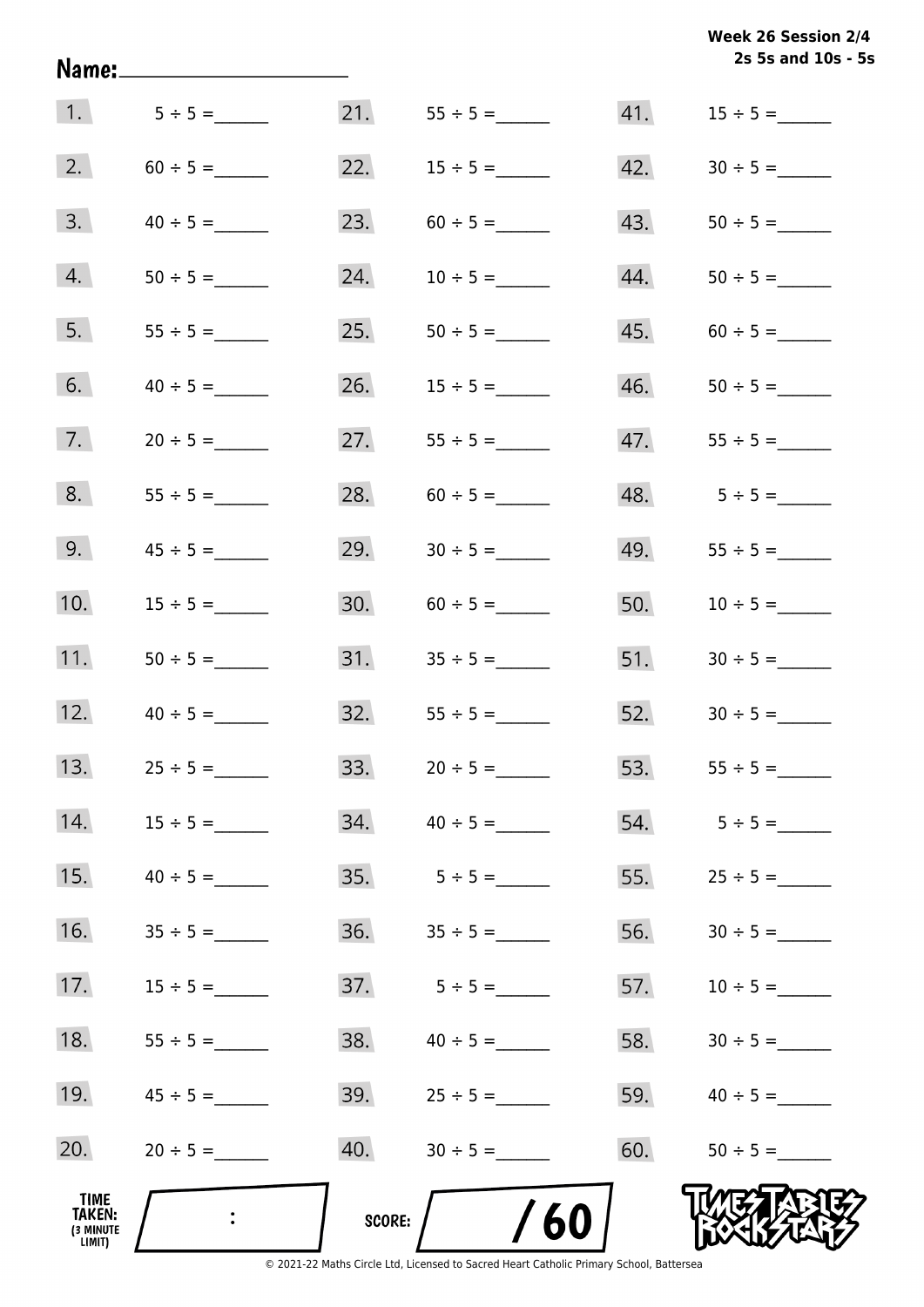Name:

**2s 5s and 10s - 5s Week 26 Session 3/4** 

|                                       | 1. $\begin{array}{c} 5 \\ \times 10 \end{array}$ |                | 13.5<br>$\times$ 9                                             |        | 25. $\begin{array}{r} 5 \\ \times 9 \end{array}$            |     | $\begin{array}{c c}\n 37. & 5 \\ \times 4 & \n\end{array}$    | 49. | 5<br>$\times 2$                              |
|---------------------------------------|--------------------------------------------------|----------------|----------------------------------------------------------------|--------|-------------------------------------------------------------|-----|---------------------------------------------------------------|-----|----------------------------------------------|
| 2.                                    | $\begin{array}{c} 5 \\ \times 4 \end{array}$     | 14.            | $\overline{5}$<br>$\times$ 11                                  |        | 26. $\frac{5}{\times 2}$                                    | 38. | $\begin{array}{r} 5 \\ \times 3 \end{array}$                  | 50. | $\overline{\phantom{0}}$<br>$\times 10$      |
| 3.                                    | $\begin{array}{r} 5 \\ \times 12 \end{array}$    |                | 15. $\begin{array}{r} 5 \\ \times 12 \end{array}$              |        | 27. $\begin{array}{c} 5 \\ \times 7 \end{array}$            | 39. | $\begin{array}{c} 5 \\ \times 8 \end{array}$                  | 51. | $\frac{5}{x}$ 6                              |
| 4.                                    | $\frac{5}{\times 4}$                             | 16.            | $\begin{array}{c} 5 \\ \times 6 \end{array}$                   | 28.    | $\frac{5}{x 8}$                                             | 40. | $\frac{5}{x}$                                                 | 52. | $\overline{\phantom{0}}$<br>$\times$ 1       |
| 5.                                    | $\begin{array}{r} 5 \\ \times 10 \end{array}$    | 17.            | $\begin{array}{r} 5 \\ \times 12 \end{array}$                  |        | 29. $5 \times 12$                                           |     | 41. $\begin{array}{c c} 5 & 53. \\ \hline & x7 & \end{array}$ |     | $\frac{5}{\times 7}$                         |
| 6.                                    | $\frac{5}{2}$ $\times 11$                        | 18.            | $\begin{array}{r} 5 \\ \times 4 \end{array}$                   |        | 30. $\begin{array}{r} 5 \\ \times 3 \end{array}$            | 42. | $\frac{5}{2}$ $\times$ 4                                      | 54. | $\frac{5}{x}$                                |
| 7.                                    | $\begin{array}{c} 5 \\ \times 9 \end{array}$     | 19.            | $\begin{array}{c c}\n 19. & & 5 \\ \times 4 & & \n\end{array}$ |        | $\begin{array}{c c}\n 31. & & 5 \\ \times 11\n \end{array}$ | 43. | $\begin{array}{c} 5 \\ \times 6 \end{array}$                  | 55. | $\begin{array}{r} 5 \\ \times 9 \end{array}$ |
| 8.                                    | $\begin{array}{c} 5 \\ \times 12 \end{array}$    | 20.            | $\begin{array}{c} 5 \\ x 2 \end{array}$                        | 32.    | $\begin{array}{c} 5 \\ \times 2 \end{array}$                | 44. | $\begin{array}{c} 5 \\ \times 8 \end{array}$                  | 56. | $\overline{5}$<br>$\times$ 11                |
| 9.                                    | 5<br>$\times$ 1                                  | 21.            | 5<br>$\times 8$                                                | 33.    | 5<br>$\times 8$                                             | 45. | 5<br>$\times$ 1                                               | 57. | $\mathsf S$<br>$\times$ 5                    |
| 10.                                   | 5<br>$\times$ 5                                  | 22.            | 5<br>$\times$ 2                                                | 34.    | 5<br>$\times 8$                                             | 46. | 5<br>$\times$ 12                                              | 58. | 5<br>$\times$ 3                              |
| 11.                                   | 5<br>$\times$ 4                                  | 23.            | 5<br>$\times$ 4                                                | 35.    | 5<br>$\times 10$                                            | 47. | 5<br>$\times 8$                                               | 59. | 5<br>$\times$ 3                              |
| 12.                                   | 5<br>$\times$ 12                                 | 24.            | 5<br>$\times$ 4                                                | 36.    | 5<br>$\times$ 7                                             | 48. | 5<br>$\times$ 4                                               | 60. | 5<br>$\times$ 12                             |
| TIME<br>TAKEN:<br>(3 MINUTE<br>LIMIT) |                                                  | $\ddot{\cdot}$ |                                                                | SCORE: |                                                             | 60  |                                                               |     |                                              |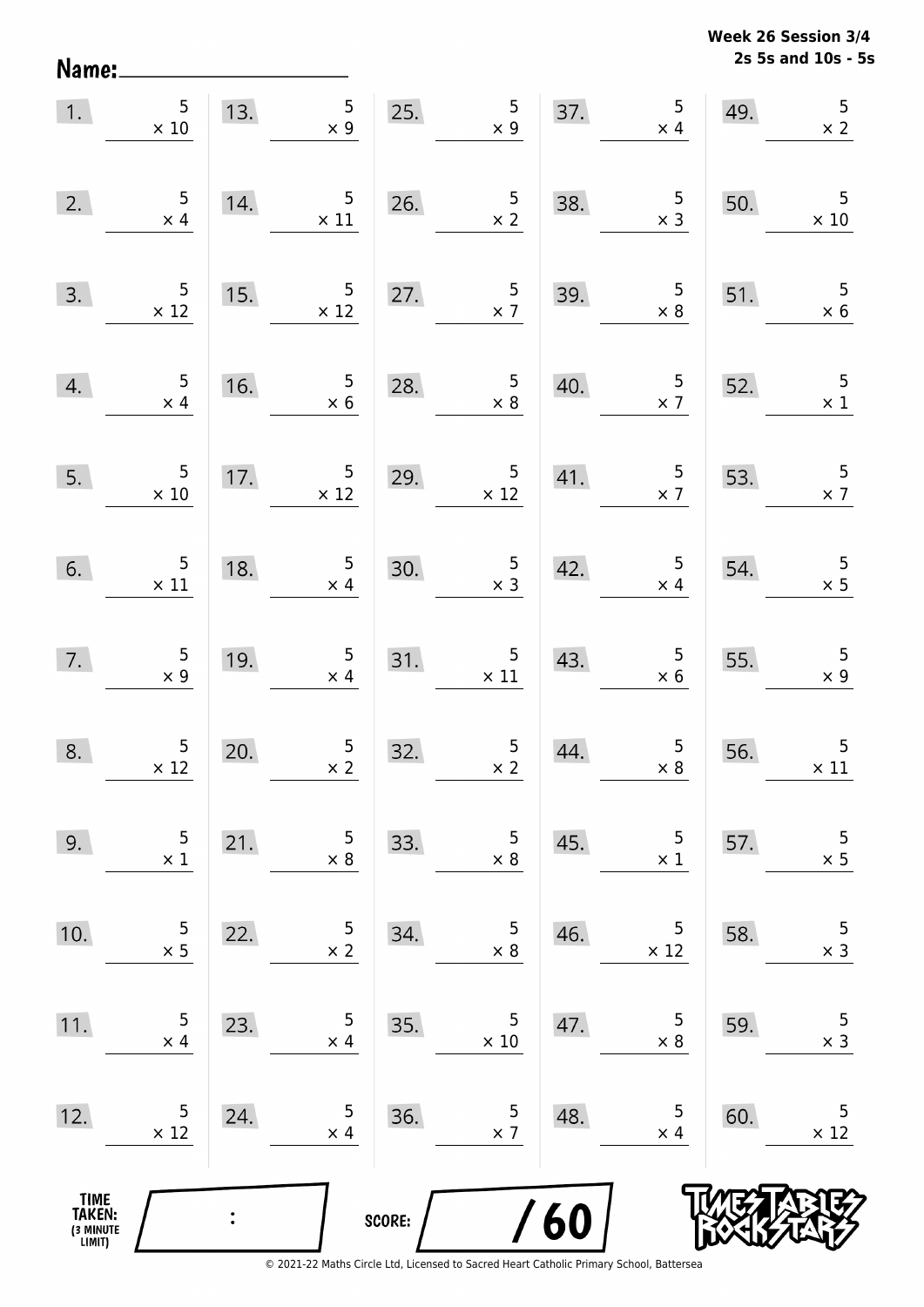# **2s 5s and 10s - 5s Week 26 Session 4/4**

|                                                     |                     | 1. $5 \times 11 =$ 21. $5 \times 6 =$ 21. |                    |                     | ADD UP<br>YOUR TIME            |
|-----------------------------------------------------|---------------------|-------------------------------------------|--------------------|---------------------|--------------------------------|
| 2.                                                  | $5 \times 12 =$     | 22. $5 \times 7 =$                        |                    |                     | 42. $40 \div 5 =$ FOR THE WEEK |
| 3.                                                  |                     |                                           | 43.                |                     | MINUTES<br>SI:                 |
| 4.                                                  | $5 \times 7 =$      | 24. $5 \times 3 =$                        | 44.                | $10 \div 5 =$       | S2:                            |
|                                                     |                     |                                           | 45.                | $10 \div 5 =$       | S3:                            |
|                                                     |                     | 26. $5 \times 4 =$                        |                    |                     | $S4$ :                         |
|                                                     | $7. 5 \times 6 =$   | 27. $5 \times 1 =$                        |                    | $47. 60 \div 5 =$   | Total:                         |
|                                                     | $8. 5 \times 9 =$   |                                           |                    | $48. 20 \div 5 =$   | SECONDS                        |
|                                                     |                     | $29.5 \times 3 =$                         |                    | $49.$ $55 \div 5 =$ | S1:                            |
|                                                     |                     |                                           | 50.                | $55 \div 5 =$       | S2:                            |
|                                                     | 11. $5 \times 12 =$ | $31.$ $10 \div 5 =$ 51.                   |                    | $30 \div 5 =$       | S3:                            |
|                                                     | 12. $5 \times 9 =$  | $32. \hspace{1.5cm} 30 \div 5 =$ 52.      |                    | $25 \div 5 =$       | S4:                            |
|                                                     | 13. $5 \times 10 =$ | 33. $45 \div 5 =$ 53. $20 \div 5 =$       |                    |                     | Total:                         |
| 14.                                                 | $5 \times 3 =$      | 34.<br>$55 \div 5 =$                      | 54.                | $10 \div 5 =$       | ADD UP<br>YOUR SCORE           |
| 15.                                                 | $5 \times 7 =$      | 35.                                       | $45 \div 5 =$ 55.  |                     | FOR THE WEEK<br>S1:            |
| 16.                                                 | $5 \times 6 =$      | 36.                                       | $55 \div 5 = 56.$  | $45 \div 5 =$       |                                |
| 17.                                                 | $5 \times 6 =$      | 37.                                       | $15 \div 5 = 57$ . | $55 \div 5 =$       | S2:                            |
| 18.                                                 | $5 \times 11 =$     | 38.                                       | $5 \div 5 = 58$ .  | $20 \div 5 =$       | S3:                            |
| 19.                                                 | $5 \times 10 =$     | 39.                                       | $15 \div 5 =$ 59.  | $30 \div 5 =$       | S4:                            |
|                                                     | 20. $5 \times 10 =$ | 40.                                       | $35 \div 5 = 60.$  | $5 \div 5 =$        | Total:                         |
| <b>TIME</b><br><b>TAKEN:</b><br>(3 MINUTE<br>LIMIT) |                     | <b>SCORE:</b>                             |                    | 60                  |                                |

Name: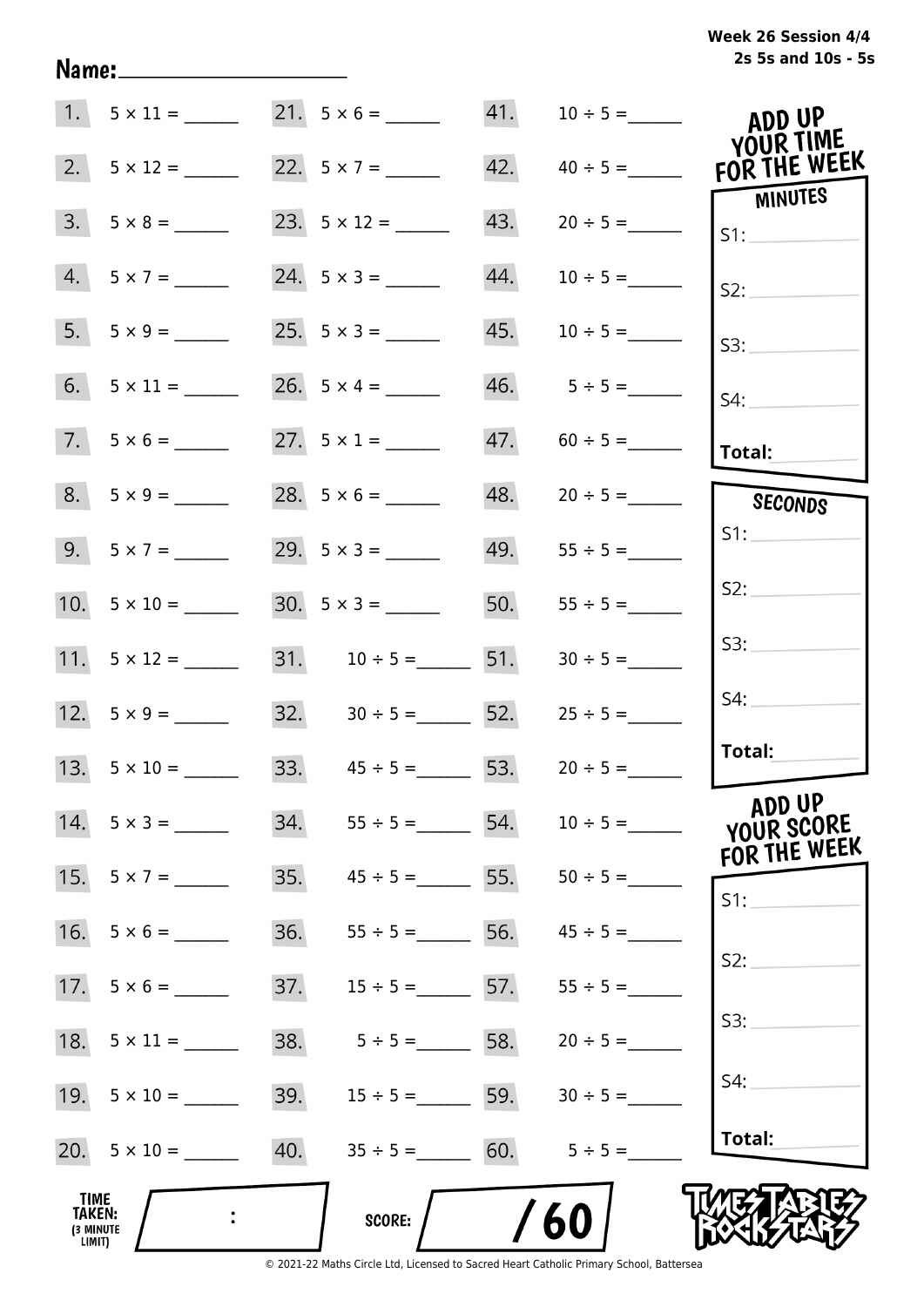# **2s 5s and 10s - 10s Week 27 Session 1/4**

| TIME<br>TAKEN:<br>(3 MINUTE<br>LIMIT) |                     | /60<br>SCORE:             |                               |
|---------------------------------------|---------------------|---------------------------|-------------------------------|
| 20.                                   | $10 \times 1 =$     | $40. \quad 4 \times 10 =$ |                               |
| 19.                                   | $10 \times 10 =$    |                           |                               |
| 18.                                   |                     | $38.$ 12 × 10 = ______    |                               |
| 17.                                   |                     | $37. 1 \times 10 =$       |                               |
| 16.                                   |                     | $36.$ 11 × 10 = ______    |                               |
| 15.                                   | $10 \times 5 =$     | $35. \quad 2 \times 10 =$ |                               |
| 14.                                   |                     | $34. \quad 4 \times 10 =$ |                               |
|                                       | 13. $10 \times 5 =$ |                           |                               |
|                                       | 12. $10 \times 1 =$ | $32.7 \times 10 =$        |                               |
| 11.                                   |                     | $31. \quad 9 \times 10 =$ |                               |
| 10.                                   |                     |                           |                               |
|                                       |                     | 29. $10 \times 7 =$       | $49. \quad 2 \times 10 =$     |
| 8.                                    | $10 \times 1 =$     | 28. $10 \times 1 =$       | $48. 3 \times 10 =$           |
|                                       | 7. $10 \times 1 =$  | 27. $10 \times 1 =$       |                               |
| 6.                                    |                     |                           | $46. \quad 1 \times 10 =$     |
| 5.                                    | $10 \times 7 =$     |                           | $45.7 \times 10 =$            |
| 4.                                    | $10 \times 4 =$     | 24. $10 \times 4 =$       | $44.$ 10 $\times$ 10 = ______ |
| 3.                                    | $10 \times 10 =$    |                           | $43.7 \times 10 =$            |
|                                       |                     | 22. $10 \times 1 =$       | $42.7 \times 10 =$            |
|                                       |                     |                           | $41.7 \times 10 =$            |

Name: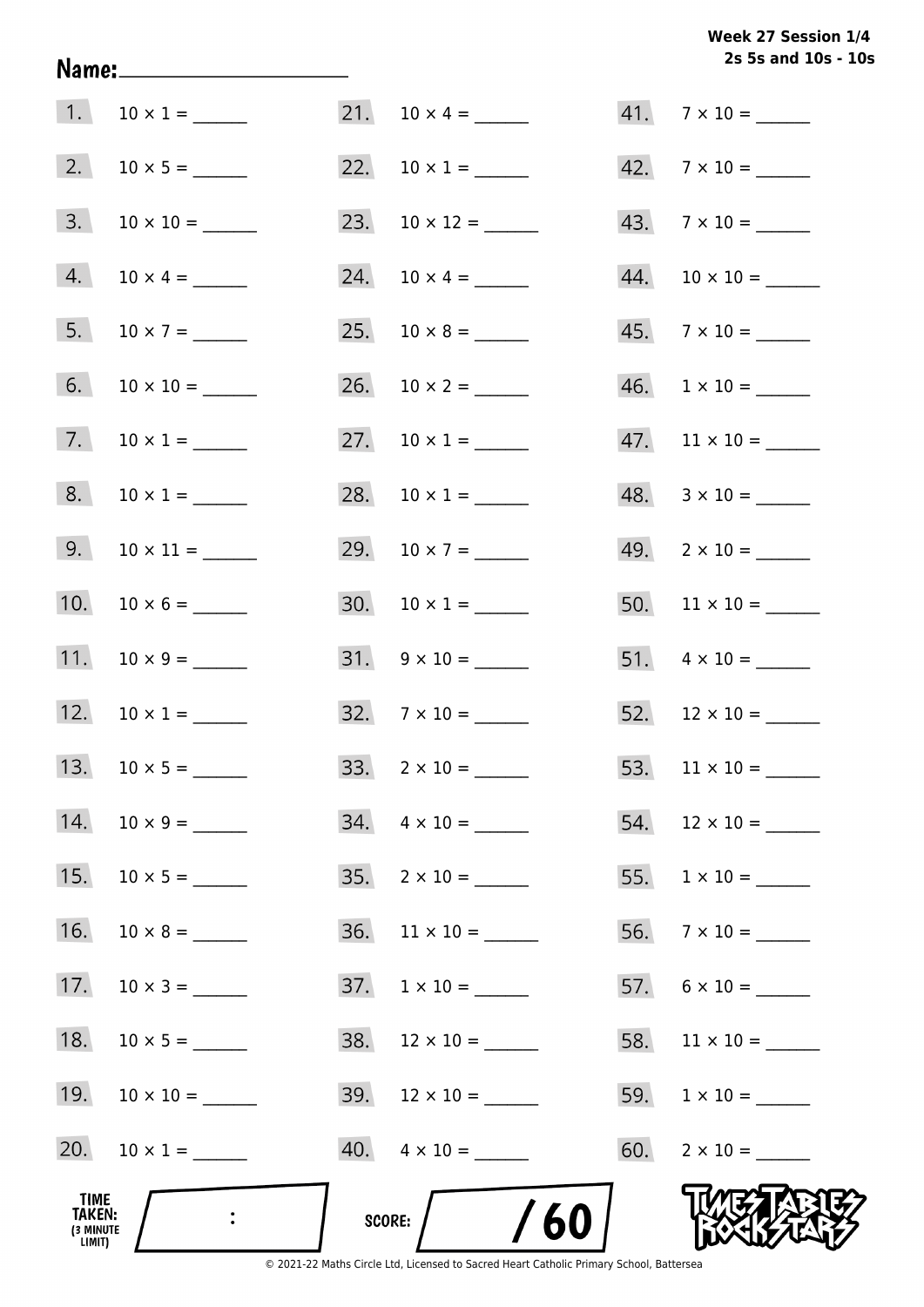# **2s 5s and 10s - 10s Week 27 Session 2/4**

| 1.                                           |                 | 21.    |                    | 41. |                      |
|----------------------------------------------|-----------------|--------|--------------------|-----|----------------------|
| 2.                                           |                 | 22.    |                    | 42. |                      |
| 3.                                           |                 |        | 23. $30 \div 10 =$ | 43. | $10 \div 10 =$       |
| 4.                                           |                 | 24.    |                    | 44. |                      |
| 5.                                           | $10 \div 10 =$  | 25.    | $110 \div 10 =$    | 45. |                      |
| 6.                                           |                 | 26.    |                    | 46. |                      |
| 7.                                           |                 | 27.    |                    |     | $47.70 \div 10 =$    |
| 8.                                           | $30 \div 10 =$  | 28.    | $40 \div 10 =$     | 48. | $90 \div 10 =$       |
| 9.                                           |                 | 29.    | $40 \div 10 =$     | 49. |                      |
| 10.                                          | $10 \div 10 =$  | 30.    | $10 \div 10 =$     | 50. |                      |
| 11.                                          | $60 \div 10 =$  | 31.    | $110 \div 10 =$    | 51. |                      |
| 12.                                          | $100 \div 10 =$ |        |                    |     | 52. $20 \div 10 =$   |
| 13.                                          | $120 \div 10 =$ | 33.    |                    | 53. |                      |
| 14.                                          | $80 \div 10 =$  | 34.    | $20 \div 10 =$     |     | $54.$ $40 \div 10 =$ |
| 15.                                          | $120 \div 10 =$ |        |                    | 55. | $100 \div 10 =$      |
| 16.                                          | $70 \div 10 =$  | 36.    |                    | 56. | $40 \div 10 =$       |
| 17.                                          | $40 \div 10 =$  | 37.    |                    |     | 57. $70 \div 10 =$   |
| 18.                                          | $30 \div 10 =$  | 38.    | $80 \div 10 =$     |     | 58. $60 \div 10 =$   |
| 19.                                          | $10 \div 10 =$  | 39.    |                    | 59. |                      |
| 20.                                          |                 | 40.    |                    | 60. | $70 \div 10 =$       |
| TIME<br><b>TAKEN:</b><br>(3 MINUTE<br>LIMIT) |                 | SCORE: | /60                |     |                      |

Name: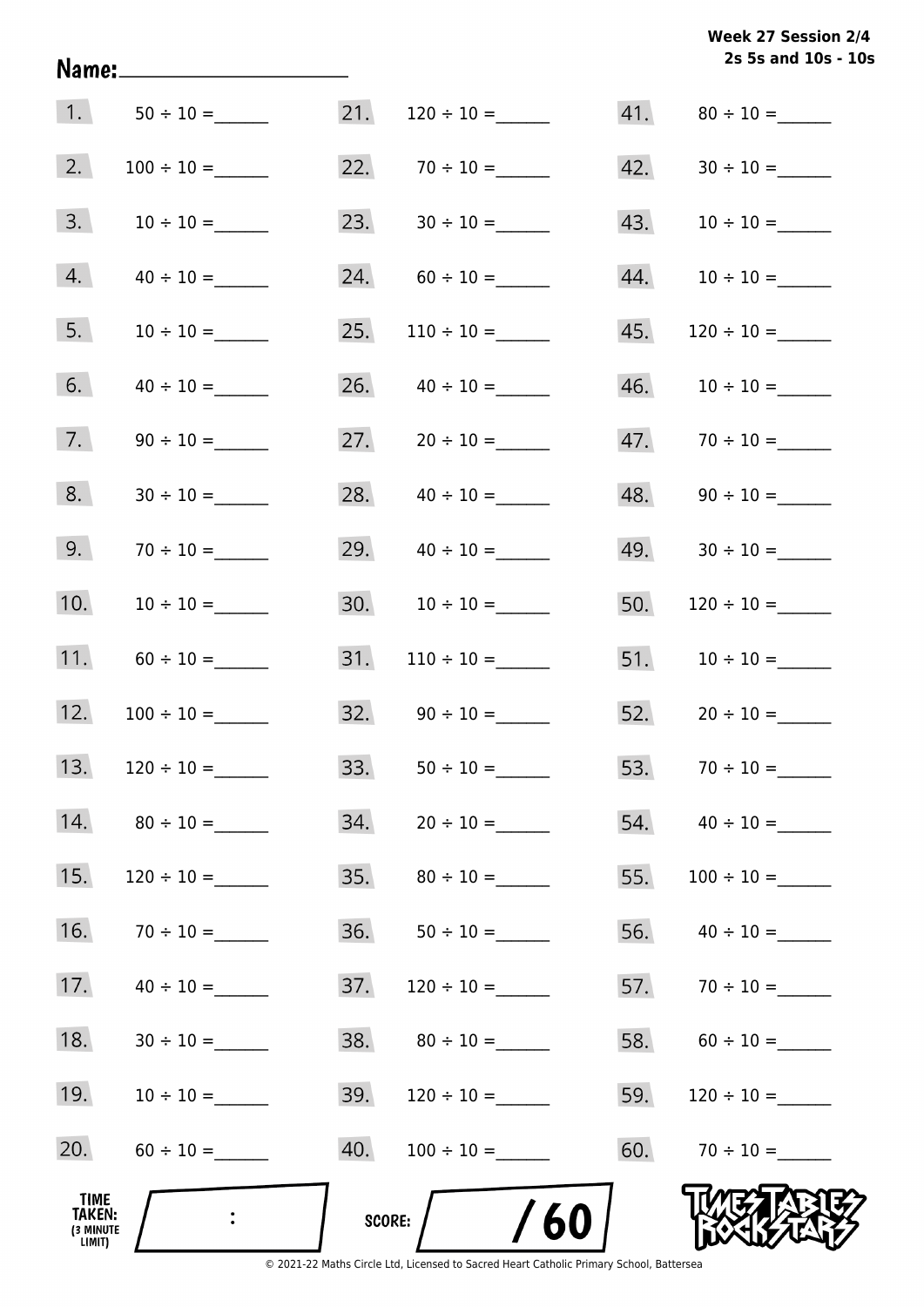**2s 5s and 10s - 10s Week 27 Session 3/4** 

| Name:                                         |                               |     |                                |        |                                |     |                       |     | 2s 5s and 10s - 10            |
|-----------------------------------------------|-------------------------------|-----|--------------------------------|--------|--------------------------------|-----|-----------------------|-----|-------------------------------|
| 1.                                            | $10\,$<br>$\times 10$         | 13. | $10\,$<br>$\times$ 12          | 25.    | $10\,$<br>$\times$ 11          | 37. | $10\,$<br>$\times$ 8  | 49. | $10\,$<br>$\times$ 9          |
| 2.                                            | 10<br>$\times$ 12             | 14. | $10\,$<br>$\times$ 9           | 26.    | $10\,$<br>$\times$ 9           | 38. | $10\,$<br>$\times$ 7  | 50. | $10\,$<br>$\times$ 4          |
| 3.                                            | 10<br>$\times$ 1              | 15. | $10\,$<br>$\times$ 4           | 27.    | $10\,$<br>$\times$ 5           | 39. | $10\,$<br>$\times$ 9  | 51. | $10\,$<br>$\times$ 2          |
| 4.                                            | $10\,$<br>$\times$ 2          | 16. | $10\,$<br>$\times$ 6           | 28.    | $10\,$<br>$\times$ 8           | 40. | $10\,$<br>$\times$ 1  | 52. | $10\,$<br>$\times$ 10         |
| 5.                                            | $10\,$<br>$\times$ 9          | 17. | $10\,$<br>$\times$ 1           | 29.    | $10\,$<br>$\times$ 8           | 41. | $10\,$<br>$\times$ 8  | 53. | $10\,$<br>$\times$ 12         |
| 6.                                            | $10\,$<br>$\times 10$         | 18. | $10\,$<br>$\times$ 6           | 30.    | $10\,$<br>$\times$ 3           | 42. | $10\,$<br>$\times$ 12 | 54. | $10\,$<br>$\times$ 5          |
| 7.                                            | $10\,$<br>$\times$ 6          | 19. | $10\,$<br>$\times$ 4           | 31.    | $10\,$<br>$\times$ 8           | 43. | $10\,$<br>$\times$ 8  | 55. | $10\,$<br>$\times$ 7          |
| 8.                                            | 10 <sub>1</sub><br>$\times$ 6 | 20. | 10 <sub>1</sub><br>$\times$ 11 | 32.    | 10 <sub>1</sub><br>$\times$ 12 | 44. | 10<br>$\times$ 8      | 56. | 10 <sup>°</sup><br>$\times$ 4 |
| 9.                                            | $10\,$<br>$\times$ 1          | 21. | $10\,$<br>$\times$ 10          | 33.    | $10\,$<br>$\times$ 12          | 45. | $10\,$<br>$\times$ 5  | 57. | $10\,$<br>$\times$ 6          |
| 10.                                           | $10\,$<br>$\times$ 3          | 22. | $10\,$<br>$\times$ 5           | 34.    | $10\,$<br>$\times$ 7           | 46. | $10\,$<br>$\times$ 12 | 58. | $10\,$<br>$\times$ 4          |
| 11.                                           | $10\,$<br>$\times$ 4          | 23. | $10\,$<br>$\times$ 12          | 35.    | $10\,$<br>$\times$ 12          | 47. | $10\,$<br>$\times$ 12 | 59. | $10\,$<br>$\times$ 10         |
| 12.                                           | $10\,$<br>$\times$ 1          | 24. | $10\,$<br>$\times$ 12          | 36.    | $10\,$<br>$\times$ 6           | 48. | $10\,$<br>$\times$ 7  | 60. | 10<br>$\times$ 9              |
| <b>TIME<br/>TAKEN:</b><br>(3 MINUTE<br>LIMIT) |                               |     |                                | SCORE: |                                | 60  |                       |     |                               |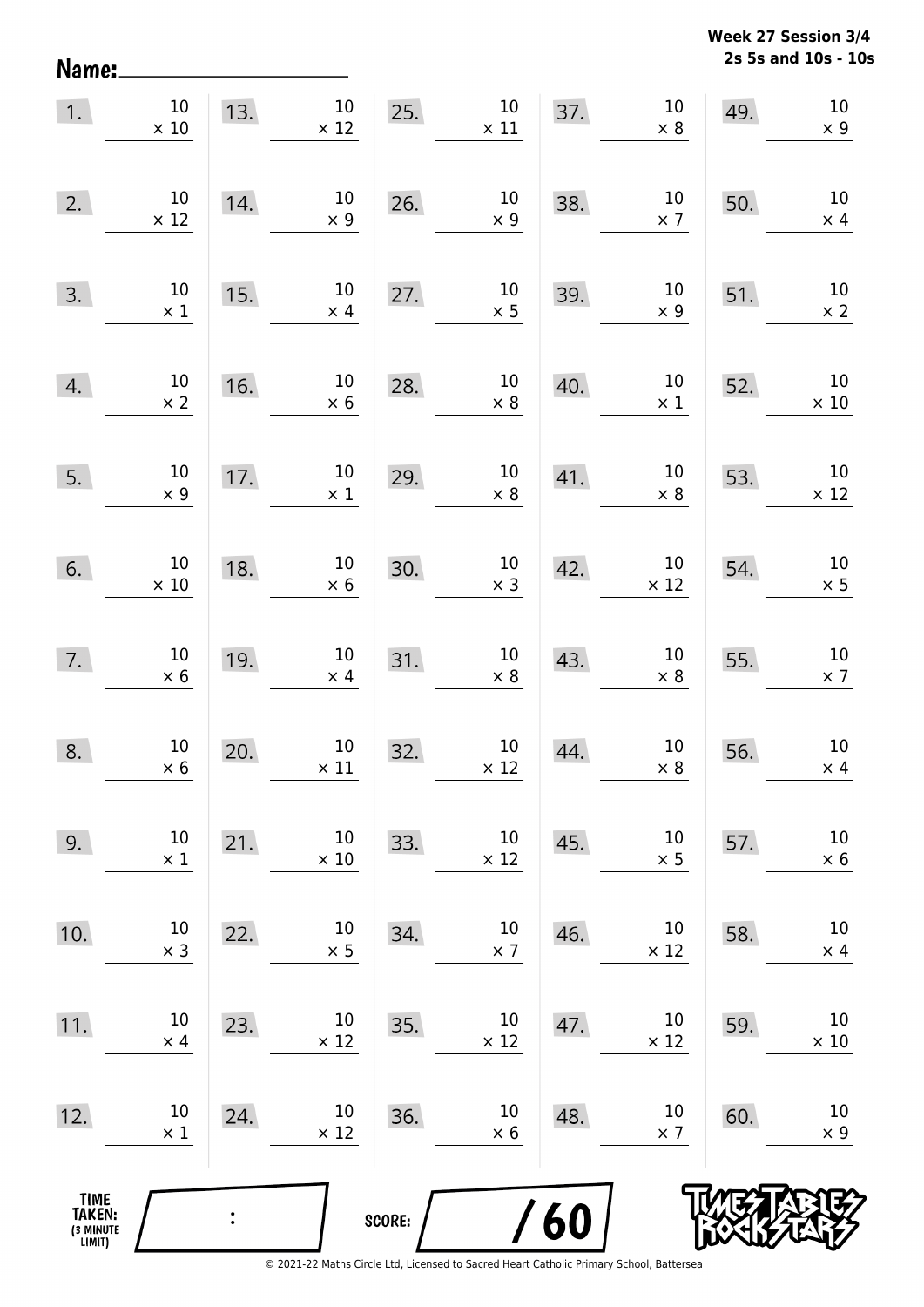|  | Week 27 Session 4/4 |  |  |
|--|---------------------|--|--|
|  | 2s 5s and 10s - 10s |  |  |

| 1.                                    |                     |     | 21. $10 \times 11 =$ 41. $70 \div 10 =$                    |                                        | ADD UP<br>YOUR TIME                  |
|---------------------------------------|---------------------|-----|------------------------------------------------------------|----------------------------------------|--------------------------------------|
| 2.                                    | $10 \times 6 =$     |     |                                                            | 22. $10 \times 6 =$ 42. $10 \div 10 =$ | FOR THE WEEK<br>MINUTES              |
| 3.                                    | $10 \times 6 =$     |     | 23. $10 \times 4 =$ 43. $40 \div 10 =$                     |                                        | S1:                                  |
| 4.                                    |                     |     | 24. $10 \times 8 =$ 44. $120 \div 10 =$                    |                                        | S2:                                  |
| 5.                                    |                     |     | 25. $10 \times 11 =$ 45. $80 \div 10 =$                    |                                        | S3:                                  |
| 6.                                    | $10 \times 6 =$     |     | 26. $10 \times 5 =$ 46. $40 \div 10 =$                     |                                        | S4:                                  |
| 7.                                    |                     |     | 27. $10 \times 10 =$ 47. $10 \div 10 =$                    |                                        | Total:                               |
| 8.                                    | $10 \times 7 =$     |     | 28. $10 \times 12 =$ 48. $70 \div 10 =$                    |                                        | SECONDS                              |
| 9.                                    | $10 \times 9 =$     |     | 29. $10 \times 12 =$ 49. $100 \div 10 =$                   |                                        | S1:                                  |
| 10.                                   |                     |     | 30. $10 \times 1 =$ 50. $120 \div 10 =$                    |                                        | S2:                                  |
|                                       |                     |     | 31. $90 \div 10 =$ 51. $80 \div 10 =$                      |                                        | S3:                                  |
|                                       | 12. $10 \times 7 =$ |     | 32. $60 \div 10 =$ 52. $30 \div 10 =$                      |                                        | S4:                                  |
|                                       | 13. $10 \times 6 =$ |     | 33. $70 \div 10 = 53.$ $120 \div 10 =$                     |                                        | Total:                               |
| 14.                                   |                     | 34. |                                                            | $110 \div 10 =$ 54. $90 \div 10 =$     | ADD UP<br>YOUR SCORE<br>FOR THE WEEK |
| 15.                                   | $10 \times 11 =$    |     | 35. $40 \div 10 =$ 55. $50 \div 10 =$                      |                                        | S1:                                  |
| 16.                                   |                     |     | 36. $60 \div 10 =$ 56. $90 \div 10 =$                      |                                        |                                      |
| 17.                                   | $10 \times 12 =$    | 37. | $120 \div 10 =$ 57. $40 \div 10 =$                         |                                        | S2:                                  |
| 18.                                   |                     |     | 38. $50 \div 10 =$ 58.                                     | $100 \div 10 =$                        | S3:                                  |
| 19.                                   |                     |     | 39. $80 \div 10 =$ 59. $40 \div 10 =$                      |                                        | S4:                                  |
|                                       |                     |     | 20. $10 \times 3 =$ 40. $120 \div 10 =$ 60. $80 \div 10 =$ |                                        | Total:                               |
| TIME<br>TAKEN:<br>(3 MINUTE<br>LIMIT) |                     |     | SCORE:                                                     | 60                                     |                                      |

Name: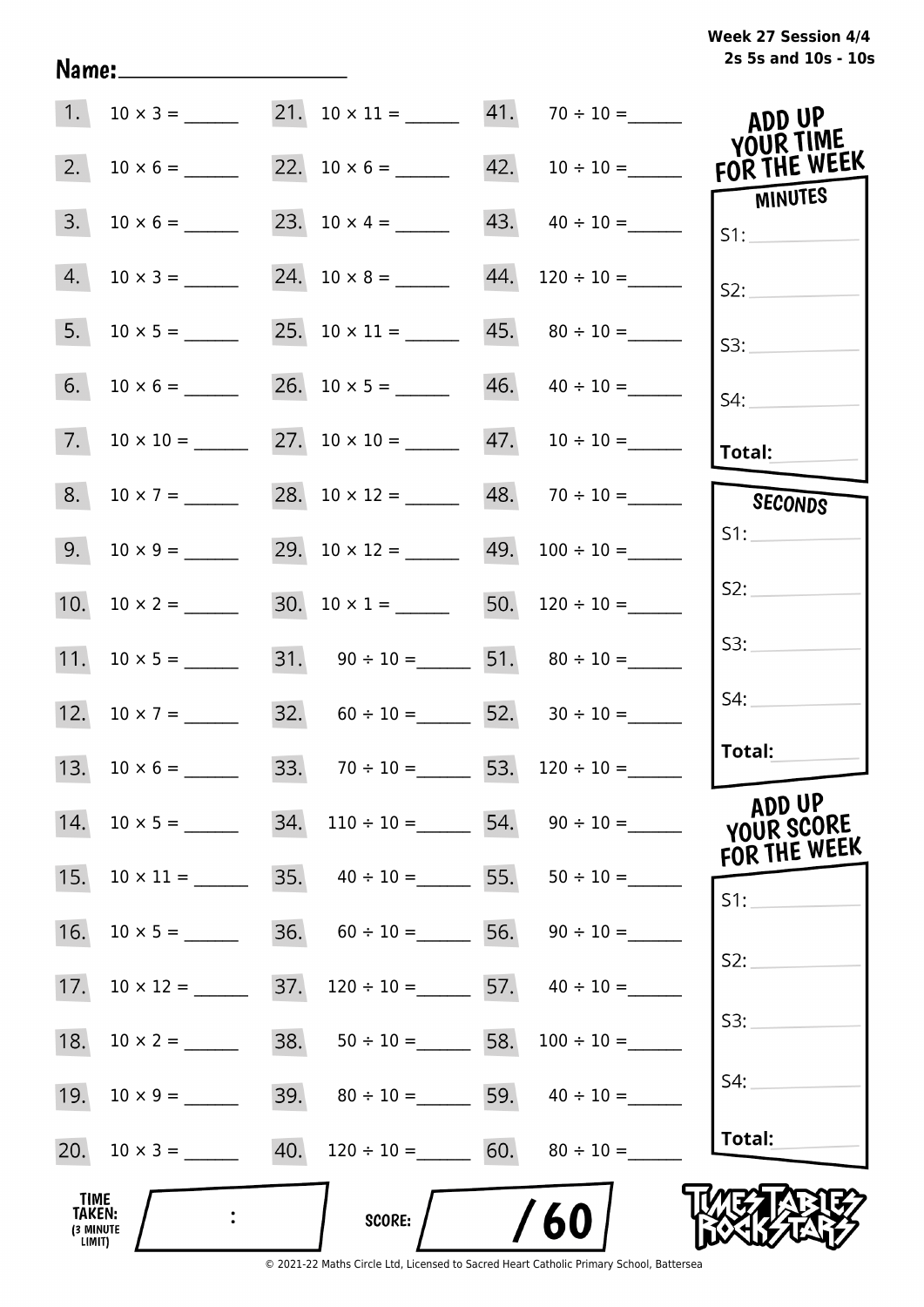# **2s 5s and 10s - 2s, 10s Week 28 Session 1/4**

| TIME<br><b>TAKEN:</b><br>(3 MINUTE<br>LIMIT) |                       | /60<br>SCORE: $/$         |                           |
|----------------------------------------------|-----------------------|---------------------------|---------------------------|
|                                              | 20. $10 \times 6 =$   | $40.$ 12 × 10 = _____     |                           |
|                                              | 19. $10 \times 11 =$  |                           |                           |
| 18.                                          |                       |                           |                           |
| 17.                                          | $10 \times 11 =$      |                           | $57. \quad 9 \times 10 =$ |
| 16.                                          | $2 \times 1 =$        |                           |                           |
| 15.                                          | $2 \times 10 =$       | $35. \quad 2 \times 2 =$  |                           |
|                                              | 14. $10 \times 9 =$   |                           |                           |
|                                              | 13. $2 \times 11 =$   |                           |                           |
|                                              | 12. $10 \times 8 =$   | $32.7 \times 10 =$        |                           |
|                                              | 11. $10 \times 8 =$   | $31. \quad 8 \times 10 =$ | $51. 2 \times 2 =$        |
|                                              | 10. $2 \times 5 =$    |                           |                           |
|                                              | 9. $2 \times 2 =$     | 29. $2 \times 10 =$       | $49. 9 \times 10 =$       |
|                                              |                       | 28. $2 \times 1 =$        | $48. \quad 8 \times 10 =$ |
|                                              | $7.$ 2 x 10 = _______ | 27. $10 \times 7 =$       | $47.8 \times 2 =$         |
|                                              |                       |                           | $46. 9 \times 10 =$       |
|                                              | $5. 2 \times 7 =$     | 25. $2 \times 1 =$        | $45. 5 \times 10 =$       |
| 4.                                           |                       | 24. $10 \times 12 =$      |                           |
| 3.                                           |                       | 23. $2 \times 1 =$        | $43. \quad 3 \times 10 =$ |
|                                              |                       |                           |                           |
|                                              | 1. $10 \times 12 =$   |                           | $41. 5 \times 2 =$        |

Name: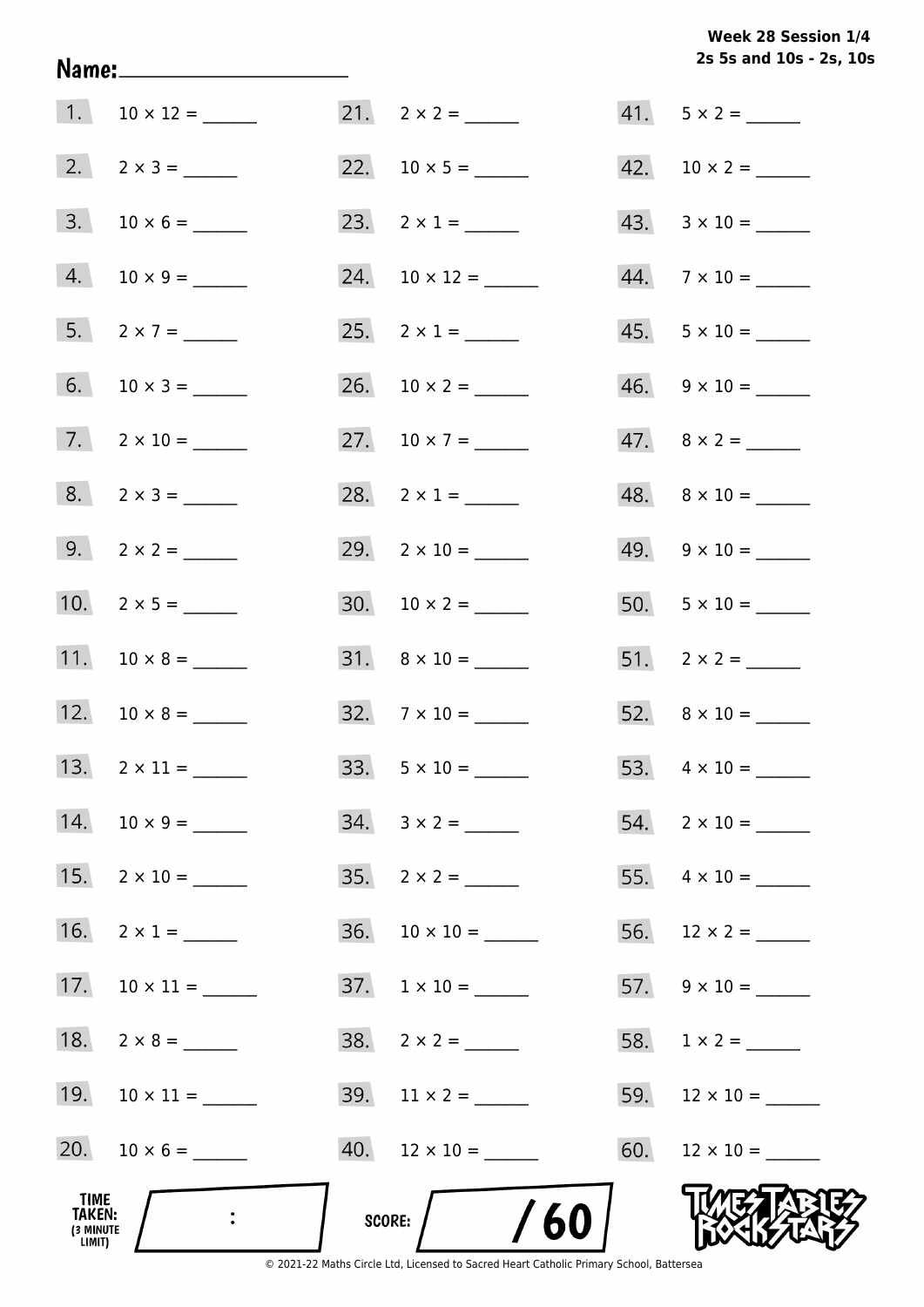**2s 5s and 10s - 2s, 10s Week 28 Session 2/4** 

| 1.                                                  |                 |        | 21. $16 \div 2 =$                 | 41. |                           |
|-----------------------------------------------------|-----------------|--------|-----------------------------------|-----|---------------------------|
| 2.                                                  | $4 \div 2 =$    |        | 22. $90 \div 10 =$                |     | $42. \qquad 40 \div 10 =$ |
| 3.                                                  |                 |        | 23. $12 \div 2 =$                 |     | $43. 16 \div 2 =$         |
| 4.                                                  | $70 \div 10 =$  | 24.    |                                   | 44. | $14 \div 2 =$             |
| 5.                                                  | $30 \div 10 =$  |        |                                   |     | $45. 20 \div 2 =$         |
| 6.                                                  | $10 \div 10 =$  |        |                                   |     |                           |
| 7.                                                  | $12 \div 2 =$   |        | 27. $24 \div 2 =$                 | 47. | $110 \div 10 =$           |
| 8.                                                  | $8 \div 2 =$    |        | 28. $8 \div 2 =$                  |     | 48. $20 \div 2 =$         |
| 9.                                                  | $4 \div 2 =$    |        | 29. $6 \div 2 =$                  |     | 49. $40 \div 10 =$        |
| 10.                                                 | $4 \div 2 =$    |        |                                   |     | 50. $20 \div 10 =$        |
| 11.                                                 |                 |        | $31. \qquad 4 \div 2 =$           |     | 51. $12 \div 2 =$         |
| 12.                                                 | $30 \div 10 =$  |        | 32. $14 \div 2 =$                 |     |                           |
| 13.                                                 | $30 \div 10 =$  |        | 33. $20 \div 10 =$                |     | 53. $18 \div 2 =$         |
| 14.                                                 | $14 \div 2 =$   |        | $34. \hspace{1.5cm} 14 \div 2 =$  |     |                           |
| 15.                                                 | $2 \div 2 =$    |        |                                   |     |                           |
| 16.                                                 | $18 \div 2 =$   |        |                                   |     | 56. $6 \div 2 =$          |
| 17.                                                 | $10 \div 2 =$   |        |                                   |     | 57. $2 \div 2 =$          |
| 18.                                                 |                 |        | 38. $14 \div 2 =$                 |     |                           |
| 19.                                                 | $110 \div 10 =$ |        | $39. \hspace{1.5cm} 30 \div 10 =$ |     | 59. $20 \div 2 =$         |
| 20.                                                 | $10 \div 10 =$  |        | 40. $2 \div 2 =$                  | 60. |                           |
| <b>TIME</b><br><b>TAKEN:</b><br>(3 MINUTE<br>LIMIT) |                 | SCORE: | /60                               |     |                           |

Name: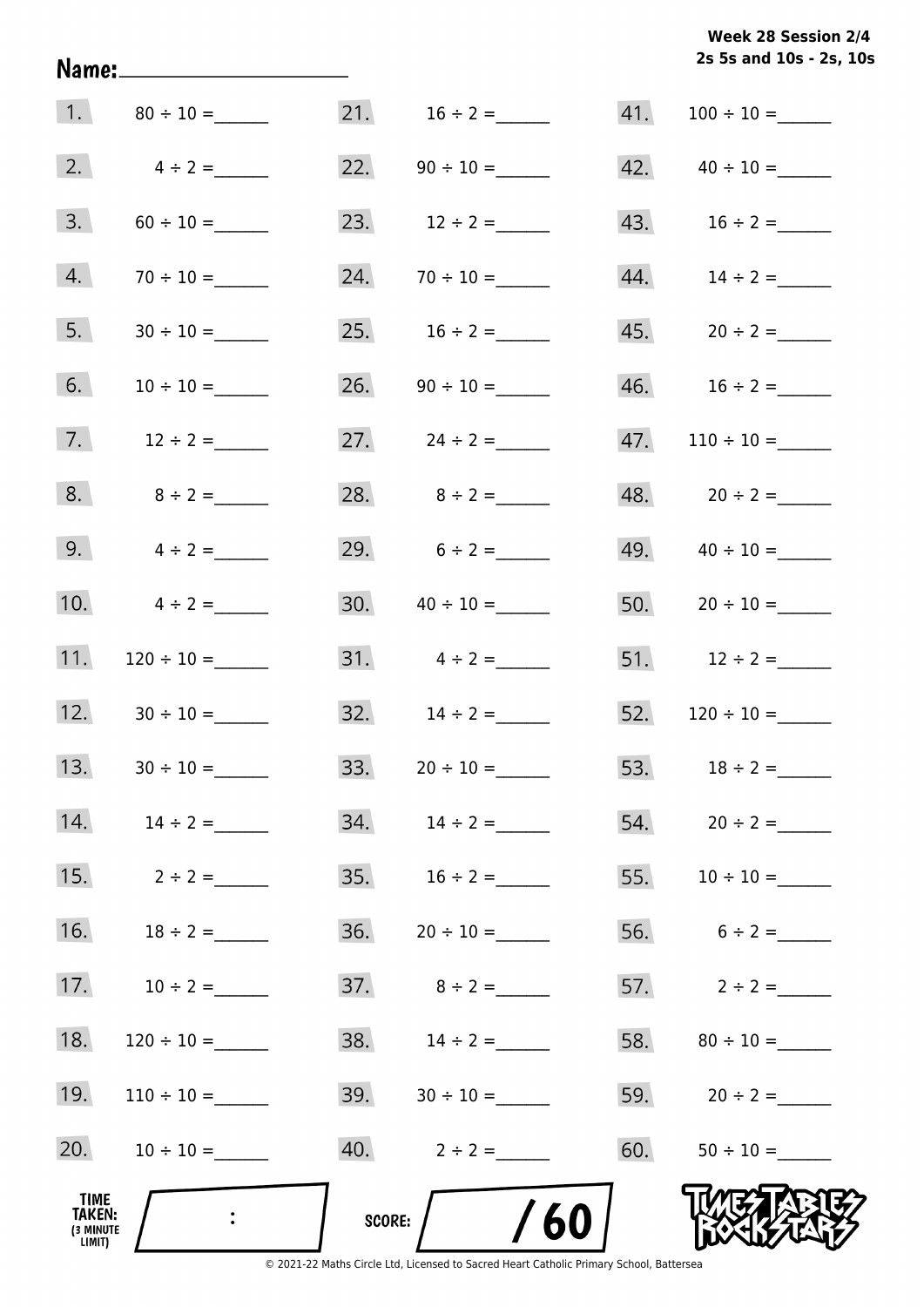**2s 5s and 10s - 2s, 10s Week 28 Session 3/4** 

| 1.                                    | $10\,$<br>$\times$ 1                         | 13. | $10\,$<br>$\times$ 1          | 25.    | $10\,$<br>$\times$ 1          | 37. | $10\,$<br>$\times$ 11        | 49. | $10\,$<br>$\times$ 4          |
|---------------------------------------|----------------------------------------------|-----|-------------------------------|--------|-------------------------------|-----|------------------------------|-----|-------------------------------|
| 2.                                    | $10\,$<br>$\times$ 3                         | 14. | $\overline{2}$<br>$\times$ 12 | 26.    | $10\,$<br>$\times$ 3          | 38. | $10\,$<br>$\times$ 6         | 50. | $10\,$<br>$\times$ 2          |
| 3.                                    | $10\,$<br>$\times$ 10                        | 15. | $10\,$<br>$\times$ 6          | 27.    | $\overline{2}$<br>$\times$ 7  | 39. | $10\,$<br>$\times$ 2         | 51. | $\mathbf 2$<br>$\times$ 3     |
| 4.                                    | $10\,$<br>$\times$ 6                         | 16. | $\overline{2}$<br>$\times$ 5  | 28.    | $\overline{2}$<br>$\times$ 8  | 40. | $\overline{2}$<br>$\times$ 5 | 52. | $\mathbf 2$<br>$\times$ 7     |
| 5.                                    | $10\,$<br>$\times$ 7                         | 17. | $\overline{2}$<br>$\times$ 2  | 29.    | $\overline{2}$<br>$\times$ 8  | 41. | $10\,$<br>$\times$ 8         | 53. | $10\,$<br>$\times$ 12         |
| 6.                                    | $10\,$<br>$\times$ 10                        | 18. | $10\,$<br>$\times$ 5          | 30.    | $\overline{2}$<br>$\times$ 10 | 42. | $\overline{2}$<br>$\times$ 2 | 54. | 10<br>$\times$ 12             |
| 7.                                    | $\begin{array}{c} 2 \\ \times 8 \end{array}$ | 19. | $10\,$<br>$\times$ 6          | 31.    | $\overline{2}$<br>$\times$ 9  | 43. | $10\,$<br>$\times$ 8         | 55. | $\overline{2}$<br>$\times$ 8  |
| 8.                                    | $10\,$<br>$\times$ 11                        | 20. | $\overline{2}$<br>$\times$ 6  | 32.    | $10\,$<br>$\times$ 2          | 44. | $10\,$<br>$\times$ 4         | 56. | $\overline{2}$<br>$\times$ 9  |
| 9.                                    | $\overline{2}$<br>$\times$ 10                | 21. | 10<br>$\times$ 4              | 33.    | $\overline{c}$<br>$\times$ 1  | 45. | $\overline{2}$<br>$\times$ 3 | 57. | $\overline{2}$<br>$\times$ 12 |
| 10.                                   | $\overline{2}$<br>$\times$ 7                 | 22. | $\overline{2}$<br>$\times$ 12 | 34.    | $10\,$<br>$\times$ 2          | 46. | $\overline{2}$<br>$\times$ 2 | 58. | $10\,$<br>$\times$ 6          |
| 11.                                   | $\overline{c}$<br>$\times$ 1                 | 23. | 2<br>$\times$ 12              | 35.    | 10<br>$\times$ 5              | 47. | 10<br>$\times$ 2             | 59. | $10\,$<br>$\times$ 5          |
| 12.                                   | $\overline{2}$<br>$\times 8$                 | 24. | $\overline{2}$<br>$\times$ 6  | 36.    | 10<br>$\times$ 6              | 48. | $\overline{2}$<br>$\times$ 7 | 60. | $\overline{2}$<br>$\times$ 8  |
| TIME<br>TAKEN:<br>(3 MINUTE<br>LIMIT) |                                              |     |                               | SCORE: |                               | /60 |                              |     |                               |

Name: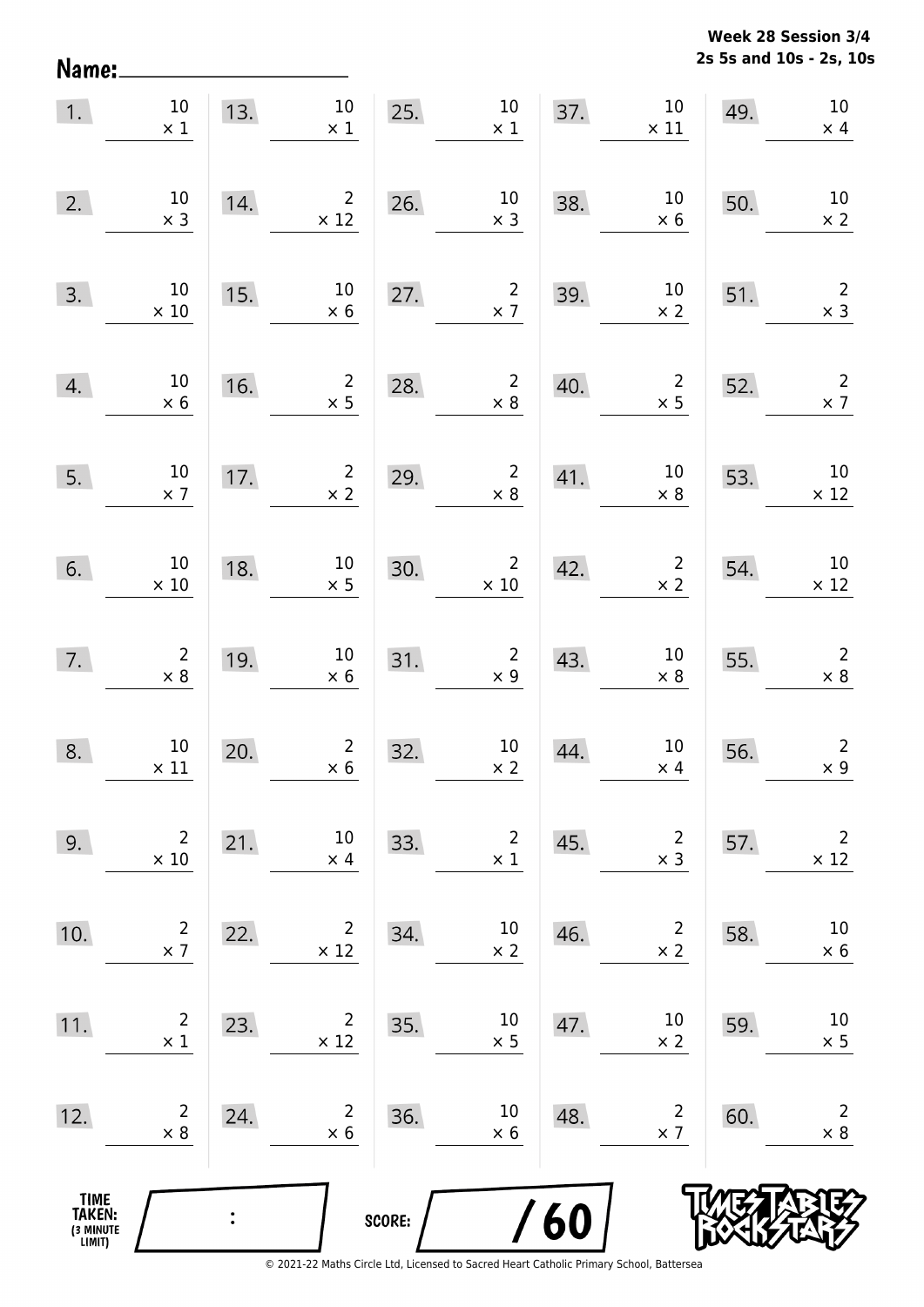|  |  | Week 28 Session 4/4     |
|--|--|-------------------------|
|  |  | 2s 5s and 10s - 2s, 10s |

| 1.                                    |                    |     | 21. $10 \times 12 =$ 41. $22 \div 2 =$                   |                                         | ADD UP<br>YOUR TIME  |
|---------------------------------------|--------------------|-----|----------------------------------------------------------|-----------------------------------------|----------------------|
| 2.                                    |                    |     |                                                          | 22. $10 \times 6 =$ 42. $100 \div 10 =$ | FOR THE WEEK         |
| 3.                                    |                    |     |                                                          | 43. $12 \div 2 =$                       | MINUTES<br>S1:       |
| 4.                                    | $2 \times 2 =$     |     | 24. $10 \times 6 =$ 44. $70 \div 10 =$                   |                                         | S2:                  |
| 5.                                    | $10 \times 12 =$   |     | 25. $10 \times 3 =$ 45. $18 \div 2 =$                    |                                         | S3:                  |
|                                       |                    |     | 26. $10 \times 11 =$ 46. $90 \div 10 =$                  |                                         | S4:                  |
|                                       |                    |     | 27. $2 \times 11 =$ 47. $10 \div 2 =$                    |                                         | <b>Total:</b>        |
|                                       |                    |     | 28. $10 \times 4 =$ 48. $90 \div 10 =$                   |                                         | SECONDS              |
|                                       | $9. 10 \times 8 =$ |     | 29. $2 \times 1 =$                                       | $49.$ $22 \div 2 =$                     | S1:                  |
|                                       |                    |     | 30. $2 \times 3 =$ 50. $30 \div 10 =$                    |                                         | S2:                  |
|                                       |                    |     | 31. $2 \div 2 =$ 51. $16 \div 2 =$                       |                                         | S3:                  |
|                                       |                    |     | 32. $12 \div 2 =$ 52. $14 \div 2 =$                      |                                         | S4:                  |
|                                       |                    |     | 13. $2 \times 10 =$ 33. $20 \div 10 =$ 53. $10 \div 2 =$ |                                         | Total:               |
| 14.                                   |                    | 34. |                                                          | $10 \div 10 =$ 54. $22 \div 2 =$        | ADD UP<br>YOUR SCORE |
| 15.                                   |                    |     | 35. $20 \div 10 =$ 55. $14 \div 2 =$                     |                                         | FOR THE WEEK         |
| 16.                                   |                    |     | 36. $24 \div 2 =$ 56.                                    | $10 \div 10 =$                          | S1:                  |
| 17.                                   | $2 \times 3 =$     |     | 37. $8 \div 2 =$ 57. $20 \div 10 =$                      |                                         | S2:                  |
| 18.                                   | $10 \times 4 =$    | 38. |                                                          | $120 \div 10 =$ 58. $20 \div 2 =$       | S3:                  |
| 19.                                   | $2 \times 8 =$     | 39. |                                                          | $90 \div 10 =$ 59. $90 \div 10 =$       | S4:                  |
|                                       | 20. $2 \times 1 =$ |     | 40. $110 \div 10 =$ 60. $100 \div 10 =$                  |                                         | Total:               |
| TIME<br>TAKEN:<br>(3 MINUTE<br>LIMIT) |                    |     | <b>SCORE:</b>                                            | 60                                      |                      |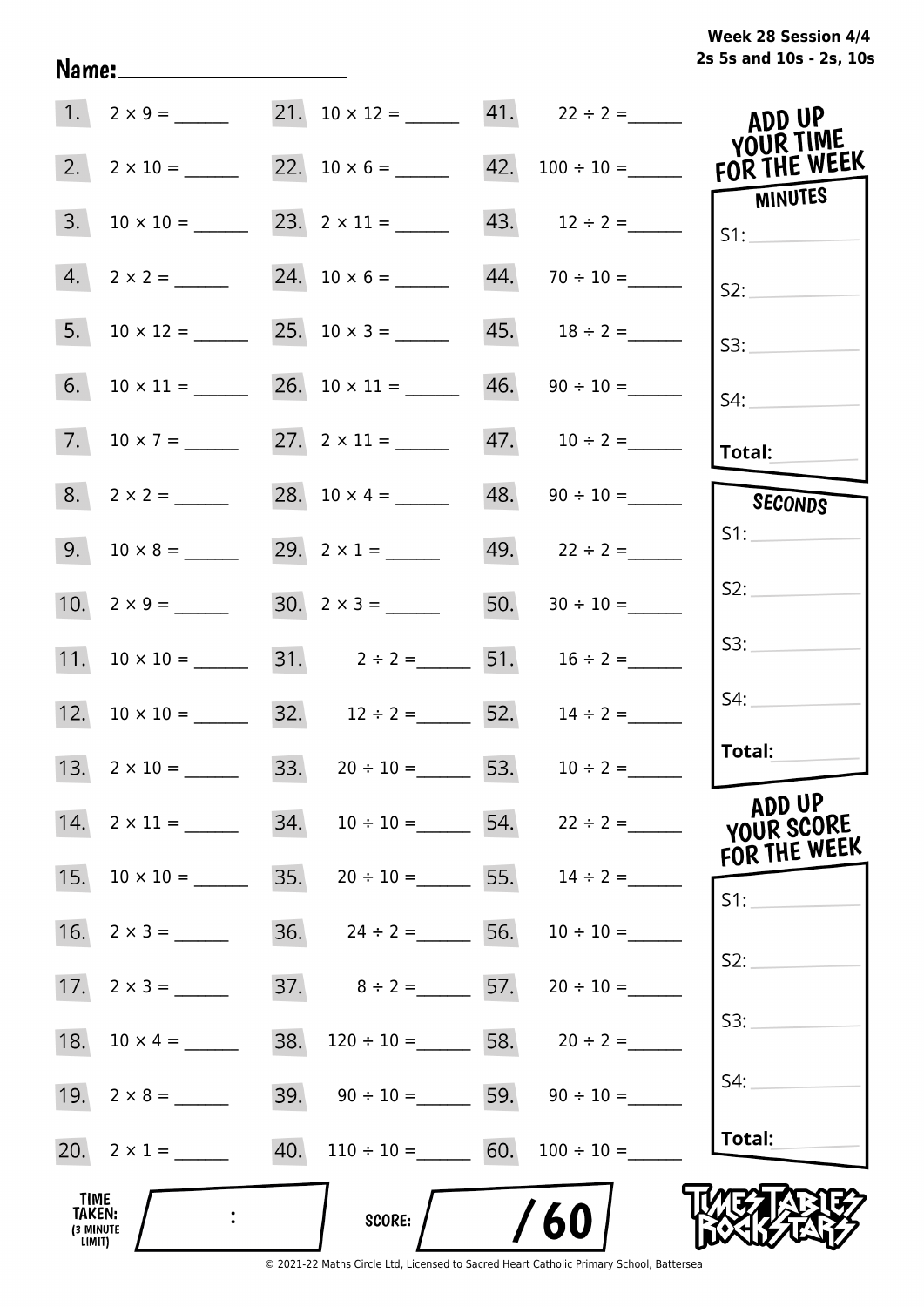**2s 5s and 10s - 5s Week 29 Session 1/4** 

|                                              |                    |                              | 2s 5s and 10s - 5        |
|----------------------------------------------|--------------------|------------------------------|--------------------------|
|                                              | $1. 5 \times 10 =$ |                              | $41. \quad 3 \times 5 =$ |
|                                              |                    | 22. $5 \times 3 =$           |                          |
|                                              | $3. 5 \times 3 =$  | 23. $5 \times 4 =$           | $43.7 \times 5 =$        |
|                                              | $4. 5 \times 1 =$  | $24. 5 \times 5 =$           |                          |
|                                              | $5. 5 \times 4 =$  |                              |                          |
|                                              | 6. $5 \times 3 =$  |                              | $46. \quad 7 \times 5 =$ |
|                                              |                    | 27. $5 \times 12 =$          | $47.6 \times 5 =$        |
|                                              | $8. 5 \times 9 =$  | 28. $5 \times 3 =$           | $48. 4 \times 5 =$       |
|                                              | $9. 5 \times 6 =$  | 29. $5 \times 7 =$           | $49. 6 \times 5 =$       |
|                                              | 10. $5 \times 1 =$ |                              | $50.7 \times 5 =$        |
|                                              |                    |                              |                          |
|                                              | 12. $5 \times 9 =$ | $32. 12 \times 5 =$          |                          |
| 13.                                          |                    | $33. \quad 3 \times 5 =$     | 53. $4 \times 5 =$       |
|                                              | $14. 5 \times 2 =$ | $34.7 \times 5 =$            |                          |
| 15.                                          | $5 \times 5 =$     | $35. \quad 3 \times 5 =$     |                          |
| 16.                                          | $5 \times 11 =$    | $36.$ 11 × 5 = ______        |                          |
| 17.                                          | $5 \times 7 =$     |                              |                          |
| 18.                                          |                    |                              |                          |
|                                              | 19. $5 \times 7 =$ |                              |                          |
|                                              | 20. $5 \times 7 =$ | $40.$ 11 $\times$ 5 = ______ |                          |
| TIME<br><b>TAKEN:</b><br>(3 MINUTE<br>LIMIT) |                    | /60<br>SCORE:                |                          |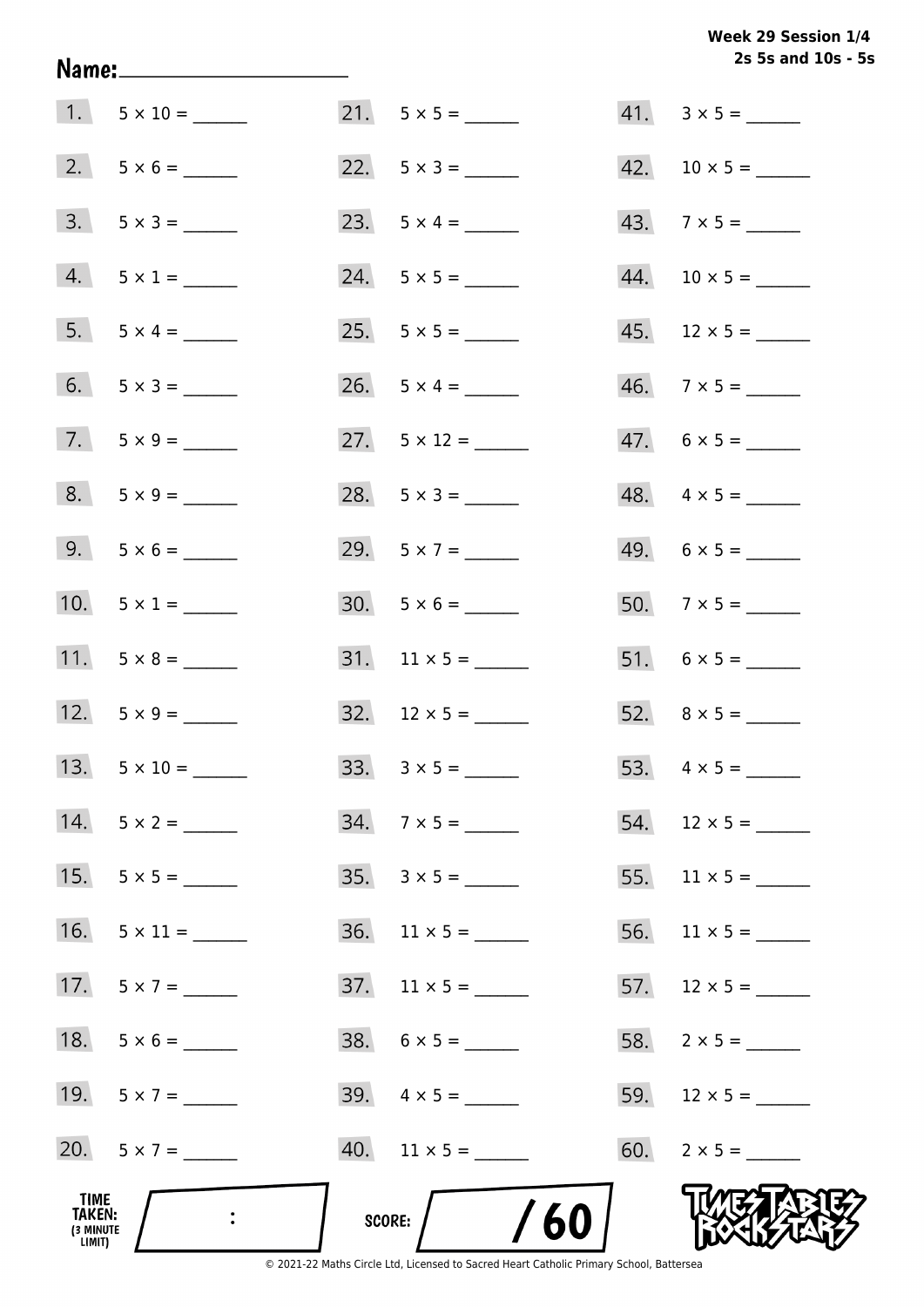|                                                     | Name:____________________ |               |                     |     | Week 29 Session 2/4<br>2s 5s and 10s - 5s |
|-----------------------------------------------------|---------------------------|---------------|---------------------|-----|-------------------------------------------|
| 1.                                                  | $20 \div 5 =$             |               |                     | 41. | $45 \div 5 =$                             |
| 2.                                                  |                           | 22.           |                     | 42. | $15 \div 5 =$                             |
| 3.                                                  | $20 \div 5 =$             | 23.           |                     |     |                                           |
| 4.                                                  |                           | 24.           | $10 \div 5 =$       | 44. | $40 \div 5 =$                             |
| 5.                                                  | $15 \div 5 =$             | 25.           |                     |     |                                           |
| 6.                                                  |                           | 26.           | $20 \div 5 =$       |     |                                           |
| 7.                                                  | $10 \div 5 =$             | 27.           |                     |     |                                           |
| 8.                                                  | $40 \div 5 =$             | 28.           | $15 \div 5 =$       | 48. |                                           |
| 9.                                                  |                           | 29.           | $40 \div 5 =$       | 49. | $25 \div 5 =$                             |
| 10.                                                 | $25 \div 5 =$             | 30.           | $55 \div 5 =$       | 50. | $40 \div 5 =$                             |
| 11.                                                 | $35 \div 5 =$             |               |                     |     | $51.$ $35 \div 5 =$                       |
| 12.                                                 | $30 \div 5 =$             |               | $32.$ $35 \div 5 =$ |     | $52.$ $55 \div 5 =$                       |
| 13.                                                 |                           | 33.           |                     | 53. |                                           |
| 14.                                                 |                           | 34.           |                     | 54. |                                           |
| 15.                                                 | $5 \div 5 =$              | 35.           |                     | 55. |                                           |
| 16.                                                 |                           | 36.           | $10 \div 5 =$       | 56. |                                           |
| 17.                                                 | $25 \div 5 =$             | 37.           | $10 \div 5 =$       | 57. | $50 \div 5 =$                             |
| 18.                                                 | $20 \div 5 =$             | 38.           | $20 \div 5 =$       | 58. |                                           |
| 19.                                                 |                           | 39.           | $20 \div 5 =$       | 59. |                                           |
| 20.                                                 |                           | 40.           |                     | 60. | $15 \div 5 =$                             |
| <b>TIME</b><br><b>TAKEN:</b><br>(3 MINUTE<br>LIMIT) |                           | <b>SCORE:</b> | /60                 |     |                                           |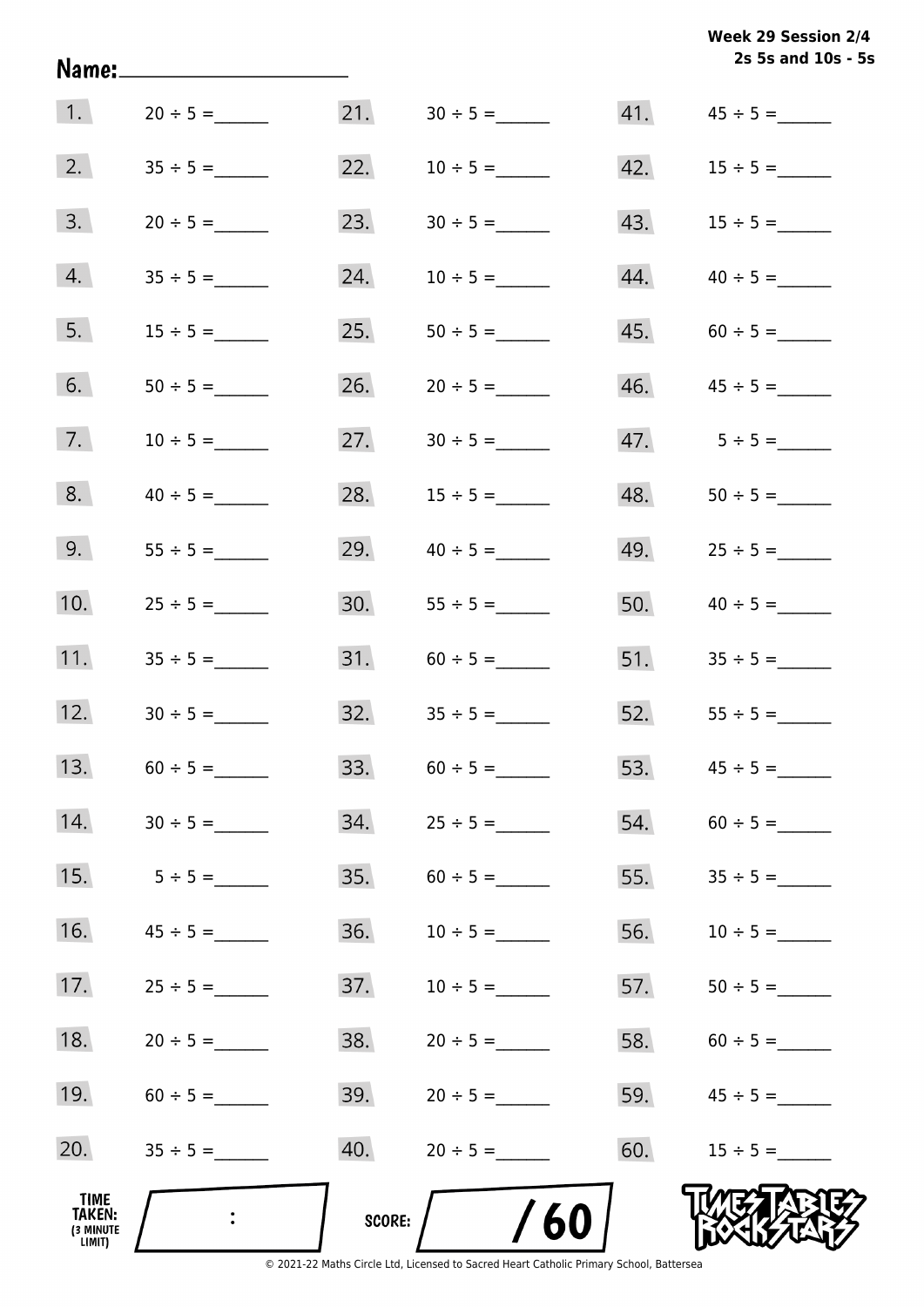**2s 5s and 10s - 5s Week 29 Session 3/4** 

| 1.                                            | $\begin{array}{r} 5 \\ \times 3 \end{array}$  |                | 5 <sub>5</sub><br>13.<br>$\times$ 7           | 25.    | $\frac{5}{x}$                                |     | $5\phantom{.0}$<br>37.<br>$\times$ 4         | 49. | 5<br>$\times$ 7                               |
|-----------------------------------------------|-----------------------------------------------|----------------|-----------------------------------------------|--------|----------------------------------------------|-----|----------------------------------------------|-----|-----------------------------------------------|
| 2.                                            | $\begin{array}{r} 5 \\ \times 6 \end{array}$  | 14.            | $5\phantom{.0}$<br>$\times$ 4                 | 26.    | $\frac{5}{x 4}$                              | 38. | $\begin{array}{r} 5 \\ \times 5 \end{array}$ | 50. | $\frac{5}{x}$ 7                               |
| 3.                                            | $\frac{5}{\times 11}$                         | 15.            | $\begin{array}{c} 5 \\ \times 3 \end{array}$  | 27.    | $\frac{5}{\times 11}$                        | 39. | $\overline{\phantom{0}}$<br>$\times$ 10      | 51. | 5<br>$\times$ 4                               |
| 4.                                            | $\frac{5}{\times 2}$                          | 16.            | $\frac{5}{x}$ 2                               | 28.    | $\overline{5}$<br>$\times 9$                 | 40. | $\begin{array}{c} 5 \\ \times 3 \end{array}$ | 52. | $\overline{\mathbf{5}}$<br>$\times 9$         |
| 5.                                            | $\begin{array}{r} 5 \\ \times 9 \end{array}$  | 17.            | $\begin{array}{r} 5 \\ \times 11 \end{array}$ | 29.    | $\begin{array}{c} 5 \\ \times 4 \end{array}$ | 41. | $\overline{5}$<br>$\times$ 1                 | 53. | $\begin{array}{r} 5 \\ \times 11 \end{array}$ |
| 6.                                            | $\begin{array}{c} 5 \\ \times 6 \end{array}$  | 18.            | $\begin{array}{r} 5 \\ \times 6 \end{array}$  | 30.    | $\begin{array}{c} 5 \\ \times 8 \end{array}$ | 42. | $\begin{array}{c} 5 \\ x \end{array}$        | 54. | $\begin{array}{r} 5 \\ \times 5 \end{array}$  |
| 7.                                            | $\begin{array}{c} 5 \\ \times 12 \end{array}$ | 19.            | $\begin{array}{r} 5 \\ \times 3 \end{array}$  | 31.    | $\begin{array}{r} 5 \\ \times 5 \end{array}$ | 43. | $\begin{array}{c} 5 \\ \times 4 \end{array}$ | 55. | $\begin{array}{r} 5 \\ \times 8 \end{array}$  |
| 8.                                            | $\begin{array}{c} 5 \\ \times 1 \end{array}$  | 20.            | $\frac{5}{x 4}$                               | 32.    | $\begin{array}{c} 5 \\ \times 1 \end{array}$ | 44. | $\frac{5}{2}$                                | 56. | $\overline{5}$<br>$\times$ 1                  |
| 9.                                            | 5<br>$\times 6$                               | 21.            | 5<br>$\times$ 11                              | 33.    | 5<br>$\times$ 1                              | 45. | 5<br>$\times$ 6                              | 57. | 5<br>$\times$ 11                              |
| 10.                                           | 5<br>$\times$ 3                               | 22.            | 5<br>$\times$ 7                               | 34.    | 5<br>$\times$ 11                             | 46. | 5<br>$\times$ 2                              | 58. | $\overline{5}$<br>$\times$ 1                  |
| 11.                                           | 5<br>$\times$ 11                              | 23.            | 5<br>$\times$ 11                              | 35.    | 5<br>$\times$ 11                             | 47. | 5<br>$\times$ 1                              | 59. | 5<br>$\times$ 9                               |
| 12.                                           | 5<br>$\times$ 5                               | 24.            | 5<br>$\times$ 3                               | 36.    | 5<br>$\times$ 5                              | 48. | 5<br>$\times$ 1                              | 60. | 5<br>$\times$ 4                               |
| <b>TIME<br/>TAKEN:</b><br>(3 MINUTE<br>LIMIT) |                                               | $\ddot{\cdot}$ |                                               | SCORE: |                                              | 60  |                                              |     |                                               |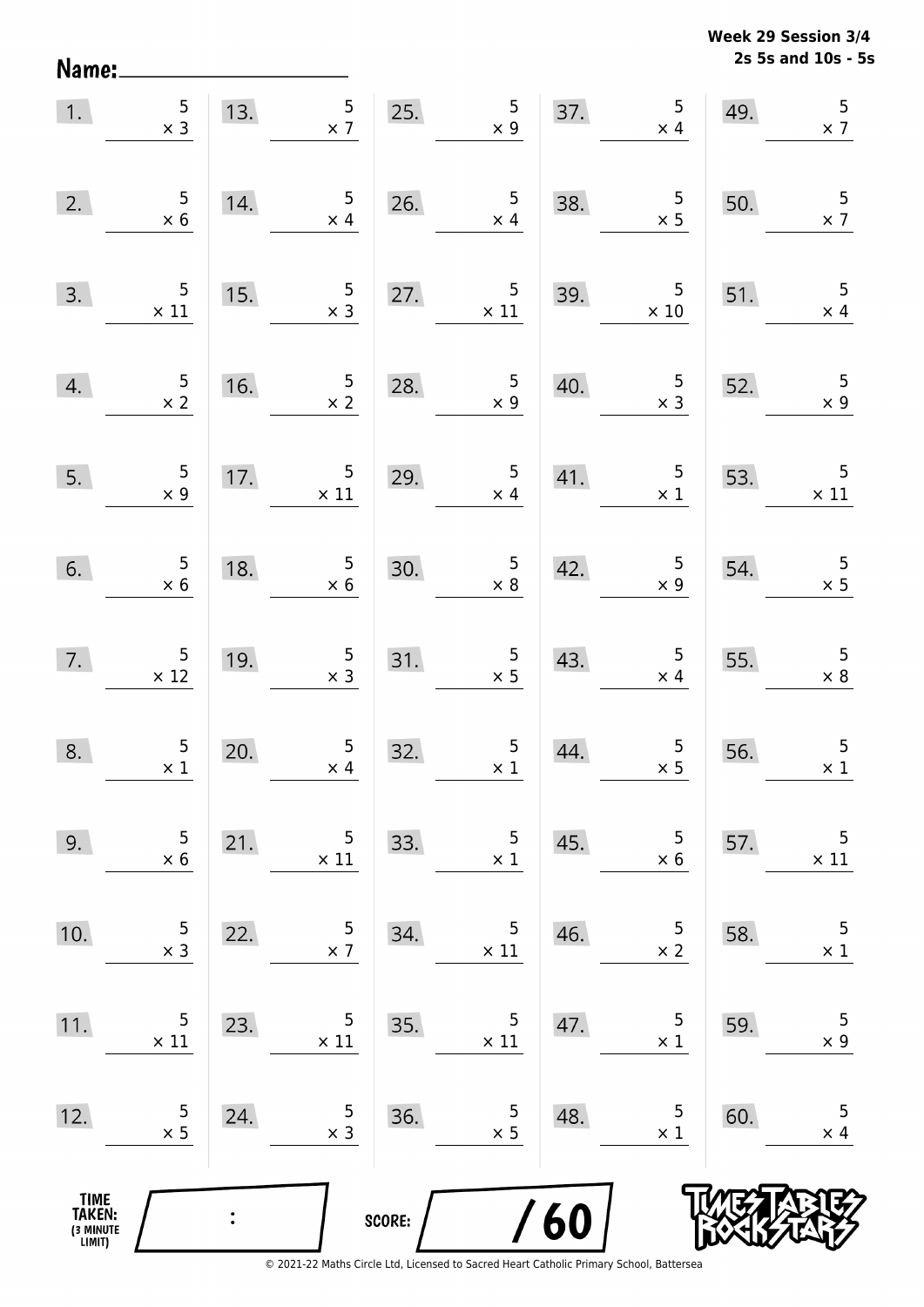|                                              | 1. $5 \times 1 =$   |     | 21. $5 \times 4 =$                  |     | 41. $50 \div 5 =$               | ADD UP<br>YOUR TIME     |
|----------------------------------------------|---------------------|-----|-------------------------------------|-----|---------------------------------|-------------------------|
| 2.                                           |                     |     | 22. $5 \times 1 =$                  |     | $42. \qquad 40 \div 5 =$        | FOR THE WEEK<br>MINUTES |
| 3.                                           |                     |     | 23. $5 \times 7 =$                  | 43. | $40 \div 5 =$                   | S1:                     |
|                                              | $4. 5 \times 3 =$   |     | 24. $5 \times 10 =$                 | 44. | $40 \div 5 =$                   | S2:                     |
|                                              | $5. 5 \times 1 =$   |     | 25. $5 \times 1 =$                  | 45. | $50 \div 5 =$                   | S3:                     |
|                                              |                     |     |                                     | 46. |                                 | $S4$ :                  |
|                                              | $7. 5 \times 7 =$   |     |                                     |     | $47. 5 \div 5 =$                | <b>Total:</b>           |
|                                              | $8. 5 \times 11 =$  |     | 28. $5 \times 2 =$                  |     | 48. $5 \div 5 =$                | SECONDS                 |
|                                              | $9. 5 \times 10 =$  |     | 29. $5 \times 12 =$                 |     |                                 | S1:                     |
|                                              |                     |     |                                     |     | 50. $50 \div 5 =$               | S2:                     |
|                                              |                     |     | 31. $60 \div 5 =$ 51.               |     | $35 \div 5 =$                   | S3:                     |
|                                              |                     |     | 32. $20 \div 5 =$ 52. $45 \div 5 =$ |     |                                 | S4:                     |
|                                              | 13. $5 \times 2 =$  |     | 33. $20 \div 5 = 53.$ $55 \div 5 =$ |     |                                 | Total:                  |
|                                              | $14. 5 \times 6 =$  |     | 34. $55 \div 5 =$ 54. $30 \div 5 =$ |     |                                 | ADD UP<br>YOUR SCORE    |
|                                              |                     | 35. |                                     |     | $60 \div 5 =$ 55. $25 \div 5 =$ | FOR THE WEEK<br>S1:     |
| 16.                                          | $5 \times 11 =$     | 36. | $60 \div 5 =$ 56. $35 \div 5 =$     |     |                                 |                         |
|                                              |                     | 37. | $25 \div 5 =$ 5.5 = 57.             |     | $30 \div 5 =$                   | S2:                     |
|                                              | 18. $5 \times 12 =$ | 38. | $60 \div 5 = 58.$ $5 \div 5 =$      |     |                                 | S3:                     |
|                                              | 19. $5 \times 2 =$  | 39. | $35 \div 5 =$ 59.                   |     | $35 \div 5 =$                   | S4:                     |
|                                              |                     | 40. | $5 \div 5 = 60.$                    |     | $35 \div 5 =$                   | Total:                  |
| TIME<br><b>TAKEN:</b><br>(3 MINUTE<br>LIMIT) |                     |     | <b>SCORE:</b>                       |     | 60                              |                         |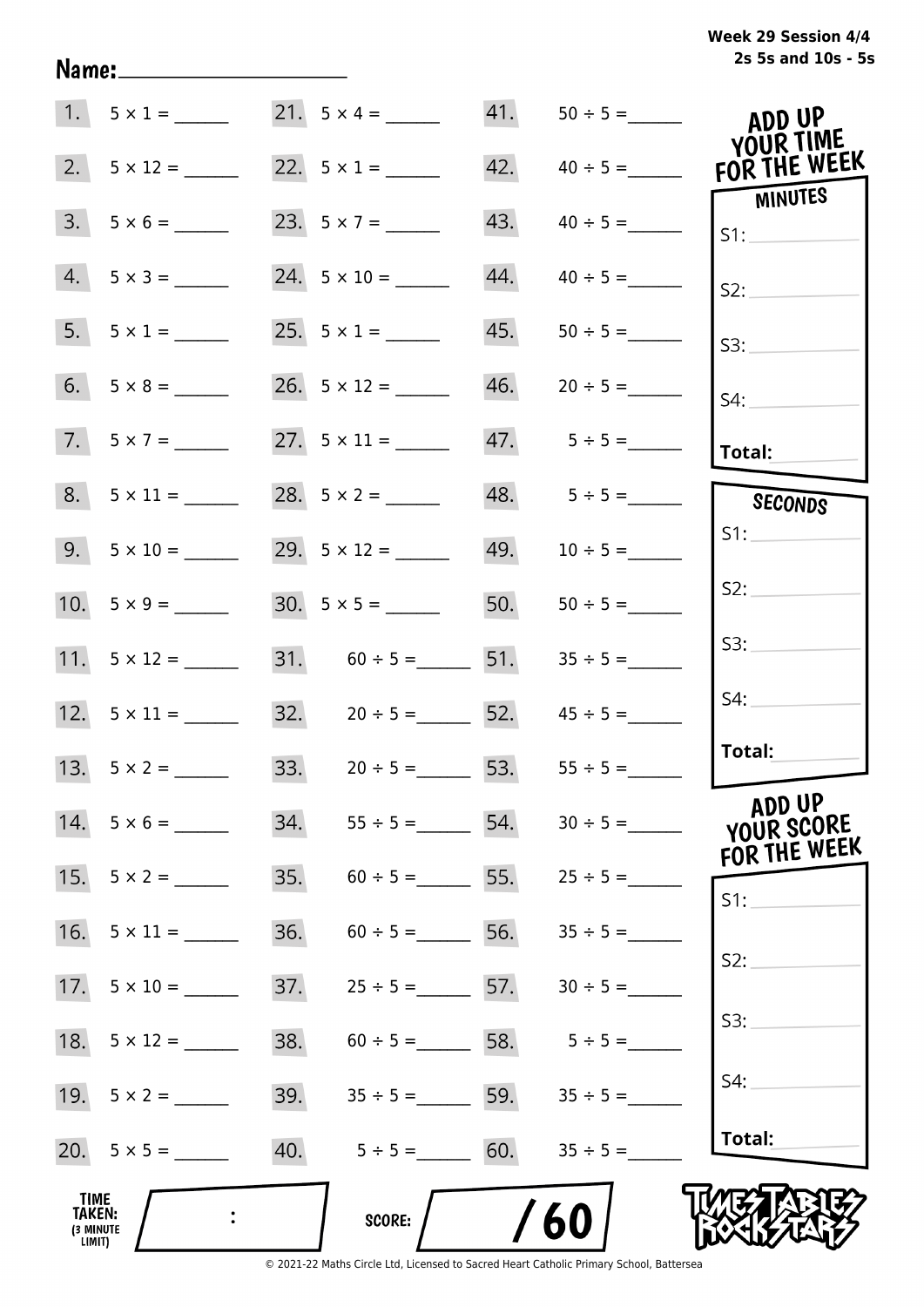# **2s 5s and 10s - 10s Week 30 Session 1/4**

| TIME<br>TAKEN:<br>(3 MINUTE<br>LIMIT) |                    |     | 60<br>SCORE:              |     |                           |
|---------------------------------------|--------------------|-----|---------------------------|-----|---------------------------|
| 20.                                   |                    |     |                           |     |                           |
| 19.                                   |                    |     |                           | 59. |                           |
| 18.                                   | $10 \times 2 =$    |     | $38. 6 \times 10 =$       |     |                           |
| 17.                                   |                    |     | $37. \quad 3 \times 10 =$ |     | $57.$ 2 x 10 = _______    |
| 16.                                   | $10 \times 7 =$    |     | $36. 6 \times 10 =$       |     |                           |
| 15.                                   |                    |     | $35. \quad 1 \times 10 =$ |     |                           |
| 14.                                   |                    | 34. |                           |     |                           |
| 13.                                   |                    |     |                           |     |                           |
| 12.                                   |                    |     |                           |     |                           |
| 11.                                   |                    |     | $31. 5 \times 10 =$       |     |                           |
| 10.                                   |                    |     |                           |     | $50. 9 \times 10 =$       |
| 9.                                    | $10 \times 4 =$    |     |                           |     |                           |
| 8.                                    |                    |     |                           |     | $48. 5 \times 10 =$       |
| 7.                                    |                    |     |                           |     | $47.7 \times 10 =$        |
| 6.                                    |                    |     |                           |     | $46.$ 11 × 10 = _______   |
|                                       | $5. 10 \times 3 =$ |     | 25. $10 \times 1 =$       |     | $45.$ 12 × 10 = ______    |
| 4.                                    |                    |     | 24. $10 \times 11 =$      |     |                           |
| 3.                                    |                    |     |                           |     | $43. 5 \times 10 =$       |
| 2.                                    |                    |     |                           |     | $42. \quad 7 \times 10 =$ |
| 1.                                    |                    |     |                           |     |                           |

Name: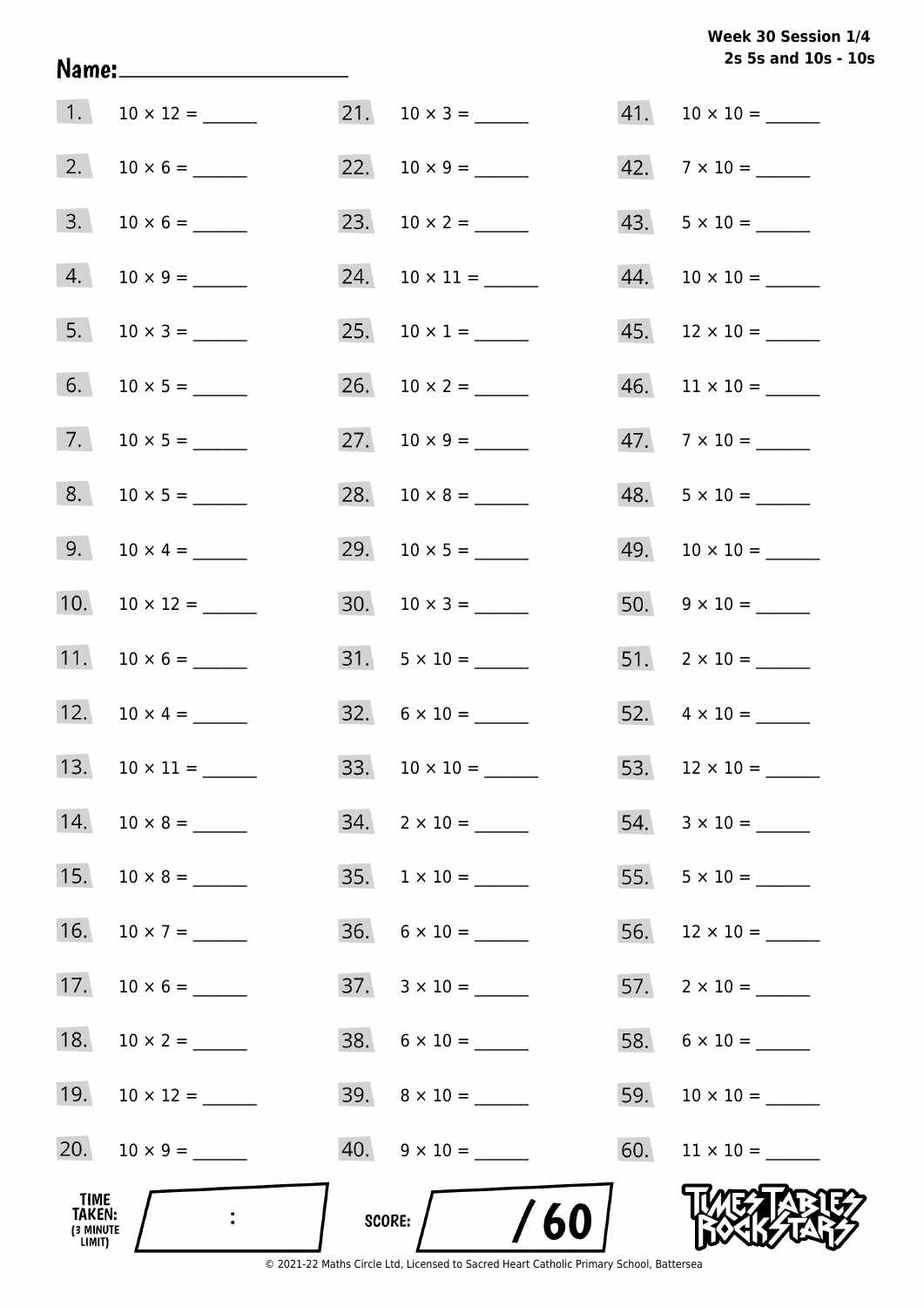**2s 5s and 10s - 10s Week 30 Session 2/4** 

|                                       | Name:__________________________ |     |                    |     | 2s 5s and 10s - 10 |
|---------------------------------------|---------------------------------|-----|--------------------|-----|--------------------|
| 1.                                    |                                 | 21. |                    | 41. |                    |
| 2.                                    |                                 | 22. |                    | 42. |                    |
| 3.                                    |                                 | 23. |                    | 43. |                    |
| 4.                                    |                                 | 24. |                    | 44. |                    |
| 5.                                    | $110 \div 10 =$                 | 25. | $100 \div 10 =$    | 45. |                    |
| 6.                                    | $120 \div 10 =$                 | 26. | $120 \div 10 =$    | 46. |                    |
| 7.                                    |                                 |     | 27. $30 \div 10 =$ | 47. |                    |
| 8.                                    |                                 |     | 28. $90 \div 10 =$ |     |                    |
| 9.                                    | $40 \div 10 =$                  | 29. | $50 \div 10 =$     | 49. |                    |
| 10.                                   |                                 | 30. |                    |     | 50. $40 \div 10 =$ |
| 11.                                   |                                 |     |                    | 51. | $120 \div 10 =$    |
| 12.                                   |                                 |     | $32.70 \div 10 =$  |     | 52. $50 \div 10 =$ |
| 13.                                   | $50 \div 10 =$                  | 33. | $50 \div 10 =$     | 53. | $70 \div 10 =$     |
| 14.                                   |                                 | 34. |                    |     | $54. 30 \div 10 =$ |
| 15.                                   |                                 | 35. |                    | 55. |                    |
| 16.                                   | $120 \div 10 =$                 | 36. | $80 \div 10 =$     | 56. |                    |
| 17.                                   |                                 | 37. |                    | 57. |                    |
| 18.                                   | $100 \div 10 =$                 | 38. |                    | 58. |                    |
| 19.                                   | $20 \div 10 =$                  |     | 39. $20 \div 10 =$ | 59. |                    |
| 20.                                   |                                 | 40. | $100 \div 10 =$    | 60. | $40 \div 10 =$     |
| TIME<br>TAKEN:<br>(3 MINUTE<br>LIMIT) |                                 |     | /60<br>SCORE:      |     |                    |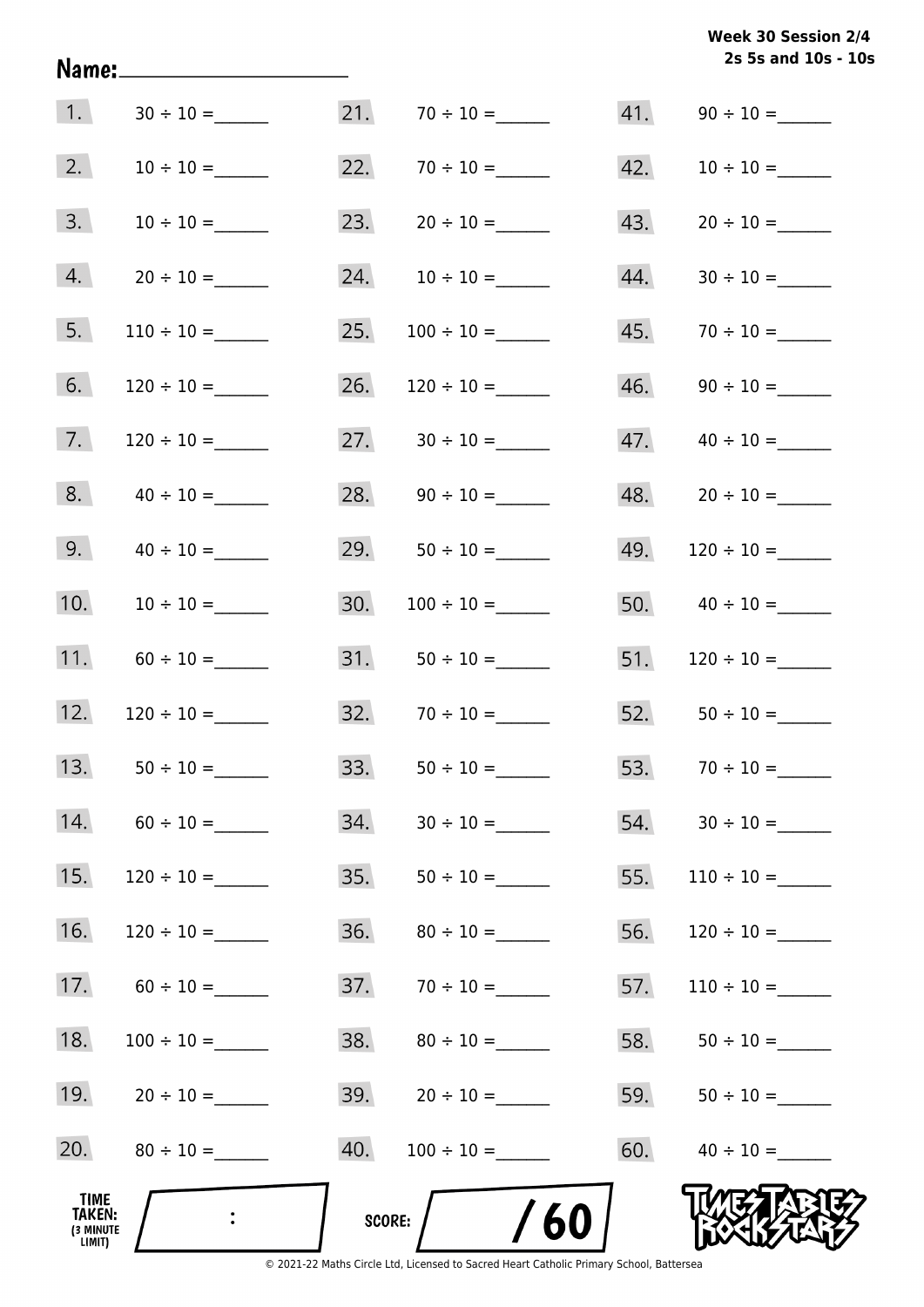**2s 5s and 10s - 10s Week 30 Session 3/4** 

| Name:                                         |                               |     |                                |        |                               |     |                       |     | 2s 5s and 10s - 10             |
|-----------------------------------------------|-------------------------------|-----|--------------------------------|--------|-------------------------------|-----|-----------------------|-----|--------------------------------|
| 1.                                            | $10\,$<br>$\times$ 11         | 13. | $10\,$<br>$\times$ 7           | 25.    | $10\,$<br>$\times$ 8          | 37. | $10\,$<br>$\times$ 11 | 49. | $10\,$<br>$\times$ 10          |
| 2.                                            | 10<br>$\times 8$              | 14. | $10\,$<br>$\times$ 9           | 26.    | $10\,$<br>$\times$ 6          | 38. | $10\,$<br>$\times$ 8  | 50. | $10\,$<br>$\times$ 3           |
| 3.                                            | 10<br>$\times$ 6              | 15. | $10\,$<br>$\times$ 8           | 27.    | $10\,$<br>$\times$ 6          | 39. | $10\,$<br>$\times$ 11 | 51. | $10\,$<br>$\times$ 2           |
| 4.                                            | $10\,$<br>$\times$ 7          | 16. | $10\,$<br>$\times$ 5           | 28.    | $10\,$<br>$\times$ 8          | 40. | $10\,$<br>$\times$ 7  | 52. | $10\,$<br>$\times$ 2           |
| 5.                                            | $10\,$<br>$\times$ 5          | 17. | $10\,$<br>$\times$ 3           | 29.    | $10\,$<br>$\times$ 5          | 41. | $10\,$<br>$\times$ 10 | 53. | $10\,$<br>$\times$ 6           |
| 6.                                            | $10\,$<br>$\times$ 6          | 18. | $10\,$<br>$\times$ 11          | 30.    | $10\,$<br>$\times$ 8          | 42. | $10\,$<br>$\times$ 10 | 54. | $10\,$<br>$\times$ 5           |
| 7.                                            | $10\,$<br>$\times$ 7          | 19. | $10\,$<br>$\times$ 8           | 31.    | $10\,$<br>$\times$ 6          | 43. | $10\,$<br>$\times$ 7  | 55. | $10\,$<br>$\times$ 6           |
| 8.                                            | 10 <sub>1</sub><br>$\times$ 2 | 20. | 10 <sub>1</sub><br>$\times$ 12 | 32.    | 10 <sub>1</sub><br>$\times$ 4 | 44. | 10<br>$\times$ 8      | 56. | 10 <sup>°</sup><br>$\times$ 11 |
| 9.                                            | $10\,$<br>$\times$ 3          | 21. | $10\,$<br>$\times$ 12          | 33.    | $10\,$<br>$\times$ 2          | 45. | $10\,$<br>$\times$ 3  | 57. | $10\,$<br>$\times$ 7           |
| 10.                                           | $10\,$<br>$\times$ 6          | 22. | $10\,$<br>$\times$ 12          | 34.    | $10\,$<br>$\times$ 2          | 46. | $10\,$<br>$\times$ 6  | 58. | $10\,$<br>$\times$ 5           |
| 11.                                           | $10\,$<br>$\times$ 11         | 23. | $10\,$<br>$\times$ 2           | 35.    | $10\,$<br>$\times$ 2          | 47. | $10\,$<br>$\times$ 11 | 59. | $10\,$<br>$\times$ 10          |
| 12.                                           | $10\,$<br>$\times$ 12         | 24. | $10\,$<br>$\times$ 5           | 36.    | $10\,$<br>$\times$ 9          | 48. | $10\,$<br>$\times$ 6  | 60. | 10<br>$\times$ 5               |
| <b>TIME<br/>TAKEN:</b><br>(3 MINUTE<br>LIMIT) |                               |     |                                | SCORE: |                               | 60  |                       |     |                                |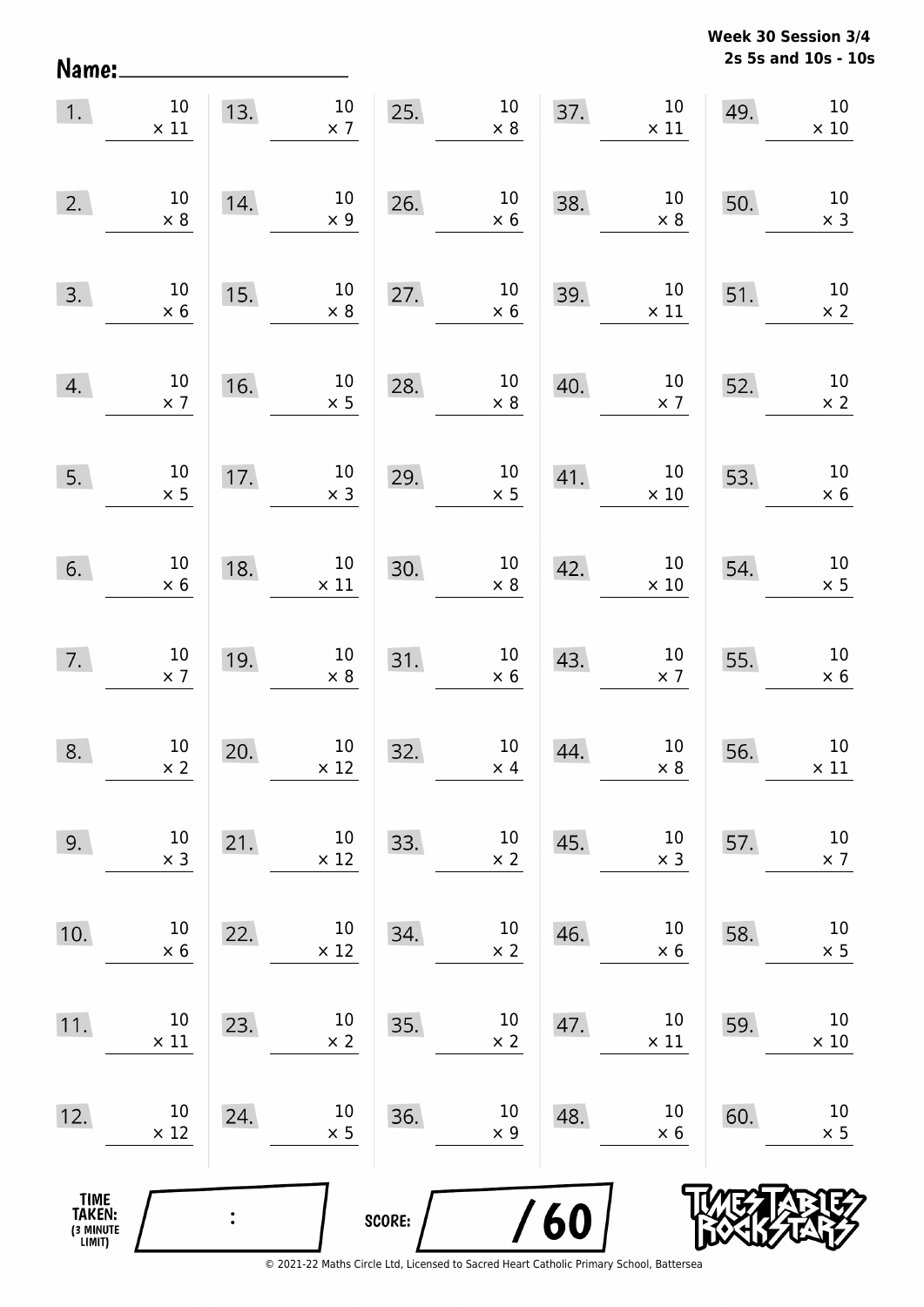|  |  |  |  | Week 30 Session 4/4 |  |
|--|--|--|--|---------------------|--|
|  |  |  |  | 2s 5s and 10s - 10s |  |

|                                                     |                  |     |                                         | 1. $10 \times 10 =$ 21. $10 \times 11 =$ 41. $110 \div 10 =$ ADD UP | YOUR TIME                            |
|-----------------------------------------------------|------------------|-----|-----------------------------------------|---------------------------------------------------------------------|--------------------------------------|
| 2.                                                  | $10 \times 7 =$  |     |                                         | 22. $10 \times 11 =$ 42. $120 \div 10 =$ FOR THE WEEK               |                                      |
| 3.                                                  | $10 \times 12 =$ |     | 23. $10 \times 5 =$ 43. $50 \div 10 =$  |                                                                     | <b>MINUTES</b><br>S1:                |
| 4.                                                  | $10 \times 2 =$  |     | 24. $10 \times 5 =$ 44. $20 \div 10 =$  |                                                                     | S2:                                  |
| 5.                                                  |                  |     | 25. $10 \times 11 =$ 45. $60 \div 10 =$ |                                                                     | S3:                                  |
| 6.                                                  |                  |     | 26. $10 \times 2 =$ 46. $120 \div 10 =$ |                                                                     | S4:                                  |
| 7.                                                  |                  |     | 27. $10 \times 7 =$ 47. $10 \div 10 =$  |                                                                     | <b>Total:</b>                        |
| 8.                                                  | $10 \times 12 =$ |     |                                         | $48. \qquad 90 \div 10 =$                                           | SECONDS                              |
| 9.                                                  | $10 \times 9 =$  |     | 29. $10 \times 2 =$ 49. $90 \div 10 =$  |                                                                     | S1:                                  |
| 10.                                                 | $10 \times 5 =$  |     | 30. $10 \times 5 =$ 50. $100 \div 10 =$ |                                                                     | S2:                                  |
| 11.                                                 | $10 \times 6 =$  |     | 31. $100 \div 10 =$ 51. $90 \div 10 =$  |                                                                     | S3:                                  |
| 12.                                                 | $10 \times 12 =$ |     | 32. $20 \div 10 =$ 52. $100 \div 10 =$  |                                                                     | S4:                                  |
|                                                     |                  |     | 33. $100 \div 10 =$ 53. $40 \div 10 =$  |                                                                     | Total:                               |
| 14.                                                 | $10 \times 2 =$  | 34. | $100 \div 10 =$ 54.                     | $110 \div 10 =$                                                     | ADD UP<br>YOUR SCORE<br>FOR THE WEEK |
| 15.                                                 | $10 \times 7 =$  | 35. |                                         | $100 \div 10 =$ 55. $20 \div 10 =$                                  | S1:                                  |
| 16.                                                 |                  | 36. | $100 \div 10 = 56.$                     | $100 \div 10 =$                                                     | S2:                                  |
| 17.                                                 |                  | 37. |                                         | $120 \div 10 =$ 57. $70 \div 10 =$                                  |                                      |
| 18.                                                 | $10 \times 10 =$ | 38. | $60 \div 10 =$ 58. $30 \div 10 =$       |                                                                     | S3:                                  |
| 19.                                                 |                  | 39. |                                         | $120 \div 10 =$ 59. $10 \div 10 =$                                  | S4:                                  |
| 20.                                                 | $10 \times 9 =$  |     | 40. $80 \div 10 =$ 60. $30 \div 10 =$   |                                                                     | Total:                               |
| <b>TIME</b><br><b>TAKEN:</b><br>(3 MINUTE<br>LIMIT) | $\ddot{\cdot}$   |     | SCORE:                                  | 60                                                                  |                                      |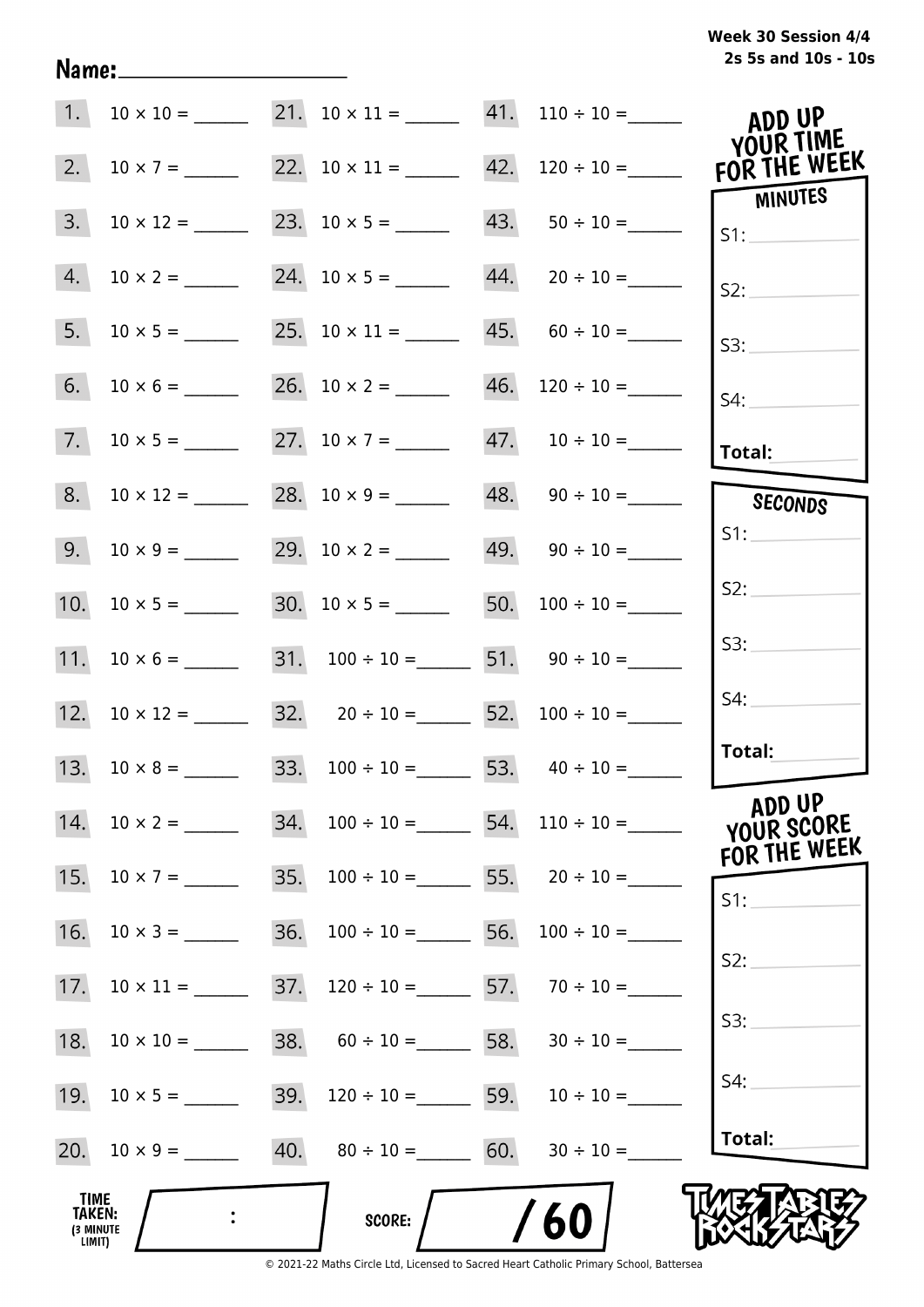**2s 5s and 10s - 2s Week 31 Session 1/4** 

|                                              | Name:_________________________    |                          | 2s 5s and 10s - 2           |
|----------------------------------------------|-----------------------------------|--------------------------|-----------------------------|
|                                              |                                   | 21. $2 \times 4 =$       | $41. 9 \times 2 =$          |
|                                              |                                   | 22. $2 \times 6 =$       | $42. 6 \times 2 =$          |
|                                              | $3. \quad 2 \times 11 =$          | 23. $2 \times 7 =$       |                             |
|                                              | $4. 2 \times 12 =$                | 24. $2 \times 11 =$      | $44.$ 11 × 2 = ________     |
|                                              | $5. 2 \times 2 =$                 | 25. $2 \times 4 =$       |                             |
|                                              | 6. $2 \times 11 =$                |                          | $46. \quad 1 \times 2 = \_$ |
|                                              | $7. 2 \times 6 =$                 | 27. $2 \times 9 =$       |                             |
|                                              | $8. 2 \times 10 =$                | 28. $2 \times 8 =$       |                             |
|                                              | $9.2 \times 3 =$                  | 29. $2 \times 9 =$       | $49.$ 11 × 2 = ______       |
|                                              | 10. $2 \times 8 =$                |                          | $50.$ 11 × 2 = _______      |
|                                              | 11. $2 \times 10 =$               |                          |                             |
|                                              | 12. $2 \times 9 =$                |                          |                             |
|                                              | 13. $2 \times 1 =$                |                          |                             |
|                                              | 14. $2 \times 4 =$                | $34.$ 12 × 2 = _______   |                             |
|                                              | 15. $2 \times 8 =$                | $35. \quad 6 \times 2 =$ |                             |
|                                              | 16. $2 \times 7 =$                | $36. \quad 9 \times 2 =$ |                             |
|                                              |                                   |                          |                             |
|                                              | 18. $2 \times 10 =$               |                          |                             |
|                                              | 19. $2 \times 11 =$               |                          | 59. $2 \times 2 =$          |
|                                              | 20. $2 \times 1 =$                |                          | 60. $4 \times 2 =$          |
| TIME<br><b>TAKEN:</b><br>(3 MINUTE<br>LIMIT) | $\mathbb{R}^n$ and $\mathbb{R}^n$ | SCORE: $\sqrt{60}$       |                             |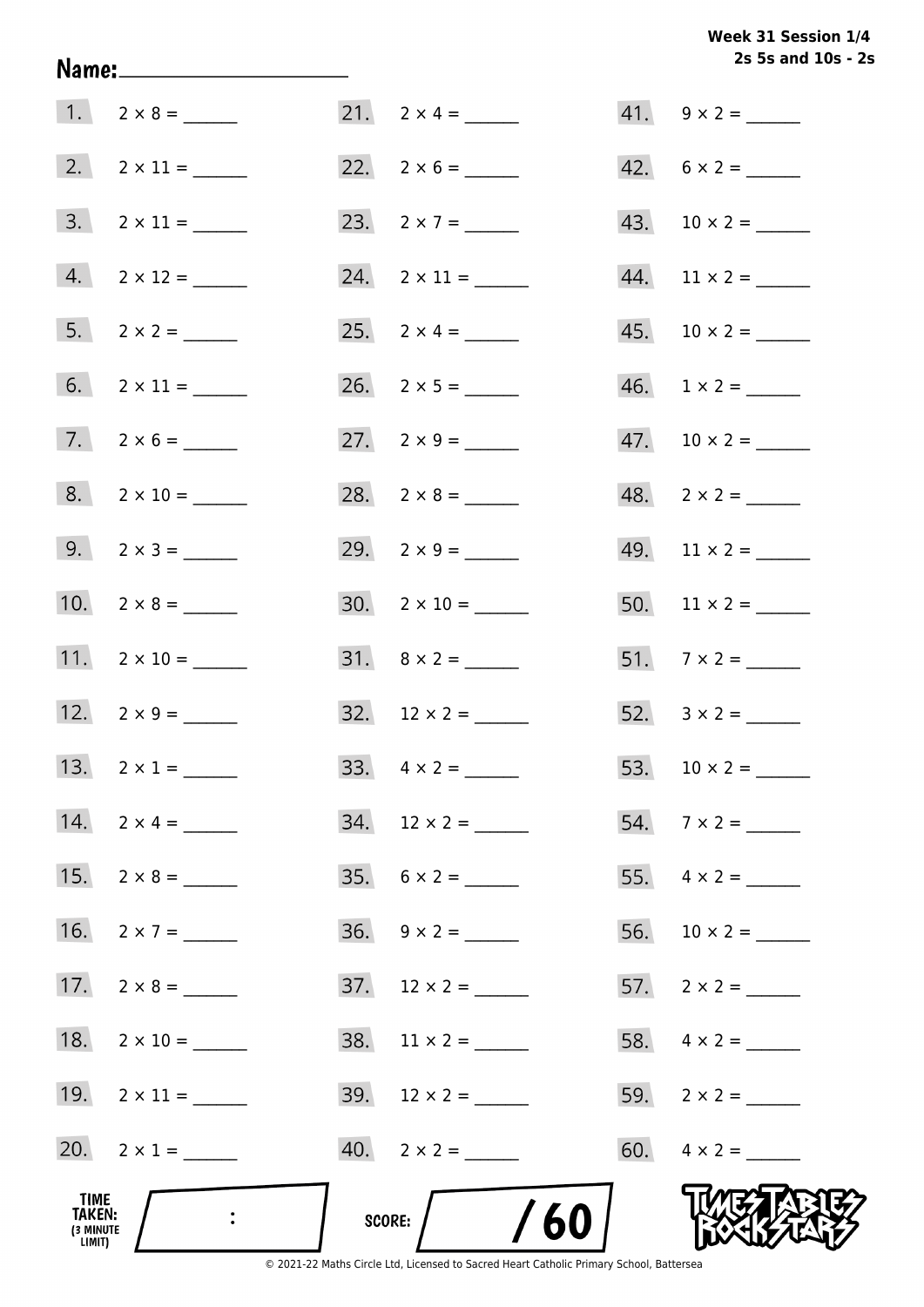|                                        |                   |            |                   |     | 2s 5s and 10s - 2 |
|----------------------------------------|-------------------|------------|-------------------|-----|-------------------|
| $\vert 1. \vert$                       | $10 \div 2 =$     |            |                   |     | 41. $8 \div 2 =$  |
| 2.                                     |                   | 22.        | $22 \div 2 =$     | 42. | $22 \div 2 =$     |
| 3.                                     |                   | 23.        | $10 \div 2 =$     |     | 43. $6 \div 2 =$  |
| 4.                                     |                   | 24.        | $16 \div 2 =$     | 44. | $24 \div 2 =$     |
| 5.                                     | $14 \div 2 =$     | 25.        | $16 \div 2 =$     | 45. | $12 \div 2 =$     |
| 6.                                     | $10 \div 2 =$     | 26.        | $16 \div 2 =$     | 46. | $20 \div 2 =$     |
| 7.                                     | $18 \div 2 =$     | 27.        | $12 \div 2 =$     |     | $47.6 \div 2 =$   |
| 8.                                     | $10 \div 2 =$     | 28.        | $8 \div 2 =$      | 48. | $22 \div 2 =$     |
| 9.                                     | $2 \div 2 =$      | 29.        | $4 \div 2 =$      | 49. | $14 \div 2 =$     |
| 10.                                    | $2 \div 2 =$      | 30.        | $10 \div 2 =$     | 50. | $20 \div 2 =$     |
| 11.                                    | $2 \div 2 =$      | 31.        | $14 \div 2 =$     |     |                   |
| 12.                                    | $24 \div 2 =$     | 32.        | $18 \div 2 =$     | 52. | $10 \div 2 =$     |
| 13.                                    | $8 \div 2 =$      |            | 33. $4 \div 2 =$  | 53. | $16 \div 2 =$     |
|                                        | 14. $14 \div 2 =$ |            |                   | 54. | $14 \div 2 =$     |
| 15.                                    | $24 \div 2 =$     | 35.        | $12 \div 2 =$     | 55. | $20 \div 2 =$     |
| 16.                                    | $6 \div 2 =$      | 36.        | $18 \div 2 =$     | 56. | $10 \div 2 =$     |
| 17.                                    | $18 \div 2 =$     | 37.        | $10 \div 2 =$     | 57. | $22 \div 2 =$     |
| 18.                                    | $2 \div 2 =$      |            |                   | 58. | $18 \div 2 =$     |
| 19.                                    | $20 \div 2 =$     |            | 39. $24 \div 2 =$ |     | 59. $22 \div 2 =$ |
| 20.                                    | $22 \div 2 =$     |            | 40. $4 \div 2 =$  | 60. | $16 \div 2 =$     |
| _TIME<br>TAKEN:<br>(3 MINUTE<br>LIMIT) |                   | SCORE: $/$ | /60               |     |                   |

© 2021-22 Maths Circle Ltd, Licensed to Sacred Heart Catholic Primary School, Battersea

**2s 5s and 10s - 2s Week 31 Session 2/4**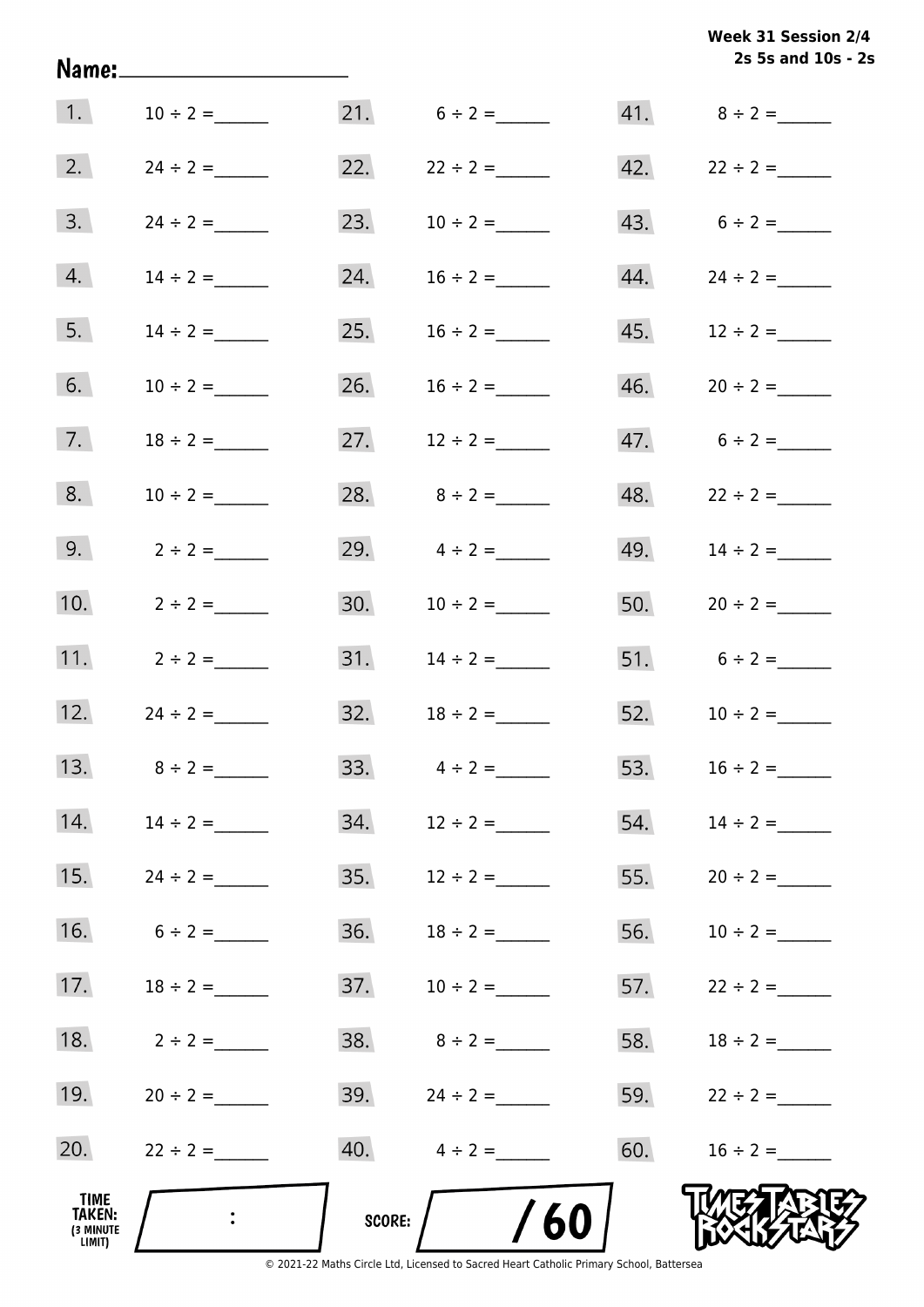**2s 5s and 10s - 2s Week 31 Session 3/4** 

| 1.                                            | $\begin{array}{c} 2 \\ \times 9 \end{array}$  |     | 13. $2 \times 12$                            |        | 25. $2^2$                                                 |     | $2\overline{ }$<br>37. $2 \times 12$                             | 49. | $\overline{2}$<br>$\times$ 4                 |
|-----------------------------------------------|-----------------------------------------------|-----|----------------------------------------------|--------|-----------------------------------------------------------|-----|------------------------------------------------------------------|-----|----------------------------------------------|
| 2.                                            | $\begin{array}{c} 2 \\ \times 4 \end{array}$  | 14. | $\begin{array}{c} 2 \\ \times 9 \end{array}$ | 26.    | $\frac{2}{x1}$                                            | 38. | $\begin{array}{c} 2 \\ \times 2 \end{array}$                     | 50. | $\overline{2}$<br>$\times$ 7                 |
| 3.                                            | $\frac{2}{x^2}$                               | 15. | $\begin{array}{c} 2 \\ \times 9 \end{array}$ | 27.    | $\overline{2}$<br>$\times$ 7                              | 39. | $\overline{2}$<br>$\times$ 1                                     | 51. | $\overline{\phantom{a}}$<br>$\times$ 1       |
| 4.                                            | $\begin{array}{r} 2 \\ \times 3 \end{array}$  | 16. | $\overline{\mathbf{c}}$<br>$\times$ 11       |        | 28. $2$<br>$\times 11$                                    | 40. | $2 \mid 52.$<br>$\times$ 12                                      |     | $\overline{\phantom{a}}$<br>$\times$ 10      |
| 5.                                            | $\frac{2}{x}$                                 |     | 17. $2 \times 11$                            | 29.    | $\frac{2}{x}$                                             | 41. | $\begin{array}{c c} & 2 \\ \times & 12 \end{array}$              | 53. | $\begin{array}{r} 2 \\ \times 5 \end{array}$ |
| 6.                                            | $\begin{array}{c} 2 \\ \times 4 \end{array}$  | 18. | $\begin{array}{c} 2 \\ \times 1 \end{array}$ | 30.    | $\begin{array}{c} 2 \\ \times 9 \end{array}$              |     | 42. $2 \times 12$                                                | 54. | $\begin{array}{c} 2 \\ \times 5 \end{array}$ |
| 7.                                            | $\begin{smallmatrix}2\\1\end{smallmatrix}$    | 19. | $\begin{array}{r}2\\ \times 7\end{array}$    |        | $\begin{array}{c c}\n 31. & 2 \\ \times 12\n \end{array}$ | 43. | $\begin{array}{c} 2 \\ \times 6 \end{array}$                     | 55. | $\overline{\phantom{a}}$<br>$\times$ 1       |
| 8.                                            | $\begin{array}{c} 2 \\ \times 10 \end{array}$ | 20. | $\begin{array}{c} 2 \\ \times 6 \end{array}$ | 32.    | $\begin{array}{r} 2 \\ \times 12 \end{array}$             | 44. | $2\overline{ }$<br>$\begin{array}{c} 2 \\ \times 11 \end{array}$ | 56. | $\overline{2}$<br>$\times 8$                 |
| 9.                                            | $\overline{2}$<br>$\times$ 4                  | 21. | $\overline{2}$<br>$\times$ 7                 | 33.    | $\overline{c}$<br>$\times 2$                              | 45. | $\overline{2}$<br>$\times$ 1                                     | 57. | $\overline{2}$<br>$\times$ 11                |
| 10.                                           | $\overline{2}$<br>$\times$ 9                  | 22. | $\overline{2}$<br>$\times$ 11                | 34.    | $\overline{c}$<br>$\times$ 11                             | 46. | $\overline{2}$<br>$\times$ 9                                     | 58. | $\mathsf{2}\,$<br>$\times$ 3                 |
| 11.                                           | 2<br>$\times$ 12                              | 23. | $\overline{2}$<br>$\times$ 12                | 35.    | $\overline{c}$<br>$\times$ 3                              | 47. | $\overline{2}$<br>$\times$ 5                                     | 59. | $\overline{2}$<br>$\times$ 8                 |
| 12.                                           | $\overline{2}$<br>$\times 8$                  | 24. | $\overline{2}$<br>$\times$ 10                | 36.    | $\overline{2}$<br>$\times$ 1                              | 48. | $\overline{2}$<br>$\times$ 7                                     | 60. | $\overline{2}$<br>$\times$ 10                |
| <b>TIME<br/>TAKEN:</b><br>(3 MINUTE<br>LIMIT) |                                               |     |                                              | SCORE: |                                                           | 60  |                                                                  |     |                                              |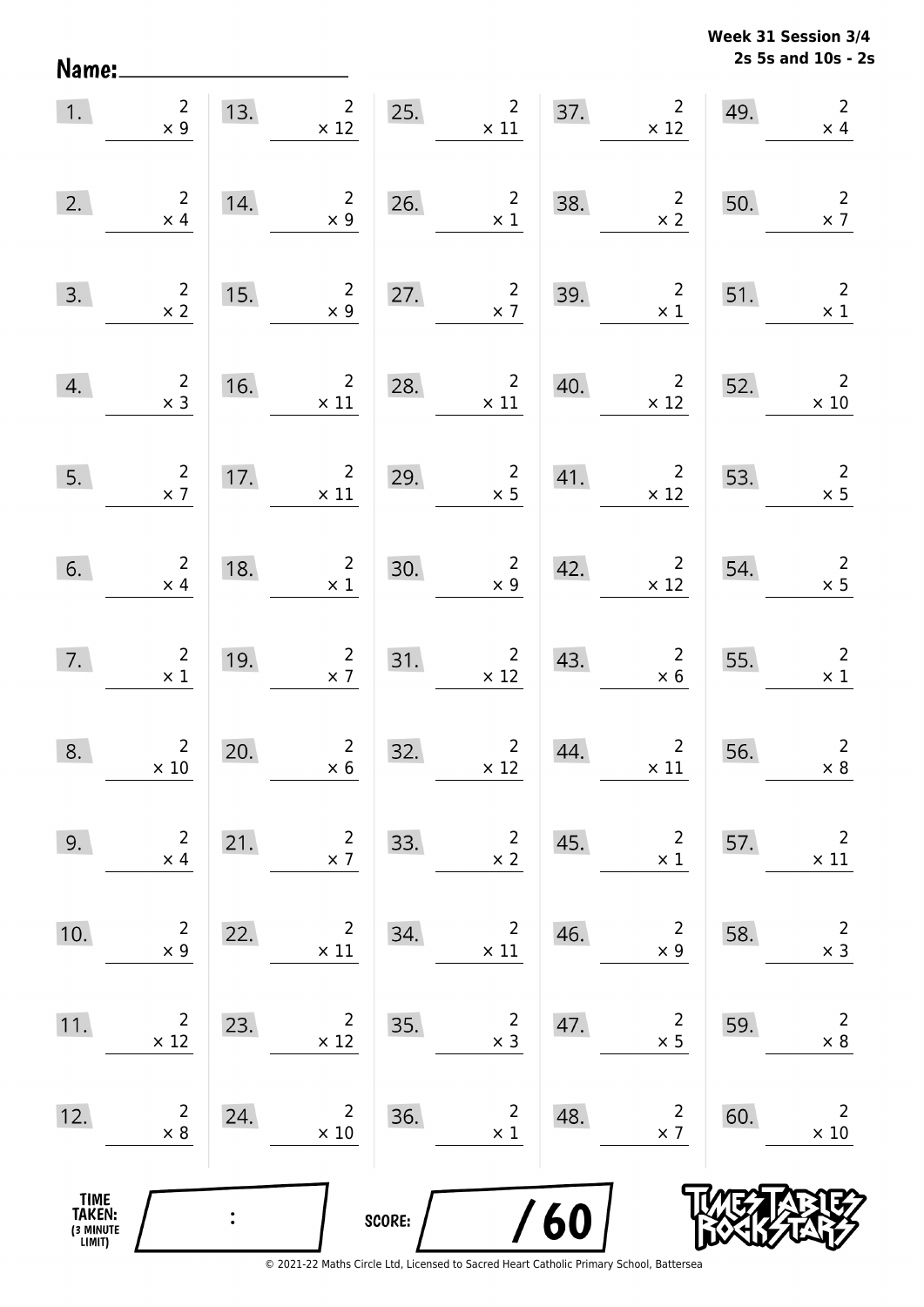# **2s 5s and 10s - 2s Week 31 Session 4/4**

| ADD UP<br>YOUR TIME                              |                                 |     | 21. $2 \times 2 =$ 41. $4 \div 2 =$   |                    |                                              |
|--------------------------------------------------|---------------------------------|-----|---------------------------------------|--------------------|----------------------------------------------|
| 42. $20 \div 2 =$ FOR THE WEEK<br><b>MINUTES</b> |                                 |     |                                       |                    |                                              |
| S1:                                              | $16 \div 2 =$                   | 43. | 23. $2 \times 10 =$                   | $3. 2 \times 9 =$  |                                              |
| S2:                                              | $44. \qquad 4 \div 2 =$         |     |                                       | $4. 2 \times 8 =$  |                                              |
| S3:                                              |                                 |     |                                       | $5. 2 \times 5 =$  |                                              |
| S4:                                              | $46. \qquad 4 \div 2 =$         |     | $26. 2 \times 10 =$                   |                    |                                              |
| Total:                                           |                                 |     |                                       | $7. 2 \times 9 =$  |                                              |
| SECONDS                                          |                                 |     | 28. $2 \times 11 =$ 48. $10 \div 2 =$ | $8. 2 \times 2 =$  |                                              |
| S1:                                              |                                 |     |                                       |                    |                                              |
| S2:                                              |                                 |     | 30. $2 \times 2 =$ 50. $8 \div 2 =$   | 10. $2 \times 3 =$ |                                              |
| S3:                                              |                                 |     | 31. $6 \div 2 =$ 51. $8 \div 2 =$     |                    |                                              |
| S4:                                              | $18 \div 2 =$                   |     | 32. $12 \div 2 =$ 52.                 | 12. $2 \times 6 =$ |                                              |
| Total:                                           |                                 |     | 33. $12 \div 2 =$ 53. $20 \div 2 =$   | 13. $2 \times 6 =$ |                                              |
| ADD UP<br>YOUR SCORE<br>FOR THE WEEK             | $16 \div 2 =$ 54. $12 \div 2 =$ |     | 34.                                   | 14. $2 \times 7 =$ |                                              |
| S1:                                              |                                 |     | 35. $10 \div 2 =$ 55. $22 \div 2 =$   |                    |                                              |
|                                                  | $18 \div 2 =$ 56. $18 \div 2 =$ |     | 36.                                   |                    |                                              |
| S2:                                              | $4 \div 2 = 57.$ $6 \div 2 =$   |     | 37.                                   |                    |                                              |
| S3:                                              | $22 \div 2 =$ 58. $16 \div 2 =$ |     | 38.                                   | 18. $2 \times 7 =$ |                                              |
| S4:                                              |                                 |     | 39. $14 \div 2 =$ 59. $10 \div 2 =$   |                    |                                              |
| Total:                                           |                                 |     | 40. $6 \div 2 =$ 60. $6 \div 2 =$     | 20. $2 \times 9 =$ |                                              |
|                                                  | 60                              |     | <b>SCORE:</b>                         |                    | TIME<br><b>TAKEN:</b><br>(3 MINUTE<br>LIMIT) |

Name: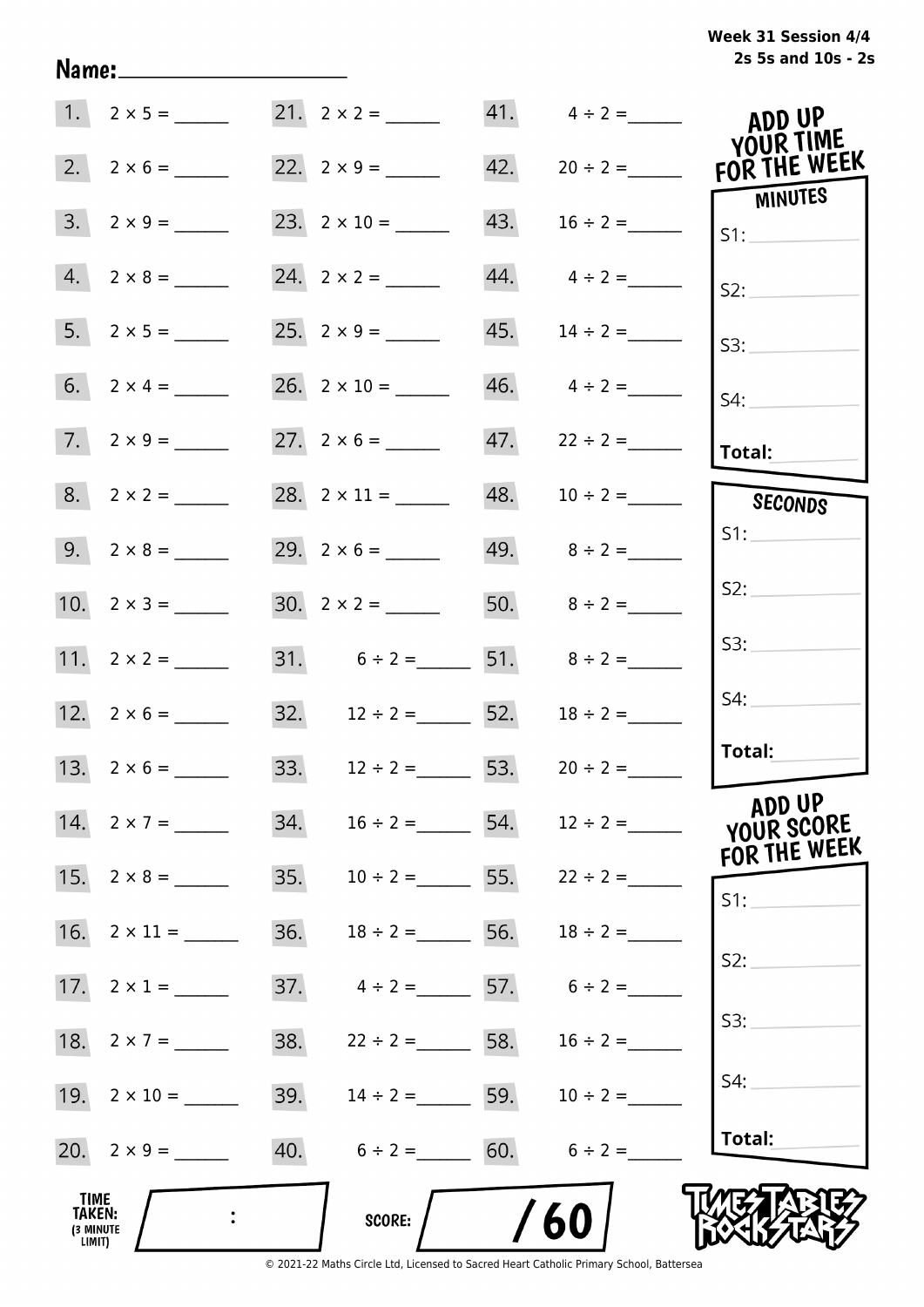Week 32 Session 1/4 2s 5s and 10s - 5s

| TIME<br>TAKEN:<br>(3 MINUTE<br>LIMIT) |                    | /60<br>SCORE:            |                          |
|---------------------------------------|--------------------|--------------------------|--------------------------|
|                                       | 20. $5 \times 4 =$ | $40.7 \times 5 =$        |                          |
|                                       | 19. $5 \times 4 =$ |                          |                          |
| 18.                                   | $5 \times 7 =$     |                          | 58. $7 \times 5 =$       |
| 17.                                   |                    | $37. \quad 3 \times 5 =$ |                          |
| 16.                                   |                    |                          |                          |
| 15.                                   | $5 \times 6 =$     |                          |                          |
| 14.                                   | $5 \times 4 =$     | $34. 7 \times 5 =$       |                          |
|                                       |                    |                          |                          |
|                                       | 12. $5 \times 8 =$ | $32. 1 \times 5 =$       | 52. $9 \times 5 =$       |
|                                       | 11. $5 \times 9 =$ | $31. \quad 8 \times 5 =$ | 51. $1 \times 5 =$       |
|                                       | 10. $5 \times 3 =$ | $30. 5 \times 5 =$       |                          |
|                                       | 9. $5 \times 9 =$  |                          |                          |
|                                       | $8. 5 \times 12 =$ | 28. $5 \times 4 =$       | $48.$ 12 × 5 = ______    |
|                                       | $7. 5 \times 9 =$  | 27. $5 \times 1 =$       | $47.$ 12 × 5 = ______    |
|                                       |                    |                          | $46. \quad 2 \times 5 =$ |
|                                       | $5. 5 \times 6 =$  |                          | $45. 5 \times 5 =$       |
|                                       | $4. 5 \times 2 =$  | $24. 5 \times 1 =$       | $44.7 \times 5 =$        |
|                                       | $3. 5 \times 4 =$  |                          |                          |
|                                       |                    |                          |                          |
|                                       | $1. 5 \times 12 =$ |                          | $41. 1 \times 5 =$       |

Name: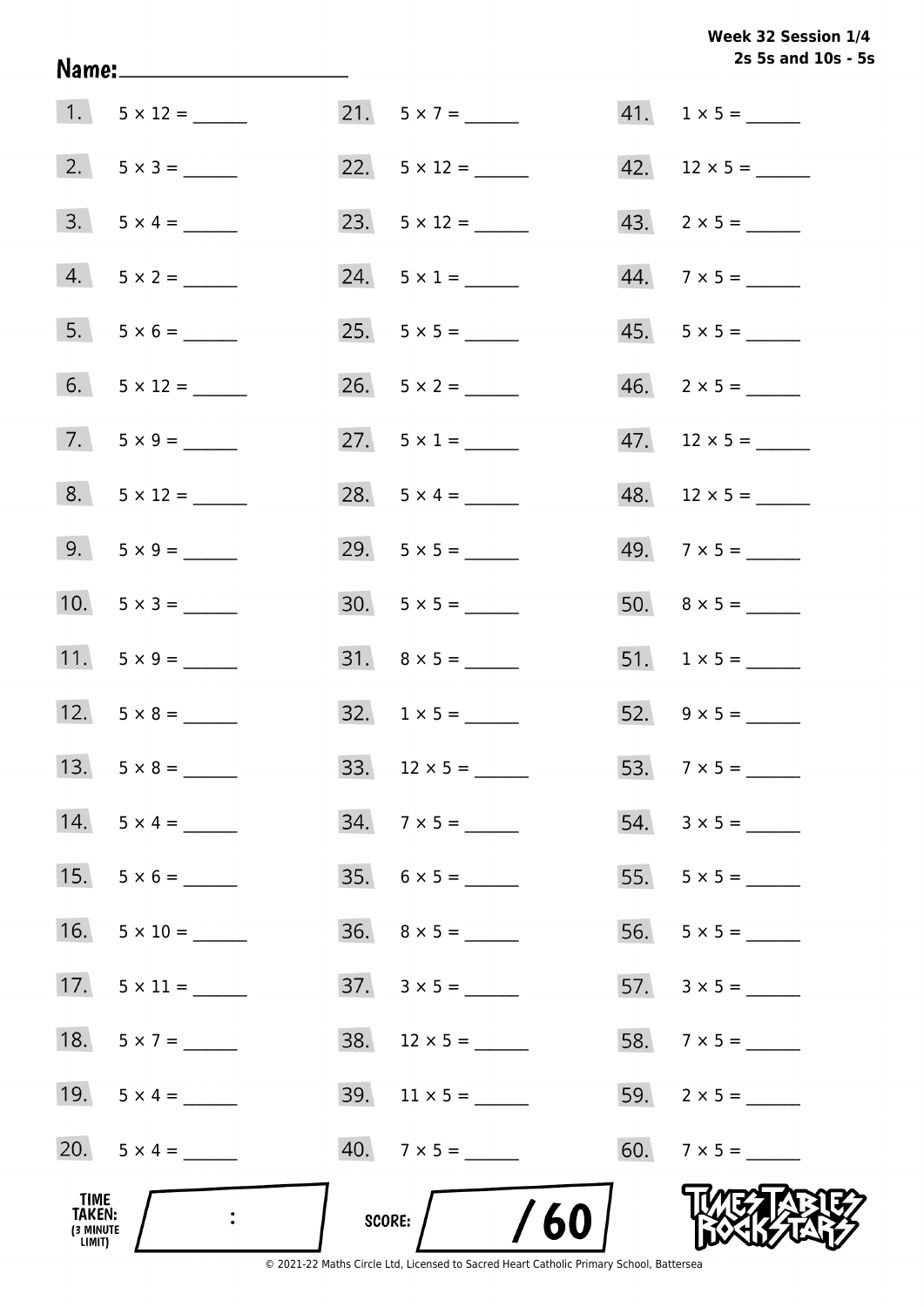|                                                     | Name:_____________________ |               |                  |     | Week 32 Session 2/4<br>2s 5s and 10s - 5s |
|-----------------------------------------------------|----------------------------|---------------|------------------|-----|-------------------------------------------|
| 1.                                                  | $30 \div 5 =$              |               |                  | 41. | $15 \div 5 =$                             |
| 2.                                                  | $25 \div 5 =$              |               |                  |     |                                           |
| 3.                                                  | $35 \div 5 =$              |               | 23. $5 \div 5 =$ | 43. | $15 \div 5 =$                             |
| 4.                                                  | $20 \div 5 =$              | 24.           | $60 \div 5 =$    | 44. | $40 \div 5 =$                             |
| 5.                                                  | $50 \div 5 =$              |               |                  | 45. |                                           |
| 6.                                                  |                            | 26.           | $40 \div 5 =$    |     |                                           |
| 7.                                                  | $40 \div 5 =$              | 27.           | $35 \div 5 =$    |     |                                           |
| 8.                                                  |                            | 28.           | $40 \div 5 =$    | 48. |                                           |
| 9.                                                  | $15 \div 5 =$              | 29.           | $35 \div 5 =$    | 49. | $35 \div 5 =$                             |
| 10.                                                 | $35 \div 5 =$              |               |                  |     | $50.$ $45 \div 5 =$                       |
| 11.                                                 | $25 \div 5 =$              |               |                  |     | 51. $5 \div 5 =$                          |
| 12.                                                 | $15 \div 5 =$              |               | $32.5 \div 5 =$  |     | $52.$ $35 \div 5 =$                       |
| 13.                                                 |                            | 33.           |                  | 53. | $15 \div 5 =$                             |
| 14.                                                 |                            | 34.           |                  | 54. | $5 \div 5 =$                              |
| 15.                                                 |                            | 35.           |                  | 55. |                                           |
| 16.                                                 | $5 \div 5 =$               | 36.           |                  | 56. |                                           |
| 17.                                                 | $60 \div 5 =$              | 37.           | $5 \div 5 =$     | 57. | $20 \div 5 =$                             |
| 18.                                                 | $55 \div 5 =$              | 38.           | $20 \div 5 =$    | 58. | $10 \div 5 =$                             |
| 19.                                                 | $20 \div 5 =$              | 39.           | $15 \div 5 =$    | 59. | $10 \div 5 =$                             |
| 20.                                                 | $20 \div 5 =$              | 40.           | $45 \div 5 =$    | 60. | $10 \div 5 =$                             |
| <b>TIME</b><br><b>TAKEN:</b><br>(3 MINUTE<br>LIMIT) |                            | <b>SCORE:</b> | <b>/60</b>       |     |                                           |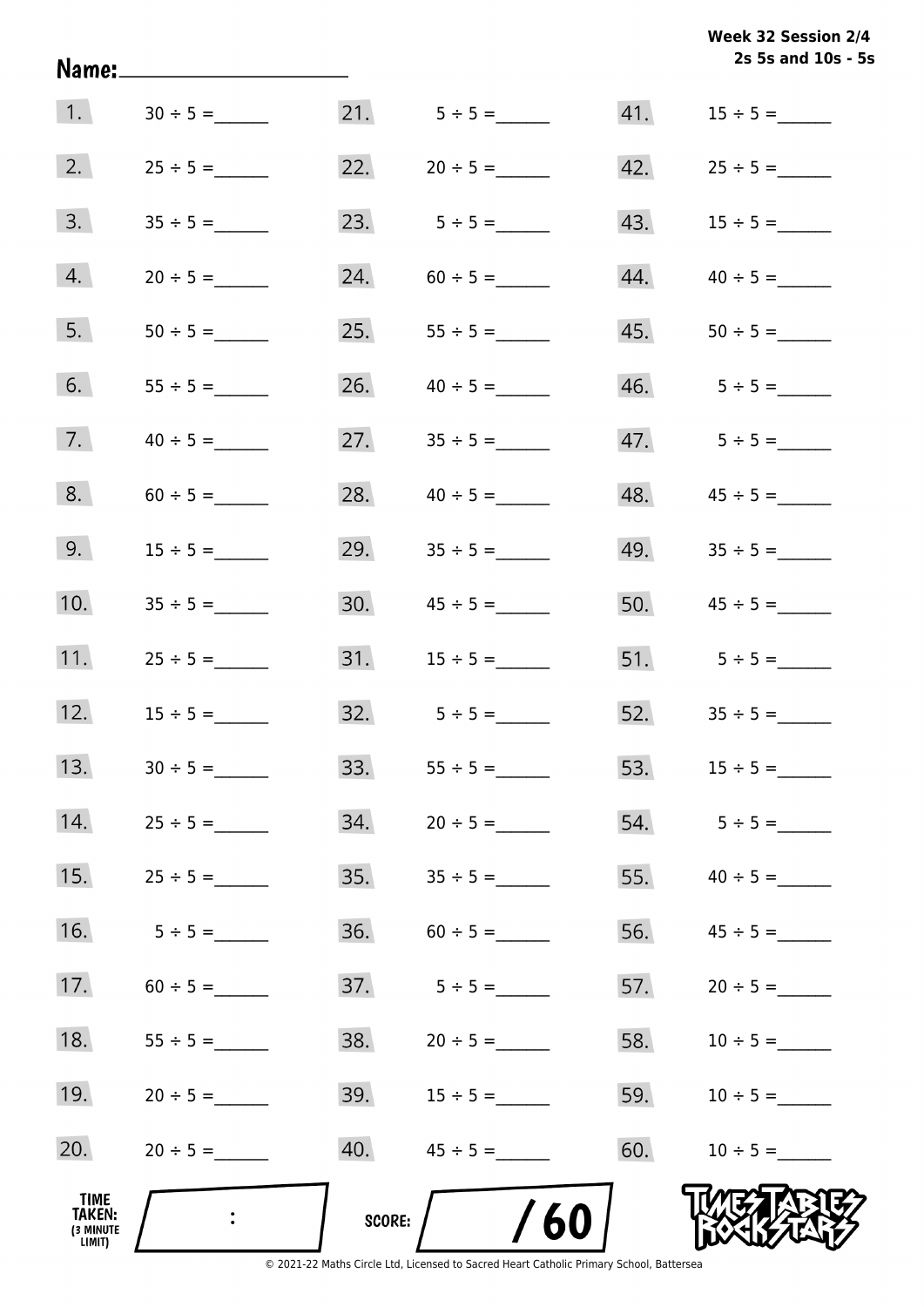**2s 5s and 10s - 5s Week 32 Session 3/4** 

| 1.                                            | 5<br>$\times$ 11                              | 13.            | $5\overline{)}$<br>$\times$ 9                   |        | $\frac{5}{x}$<br>25.                          | 37. | $\begin{array}{c} 5 \\ \times 11 \end{array}$       | 49. | $\overline{5}$<br>$\times$ 3            |
|-----------------------------------------------|-----------------------------------------------|----------------|-------------------------------------------------|--------|-----------------------------------------------|-----|-----------------------------------------------------|-----|-----------------------------------------|
| 2.                                            | $\begin{array}{r} 5 \\ \times 8 \end{array}$  | 14.            | $5\phantom{.0}$<br>$\times 8$                   | 26.    | $\frac{5}{\times 7}$                          | 38. | $\frac{5}{2}$                                       | 50. | $\overline{5}$<br>$\times$ 12           |
| 3.                                            | $\begin{array}{r} 5 \\ \times 12 \end{array}$ | 15.            | $\begin{array}{c} 5 \\ \times 8 \end{array}$    | 27.    | $\frac{5}{2}$                                 | 39. | $\overline{5}$<br>$\times$ 12                       | 51. | $\frac{5}{x}$ 5                         |
| 4.                                            | $\begin{array}{r} 5 \\ \times 10 \end{array}$ | 16.            | $\begin{array}{c} 5 \\ x 3 \end{array}$         | 28.    | $\begin{array}{c} 5 \\ \times 11 \end{array}$ | 40. | $5\phantom{.0}$<br>$\times$ 12                      | 52. | 5<br>$\times$ 8                         |
| 5.                                            | $\frac{5}{x}$                                 | 17.            | $5\phantom{.0}$<br>$\times$ 1                   | 29.    | $\begin{array}{c} 5 \\ \times 12 \end{array}$ | 41. | $\begin{array}{c} 5 \\ \times 2 \end{array}$        | 53. | 5<br>$\times$ 10                        |
| 6.                                            | $\begin{array}{c} 5 \\ \times 12 \end{array}$ | 18.            | $5\phantom{.0}$<br>$\times$ 4                   | 30.    | $\frac{5}{x}$                                 | 42. | $\begin{array}{c} 5 \\ x \underline{9} \end{array}$ | 54. | $\overline{\phantom{0}}$<br>$\times$ 7  |
| 7.                                            | $\begin{array}{c} 5 \\ \times 8 \end{array}$  | 19.            | $\begin{array}{c} 5 \\ \times 5 \end{array}$    | 31.    | $\frac{5}{2}$                                 | 43. | $\begin{array}{c} 5 \\ \times 9 \end{array}$        | 55. | $\overline{\phantom{0}}$<br>$\times$ 4  |
| 8.                                            | $\frac{5}{2}$                                 | 20.            | $\begin{array}{c} 5 \\ \times \ 10 \end{array}$ | 32.    | $\begin{array}{c} 5 \\ \times 1 \end{array}$  | 44. | $\begin{array}{c} 5 \\ \times 12 \end{array}$       | 56. | $\begin{array}{c} 5 \\ x 3 \end{array}$ |
| 9.                                            | 5<br>$\times$ 7                               | 21.            | 5<br>$\times$ 11                                | 33.    | 5<br>$\times$ 8                               | 45. | 5<br>$\times$ 3                                     | 57. | $\mathsf S$<br>$\times$ 8               |
| 10.                                           | 5<br>$\times$ 7                               | 22.            | 5<br>$\times$ 4                                 | 34.    | 5<br>$\times$ 9                               | 46. | 5<br>$\times$ 11                                    | 58. | 5<br>$\times$ 7                         |
| 11.                                           | 5<br>$\times$ 7                               | 23.            | 5<br>$\times$ 4                                 | 35.    | 5<br>$\times 8$                               | 47. | 5<br>$\times$ 9                                     | 59. | 5<br>$\times$ 6                         |
| 12.                                           | 5<br>$\times$ 1                               | 24.            | 5<br>$\times 2$                                 | 36.    | 5<br>$\times$ 12                              | 48. | 5<br>$\times 2$                                     | 60. | 5<br>$\times$ 9                         |
| <b>TIME<br/>TAKEN:</b><br>(3 MINUTE<br>LIMIT) |                                               | $\ddot{\cdot}$ |                                                 | SCORE: |                                               | /60 |                                                     |     |                                         |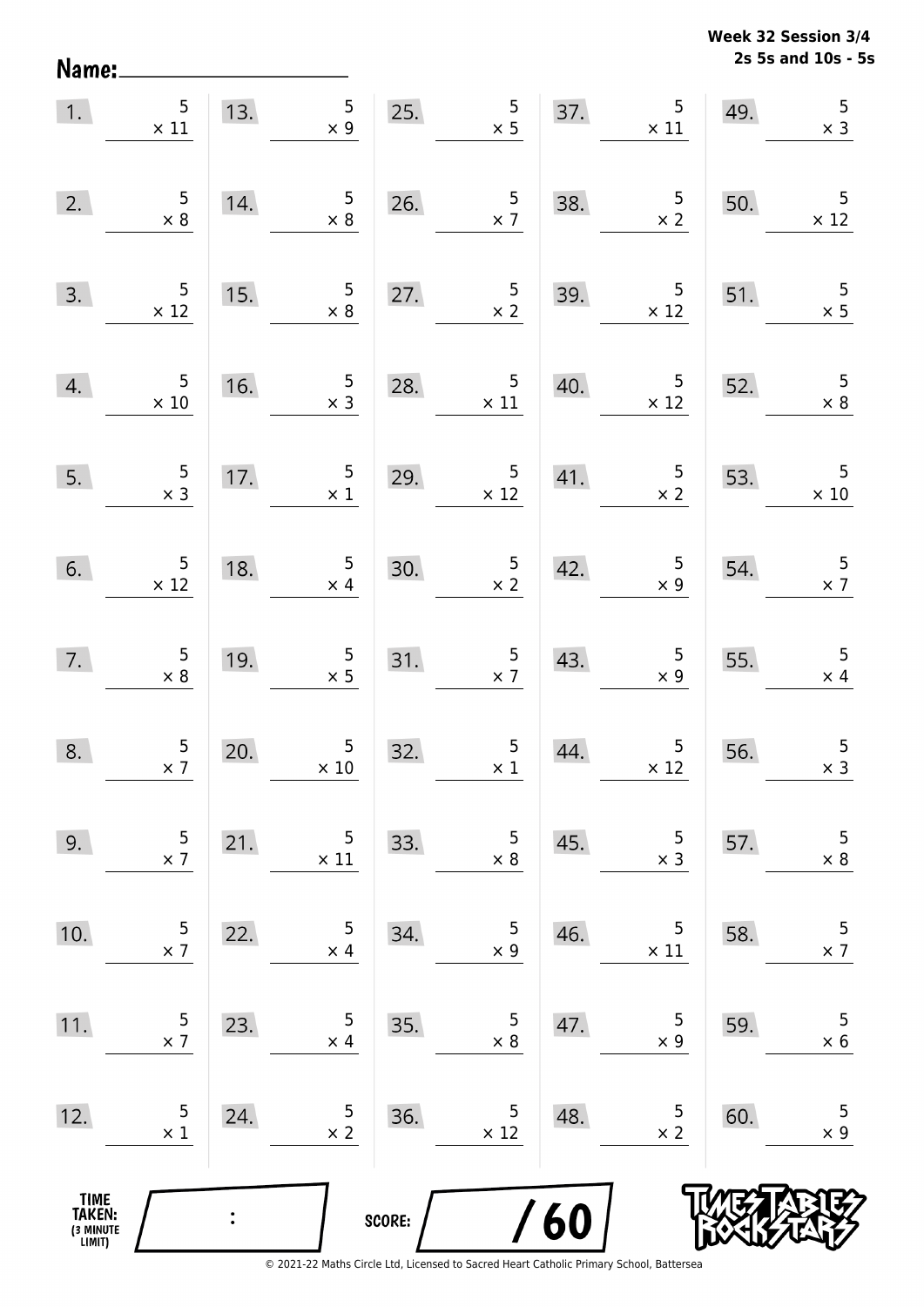| Week 32 Session 4/4 |                    |  |  |
|---------------------|--------------------|--|--|
|                     | 2s 5s and 10s - 5s |  |  |

|                                       |                     |     |                         |     | 41. $45 \div 5 =$               | ADD UP<br>YOUR TIME            |
|---------------------------------------|---------------------|-----|-------------------------|-----|---------------------------------|--------------------------------|
| 2.                                    | $5 \times 10 =$     |     | 22. $5 \times 9 =$      | 42. | $10 \div 5 =$                   | FOR THE WEEK<br><b>MINUTES</b> |
| 3.                                    |                     |     |                         | 43. |                                 | S1:                            |
| 4.                                    | $5 \times 2 =$      |     |                         | 44. |                                 | S2:                            |
|                                       | $5. 5 \times 3 =$   |     |                         |     | $45. 5 \div 5 =$                | S3:                            |
| 6.                                    | $5 \times 2 =$      |     |                         | 46. |                                 | $S4$ :                         |
|                                       | $7.5 \times 2 =$    |     |                         |     |                                 | Total:                         |
|                                       | $8. 5 \times 3 =$   |     | 28. $5 \times 4 =$      | 48. | $20 \div 5 =$                   | SECONDS                        |
|                                       | $9. 5 \times 2 =$   |     |                         | 49. | $40 \div 5 =$                   | S1:                            |
|                                       | 10. $5 \times 11 =$ |     | $30.5 \times 11 =$      |     | 50. $45 \div 5 =$               | S2:                            |
|                                       |                     |     | $31. 60 \div 5 =$ 51.   |     | $55 \div 5 =$                   | S3:                            |
|                                       |                     |     | $32.$ $5 \div 5 =$ 52.  |     | $50 \div 5 =$                   | S4:                            |
|                                       | 13. $5 \times 4 =$  |     | 33. $20 \div 5 =$ 53.   |     | $10 \div 5 =$                   | Total:                         |
| 14.                                   | $5 \times 8 =$      | 34. |                         |     | $60 \div 5 = 54.$ $45 \div 5 =$ | ADD UP<br>YOUR SCORE           |
| 15.                                   | $5 \times 3 =$      | 35. | $50 \div 5 = 55$ .      |     | $55 \div 5 =$                   | FOR THE WEEK<br>S1:            |
| 16.                                   | $5 \times 7 =$      | 36. | $20 \div 5 =$           | 56. | $45 \div 5 =$                   |                                |
| 17.                                   | $5 \times 11 =$     | 37. | $20 \div 5 = 57$ .      |     | $35 \div 5 =$                   | S2:                            |
| 18.                                   | $5 \times 9 =$      | 38. | $15 \div 5 = 58$ .      |     | $25 \div 5 =$                   | S3:                            |
|                                       | 19. $5 \times 12 =$ | 39. | $55 \div 5 =$ 5.5 = 59. |     | $55 \div 5 =$                   | S4:                            |
|                                       | 20. $5 \times 3 =$  | 40. | $60 \div 5 = 60.$       |     | $40 \div 5 =$                   | Total:                         |
| TIME<br>TAKEN:<br>(3 MINUTE<br>LIMIT) |                     |     | <b>SCORE:</b>           |     | 60                              |                                |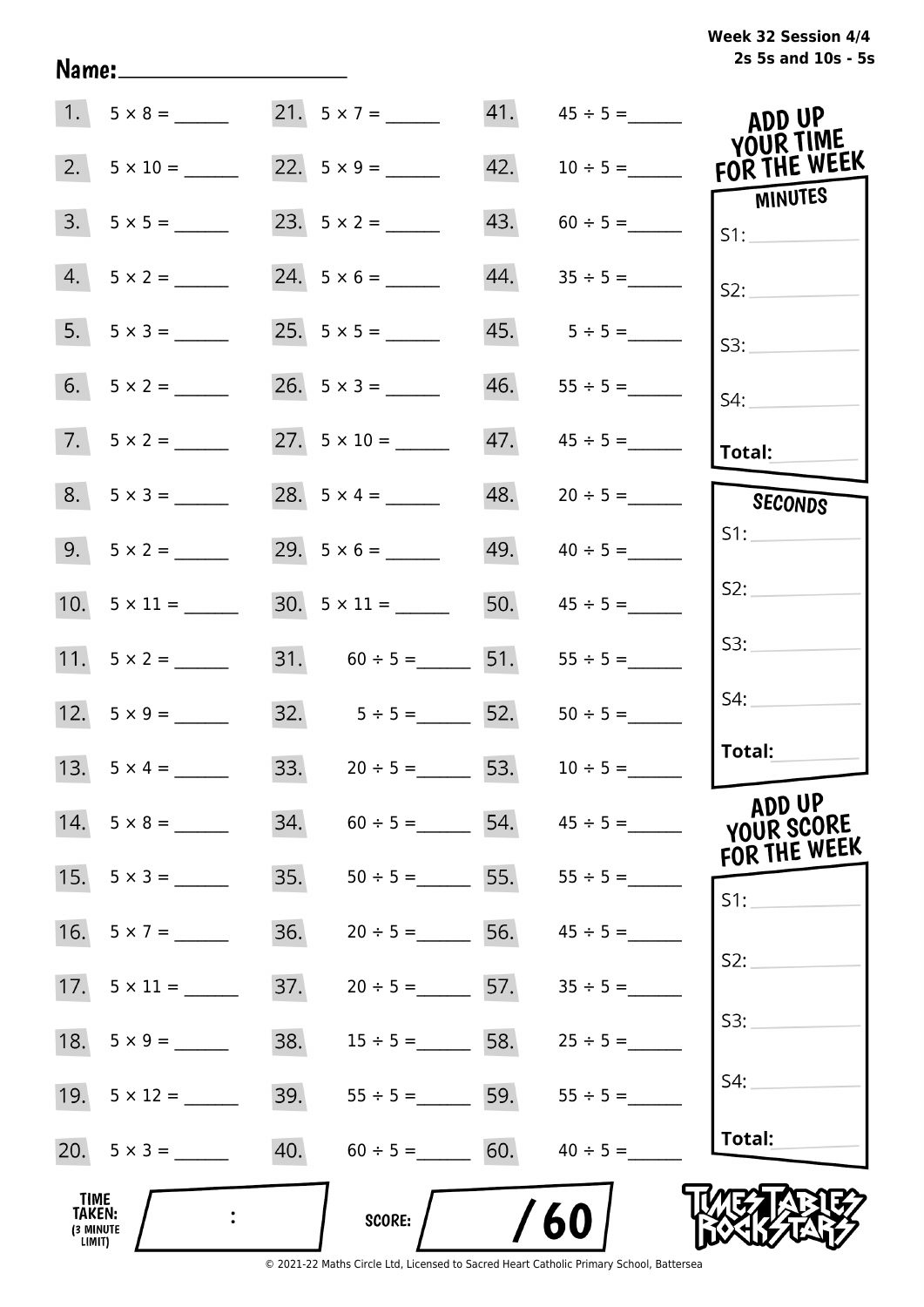# **2s 5s and 10s - 10s Week 33 Session 1/4**

| TIME<br>TAKEN:<br>(3 MINUTE<br>LIMIT) |                     | /60<br>score:             |                           |
|---------------------------------------|---------------------|---------------------------|---------------------------|
| 20.                                   |                     | $40. \quad 2 \times 10 =$ |                           |
| 19.                                   |                     |                           |                           |
| 18.                                   |                     | $38. 7 \times 10 =$       |                           |
| 17.                                   | $10 \times 4 =$     |                           |                           |
| 16.                                   |                     | $36. 5 \times 10 =$       |                           |
| 15.                                   | $10 \times 10 =$    | $35. \quad 8 \times 10 =$ |                           |
| 14.                                   |                     | $34. \quad 4 \times 10 =$ | $54. 6 \times 10 =$       |
|                                       | 13. $10 \times 1 =$ |                           |                           |
| 12.                                   | $10 \times 1 =$     | $32. \quad 5 \times 10 =$ |                           |
| 11.                                   |                     |                           | $51. 6 \times 10 =$       |
| 10.                                   |                     |                           |                           |
| 9.                                    |                     | 29. $10 \times 7 =$       | $49.7 \times 10 =$        |
| 8.                                    | $10 \times 3 =$     | 28. $10 \times 7 =$       | $48. \quad 4 \times 10 =$ |
| 7.                                    | $10 \times 4 =$     |                           | $47. \quad 4 \times 10 =$ |
| 6.                                    |                     |                           |                           |
| 5.                                    |                     |                           | $45. \quad 2 \times 10 =$ |
| 4.                                    |                     | 24. $10 \times 2 =$       | $44. \quad 3 \times 10 =$ |
| 3.                                    | $10 \times 7 =$     |                           | $43. 6 \times 10 =$       |
| 2.                                    |                     |                           | $42.$ 11 × 10 = ______    |
| 1.                                    |                     | $21. 10 \times 12 =$      | $41.$ 11 × 10 = ______    |

Name: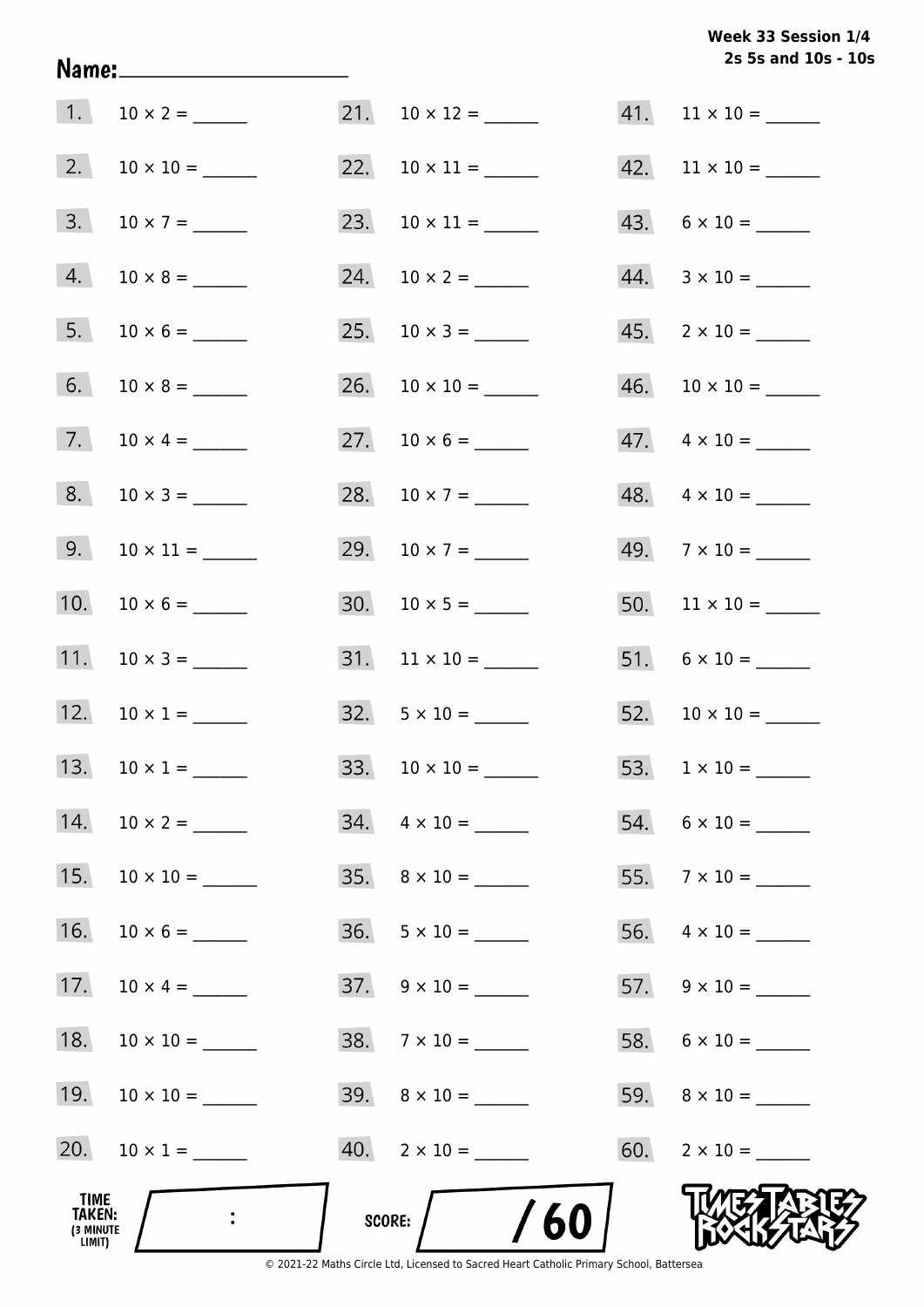# **2s 5s and 10s - 10s Week 33 Session 2/4**

| TIME<br>TAKEN:<br>(3 MINUTE<br>LIMIT) | $\mathbf{L}$    | SCORE: | 60                |     |                                   |
|---------------------------------------|-----------------|--------|-------------------|-----|-----------------------------------|
| 20.                                   | $110 \div 10 =$ |        |                   |     | 60. $70 \div 10 =$                |
| 19.                                   | $30 \div 10 =$  | 39.    | $100 \div 10 =$   | 59. | $110 \div 10 =$                   |
| 18.                                   | $60 \div 10 =$  | 38.    |                   |     |                                   |
| 17.                                   | $30 \div 10 =$  | 37.    |                   | 57. |                                   |
| 16.                                   | $90 \div 10 =$  | 36.    | $50 \div 10 =$    | 56. | $100 \div 10 =$                   |
| 15.                                   | $60 \div 10 =$  | 35.    |                   |     | 55. $40 \div 10 =$                |
| 14.                                   |                 | 34.    | $10 \div 10 =$    | 54. |                                   |
| 13.                                   |                 | 33.    |                   |     |                                   |
| 12.                                   |                 | 32.    |                   |     | 52. $40 \div 10 =$                |
| 11.                                   |                 | 31.    |                   |     |                                   |
| 10.                                   |                 | 30.    | $20 \div 10 =$    | 50. | $110 \div 10 =$                   |
| 9.                                    |                 | 29.    | $30 \div 10 =$    |     |                                   |
| 8.                                    |                 | 28.    |                   |     | 48. $60 \div 10 =$                |
| 7.                                    |                 | 27.    |                   |     | $47. 60 \div 10 =$                |
| 6.                                    | $120 \div 10 =$ | 26.    | $40 \div 10 =$    | 46. |                                   |
| 5.                                    | $90 \div 10 =$  | 25.    | $100 \div 10 =$   | 45. |                                   |
| 4.                                    |                 | 24.    |                   | 44. |                                   |
| 3.                                    | $100 \div 10 =$ | 23.    |                   | 43. |                                   |
| 2.                                    | $40 \div 10 =$  | 22.    | $110 \div 10 =$   |     | $42. \hspace{1.5cm} 30 \div 10 =$ |
| 1.                                    |                 |        | $21.70 \div 10 =$ |     |                                   |

Name: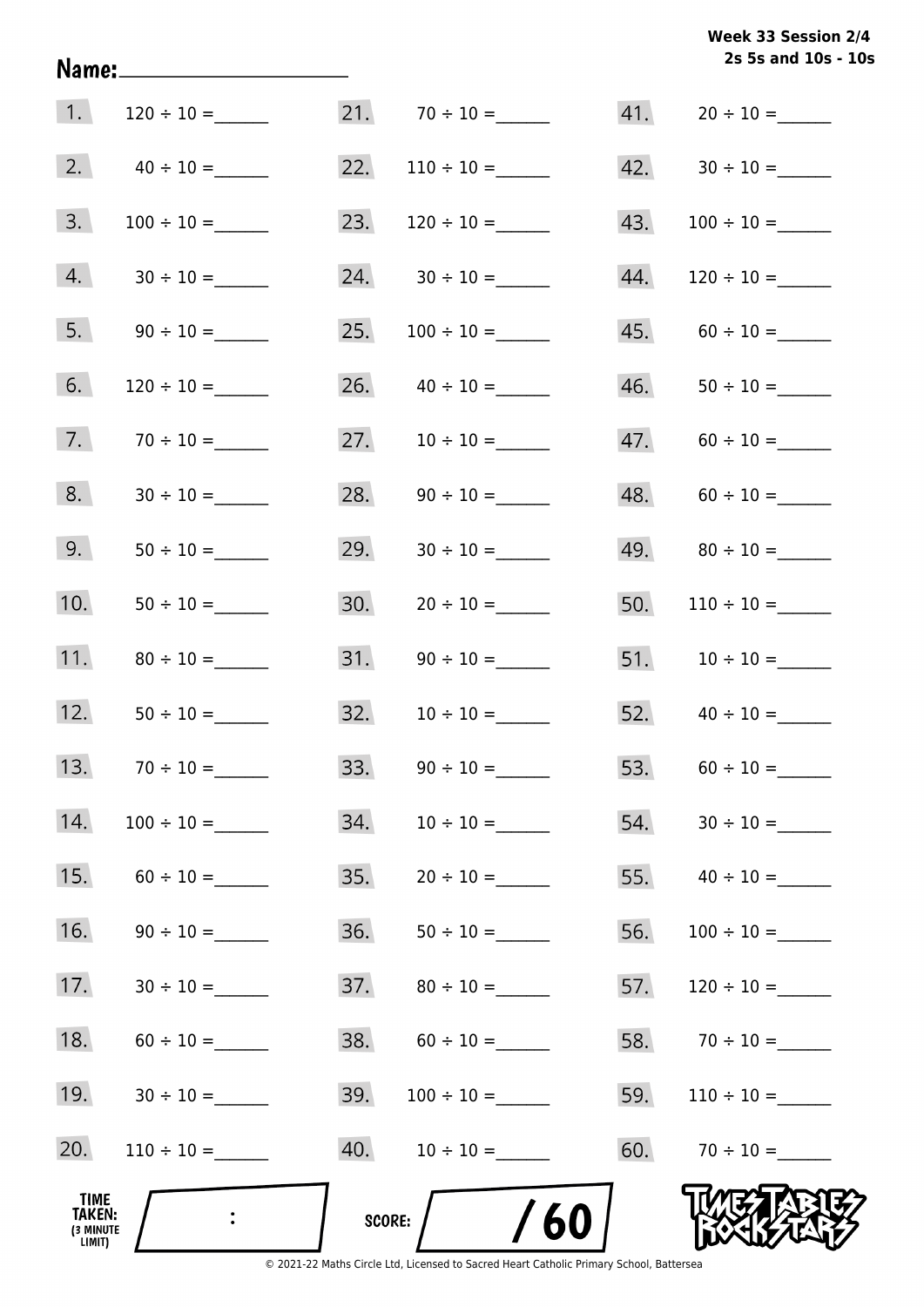**2s 5s and 10s - 10s Week 33 Session 3/4** 

| 1.                                    | $10\,$<br>$\times$ 9  | 13. | $10\,$<br>$\times$ 11 | 25.    | $10\,$<br>$\times$ 10 | 37. | $10\,$<br>$\times$ 9  | 49. | $10\,$<br>$\times$ 7  |
|---------------------------------------|-----------------------|-----|-----------------------|--------|-----------------------|-----|-----------------------|-----|-----------------------|
| 2.                                    | $10\,$<br>$\times$ 11 | 14. | $10\,$<br>$\times$ 1  | 26.    | 10<br>$\times$ 5      | 38. | $10\,$<br>$\times$ 11 | 50. | 10<br>$\times$ 9      |
| 3.                                    | $10\,$<br>$\times$ 8  | 15. | $10\,$<br>$\times$ 12 | 27.    | $10\,$<br>$\times$ 6  | 39. | $10\,$<br>$\times$ 3  | 51. | $10\,$<br>$\times$ 6  |
| 4.                                    | $10\,$<br>$\times$ 2  | 16. | $10\,$<br>$\times$ 5  | 28.    | $10\,$<br>$\times$ 9  | 40. | $10\,$<br>$\times$ 10 | 52. | $10\,$<br>$\times$ 8  |
| 5.                                    | $10\,$<br>$\times$ 1  | 17. | $10\,$<br>$\times$ 9  | 29.    | $10\,$<br>$\times$ 6  | 41. | $10\,$<br>$\times$ 2  | 53. | $10\,$<br>$\times$ 12 |
| 6.                                    | $10\,$<br>$\times$ 10 | 18. | $10\,$<br>$\times$ 6  | 30.    | $10\,$<br>$\times$ 10 | 42. | $10\,$<br>$\times$ 12 | 54. | $10\,$<br>$\times$ 5  |
| 7.                                    | $10\,$<br>$\times$ 5  | 19. | $10\,$<br>$\times$ 11 | 31.    | $10\,$<br>$\times$ 6  | 43. | $10\,$<br>$\times$ 2  | 55. | $10\,$<br>$\times$ 9  |
| 8.                                    | $10\,$<br>$\times$ 7  | 20. | $10\,$<br>$\times$ 12 | 32.    | $10\,$<br>$\times$ 10 | 44. | $10\,$<br>$\times$ 2  | 56. | $10\,$<br>$\times$ 9  |
| 9.                                    | 10<br>$\times$ 7      | 21. | 10<br>$\times 2$      | 33.    | 10<br>$\times$ 11     | 45. | 10<br>$\times$ 7      | 57. | $10\,$<br>$\times$ 12 |
| 10.                                   | 10<br>$\times$ 5      | 22. | 10<br>$\times$ 3      | 34.    | $10\,$<br>$\times$ 7  | 46. | 10<br>$\times$ 1      | 58. | $10\,$<br>$\times$ 9  |
| 11.                                   | 10<br>$\times$ 1      | 23. | 10<br>$\times$ 9      | 35.    | $10\,$<br>$\times 8$  | 47. | 10<br>$\times$ 6      | 59. | 10<br>$\times$ 4      |
| 12.                                   | 10<br>$\times$ 12     | 24. | 10<br>$\times$ 7      | 36.    | 10<br>$\times$ 5      | 48. | 10<br>$\times$ 2      | 60. | 10<br>$\times$ 9      |
| TIME<br>TAKEN:<br>(3 MINUTE<br>LIMIT) |                       |     |                       | SCORE: |                       | /60 |                       |     |                       |

Name: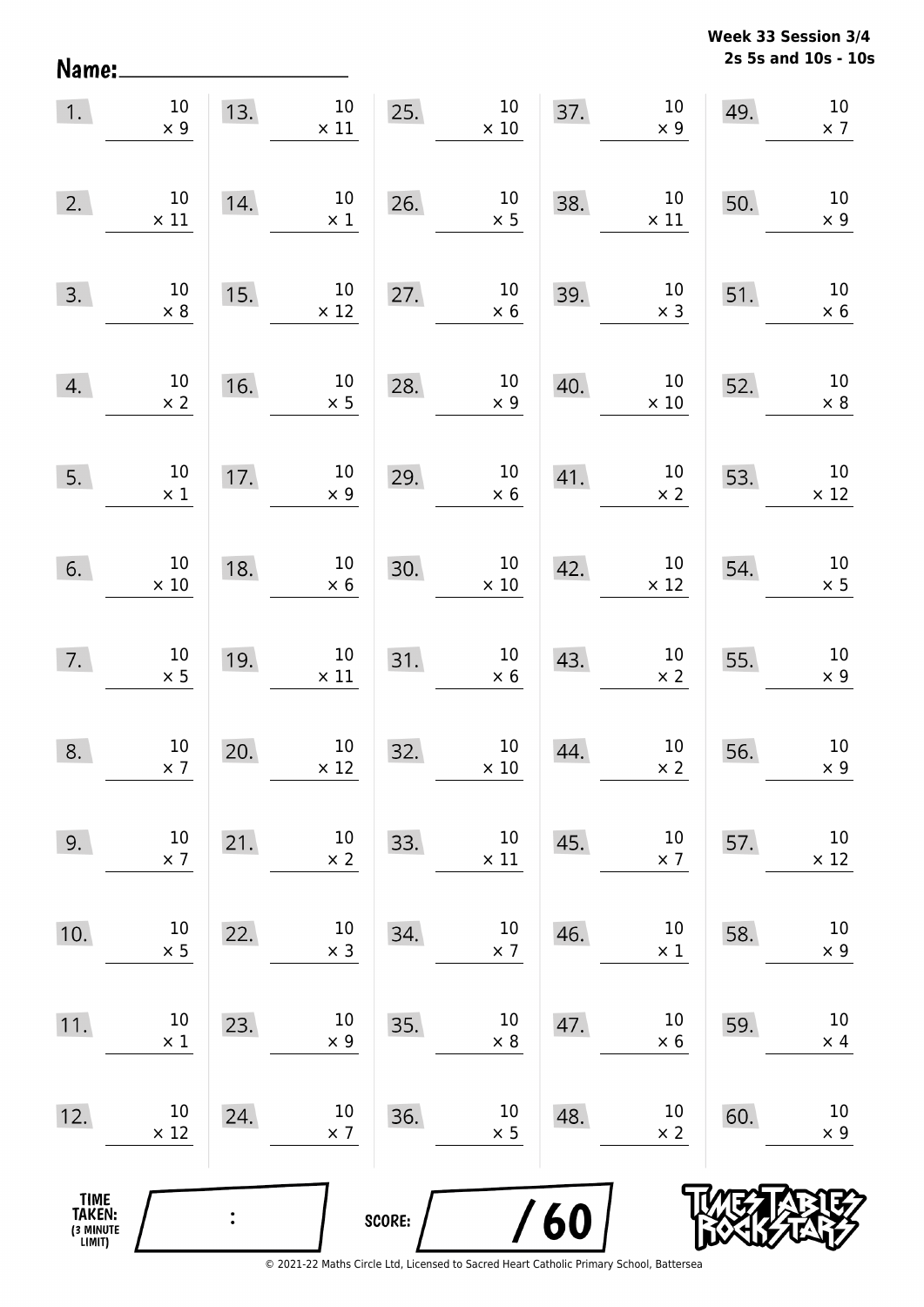| Week 33 Session 4/4 |  |  |
|---------------------|--|--|
| 2s 5s and 10s - 10s |  |  |

| 1.                                    | $10 \times 4 =$  |     | 21. $10 \times 11 =$ 41. $80 \div 10 =$                    |     |                                    | ADD UP<br>YOUR TIME   |
|---------------------------------------|------------------|-----|------------------------------------------------------------|-----|------------------------------------|-----------------------|
| 2.                                    | $10 \times 10 =$ |     |                                                            |     |                                    | FOR THE WEEK          |
| 3.                                    |                  |     |                                                            |     | $43. \qquad 20 \div 10 =$          | <b>MINUTES</b><br>S1: |
| 4.                                    | $10 \times 7 =$  |     | 24. $10 \times 7 =$                                        |     | $44. \qquad 90 \div 10 =$          | S2:                   |
| 5.                                    | $10 \times 2 =$  |     |                                                            | 45. | $120 \div 10 =$                    | S3:                   |
| 6.                                    |                  |     |                                                            |     |                                    | S4:                   |
| 7.                                    | $10 \times 3 =$  |     | 27. $10 \times 12 =$ 47. $30 \div 10 =$                    |     |                                    | Total:                |
| 8.                                    | $10 \times 6 =$  |     |                                                            |     | $48. \qquad 80 \div 10 =$          | SECONDS               |
| 9.                                    | $10 \times 11 =$ |     | 29. $10 \times 10 =$ 49. $100 \div 10 =$                   |     |                                    | S1:                   |
| 10.                                   | $10 \times 10 =$ |     | 30. $10 \times 2 =$ 50. $80 \div 10 =$                     |     |                                    | S2:                   |
| 11.                                   | $10 \times 10 =$ |     | 31. $100 \div 10 =$ 51. $110 \div 10 =$                    |     |                                    | S3:                   |
|                                       |                  |     | 12. $10 \times 10 =$ 32. $20 \div 10 =$ 52. $60 \div 10 =$ |     |                                    | S4:                   |
|                                       |                  |     | 33. $10 \div 10 = 53. 70 \div 10 =$                        |     |                                    | Total:                |
| 14.                                   | $10 \times 5 =$  | 34. |                                                            |     | $120 \div 10 =$ 54. $60 \div 10 =$ | ADD UP<br>YOUR SCORE  |
| 15.                                   | $10 \times 5 =$  | 35. | $110 \div 10 = 55.$                                        |     | $50 \div 10 =$                     | FOR THE WEEK<br>S1:   |
| 16.                                   | $10 \times 7 =$  | 36. | $20 \div 10 =$ 56.                                         |     | $10 \div 10 =$                     |                       |
| 17.                                   |                  | 37. | $100 \div 10 =$ 57. $30 \div 10 =$                         |     |                                    | S2:                   |
| 18.                                   |                  | 38. | $50 \div 10 =$ 58.                                         |     | $120 \div 10 =$                    | S3:                   |
| 19.                                   |                  | 39. | $80 \div 10 =$ 59.                                         |     | $110 \div 10 =$                    | S4:                   |
|                                       |                  |     | 40. $40 \div 10 =$ 60. $10 \div 10 =$                      |     |                                    | Total:                |
| TIME<br>TAKEN:<br>(3 MINUTE<br>LIMIT) |                  |     | SCORE:                                                     |     | /60                                |                       |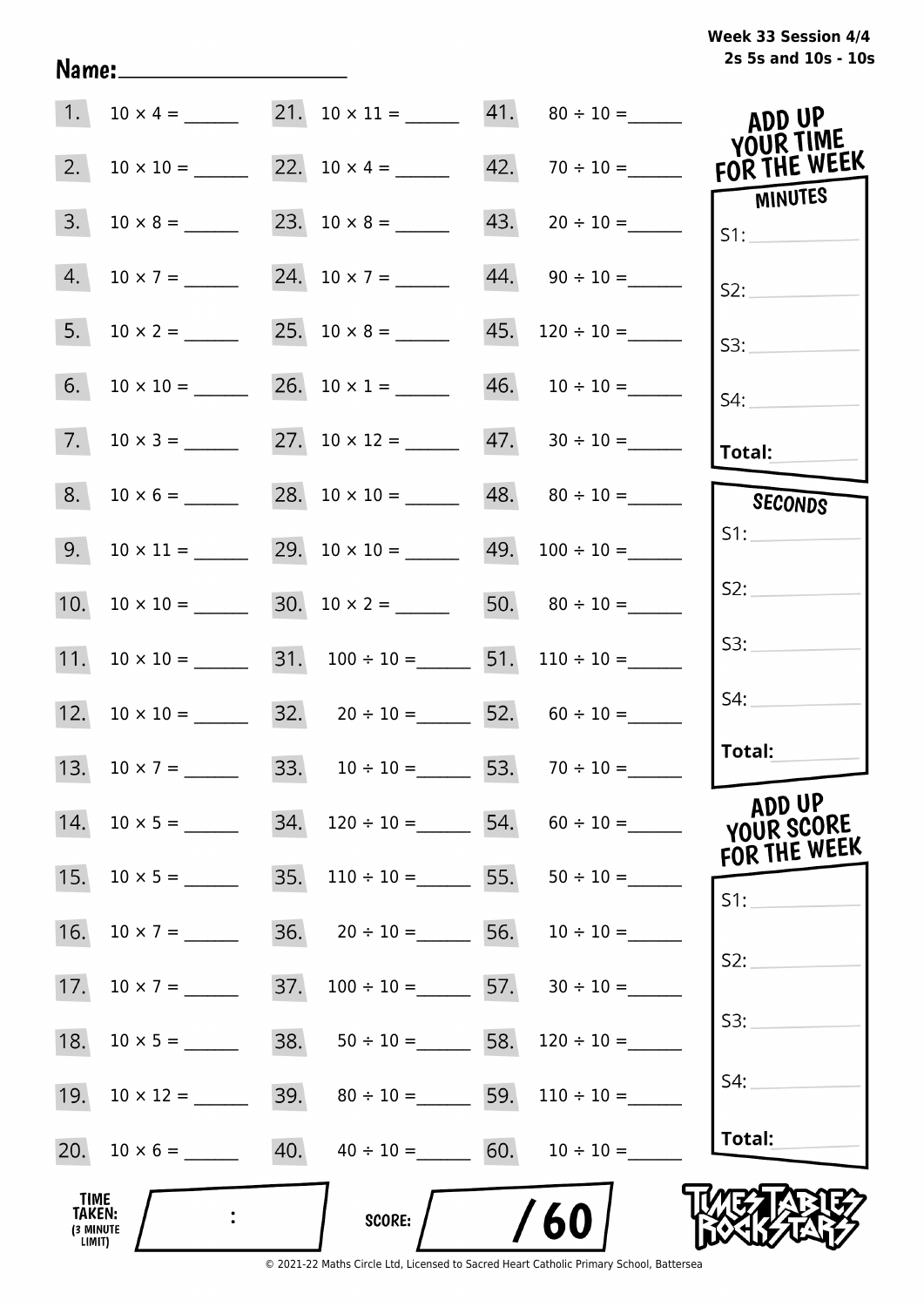# **2s 5s and 10s - 10s Week 34 Session 1/4**

| TIME<br>TAKEN:<br>(3 MINUTE<br>LIMIT) |                     | /60<br>SCORE:             |                           |
|---------------------------------------|---------------------|---------------------------|---------------------------|
| 20.                                   | $10 \times 1 =$     |                           | $60. 6 \times 10 =$       |
| 19.                                   |                     | $39. \quad 1 \times 10 =$ |                           |
| 18.                                   |                     | $38. \quad 8 \times 10 =$ |                           |
| 17.                                   |                     | $37. \quad 4 \times 10 =$ |                           |
| 16.                                   |                     | $36. \quad 8 \times 10 =$ | $56. 2 \times 10 =$       |
| 15.                                   |                     | $35. \quad 9 \times 10 =$ |                           |
| 14.                                   |                     | $34. \quad 3 \times 10 =$ |                           |
|                                       | 13. $10 \times 3 =$ |                           |                           |
|                                       | 12. $10 \times 3 =$ |                           | $52. \quad 2 \times 10 =$ |
| 11.                                   |                     | $31. \quad 6 \times 10 =$ | $51. 9 \times 10 =$       |
| 10.                                   |                     |                           |                           |
| 9.                                    |                     |                           |                           |
| 8.                                    | $10 \times 4 =$     |                           |                           |
| 7.                                    |                     |                           | $47.$ 12 × 10 = ______    |
| 6.                                    |                     |                           | $46. \quad 8 \times 10 =$ |
| 5.                                    |                     |                           | $45. \quad 3 \times 10 =$ |
| 4.                                    |                     |                           | $44.$ 12 × 10 = ______    |
| 3.                                    |                     |                           |                           |
| 2.                                    |                     | 22. $10 \times 12 =$      | $42. \quad 9 \times 10 =$ |
| 1.                                    |                     | $21. 10 \times 11 =$      | $41.$ 12 × 10 = ______    |

Name: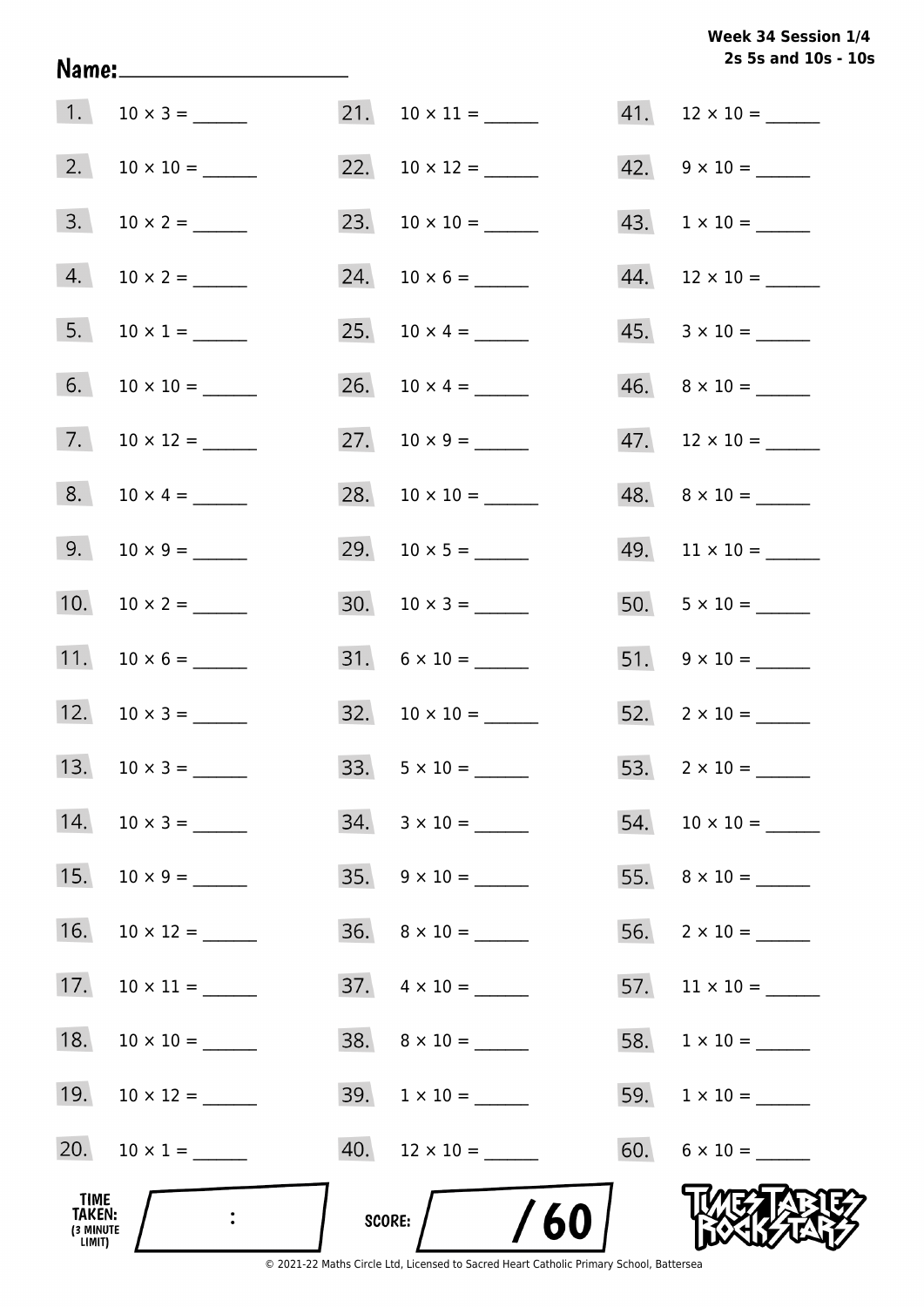# **2s 5s and 10s - 10s Week 34 Session 2/4**

| 1.                                           |                 | 21.           |                           | 41. | $120 \div 10 =$    |
|----------------------------------------------|-----------------|---------------|---------------------------|-----|--------------------|
| 2.                                           |                 | 22.           |                           | 42. |                    |
| 3.                                           | $10 \div 10 =$  | 23.           |                           | 43. |                    |
| 4.                                           |                 | 24.           | $40 \div 10 =$            | 44. | $40 \div 10 =$     |
| 5.                                           |                 | 25.           |                           | 45. |                    |
| 6.                                           | $110 \div 10 =$ | 26.           | $50 \div 10 =$            | 46. | $80 \div 10 =$     |
| 7.                                           |                 |               | $27.70 \div 10 =$         | 47. |                    |
| 8.                                           |                 | 28.           |                           | 48. |                    |
| 9.                                           |                 | 29.           |                           | 49. |                    |
| 10.                                          |                 |               |                           |     | 50. $40 \div 10 =$ |
| 11.                                          |                 |               |                           | 51. |                    |
| 12.                                          | $10 \div 10 =$  |               | $32. \qquad 20 \div 10 =$ | 52. |                    |
| 13.                                          | $110 \div 10 =$ | 33.           | $100 \div 10 =$           |     | 53. $10 \div 10 =$ |
| 14.                                          | $90 \div 10 =$  |               |                           | 54. | $120 \div 10 =$    |
| 15.                                          | $10 \div 10 =$  | 35.           |                           |     | 55. $60 \div 10 =$ |
| 16.                                          | $110 \div 10 =$ | 36.           | $40 \div 10 =$            | 56. |                    |
| 17.                                          | $90 \div 10 =$  | 37.           | $110 \div 10 =$           |     |                    |
| 18.                                          | $50 \div 10 =$  |               | $38. \qquad 90 \div 10 =$ |     | 58. $10 \div 10 =$ |
| 19.                                          |                 |               | 39. $70 \div 10 =$        | 59. |                    |
| 20.                                          |                 | 40.           | $40 \div 10 =$            | 60. | $120 \div 10 =$    |
| TIME<br><b>TAKEN:</b><br>(3 MINUTE<br>LIMIT) |                 | <b>SCORE:</b> | /60                       |     |                    |

Name: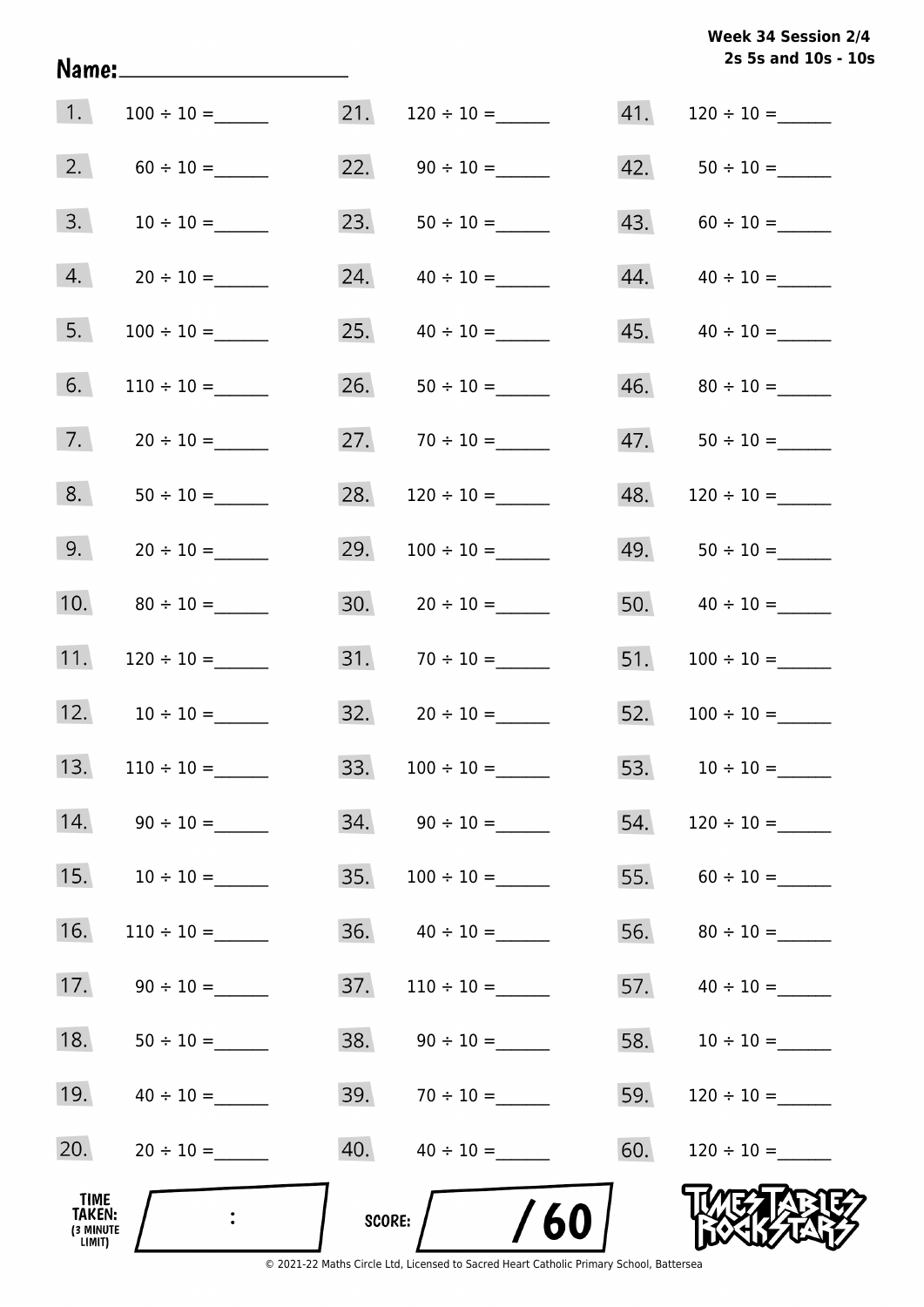**2s 5s and 10s - 10s Week 34 Session 3/4** 

| Name:                                         |                               |     |                       |        |                               |     |                       |     | 2s 5s and 10s - 10            |
|-----------------------------------------------|-------------------------------|-----|-----------------------|--------|-------------------------------|-----|-----------------------|-----|-------------------------------|
| 1.                                            | $10\,$<br>$\times$ 6          | 13. | $10\,$<br>$\times$ 9  | 25.    | $10\,$<br>$\times$ 9          | 37. | $10\,$<br>$\times$ 9  | 49. | $10\,$<br>$\times$ 8          |
| 2.                                            | 10<br>$\times$ 6              | 14. | $10\,$<br>$\times$ 5  | 26.    | $10\,$<br>$\times$ 6          | 38. | $10\,$<br>$\times$ 5  | 50. | $10\,$<br>$\times$ 11         |
| 3.                                            | $10\,$<br>$\times$ 11         | 15. | $10\,$<br>$\times$ 3  | 27.    | $10\,$<br>$\times$ 12         | 39. | $10\,$<br>$\times$ 3  | 51. | 10<br>$\times$ 9              |
| 4.                                            | 10<br>$\times$ 12             | 16. | $10\,$<br>$\times$ 2  | 28.    | $10\,$<br>$\times$ 5          | 40. | $10\,$<br>$\times$ 10 | 52. | $10\,$<br>$\times$ 12         |
| 5.                                            | $10\,$<br>$\times$ 1          | 17. | $10\,$<br>$\times$ 6  | 29.    | $10\,$<br>$\times$ 7          | 41. | $10\,$<br>$\times$ 9  | 53. | $10\,$<br>$\times$ 7          |
| 6.                                            | $10\,$<br>$\times$ 4          | 18. | $10\,$<br>$\times$ 6  | 30.    | $10\,$<br>$\times$ 1          | 42. | $10\,$<br>$\times$ 3  | 54. | $10\,$<br>$\times$ 4          |
| 7.                                            | $10\,$<br>$\times$ 1          | 19. | $10\,$<br>$\times$ 7  | 31.    | $10\,$<br>$\times$ 3          | 43. | $10\,$<br>$\times$ 12 | 55. | $10\,$<br>$\times$ 12         |
| 8.                                            | 10 <sub>1</sub><br>$\times$ 5 | 20. | $10\,$<br>$\times$ 2  | 32.    | 10 <sub>1</sub><br>$\times$ 2 | 44. | 10<br>$\times$ 8      | 56. | 10 <sup>°</sup><br>$\times$ 7 |
| 9.                                            | 10<br>$\times$ 9              | 21. | 10<br>$\times$ 5      | 33.    | $10\,$<br>$\times$ 6          | 45. | $10\,$<br>$\times$ 11 | 57. | $10\,$<br>$\times$ 1          |
| 10.                                           | $10\,$<br>$\times$ 6          | 22. | $10\,$<br>$\times$ 6  | 34.    | $10\,$<br>$\times$ 3          | 46. | $10\,$<br>$\times$ 12 | 58. | $10\,$<br>$\times$ 8          |
| 11.                                           | $10\,$<br>$\times$ 4          | 23. | $10\,$<br>$\times$ 3  | 35.    | $10\,$<br>$\times$ 12         | 47. | $10\,$<br>$\times$ 3  | 59. | $10\,$<br>$\times$ 4          |
| 12.                                           | $10\,$<br>$\times$ 9          | 24. | $10\,$<br>$\times$ 11 | 36.    | $10\,$<br>$\times$ 3          | 48. | $10\,$<br>$\times$ 3  | 60. | $10\,$<br>$\times$ 4          |
| <b>TIME<br/>TAKEN:</b><br>(3 MINUTE<br>LIMIT) |                               |     |                       | SCORE: |                               | /60 |                       |     |                               |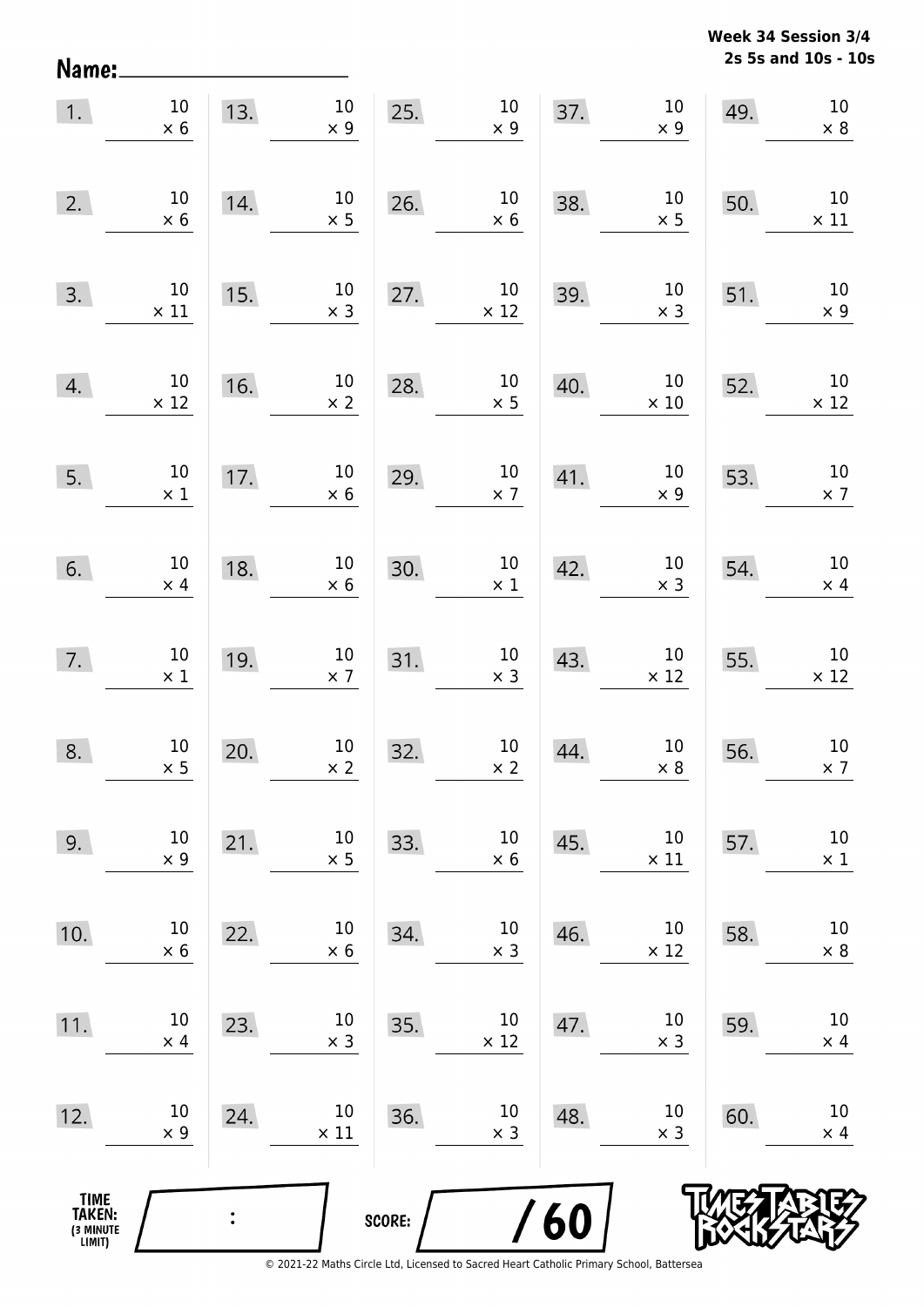| Week 34 Session 4/4 |  |                     |  |
|---------------------|--|---------------------|--|
|                     |  | 2s 5s and 10s - 10s |  |

| 1.                                                  |                  |     |                                        |     | $10 \times 10 =$ 21. $10 \times 12 =$ 41. $100 \div 10 =$ | ADD UP<br><b>YOUR TIME</b> |
|-----------------------------------------------------|------------------|-----|----------------------------------------|-----|-----------------------------------------------------------|----------------------------|
| 2.                                                  | $10 \times 3 =$  |     |                                        |     | $42. 100 \div 10 =$                                       | FOR THE WEEK               |
| 3.                                                  | $10 \times 4 =$  |     | 23. $10 \times 7 =$                    |     | $43. 60 \div 10 =$                                        | MINUTES<br>S1:             |
| 4.                                                  | $10 \times 12 =$ |     |                                        |     | $44. 70 \div 10 =$                                        | S2:                        |
| 5.                                                  | $10 \times 11 =$ |     | 25. $10 \times 12 =$                   |     |                                                           | S3:                        |
| 6.                                                  |                  |     |                                        |     |                                                           | S4:                        |
| 7.                                                  | $10 \times 11 =$ |     |                                        | 47. |                                                           | <b>Total:</b>              |
| 8.                                                  |                  |     | 28. $10 \times 1 =$                    | 48. |                                                           | SECONDS                    |
| 9.                                                  | $10 \times 5 =$  |     |                                        | 49. | $90 \div 10 =$                                            | S1:                        |
| 10.                                                 | $10 \times 11 =$ |     |                                        | 50. | $30 \div 10 =$                                            | S2:                        |
| 11.                                                 | $10 \times 9 =$  |     | 31. $80 \div 10 =$ 51. $10 \div 10 =$  |     |                                                           | S3:                        |
| 12.                                                 | $10 \times 8 =$  |     | 32. $120 \div 10 =$ 52. $90 \div 10 =$ |     |                                                           | S4:                        |
|                                                     |                  |     | 33. $80 \div 10 =$ 53. $60 \div 10 =$  |     |                                                           | Total:                     |
| 14.                                                 | $10 \times 7 =$  | 34. |                                        |     | $90 \div 10 =$ 54. $90 \div 10 =$                         | ADD UP<br>YOUR SCORE       |
| 15.                                                 | $10 \times 2 =$  | 35. | $90 \div 10 =$ 55.                     |     | $110 \div 10 =$                                           | FOR THE WEEK<br>S1:        |
| 16.                                                 | $10 \times 4 =$  | 36. | $50 \div 10 =$ 56.                     |     | $50 \div 10 =$                                            |                            |
| 17.                                                 | $10 \times 9 =$  | 37. | $60 \div 10 =$ 57.                     |     | $10 \div 10 =$                                            | S2:                        |
| 18.                                                 | $10 \times 6 =$  | 38. | $100 \div 10 =$ 58.                    |     | $20 \div 10 =$                                            | S3:                        |
| 19.                                                 | $10 \times 11 =$ | 39. | $100 \div 10 =$ 59.                    |     | $70 \div 10 =$                                            | S4:                        |
| 20.                                                 | $10 \times 12 =$ |     | 40. $70 \div 10 =$ 60.                 |     | $20 \div 10 =$                                            | Total:                     |
| <b>TIME</b><br><b>TAKEN:</b><br>(3 MINUTE<br>LIMIT) |                  |     | <b>SCORE:</b>                          |     | / 60                                                      |                            |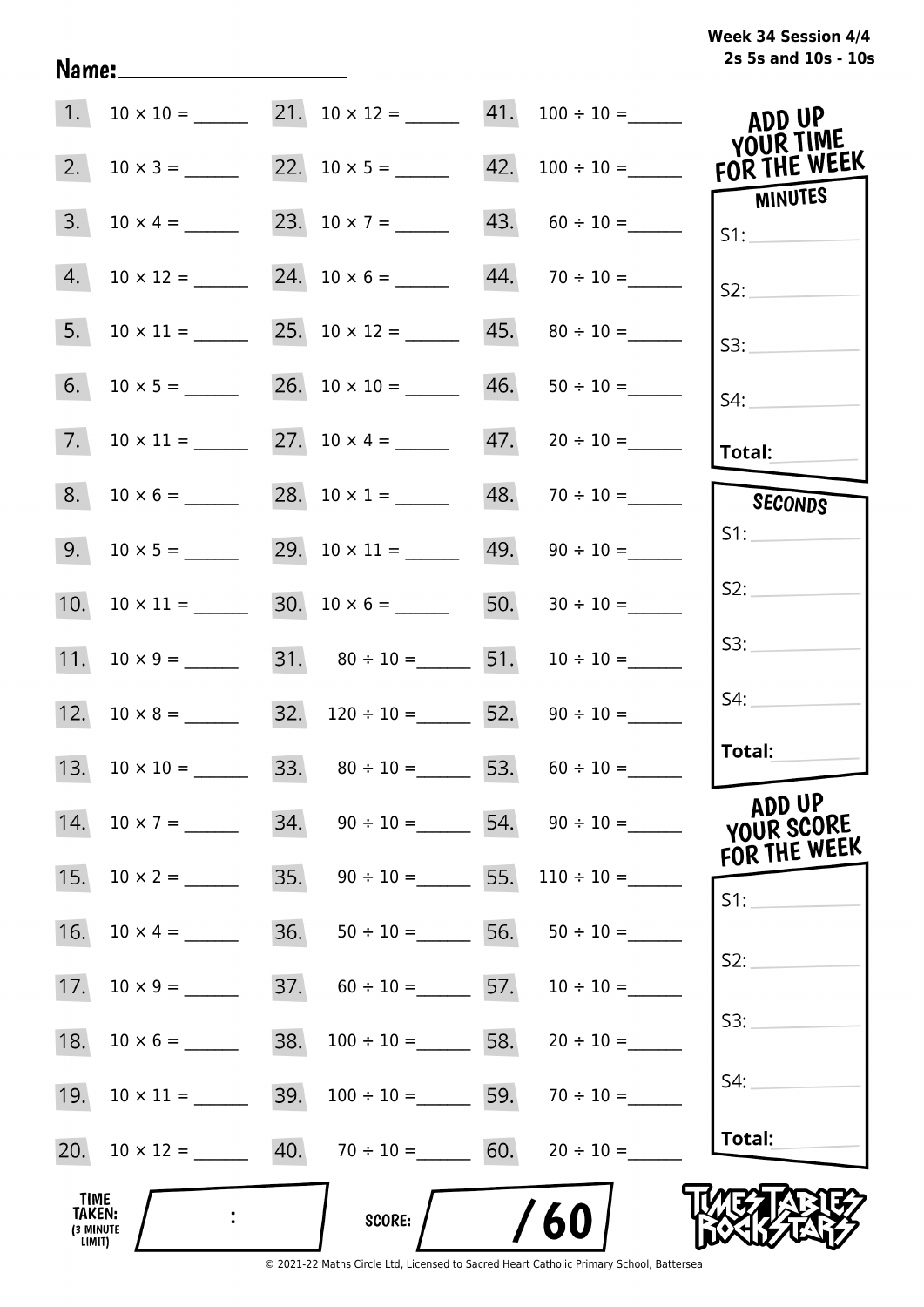**2s 5s and 10s - 5s Week 35 Session 1/4** 

|                                       |                    |                          | 2s 5s and 10s - 5s            |
|---------------------------------------|--------------------|--------------------------|-------------------------------|
|                                       | $1. 5 \times 6 =$  |                          | $41.7 \times 5 =$             |
|                                       | $2. 5 \times 7 =$  |                          | $42. \quad 4 \times 5 =$      |
|                                       | $3. 5 \times 8 =$  | 23. $5 \times 9 =$       | $43. \quad 4 \times 5 =$      |
| 4.                                    |                    | 24. $5 \times 7 =$       | $44. 5 \times 5 =$            |
|                                       | $5. 5 \times 8 =$  |                          |                               |
| 6.                                    | $5 \times 12 =$    |                          | $46.$ 12 × 5 = ______         |
|                                       |                    | 27. $5 \times 10 =$      | $47.$ 11 $\times$ 5 = _______ |
|                                       | $8. 5 \times 5 =$  | 28. $5 \times 11 =$      | $48. 3 \times 5 =$            |
|                                       | 9. $5 \times 4 =$  | 29. $5 \times 1 =$       | $49. 1 \times 5 =$            |
| 10.                                   |                    |                          |                               |
|                                       | 11. $5 \times 7 =$ |                          |                               |
|                                       | 12. $5 \times 2 =$ |                          |                               |
| 13.                                   |                    |                          |                               |
| 14.                                   | $5 \times 9 =$     | $34. \quad 8 \times 5 =$ | $54.$ 12 × 5 = ______         |
| 15.                                   | $5 \times 6 =$     | $35. 1 \times 5 =$       |                               |
| 16.                                   | $5 \times 8 =$     | $36.$ 11 x 5 = ______    |                               |
| 17.                                   | $5 \times 12 =$    |                          |                               |
| 18.                                   |                    |                          |                               |
|                                       | 19. $5 \times 7 =$ |                          |                               |
|                                       | 20. $5 \times 1 =$ |                          | 60. $1 \times 5 =$            |
| TIME<br>TAKEN:<br>(3 MINUTE<br>LIMIT) |                    | 60<br>SCORE: /           |                               |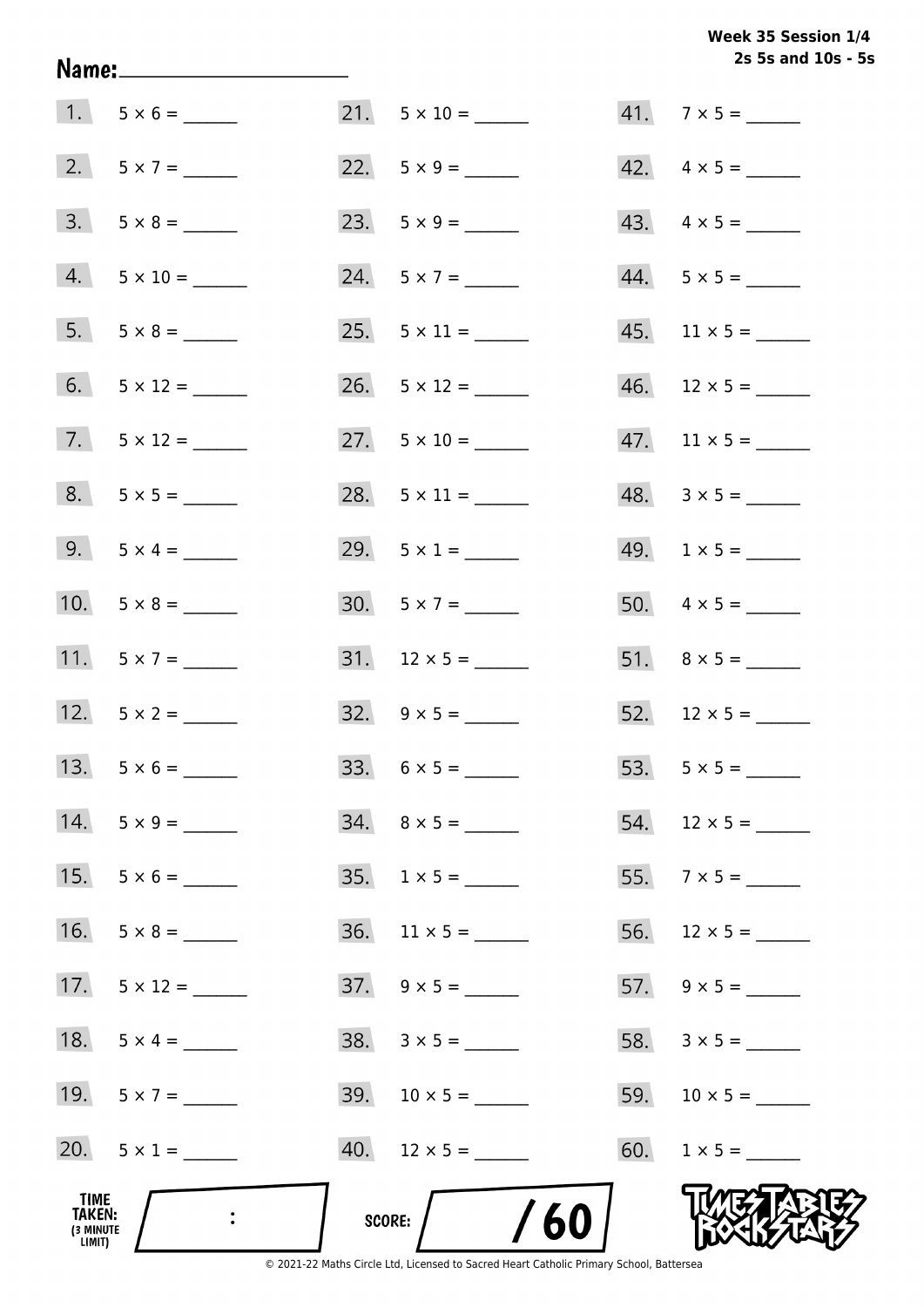|                                       | Name:_____________________ |        |                     |     | Week 35 Session 2/4<br>2s 5s and 10s - 5s |
|---------------------------------------|----------------------------|--------|---------------------|-----|-------------------------------------------|
| 1.                                    |                            |        |                     |     | $41. 60 \div 5 =$                         |
| 2.                                    |                            |        | 22. $25 \div 5 =$   |     |                                           |
| 3.                                    | $15 \div 5 =$              | 23.    | $60 \div 5 =$       |     | $43. 10 \div 5 =$                         |
| 4.                                    | $25 \div 5 =$              |        |                     |     |                                           |
| 5.                                    |                            |        |                     |     |                                           |
| 6.                                    | $20 \div 5 =$              |        | 26. $5 \div 5 =$    | 46. | $45 \div 5 =$                             |
| 7.                                    | $25 \div 5 =$              |        | 27. $60 \div 5 =$   | 47. |                                           |
| 8.                                    | $25 \div 5 =$              |        | 28. $5 \div 5 =$    | 48. |                                           |
| 9.                                    | $55 \div 5 =$              | 29.    |                     | 49. | $35 \div 5 =$                             |
| 10.                                   | $40 \div 5 =$              | 30.    |                     | 50. | $60 \div 5 =$                             |
| 11.                                   | $15 \div 5 =$              |        |                     |     | 51. $40 \div 5 =$                         |
| 12.                                   | $50 \div 5 =$              |        | $32.$ $25 \div 5 =$ |     | $52.$ $25 \div 5 =$                       |
| 13.                                   |                            | 33.    | $5 \div 5 =$        | 53. |                                           |
| 14.                                   |                            | 34.    |                     | 54. |                                           |
| 15.                                   |                            | 35.    |                     | 55. |                                           |
| 16.                                   | $5 \div 5 =$               | 36.    |                     | 56. | $25 \div 5 =$                             |
| 17.                                   | $55 \div 5 =$              | 37.    | $20 \div 5 =$       | 57. | $5 \div 5 =$                              |
| 18.                                   | $40 \div 5 =$              | 38.    | $5 \div 5 =$        | 58. | $40 \div 5 =$                             |
| 19.                                   |                            | 39.    | $45 \div 5 =$       | 59. | $35 \div 5 =$                             |
| 20.                                   |                            | 40.    | $40 \div 5 =$       | 60. | $5 \div 5 =$                              |
| TIME<br>TAKEN:<br>(3 MINUTE<br>LIMIT) |                            | SCORE: | /60                 |     |                                           |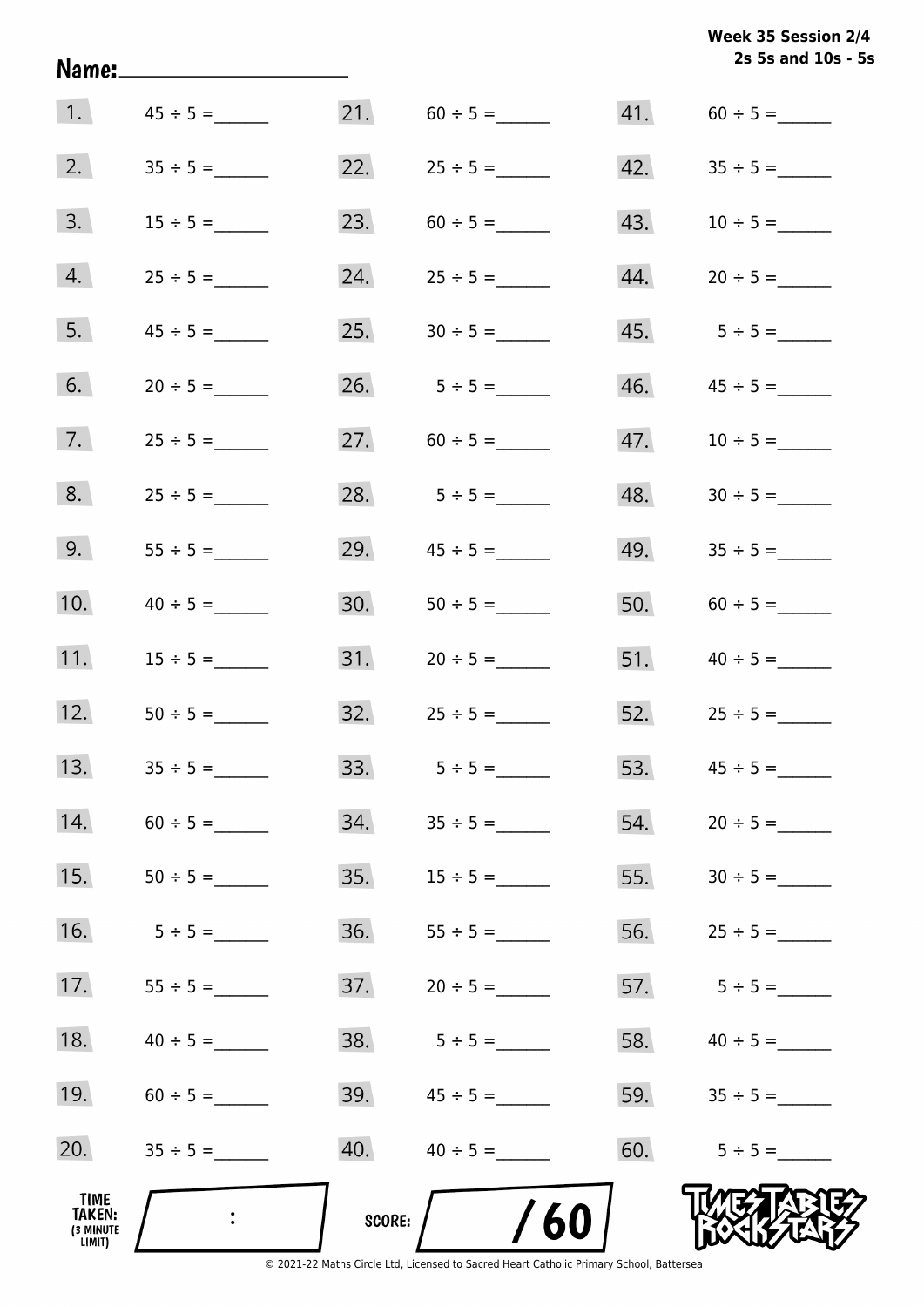**2s 5s and 10s - 5s Week 35 Session 3/4** 

| 1.                                            | $\begin{array}{r} 5 \\ \times 12 \end{array}$ | 13.            | $5\overline{)}$<br>$\times$ 5                | 25.    | $\begin{array}{c} 5 \\ \times 8 \end{array}$ | 37. | $\begin{array}{r} 5 \\ \times 10 \end{array}$   | 49. | $\overline{5}$<br>$\times$ 3                 |
|-----------------------------------------------|-----------------------------------------------|----------------|----------------------------------------------|--------|----------------------------------------------|-----|-------------------------------------------------|-----|----------------------------------------------|
| 2.                                            | $\begin{array}{c} 5 \\ \times 1 \end{array}$  | 14.            | $\begin{array}{c} 5 \\ \times 5 \end{array}$ | 26.    | $\frac{5}{\times 2}$                         | 38. | $\overline{\phantom{0}}$<br>$\times$ 12         | 50. | 5<br>$\times$ 6                              |
| 3.                                            | $\begin{array}{r} 5 \\ \times 5 \end{array}$  | 15.            | $\begin{array}{c} 5 \\ \times 6 \end{array}$ | 27.    | $\frac{5}{\times 7}$                         | 39. | $\begin{array}{c} 5 \\ \times 11 \end{array}$   | 51. | 5<br>$\times$ 1                              |
| 4.                                            | $\frac{5}{\times 7}$                          | 16.            | $\begin{array}{c} 5 \\ \times 8 \end{array}$ | 28.    | $\frac{5}{\times 2}$                         | 40. | $\frac{5}{x}$                                   | 52. | 5<br>$\times$ 12                             |
| 5.                                            | $\frac{5}{2}$                                 | 17.            | $\overline{5}$<br>$\times 6$                 | 29.    | $\frac{5}{\times 7}$                         | 41. | $\frac{5}{x}$                                   | 53. | $\frac{5}{2}$                                |
| 6.                                            | $\begin{array}{c} 5 \\ \times 6 \end{array}$  | 18.            | $\begin{array}{c} 5 \\ \times 8 \end{array}$ | 30.    | $\begin{array}{c} 5 \\ \times 1 \end{array}$ | 42. | $\begin{array}{c} 5 \\ \times 9 \end{array}$    | 54. | $\frac{5}{x}$ 7                              |
| 7.                                            | $\begin{array}{c} 5 \\ \times 12 \end{array}$ | 19.            | $\frac{5}{2}$                                | 31.    | $\begin{array}{c} 5 \\ \times 3 \end{array}$ | 43. | $\begin{array}{c} 5 \\ \times 6 \end{array}$    | 55. | $\begin{array}{c} 5 \\ \times 3 \end{array}$ |
| 8.                                            | $\frac{5}{2}$                                 | 20.            | $\begin{array}{c} 5 \\ \times 1 \end{array}$ | 32.    | $\begin{array}{c} 5 \\ \times 5 \end{array}$ | 44. | $\begin{array}{c} 5 \\ \times \ 10 \end{array}$ | 56. | $\begin{array}{c} 5 \\ \times 5 \end{array}$ |
| 9.                                            | 5<br>$\times$ 4                               | 21.            | 5<br>$\times$ 2                              | 33.    | 5<br>$\times$ 7                              | 45. | 5<br>$\times$ 4                                 | 57. | 5<br>$\times$ 10                             |
| 10.                                           | 5<br>$\times$ 2                               | 22.            | 5<br>$\times$ 3                              | 34.    | 5<br>$\times$ 9                              | 46. | 5<br>$\times$ 11                                | 58. | 5<br>$\times$ 1                              |
| 11.                                           | 5<br>$\times$ 9                               | 23.            | 5<br>$\times$ 5                              | 35.    | 5<br>$\times$ 9                              | 47. | 5<br>$\times 6$                                 | 59. | 5<br>$\times$ 8                              |
| 12.                                           | 5<br>$\times$ 9                               | 24.            | 5<br>$\times$ 9                              | 36.    | 5<br>$\times$ 12                             | 48. | 5<br>$\times 6$                                 | 60. | $\mathsf S$<br>$\times$ 11                   |
| <b>TIME<br/>TAKEN:</b><br>(3 MINUTE<br>LIMIT) |                                               | $\ddot{\cdot}$ |                                              | SCORE: |                                              | /60 |                                                 |     |                                              |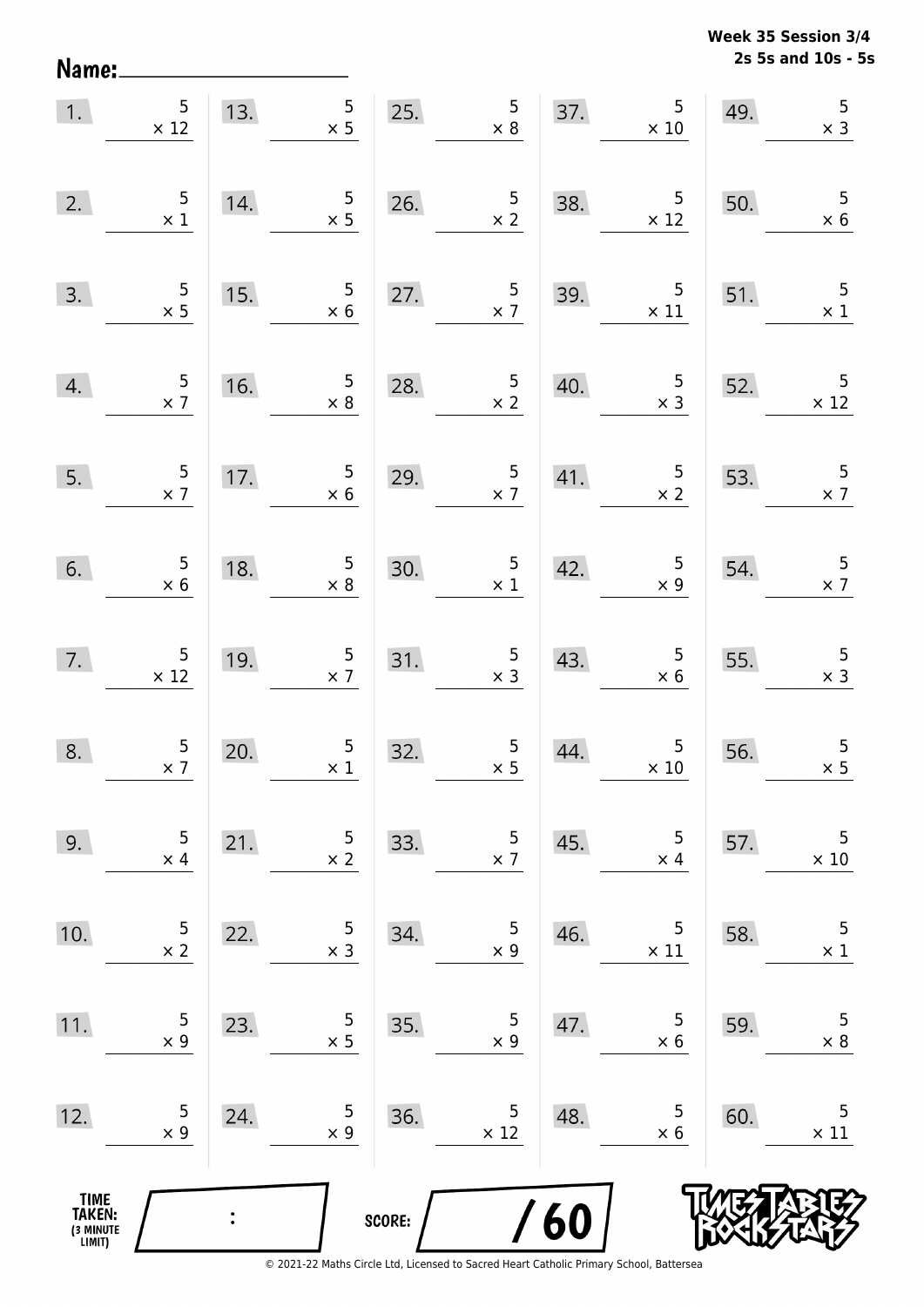# **2s 5s and 10s - 5s Week 35 Session 4/4**

|                                                     | 1. $5 \times 11 =$ 21. $5 \times 9 =$ ______ |                                     |                    |                   | ADD UP<br>YOUR TIME            |
|-----------------------------------------------------|----------------------------------------------|-------------------------------------|--------------------|-------------------|--------------------------------|
| 2.                                                  | $5 \times 12 =$                              |                                     |                    |                   | 42. $45 \div 5 =$ FOR THE WEEK |
| 3.                                                  |                                              | 23. $5 \times 1 =$                  | 43.                |                   | MINUTES<br>S1:                 |
| 4.                                                  | $5 \times 11 =$                              | 24. $5 \times 8 =$                  | 44.                | $45 \div 5 =$     | S2:                            |
|                                                     |                                              | 25. $5 \times 4 =$                  | 45.                | $20 \div 5 =$     | S3:                            |
|                                                     |                                              | $26. 5 \times 8 =$                  |                    |                   | $S4$ :                         |
|                                                     | $7. 5 \times 3 =$                            | 27. $5 \times 12 =$                 | 47.                |                   | Total:                         |
|                                                     | $8. 5 \times 7 =$                            |                                     |                    | $48. 50 \div 5 =$ | SECONDS                        |
|                                                     |                                              |                                     |                    | $49. 60 \div 5 =$ | S1:                            |
|                                                     | 10. $5 \times 10 =$                          |                                     |                    | 50. $35 \div 5 =$ | S2:                            |
|                                                     |                                              | 31. $15 \div 5 =$ 51.               |                    | $25 \div 5 =$     | S3:                            |
|                                                     | $12. 5 \times 10 =$                          | 32. $10 \div 5 =$ 52. $40 \div 5 =$ |                    |                   | S4:                            |
|                                                     | 13. $5 \times 2 =$                           | 33. $30 \div 5 =$ 53. $20 \div 5 =$ |                    |                   | Total:                         |
| 14.                                                 | $5 \times 1 =$                               | 34.<br>$60 \div 5 =$                | 54.                | $15 \div 5 =$     | ADD UP<br>YOUR SCORE           |
| 15.                                                 | $5 \times 10 =$                              | 35.                                 | $55 \div 5 =$ 5.   |                   | FOR THE WEEK<br>$S1$ :         |
| 16.                                                 | $5 \times 10 =$                              | 36.                                 | $25 \div 5 =$ 56.  | $45 \div 5 =$     |                                |
| 17.                                                 | $5 \times 6 =$                               | 37.                                 | $40 \div 5 = 57$ . | $15 \div 5 =$     | S2:                            |
| 18.                                                 | $5 \times 6 =$                               | 38.                                 | $20 \div 5 = 58$ . | $25 \div 5 =$     | S3:                            |
| 19.                                                 | $5 \times 10 =$                              | 39.                                 | $60 \div 5 =$ 59.  | $50 \div 5 =$     | S4:                            |
|                                                     |                                              | 40.<br>$55 \div 5 =$                | 60.                | $5 \div 5 =$      | Total:                         |
| <b>TIME</b><br><b>TAKEN:</b><br>(3 MINUTE<br>LIMIT) |                                              | <b>SCORE:</b>                       |                    | 60                |                                |

Name: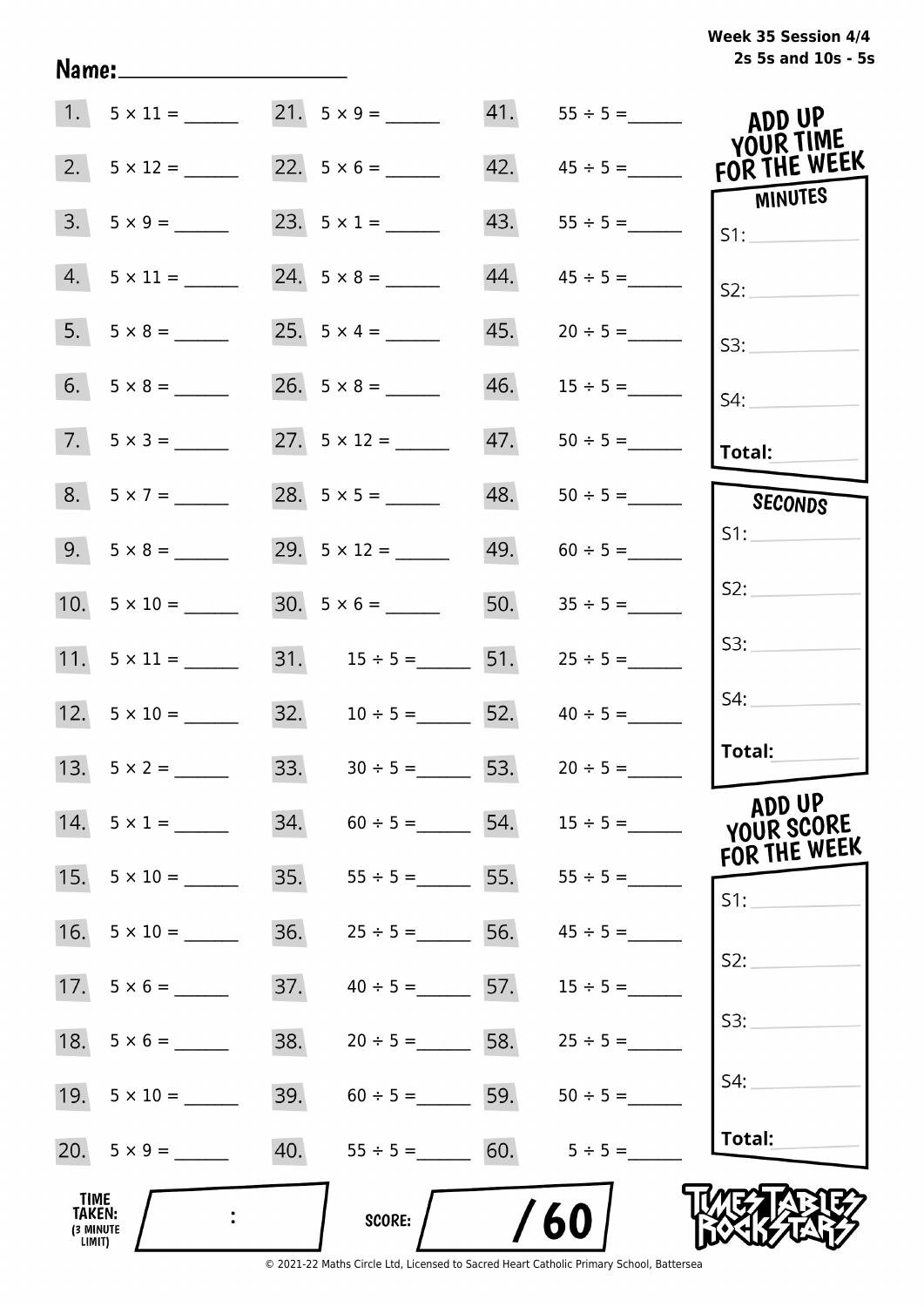# **2s 5s and 10s - 2s Week 36 Session 1/4**

| <b>TIME</b><br><b>TAKEN:</b><br>(3 MINUTE<br>LIMIT) |                     | $\frac{1}{60}$<br>score: |                             |
|-----------------------------------------------------|---------------------|--------------------------|-----------------------------|
|                                                     | 20. $2 \times 1 =$  | $40. 8 \times 2 =$       | 60. $7 \times 2 =$          |
|                                                     | 19. $2 \times 2 =$  |                          | 59. $7 \times 2 =$          |
|                                                     |                     |                          |                             |
|                                                     | 17. $2 \times 2 =$  | $37. \quad 2 \times 2 =$ | 57. $12 \times 2 =$         |
|                                                     | 16. $2 \times 3 =$  | $36. 1 \times 2 =$       | $56. 5 \times 2 =$          |
|                                                     |                     |                          |                             |
|                                                     | 14. $2 \times 7 =$  | $34. 5 \times 2 =$       |                             |
|                                                     |                     |                          |                             |
|                                                     | 12. $2 \times 3 =$  |                          |                             |
|                                                     |                     |                          |                             |
|                                                     | 10. $2 \times 10 =$ |                          |                             |
|                                                     |                     | 29. $2 \times 12 =$      |                             |
|                                                     | $8. 2 \times 3 =$   |                          |                             |
|                                                     | 7. $2 \times 12 =$  |                          |                             |
|                                                     |                     |                          | $46. \quad 1 \times 2 = \_$ |
|                                                     | 5. $2 \times 1 =$   |                          |                             |
|                                                     |                     |                          | $44. \quad 9 \times 2 =$    |
|                                                     |                     |                          |                             |
|                                                     |                     | 22. $2 \times 10 =$      |                             |
|                                                     |                     | $21. 2 \times 6 =$       | $41.7 \times 2 =$           |

Name: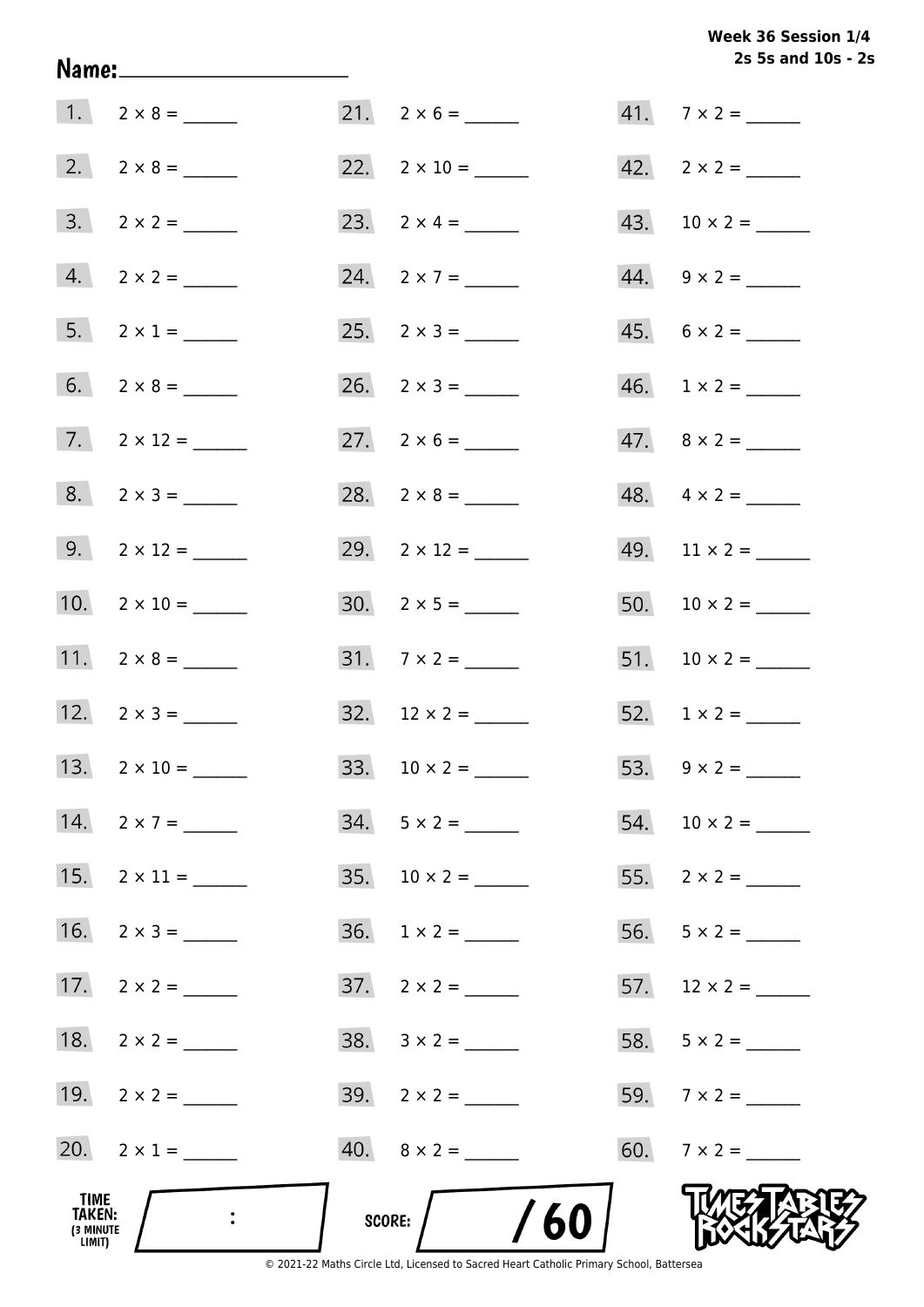|                                                     |               |               |                     |     | Week 36 Session 2/4<br>2s 5s and 10s - 2s |
|-----------------------------------------------------|---------------|---------------|---------------------|-----|-------------------------------------------|
| $\vert$ 1.                                          | $20 \div 2 =$ |               |                     |     |                                           |
| 2.                                                  | $2 \div 2 =$  |               | 22. $20 \div 2 =$   |     |                                           |
| 3.                                                  | $16 \div 2 =$ |               | 23. $6 \div 2 =$    |     | $43. 20 \div 2 =$                         |
| 4.                                                  | $4 \div 2 =$  |               | 24. $8 \div 2 =$    |     | $44. 6 \div 2 =$                          |
| 5.                                                  | $10 \div 2 =$ |               | 25. $4 \div 2 =$    |     |                                           |
| 6.                                                  | $6 \div 2 =$  |               | 26. $8 \div 2 =$    |     |                                           |
| 7.                                                  | $20 \div 2 =$ | 27.           | $16 \div 2 =$       |     |                                           |
| 8.                                                  | $16 \div 2 =$ | 28.           | $16 \div 2 =$       |     |                                           |
| 9.                                                  | $8 \div 2 =$  | 29.           | $12 \div 2 =$       |     |                                           |
| 10.                                                 | $8 \div 2 =$  |               | 30. $12 \div 2 =$   | 50. | $14 \div 2 =$                             |
| 11.                                                 | $16 \div 2 =$ |               |                     |     | 51. $6 \div 2 =$                          |
| 12.                                                 | $24 \div 2 =$ |               | $32.$ $14 \div 2 =$ |     | 52. $14 \div 2 =$                         |
| 13.                                                 | $10 \div 2 =$ | 33.           |                     | 53. | $22 \div 2 =$                             |
| 14.                                                 | $8 \div 2 =$  | 34.           | $4 \div 2 =$        | 54. | $4 \div 2 =$                              |
| 15.                                                 | $10 \div 2 =$ | 35.           |                     | 55. | $14 \div 2 =$                             |
| 16.                                                 | $10 \div 2 =$ | 36.           | $14 \div 2 =$       | 56. | $16 \div 2 =$                             |
| 17.                                                 | $22 \div 2 =$ | 37.           | $18 \div 2 =$       | 57. | $16 \div 2 =$                             |
| 18.                                                 | $22 \div 2 =$ | 38.           | $18 \div 2 =$       | 58. | $24 \div 2 =$                             |
| 19.                                                 | $18 \div 2 =$ | 39.           | $24 \div 2 =$       |     | 59. $8 \div 2 =$                          |
| 20.                                                 | $18 \div 2 =$ | 40.           | $10 \div 2 =$       |     | 60. $16 \div 2 =$                         |
| <b>TIME</b><br><b>TAKEN:</b><br>(3 MINUTE<br>LIMIT) |               | <b>SCORE:</b> | /60                 |     |                                           |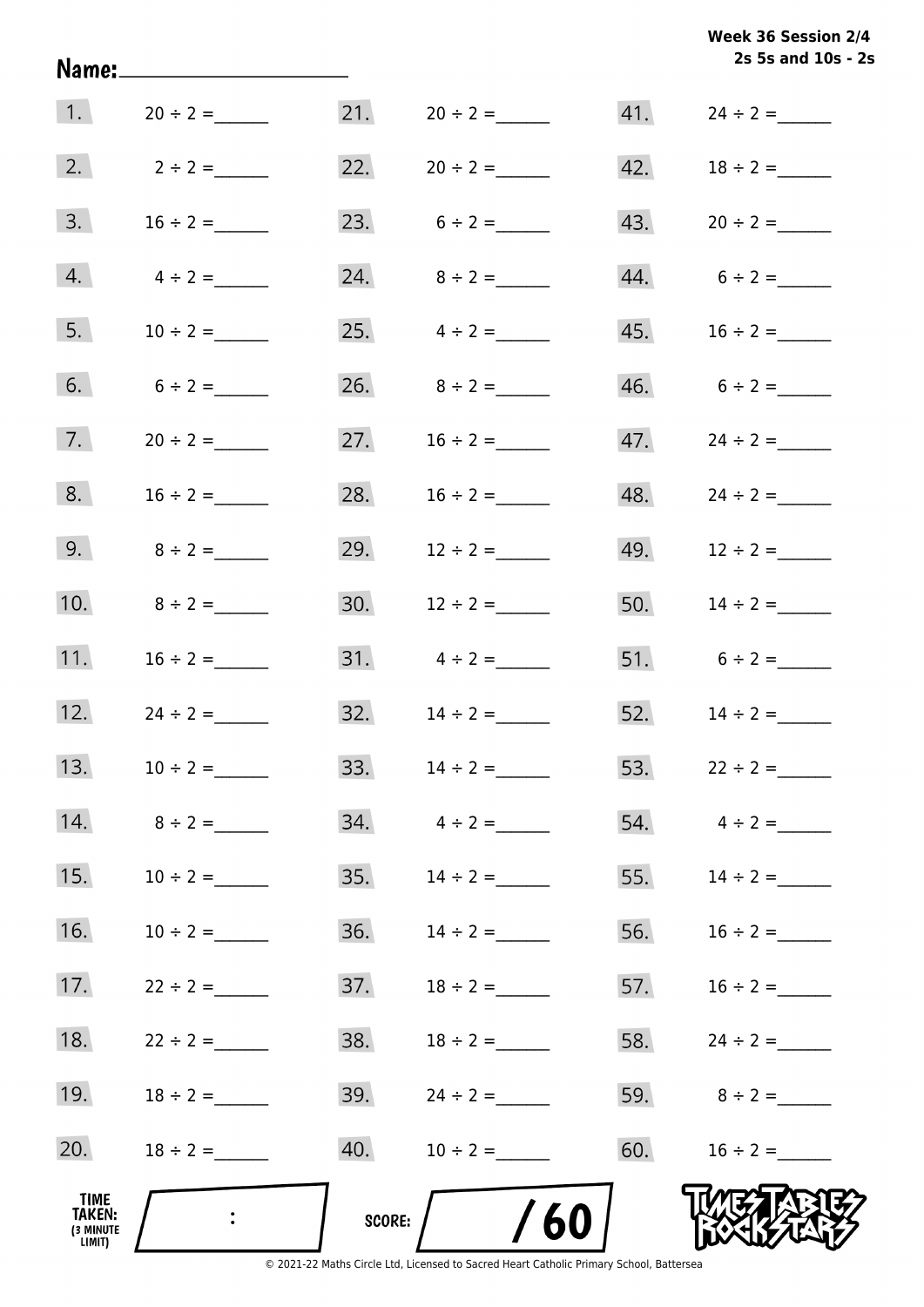**2s 5s and 10s - 2s Week 36 Session 3/4** 

| Name:                                         |                               |     |                                           |        |                                |     |                               |     | 2s 5s and 10s - 2             |
|-----------------------------------------------|-------------------------------|-----|-------------------------------------------|--------|--------------------------------|-----|-------------------------------|-----|-------------------------------|
| 1.                                            | $\overline{2}$<br>$\times$ 1  | 13. | $\overline{2}$<br>$\times$ 7              | 25.    | $\overline{2}$<br>$\times$ 5   | 37. | $\overline{2}$<br>$\times$ 9  | 49. | $\overline{2}$<br>$\times$ 3  |
| 2.                                            | $\overline{2}$<br>$\times$ 5  | 14. | $\overline{2}$<br>$\times$ 12             | 26.    | $\overline{2}$<br>$\times$ 5   | 38. | $\overline{2}$<br>$\times$ 9  | 50. | $\overline{2}$<br>$\times$ 2  |
| 3.                                            | $\overline{2}$<br>$\times$ 10 | 15. | $\overline{2}$<br>$\times$ 10             | 27.    | $\overline{2}$<br>$\times$ 12  | 39. | $\overline{2}$<br>$\times$ 8  | 51. | $\overline{2}$<br>$\times$ 2  |
| 4.                                            | $\mathbf 2$<br>$\times$ 4     | 16. | $\overline{2}$<br>$\times$ 6              | 28.    | $\overline{2}$<br>$\times$ 12  | 40. | $\overline{2}$<br>$\times$ 10 | 52. | $\overline{2}$<br>$\times$ 10 |
| 5.                                            | $\overline{c}$<br>$\times$ 6  | 17. | $\overline{c}$<br>$\times$ 4              | 29.    | $\overline{2}$<br>$\times$ 12  | 41. | $\overline{2}$<br>$\times$ 9  | 53. | $\overline{2}$<br>$\times$ 7  |
| 6.                                            | $\overline{2}$<br>$\times$ 11 | 18. | $\overline{2}$<br>$\times$ 4              | 30.    | $\overline{c}$<br>$\times$ 11  | 42. | $\overline{c}$<br>$\times$ 8  | 54. | $\overline{2}$<br>$\times$ 1  |
| 7.                                            | $\overline{c}$<br>$\times 8$  | 19. | $\overline{2}$<br>$\times$ 10             | 31.    | $\overline{2}$<br>$\times$ 9   | 43. | $\overline{2}$<br>$\times$ 7  | 55. | $\overline{2}$<br>$\times$ 8  |
| 8.                                            | $\overline{2}$<br>$\times$ 4  | 20. | $\begin{array}{c}2\\ \times 5\end{array}$ | 32.    | $2\overline{ }$<br>$\times$ 11 | 44. | $2^{\circ}$<br>$\times$ 10    | 56. | $\overline{2}$<br>$\times$ 3  |
| 9.                                            | $\overline{2}$<br>$\times$ 10 | 21. | $\overline{2}$<br>$\times$ 2              | 33.    | $\overline{2}$<br>$\times$ 1   | 45. | $\overline{2}$<br>$\times$ 11 | 57. | $\overline{2}$<br>$\times$ 6  |
| 10.                                           | $\overline{2}$<br>$\times$ 9  | 22. | $\overline{2}$<br>$\times$ 2              | 34.    | $\overline{2}$<br>$\times$ 7   | 46. | $\overline{2}$<br>$\times$ 6  | 58. | $\overline{2}$<br>$\times$ 10 |
| 11.                                           | $\overline{2}$<br>$\times$ 6  | 23. | $\overline{2}$<br>$\times$ 2              | 35.    | $\overline{2}$<br>$\times$ 3   | 47. | $\overline{2}$<br>$\times$ 4  | 59. | $\overline{2}$<br>$\times$ 12 |
| 12.                                           | $\overline{2}$<br>$\times$ 9  | 24. | $\overline{2}$<br>$\times$ 6              | 36.    | $\overline{2}$<br>$\times$ 1   | 48. | $\overline{2}$<br>$\times$ 2  | 60. | $\overline{2}$<br>$\times$ 2  |
| <b>TIME<br/>TAKEN:</b><br>(3 MINUTE<br>LIMIT) |                               |     |                                           | SCORE: |                                | 60  |                               |     |                               |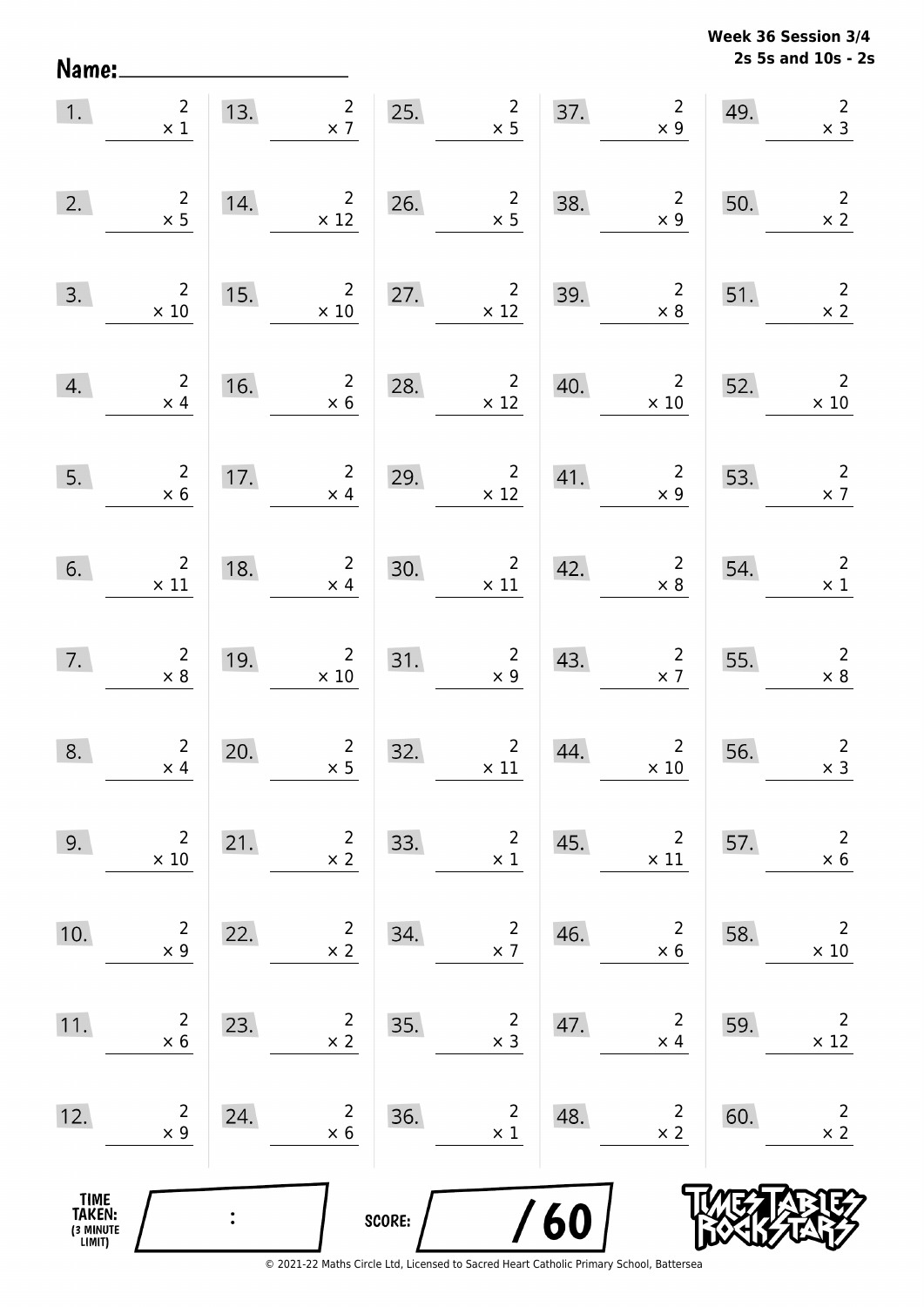# **2s 5s and 10s - 2s Week 36 Session 4/4**

|                                              | $1. 2 \times 5 =$   |                                     |     | $41. 6 \div 2 =$         | ADD UP<br>YOUR TIME                   |
|----------------------------------------------|---------------------|-------------------------------------|-----|--------------------------|---------------------------------------|
|                                              |                     |                                     | 42. |                          | $20 \div 2 =$ FOR THE WEEK<br>MINUTES |
|                                              | $3. 2 \times 1 =$   |                                     | 43. | $24 \div 2 =$            | SI:                                   |
|                                              | $4. 2 \times 1 =$   |                                     | 44. | $20 \div 2 =$            | S2:                                   |
|                                              |                     | 25. $2 \times 1 =$                  | 45. |                          | S3:                                   |
|                                              |                     | 26. $2 \times 7 =$                  |     |                          | $S4$ :                                |
|                                              | $7. 2 \times 9 =$   |                                     |     |                          | Total:                                |
|                                              | $8. 2 \times 5 =$   |                                     |     | $48. \qquad 24 \div 2 =$ | SECONDS                               |
|                                              |                     | 29. $2 \times 7 =$                  |     | 49. $16 \div 2 =$        | S1:                                   |
|                                              |                     | $30. 2 \times 1 =$                  |     | 50. $8 \div 2 =$         | S2:                                   |
|                                              | 11. $2 \times 1 =$  | 31. $14 \div 2 =$ 51. $8 \div 2 =$  |     |                          | S3:                                   |
|                                              | 12. $2 \times 7 =$  | 32. $6 \div 2 =$ 52. $8 \div 2 =$   |     |                          | S4:                                   |
|                                              | 13. $2 \times 8 =$  | 33. $16 \div 2 =$ 53. $16 \div 2 =$ |     |                          | Total:                                |
|                                              | 14. $2 \times 6 =$  | 34. $8 \div 2 =$ 54. $16 \div 2 =$  |     |                          | ADD UP<br>YOUR SCORE<br>FOR THE WEEK  |
|                                              | 15. $2 \times 12 =$ | 35. $4 \div 2 =$ 55. $14 \div 2 =$  |     |                          | S1:                                   |
|                                              |                     | 36. $12 \div 2 =$ 56. $12 \div 2 =$ |     |                          |                                       |
|                                              |                     | 37. $2 \div 2 =$ 57. $2 \div 2 =$   |     |                          | S2:                                   |
|                                              |                     | 38. $18 \div 2 =$ 58. $4 \div 2 =$  |     |                          | S3:                                   |
|                                              | 19. $2 \times 11 =$ | 39. $2 \div 2 =$ 59. $18 \div 2 =$  |     |                          | S4:                                   |
|                                              | 20. $2 \times 11 =$ | 40. $16 \div 2 =$ 60. $12 \div 2 =$ |     |                          | Total:                                |
| TIME<br><b>TAKEN:</b><br>(3 MINUTE<br>LIMIT) |                     | <b>SCORE:</b>                       |     | 60                       |                                       |

Name: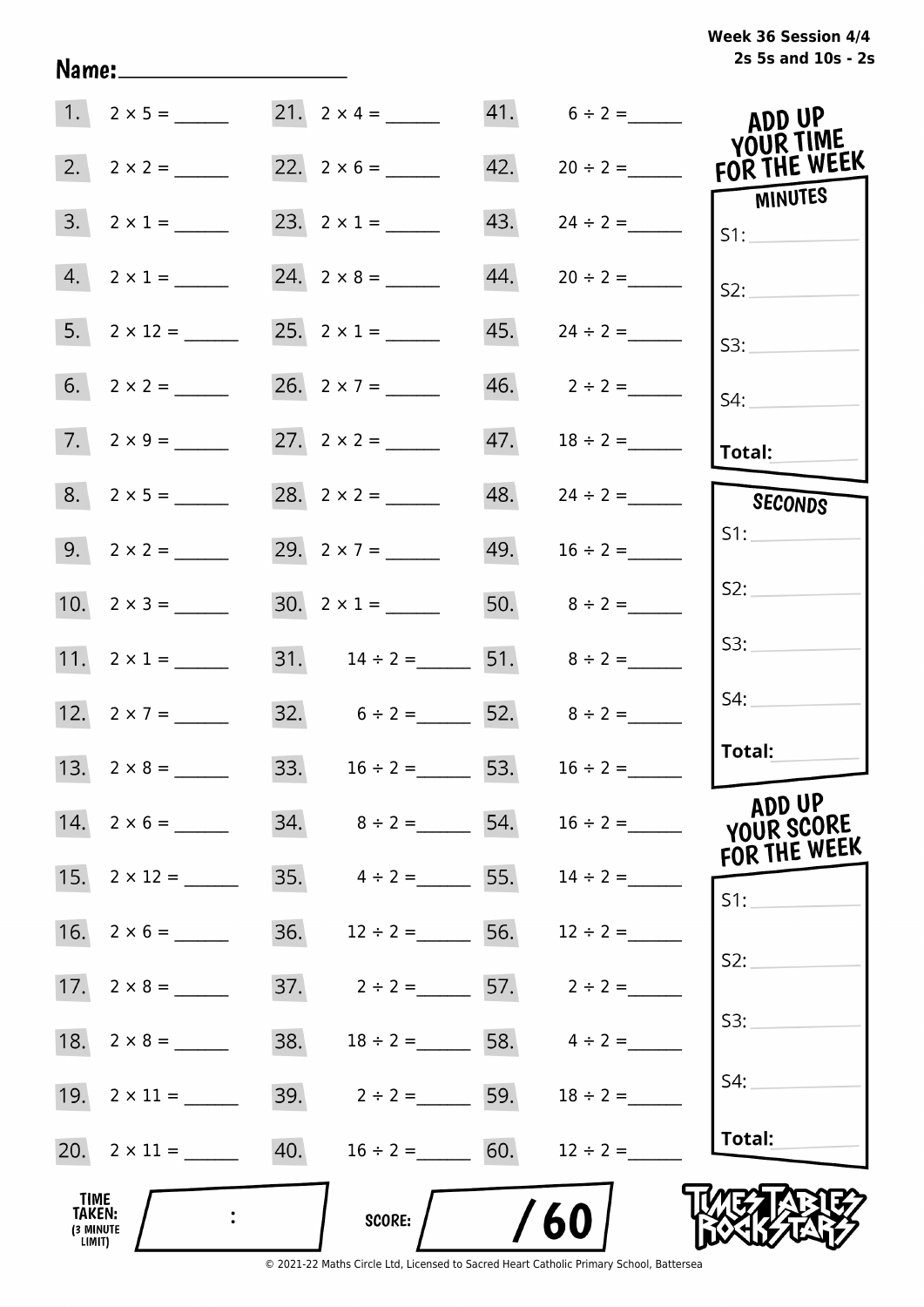**2s 5s and 10s - 2s, 5s, 10s Week 37 Session 1/4** 

|                                       |                              |                           | $41. 6 \times 10 =$         |
|---------------------------------------|------------------------------|---------------------------|-----------------------------|
|                                       | 2. $5 \times 7 =$            |                           | $42. \quad 2 \times 2 =$    |
|                                       | $3. 5 \times 11 =$           | 23. $10 \times 11 =$      | 43. $6 \times 10 =$         |
|                                       | $4. 2 \times 12 =$           |                           | $44. \quad 1 \times 5 = \_$ |
|                                       | 5. $10 \times 1 =$           |                           | $45. \quad 8 \times 10 =$   |
|                                       |                              |                           |                             |
|                                       | $7. \qquad 2 \times 11 = \_$ | 27. $2 \times 3 =$        | 47. $7 \times 2 =$          |
|                                       | $8. 2 \times 1 =$            | 28. $2 \times 1 =$        | $48. 1 \times 10 =$         |
|                                       |                              |                           |                             |
|                                       | 10. $2 \times 12 =$          |                           |                             |
|                                       | 11. $10 \times 4 =$          | $31.7 \times 10 =$        |                             |
|                                       | 12. $2 \times 2 =$           |                           |                             |
|                                       |                              |                           |                             |
| 14.                                   |                              | $34.$ 2 × 10 = ______     |                             |
| 15.                                   |                              | 35. $7 \times 2 =$        |                             |
| 16.                                   |                              | $36. \quad 2 \times 10 =$ |                             |
| 17.                                   |                              |                           |                             |
| 18.                                   |                              | $38. 6 \times 10 =$       |                             |
|                                       | 19. $10 \times 7 =$          | 39. $12 \times 2 =$       |                             |
|                                       | 20. $5 \times 7 =$           | $40. 5 \times 10 =$       |                             |
| TIME<br>TAKEN:<br>(3 MINUTE<br>LIMIT) |                              | SCORE: $/$ /60            |                             |

Name: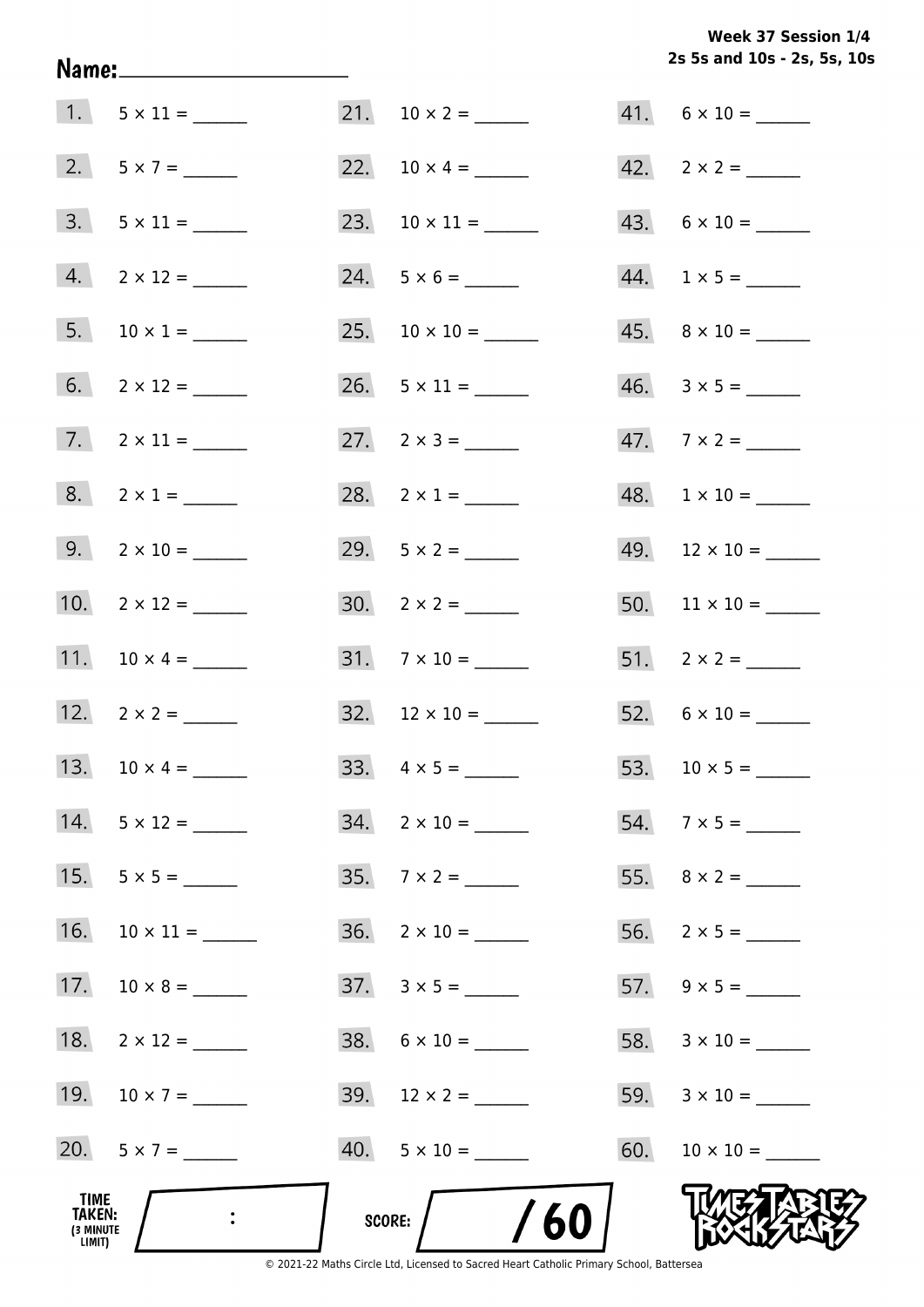**2s 5s and 10s - 2s, 5s, 10s Week 37 Session 2/4** 

| 1.                                    |                |        |                         |     |                    |
|---------------------------------------|----------------|--------|-------------------------|-----|--------------------|
| 2.                                    | $6 \div 2 =$   |        | 22. $10 \div 10 =$      |     | $42. 60 \div 10 =$ |
| 3.                                    | $10 \div 10 =$ |        | 23. $20 \div 10 =$      | 43. | $110 \div 10 =$    |
| 4.                                    | $25 \div 5 =$  | 24.    |                         |     |                    |
| 5.                                    | $25 \div 5 =$  |        | 25. $18 \div 2 =$       |     |                    |
| 6.                                    |                |        | 26. $22 \div 2 =$       |     | $46. 60 \div 10 =$ |
| 7.                                    | $20 \div 2 =$  |        | 27. $15 \div 5 =$       |     | 47. $8 \div 2 =$   |
| 8.                                    |                | 28.    | $4 \div 2 =$            |     |                    |
| 9.                                    | $25 \div 5 =$  | 29.    |                         | 49. |                    |
| 10.                                   |                | 30.    | $16 \div 2 =$           | 50. | $110 \div 10 =$    |
| 11.                                   | $20 \div 5 =$  | 31.    | $45 \div 5 =$           |     |                    |
| 12.                                   | $20 \div 10 =$ | 32.    | $5 \div 5 =$            |     | 52. $8 \div 2 =$   |
| 13.                                   | $16 \div 2 =$  |        | 33. $55 \div 5 =$       |     | 53. $10 \div 2 =$  |
| 14.                                   | $20 \div 5 =$  | 34.    |                         |     | $54. 60 \div 5 =$  |
| 15.                                   |                |        |                         |     |                    |
| 16.                                   | $60 \div 10 =$ |        | $36. \qquad 4 \div 2 =$ |     | 56. $20 \div 5 =$  |
| 17.                                   | $12 \div 2 =$  |        |                         |     |                    |
| 18.                                   | $2 \div 2 =$   |        | $38. 60 \div 5 =$       |     | 58. $24 \div 2 =$  |
| 19.                                   |                |        | 39. $22 \div 2 =$       | 59. |                    |
| 20.                                   | $16 \div 2 =$  | 40.    | $50 \div 10 =$          |     | 60. $12 \div 2 =$  |
| TIME<br>TAKEN:<br>(3 MINUTE<br>LIMIT) |                | score: | 60                      |     |                    |

Name: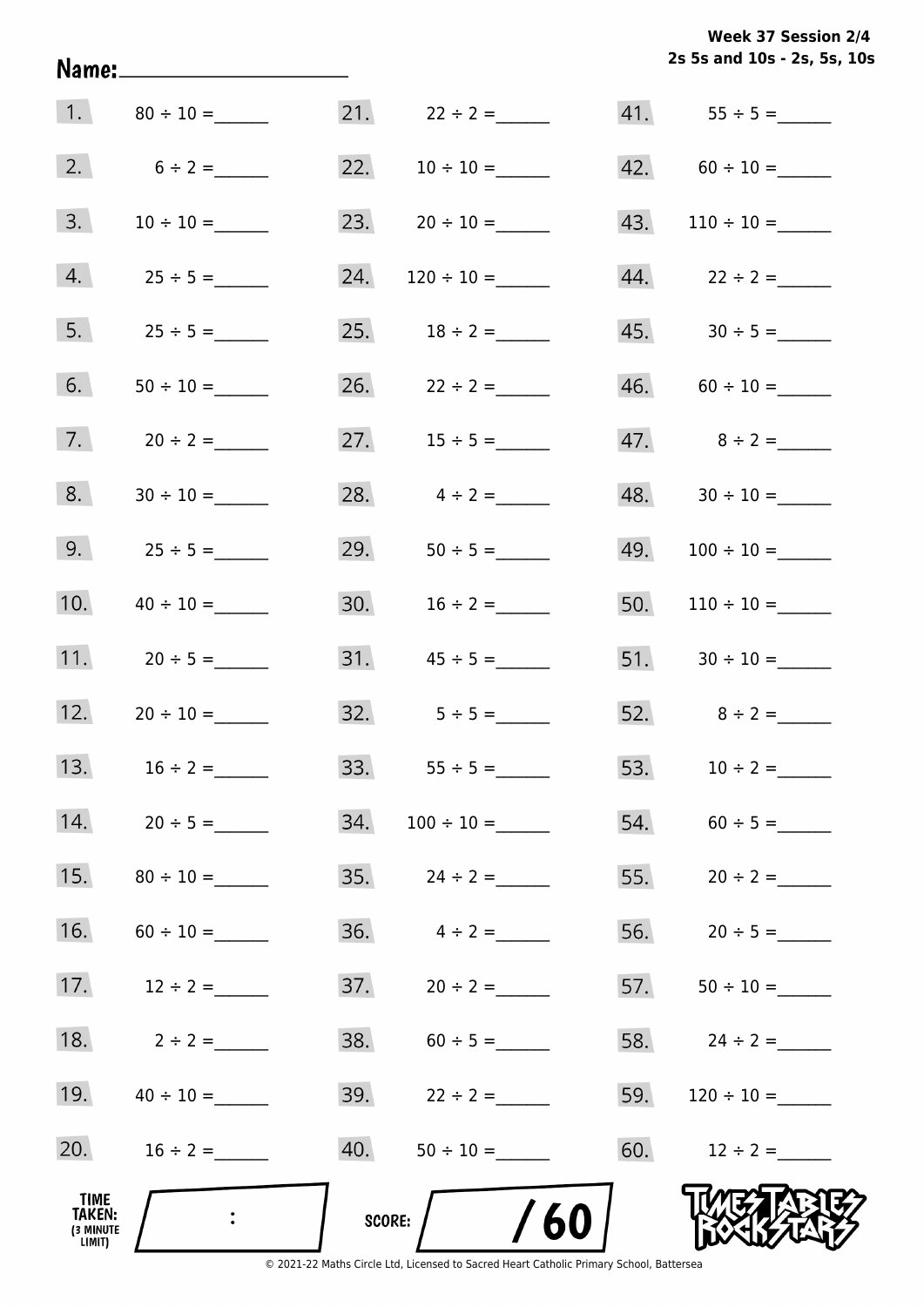Name:

**2s 5s and 10s - 2s, 5s, 10s Week 37 Session 3/4** 

| 1.                                            | $10\,$<br>$\times$ 12                                | 13. | $\overline{2}$<br>$\times$ 4              | 25.    | 5<br>$\times 9$                                 | 37. | $\overline{2}$<br>$\times$ 1                 | 49. | $\overline{2}$<br>$\times$ 3                 |
|-----------------------------------------------|------------------------------------------------------|-----|-------------------------------------------|--------|-------------------------------------------------|-----|----------------------------------------------|-----|----------------------------------------------|
| 2.                                            | $\frac{5}{\times 1}$                                 | 14. | $10\,$<br>$\times$ 2                      | 26.    | $\overline{5}$<br>$\times$ 10                   | 38. | $\begin{array}{c} 5 \\ \times 1 \end{array}$ | 50. | $10\,$<br>$\times$ 1                         |
| 3.                                            | $\begin{array}{c} 2 \\ \times 4 \end{array}$         | 15. | $\begin{array}{c}2\\ \times 8\end{array}$ | 27.    | $\overline{2}$<br>$\times 8$                    | 39. | $\overline{\mathbf{2}}$<br>$\times$ 9        | 51. | 5<br>$\times$ 11                             |
| 4.                                            | $10\,$<br>$\times 6$                                 | 16. | 10 <sub>1</sub><br>$\times$ 8             | 28.    | $\begin{array}{c}\n10 \\ \times 6\n\end{array}$ | 40. | $2\overline{ }$<br>$\times$ 1                | 52. | $\begin{array}{c} 5 \\ \times 8 \end{array}$ |
| 5.                                            | $\frac{5}{\times 4}$                                 | 17. | $\overline{2}$<br>$\times$ 5              | 29.    | $10\,$<br>$\times$ 9                            | 41. | $\overline{2}$<br>$\times$ 1                 | 53. | $10\,$<br>$\times$ 3                         |
| 6.                                            | $\begin{array}{c} 2 \\ \times \end{array}$           | 18. | $\frac{5}{x}$                             | 30.    | $\begin{array}{c} 10 \\ \times \end{array}$     | 42. | $\begin{array}{c} 5 \\ x \ 9 \end{array}$    | 54. | $\frac{5}{2}$                                |
| 7.                                            | $\begin{smallmatrix}2\\ \times \ 1\end{smallmatrix}$ | 19. | 10<br>$\times$ 3                          | 31.    | $\begin{array}{c} 5 \\ \times 4 \end{array}$    | 43. | 10<br>$\times$ 10                            | 55. | $\begin{array}{c} 2 \\ \times 2 \end{array}$ |
| 8.                                            | $\overline{2}$<br>$\times$ 4                         | 20. | $10\,$<br>$\times$ 8                      | 32.    | $\begin{array}{c} 5 \\ \times 4 \end{array}$    | 44. | $\frac{5}{2}$                                | 56. | 5<br>$\times$ 4                              |
| 9.                                            | 10<br>$\times$ 11                                    | 21. | $\overline{2}$<br>$\times$ 11             | 33.    | $\overline{c}$<br>$\times$ 6                    | 45. | 5<br>$\times$ 11                             | 57. | $\overline{2}$<br>$\times$ 4                 |
| 10.                                           | 10<br>$\times$ 4                                     | 22. | 10<br>$\times$ 9                          | 34.    | $\overline{c}$<br>$\times$ 7                    | 46. | 10<br>$\times$ 5                             | 58. | $\overline{2}$<br>$\times$ 7                 |
| 11.                                           | $\overline{2}$<br>$\times$ 7                         | 23. | 5<br>$\times$ 9                           | 35.    | 5<br>$\times$ 5                                 | 47. | 10<br>$\times$ 5                             | 59. | 10<br>$\times$ 10                            |
| 12.                                           | 5<br>$\times$ 2                                      | 24. | 5<br>$\times$ 10                          | 36.    | 5<br>$\times$ 10                                | 48. | 5<br>$\times$ 3                              | 60. | 5<br>$\times$ 9                              |
| <b>TIME<br/>TAKEN:</b><br>(3 MINUTE<br>LIMIT) |                                                      |     |                                           | SCORE: |                                                 | 60  |                                              |     |                                              |